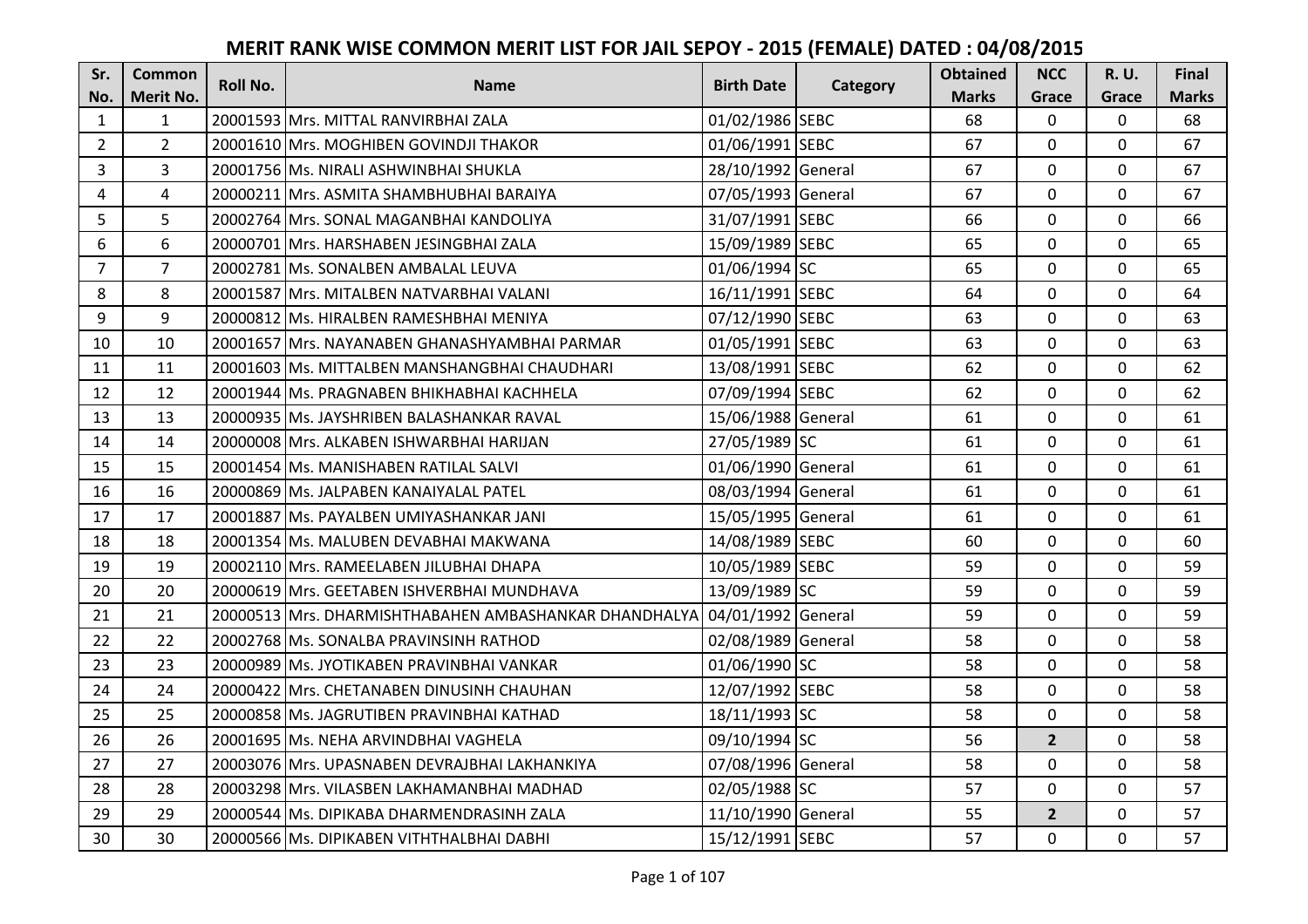| Sr. | <b>Common</b> | <b>Roll No.</b> | <b>Name</b>                                      | <b>Birth Date</b>  |          | <b>Obtained</b> | <b>NCC</b>     | <b>R.U.</b> | Final        |
|-----|---------------|-----------------|--------------------------------------------------|--------------------|----------|-----------------|----------------|-------------|--------------|
| No. | Merit No.     |                 |                                                  |                    | Category | <b>Marks</b>    | Grace          | Grace       | <b>Marks</b> |
| 31  | 31            |                 | 20000100 Ms. ANJU RAMESHBHAI LAKHTARIYA          | 15/06/1993 SEBC    |          | 55              | $\overline{2}$ | 0           | 57           |
| 32  | 32            |                 | 20001506 Mrs. MANUBEN DILIPBHAI KHONDE           | 06/02/1996 SEBC    |          | 57              | $\mathbf 0$    | $\Omega$    | 57           |
| 33  | 33            |                 | 20000819 Ms. ILABEN GANDAJI ZALA                 | 19/06/1987 General |          | 56              | $\mathbf 0$    | $\Omega$    | 56           |
| 34  | 34            |                 | 20003169 Ms. VANDANA PRAMODBHAI PATEL            | 17/01/1989 General |          | 56              | $\mathbf 0$    | 0           | 56           |
| 35  | 35            |                 | 20003091 Mrs. URMILABEN HASHMUKHLAL MAKWANA      | 09/04/1989 SC      |          | 56              | $\mathbf{0}$   | $\mathbf 0$ | 56           |
| 36  | 36            |                 | 20000967 Mrs. JOSANABEN KANJIBHAI RABARI         | 30/09/1989 SEBC    |          | 56              | $\Omega$       | $\Omega$    | 56           |
| 37  | 37            |                 | 20001044 Ms. KAJAL VINUBHAI RATHOD               | 01/01/1991 General |          | 56              | $\mathbf 0$    | 0           | 56           |
| 38  | 38            |                 | 20000848 Mrs. JAGRUTIBEN BHANSHANKARBHAI BARAIYA | 15/04/1992 General |          | 56              | $\mathbf{0}$   | $\mathbf 0$ | 56           |
| 39  | 39            |                 | 20000630 Mrs. GEETABEN UMIYASHANKAR RAMNA        | 10/07/1992 General |          | 56              | $\mathbf 0$    | 0           | 56           |
| 40  | 40            |                 | 20000953 Mrs. JIGNABEN RANDHIRBHAI ZALA          | 20/08/1992 SEBC    |          | 56              | $\mathbf{0}$   | 0           | 56           |
| 41  | 41            |                 | 20000829 Ms. INDUBEN PRAVINBHAI PANDYA           | 16/09/1992 General |          | 56              | $\Omega$       | $\Omega$    | 56           |
| 42  | 42            |                 | 20002660 Mrs. SHITALBA CHANDUBHA CHUDASMA        | 31/05/1993 General |          | 56              | $\mathbf 0$    | 0           | 56           |
| 43  | 43            |                 | 20002534 Mrs. SHAIFALI VIJAYBHAI BARANDA         | 09/01/1994 ST      |          | 56              | $\mathbf{0}$   | $\mathbf 0$ | 56           |
| 44  | 44            |                 | 20000588 Ms. GAGUBEN RAGNATHBHAI DESAI           | 24/02/1994 SEBC    |          | 56              | $\mathbf 0$    | 0           | 56           |
| 45  | 45            |                 | 20001075 Mrs. KALPANA UMIYASHANKAR NANDVA        | 28/02/1994 General |          | 56              | $\mathbf 0$    | 0           | 56           |
| 46  | 46            |                 | 20002770 Ms. SONALBAHEN CHANDUBHAI NINAMA        | 04/02/1990 ST      |          | 55              | $\mathbf{0}$   | $\Omega$    | 55           |
| 47  | 47            |                 | 20000999 Mrs. JYOTSANABEN RANABHAI DESAI         | 09/04/1992 SEBC    |          | 53              | $2^{1}$        | 0           | 55           |
| 48  | 48            |                 | 20001693 Mrs. NEETABEN RAMANSINH BARIA           | 21/02/1993 SEBC    |          | 55              | $\mathbf 0$    | $\Omega$    | 55           |
| 49  | 49            |                 | 20000931 Ms. JAYSHREE REVABHAI DESAI             | 13/03/1993 SEBC    |          | 55              | $\mathbf 0$    | 0           | 55           |
| 50  | 50            |                 | 20000889 Mrs. JANKI JAYESHBHAI TANK              | 02/08/1993 SEBC    |          | 55              | $\mathbf 0$    | 0           | 55           |
| 51  | 51            |                 | 20000681 Ms. HANSABEN RAGNATHBHAI CHAUDHARY      | 10/09/1993 SEBC    |          | 55              | $\mathbf 0$    | $\Omega$    | 55           |
| 52  | 52            |                 | 20002134 Mrs. RANJANA JIVABHAI VAGH              | 02/03/1994 SC      |          | 55              | $\Omega$       | $\Omega$    | 55           |
| 53  | 53            |                 | 20000294 Mrs. BHAVANABEN DHIRABHAI DHAPA         | 12/05/1994 SEBC    |          | 55              | $\mathbf 0$    | $\Omega$    | 55           |
| 54  | 54            |                 | 20001238 Mrs. KRINALBEN KANTILAL PARGI           | 01/06/1994 ST      |          | 55              | $\mathbf 0$    | $\mathbf 0$ | 55           |
| 55  | 55            |                 | 20002370 Ms. SANGEETABEN MAHIPATSINH SISODIYA    | 28/08/1995 SEBC    |          | 55              | $\mathbf 0$    | 0           | 55           |
| 56  | 56            |                 | 20002818 Mrs. SONALBEN KANAJI THAKOR             | 01/06/1988 SEBC    |          | 54              | $\mathbf 0$    | $\mathbf 0$ | 54           |
| 57  | 57            |                 | 20001728 Mrs. NILAMBEN BABULAL JOSHI             | 18/02/1990 General |          | 54              | $\mathbf 0$    | 0           | 54           |
| 58  | 58            |                 | 20002744 Mrs. SMITABEN JAYANTILAL SOLANKI        | 06/08/1990 SC      |          | 54              | $\Omega$       | $\Omega$    | 54           |
| 59  | 59            |                 | 20002286 Ms. RINA RAMABHAI GOJIYA                | 22/09/1991 SEBC    |          | 54              | $\mathbf 0$    | 0           | 54           |
| 60  | 60            |                 | 20001406 Mrs. MANISHABEN AIDANSINH GADHAVI       | 01/05/1992 SEBC    |          | 54              | $\mathbf{0}$   | 0           | 54           |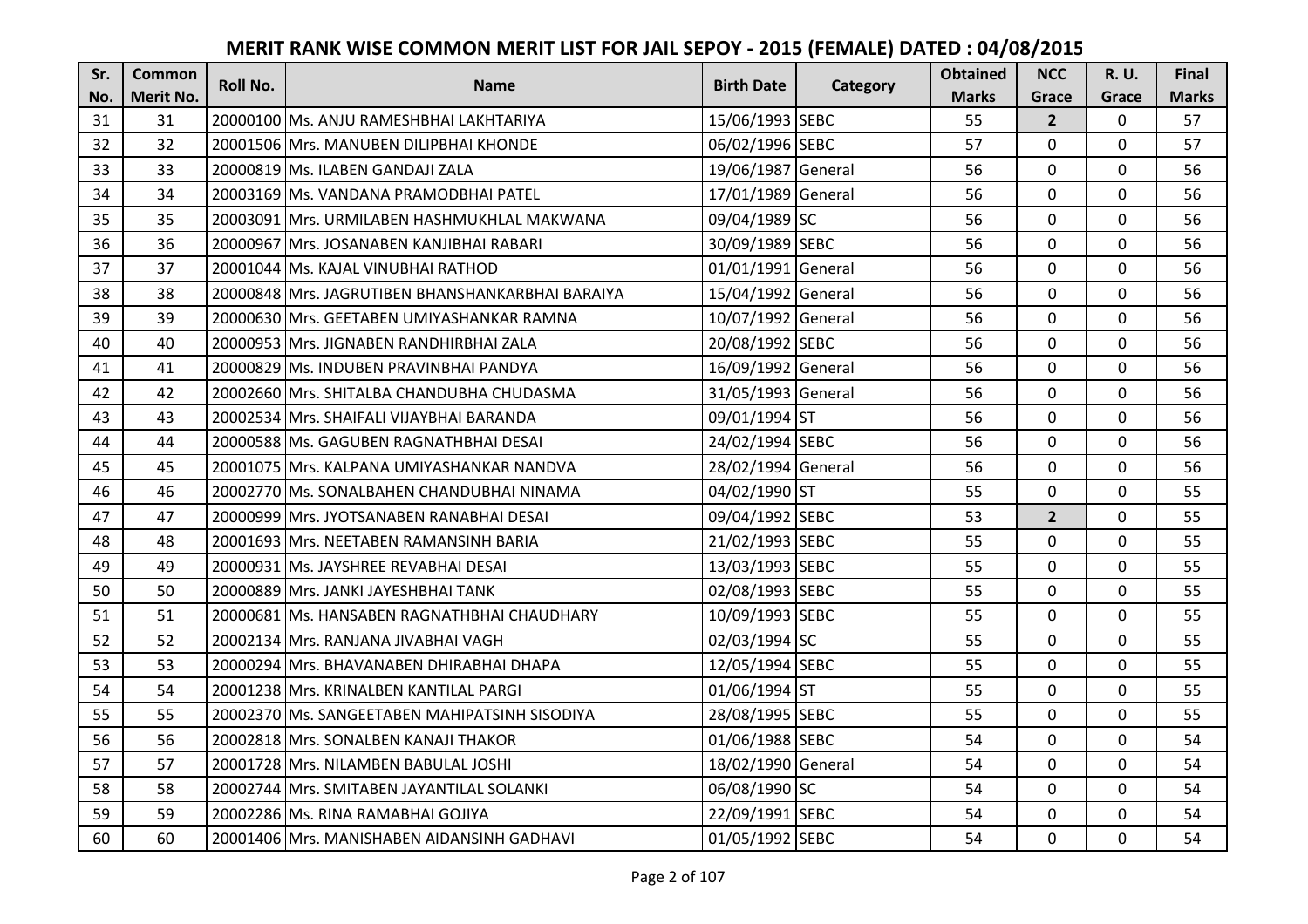| Sr. | <b>Common</b> | <b>Roll No.</b> | <b>Name</b>                                   | <b>Birth Date</b>  |          | <b>Obtained</b> | <b>NCC</b>   | <b>R.U.</b> | Final        |
|-----|---------------|-----------------|-----------------------------------------------|--------------------|----------|-----------------|--------------|-------------|--------------|
| No. | Merit No.     |                 |                                               |                    | Category | <b>Marks</b>    | Grace        | Grace       | <b>Marks</b> |
| 61  | 61            |                 | 20001159 Mrs. KINJAL NARENDRABHAI PATEL       | 23/06/1992 General |          | 54              | $\Omega$     | 0           | 54           |
| 62  | 62            |                 | 20002658 Ms. SHITAL BHADHABHAI RATHOD         | 21/12/1994 SEBC    |          | 54              | $\mathbf{0}$ | 0           | 54           |
| 63  | 63            |                 | 20001659 IMs. NAYANABEN HAMIRBHAI VAGH        | 20/06/1986 SEBC    |          | 53              | $\Omega$     | $\Omega$    | 53           |
| 64  | 64            |                 | 20002041 Mrs. PURIBEN SAKARA PARIYA           | 06/07/1987 SC      |          | 53              | $\mathbf 0$  | $\Omega$    | 53           |
| 65  | 65            |                 | 20000697 Ms. HARSHABA HEMENDRASINH JADEJA     | 04/10/1988 General |          | 53              | $\mathbf{0}$ | $\mathbf 0$ | 53           |
| 66  | 66            |                 | 20001815 Ms. NITABEN NARANBHAI SOCHA          | 04/01/1989 SEBC    |          | 53              | $\Omega$     | $\Omega$    | 53           |
| 67  | 67            |                 | 20001158 Mrs. KINJAL NARANBHAI KHOKARIYA      | 23/03/1990 General |          | 53              | $\mathbf 0$  | 0           | 53           |
| 68  | 68            |                 | 20001087 Mrs. KALPANABEN PARSOTTAMBHAI VANKAR | 14/09/1990 SC      |          | 53              | $\mathbf{0}$ | $\Omega$    | 53           |
| 69  | 69            |                 | 20000158 Ms. ASHABAHEN ARJUNBHAI PATELIA      | 24/09/1990 SEBC    |          | 53              | 0            | 0           | 53           |
| 70  | 70            |                 | 20001885 Mrs. PAYALBEN SIBHABHAI BHARVAD      | 01/06/1991 SEBC    |          | 53              | $\mathbf 0$  | 0           | 53           |
| 71  | 71            |                 | 20000579 Mrs. DIVYABEN MANSUKHBHAI RAMI       | 21/07/1991 SEBC    |          | 53              | $\Omega$     | $\Omega$    | 53           |
| 72  | 72            |                 | 20001580 Ms. MITABEN SURSINH PANDA            | 13/07/1994 ST      |          | 53              | $\mathbf 0$  | 0           | 53           |
| 73  | 73            |                 | 20000850 Mrs. JAGRUTIBEN BHARATKUMAR MODI     | 10/06/1983 SEBC    |          | 52              | $\mathbf{0}$ | $\mathbf 0$ | 52           |
| 74  | 74            |                 | 20001209 Mrs. KOKILABAHEN ARJUNSINH RATHOD    | 01/11/1983 SEBC    |          | 52              | $\mathbf 0$  | 0           | 52           |
| 75  | 75            |                 | 20001560 Ms. MINABEN RUGHABHAI BARIA          | 11/05/1990 ST      |          | 52              | $\mathbf 0$  | 0           | 52           |
| 76  | 76            |                 | 20002232 Ms. REKHABEN KASTURBHA PANCHAL       | 05/10/1990 SEBC    |          | 52              | $\mathbf{0}$ | $\Omega$    | 52           |
| 77  | 77            |                 | 20002981 Mrs. SUREKHABEN SABURBHAI RATHVA     | 09/05/1991 ST      |          | 52              | $\mathbf{0}$ | $\Omega$    | 52           |
| 78  | 78            |                 | 20001316 Ms. LIJJA BABUBHAI VASOYA            | 18/06/1991 General |          | 52              | $\mathbf 0$  | $\Omega$    | 52           |
| 79  | 79            |                 | 20002805 Ms. SONALBEN DINESHBHAI SOLANKI      | 27/12/1991 General |          | 52              | $\mathbf 0$  | $\Omega$    | 52           |
| 80  | 80            |                 | 20001172 Ms. KINJALBEN MANILAL PATEL          | 21/01/1992 SC      |          | 52              | $\mathbf{0}$ | 0           | 52           |
| 81  | 81            |                 | 20003183 Mrs. VANITABEN DHANESHVARBHAI JANI   | 15/06/1992 General |          | 52              | $\Omega$     | $\Omega$    | 52           |
| 82  | 82            |                 | 20002486 Ms. SAVITA DEVJIBHAI ZAPADIYA        | 16/12/1992 SEBC    |          | 52              | $\mathbf{0}$ | $\Omega$    | 52           |
| 83  | 83            |                 | 20002174 Ms. RASHMITABA VIJAYSINH CHUDASAMA   | 16/01/1993 General |          | 52              | $\mathbf 0$  | $\Omega$    | 52           |
| 84  | 84            |                 | 20003032 Mrs. TASNIM YUNUSBHAI LALIYA         | 03/03/1993 SEBC    |          | 52              | $\mathbf 0$  | 0           | 52           |
| 85  | 85            |                 | 20002353 Mrs. SAKARBAHEN SHIVABHAI RABARI     | 01/06/1993 SEBC    |          | 52              | $\mathbf 0$  | 0           | 52           |
| 86  | 86            |                 | 20001917 Mrs. POOJA BABUBHAI PARMAR           | 13/09/1993 SC      |          | 52              | $\mathbf 0$  | $\mathbf 0$ | 52           |
| 87  | 87            |                 | 20002118 Ms. RAMILABEN CHEHARABHAI CHAUDHARI  | 01/01/1995 SEBC    |          | 52              | $\mathbf 0$  | 0           | 52           |
| 88  | 88            |                 | 20001183 Ms. KINJALKUMARI VIRSINGBHAI PARGI   | 17/01/1995 ST      |          | 52              | $\Omega$     | 0           | 52           |
| 89  | 89            |                 | 20000830 Mrs. INDUBEN RAJABHAI MEVADA         | 03/12/1995 SEBC    |          | 52              | $\mathbf 0$  | 0           | 52           |
| 90  | 90            |                 | 20002614 Mrs. SHILPA VAJERAMBHAI PANDYA       | 09/04/1996 General |          | 52              | $\mathbf{0}$ | 0           | 52           |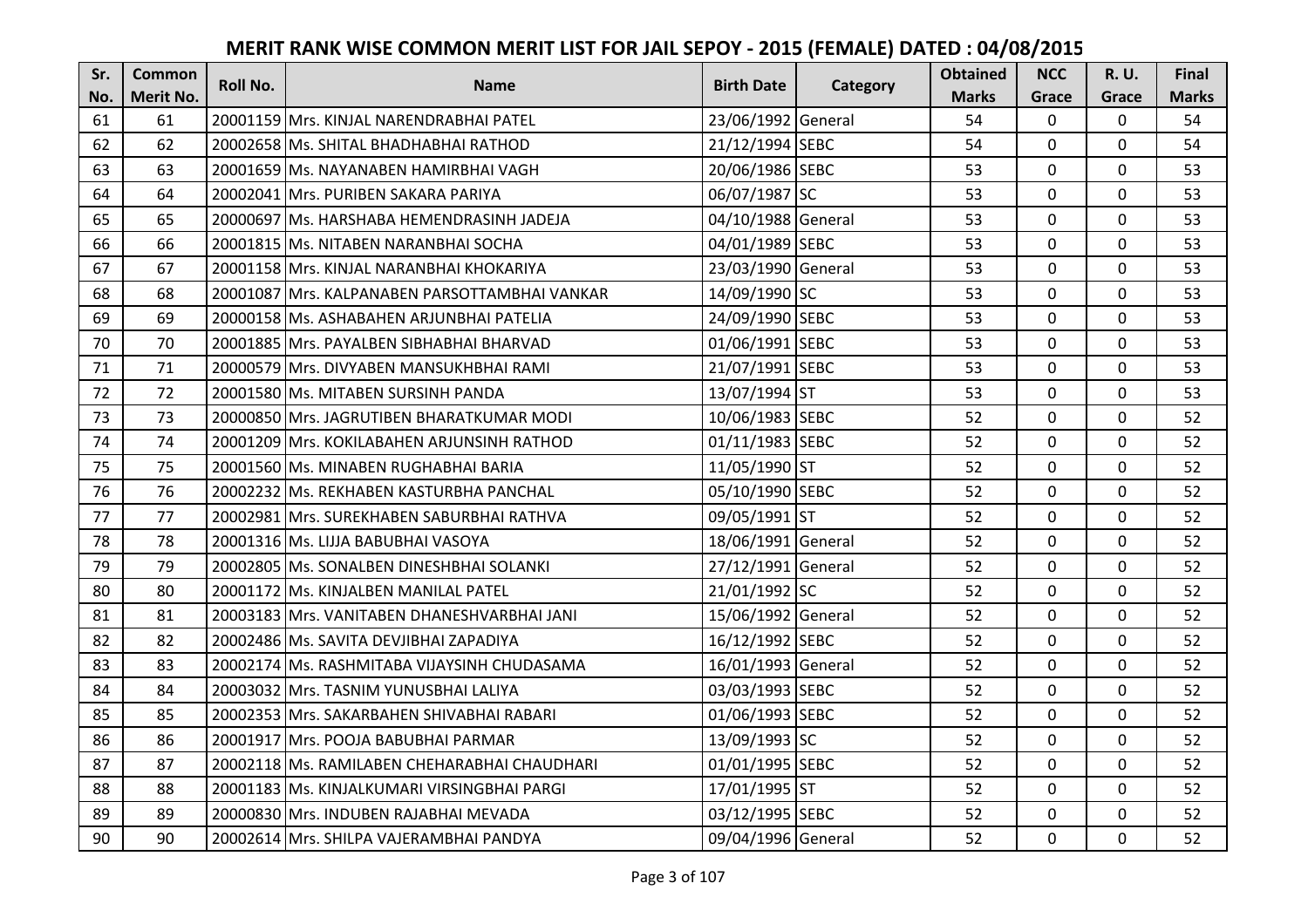| Sr. | <b>Common</b> | <b>Roll No.</b> | <b>Name</b>                                     | <b>Birth Date</b>  |          | <b>Obtained</b> | <b>NCC</b>   | <b>R.U.</b> | Final        |
|-----|---------------|-----------------|-------------------------------------------------|--------------------|----------|-----------------|--------------|-------------|--------------|
| No. | Merit No.     |                 |                                                 |                    | Category | <b>Marks</b>    | Grace        | Grace       | <b>Marks</b> |
| 91  | 91            |                 | 20001063 Ms. KAJALBEN SOMATBHAI KESHODA         | 01/06/1996 SEBC    |          | 52              | 0            | 0           | 52           |
| 92  | 92            |                 | 20002828 Mrs. SONALBEN MOHANBHAI PATEL          | 01/06/1988 SEBC    |          | 51              | $\mathbf{0}$ | 0           | 51           |
| 93  | 93            |                 | 20003030 Mrs. TARULATABEN RAVJIBHAI KATARA      | 10/06/1989 ST      |          | 51              | $\mathbf 0$  | $\Omega$    | 51           |
| 94  | 94            |                 | 20000137 Ms. ARPITABEN BHARATBHAI CHAUDHARI     | 08/09/1990 ST      |          | 51              | $\mathbf 0$  | $\Omega$    | 51           |
| 95  | 95            |                 | 20001785 Mrs. NISHABEN JASHVANTSINH PATELIYA    | 02/03/1993 SEBC    |          | 51              | $\mathbf 0$  | $\mathbf 0$ | 51           |
| 96  | 96            |                 | 20001696 Ms. NEHA RAJENDRABHAI RAVAL            | 10/04/1993 General |          | 51              | $\Omega$     | $\Omega$    | 51           |
| 97  | 97            |                 | 20000361 Ms. BHUMIKA DHARAMDAS DANIDHARIYA      | 11/05/1993 SEBC    |          | 51              | $\mathbf 0$  | $\Omega$    | 51           |
| 98  | 98            |                 | 20003341 Mrs. YOGITA DANSINHBHAI BARAD          | 19/06/1993 SEBC    |          | 51              | $\mathbf{0}$ | $\mathbf 0$ | 51           |
| 99  | 99            |                 | 20001946 Mrs. PRAGNABEN RAMJIBHAI JANI          | 21/06/1993 General |          | 51              | 0            | 0           | 51           |
| 100 | 100           |                 | 20002507 Ms. SEEMAKUMARI SURESHBHAI RATHOD      | 06/08/1993 ST      |          | 51              | $\mathbf 0$  | $\mathbf 0$ | 51           |
| 101 | 101           |                 | 20003071 Mrs. TWINKAL MULUBHAI CHANCHIYA        | 02/12/1993 SC      |          | 51              | $\Omega$     | $\Omega$    | 51           |
| 102 | 102           |                 | 20000134 Mrs. AREEFA LATIFBHAI KURESHI          | 16/03/1994 General |          | 51              | $\mathbf 0$  | 0           | 51           |
| 103 | 103           |                 | 20001420 Ms. MANISHABEN DEVJIBHAI RAMATAR       | 14/06/1994 SEBC    |          | 51              | $\mathbf{0}$ | $\mathbf 0$ | 51           |
| 104 | 104           |                 | 20003168 Ms. VANDANA CHANDULAL CHAVDA           | 27/09/1994 SC      |          | 51              | $\mathbf{0}$ | $\Omega$    | 51           |
| 105 | 105           |                 | 20001198 Mrs. KIRANBEN KARUNASHANKAR PANDYA     | 23/05/1995 General |          | 51              | $\mathbf 0$  | 0           | 51           |
| 106 | 106           |                 | 20001270 Mrs. LADUBEN DEVJIBHAI DESAI           | 01/06/1985 SEBC    |          | 50              | $\mathbf{0}$ | 0           | 50           |
| 107 | 107           |                 | 20001838 Mrs. PARULBEN AMBALAL PARMAR           | 16/02/1987 SC      |          | 50              | $\mathbf{0}$ | $\Omega$    | 50           |
| 108 | 108           |                 | 20000097 Ms. ANJANABEN VIKRAMBHAI RATHVA        | 01/01/1989 ST      |          | 48              | $2^{1}$      | 0           | 50           |
| 109 | 109           |                 | 20000762 Mrs. HETALBEN MANILAL TANDEL           | 27/07/1989 SEBC    |          | 50              | $\mathbf{0}$ | 0           | 50           |
| 110 | 110           |                 | 20000476 Ms. DAXABEN ISHVARBHAI NINAMA          | 10/02/1991 ST      |          | 50              | $\mathbf 0$  | 0           | 50           |
| 111 | 111           |                 | 20002940 Mrs. SURABHIBAHEN DEVENDRAKUMAR VANIYA | 01/08/1991 SC      |          | 50              | $\mathbf 0$  | $\Omega$    | 50           |
| 112 | 112           |                 | 20001342 Ms. MADHURI SHIVLAL GOHEL              | 12/07/1992 SEBC    |          | 50              | $\mathbf{0}$ | $\Omega$    | 50           |
| 113 | 113           |                 | 20002848 Mrs. SONALBEN VITHHALBHAI CHAUHAN      | 25/07/1992 SC      |          | 50              | $\mathbf{0}$ | $\Omega$    | 50           |
| 114 | 114           |                 | 20000719 Ms. HEENABEN BHARMALBHAI CHAVDA        | 18/11/1992 General |          | 50              | $\mathbf 0$  | $\Omega$    | 50           |
| 115 | 115           |                 | 20001505 Ms. MANJULABEN SURESHBHAI TABIYAD      | 01/05/1993 ST      |          | 50              | $\mathbf 0$  | 0           | 50           |
| 116 | 116           |                 | 20003295 Ms. VILASBAHEN MANUBHAI BARAIYA        | 20/06/1993 General |          | 50              | $\mathbf 0$  | $\Omega$    | 50           |
| 117 | 117           |                 | 20001684 Ms. NEERUBEN PRAVINSINH RAJPUT         | 01/07/1993 General |          | 50              | $\mathbf 0$  | 0           | 50           |
| 118 | 118           |                 | 20001613 Ms. MONIKA VITHTHALBHAI PAGHDAL        | 06/12/1993 General |          | 50              | $\Omega$     | $\Omega$    | 50           |
| 119 | 119           |                 | 20002637 Mrs. SHILPABEN JASHBHAI PARMAR         | 21/09/1994 SEBC    |          | 50              | $\mathbf 0$  | 0           | 50           |
| 120 | 120           |                 | 20000925 Ms. JAYANA JAYSUKHBHAI KANANI          | 06/12/1994 General |          | 50              | $\mathbf{0}$ | $\mathbf 0$ | 50           |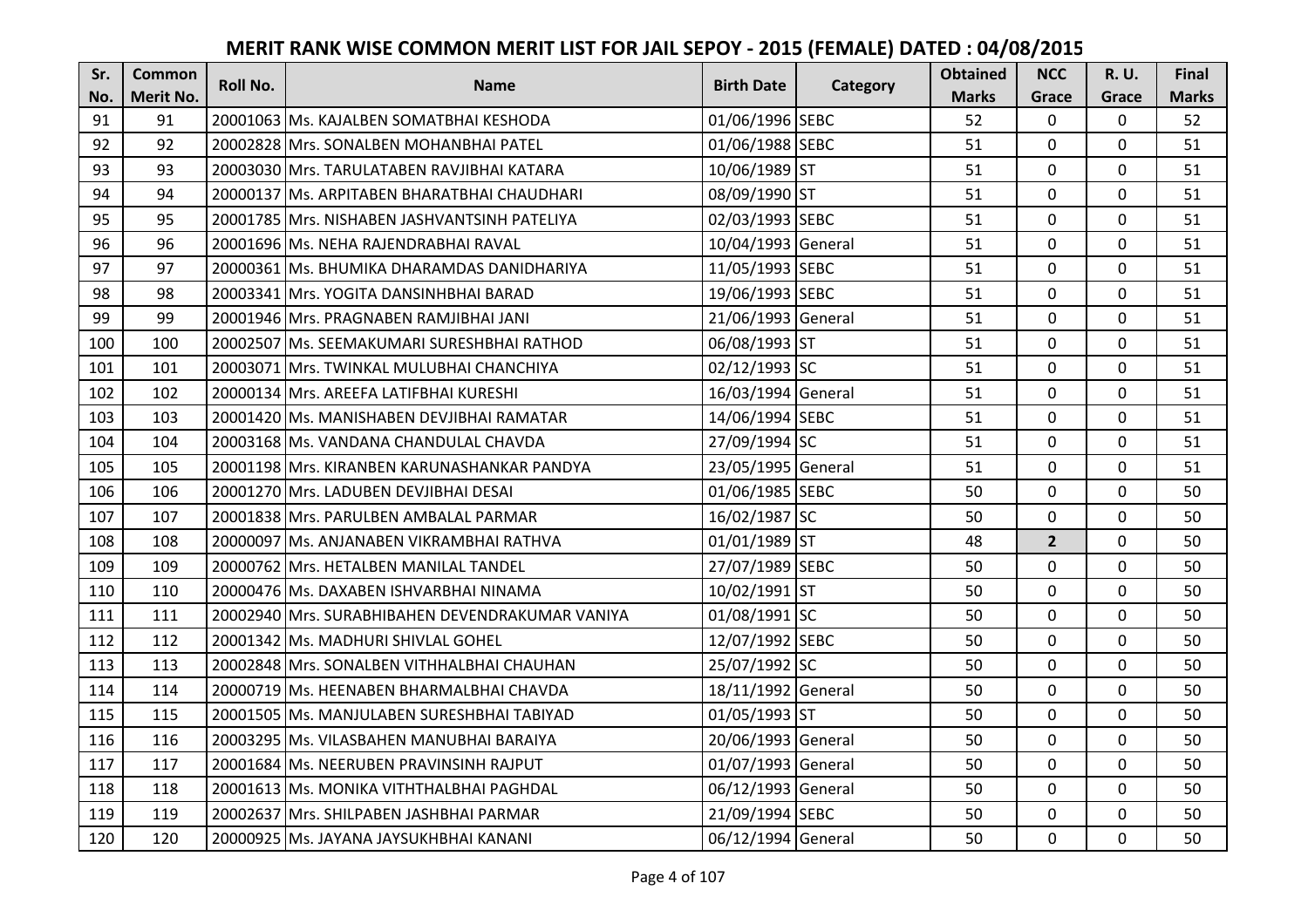| Sr. | <b>Common</b> | <b>Roll No.</b> | <b>Name</b>                                      | <b>Birth Date</b>  |          | <b>Obtained</b> | <b>NCC</b>   | R. U.       | Final        |
|-----|---------------|-----------------|--------------------------------------------------|--------------------|----------|-----------------|--------------|-------------|--------------|
| No. | Merit No.     |                 |                                                  |                    | Category | <b>Marks</b>    | Grace        | Grace       | <b>Marks</b> |
| 121 | 121           |                 | 20001905 Mrs. PINKABEN GOKALBHAI CHAUDHARI       | 28/08/1995 SEBC    |          | 50              | $\mathbf{0}$ | 0           | 50           |
| 122 | 122           |                 | 20000964 IMrs. JINALBEN JASHVANTIBHAI RATHOD     | 25/09/1995 SC      |          | 50              | $\mathbf{0}$ | $\Omega$    | 50           |
| 123 | 123           |                 | 20001568 Mrs. MINAXIBEN BHUPENDRABHAI GAMIT      | 01/03/1984 ST      |          | 49              | 0            | 0           | 49           |
| 124 | 124           |                 | 20001295 Mrs. LAXMIBAHEN PRAVINBHAI PATEL        | 01/12/1986 General |          | 49              | 0            | $\mathbf 0$ | 49           |
| 125 | 125           |                 | 20000427 Ms. CHETNABEN JOITABHAI CHAUDHARY       | 17/05/1987 SEBC    |          | 49              | $\mathbf{0}$ | $\mathbf 0$ | 49           |
| 126 | 126           |                 | 20001719 Mrs. NIKUNJBEN JASHVANTBHAI VALAND      | 24/05/1988 SEBC    |          | 49              | $\mathbf 0$  | 0           | 49           |
| 127 | 127           |                 | 20002608 Ms. SHILPA AMARATLAL DESAI              | 20/08/1988 SEBC    |          | 49              | $\mathbf{0}$ | $\mathbf 0$ | 49           |
| 128 | 128           |                 | 20000764 Mrs. HETALBEN NARENDRASINH RAJPUT       | 24/12/1989 General |          | 49              | 0            | $\mathbf 0$ | 49           |
| 129 | 129           |                 | 20000702 Ms. HARSHABEN KARSANBHAI DODIA          | 25/06/1990 SEBC    |          | 49              | 0            | 0           | 49           |
| 130 | 130           |                 | 20000685 Ms. HANSABEN RAVJIBHAI MAKWANA          | 13/06/1991 SEBC    |          | 49              | 0            | $\mathbf 0$ | 49           |
| 131 | 131           |                 | 20001312 Mrs. LEEBRIBEN BHANABHAI CHAUHAN        | 15/06/1991 ST      |          | 49              | $\Omega$     | $\mathbf 0$ | 49           |
| 132 | 132           |                 | 20002503 Mrs. SEEMA HARISHCHANDRA TIWARI         | 20/11/1991 General |          | 49              | 0            | $\mathbf 0$ | 49           |
| 133 | 133           |                 | 20002500 Ms. SAVITRIBEN VIKRAMBHAI RATHVA        | 01/06/1992 ST      |          | 49              | 0            | $\mathbf 0$ | 49           |
| 134 | 134           |                 | 20003029 Ms. TARULATA LAKHABHAI MAL              | 20/07/1992 ST      |          | 49              | $\mathbf{0}$ | 0           | 49           |
| 135 | 135           |                 | 20000088 Mrs. ANJANABEN DIWALBHAI VASAVA         | 07/07/1993 ST      |          | 49              | 0            | $\mathbf 0$ | 49           |
| 136 | 136           |                 | 20000249 Mrs. BHAGAVATIBEN VALABHAI AYAR         | 26/08/1993 SEBC    |          | 49              | 0            | $\mathbf 0$ | 49           |
| 137 | 137           |                 | 20000223 lMs. ASMITABEN KALUBHAI CHAUDHARI       | 21/01/1994 SEBC    |          | 49              | 0            | 0           | 49           |
| 138 | 138           |                 | 20000095 Ms. ANJANABEN SOMABHAI MAKWANA          | 26/01/1994 SC      |          | 49              | 0            | $\mathbf 0$ | 49           |
| 139 | 139           |                 | 20001592 IMrs. MITTAL GANPATBHAI PARMAR          | 25/03/1994 SC      |          | 49              | $\mathbf 0$  | $\Omega$    | 49           |
| 140 | 140           |                 | 20002920 Mrs. SUNITA RAMESHBHAI DABHI            | 14/11/1994 SEBC    |          | 49              | 0            | 0           | 49           |
| 141 | 141           |                 | 20003205 Ms. VARSHABEN ARJANBHAI BHAKODARA       | 07/01/1995 SC      |          | 49              | 0            | $\mathbf 0$ | 49           |
| 142 | 142           |                 | 20000793 Ms. HINABHEN MAHENDRABHAI MORI          | 24/01/1995 ST      |          | 49              | $\Omega$     | $\Omega$    | 49           |
| 143 | 143           |                 | 20002308 Mrs. RINKUBEN PRANINSINH VAGHELA        | 05/02/1995 General |          | 49              | 0            | $\mathbf 0$ | 49           |
| 144 | 144           |                 | 20000998 Ms. JYOTSANABEN MANCHHABHAI VADNATHANI  | 16/06/1995 SEBC    |          | 49              | 0            | $\mathbf 0$ | 49           |
| 145 | 145           |                 | 20002324 Ms. ROSHNI NARENDRABHAI PATKAR          | 27/09/1995 General |          | 49              | 0            | $\mathbf 0$ | 49           |
| 146 | 146           |                 | 20000520 Ms. DHARMISHTHABEN MAHENDRABHAI TABIYAR | 15/04/1996 ST      |          | 49              | 0            | $\mathbf 0$ | 49           |
| 147 | 147           |                 | 20001020 Mrs. KAILASHBEN BHANSHNKARBHAI BARAIYA  | 09/07/1996 General |          | 49              | 0            | $\mathbf 0$ | 49           |
| 148 | 148           |                 | 20002249 Mrs. REKHABEN SEMABHAI CHAUDHARI        | 01/06/1986 SEBC    |          | 48              | $\Omega$     | $\mathbf 0$ | 48           |
| 149 | 149           |                 | 20000253 Ms. BHANU DASHARATHBHAI NAYAK           | 06/11/1986 SEBC    |          | 48              | 0            | $\mathbf 0$ | 48           |
| 150 | 150           |                 | 20003203 Mrs. VARSHABAHEN VIJAYSINH CHUAHAN      | 16/08/1987 General |          | 48              | 0            | $\mathbf 0$ | 48           |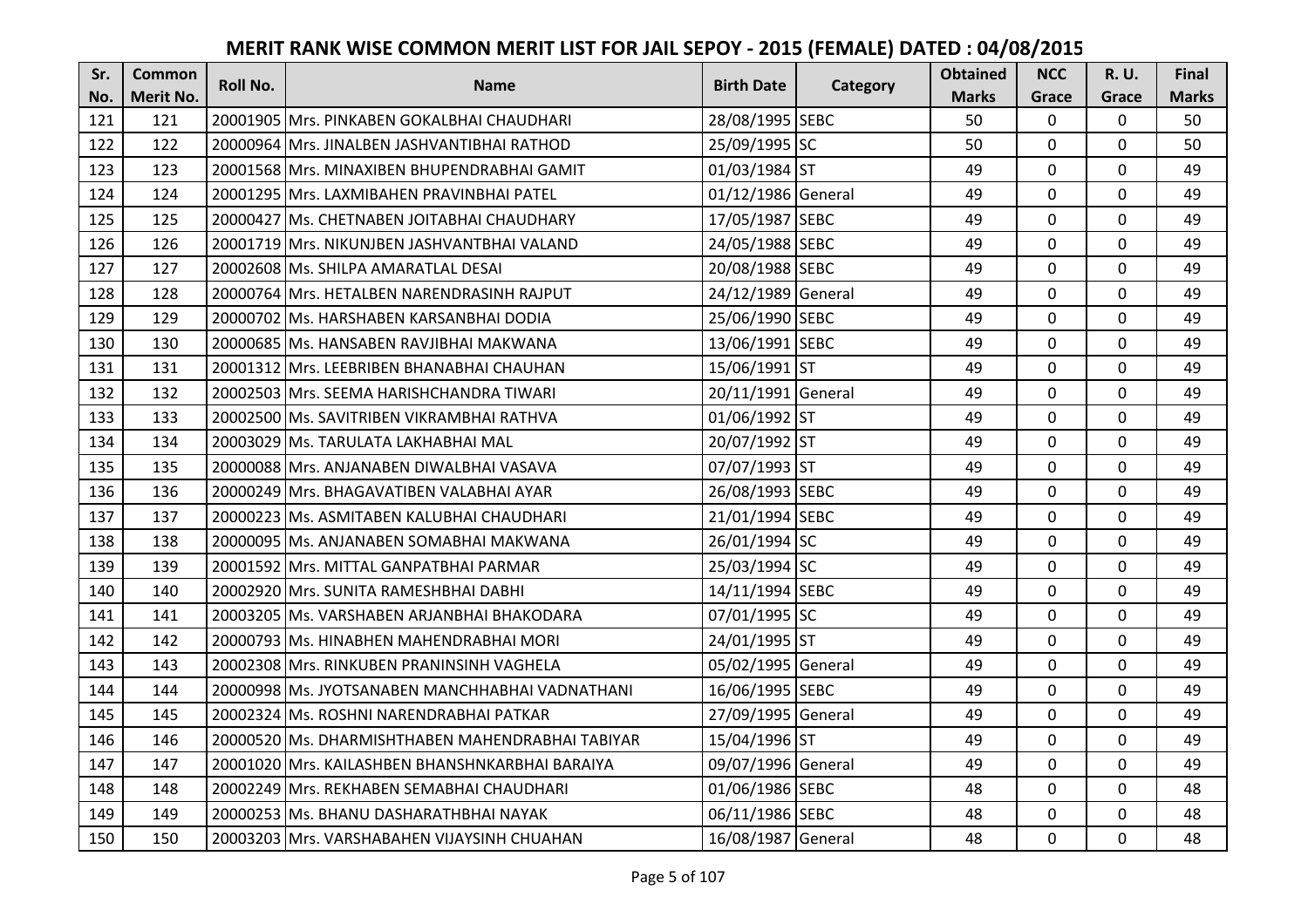| Sr. | <b>Common</b>    | <b>Roll No.</b> | <b>Name</b>                                    | <b>Birth Date</b>  | Category | <b>Obtained</b> | <b>NCC</b>     | <b>R.U.</b>  | Final        |
|-----|------------------|-----------------|------------------------------------------------|--------------------|----------|-----------------|----------------|--------------|--------------|
| No. | <b>Merit No.</b> |                 |                                                |                    |          | <b>Marks</b>    | Grace          | Grace        | <b>Marks</b> |
| 151 | 151              |                 | 20002659 Mrs. SHITAL PRABHATBHAI BALASARA      | 10/05/1988 SEBC    |          | 48              | 0              | 0            | 48           |
| 152 | 152              |                 | 20001470   Mrs. MANISHABHEN RANAGITSINH BARIYA | 20/05/1988 SEBC    |          | 48              | $\mathbf 0$    | 0            | 48           |
| 153 | 153              |                 | 20000524 Ms. DHARMISTHA DHIRUBHAI PATEL        | 25/06/1990 ST      |          | 48              | $\mathbf 0$    | $\mathbf{0}$ | 48           |
| 154 | 154              |                 | 20002661 Ms. SHITALBAHEN DHIRUBHAI CHAUDHARI   | 12/07/1990 ST      |          | 48              | $\mathbf 0$    | 0            | 48           |
| 155 | 155              |                 | 20000916 Ms. JAYABEN JESHABHAI BHETARIYA       | 01/12/1990 SEBC    |          | 48              | $\mathbf 0$    | $\mathbf 0$  | 48           |
| 156 | 156              |                 | 20000337 Mrs. BHAVNABEN KESHABHAI ROJASARA     | 27/12/1990 SEBC    |          | 48              | $\mathbf 0$    | $\mathbf{0}$ | 48           |
| 157 | 157              |                 | 20000966 Mrs. JOSANABEN ADHERABHAI KHARADI     | 01/06/1991 ST      |          | 48              | $\overline{0}$ | $\mathbf 0$  | 48           |
| 158 | 158              |                 | 20000250 Ms. BHAGIBEN RAYMALBHAI AYAR          | 01/06/1991 SEBC    |          | 48              | $\overline{0}$ | $\Omega$     | 48           |
| 159 | 159              |                 | 20002533 Ms. SHAHIDABANU AHMEDALI SHA          | 25/06/1991 SEBC    |          | 48              | 0              | $\mathbf 0$  | 48           |
| 160 | 160              |                 | 20001268 Ms. KUSUMBEN NANAJIBHAI PANOT         | 23/12/1991 General |          | 48              | $\overline{0}$ | 0            | 48           |
| 161 | 161              |                 | 20001628 Mrs. NAINA RAMABHAI KADAVALA          | 11/02/1992 SEBC    |          | 48              | $\Omega$       | 0            | 48           |
| 162 | 162              |                 | 20002094 Ms. RAIYABEN LAKHAMSHIBHAI SAMBAD     | 25/02/1992 SEBC    |          | 48              | 0              | $\mathbf 0$  | 48           |
| 163 | 163              |                 | 20001105 Ms. KAMUBEN SHANKARBHAI BHARWAD       | 03/05/1992 SEBC    |          | 48              | $\overline{0}$ | 0            | 48           |
| 164 | 164              |                 | 20000128 Ms. ARATIBEN GOBARBHAI BALYA          | 01/07/1992 SEBC    |          | 48              | $\mathbf 0$    | 0            | 48           |
| 165 | 165              |                 | 20001566 Mrs. MINAXEEBEN KIRTIKUMAR THAKOR     | 01/01/1993 SEBC    |          | 48              | $\mathbf 0$    | 0            | 48           |
| 166 | 166              |                 | 20001091 Mrs. KALPNABEN VAJUBHAI JADAV         | 07/01/1993 SC      |          | 48              | $\overline{0}$ | 0            | 48           |
| 167 | 167              |                 | 20002318   Mrs. RITABEN MANUBHAI SANGADA       | 02/04/1993 ST      |          | 48              | $\mathbf 0$    | 0            | 48           |
| 168 | 168              |                 | 20000174 Ms. ASHABEN DALJIBHAI PARMAR          | 09/06/1993 SC      |          | 48              | $\mathbf 0$    | 0            | 48           |
| 169 | 169              |                 | 20000164 Ms. ASHABAHEN RANCHHODBHAI CHAUDHARI  | 23/11/1993 SEBC    |          | 48              | $\overline{0}$ | 0            | 48           |
| 170 | 170              |                 | 20001922 Mrs. POOJA MAGANBHAI MANDALI          | 11/02/1994 SEBC    |          | 48              | $\mathbf 0$    | 0            | 48           |
| 171 | 171              |                 | 20000906 Ms. JASUBEN ARAJANBHAI KUKADIYA       | 20/05/1994 SEBC    |          | 48              | $\mathbf 0$    | 0            | 48           |
| 172 | 172              |                 | 20000410 Mrs. CHANDRIKABEN KARSHANBHAI HELAIYA | 03/07/1994 SC      |          | 48              | $\mathbf 0$    | 0            | 48           |
| 173 | 173              |                 | 20001571 Ms. MINAXIBEN RAMBHAI VANVI           | 13/07/1994 SC      |          | 48              | $\overline{0}$ | 0            | 48           |
| 174 | 174              |                 | 20001289 Ms. LASHEEBEN BECHARBHAI BHADARKA     | 25/01/1995 SEBC    |          | 48              | $\mathbf 0$    | $\mathbf 0$  | 48           |
| 175 | 175              |                 | 20001022 Mrs. KAILASHBEN CHAMANBHAI SOLANKI    | 26/05/1995 SC      |          | 48              | $\mathbf 0$    | 0            | 48           |
| 176 | 176              |                 | 20001569 Ms. MINAXIBEN JETHSURBHAI SISODIYA    | 09/06/1995 SEBC    |          | 48              | $\overline{0}$ | $\mathbf 0$  | 48           |
| 177 | 177              |                 | 20000567 Mrs. DIPLATTABEN SHANKARBHAI BAMANA   | 13/06/1995 ST      |          | 48              | $\mathbf 0$    | 0            | 48           |
| 178 | 178              |                 | 20001428 Ms. MANISHABEN JAYANTIBHAI GELOTAR    | 03/07/1995 SEBC    |          | 48              | $\mathbf 0$    | $\mathbf 0$  | 48           |
| 179 | 179              |                 | 20001053 Ms. KAJALBEN GULABSINH VANZARA        | 10/07/1995 SEBC    |          | 48              | $\mathbf 0$    | $\mathbf 0$  | 48           |
| 180 | 180              |                 | 20000726 Ms. HEENABEN SHILUBHAI KHANOLI        | 10/01/1996 ST      |          | 48              | $\overline{0}$ | 0            | 48           |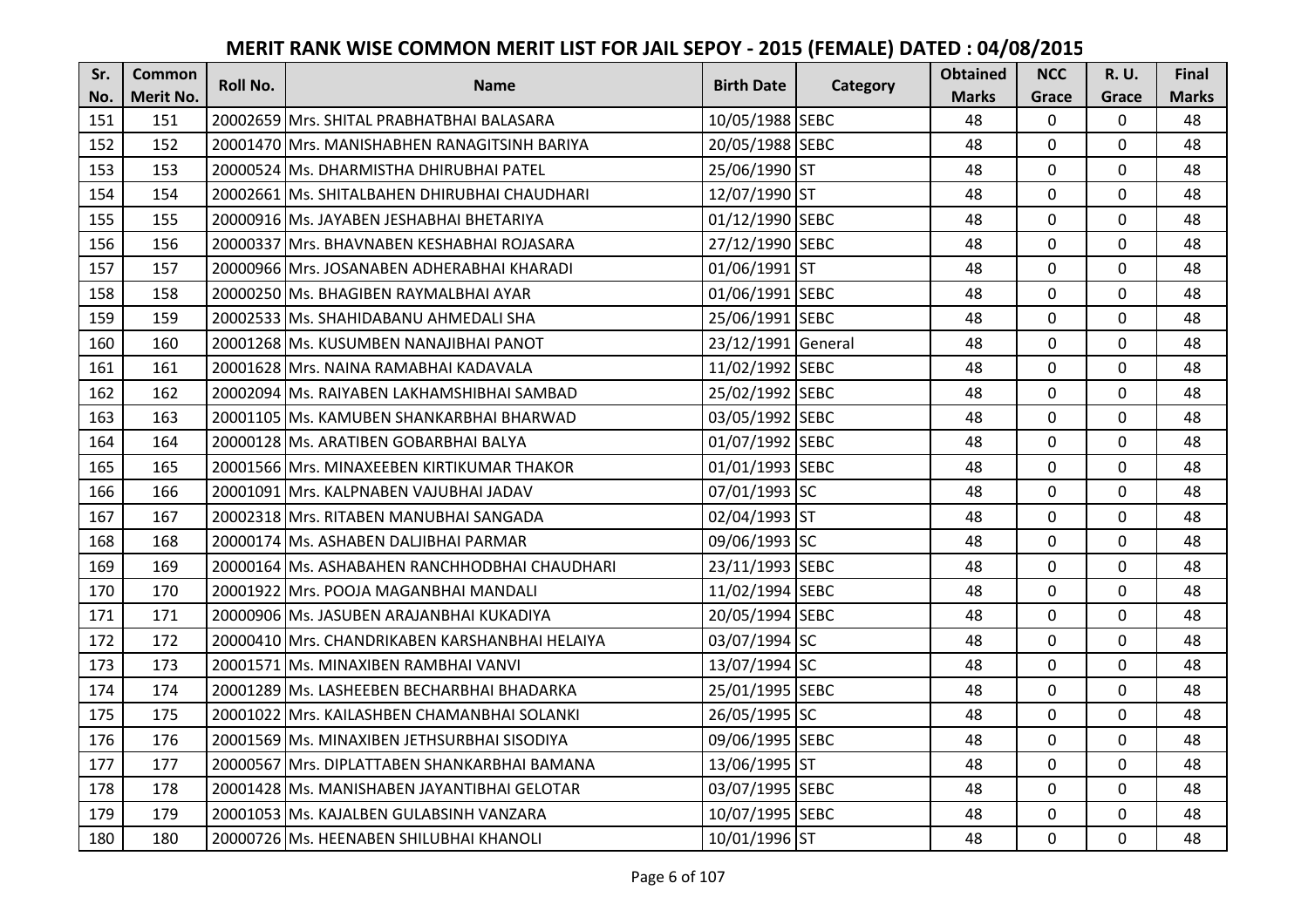| Sr. | <b>Common</b>    | Roll No. | <b>Name</b>                                  | <b>Birth Date</b>  | Category | <b>Obtained</b> | <b>NCC</b>     | R. U.        | <b>Final</b> |
|-----|------------------|----------|----------------------------------------------|--------------------|----------|-----------------|----------------|--------------|--------------|
| No. | <b>Merit No.</b> |          |                                              |                    |          | <b>Marks</b>    | Grace          | Grace        | <b>Marks</b> |
| 181 | 181              |          | 20001614 Ms. MONIKABA MANOJSINH RATHOD       | 01/06/1996 SEBC    |          | 48              | $\mathbf 0$    | $\Omega$     | 48           |
| 182 | 182              |          | 20002445 Mrs. SAPNABEN MANUBHAI SOLANKI      | 17/06/1996 General |          | 48              | $\overline{0}$ | 0            | 48           |
| 183 | 183              |          | 20001575 Mrs. MINAXSHIBEN MAHESHBHAI KHARADI | 15/07/1996 ST      |          | 48              | 0              | $\mathbf{0}$ | 48           |
| 184 | 184              |          | 20003177 Mrs. VANITA SOMABHAI VAGHELA        | 14/12/1983 SC      |          | 47              | $\overline{0}$ | $\mathbf 0$  | 47           |
| 185 | 185              |          | 20002566 Ms. SHARDABEN MAGANLAL KOTWAL       | 02/09/1984 ST      |          | 47              | $\overline{0}$ | 0            | 47           |
| 186 | 186              |          | 20000511 Ms. DHARMISHTHA JIVANBHAI BHAGIYA   | 10/12/1986 General |          | 47              | $\mathbf 0$    | $\mathbf 0$  | 47           |
| 187 | 187              |          | 20000828 Mrs. INDUBEN MADHUSINH BARIA        | 10/07/1989 SEBC    |          | 47              | $\mathbf 0$    | 0            | 47           |
| 188 | 188              |          | 20001752 Mrs. NIMISHABEN POPATBHAI SINDHAV   | 15/07/1989 General |          | 47              | $\mathbf 0$    | $\mathbf 0$  | 47           |
| 189 | 189              |          | 20000462 Mrs. DAXA PARBATBHAI KHARA          | 06/09/1990 SC      |          | 47              | 0              | 0            | 47           |
| 190 | 190              |          | 20002510 Mrs. SEJALBAHEN JAGATSINH PARMAR    | 11/04/1991 SEBC    |          | 47              | $\overline{0}$ | 0            | 47           |
| 191 | 191              |          | 20002816 Ms. SONALBEN KACHRABHAI VARSAT      | 16/12/1991 ST      |          | 47              | $\mathbf 0$    | 0            | 47           |
| 192 | 192              |          | 20003283 Mrs. VIBHABAHEN BABUBHAI PATEL      | 09/02/1992 SEBC    |          | 47              | $\mathbf 0$    | $\mathbf 0$  | 47           |
| 193 | 193              |          | 20000254 Ms. BHANUBEN CHAMPABHAI DAMOR       | 05/05/1992 ST      |          | 47              | $\overline{0}$ | $\mathbf 0$  | 47           |
| 194 | 194              |          | 20001649 Mrs. NAYANA GORDHANBHAI MAKWANA     | 01/06/1992 SEBC    |          | 47              | $\mathbf 0$    | $\Omega$     | 47           |
| 195 | 195              |          | 20000210 Mrs. ASMITA SANGHABHAI VAGHELA      | 01/07/1992 SEBC    |          | 47              | 0              | 0            | 47           |
| 196 | 196              |          | 20000262 Ms. BHARATIBAHEN NAGJIBHAI TARAL    | 27/03/1993 ST      |          | 47              | $\mathbf 0$    | 0            | 47           |
| 197 | 197              |          | 20002713 Ms. SHRUTIKA DHANABHAI BARIA        | 09/11/1993 SEBC    |          | 47              | $\mathbf 0$    | 0            | 47           |
| 198 | 198              |          | 20002259 Ms. RENUKABEN ANOPSINH BARIA        | 14/03/1994 SEBC    |          | 47              | $\mathbf 0$    | 0            | 47           |
| 199 | 199              |          | 20002401 Mrs. SANGITABEN HARIBHAI NAKUM      | 01/06/1994 SEBC    |          | 47              | $\mathbf 0$    | $\mathbf 0$  | 47           |
| 200 | 200              |          | 20000277 Ms. BHARTIBEN DALABHAI CHAUHAN      | 01/06/1994 SC      |          | 45              | $\overline{2}$ | $\mathbf 0$  | 47           |
| 201 | 201              |          | 20000974 Ms. JUHIBEN RAMESHJI THAKOR         | 01/06/1994 SEBC    |          | 47              | $\mathbf 0$    | 0            | 47           |
| 202 | 202              |          | 20002498 Ms. SAVITRIBEN ABHESINH PATEL       | 15/06/1994 SEBC    |          | 47              | $\mathbf{0}$   | $\mathbf{0}$ | 47           |
| 203 | 203              |          | 20001364 Mrs. MAMTABEN GAURISHANKAR PANDYA   | 01/07/1994 General |          | 47              | $\mathbf 0$    | 0            | 47           |
| 204 | 204              |          | 20001262 Ms. KUNTALBA RANJITSINH ZALA        | 01/06/1995 SEBC    |          | 47              | $\overline{0}$ | $\mathbf 0$  | 47           |
| 205 | 205              |          | 20001299 Ms. LAXMIBEN AMRUTJI THAKOR         | 23/06/1995 SEBC    |          | 47              | $\mathbf{0}$   | 0            | 47           |
| 206 | 206              |          | 20000737 Ms. HETAL MATHURBHAI BARAIYA        | 27/06/1995 SEBC    |          | 47              | $\mathbf{0}$   | 0            | 47           |
| 207 | 207              |          | 20003078 Ms. URMILA RAMESHBHAI VINZUDA       | 27/06/1995 SC      |          | 47              | 0              | 0            | 47           |
| 208 | 208              |          | 20000218 Mrs. ASMITABEN BHUPATBHAI SARVAIYA  | 16/03/1996 SEBC    |          | 47              | $\mathbf 0$    | $\mathbf 0$  | 47           |
| 209 | 209              |          | 20001886 Mrs. PAYALBEN TAKHATSINH RANA       | 28/03/1996 General |          | 47              | $\mathbf 0$    | $\mathbf 0$  | 47           |
| 210 | 210              |          | 20002161 Ms. RANJANBEN SHIVABHAI RAVAL       | 22/04/1996 SEBC    |          | 47              | $\mathbf 0$    | 0            | 47           |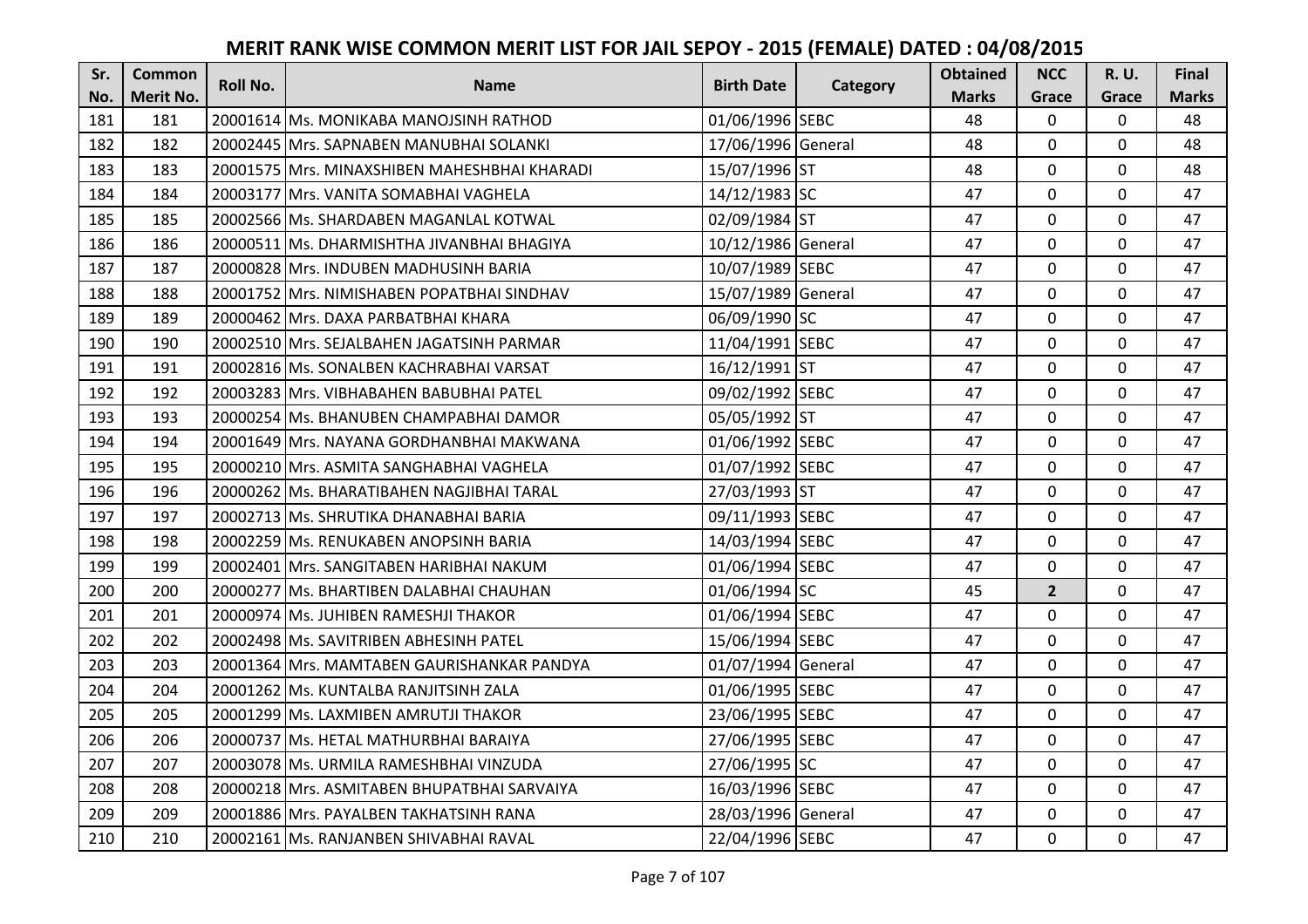| Sr.        | <b>Common</b>           | Roll No. | <b>Name</b>                                  | <b>Birth Date</b>  | <b>Category</b> | <b>Obtained</b>    | <b>NCC</b>     | <b>R.U.</b>          | <b>Final</b>       |
|------------|-------------------------|----------|----------------------------------------------|--------------------|-----------------|--------------------|----------------|----------------------|--------------------|
| No.<br>211 | <b>Merit No.</b><br>211 |          | 20000508 Ms. DHANIBEN GAMBHIRJI THAKOR       | 25/12/1984 General |                 | <b>Marks</b><br>46 | Grace<br>0     | Grace<br>$\mathbf 0$ | <b>Marks</b><br>46 |
|            |                         |          |                                              |                    |                 |                    | $\mathbf{0}$   |                      | 46                 |
| 212        | 212                     |          | 20002897 Mrs. SUMITRABEN DEVAJIBHAI PANDOR   | 05/04/1986 ST      |                 | 46                 |                | $\mathbf 0$          |                    |
| 213        | 213                     |          | 20001114 Mrs. KANCHANBEN HIRABHAI MAKVANA    | 29/09/1986 SC      |                 | 46                 | 0              | 0                    | 46                 |
| 214        | 214                     |          | 20000301 Mrs. BHAVANABEN KANJIBHAI GOHIL     | 03/11/1986 SC      |                 | 46                 | 0              | $\mathbf 0$          | 46                 |
| 215        | 215                     |          | 20001188 Ms. KIRAN POPATBHAI SATIKUVAR       | 03/05/1987 General |                 | 46                 | $\mathbf 0$    | $\mathbf{0}$         | 46                 |
| 216        | 216                     |          | 20002778 Ms. SONALBAHEN RATNABHAI DAMOR      | 10/06/1987 ST      |                 | 46                 | 0              | $\mathbf 0$          | 46                 |
| 217        | 217                     |          | 20000638 Mrs. GITABEN ARAVINDBHAI GADHVI     | 24/03/1988 SEBC    |                 | 46                 | $\mathbf 0$    | $\mathbf 0$          | 46                 |
| 218        | 218                     |          | 20000517 Ms. DHARMISHTHABEN HIMATBHAI VAJA   | 30/06/1988 General |                 | 46                 | $\overline{0}$ | $\mathbf 0$          | 46                 |
| 219        | 219                     |          | 20001586 Ms. MITALBEN MANILAL CHAUDHARI      | 07/10/1988 SEBC    |                 | 46                 | 0              | 0                    | 46                 |
| 220        | 220                     |          | 20003153 Mrs. VACHANBAHEN DIPSANG RATHOD     | 01/06/1989 General |                 | 46                 | 0              | $\mathbf 0$          | 46                 |
| 221        | 221                     |          | 20000603 Mrs. GAYATRIBEN ZILUJI THAKOR       | 20/08/1990 SEBC    |                 | 46                 | $\mathbf{0}$   | $\mathbf 0$          | 46                 |
| 222        | 222                     |          | 20000048 Mrs. AMITAKUMARI RASHIKBHAI PATEL   | 03/11/1990 ST      |                 | 46                 | $\mathbf 0$    | $\mathbf 0$          | 46                 |
| 223        | 223                     |          | 20001936 Ms. POONAM VASDEV SHUKLA            | 18/12/1990 General |                 | 46                 | $\mathbf{0}$   | $\mathbf 0$          | 46                 |
| 224        | 224                     |          | 20000276 Ms. BHARTIBEN CHAMPAKBHAI PATEL     | 23/02/1991 ST      |                 | 46                 | $\mathbf 0$    | 0                    | 46                 |
| 225        | 225                     |          | 20001736 Ms. NILAMBEN MAHOTJI THAKOR         | 18/01/1992 SEBC    |                 | 46                 | $\mathbf{0}$   | $\mathbf 0$          | 46                 |
| 226        | 226                     |          | 20001133 Ms. KAPILABAHEN RANGITSINH BARIA    | 25/04/1992 General |                 | 46                 | $\Omega$       | $\mathbf 0$          | 46                 |
| 227        | 227                     |          | 20001858 Mrs. PARVATIBEN UDABHAI CHAUDHARY   | 01/06/1992 SEBC    |                 | 46                 | 0              | $\mathbf 0$          | 46                 |
| 228        | 228                     |          | 20000318 Ms. BHAVISHAKUMARI SURESHBHAI PATEL | 30/09/1992 ST      |                 | 46                 | $\mathbf 0$    | $\mathbf 0$          | 46                 |
| 229        | 229                     |          | 20001291 Mrs. LATABEN HAMIRSINH BARIA        | 06/12/1992 SEBC    |                 | 46                 | $\mathbf{0}$   | $\mathbf 0$          | 46                 |
| 230        | 230                     |          | 20001941   Ms. PRABHAVATIBEN MANJIBHAI GAMIT | 18/01/1993 ST      |                 | 46                 | 0              | $\mathbf 0$          | 46                 |
| 231        | 231                     |          | 20000927 Ms. JAYENDRA JORUBHAI MOBH          | 06/04/1993 SEBC    |                 | 46                 | $\mathbf 0$    | $\mathbf 0$          | 46                 |
| 232        | 232                     |          | 20003331 Mrs. VIRU VAJUBHAI BHALIYA          | 22/05/1993 SEBC    |                 | 46                 | $\mathbf{0}$   | $\Omega$             | 46                 |
| 233        | 233                     |          | 20001934 Ms. POONAM MENASIBHAI BORKHATARIYA  | 21/06/1993 SEBC    |                 | 46                 | $\mathbf 0$    | $\mathbf 0$          | 46                 |
| 234        | 234                     |          | 20003082 Ms. URMILABEN BABUBHAI CHAUHAN      | 01/08/1993 General |                 | 46                 | $\mathbf 0$    | $\mathbf 0$          | 46                 |
| 235        | 235                     |          | 20000736 Ms. HEMU RAGHAVBHAI SOLANKI         | 28/09/1993 SEBC    |                 | 46                 | $\mathbf{0}$   | $\mathbf 0$          | 46                 |
| 236        | 236                     |          | 20001611 Mrs. MOHINI MAHESHBHAI LOKHANDWALA  | 12/10/1993 SC      |                 | 46                 | $\mathbf 0$    | $\mathbf 0$          | 46                 |
| 237        | 237                     |          | 20001967 Ms. PREMILABEN DAHYABHAI PARMAR     | 15/10/1993 SEBC    |                 | 46                 | 0              | $\mathbf 0$          | 46                 |
| 238        | 238                     |          | 20002162 Mrs. RANJANBHEN FALAJIBHAI RATHOD   | 16/11/1993 SEBC    |                 | 46                 | $\Omega$       | $\mathbf 0$          | 46                 |
| 239        | 239                     |          | 20002437 Ms. SANTOKBEN VISHABHAI DESAI       | 01/01/1994 SEBC    |                 | 46                 | 0              | $\mathbf 0$          | 46                 |
| 240        | 240                     |          | 20000768 Mrs. HETALBEN PRAHLADBHAI PARMAR    | 02/01/1994 SC      |                 | 46                 | 0              | $\mathbf 0$          | 46                 |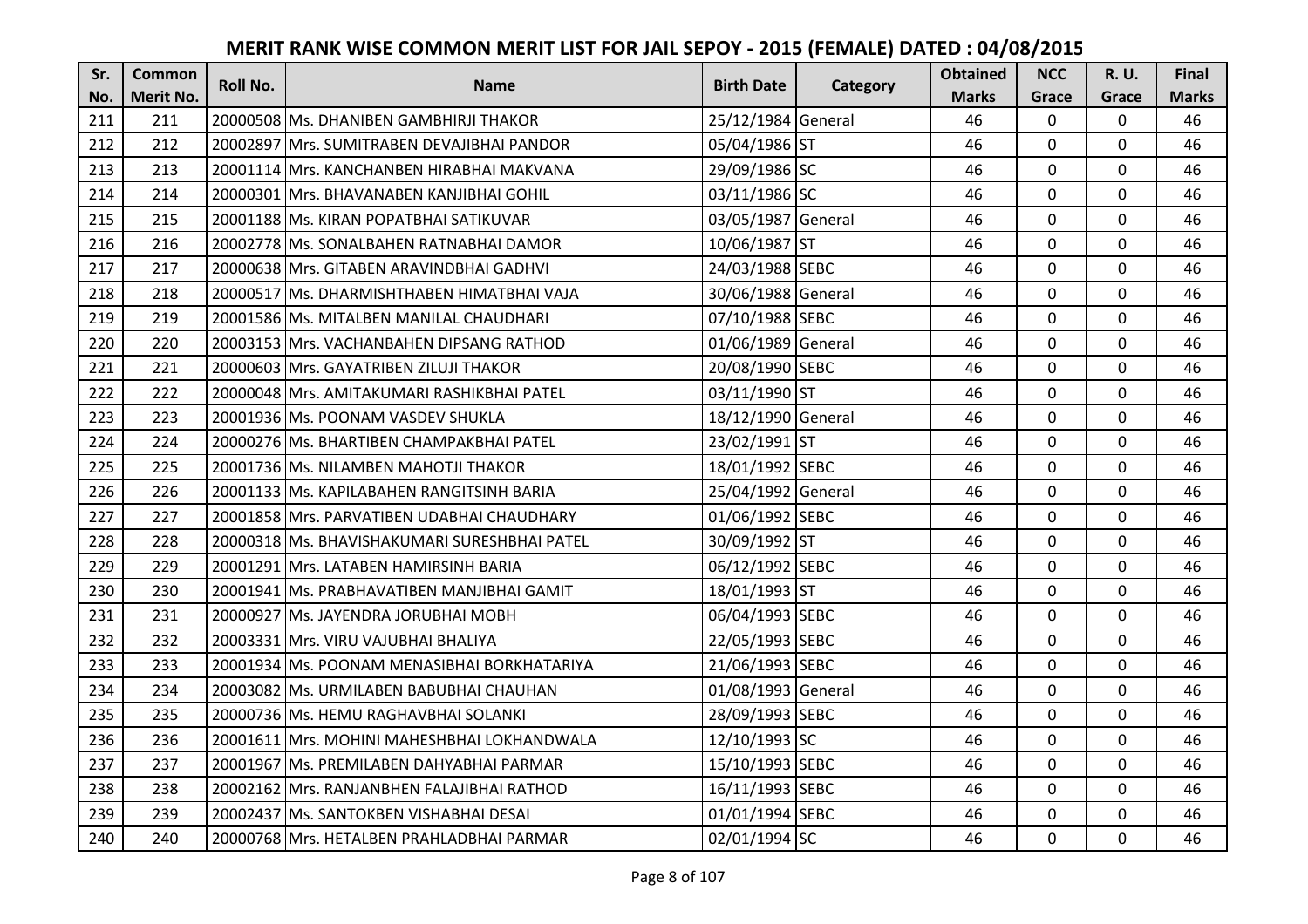| Sr. | <b>Common</b>    | <b>Roll No.</b> | <b>Name</b>                                  | <b>Birth Date</b>  |          | <b>Obtained</b> | <b>NCC</b>   | <b>R.U.</b> | Final        |
|-----|------------------|-----------------|----------------------------------------------|--------------------|----------|-----------------|--------------|-------------|--------------|
| No. | <b>Merit No.</b> |                 |                                              |                    | Category | <b>Marks</b>    | Grace        | Grace       | <b>Marks</b> |
| 241 | 241              |                 | 20000496 Mrs. DAYABA JALAMSINH ZALA          | 06/01/1994 General |          | 46              | 0            | 0           | 46           |
| 242 | 242              |                 | 20003228 Mrs. VARSHABEN KARSANBHAI BHARVAD   | 23/01/1994 SEBC    |          | 46              | $\mathbf 0$  | $\Omega$    | 46           |
| 243 | 243              |                 | 20003189 Mrs. VANITABEN MATHURBHAI MEMKIYA   | 28/02/1994 SEBC    |          | 46              | $\mathbf 0$  | $\Omega$    | 46           |
| 244 | 244              |                 | 20001552 Mrs. MINABEN AMARSINH THAKOR        | 02/03/1994 SEBC    |          | 46              | $\mathbf 0$  | 0           | 46           |
| 245 | 245              |                 | 20000968 Mrs. JOSHANABEN AGARABHAI CHAUDHARY | 12/04/1994 SEBC    |          | 46              | $\mathbf{0}$ | $\mathbf 0$ | 46           |
| 246 | 246              |                 | 20001512 Ms. MAYABEN ASHOKBHAI DAVE          | 09/06/1994 General |          | 46              | $\Omega$     | $\Omega$    | 46           |
| 247 | 247              |                 | 20003286 Mrs. VIDHYABEN KADVAJI THAKOR       | 01/03/1995 SEBC    |          | 46              | $\mathbf{0}$ | 0           | 46           |
| 248 | 248              |                 | 20001475 Ms. MANISHBEN LAKHBHAI SOCHA        | 04/06/1995 SEBC    |          | 46              | $\mathbf{0}$ | $\mathbf 0$ | 46           |
| 249 | 249              |                 | 20003152 Ms. USHABEN VIRABHAI VALA           | 07/12/1995 SEBC    |          | 46              | 0            | 0           | 46           |
| 250 | 250              |                 | 20002128 Ms. RAMILABEN PARBATBHAI AYAR       | 04/03/1996 SEBC    |          | 46              | $\mathbf{0}$ | 0           | 46           |
| 251 | 251              |                 | 20000244 Ms. BEBIBEN JUVANJI ZALA            | 07/03/1996 General |          | 46              | $\Omega$     | 0           | 46           |
| 252 | 252              |                 | 20002032 Ms. PUNAMBA SHIVARAJSINH DODIYA     | 22/04/1996 SEBC    |          | 46              | $\mathbf 0$  | 0           | 46           |
| 253 | 253              |                 | 20000660 Ms. GULABBEN DASHARATHBHAI SUNDESHA | 03/05/1996 SEBC    |          | 46              | $\mathbf{0}$ | 0           | 46           |
| 254 | 254              |                 | 20002611 Ms. SHILPA GIRJASHANKAR JANI        | 02/06/1996 General |          | 46              | $\mathbf 0$  | 0           | 46           |
| 255 | 255              |                 | 20002694 Mrs. SHOBHANABEN JITUBHAI PATEL     | 07/06/1996 SEBC    |          | 46              | $\mathbf 0$  | 0           | 46           |
| 256 | 256              |                 | 20001949 Ms. PRANJAL KANTIBHAI VAGHELA       | 26/06/1996 SC      |          | 46              | $\mathbf{0}$ | $\Omega$    | 46           |
| 257 | 257              |                 | 20002229 Mrs. REKHABEN KANIBHAI SOLANKI      | 17/07/1996 SC      |          | 46              | $\mathbf{0}$ | 0           | 46           |
| 258 | 258              |                 | 20003037 Ms. TEJALBAHEN AMRUTBHAI RATHOD     | 20/08/1996 SC      |          | 46              | $\mathbf{0}$ | 0           | 46           |
| 259 | 259              |                 | 20002434 Mrs. SANTIBEN AVSUBHAI KUNVAR       | 01/06/1982 ST      |          | 45              | $\mathbf 0$  | $\Omega$    | 45           |
| 260 | 260              |                 | 20001212 Mrs. KOKILABAHEN RAMANBHAI SUVERA   | 01/01/1985 ST      |          | 45              | $\mathbf 0$  | 0           | 45           |
| 261 | 261              |                 | 20001660 Mrs. NAYANABEN JETHABHAI LALATUKA   | 01/06/1985 SEBC    |          | 45              | $\mathbf 0$  | $\Omega$    | 45           |
| 262 | 262              |                 | 20001972 Mrs. PREMILABEN LAXMANBHAI VAGADIYA | 01/06/1985 ST      |          | 45              | $\Omega$     | $\Omega$    | 45           |
| 263 | 263              |                 | 20000500 Ms. DEEPIKA KIRITBHAI CHAUHAN       | 20/09/1986 General |          | 45              | $\mathbf 0$  | $\Omega$    | 45           |
| 264 | 264              |                 | 20001219 Mrs. KOKILABEN NATVARSINH CHAUHAN   | 10/01/1987 General |          | 45              | $\mathbf 0$  | $\mathbf 0$ | 45           |
| 265 | 265              |                 | 20000668 Ms. HANSABEN AJAMELJI THAKORE       | 01/06/1987 SEBC    |          | 45              | $\mathbf 0$  | 0           | 45           |
| 266 | 266              |                 | 20000025 Ms. ALPABEN RAMABHAI PARMAR         | 25/10/1987 SC      |          | 45              | $\mathbf 0$  | $\mathbf 0$ | 45           |
| 267 | 267              |                 | 20000841 Ms. JAGRUTI LAKHMANBHAI DANGAR      | 01/12/1988 SEBC    |          | 45              | $\mathbf 0$  | 0           | 45           |
| 268 | 268              |                 | 20000045 Ms. AMITABEN PRAVINBHAI PARMAR      | 20/12/1988 SC      |          | 45              | $\Omega$     | 0           | 45           |
| 269 | 269              |                 | 20000442 Ms. DAKSHABAHEN KANTIBHAI PARMAR    | 17/02/1989 SEBC    |          | 45              | $\mathbf 0$  | 0           | 45           |
| 270 | 270              |                 | 20002124 Mrs. RAMILABEN KARSHANBHAI RATHAWA  | 01/06/1989 ST      |          | 45              | $\mathbf{0}$ | $\mathbf 0$ | 45           |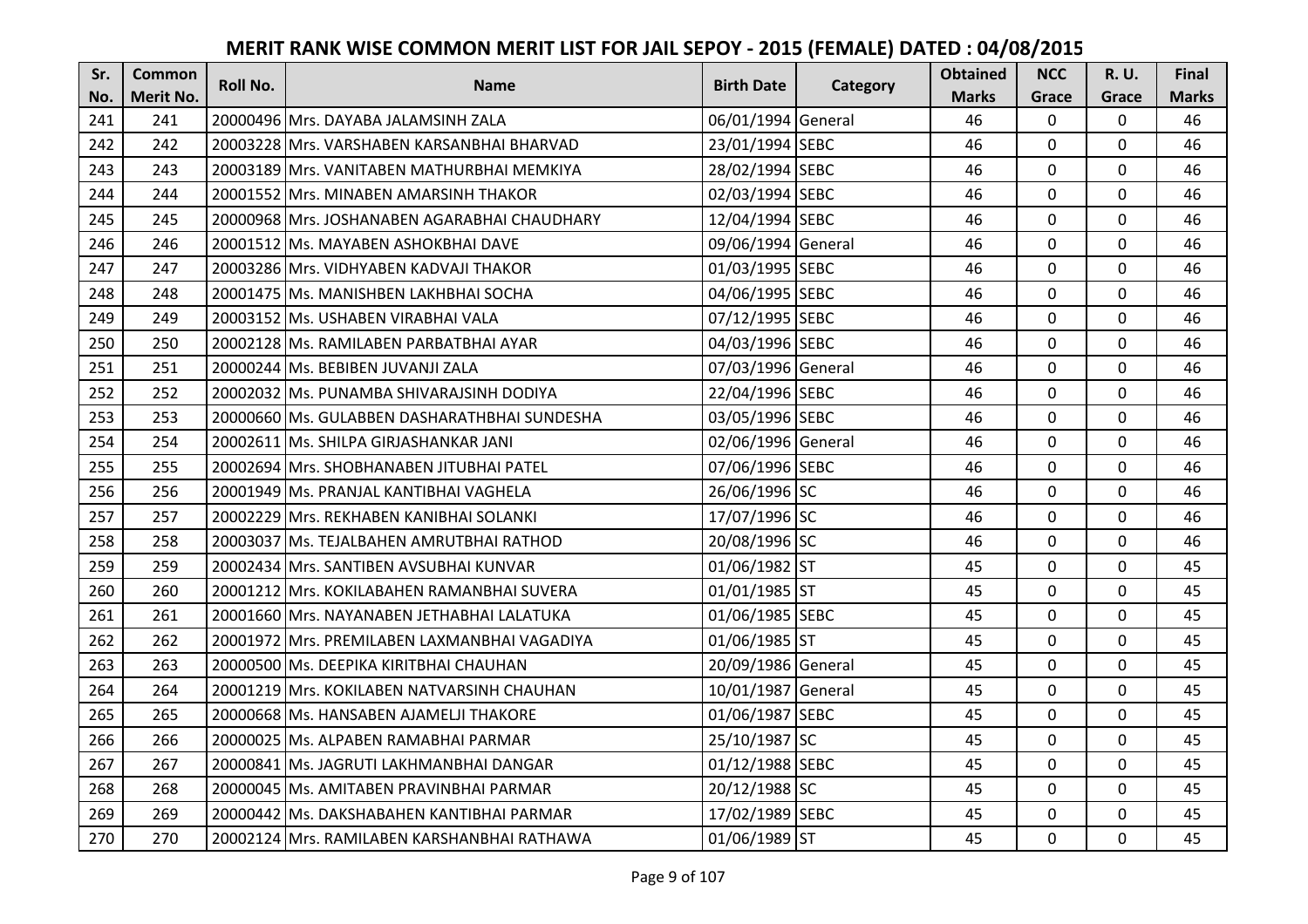| Sr. | <b>Common</b>    | <b>Roll No.</b> | <b>Name</b>                                   | <b>Birth Date</b>  |          | <b>Obtained</b> | <b>NCC</b>   | <b>R.U.</b> | Final        |
|-----|------------------|-----------------|-----------------------------------------------|--------------------|----------|-----------------|--------------|-------------|--------------|
| No. | <b>Merit No.</b> |                 |                                               |                    | Category | <b>Marks</b>    | Grace        | Grace       | <b>Marks</b> |
| 271 | 271              |                 | 20001893 Ms. PINALBAHEN JAGDISHBHAI PATEL     | 01/06/1989 General |          | 45              | 0            | 0           | 45           |
| 272 | 272              |                 | 20003176 Ms. VANITA POPATBHAI SOLANKI         | 02/12/1989 SC      |          | 45              | $\mathbf 0$  | $\Omega$    | 45           |
| 273 | 273              |                 | 20000840 Ms. JAGRUTI KAMABHAI VANVI           | 11/04/1990 SC      |          | 45              | $\mathbf 0$  | $\Omega$    | 45           |
| 274 | 274              |                 | 20001704 Mrs. NEMISHABEN JIVARAJBHAI GHOGHARA | 07/06/1990 ST      |          | 45              | $\mathbf 0$  | 0           | 45           |
| 275 | 275              |                 | 20000958 Ms. JIGNESABEN SUKRAMBHAI TADVI      | 03/09/1990 ST      |          | 45              | $\mathbf 0$  | $\mathbf 0$ | 45           |
| 276 | 276              |                 | 20001221 Mrs. KOKILABEN RAMESHBHAI DARANGA    | 05/08/1991 ST      |          | 45              | $\mathbf 0$  | $\Omega$    | 45           |
| 277 | 277              |                 | 20001089 Mrs. KALPNABEN GANPATSINH CHAUHAN    | 05/08/1991 SEBC    |          | 45              | $\mathbf 0$  | 0           | 45           |
| 278 | 278              |                 | 20001912 Ms. PINKYBEN SATISHBHAI RAVAL        | 28/09/1991 SEBC    |          | 45              | $\mathbf 0$  | 0           | 45           |
| 279 | 279              |                 | 20001175 lMs. KINJALBEN PRAKASHCHANDRA RATHOD | 18/01/1992 SC      |          | 45              | $\mathbf 0$  | 0           | 45           |
| 280 | 280              |                 | 20000099 Mrs. ANJNABAHEN KANUBHAI MALIVAD     | 20/05/1992 ST      |          | 45              | $\mathbf{0}$ | $\mathbf 0$ | 45           |
| 281 | 281              |                 | 20000360 Mrs. BHUMIKA DAYABHAI DETROJA        | 30/10/1992 General |          | 45              | $\Omega$     | $\Omega$    | 45           |
| 282 | 282              |                 | 20002258 Ms. RENUKABAHEN KANTILAL PARMAR      | 24/08/1993 SC      |          | 45              | $\mathbf 0$  | 0           | 45           |
| 283 | 283              |                 | 20000059 Ms. ANITA MANEKABHAI DESAI           | 18/10/1993 SEBC    |          | 45              | $\mathbf{0}$ | $\mathbf 0$ | 45           |
| 284 | 284              |                 | 20001048 Ms. KAJALBAHEN RAJESHBHAI JOSHI      | 12/12/1993 General |          | 45              | $\mathbf 0$  | 0           | 45           |
| 285 | 285              |                 | 20003072 Ms. TWINKALBEN NATVARLAL PATEL       | 07/01/1994 General |          | 45              | $\mathbf 0$  | 0           | 45           |
| 286 | 286              |                 | 20002172 Ms. RASHMIKABEN THAKORBHAI PATEL     | 28/05/1994 SEBC    |          | 45              | $\mathbf{0}$ | $\Omega$    | 45           |
| 287 | 287              |                 | 20002316 Mrs. RITABEN CHANDUSINH MAKAWANA     | 31/05/1994 SEBC    |          | 45              | $\mathbf{0}$ | $\Omega$    | 45           |
| 288 | 288              |                 | 20001747 Mrs. NILPABEN BACHUBHAI KHANT        | 01/06/1994 SEBC    |          | 45              | $\mathbf 0$  | $\Omega$    | 45           |
| 289 | 289              |                 | 20001526 Mrs. MEENABEN ABHESINGBHAI MACHHAR   | 01/06/1994 ST      |          | 45              | $\mathbf 0$  | $\Omega$    | 45           |
| 290 | 290              |                 | 20000305 Ms. BHAVANABEN NARSANGBHAI THAKOR    | 01/06/1994 SEBC    |          | 45              | $\mathbf 0$  | 0           | 45           |
| 291 | 291              |                 | 20001177 Ms. KINJALBEN RAMESHGIRI APARNATHI   | 21/06/1994 SEBC    |          | 45              | $\mathbf 0$  | $\Omega$    | 45           |
| 292 | 292              |                 | 20002130 Ms. RAMILABEN SOMABHAI SHEKH         | 21/07/1994 SEBC    |          | 45              | $\Omega$     | $\Omega$    | 45           |
| 293 | 293              |                 | 20001559 Mrs. MINABEN RANJITBHAI PAGOR        | 29/07/1994 ST      |          | 45              | $\mathbf 0$  | $\mathbf 0$ | 45           |
| 294 | 294              |                 | 20001687 Mrs. NEETABEN GOBARBHAI ZANPADIYA    | 24/12/1994 SEBC    |          | 45              | $\mathbf 0$  | $\mathbf 0$ | 45           |
| 295 | 295              |                 | 20002712 Mrs. SHRADHDHABEN MEHURBHAI GARAIYA  | 06/01/1995 SEBC    |          | 45              | $\mathbf 0$  | 0           | 45           |
| 296 | 296              |                 | 20000478 Mrs. DAXABEN KESHABHAI RATHOD        | 31/03/1995 SC      |          | 45              | $\mathbf 0$  | $\mathbf 0$ | 45           |
| 297 | 297              |                 | 20001486 Mrs. MANJULABEN BABUBHAI BALEVIYA    | 02/04/1995 ST      |          | 45              | $\mathbf 0$  | 0           | 45           |
| 298 | 298              |                 | 20002198 Ms. REENA RUKHADBHAI DIHORA          | 05/04/1995 SEBC    |          | 45              | $\Omega$     | 0           | 45           |
| 299 | 299              |                 | 20001604 Mrs. MITTALBEN PUNAJI DUDHECHA       | 01/06/1995 SEBC    |          | 45              | $\mathbf 0$  | 0           | 45           |
| 300 | 300              |                 | 20000718 Ms. HEENABAHEN BHALSINH PAGI         | 12/06/1995 SEBC    |          | 45              | $\mathbf{0}$ | $\mathbf 0$ | 45           |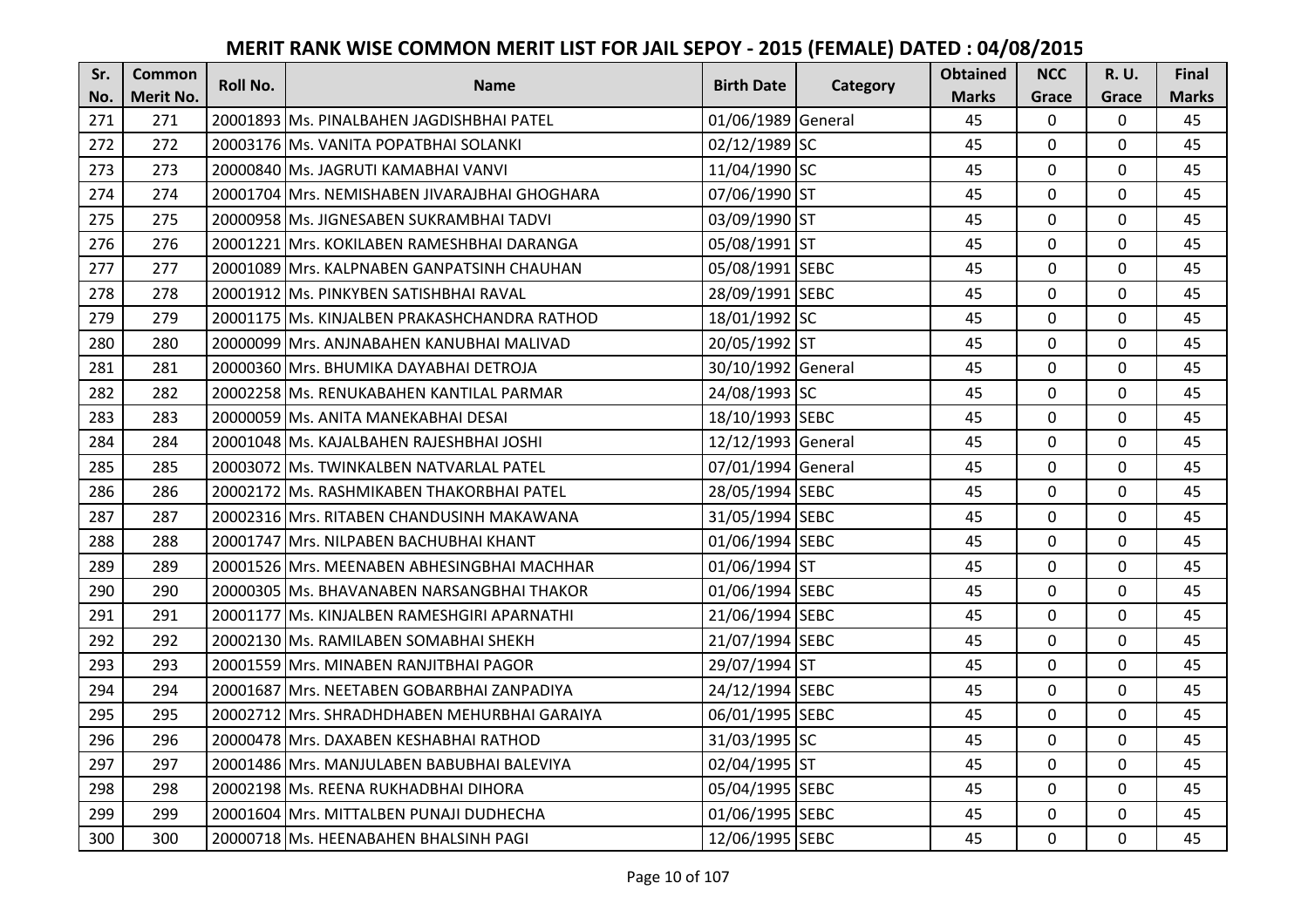| Sr. | <b>Common</b>    | <b>Roll No.</b> | <b>Name</b>                                  | <b>Birth Date</b>  | Category | <b>Obtained</b> | <b>NCC</b>   | R. U.       | <b>Final</b> |
|-----|------------------|-----------------|----------------------------------------------|--------------------|----------|-----------------|--------------|-------------|--------------|
| No. | <b>Merit No.</b> |                 |                                              |                    |          | <b>Marks</b>    | Grace        | Grace       | <b>Marks</b> |
| 301 | 301              |                 | 20000043 Ms. AMITABEN GANPATSINH SOLANKI     | 14/07/1995 General |          | 45              | 0            | 0           | 45           |
| 302 | 302              |                 | 20001314 Ms. LEELABEN AMALABHAI DAMOR        | 15/07/1995 ST      |          | 45              | $\mathbf{0}$ | $\mathbf 0$ | 45           |
| 303 | 303              |                 | 20001929 Mrs. POOJABEN MACHCHHARAM DEVMURARI | 17/02/1996 General |          | 45              | 0            | 0           | 45           |
| 304 | 304              |                 | 20001126 Ms. KANTABEN BAMUDABHAI DAMOR       | 22/02/1996 ST      |          | 45              | 0            | $\mathbf 0$ | 45           |
| 305 | 305              |                 | 20001573 Ms. MINAXIBEN SOMABHAI SISODIYA     | 27/04/1996 SEBC    |          | 45              | $\mathbf{0}$ | $\mathbf 0$ | 45           |
| 306 | 306              |                 | 20000123 Mrs. ANUBEN PANCHABHAI CHAUDHARY    | 01/05/1996 SEBC    |          | 45              | 0            | $\mathbf 0$ | 45           |
| 307 | 307              |                 | 20003244 Mrs. VARSHABEN PRAVINBHAI RAVAL     | 01/06/1996 SEBC    |          | 45              | $\mathbf 0$  | $\mathbf 0$ | 45           |
| 308 | 308              |                 | 20002771 Mrs. SONALBAHEN DAHYABHAI BARIA     | 10/06/1996 General |          | 45              | 0            | $\mathbf 0$ | 45           |
| 309 | 309              |                 | 20002837 Ms. SONALBEN PRAVINSINH THAKOR      | 15/06/1986 SEBC    |          | 44              | 0            | 0           | 44           |
| 310 | 310              |                 | 20002645 Mrs. SHILPABEN MANIBHAI PATEL       | 17/06/1987 General |          | 44              | 0            | $\mathbf 0$ | 44           |
| 311 | 311              |                 | 20002635 Mrs. SHILPABEN HIRABHAI DHARAJIYA   | 30/01/1988 SEBC    |          | 44              | 0            | 0           | 44           |
| 312 | 312              |                 | 20001650 Mrs. NAYANABAHEN SANJABHAI KHARADI  | 20/05/1989 ST      |          | 44              | 0            | $\mathbf 0$ | 44           |
| 313 | 313              |                 | 20000948 Mrs. JIGNABAHEN BHIKHUSINH ZALA     | 31/05/1989 SEBC    |          | 44              | 0            | $\mathbf 0$ | 44           |
| 314 | 314              |                 | 20000493 Ms. DAXABEN VARJANGBHAI BARAD       | 01/06/1989 SEBC    |          | 44              | 0            | 0           | 44           |
| 315 | 315              |                 | 20001924 Ms. POOJA VIKRAMBHAI CHAWDA         | 15/06/1989 SEBC    |          | 44              | 0            | $\mathbf 0$ | 44           |
| 316 | 316              |                 | 20002374 Ms. SANGITA JAYANTKUMAR SINGH       | 25/02/1990 General |          | 44              | $\Omega$     | $\mathbf 0$ | 44           |
| 317 | 317              |                 | 20001255 Ms. KRUSHNABAHEN NAVJIBHAI BARANDA  | 07/03/1990 ST      |          | 44              | 0            | $\mathbf 0$ | 44           |
| 318 | 318              |                 | 20001585 Ms. MITALBEN HAMIRBHAI VAJA         | 11/03/1990 SC      |          | 44              | $\mathbf 0$  | $\mathbf 0$ | 44           |
| 319 | 319              |                 | 20002226 Mrs. REKHABEN JIVAJI NINAMA         | 17/01/1991 ST      |          | 44              | $\mathbf 0$  | $\mathbf 0$ | 44           |
| 320 | 320              |                 | 20001729 Mrs. NILAMBEN BHAGABHAI PRAJAPATI   | 16/07/1991 General |          | 44              | 0            | $\mathbf 0$ | 44           |
| 321 | 321              |                 | 20000717 Mrs. HEENA VALJIBHAI MAKWANA        | 11/09/1991 SC      |          | 44              | 0            | $\mathbf 0$ | 44           |
| 322 | 322              |                 | 20000835 Ms. ISHITA ISHWARBHAI PARMAR        | 01/10/1991 SEBC    |          | 44              | $\mathbf{0}$ | $\Omega$    | 44           |
| 323 | 323              |                 | 20002548 Ms. SHANTABEN AAYDANJI CHAUDHARY    | 01/05/1992 General |          | 44              | 0            | $\mathbf 0$ | 44           |
| 324 | 324              |                 | 20002849 Ms. SONALKUMARI NAVINBHAI CHAUDHARI | 11/05/1992 ST      |          | 44              | 0            | $\mathbf 0$ | 44           |
| 325 | 325              |                 | 20000144 Mrs. ARUNABEN DHIRJIABHAI VASAVA    | 25/07/1992 ST      |          | 44              | 0            | $\mathbf 0$ | 44           |
| 326 | 326              |                 | 20001052 Ms. KAJALBEN GOVINDBHAI SOLANKI     | 24/08/1992 SC      |          | 44              | 0            | $\mathbf 0$ | 44           |
| 327 | 327              |                 | 20001935 Ms. POONAM MESURBHAI SOLANKI        | 02/09/1992 SEBC    |          | 44              | $\mathbf 0$  | $\mathbf 0$ | 44           |
| 328 | 328              |                 | 20002651 Ms. SHILPABEN REVABHAI DESAI        | 21/12/1992 SEBC    |          | 44              | $\mathbf 0$  | $\mathbf 0$ | 44           |
| 329 | 329              |                 | 20003209 Ms. VARSHABEN BHAVANBHAI CHAUDHARY  | 01/01/1993 SEBC    |          | 44              | 0            | $\mathbf 0$ | 44           |
| 330 | 330              |                 | 20001819 Ms. NITIKABEN BHARATBHAI CHAUDHARI  | 02/03/1993 ST      |          | 44              | 0            | $\mathbf 0$ | 44           |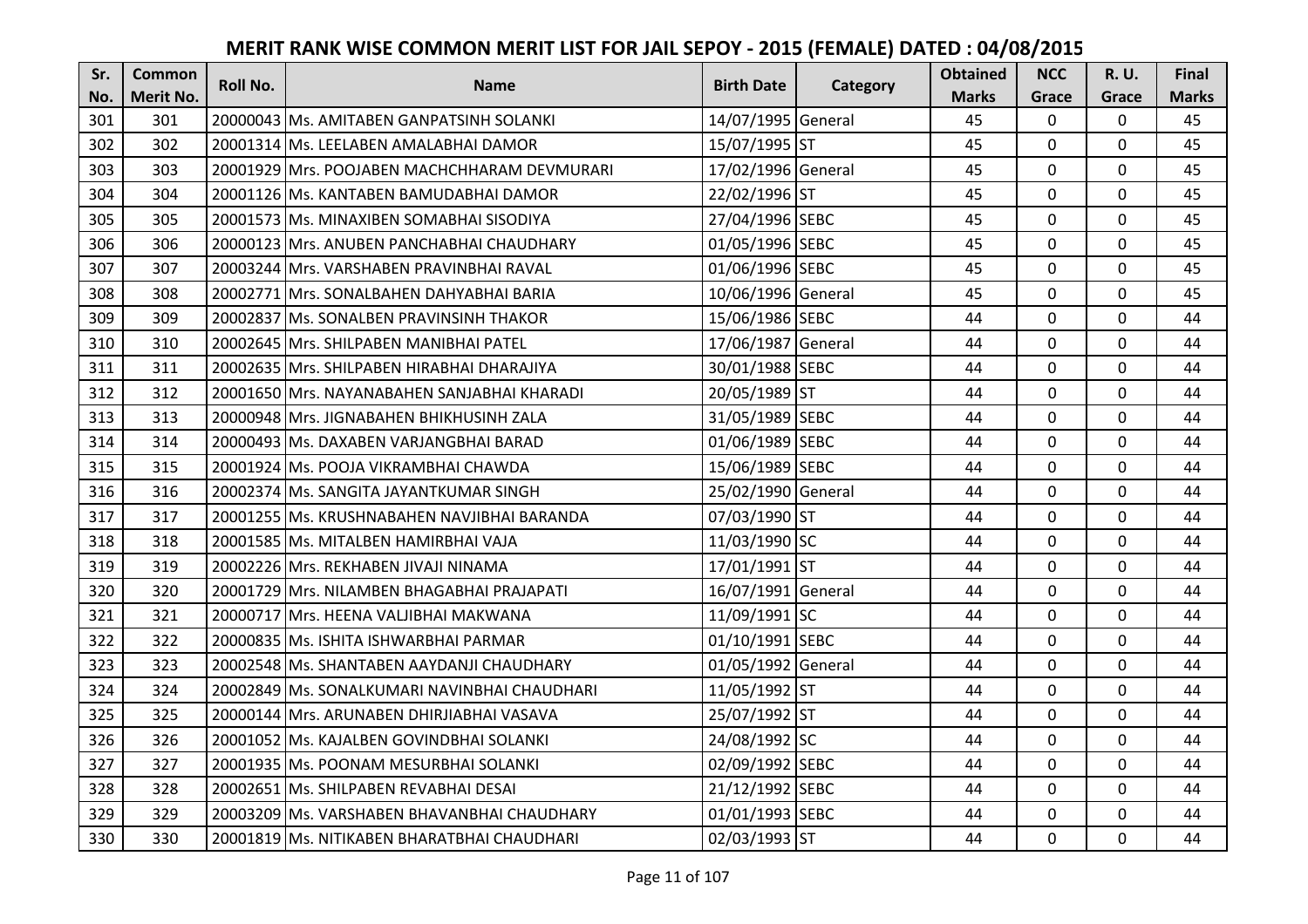| Sr. | <b>Common</b>    | <b>Roll No.</b> | <b>Name</b>                                   | <b>Birth Date</b>  | Category | <b>Obtained</b> | <b>NCC</b>     | <b>R.U.</b>  | Final        |
|-----|------------------|-----------------|-----------------------------------------------|--------------------|----------|-----------------|----------------|--------------|--------------|
| No. | <b>Merit No.</b> |                 |                                               |                    |          | <b>Marks</b>    | Grace          | Grace        | <b>Marks</b> |
| 331 | 331              |                 | 20000329 Mrs. BHAVNABEN GANESHBHAI DESAI      | 03/04/1993 SEBC    |          | 44              | $\mathbf{0}$   | $\mathbf 0$  | 44           |
| 332 | 332              |                 | 20002040 Ms. PURIBEN KESHUBHAI MAKWANA        | 26/04/1993 SEBC    |          | 44              | 0              | $\mathbf 0$  | 44           |
| 333 | 333              |                 | 20000085 Ms. ANJANABEN ASHOKBHAI PARMAR       | 27/04/1993 SC      |          | 44              | 0              | 0            | 44           |
| 334 | 334              |                 | 20002772 Mrs. SONALBAHEN DHULSINH MAKAVANA    | 09/06/1993 SEBC    |          | 44              | 0              | $\mathbf 0$  | 44           |
| 335 | 335              |                 | 20001340 Mrs. MADHUBEN NARESHBHAI SUTHAR      | 12/09/1993 SEBC    |          | 44              | $\mathbf{0}$   | $\mathbf{0}$ | 44           |
| 336 | 336              |                 | 20000621 Mrs. GEETABEN LALSINH ZALA           | 25/09/1993 SEBC    |          | 44              | $\mathbf 0$    | $\mathbf 0$  | 44           |
| 337 | 337              |                 | 20001775 Ms. NIRUBEN JAYANTIBHAI PATEL        | 16/12/1993 General |          | 44              | 0              | $\mathbf 0$  | 44           |
| 338 | 338              |                 | 20000316 Ms. BHAVIKABEN KARANSINH KOTHIYA     | 10/01/1994 General |          | 44              | 0              | $\mathbf 0$  | 44           |
| 339 | 339              |                 | 20002281 Mrs. RIDDHEEBEN SOMABHAI CHAUDHARI   | 12/06/1994 SEBC    |          | 44              | 0              | 0            | 44           |
| 340 | 340              |                 | 20002986 Mrs. SUREKHABEN SOMABHAI BARIA       | 15/06/1994 ST      |          | 44              | 0              | $\mathbf 0$  | 44           |
| 341 | 341              |                 | 20001288 Mrs. LALITAKUMARI LAJVANTSINGH SINGH | 18/09/1994 General |          | 44              | 0              | $\mathbf 0$  | 44           |
| 342 | 342              |                 | 20002689 Ms. SHOBHA VALJIBHAI KIHALA          | 14/10/1994 SEBC    |          | 44              | $\mathbf{0}$   | $\mathbf 0$  | 44           |
| 343 | 343              |                 | 20000365 Mrs. BHUMIKABEN KESUBHAI DODIYA      | 28/12/1994 SEBC    |          | 44              | $\mathbf{0}$   | $\mathbf 0$  | 44           |
| 344 | 344              |                 | 20000042 Mrs. AMITABEN FATESINH PARMAR        | 31/12/1994 SEBC    |          | 44              | $\mathbf{0}$   | 0            | 44           |
| 345 | 345              |                 | 20000884 Mrs. JANAKBA NEVENDRASINH ZALA       | 01/01/1995 SEBC    |          | 44              | 0              | $\mathbf 0$  | 44           |
| 346 | 346              |                 | 20000019 Mrs. ALPABEN MAHASHANKARBHAI PANDYA  | 11/02/1995 General |          | 44              | $\Omega$       | $\mathbf 0$  | 44           |
| 347 | 347              |                 | 20000363 Ms. BHUMIKABEN ABHABHAI BHOI         | 07/05/1995 SEBC    |          | 44              | 0              | $\mathbf 0$  | 44           |
| 348 | 348              |                 | 20002298 Mrs. RINKU KADKIYABHAI DAMOR         | 01/06/1995 ST      |          | 44              | 0              | $\mathbf 0$  | 44           |
| 349 | 349              |                 | 20000776 Ms. HETALKUMARI BHEMABHAI KHANT      | 02/06/1995 SEBC    |          | 44              | $\overline{0}$ | $\mathbf 0$  | 44           |
| 350 | 350              |                 | 20002455 Mrs. SARDABEN RAYSINH BARIA          | 15/07/1995 SEBC    |          | 44              | 0              | $\mathbf 0$  | 44           |
| 351 | 351              |                 | 20000425 Ms. CHETNABA CHHATRASINH JADEJA      | 01/08/1995 SEBC    |          | 44              | $\mathbf 0$    | $\mathbf 0$  | 44           |
| 352 | 352              |                 | 20002774 Ms. SONALBAHEN KANJIBHAI RATHOD      | 04/09/1995 ST      |          | 44              | $\mathbf{0}$   | $\Omega$     | 44           |
| 353 | 353              |                 | 20001598 Mrs. MITTALBEN ARVINDBHAI MAKVANA    | 23/09/1995 SC      |          | 44              | $\mathbf 0$    | $\mathbf 0$  | 44           |
| 354 | 354              |                 | 20001155 Mrs. KHUSHBUBEN DINESHBHAI SOLANKI   | 17/02/1996 SC      |          | 44              | $\mathbf{0}$   | $\mathbf 0$  | 44           |
| 355 | 355              |                 | 20001641 Mrs. NARMADABEN BHIMSINH PATEL       | 05/04/1996 SEBC    |          | 44              | $\mathbf{0}$   | $\mathbf 0$  | 44           |
| 356 | 356              |                 | 20000241 Ms. BALEEBEN BHOJABHAI RAGEEYA       | 10/04/1996 SEBC    |          | 44              | 0              | $\mathbf 0$  | 44           |
| 357 | 357              |                 | 20001960 Mrs. PRAVINABEN KANTILAL PRAJAPATI   | 27/05/1996 SEBC    |          | 44              | 0              | $\mathbf 0$  | 44           |
| 358 | 358              |                 | 20000471 Mrs. DAXABEN BANESINH ZANKAT         | 08/06/1996 SEBC    |          | 44              | $\Omega$       | $\mathbf 0$  | 44           |
| 359 | 359              |                 | 20001433 Mrs. MANISHABEN KANUBHAI MANAT       | 20/06/1996 ST      |          | 44              | 0              | $\mathbf 0$  | 44           |
| 360 | 360              |                 | 20001111 Mrs. KANCHANBEN HANSRAJBHAI MER      | 24/08/1996 SEBC    |          | 44              | $\overline{0}$ | $\mathbf 0$  | 44           |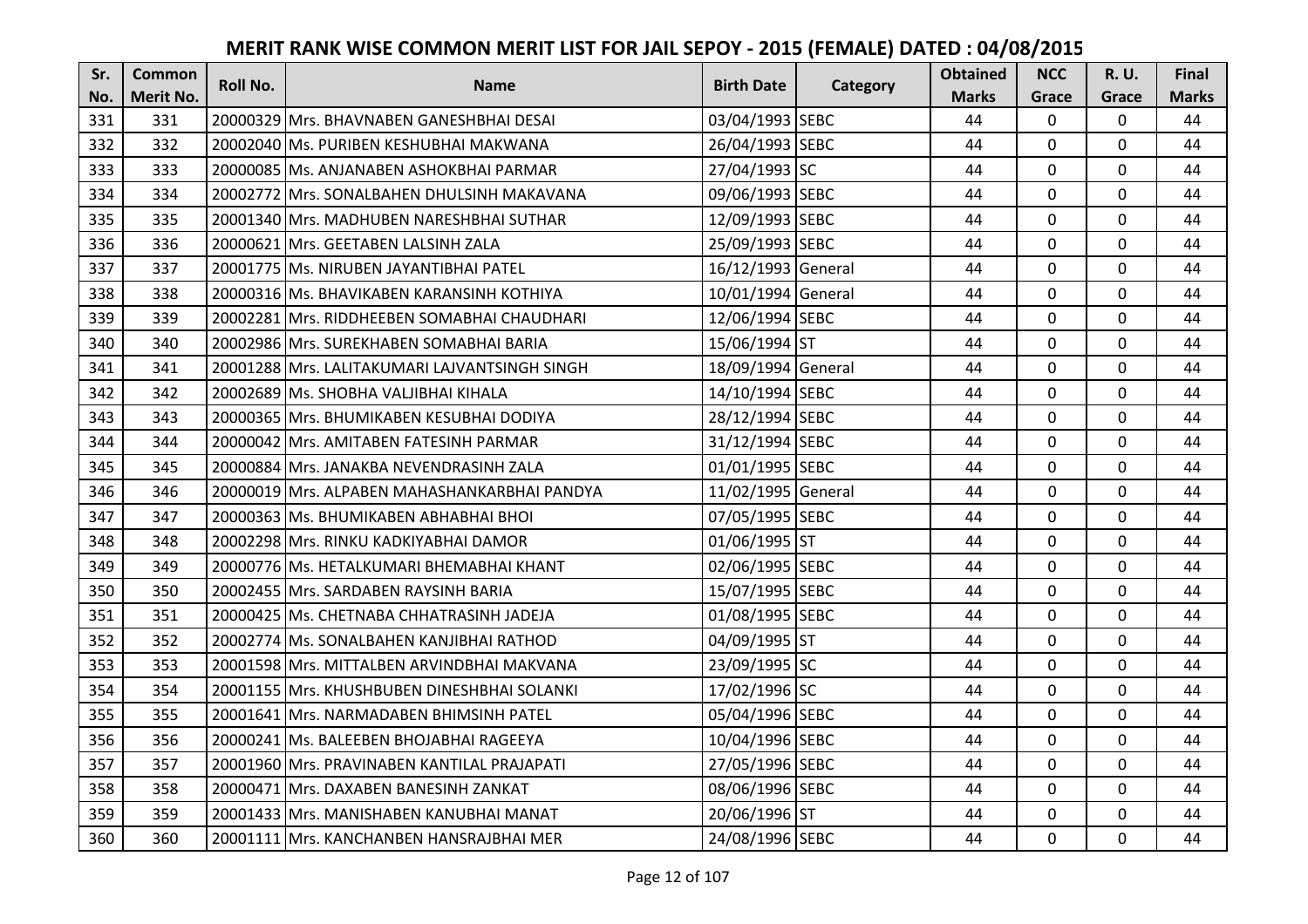| Sr. | <b>Common</b> | <b>Roll No.</b> | <b>Name</b>                                     | <b>Birth Date</b>  | Category | <b>Obtained</b> | <b>NCC</b>     | R. U.       | Final        |
|-----|---------------|-----------------|-------------------------------------------------|--------------------|----------|-----------------|----------------|-------------|--------------|
| No. | Merit No.     |                 |                                                 |                    |          | <b>Marks</b>    | Grace          | Grace       | <b>Marks</b> |
| 361 | 361           |                 | 20000631 Ms. GEETABEN VALJIBHAI DESAI           | 07/11/1985 SEBC    |          | 43              | $\mathbf 0$    | 0           | 43           |
| 362 | 362           |                 | 20001265 Ms. KUSUMBEN ISHVARBHAI GOHIL          | 02/04/1987 SC      |          | 43              | $\mathbf{0}$   | 0           | 43           |
| 363 | 363           |                 | 20000780 Mrs. HINABAHEN ARAJANJI CHAUHAN        | 08/05/1988 SEBC    |          | 43              | $\mathbf 0$    | 0           | 43           |
| 364 | 364           |                 | 20001333 Ms. MADHUBAHEN ZALAJI DAMOR            | 02/06/1988 ST      |          | 43              | $\mathbf{0}$   | $\mathbf 0$ | 43           |
| 365 | 365           |                 | 20000766 Mrs. HETALBEN NATHABHAI PATEL          | 26/07/1988 SEBC    |          | 43              | $\mathbf{0}$   | $\mathbf 0$ | 43           |
| 366 | 366           |                 | 20002062 Mrs. RACHHUBEN KANJIBHAI PATEL         | 21/11/1989 SEBC    |          | 43              | $\mathbf 0$    | 0           | 43           |
| 367 | 367           |                 | 20002613 Mrs. SHILPA NATVARLAL BORISAGAR        | 02/01/1990 SEBC    |          | 43              | $\mathbf{0}$   | $\mathbf 0$ | 43           |
| 368 | 368           |                 | 20000729 Ms. HEMALATABEN JAYANTIBHAI CHAMAR     | 13/01/1990 SC      |          | 43              | $\mathbf 0$    | $\mathbf 0$ | 43           |
| 369 | 369           |                 | 20000861 Ms. JAGRUTIBEN VALLABHBHAI SANKALIYA   | 03/03/1990 SEBC    |          | 43              | $\mathbf 0$    | $\mathbf 0$ | 43           |
| 370 | 370           |                 | 20002365 Mrs. SANGEETABAHEN UDESINH PARMAR      | 01/04/1990 SEBC    |          | 43              | $\overline{0}$ | $\mathbf 0$ | 43           |
| 371 | 371           |                 | 20000484 Mrs. DAXABEN MOHANBHAI PARMAR          | 08/03/1991 SC      |          | 43              | $\Omega$       | $\mathbf 0$ | 43           |
| 372 | 372           |                 | 20000139 Mrs. ARTIBEN FATESINH THAKOR           | 01/06/1991 SEBC    |          | 43              | $\mathbf 0$    | $\mathbf 0$ | 43           |
| 373 | 373           |                 | 20000266 Ms. BHARATIBEN PUNAMBHAI PARMAR        | 15/06/1991 SEBC    |          | 43              | $\overline{0}$ | $\mathbf 0$ | 43           |
| 374 | 374           |                 | 20001128 Ms. KANTABEN KANJIBHAI CHAUHAN         | 25/12/1991 SC      |          | 43              | $\mathbf 0$    | $\mathbf 0$ | 43           |
| 375 | 375           |                 | 20001230 Ms. KOMALBAHEN SHAKARABHAI PRAJAPATI   | 23/01/1992 SEBC    |          | 43              | 0              | $\mathbf 0$ | 43           |
| 376 | 376           |                 | 20000909 Mrs. JAYA CHHAGANBHAI ROHIT            | 30/03/1992 SC      |          | 43              | $\mathbf 0$    | $\mathbf 0$ | 43           |
| 377 | 377           |                 | 20001438 Mrs. MANISHABEN MANUBHAI RATHOD        | 06/05/1992 SC      |          | 43              | $\mathbf 0$    | 0           | 43           |
| 378 | 378           |                 | 20002911 Ms. SUMITRABEN RATANBHAI GARVAL        | 14/05/1992 ST      |          | 43              | $\mathbf 0$    | $\mathbf 0$ | 43           |
| 379 | 379           |                 | 20003136 Mrs. USHABEN LALABHAI PANDOR           | 01/06/1992 ST      |          | 43              | $\mathbf 0$    | $\mathbf 0$ | 43           |
| 380 | 380           |                 | 20000364 Ms. BHUMIKABEN DASHARATHBHAI CHAUDHARI | 01/06/1992 SEBC    |          | 43              | $\mathbf 0$    | $\mathbf 0$ | 43           |
| 381 | 381           |                 | 20000404 Mrs. CHANDRIKABAHEN RAMESHBHAI BARIA   | 05/06/1992 General |          | 43              | $\mathbf 0$    | $\mathbf 0$ | 43           |
| 382 | 382           |                 | 20003109 Ms. URVASHIBEN GOVINDBHAI PARMAR       | 01/07/1992 SC      |          | 43              | $\mathbf 0$    | $\Omega$    | 43           |
| 383 | 383           |                 | 20003246 Ms. VARSHABEN RAMABHAI CHAUDAHRI       | 11/08/1992 SEBC    |          | 43              | $\overline{0}$ | $\mathbf 0$ | 43           |
| 384 | 384           |                 | 20000375 Mrs. BINAL MAHENDRASINH CHAVADA        | 21/08/1992 General |          | 43              | $\mathbf 0$    | $\mathbf 0$ | 43           |
| 385 | 385           |                 | 20002201 Ms. REETABEN JALUBHAI GAMIT            | 26/08/1992 ST      |          | 43              | $\mathbf 0$    | $\mathbf 0$ | 43           |
| 386 | 386           |                 | 20002681 Mrs. SHITALBEN PRAVINSINH PAGI         | 09/10/1992 General |          | 43              | $\overline{0}$ | $\mathbf 0$ | 43           |
| 387 | 387           |                 | 20001328 Ms. MADHAVI DHIRUBHAI RADADIYA         | 14/01/1993 General |          | 43              | $\mathbf 0$    | $\mathbf 0$ | 43           |
| 388 | 388           |                 | 20000431 Mrs. CHETNABEN UDESANG CHAVDA          | 23/03/1993 SEBC    |          | 43              | $\Omega$       | $\mathbf 0$ | 43           |
| 389 | 389           |                 | 20000456 Ms. DAMINI SHANKARBHAI VAGHELA         | 24/03/1993 SC      |          | 43              | 0              | $\mathbf 0$ | 43           |
| 390 | 390           |                 | 20001896 Mrs. PINALBEN JITABHAI CHAUDHARI       | 25/05/1993 SEBC    |          | 43              | $\overline{0}$ | $\mathbf 0$ | 43           |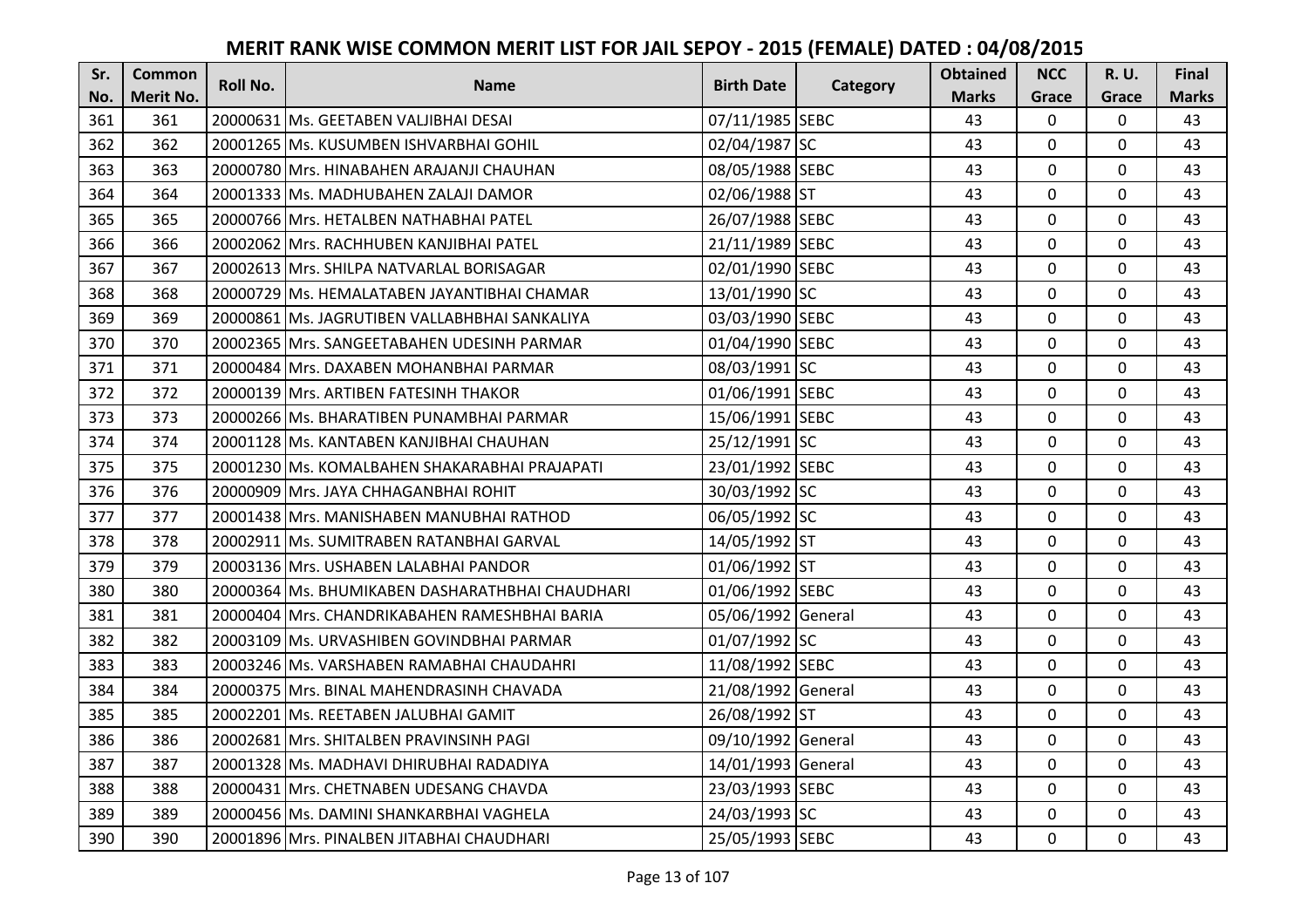| Sr. | <b>Common</b>    | <b>Roll No.</b> | <b>Name</b>                                   | <b>Birth Date</b>  |          | <b>Obtained</b> | <b>NCC</b>     | <b>R.U.</b>  | <b>Final</b> |
|-----|------------------|-----------------|-----------------------------------------------|--------------------|----------|-----------------|----------------|--------------|--------------|
| No. | <b>Merit No.</b> |                 |                                               |                    | Category | <b>Marks</b>    | Grace          | Grace        | <b>Marks</b> |
| 391 | 391              |                 | 20001867 Ms. PAYALBAHEN RAMANLAL RATHOD       | 01/06/1993 SC      |          | 43              | $\mathbf 0$    | 0            | 43           |
| 392 | 392              |                 | 20003237 IMrs. VARSHABEN MOHANBHAI BARIA      | 01/06/1993 SEBC    |          | 43              | $\mathbf 0$    | $\mathbf 0$  | 43           |
| 393 | 393              |                 | 20001116 lMs. KANCHANBEN KAMALESHBHAI PATEL   | 11/09/1993 General |          | 43              | $\Omega$       | 0            | 43           |
| 394 | 394              |                 | 20001897 Mrs. PINALBEN KAMLESHBHAI PATEL      | 11/09/1993 General |          | 43              | $\mathbf 0$    | $\mathbf 0$  | 43           |
| 395 | 395              |                 | 20002827 Ms. SONALBEN LIMSINHBHAI BHAMAT      | 15/09/1993 ST      |          | 43              | $\mathbf{0}$   | $\mathbf 0$  | 43           |
| 396 | 396              |                 | 20003198 Ms. VARSHABAHEN AMRUTBHAI PARMAR     | 21/09/1993 SC      |          | 43              | $\mathbf 0$    | 0            | 43           |
| 397 | 397              |                 | 20001555 Mrs. MINABEN BHAGVANSINH THAKOR      | 15/12/1993 General |          | 43              | $\mathbf 0$    | $\mathbf 0$  | 43           |
| 398 | 398              |                 | 20003322 Ms. VINABEN DAHYABHAI VANKAR         | 22/12/1993 SC      |          | 43              | $\overline{0}$ | $\mathbf 0$  | 43           |
| 399 | 399              |                 | 20002332 Ms. RUPABEN KISHORBHAI BHARADA       | 06/01/1994 SEBC    |          | 43              | 0              | $\mathbf 0$  | 43           |
| 400 | 400              |                 | 20000843 Ms. JAGRUTI NITINKUMAR TERAIYA       | 06/04/1994 SEBC    |          | 43              | $\overline{0}$ | $\mathbf{0}$ | 43           |
| 401 | 401              |                 | 20002127 Mrs. RAMILABEN MANSINH BHABHOR       | 15/04/1994 ST      |          | 43              | $\Omega$       | $\mathbf 0$  | 43           |
| 402 | 402              |                 | 20001588 Ms. MITALBEN SOMABHAI AHIR           | 23/04/1994 SEBC    |          | 43              | 0              | $\mathbf 0$  | 43           |
| 403 | 403              |                 | 20000706 Mrs. HARSHHABEN GHANSHYAMBHAI SHIYAL | 10/05/1994 SEBC    |          | 43              | 0              | $\mathbf 0$  | 43           |
| 404 | 404              |                 | 20003344 Ms. ZALAK BEN KANTI BHAI CHAUDHARY   | 26/06/1994 SEBC    |          | 43              | $\mathbf 0$    | 0            | 43           |
| 405 | 405              |                 | 20001232 Ms. KOMALBEN DHIRABHAI RABARI        | 08/07/1994 SEBC    |          | 43              | 0              | $\mathbf 0$  | 43           |
| 406 | 406              |                 | 20001430 Mrs. MANISHABEN KALUJI VAGHELA       | 12/07/1994 General |          | 43              | $\overline{0}$ | $\mathbf 0$  | 43           |
| 407 | 407              |                 | 20001431 lMs. MANISHABEN KANABHAI MAKAVANA    | 22/08/1994 SEBC    |          | 43              | 0              | $\mathbf 0$  | 43           |
| 408 | 408              |                 | 20001421 Mrs. MANISHABEN DEVRAMBHAI JOSHI     | 01/01/1995 General |          | 43              | 0              | $\mathbf 0$  | 43           |
| 409 | 409              |                 | 20002526 Ms. SEJALBEN RAYASINGBHAI VALA       | 02/04/1995 SEBC    |          | 43              | $\mathbf{0}$   | $\Omega$     | 43           |
| 410 | 410              |                 | 20001891 Mrs. PINAL RAGHUNATHBHAI DESAI       | 11/05/1995 SEBC    |          | 43              | 0              | 0            | 43           |
| 411 | 411              |                 | 20003184 Ms. VANITABEN DILIPBHAI BHABHOR      | 23/05/1995 ST      |          | 43              | $\mathbf{0}$   | $\mathbf 0$  | 43           |
| 412 | 412              |                 | 20002397 Ms. SANGITABEN DHARAMSHIBHAI DIHORA  | 03/06/1995 SEBC    |          | 43              | $\Omega$       | $\Omega$     | 43           |
| 413 | 413              |                 | 20001615 Ms. MONIKABAHEN MUKUNDGIRI GOSWAMI   | 30/07/1995 SEBC    |          | 43              | 0              | $\mathbf 0$  | 43           |
| 414 | 414              |                 | 20002679 Ms. SHITALBEN MAMAIYABHAI PARMAR     | 30/04/1996 SEBC    |          | 43              | 0              | $\mathbf 0$  | 43           |
| 415 | 415              |                 | 20000199 Ms. ASHABEN SAGRAMBHAI CHAUDHARY     | 14/05/1996 SEBC    |          | 43              | $\mathbf 0$    | $\mathbf 0$  | 43           |
| 416 | 416              |                 | 20000407 Ms. CHANDRIKABEN BHEMABHAI MAKWANA   | 01/06/1996 SC      |          | 43              | 0              | $\mathbf 0$  | 43           |
| 417 | 417              |                 | 20001884 Ms. PAYALBEN SADYABHAI BAMANIYA      | 01/06/1996 ST      |          | 43              | 0              | $\mathbf 0$  | 43           |
| 418 | 418              |                 | 20000614 Ms. GEETABEN BACHUBHAI KATARA        | 05/06/1996 ST      |          | 43              | $\Omega$       | $\mathbf 0$  | 43           |
| 419 | 419              |                 | 20000694   Ms. HARDIKA NARAYANBHAI RATHOD     | 14/08/1996 SC      |          | 43              | 0              | $\mathbf 0$  | 43           |
| 420 | 420              |                 | 20000486 Mrs. DAXABEN PARBATSINH SOLANKI      | 01/04/1982 SEBC    |          | 42              | 0              | $\mathbf 0$  | 42           |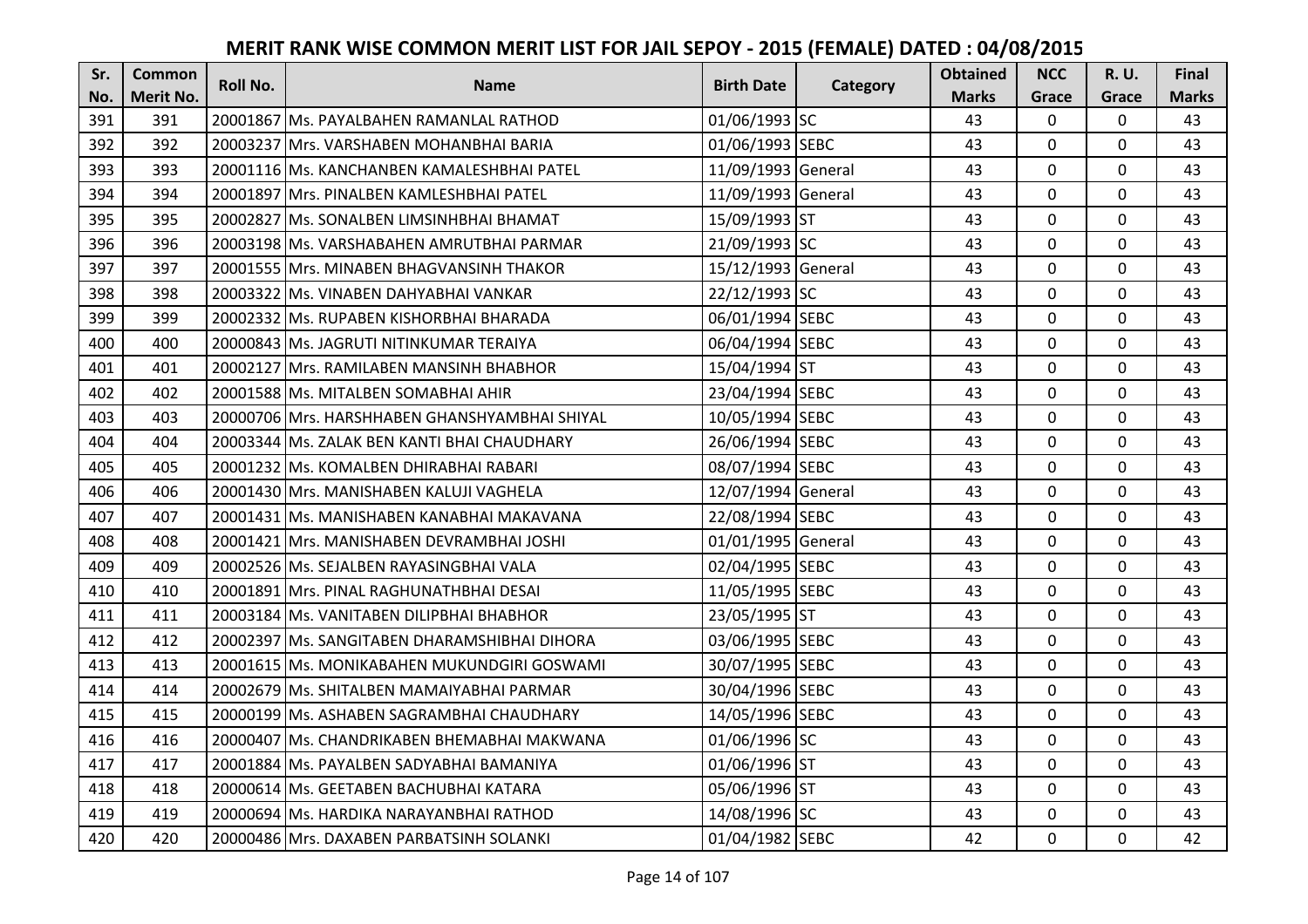| Sr. | <b>Common</b>    | <b>Roll No.</b> | <b>Name</b>                                    | <b>Birth Date</b>  |          | <b>Obtained</b> | <b>NCC</b>   | <b>R.U.</b> | Final        |
|-----|------------------|-----------------|------------------------------------------------|--------------------|----------|-----------------|--------------|-------------|--------------|
| No. | <b>Merit No.</b> |                 |                                                |                    | Category | <b>Marks</b>    | Grace        | Grace       | <b>Marks</b> |
| 421 | 421              |                 | 20000458 Mrs. DAMYANTIBEN RASIKBHAI GAMIT      | 17/03/1983 ST      |          | 42              | 0            | 0           | 42           |
| 422 | 422              |                 | 20001248 Mrs. KRISHNABEN RAMJIBHAI CHAUDHARI   | 12/08/1984 SEBC    |          | 42              | $\mathbf 0$  | $\Omega$    | 42           |
| 423 | 423              |                 | 20001204 Ms. KIRTIBEN BABUBHAI VALAND          | 20/03/1985 SEBC    |          | 42              | $\mathbf 0$  | $\Omega$    | 42           |
| 424 | 424              |                 | 20000415 Mrs. CHANDRIKABEN PRAVINCHANDRA SADHU | 18/07/1985 SC      |          | 42              | $\mathbf 0$  | 0           | 42           |
| 425 | 425              |                 | 20003229 Ms. VARSHABEN KESHAVBHAI PATEL        | 03/10/1985 SEBC    |          | 42              | $\mathbf 0$  | 0           | 42           |
| 426 | 426              |                 | 20003139 Mrs. USHABEN MANABHAI MUNIYA          | 01/12/1985 ST      |          | 42              | $\Omega$     | $\Omega$    | 42           |
| 427 | 427              |                 | 20001015 Mrs. KAILASBHEN KANTILAL KHOKHAR      | 05/01/1986 ST      |          | 42              | $\mathbf 0$  | $\Omega$    | 42           |
| 428 | 428              |                 | 20003223 Mrs. VARSHABEN JETHABHAI JADAV        | 11/04/1986 General |          | 42              | $\mathbf{0}$ | $\mathbf 0$ | 42           |
| 429 | 429              |                 | 20000918 Mrs. JAYABEN KANTILAL PARMAR          | 28/07/1988 SC      |          | 42              | 0            | 0           | 42           |
| 430 | 430              |                 | 20000110 Ms. ANKITABEN AMBALAL VANKAR          | 01/09/1988 SC      |          | 42              | $\mathbf{0}$ | 0           | 42           |
| 431 | 431              |                 | 20002886 Mrs. SUMITRABEN BABUBHAI JADAV        | 02/03/1990 General |          | 42              | $\Omega$     | $\Omega$    | 42           |
| 432 | 432              |                 | 20000184 Mrs. ASHABEN KALUBHAI CHAUDHARY       | 27/07/1990 SEBC    |          | 42              | $\mathbf 0$  | 0           | 42           |
| 433 | 433              |                 | 20002850 Ms. SONIYABAHEN SURPALBHAI PANDAV     | 15/08/1990 ST      |          | 42              | $\mathbf{0}$ | $\mathbf 0$ | 42           |
| 434 | 434              |                 | 20001239   Ms. KRISANABEN JAGATABHAI MAJIRANA  | 07/01/1991 ST      |          | 42              | $\mathbf 0$  | 0           | 42           |
| 435 | 435              |                 | 20001662 Mrs. NAYANABEN KIRITKUMAR THAKOR      | 19/02/1991 SEBC    |          | 42              | $\mathbf 0$  | 0           | 42           |
| 436 | 436              |                 | 20003002 Mrs. SUSHILABAHEN DHULABHAI KHANT     | 05/06/1991 ST      |          | 42              | $\mathbf{0}$ | $\Omega$    | 42           |
| 437 | 437              |                 | 20001636 Mrs. NANIBEN BAGHABHAI MAKAVANA       | 17/06/1991 SEBC    |          | 42              | $\mathbf{0}$ | $\Omega$    | 42           |
| 438 | 438              |                 | 20001688 Mrs. NEETABEN HASMUKHBHAI GAMIT       | 01/07/1991 ST      |          | 42              | $\mathbf 0$  | $\Omega$    | 42           |
| 439 | 439              |                 | 20002153 Ms. RANJANBEN MADANBHAI CHUDASAMA     | 11/10/1991 SC      |          | 42              | $\mathbf 0$  | $\Omega$    | 42           |
| 440 | 440              |                 | 20002695 Mrs. SHOBHANABEN KISHORBHAI VAGHERA   | 13/12/1991 SC      |          | 42              | $\mathbf 0$  | 0           | 42           |
| 441 | 441              |                 | 20000569 Ms. DIPTI ISHWARLAL NAI               | 14/12/1991 General |          | 42              | $\mathbf 0$  | $\Omega$    | 42           |
| 442 | 442              |                 | 20001591 Mrs. MITALIBEN VINODBHAI PATEL        | 12/03/1992 ST      |          | 42              | $\Omega$     | $\Omega$    | 42           |
| 443 | 443              |                 | 20001422 Ms. MANISHABEN DHARMABHAI KODARVI     | 01/06/1992 ST      |          | 42              | $\mathbf 0$  | $\Omega$    | 42           |
| 444 | 444              |                 | 20002867 Ms. SUJATA SUBHASHBHAI CHAVDA         | 05/06/1992 SC      |          | 42              | $\mathbf 0$  | 0           | 42           |
| 445 | 445              |                 | 20000015 Ms. ALPABAHEN PARVATSINH SODHAPARMAR  | 12/06/1992 General |          | 42              | $\mathbf 0$  | 0           | 42           |
| 446 | 446              |                 | 20002786 Ms. SONALBEN BALDEVBHAI RAYKA         | 12/07/1992 SEBC    |          | 42              | $\mathbf 0$  | 0           | 42           |
| 447 | 447              |                 | 20002892 Ms. SUMITRABEN BHALABHAI PRAJAPATI    | 16/08/1992 SEBC    |          | 42              | $\mathbf 0$  | 0           | 42           |
| 448 | 448              |                 | 20001030 Ms. KAILASHBEN MANSUKHBHAI KATESHIYA  | 30/08/1992 SEBC    |          | 42              | $\Omega$     | 0           | 42           |
| 449 | 449              |                 | 20000120 Ms. ANSUYABAHEN PRAVINBHAI DHARAJIYA  | 28/11/1992 SEBC    |          | 42              | $\mathbf 0$  | 0           | 42           |
| 450 | 450              |                 | 20000898 Ms. JASHODABEN HIMMATBHAI BARIA       | 28/11/1992 SEBC    |          | 42              | $\mathbf{0}$ | 0           | 42           |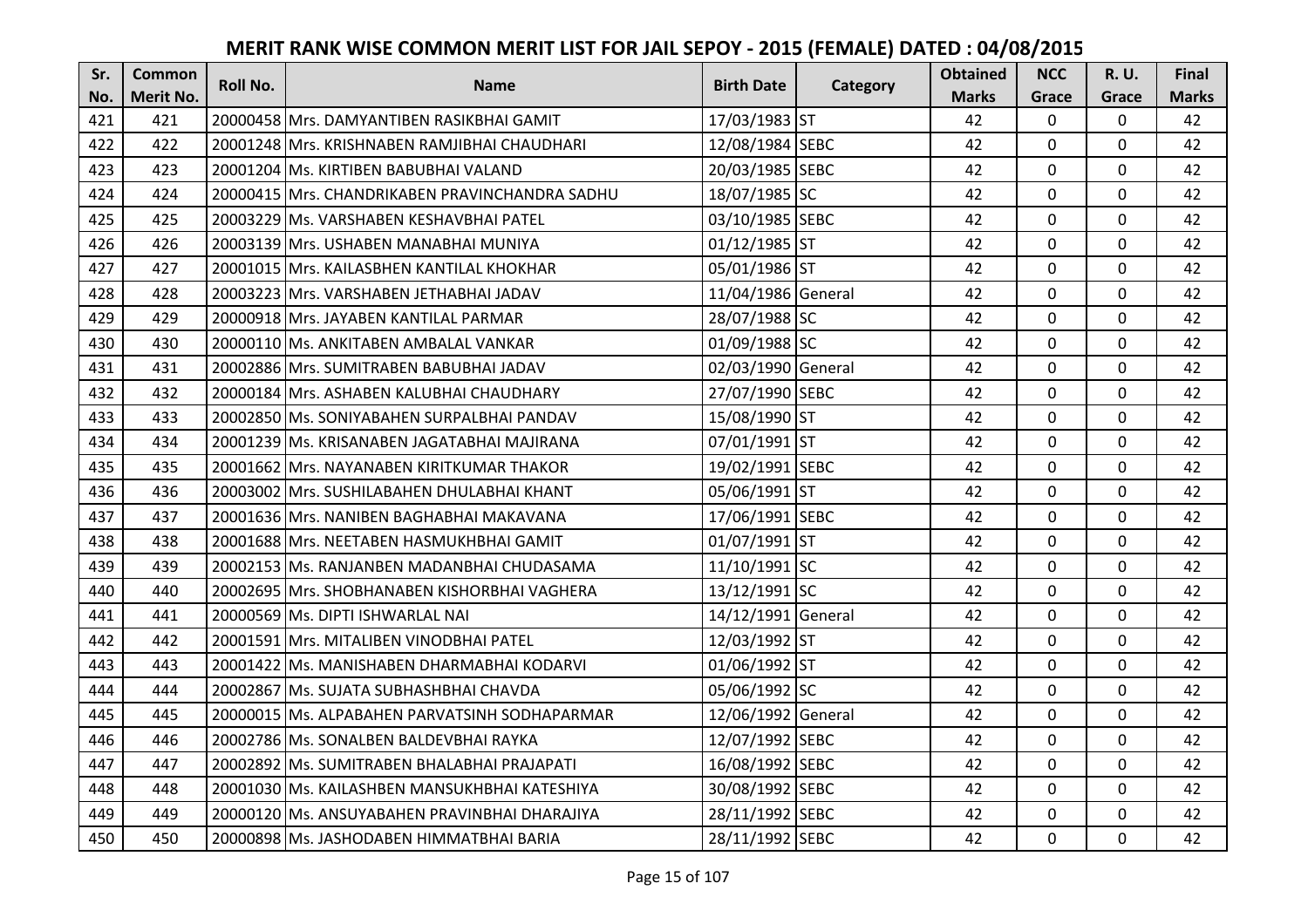| Sr. | <b>Common</b>    | <b>Roll No.</b> | <b>Name</b>                                     | <b>Birth Date</b>  | Category | <b>Obtained</b> | <b>NCC</b>   | <b>R.U.</b>  | <b>Final</b> |
|-----|------------------|-----------------|-------------------------------------------------|--------------------|----------|-----------------|--------------|--------------|--------------|
| No. | <b>Merit No.</b> |                 |                                                 |                    |          | <b>Marks</b>    | Grace        | Grace        | <b>Marks</b> |
| 451 | 451              |                 | 20001269 Mrs. KUVARBEN SODHABHAI BHARVAD        | 21/01/1993 SEBC    |          | 42              | $\mathbf 0$  | 0            | 42           |
| 452 | 452              |                 | 20003193 Mrs. VARAMADEVI HARGOVINDBHAI SABALIYA | 27/03/1993 SEBC    |          | 42              | $\mathbf{0}$ | $\mathbf 0$  | 42           |
| 453 | 453              |                 | 20001481 IMrs. MANJULABAHEN FATABHAI PATEL      | 08/05/1993 General |          | 42              | 0            | 0            | 42           |
| 454 | 454              |                 | 20001480 Mrs. MANJUBEN PANCHABHAI SOLANKI       | 10/05/1993 SEBC    |          | 42              | 0            | $\mathbf 0$  | 42           |
| 455 | 455              |                 | 20000222 Ms. ASMITABEN JADAVBHAI SARAVAIYA      | 20/05/1993 SEBC    |          | 42              | $\mathbf{0}$ | $\mathbf 0$  | 42           |
| 456 | 456              |                 | 20001025 Mrs. KAILASHBEN ISHVARBHAI SOLANKI     | 01/06/1993 SEBC    |          | 42              | $\mathbf{0}$ | 0            | 42           |
| 457 | 457              |                 | 20001157 Ms. KIALASHBEN CHITHARBHAI PANDYA      | 01/07/1993 General |          | 42              | $\mathbf 0$  | $\mathbf 0$  | 42           |
| 458 | 458              |                 | 20001403 Mrs. MANISHABAHEN SARTANSINH BARIA     | 25/05/1994 SEBC    |          | 42              | 0            | $\mathbf 0$  | 42           |
| 459 | 459              |                 | 20002080 Mrs. RADHABEN PUJABHAI BARIYA          | 01/06/1994 SEBC    |          | 42              | 0            | $\mathbf 0$  | 42           |
| 460 | 460              |                 | 20000996 Ms. JYOTSANABEN DASHARATHBHAI SUNDESHA | 10/06/1994 SEBC    |          | 42              | 0            | $\mathbf{0}$ | 42           |
| 461 | 461              |                 | 20002021   Mrs. PRIYANKABEN PRABHATBHAI VALVAI  | 11/06/1994 ST      |          | 42              | $\Omega$     | $\mathbf 0$  | 42           |
| 462 | 462              |                 | 20000260 Ms. BHARATI HARJIBHAI KHIHADIYA        | 10/07/1994 SEBC    |          | 42              | 0            | $\mathbf 0$  | 42           |
| 463 | 463              |                 | 20002711 Mrs. SHRADHDHABEN HARIBHAI PANOT       | 10/07/1994 General |          | 42              | 0            | $\mathbf 0$  | 42           |
| 464 | 464              |                 | 20000354 Mrs. BHIKHIBAHEN KHUMABHAI DESAI       | 19/07/1994 General |          | 42              | 0            | 0            | 42           |
| 465 | 465              |                 | 20002710 Ms. SHRADHDHABAHEN RAMESH BHARADA      | 22/07/1994 SEBC    |          | 42              | 0            | $\mathbf 0$  | 42           |
| 466 | 466              |                 | 20002531 Ms. SHABANAM ANWARKHAN PATHAN          | 14/10/1994 SEBC    |          | 42              | 0            | $\mathbf 0$  | 42           |
| 467 | 467              |                 | 20003016 Ms. SWEETY DURJANBHAI KATARA           | 12/11/1994 ST      |          | 42              | $\mathbf{0}$ | 0            | 42           |
| 468 | 468              |                 | 20002035 Ms. PUNAMBEN VIRABHAI PARMAR           | 19/11/1994 SC      |          | 42              | 0            | $\mathbf 0$  | 42           |
| 469 | 469              |                 | 20002248 Ms. REKHABEN RANABHAI CHAVDA           | 28/11/1994 SEBC    |          | 42              | $\mathbf 0$  | $\Omega$     | 42           |
| 470 | 470              |                 | 20002038 Ms. PUREEBAHEN NAJABHAI CHAVDA         | 10/12/1994 SEBC    |          | 42              | 0            | 0            | 42           |
| 471 | 471              |                 | 20001055 Mrs. KAJALBEN ISHWARBHAI PATANI        | 31/01/1995 SEBC    |          | 42              | 0            | $\mathbf 0$  | 42           |
| 472 | 472              |                 | 20002392 Mrs. SANGITABEN BABUBHAI NAKIYA        | 02/02/1995 General |          | 42              | $\Omega$     | $\Omega$     | 42           |
| 473 | 473              |                 | 20000424 Ms. CHETNA KAMLESHBHAI SOLANKI         | 20/02/1995 SC      |          | 42              | 0            | $\mathbf 0$  | 42           |
| 474 | 474              |                 | 20003028 Ms. TARMIKABEN UKARSINH RATHVA         | 24/02/1995 ST      |          | 42              | 0            | $\mathbf 0$  | 42           |
| 475 | 475              |                 | 20001871 Mrs. PAYALBEN BALDEVBHAI CHAUDHARI     | 15/04/1995 SEBC    |          | 37              | $\mathbf 0$  | 5            | 42           |
| 476 | 476              |                 | 20002467 Mrs. SARMISHTHABEN BACHUBHAI PARMAR    | 10/05/1995 ST      |          | 42              | 0            | $\mathbf 0$  | 42           |
| 477 | 477              |                 | 20000721 Mrs. HEENABEN DAHYABHAI PARMAR         | 03/06/1995 SEBC    |          | 42              | 0            | $\mathbf 0$  | 42           |
| 478 | 478              |                 | 20002477 Ms. SAROJBEN HIMMATSINH ZALA           | 15/06/1995 SEBC    |          | 42              | $\Omega$     | $\mathbf 0$  | 42           |
| 479 | 479              |                 | 20000126 Mrs. ARATI HEMRAJBHAI PATDIYA          | 24/06/1995 SEBC    |          | 42              | 0            | $\mathbf 0$  | 42           |
| 480 | 480              |                 | 20000921 Ms. JAYABEN RAMSINGBHAI RATHVA         | 02/07/1995 ST      |          | 42              | 0            | $\mathbf 0$  | 42           |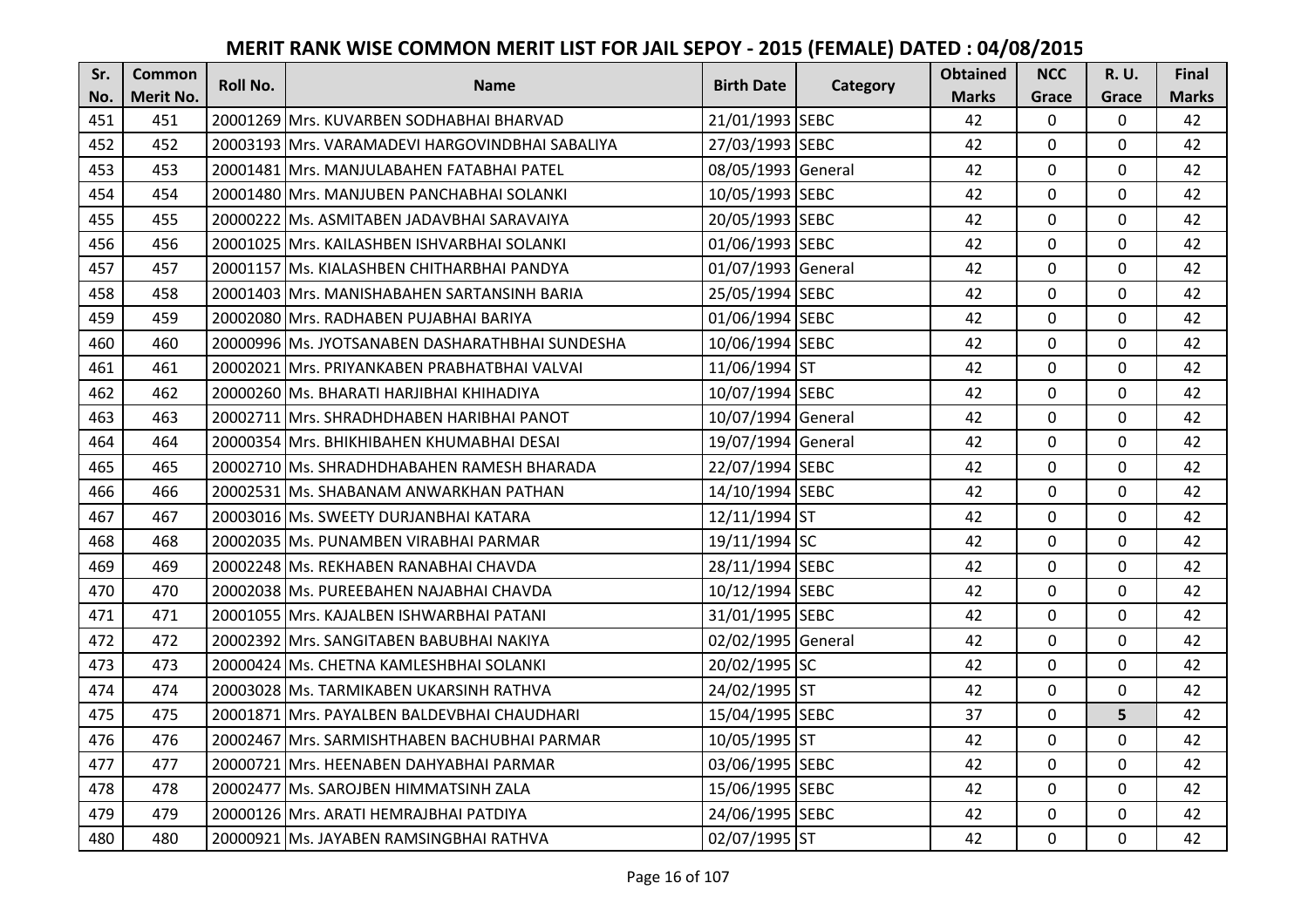| Sr. | <b>Common</b> | <b>Roll No.</b> | <b>Name</b>                                  | <b>Birth Date</b>  | Category | <b>Obtained</b> | <b>NCC</b>   | <b>R.U.</b>  | <b>Final</b> |
|-----|---------------|-----------------|----------------------------------------------|--------------------|----------|-----------------|--------------|--------------|--------------|
| No. | Merit No.     |                 |                                              |                    |          | <b>Marks</b>    | Grace        | Grace        | <b>Marks</b> |
| 481 | 481           |                 | 20000332 Ms. BHAVNABEN ISHWARBHAI MAKWANA    | 18/07/1995 SC      |          | 42              | 0            | 0            | 42           |
| 482 | 482           |                 | 20001366 Ms. MAMTABEN RAJESHBHAI CHUNARA     | 24/09/1995 SEBC    |          | 42              | 0            | $\mathbf 0$  | 42           |
| 483 | 483           |                 | 20001864 Mrs. PAYALBAHEN JITUBHAI SOLANKI    | 15/01/1996 SC      |          | 42              | 0            | 0            | 42           |
| 484 | 484           |                 | 20000041 Mrs. AMITABEN DHARAMSINH RABARI     | 21/03/1996 SEBC    |          | 42              | 0            | $\mathbf 0$  | 42           |
| 485 | 485           |                 | 20002860 Mrs. SUDHABAHEN SHIVSINH PARMAR     | 22/05/1996 SEBC    |          | 42              | $\mathbf{0}$ | $\mathbf 0$  | 42           |
| 486 | 486           |                 | 20001926 Ms. POOJABEN ISHVARBHAI SOLANKI     | 01/06/1996 SEBC    |          | 42              | $\mathbf{0}$ | 0            | 42           |
| 487 | 487           |                 | 20001365 Mrs. MAMTABEN KARANSINH PARMAR      | 01/06/1996 General |          | 42              | $\mathbf 0$  | $\mathbf 0$  | 42           |
| 488 | 488           |                 | 20001945 Ms. PRAGNABEN HIMMATSINH SOLANKI    | 01/06/1996 SEBC    |          | 42              | 0            | $\mathbf 0$  | 42           |
| 489 | 489           |                 | 20001962 Ms. PRAVINABEN SHANKARBHAI SOLANKI  | 01/06/1996 SC      |          | 42              | 0            | $\mathbf 0$  | 42           |
| 490 | 490           |                 | 20001567 Ms. MINAXIBEN BHIKHABHAI BHARVAD    | 14/08/1996 SEBC    |          | 42              | 0            | $\mathbf{0}$ | 42           |
| 491 | 491           |                 | 20001168 Ms. KINJALBEN JAGDISHBHAI RAVAL     | 20/06/1985 General |          | 41              | $\Omega$     | $\mathbf 0$  | 41           |
| 492 | 492           |                 | 20000915 Ms. JAYABEN BHIKHUDANJI GADHAVI     | 11/12/1985 SEBC    |          | 41              | 0            | $\mathbf 0$  | 41           |
| 493 | 493           |                 | 20001258 Ms. KUNDAN MANSURBHAI RATHOD        | 05/03/1986 SC      |          | 41              | 0            | $\mathbf 0$  | 41           |
| 494 | 494           |                 | 20000825 Ms. INDUBEN AMARSINH PATELIYA       | 20/04/1986 SEBC    |          | 41              | $\mathbf{0}$ | 0            | 41           |
| 495 | 495           |                 | 20001336 Mrs. MADHUBEN JAGABHAI BUBADIYA     | 01/06/1986 ST      |          | 41              | 0            | $\mathbf 0$  | 41           |
| 496 | 496           |                 | 20000091 Ms. ANJANABEN MAVABHAI PARMAR       | 05/03/1987 SC      |          | 41              | 0            | $\mathbf 0$  | 41           |
| 497 | 497           |                 | 20003126 Ms. USHABEN BHOPATSINH PATEL        | 03/04/1988 SEBC    |          | 41              | $\mathbf{0}$ | $\mathbf 0$  | 41           |
| 498 | 498           |                 | 20002949 Ms. SUREKHABAHEN RAVJIBHAI PARGI    | 12/05/1988 ST      |          | 41              | 0            | $\mathbf 0$  | 41           |
| 499 | 499           |                 | 20001637 Ms. NANIBEN RAMSHIBHAI SOLANKI      | 01/06/1988 SEBC    |          | 41              | $\mathbf 0$  | $\Omega$     | 41           |
| 500 | 500           |                 | 20001675 Mrs. NAYNABEN DAYAJI GOHIL          | 15/10/1988 SEBC    |          | 41              | 0            | 0            | 41           |
| 501 | 501           |                 | 20001194 Ms. KIRANBEN DHIRUBHAI CHAVDA       | 01/06/1989 SEBC    |          | 41              | 0            | $\mathbf 0$  | 41           |
| 502 | 502           |                 | 20002497 Ms. SAVITRIBAHEN BHAGAVATSINH GOHIL | 01/06/1989 General |          | 41              | $\mathbf{0}$ | $\Omega$     | 41           |
| 503 | 503           |                 | 20002962 Mrs. SUREKHABEN ISHWARBHAI RABARI   | 01/06/1989 SEBC    |          | 41              | 0            | $\mathbf 0$  | 41           |
| 504 | 504           |                 | 20002808 Mrs. SONALBEN GEMARBHAI DESAI       | 01/07/1989 SEBC    |          | 41              | $\mathbf{0}$ | $\mathbf 0$  | 41           |
| 505 | 505           |                 | 20002446 Ms. SAPNABEN SUKHLAL VASAVA         | 06/12/1989 ST      |          | 41              | $\mathbf 0$  | $\mathbf 0$  | 41           |
| 506 | 506           |                 | 20001578 Ms. MIRABEN KALUBHAI TAVIYAD        | 03/05/1990 ST      |          | 41              | 0            | $\mathbf 0$  | 41           |
| 507 | 507           |                 | 20001210 Ms. KOKILABAHEN KANABHAI PAGI       | 01/06/1990 General |          | 41              | 0            | $\mathbf 0$  | 41           |
| 508 | 508           |                 | 20002097 Ms. RAJESHWARI BALDEVBHAI SOLANKI   | 15/08/1990 SC      |          | 41              | $\mathbf 0$  | $\mathbf 0$  | 41           |
| 509 | 509           |                 | 20002798 Mrs. SONALBEN CHHATRASINH BHUSAR    | 30/11/1990 SEBC    |          | 41              | 0            | $\mathbf 0$  | 41           |
| 510 | 510           |                 | 20000190 Ms. ASHABEN LAVJIBHAI CHAUDHARY     | 11/01/1991 SEBC    |          | 41              | 0            | $\mathbf 0$  | 41           |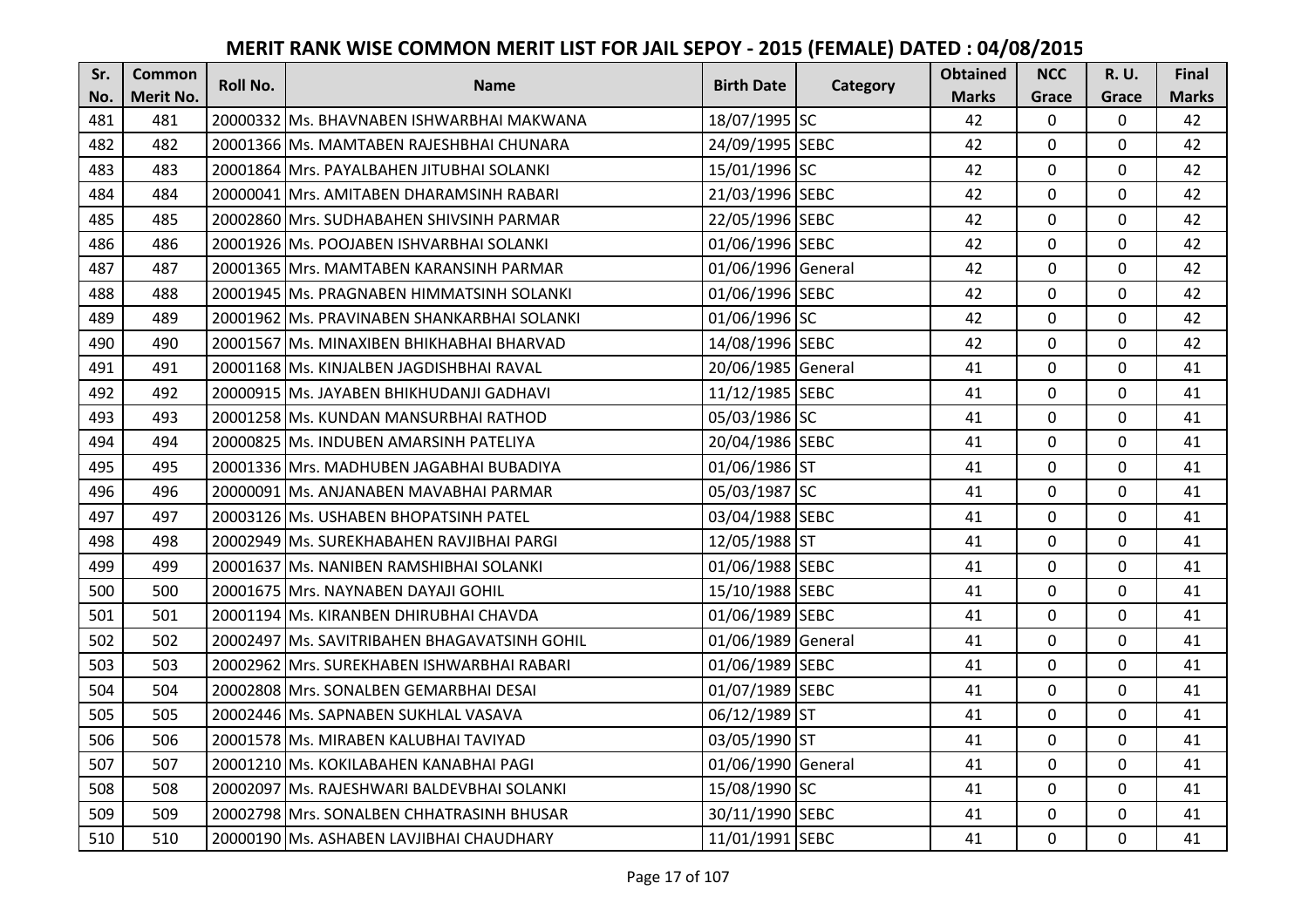| Sr. | <b>Common</b>    | <b>Roll No.</b> | <b>Name</b>                                    | <b>Birth Date</b>  | <b>Category</b> | <b>Obtained</b> | <b>NCC</b>   | R. U.       | Final        |
|-----|------------------|-----------------|------------------------------------------------|--------------------|-----------------|-----------------|--------------|-------------|--------------|
| No. | <b>Merit No.</b> |                 |                                                |                    |                 | <b>Marks</b>    | Grace        | Grace       | <b>Marks</b> |
| 511 | 511              |                 | 20000321 Ms. BHAVNA RAJESHSINGH BHADOURIYA     | 15/04/1991 General |                 | 41              | $\mathbf 0$  | 0           | 41           |
| 512 | 512              |                 | 20002851 Ms. SONIYABEN MAVJIBHAI BALAT         | 25/04/1991 ST      |                 | 41              | $\mathbf{0}$ | $\mathbf 0$ | 41           |
| 513 | 513              |                 | 20002141 IMs. RANJANBEN CHIMANBHAI PATEL       | 01/06/1991 General |                 | 41              | $\Omega$     | $\Omega$    | 41           |
| 514 | 514              |                 | 20003049 Ms. TEJALKUMARI CHAMPAKLAL PATEL      | 05/06/1991 ST      |                 | 41              | $\mathbf{0}$ | 0           | 41           |
| 515 | 515              |                 | 20002208 Ms. REKHABAHEN HAMIRBHAI ASADIYA      | 16/06/1991 SEBC    |                 | 41              | $\mathbf{0}$ | $\mathbf 0$ | 41           |
| 516 | 516              |                 | 20002620 Ms. SHILPABEN AJISINH MAKAWANA        | 02/11/1991 General |                 | 41              | $\mathbf 0$  | 0           | 41           |
| 517 | 517              |                 | 20002950 Mrs. SUREKHABAHEN TARJUBHAI RATHVA    | 19/11/1991 ST      |                 | 41              | $\mathbf 0$  | 0           | 41           |
| 518 | 518              |                 | 20000680 Mrs. HANSABEN PARBATSINH CHAUHAN      | 19/04/1992 General |                 | 41              | $\mathbf{0}$ | $\mathbf 0$ | 41           |
| 519 | 519              |                 | 20001974 Ms. PREMILABEN NURABHAI CHAREL        | 01/06/1992 ST      |                 | 41              | 0            | 0           | 41           |
| 520 | 520              |                 | 20000821 Mrs. ILASKUMARI RAJUSINH SOLANKI      | 01/06/1992 SEBC    |                 | 41              | $\mathbf{0}$ | 0           | 41           |
| 521 | 521              |                 | 20000934 Ms. JAYSHREEBEN VITHTHALBHAI PARMAR   | 22/07/1992 SC      |                 | 41              | $\mathbf 0$  | 0           | 41           |
| 522 | 522              |                 | 20000109 Mrs. ANKITA BEN JAYESH BHAI PRAJAPATI | 13/08/1992 SEBC    |                 | 41              | $\mathbf 0$  | $\Omega$    | 41           |
| 523 | 523              |                 | 20000853 Ms. JAGRUTIBEN KALUBHAI BARAIYA       | 09/10/1992 General |                 | 41              | $\mathbf 0$  | $\Omega$    | 41           |
| 524 | 524              |                 | 20000274 Mrs. BHARTIBEN BALAVANTBHAI PARMAR    | 27/11/1992 General |                 | 41              | $\mathbf 0$  | $\Omega$    | 41           |
| 525 | 525              |                 | 20000767 Mrs. HETALBEN PARVATBHAI KHANT        | 06/12/1992 ST      |                 | 41              | $\mathbf 0$  | $\Omega$    | 41           |
| 526 | 526              |                 | 20002391 Mrs. SANGITABEN BABUBHAI CHAVADA      | 18/12/1992 SC      |                 | 41              | $\Omega$     | 0           | 41           |
| 527 | 527              |                 | 20002863 Ms. SUDHABEN KANUBHAI BHARVAD         | 11/01/1993 SEBC    |                 | 41              | $\mathbf 0$  | 0           | 41           |
| 528 | 528              |                 | 20001975 Ms. PREMILABEN RAMANBHAI BARIA        | 21/02/1993 SEBC    |                 | 41              | $\mathbf 0$  | $\mathbf 0$ | 41           |
| 529 | 529              |                 | 20001047 Ms. KAJALBAHEN MAHENDRABHAI PARMAR    | 19/07/1993 SC      |                 | 41              | $\mathbf{0}$ | $\Omega$    | 41           |
| 530 | 530              |                 | 20002196 Ms. RAXABEN SOMAJI ASARI              | 26/08/1993 ST      |                 | 41              | 0            | 0           | 41           |
| 531 | 531              |                 | 20000516 Ms. DHARMISHTHABEN GOVINDBHAI KOLI    | 10/02/1994 SEBC    |                 | 41              | 0            | 0           | 41           |
| 532 | 532              |                 | 20002282 Mrs. RIDDHI JAYANTIBHAI PATEL         | 26/05/1994 General |                 | 41              | $\Omega$     | $\Omega$    | 41           |
| 533 | 533              |                 | 20000503 Mrs. DEVIBEN RUDABHAI CHAVADA         | 25/07/1994 SEBC    |                 | 41              | $\mathbf 0$  | 0           | 41           |
| 534 | 534              |                 | 20001883 Ms. PAYALBEN RANJITSINH THAKOR        | 03/09/1994 SEBC    |                 | 41              | $\mathbf 0$  | $\mathbf 0$ | 41           |
| 535 | 535              |                 | 20001777 Ms. NIRUBEN NARVATSINH PARMAR         | 06/09/1994 SEBC    |                 | 41              | $\mathbf 0$  | $\Omega$    | 41           |
| 536 | 536              |                 | 20000979 Ms. JYOTI RAMJIBHAI JOLIYA            | 27/10/1994 SEBC    |                 | 41              | $\mathbf 0$  | 0           | 41           |
| 537 | 537              |                 | 20001645 Ms. NASIM MANJIBHAI PATHAN            | 28/12/1994 SEBC    |                 | 41              | $\mathbf 0$  | 0           | 41           |
| 538 | 538              |                 | 20001801 Mrs. NITABEN JAVERBHAI JAMBUKIYA      | 08/03/1995 SEBC    |                 | 41              | $\Omega$     | 0           | 41           |
| 539 | 539              |                 | 20001514 Ms. MAYABEN GORDHANBHAI CHAUHAN       | 30/03/1995 SEBC    |                 | 41              | $\mathbf 0$  | 0           | 41           |
| 540 | 540              |                 | 20001590 Mrs. MITALIBEN BHAYLALBHAI TANK       | 08/05/1995 SEBC    |                 | 41              | $\mathbf{0}$ | 0           | 41           |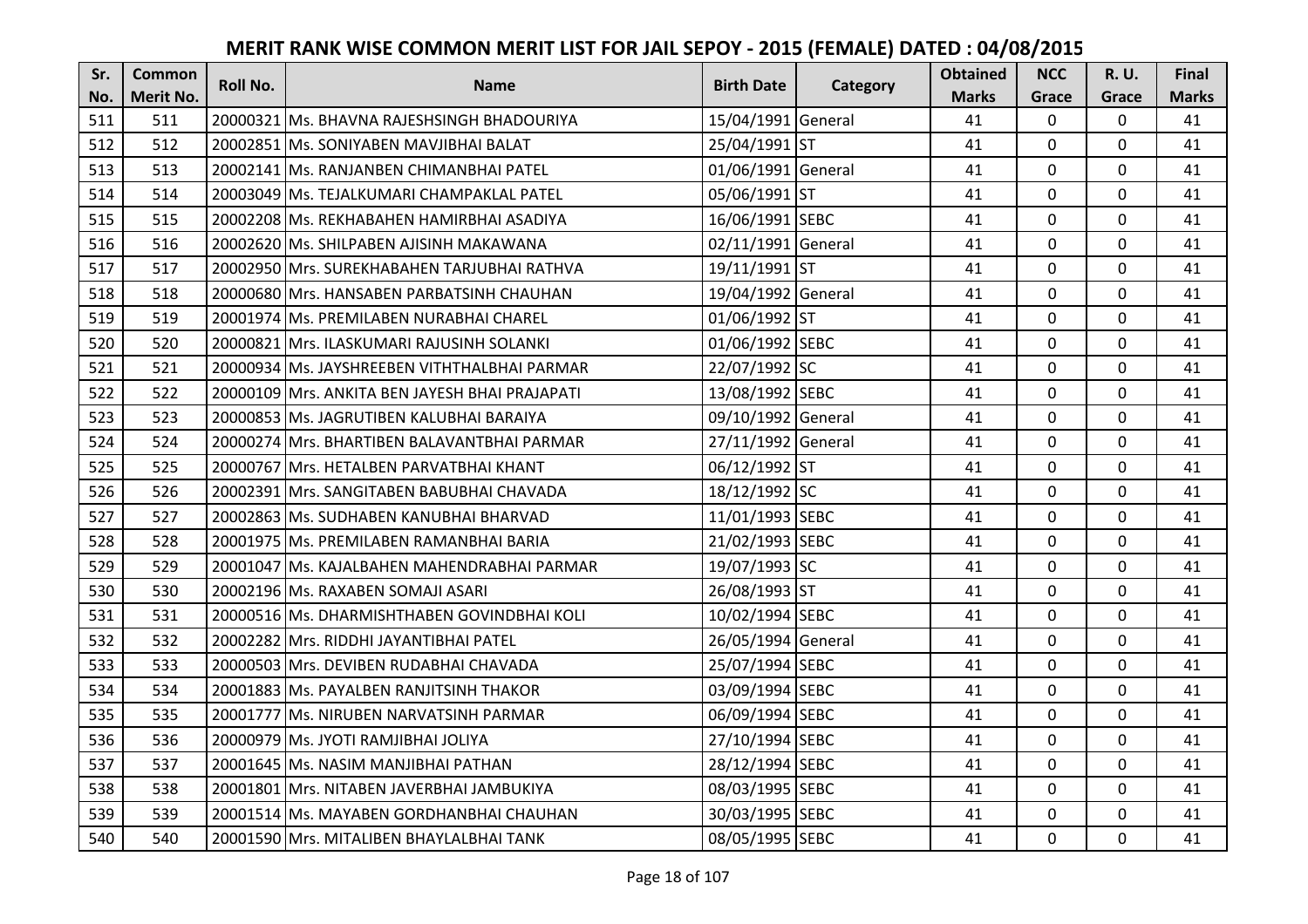| Sr. | <b>Common</b> | <b>Roll No.</b> | <b>Name</b>                                     | <b>Birth Date</b>  | Category | <b>Obtained</b> | <b>NCC</b>     | R. U.       | Final        |
|-----|---------------|-----------------|-------------------------------------------------|--------------------|----------|-----------------|----------------|-------------|--------------|
| No. | Merit No.     |                 |                                                 |                    |          | <b>Marks</b>    | Grace          | Grace       | <b>Marks</b> |
| 541 | 541           |                 | 20001850 Ms. PARVATIBEN BABAJI KATARIYA         | 01/06/1995 SEBC    |          | 41              | $\mathbf 0$    | 0           | 41           |
| 542 | 542           |                 | 20002829 Mrs. SONALBEN MONJIBHAI CHAUDHARY      | 01/06/1995 SEBC    |          | 41              | $\mathbf{0}$   | 0           | 41           |
| 543 | 543           |                 | 20002235 IMrs. REKHABEN MAGANLAL DAMOR          | 01/06/1995 ST      |          | 41              | $\mathbf 0$    | 0           | 41           |
| 544 | 544           |                 | 20000795 Mrs. HIRABEN TALSHAJI CHAUDHARI        | 01/07/1995 SEBC    |          | 41              | $\mathbf{0}$   | $\mathbf 0$ | 41           |
| 545 | 545           |                 | 20000855 Mrs. JAGRUTIBEN MADHABHAI SOLANKI      | 12/08/1995 SEBC    |          | 41              | $\mathbf 0$    | $\mathbf 0$ | 41           |
| 546 | 546           |                 | 20001392 Mrs. MANISHA BEN RANCHHOD BHAI MAKWANA | 03/09/1995 SEBC    |          | 41              | $\mathbf 0$    | 0           | 41           |
| 547 | 547           |                 | 20001461 Mrs. MANISHABEN SHANABHAI ZALA         | 07/09/1995 General |          | 41              | $\mathbf 0$    | $\mathbf 0$ | 41           |
| 548 | 548           |                 | 20000873 Ms. JALPABEN VANRAJBHAI DAYMA          | 06/10/1995 SEBC    |          | 41              | $\mathbf 0$    | $\mathbf 0$ | 41           |
| 549 | 549           |                 | 20003255   Ms. VARSHABEN SHANKARBHAI VASAVA     | 02/01/1996 ST      |          | 41              | $\mathbf 0$    | $\mathbf 0$ | 41           |
| 550 | 550           |                 | 20001228 Mrs. KOMALBAHEN KISHORSINH CHAUHAN     | 04/04/1996 SEBC    |          | 41              | 0              | $\mathbf 0$ | 41           |
| 551 | 551           |                 | 20001370 Mrs. MANCHHABEN KALJIBHAI SAPARA       | 01/06/1996 SEBC    |          | 41              | $\Omega$       | $\mathbf 0$ | 41           |
| 552 | 552           |                 | 20001484 Mrs. MANJULABAHEN MASURBHAI PAGI       | 01/06/1996 General |          | 41              | $\mathbf 0$    | $\mathbf 0$ | 41           |
| 553 | 553           |                 | 20003243 Mrs. VARSHABEN POPATBHAI BARIA         | 06/06/1996 General |          | 41              | 0              | $\mathbf 0$ | 41           |
| 554 | 554           |                 | 20000727 Mrs. HELIKABEN JAYESHBHAI PATEL        | 20/06/1996 General |          | 41              | $\mathbf{0}$   | $\mathbf 0$ | 41           |
| 555 | 555           |                 | 20001570 Ms. MINAXIBEN RAMANBHAI CHAMAR         | 05/07/1996 SC      |          | 41              | 0              | $\mathbf 0$ | 41           |
| 556 | 556           |                 | 20001054 Ms. KAJALBEN HARSINGBHAI CHAUDHARI     | 12/08/1996 ST      |          | 41              | $\mathbf 0$    | $\mathbf 0$ | 41           |
| 557 | 557           |                 | 20002154 Mrs. RANJANBEN MANHARSINH CHAUHAN      | 14/08/1996 SEBC    |          | 41              | $\mathbf 0$    | 0           | 41           |
| 558 | 558           |                 | 20002678 Mrs. SHITALBEN MAHOTBHAI CHAUDHARY     | 19/08/1996 SEBC    |          | 41              | $\mathbf{0}$   | $\mathbf 0$ | 41           |
| 559 | 559           |                 | 20000226 Mrs. ASMITABEN MANJIBHAI GOHIL         | 12/09/1983 SEBC    |          | 40              | $\mathbf{0}$   | $\mathbf 0$ | 40           |
| 560 | 560           |                 | 20002239 Ms. REKHABEN MESURBHAI BHADARAKA       | 01/05/1984 SEBC    |          | 40              | 0              | $\mathbf 0$ | 40           |
| 561 | 561           |                 | 20001849 Mrs. PARVATIBAHEN KANUBHAI RATHAVA     | 01/06/1984 ST      |          | 40              | $\mathbf 0$    | $\mathbf 0$ | 40           |
| 562 | 562           |                 | 20000507 Ms. DEVYANIBEN BACHUBHAI RATHOD        | 21/06/1984 SEBC    |          | 40              | $\mathbf{0}$   | $\Omega$    | 40           |
| 563 | 563           |                 | 20000792 Mrs. HINABEN RATILAL PATEL             | 01/11/1986 ST      |          | 40              | 0              | $\mathbf 0$ | 40           |
| 564 | 564           |                 | 20001417 Ms. MANISHABEN CHETARIYABHAI VASAVA    | 01/06/1987 ST      |          | 40              | $\mathbf{0}$   | $\mathbf 0$ | 40           |
| 565 | 565           |                 | 20000077 Mrs. ANITABEN RANGITSINH PARMAR        | 28/11/1987 General |          | 40              | $\mathbf 0$    | $\mathbf 0$ | 40           |
| 566 | 566           |                 | 20002180 Ms. RASILABEN KANTILAL PARMAR          | 15/12/1987 SC      |          | 40              | 0              | $\mathbf 0$ | 40           |
| 567 | 567           |                 | 20002414 Ms. SANGITABEN NANJIBHAI PATELIYA      | 01/04/1988 SEBC    |          | 40              | $\mathbf 0$    | $\mathbf 0$ | 40           |
| 568 | 568           |                 | 20002354 Ms. SAKUNTALABEN KISHORBHAI VASAVA     | 01/06/1988 ST      |          | 40              | $\Omega$       | $\mathbf 0$ | 40           |
| 569 | 569           |                 | 20000149 Ms. ARUNABEN MAGANBHAI RATHVA          | 01/08/1988 ST      |          | 40              | 0              | $\mathbf 0$ | 40           |
| 570 | 570           |                 | 20002754 Mrs. SNEHLATABAHEN KANTIBHAI MANAT     | 09/03/1989 ST      |          | 40              | $\overline{0}$ | $\mathbf 0$ | 40           |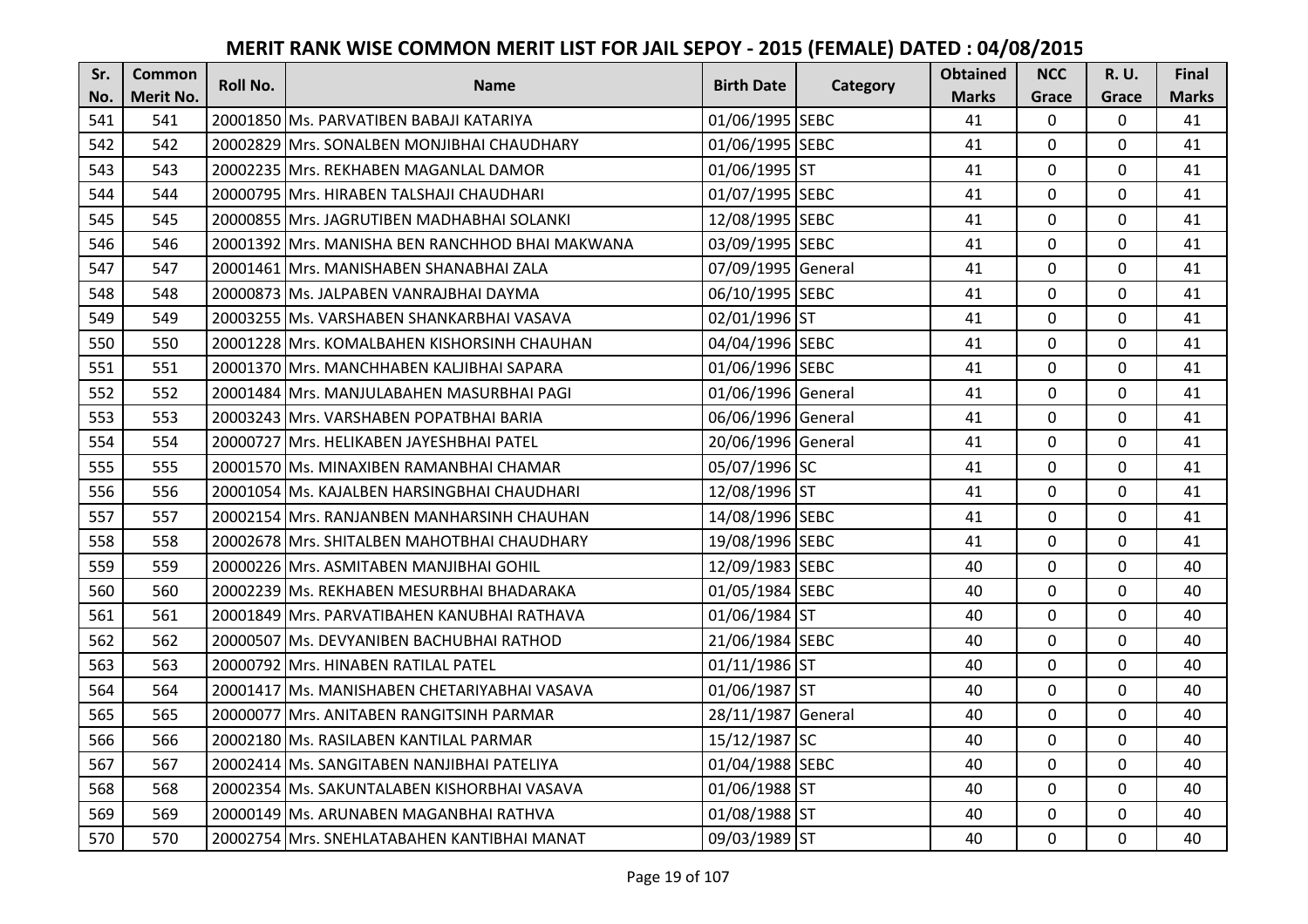| Sr. | <b>Common</b>    | <b>Roll No.</b> | <b>Name</b>                                   | <b>Birth Date</b>  | Category | <b>Obtained</b> | <b>NCC</b>     | <b>R.U.</b>  | Final        |
|-----|------------------|-----------------|-----------------------------------------------|--------------------|----------|-----------------|----------------|--------------|--------------|
| No. | <b>Merit No.</b> |                 |                                               |                    |          | <b>Marks</b>    | Grace          | Grace        | <b>Marks</b> |
| 571 | 571              |                 | 20001986 Mrs. PRITIKUMARI KANTIBHAI DESAI     | 01/05/1989 SC      |          | 40              | $\mathbf 0$    | 0            | 40           |
| 572 | 572              |                 | 20000983 Mrs. JYOTIBEN KESARSINH BILWAL       | 04/12/1989 ST      |          | 40              | $\mathbf 0$    | $\mathbf{0}$ | 40           |
| 573 | 573              |                 | 20000349 Ms. BHAVNABEN SANJAYKUMAR PADHIYAR   | 28/12/1989 SEBC    |          | 40              | $\mathbf 0$    | $\mathbf{0}$ | 40           |
| 574 | 574              |                 | 20000307 Mrs. BHAVANABEN RAVJIBHAI JADAV      | 10/03/1990 SEBC    |          | 40              | $\mathbf 0$    | 0            | 40           |
| 575 | 575              |                 | 20000499 Mrs. DEEPIKA BHIKHABHAI UDELA        | 23/04/1990 SC      |          | 40              | $\overline{0}$ | 0            | 40           |
| 576 | 576              |                 | 20002487 Mrs. SAVITABAHEN RAMESHBHAI DAMOR    | 01/06/1990 ST      |          | 40              | $\mathbf 0$    | 0            | 40           |
| 577 | 577              |                 | 20000642 Mrs. GITABEN BHIMBHAI KAMLIYA        | 01/07/1990 SEBC    |          | 40              | $\overline{0}$ | $\mathbf 0$  | 40           |
| 578 | 578              |                 | 20000485 Ms. DAXABEN NAVINBHAI CHAUDHARI      | 05/08/1990 ST      |          | 40              | $\overline{0}$ | 0            | 40           |
| 579 | 579              |                 | 20001768 Mrs. NIRMALABEN MANGALSINH BARIA     | 28/08/1990 SEBC    |          | 40              | $\mathbf 0$    | $\mathbf 0$  | 40           |
| 580 | 580              |                 | 20002394 Ms. SANGITABEN BHANUSHANKAR RAJGOR   | 10/11/1990 General |          | 40              | $\overline{0}$ | 0            | 40           |
| 581 | 581              |                 | 20002375   Ms. SANGITA JETHABHAI BAROT        | 11/11/1990 SC      |          | 40              | $\Omega$       | 0            | 40           |
| 582 | 582              |                 | 20001869 Mrs. PAYALBEN AMARATBHAI DESAI       | 04/03/1991 SEBC    |          | 40              | 0              | $\mathbf 0$  | 40           |
| 583 | 583              |                 | 20002756 Ms. SNEHLATABEN DILIPBHAI PADVI      | 01/04/1991 ST      |          | 40              | $\mathbf 0$    | $\mathbf 0$  | 40           |
| 584 | 584              |                 | 20002834 Mrs. SONALBEN PRAHALADBHAI PRAJAPATI | 26/04/1991 SEBC    |          | 40              | $\mathbf 0$    | 0            | 40           |
| 585 | 585              |                 | 20000936 Mrs. JAYSHRIBEN CHHATRASINH PARMAR   | 16/10/1991 General |          | 40              | $\mathbf 0$    | 0            | 40           |
| 586 | 586              |                 | 20002960 Mrs. SUREKHABEN HIRABHAI PATEL       | 14/01/1992 SEBC    |          | 40              | $\overline{0}$ | 0            | 40           |
| 587 | 587              |                 | 20002505 lMs. SEEMABAHEN JASUBHAI PRAJAPATI   | 05/02/1992 SEBC    |          | 40              | $\mathbf 0$    | 0            | 40           |
| 588 | 588              |                 | 20000258 Mrs. BHANUBEN NARVATSINH PATEL       | 10/03/1992 SEBC    |          | 40              | $\mathbf 0$    | 0            | 40           |
| 589 | 589              |                 | 20002418 Mrs. SANGITABEN NAVALSINH PATEL      | 06/04/1992 SEBC    |          | 40              | $\overline{0}$ | 0            | 40           |
| 590 | 590              |                 | 20003329 Ms. VINTABEN BABUJI THAKOR           | 06/04/1992 SEBC    |          | 40              | 0              | 0            | 40           |
| 591 | 591              |                 | 20002100 Mrs. RAJIBEN VIRCHANDBHAI CHAMAR     | 01/05/1992 SC      |          | 40              | $\mathbf 0$    | 0            | 40           |
| 592 | 592              |                 | 20001979 Ms. PRERNABAHEN BANSIKLAL ASARI      | 12/05/1992 ST      |          | 40              | $\mathbf 0$    | 0            | 40           |
| 593 | 593              |                 | 20002152 Ms. RANJANBEN KHIMJIBHAI CHAUHAN     | 01/06/1992 SC      |          | 40              | $\overline{0}$ | 0            | 40           |
| 594 | 594              |                 | 20003117 Mrs. USHABAHEN PARVATSINH BARIA      | 08/06/1992 SEBC    |          | 40              | $\overline{0}$ | 0            | 40           |
| 595 | 595              |                 | 20000362 Ms. BHUMIKA RAMESHBHAI SAKARIYA      | 16/06/1992 General |          | 40              | $\mathbf 0$    | 0            | 40           |
| 596 | 596              |                 | 20000228 Mrs. ASMITABEN NANSINH PATEL         | 16/09/1992 SEBC    |          | 40              | $\overline{0}$ | $\mathbf 0$  | 40           |
| 597 | 597              |                 | 20000009 Ms. ALKABEN JAGDISHBHAI PARMAR       | 06/12/1992 SC      |          | 40              | $\mathbf 0$    | 0            | 40           |
| 598 | 598              |                 | 20002195 Mrs. RAXABEN MOHANBHAI VASAVA        | 09/01/1993 ST      |          | 40              | $\mathbf 0$    | $\mathbf 0$  | 40           |
| 599 | 599              |                 | 20001142 Ms. KARISMABEN AMRUTBHAI CHAMAR      | 11/02/1993 SC      |          | 40              | $\mathbf 0$    | $\mathbf 0$  | 40           |
| 600 | 600              |                 | 20001792 Ms. NITABAHEN MEVABHAI RABARI        | 29/03/1993 SEBC    |          | 40              | $\mathbf 0$    | 0            | 40           |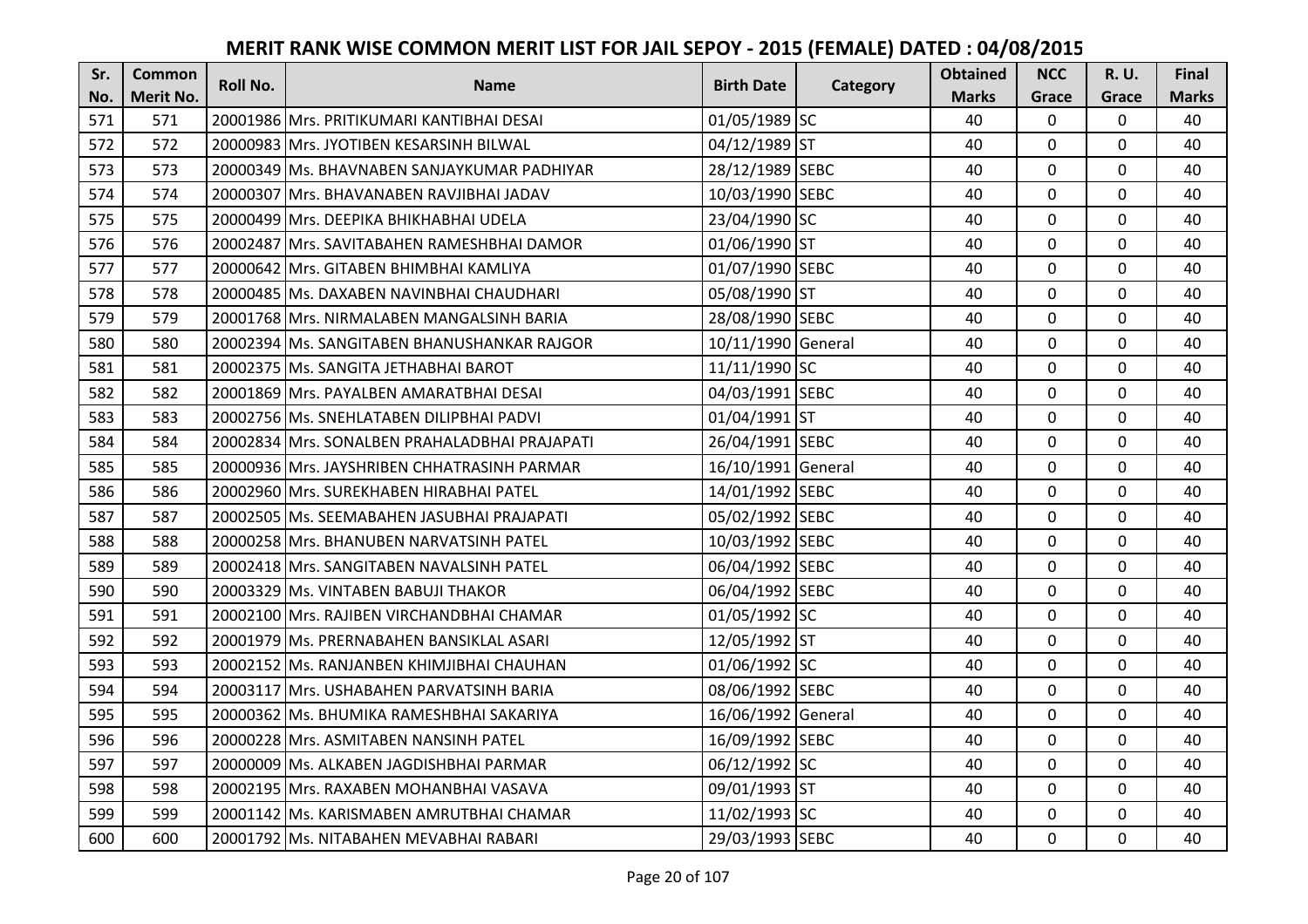| Sr. | <b>Common</b> | <b>Roll No.</b> | <b>Name</b>                                  | <b>Birth Date</b>  | Category | <b>Obtained</b> | <b>NCC</b>     | R. U.          | Final        |
|-----|---------------|-----------------|----------------------------------------------|--------------------|----------|-----------------|----------------|----------------|--------------|
| No. | Merit No.     |                 |                                              |                    |          | <b>Marks</b>    | Grace          | Grace          | <b>Marks</b> |
| 601 | 601           |                 | 20002812 Mrs. SONALBEN HIRABHAI CHOKIYAT     | 01/04/1993 General |          | 40              | $\mathbf 0$    | 0              | 40           |
| 602 | 602           |                 | 20000406 Mrs. CHANDRIKABEN AMRABHAI MAJIRANA | 05/04/1993 ST      |          | 40              | $\mathbf 0$    | $\mathbf 0$    | 40           |
| 603 | 603           |                 | 20000959 IMs. JIGNESHABAHEN RAMJIBHAI RATHOD | 18/04/1993 SC      |          | 40              | $\mathbf{0}$   | 0              | 40           |
| 604 | 604           |                 | 20001530 Ms. MEENABEN JUVANSINH BARIA        | 01/06/1993 SEBC    |          | 40              | $\mathbf 0$    | $\mathbf 0$    | 40           |
| 605 | 605           |                 | 20002667 Mrs. SHITALBAHEN RUPJIBHAI GAMETI   | 01/06/1993 ST      |          | 40              | $\mathbf{0}$   | $\mathbf 0$    | 40           |
| 606 | 606           |                 | 20002144 Ms. RANJANBEN GAJSINGBHAI DAMOR     | 17/06/1993 ST      |          | 40              | $\mathbf 0$    | 0              | 40           |
| 607 | 607           |                 | 20002473 Ms. SAROJBEN BHANUBHAI BHEDA        | 20/06/1993 SEBC    |          | 40              | $\mathbf{0}$   | $\mathbf 0$    | 40           |
| 608 | 608           |                 | 20001147 Ms. KAVITABEN BHIKHABHAI VAGHELA    | 10/09/1993 SC      |          | 40              | $\mathbf 0$    | $\mathbf 0$    | 40           |
| 609 | 609           |                 | 20002869 Ms. SUKHIBEN BHIKHABHAI CHAUDHARI   | 11/10/1993 SEBC    |          | 40              | $\mathbf 0$    | $\mathbf 0$    | 40           |
| 610 | 610           |                 | 20002236 Mrs. REKHABEN MAKANBHAI CHAUHAN     | 18/10/1993 SEBC    |          | 40              | $\overline{0}$ | $\overline{0}$ | 40           |
| 611 | 611           |                 | 20002731 Mrs. SITABEN JAMABHAI SUVATAR       | 20/10/1993 SC      |          | 40              | $\Omega$       | $\mathbf 0$    | 40           |
| 612 | 612           |                 | 20002673 Ms. SHITALBEN DINESHBHAI CHAMAR     | 25/10/1993 SC      |          | 40              | $\mathbf 0$    | $\mathbf 0$    | 40           |
| 613 | 613           |                 | 20000141 Ms. ARTIBEN MAHESHBHAI PRAJAPATI    | 25/12/1993 SEBC    |          | 40              | 0              | $\mathbf 0$    | 40           |
| 614 | 614           |                 | 20000231 Ms. ASMITABEN RAMANBHAI BHOI        | 21/01/1994 SEBC    |          | 40              | $\mathbf{0}$   | $\mathbf 0$    | 40           |
| 615 | 615           |                 | 20003273 Ms. VASANTIBEN SOMABHAI PARMAR      | 15/04/1994 SC      |          | 40              | $\mathbf 0$    | $\mathbf 0$    | 40           |
| 616 | 616           |                 | 20002376 Ms. SANGITA KARANSINH VAGHELA       | 16/05/1994 General |          | 40              | $\mathbf 0$    | $\mathbf 0$    | 40           |
| 617 | 617           |                 | 20001005 Mrs. JYOTSNABEN PARVATSINH THAKOR   | 01/06/1994 General |          | 40              | $\mathbf 0$    | 0              | 40           |
| 618 | 618           |                 | 20002378 Ms. SANGITABA VIJAYSINH ZALA        | 01/06/1994 SEBC    |          | 40              | $\mathbf{0}$   | $\mathbf 0$    | 40           |
| 619 | 619           |                 | 20000632 Mrs. GITABAHEN BALABHAI RATHOD      | 06/06/1994 SC      |          | 40              | $\mathbf{0}$   | $\mathbf 0$    | 40           |
| 620 | 620           |                 | 20002605 Mrs. SHILABEN HAMUBHAI CHOPDA       | 08/06/1994 SEBC    |          | 40              | $\mathbf{0}$   | $\mathbf 0$    | 40           |
| 621 | 621           |                 | 20002337 Mrs. RUPIBEN SHANKARBHAI AYAR       | 16/06/1994 SEBC    |          | 40              | $\mathbf 0$    | $\mathbf 0$    | 40           |
| 622 | 622           |                 | 20001399 Mrs. MANISHABAHEN KHODABHAI PARMAR  | 05/07/1994 SEBC    |          | 40              | $\mathbf 0$    | $\Omega$       | 40           |
| 623 | 623           |                 | 20000106 Mrs. ANKITA HARGOVANBHAI DESAI      | 21/07/1994 SEBC    |          | 40              | 0              | $\mathbf 0$    | 40           |
| 624 | 624           |                 | 20002633 Ms. SHILPABEN GOVINDBHAI NAYAKA     | 06/08/1994 ST      |          | 40              | $\mathbf 0$    | $\mathbf 0$    | 40           |
| 625 | 625           |                 | 20001956 Mrs. PRATIKSHABEN KISHORBHAI BARIA  | 27/08/1994 SEBC    |          | 40              | $\mathbf 0$    | $\mathbf 0$    | 40           |
| 626 | 626           |                 | 20001009 Ms. KAILASBEN MAVJIBHAI MARU        | 30/10/1994 SC      |          | 40              | 0              | $\mathbf 0$    | 40           |
| 627 | 627           |                 | 20001816 Mrs. NITABEN NARSINHBHAI GAMIT      | 01/11/1994 ST      |          | 40              | $\mathbf 0$    | $\mathbf 0$    | 40           |
| 628 | 628           |                 | 20001199 Mrs. KIRANBEN KIRTIBHAI DARBAR      | 21/11/1994 SEBC    |          | 40              | $\Omega$       | $\mathbf 0$    | 40           |
| 629 | 629           |                 | 20001663 Mrs. NAYANABEN MANGABHAI ARADIYA    | 12/12/1994 SC      |          | 40              | 0              | $\mathbf 0$    | 40           |
| 630 | 630           |                 | 20001513 Mrs. MAYABEN GALSING THAKOR         | 02/01/1995 General |          | 40              | 0              | $\mathbf 0$    | 40           |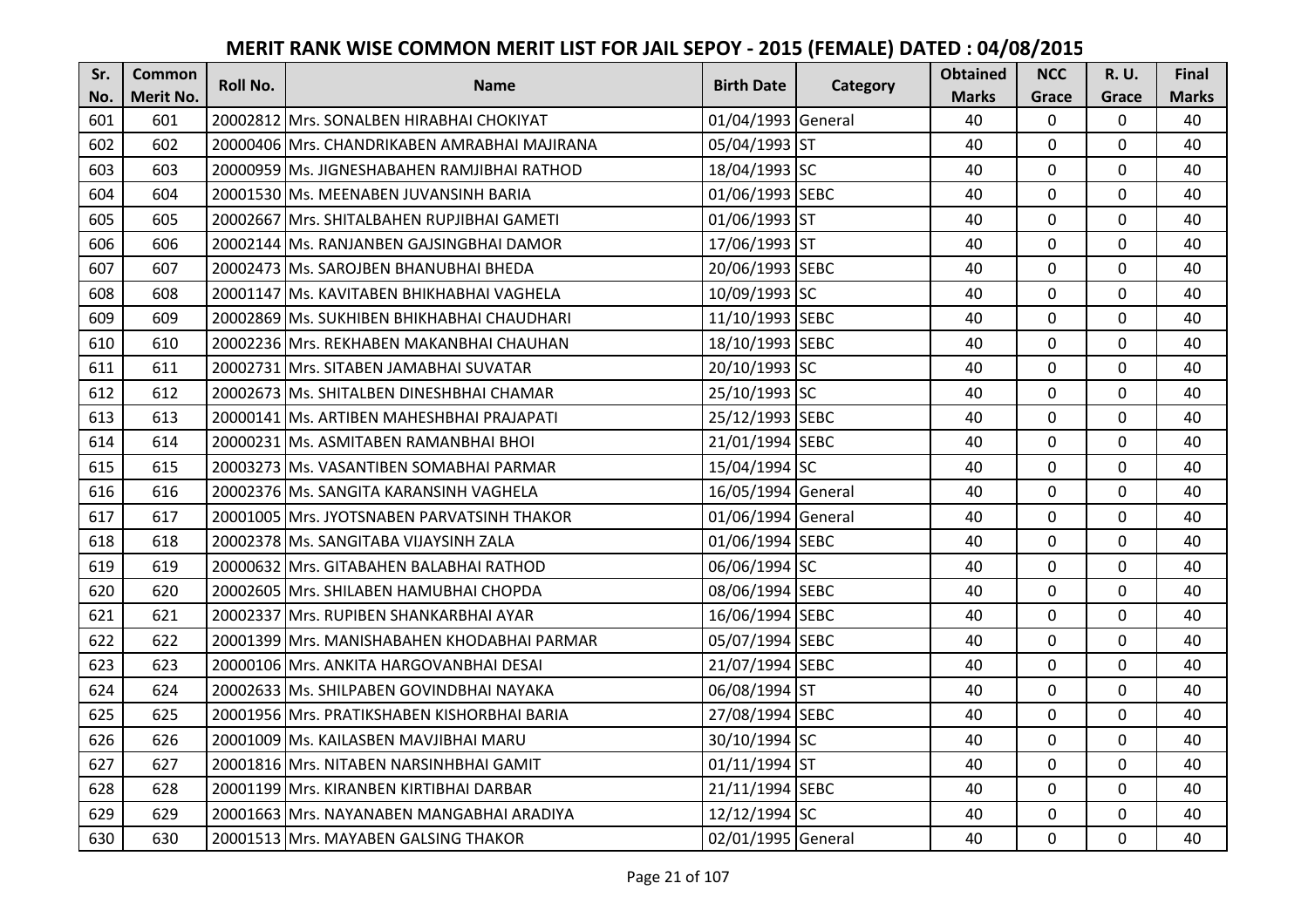| Sr. | <b>Common</b> | <b>Roll No.</b> | <b>Name</b>                                   | <b>Birth Date</b>  |          | <b>Obtained</b> | <b>NCC</b>   | R. U.       | Final        |
|-----|---------------|-----------------|-----------------------------------------------|--------------------|----------|-----------------|--------------|-------------|--------------|
| No. | Merit No.     |                 |                                               |                    | Category | <b>Marks</b>    | Grace        | Grace       | <b>Marks</b> |
| 631 | 631           |                 | 20001527 Ms. MEENABEN CHANDUBHAI PARAGHI      | 18/01/1995 SC      |          | 40              | $\mathbf 0$  | 0           | 40           |
| 632 | 632           |                 | 20002413 Ms. SANGITABEN MANGALAJI ASARI       | 20/01/1995 ST      |          | 40              | $\mathbf 0$  | $\Omega$    | 40           |
| 633 | 633           |                 | 20001347 IMrs. MAHESHWARIBEN BABUBHAI PARMAR  | 16/02/1995 SC      |          | 40              | $\mathbf 0$  | 0           | 40           |
| 634 | 634           |                 | 20002935 Mrs. SUNITABEN PARSOTBHAI DALVI      | 24/02/1995 ST      |          | 40              | $\mathbf{0}$ | $\mathbf 0$ | 40           |
| 635 | 635           |                 | 20000217 Mrs. ASMITABEN BHARATBHAI KURIYA     | 01/03/1995 SEBC    |          | 40              | $\mathbf 0$  | $\mathbf 0$ | 40           |
| 636 | 636           |                 | 20002465 Mrs. SARLABEN RATANJIBHAI JOGDIYA    | 03/03/1995 SC      |          | 40              | $\mathbf 0$  | 0           | 40           |
| 637 | 637           |                 | 20002424 Mrs. SANGITABEN SHANKARBHAI BARANDA  | 05/03/1995 ST      |          | 40              | $\mathbf 0$  | $\mathbf 0$ | 40           |
| 638 | 638           |                 | 20000761 Ms. HETALBEN LAXMANBHAI RABRI        | 15/03/1995 SEBC    |          | 40              | $\mathbf{0}$ | $\mathbf 0$ | 40           |
| 639 | 639           |                 | 20000707 Ms. HARSHIDABEN DALPATBHAI CHAUHAN   | 11/04/1995 SC      |          | 40              | $\mathbf 0$  | $\mathbf 0$ | 40           |
| 640 | 640           |                 | 20002323 Mrs. ROSHNI LALSINH TADVI            | 13/05/1995 ST      |          | 40              | 0            | $\mathbf 0$ | 40           |
| 641 | 641           |                 | 20001700 Mrs. NEHAKUMARI JASHVANTKUMAR PARMAR | 01/06/1995 SC      |          | 40              | $\Omega$     | $\mathbf 0$ | 40           |
| 642 | 642           |                 | 20000845 Ms. JAGRUTIBAHEN PRABHATSINH PARMAR  | 05/06/1995 SEBC    |          | 40              | $\mathbf 0$  | $\mathbf 0$ | 40           |
| 643 | 643           |                 | 20002783 Mrs. SONALBEN ANUPJI THAKOR          | 17/06/1995 SEBC    |          | 40              | 0            | $\mathbf 0$ | 40           |
| 644 | 644           |                 | 20001300 Ms. LAXMIBEN ARJUNSINH PATEL         | 05/07/1995 SEBC    |          | 40              | $\mathbf{0}$ | $\mathbf 0$ | 40           |
| 645 | 645           |                 | 20002484 Ms. SARSVATIBEN PRAVINBHAI PATEL     | 05/07/1995 ST      |          | 40              | $\mathbf 0$  | $\mathbf 0$ | 40           |
| 646 | 646           |                 | 20000515 Mrs. DHARMISHTHABEN DAHYABHAI VANKAR | 17/07/1995 SC      |          | 40              | $\mathbf 0$  | $\mathbf 0$ | 40           |
| 647 | 647           |                 | 20001873 Ms. PAYALBEN DILIPBHAI KHARADI       | 01/08/1995 ST      |          | 40              | $\mathbf 0$  | 0           | 40           |
| 648 | 648           |                 | 20001154 Mrs. KHUSHBU GAFARBHAI BHADULA       | 28/08/1995 SEBC    |          | 40              | $\mathbf 0$  | $\mathbf 0$ | 40           |
| 649 | 649           |                 | 20000810 Ms. HIRALBEN PUJABHAI SOLANKI        | 09/01/1996 SC      |          | 40              | $\mathbf 0$  | $\mathbf 0$ | 40           |
| 650 | 650           |                 | 20000724 Ms. HEENABEN KISHORBHAI DHADHAL      | 03/03/1996 SC      |          | 40              | $\mathbf{0}$ | $\mathbf 0$ | 40           |
| 651 | 651           |                 | 20002290 Mrs. RINABEN AMBALAL NAYAK           | 10/03/1996 SC      |          | 40              | $\mathbf 0$  | $\mathbf 0$ | 40           |
| 652 | 652           |                 | 20002721 Mrs. SIMABEN HAKAJIBHAI DODIYAR      | 12/03/1996 ST      |          | 40              | $\mathbf 0$  | $\Omega$    | 40           |
| 653 | 653           |                 | 20003173 Ms. VANDANABEN ARJUNSINH BARIA       | 20/03/1996 SEBC    |          | 40              | 0            | $\mathbf 0$ | 40           |
| 654 | 654           |                 | 20000353 Ms. BHAVUBEN GHUSABHAI MAKAVANA      | 25/03/1996 SEBC    |          | 40              | $\mathbf 0$  | $\mathbf 0$ | 40           |
| 655 | 655           |                 | 20001345 Ms. MAHESHVARIBEN BALVANTSINH BARIA  | 23/04/1996 General |          | 40              | $\mathbf 0$  | $\mathbf 0$ | 40           |
| 656 | 656           |                 | 20000506 Ms. DEVUBEN BHANABHAI MEVADA         | 12/05/1996 SEBC    |          | 40              | 0            | $\mathbf 0$ | 40           |
| 657 | 657           |                 | 20003107 Mrs. URVASHEE JETHABHAI KARMUR       | 18/05/1996 SEBC    |          | 40              | $\mathbf 0$  | $\mathbf 0$ | 40           |
| 658 | 658           |                 | 20003047 Mrs. TEJALBEN VISHRAMBHAI BHAGORA    | 01/06/1996 ST      |          | 40              | $\Omega$     | $\mathbf 0$ | 40           |
| 659 | 659           |                 | 20001953 Ms. PRATIKSHABAHEN MANOJBHAI TABIYAD | 01/06/1996 ST      |          | 40              | 0            | $\mathbf 0$ | 40           |
| 660 | 660           |                 | 20001723 Ms. NILAMBA DIVANSINH SOLANKI        | 01/06/1996 SEBC    |          | 40              | $\mathbf{0}$ | $\mathbf 0$ | 40           |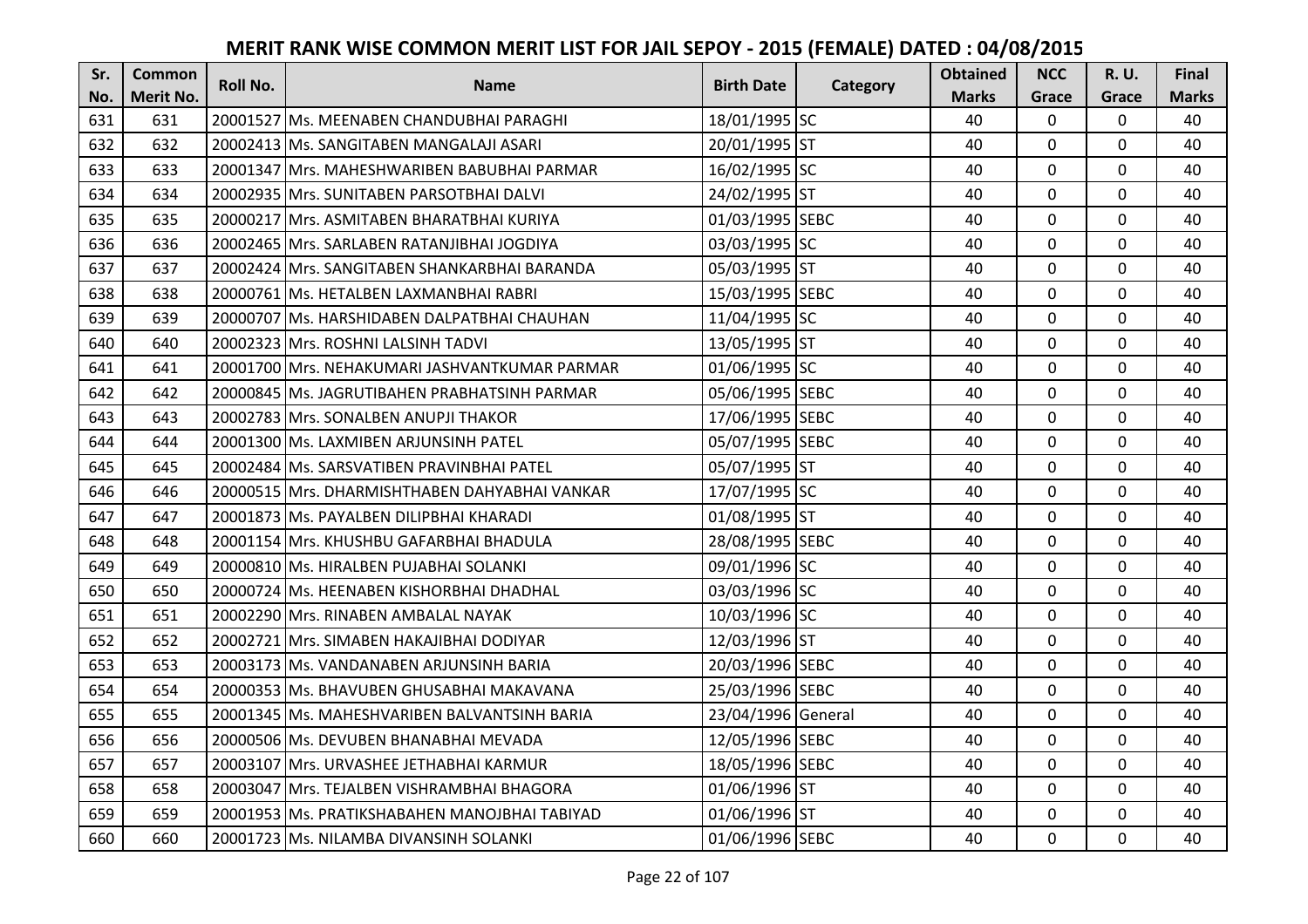| Sr. | Common    | Roll No. | <b>Name</b>                                 | <b>Birth Date</b>  | Category | <b>Obtained</b> | <b>NCC</b>   | <b>R.U.</b> | Final        |
|-----|-----------|----------|---------------------------------------------|--------------------|----------|-----------------|--------------|-------------|--------------|
| No. | Merit No. |          |                                             |                    |          | <b>Marks</b>    | Grace        | Grace       | <b>Marks</b> |
| 661 | 661       |          | 20002840 Mrs. SONALBEN RAMESHBHAI ZALA      | 01/06/1996 General |          | 40              | $\Omega$     | 0           | 40           |
| 662 | 662       |          | 20001565 Ms. MINAKSHIBEN TAKHATSINH SOLANKI | 17/07/1996 General |          | 40              | $\mathbf 0$  | $\Omega$    | 40           |
| 663 | 663       |          | 20000695 Mrs. HARNILABEN PARESHBHAI VASAVA  | 29/10/1981 ST      |          | 39              | $\mathbf{0}$ | $\Omega$    | 39           |
| 664 | 664       |          | 20001197 Ms. KIRANBEN KARSANBHAI CHAUDHARI  | 01/06/1984 SEBC    |          | 39              | $\mathbf 0$  | $\Omega$    | 39           |
| 665 | 665       |          | 20002609 Ms. SHILPA BHANJIBHAI MAKVANA      | 18/11/1985 SEBC    |          | 39              | $\mathbf 0$  | $\mathbf 0$ | 39           |
| 666 | 666       |          | 20000924 Ms. JAYADA HABIBKHAN BELIM         | 24/02/1986 SEBC    |          | 39              | $\mathbf{0}$ | $\Omega$    | 39           |
| 667 | 667       |          | 20002234 Ms. REKHABEN LAKHAMAJI GAMETI      | 01/06/1986 ST      |          | 39              | $\mathbf 0$  | $\Omega$    | 39           |
| 668 | 668       |          | 20002894 Ms. SUMITRABEN BHIMABHAI RATHAVA   | 01/06/1986 ST      |          | 39              | $\mathbf{0}$ | $\Omega$    | 39           |
| 669 | 669       |          | 20000888 Mrs. JANIKABEN PARSINGBHAI DAMOR   | 05/03/1987 ST      |          | 39              | 0            | 0           | 39           |
| 670 | 670       |          | 20000530 Ms. DIMPALBA PRAVINSINH ZALA       | 01/07/1987 SEBC    |          | 39              | $\mathbf{0}$ | $\mathbf 0$ | 39           |
| 671 | 671       |          | 20000180 Mrs. ASHABEN HARIBHAI CHAUDHARY    | 06/02/1988 SEBC    |          | 39              | $\Omega$     | 0           | 39           |
| 672 | 672       |          | 20000539 Mrs. DIPALI RASIKBHAI PATEL        | 26/03/1988 General |          | 39              | 0            | 0           | 39           |
| 673 | 673       |          | 20000024 Mrs. ALPABEN PUNABHAI KHERALA      | 03/04/1989 SEBC    |          | 39              | $\mathbf{0}$ | $\mathbf 0$ | 39           |
| 674 | 674       |          | 20002155 Ms. RANJANBEN MANSINH PATEL        | 12/05/1989 SEBC    |          | 39              | $\mathbf 0$  | $\Omega$    | 39           |
| 675 | 675       |          | 20000944 Ms. JHANSIBEN KARABHAI KODIYATAR   | 22/11/1989 ST      |          | 39              | $\mathbf 0$  | 0           | 39           |
| 676 | 676       |          | 20002380 IMrs. SANGITABAHEN BALUBHAI GAMIT  | 01/06/1990 ST      |          | 39              | $\mathbf{0}$ | $\Omega$    | 39           |
| 677 | 677       |          | 20002103 Ms. RAJLIBEN BAPUSINH PATEL        | 02/07/1990 SEBC    |          | 39              | $\mathbf{0}$ | 0           | 39           |
| 678 | 678       |          | 20002951 Ms. SUREKHABEN ARJANBHAI BARAIYA   | 24/07/1990 SEBC    |          | 39              | $\Omega$     | $\Omega$    | 39           |
| 679 | 679       |          | 20001535 Mrs. MEENABEN RAMESHBHAI MACHHI    | 04/06/1991 General |          | 39              | $\mathbf 0$  | $\Omega$    | 39           |
| 680 | 680       |          | 20000064 Mrs. ANITABAHEN KANTILAL LIMBAT    | 09/06/1991 ST      |          | 39              | $\mathbf 0$  | 0           | 39           |
| 681 | 681       |          | 20003342 Mrs. YOGITABEN BHARATBHAI PATEL    | 20/10/1991 ST      |          | 39              | $\mathbf{0}$ | $\Omega$    | 39           |
| 682 | 682       |          | 20002341 Mrs. SABISTAMA SABBIRHUSEN KADRI   | 04/03/1992 General |          | 39              | $\Omega$     | $\Omega$    | 39           |
| 683 | 683       |          | 20000252 Mrs. BHAGYARATHI YASHESH GOR       | 27/03/1992 General |          | 39              | $\mathbf{0}$ | $\Omega$    | 39           |
| 684 | 684       |          | 20001275 Mrs. LALIBAHEN NANABHAI KHANT      | 01/06/1992 SEBC    |          | 39              | $\mathbf 0$  | $\mathbf 0$ | 39           |
| 685 | 685       |          | 20000871 Ms. JALPABEN KASHIRAMBHAI JOSHI    | 01/06/1992 General |          | 39              | $\mathbf 0$  | 0           | 39           |
| 686 | 686       |          | 20003210 Mrs. VARSHABEN BHUPTJI RATHOD      | 30/06/1992 General |          | 39              | $\mathbf 0$  | $\mathbf 0$ | 39           |
| 687 | 687       |          | 20000292 Mrs. BHAVANABEN BALVANTBHAI PAGI   | 08/07/1992 General |          | 39              | $\mathbf 0$  | 0           | 39           |
| 688 | 688       |          | 20002685 Mrs. SHITALBEN TODISINH BARIA      | 19/10/1992 SEBC    |          | 39              | $\Omega$     | $\Omega$    | 39           |
| 689 | 689       |          | 20000628 Mrs. GEETABEN SUBHASHBHAI DAMOR    | 17/12/1992 ST      |          | 39              | $\mathbf 0$  | 0           | 39           |
| 690 | 690       |          | 20000448 Ms. DAKSHABEN JANAKPARI GAUSWAMI   | 27/12/1992 SEBC    |          | 39              | $\mathbf{0}$ | $\mathbf 0$ | 39           |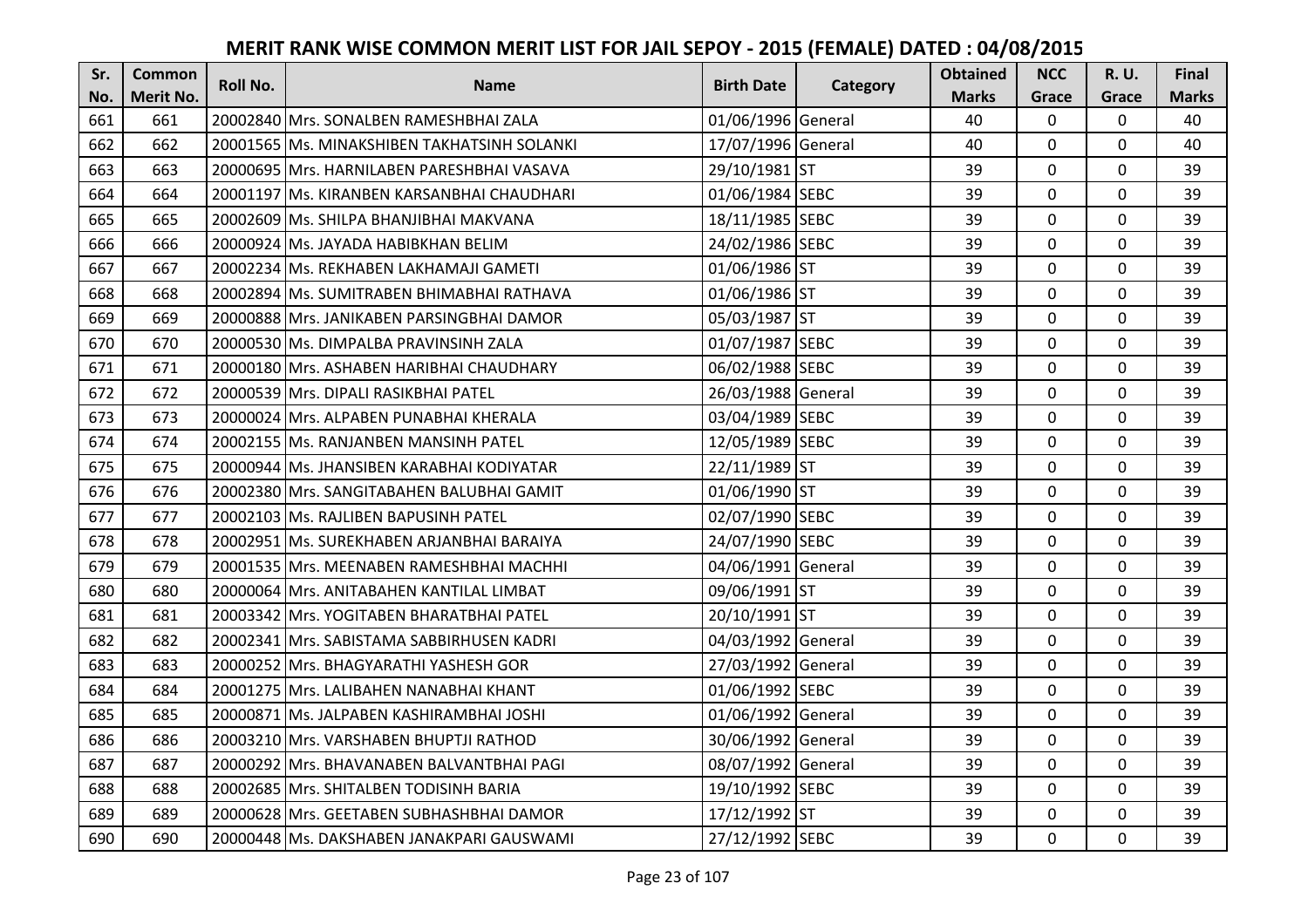| Sr. | <b>Common</b>    | <b>Roll No.</b> | <b>Name</b>                                      | <b>Birth Date</b>  | Category | <b>Obtained</b> | <b>NCC</b>   | <b>R.U.</b> | Final        |
|-----|------------------|-----------------|--------------------------------------------------|--------------------|----------|-----------------|--------------|-------------|--------------|
| No. | <b>Merit No.</b> |                 |                                                  |                    |          | <b>Marks</b>    | Grace        | Grace       | <b>Marks</b> |
| 691 | 691              |                 | 20001341 Mrs. MADHURI ANANDPRAKASH DVIVEDI       | 09/01/1993 General |          | 39              | 0            | 0           | 39           |
| 692 | 692              |                 | 20000739 Mrs. HETAL NARANBHAI MARU               | 10/02/1993 SC      |          | 39              | $\mathbf 0$  | $\Omega$    | 39           |
| 693 | 693              |                 | 20000273 Ms. BHARTIBEN BABUBHAI PATEL            | 25/04/1993 SEBC    |          | 39              | $\Omega$     | $\Omega$    | 39           |
| 694 | 694              |                 | 20000350 Ms. BHAVNABEN SURESHBHAI ASARI          | 15/05/1993 ST      |          | 39              | $\Omega$     | 0           | 39           |
| 695 | 695              |                 | 20000282 Ms. BHARTIBEN MANUBHAI BARAIYA          | 06/06/1993 SEBC    |          | 39              | $\mathbf{0}$ | $\mathbf 0$ | 39           |
| 696 | 696              |                 | 20001037 Mrs. KAILESHBEN RAMANBHAI MAHERA        | 08/06/1993 SEBC    |          | 39              | $\Omega$     | $\Omega$    | 39           |
| 697 | 697              |                 | 20002217 Ms. REKHABEN DIPABHAI PARGI             | 15/06/1993 ST      |          | 39              | $\mathbf 0$  | $\Omega$    | 39           |
| 698 | 698              |                 | 20002406   Mrs. SANGITABEN KALSINGBHAI MAKWANA   | 25/06/1993 ST      |          | 39              | $\mathbf 0$  | $\Omega$    | 39           |
| 699 | 699              |                 | 20000937 Mrs. JAYSHRIBEN DAHYABHAI CHAUDHARI     | 26/06/1993 SEBC    |          | 39              | 0            | 0           | 39           |
| 700 | 700              |                 | 20002557 Ms. SHANTUBEN PANCHABHAI SOLANKI        | 02/07/1993 SEBC    |          | 39              | $\mathbf{0}$ | $\mathbf 0$ | 39           |
| 701 | 701              |                 | 20000208 Mrs. ASMITA KALABHAI VADOLIYA           | 13/07/1993 SEBC    |          | 39              | $\Omega$     | $\Omega$    | 39           |
| 702 | 702              |                 | 20003262 Mrs. VARSHABEN VERSHIBHAI DHARAJIYA     | 01/09/1993 ST      |          | 39              | $\mathbf 0$  | $\Omega$    | 39           |
| 703 | 703              |                 | 20000759 Mrs. HETALBEN KARSHANBHAI RAVAL         | 10/10/1993 SEBC    |          | 39              | $\mathbf{0}$ | $\mathbf 0$ | 39           |
| 704 | 704              |                 | 20000366   Ms. BHUMIKABEN MANSHANGBHAI CHAUDHARI | 17/11/1993 SEBC    |          | 39              | $\mathbf 0$  | 0           | 39           |
| 705 | 705              |                 | 20002408 Mrs. SANGITABEN KANUBHAI BAROT          | 19/12/1993 SC      |          | 39              | $\mathbf 0$  | 0           | 39           |
| 706 | 706              |                 | 20002929 Mrs. SUNITABEN KIKABHAI SANGADA         | 30/12/1993 ST      |          | 39              | $\mathbf{0}$ | $\Omega$    | 39           |
| 707 | 707              |                 | 20000488 Mrs. DAXABEN RAJESHKUMAR MAKAVANA       | 01/02/1994 SEBC    |          | 39              | $\mathbf{0}$ | $\Omega$    | 39           |
| 708 | 708              |                 | 20001840 Ms. PARULBEN JESANGJI THAKOR            | 20/02/1994 SEBC    |          | 39              | $\mathbf 0$  | $\Omega$    | 39           |
| 709 | 709              |                 | 20001115 IMs. KANCHANBEN KALUSINH CHAUHAN        | 22/02/1994 SEBC    |          | 39              | $\mathbf 0$  | $\Omega$    | 39           |
| 710 | 710              |                 | 20001837 Ms. PARULBAHEN NATVARSINH SOLANKI       | 24/02/1994 General |          | 39              | $\mathbf 0$  | 0           | 39           |
| 711 | 711              |                 | 20001196 Mrs. KIRANBEN KANTIBHAI PARMAR          | 16/04/1994 SC      |          | 39              | $\mathbf 0$  | $\Omega$    | 39           |
| 712 | 712              |                 | 20002745 Mrs. SMITABEN KALJIBHAI DAMOR           | 02/05/1994 ST      |          | 39              | $\Omega$     | $\Omega$    | 39           |
| 713 | 713              |                 | 20002123 Ms. RAMILABEN KANTIBHAI PARAGHI         | 15/05/1994 ST      |          | 39              | $\mathbf 0$  | $\Omega$    | 39           |
| 714 | 714              |                 | 20001313 Ms. LEELABAHEN MANHARBHAI AMBALIYA      | 21/05/1994 ST      |          | 39              | $\mathbf{0}$ | $\mathbf 0$ | 39           |
| 715 | 715              |                 | 20003195 Ms. VARMABEN RAMABHAI KHANT             | 14/06/1994 SEBC    |          | 39              | $\mathbf 0$  | 0           | 39           |
| 716 | 716              |                 | 20002590 Mrs. SHARMISTHABEN PUNJSINH RATHOD      | 21/06/1994 SEBC    |          | 39              | $\mathbf{0}$ | $\Omega$    | 39           |
| 717 | 717              |                 | 20002095 Mrs. RAJESHREEBEN JAMTABHAI DAMOR       | 01/07/1994 ST      |          | 39              | $\mathbf 0$  | 0           | 39           |
| 718 | 718              |                 | 20001748 Mrs. NILUBEN KIRITBHAI PADHIYAR         | 04/07/1994 SEBC    |          | 39              | $\Omega$     | $\Omega$    | 39           |
| 719 | 719              |                 | 20002048 Ms. PUSHPABAHEN FULABHAI MALIVAD        | 14/07/1994 General |          | 39              | $\mathbf 0$  | 0           | 39           |
| 720 | 720              |                 | 20000359 Ms. BHOOMIKABEN REVABHAI CHAUDHARY      | 21/07/1994 SEBC    |          | 39              | $\mathbf{0}$ | $\mathbf 0$ | 39           |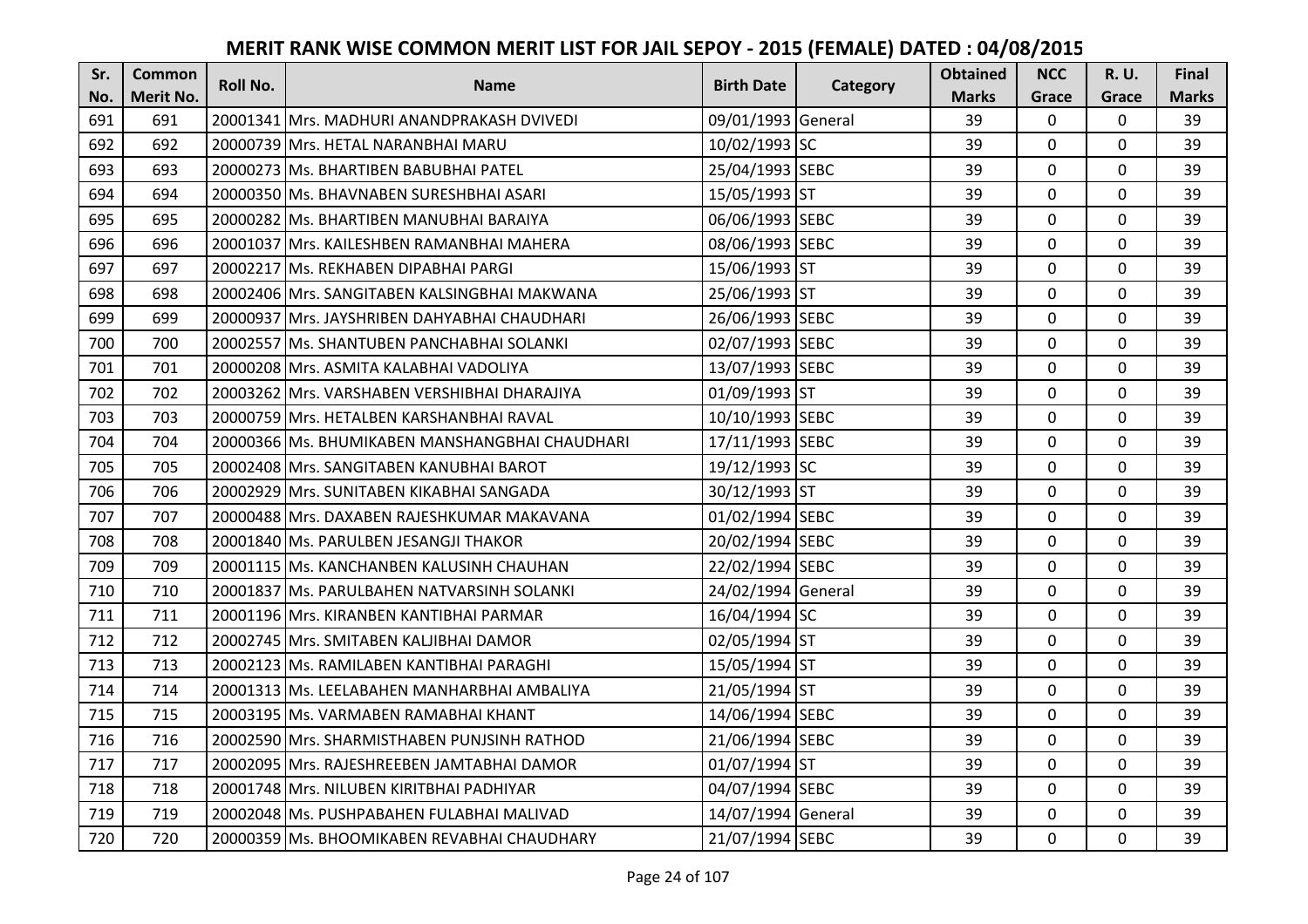| Sr. | <b>Common</b> | <b>Roll No.</b> | <b>Name</b>                                  | <b>Birth Date</b>  |          | <b>Obtained</b> | <b>NCC</b>   | <b>R.U.</b> | Final        |
|-----|---------------|-----------------|----------------------------------------------|--------------------|----------|-----------------|--------------|-------------|--------------|
| No. | Merit No.     |                 |                                              |                    | Category | <b>Marks</b>    | Grace        | Grace       | <b>Marks</b> |
| 721 | 721           |                 | 20000785 Ms. HINABEN ARAJANBHAI VAZA         | 05/08/1994 SC      |          | 39              | 0            | 0           | 39           |
| 722 | 722           |                 | 20001190 Ms. KIRANBA DHIRUBHA JADEJA         | 02/09/1994 General |          | 39              | $\mathbf 0$  | $\Omega$    | 39           |
| 723 | 723           |                 | 20001285 Mrs. LALITABEN HIMMATBHAI GAMAR     | 03/09/1994 ST      |          | 39              | $\Omega$     | $\Omega$    | 39           |
| 724 | 724           |                 | 20000447 Ms. DAKSHABEN JAGATSINH CHAUHAN     | 12/11/1994 SEBC    |          | 39              | $\mathbf 0$  | $\Omega$    | 39           |
| 725 | 725           |                 | 20002287 Mrs. RINABAHEN DALAPATBHAI BARAIYA  | 04/12/1994 General |          | 39              | $\mathbf{0}$ | $\mathbf 0$ | 39           |
| 726 | 726           |                 | 20000866 Ms. JALPA SAMBHUGIRI APARANATHI     | 05/12/1994 SEBC    |          | 39              | $\Omega$     | $\Omega$    | 39           |
| 727 | 727           |                 | 20002405 Mrs. SANGITABEN JAYANTIBHAI PATDIYA | 20/12/1994 SEBC    |          | 39              | $\mathbf 0$  | $\Omega$    | 39           |
| 728 | 728           |                 | 20002516 Mrs. SEJALBEN KALABHAI BHARVAD      | 22/02/1995 SEBC    |          | 39              | $\mathbf{0}$ | $\Omega$    | 39           |
| 729 | 729           |                 | 20000148 Mrs. ARUNABEN KANUBHAI RATHOD       | 08/04/1995 SC      |          | 39              | 0            | 0           | 39           |
| 730 | 730           |                 | 20000093 Ms. ANJANABEN NATVARBHAI PRAJAPATI  | 01/05/1995 SEBC    |          | 39              | $\mathbf{0}$ | $\mathbf 0$ | 39           |
| 731 | 731           |                 | 20002814 Mrs. SONALBEN JASHAWANTSINH SODHA   | 31/05/1995 SEBC    |          | 39              | $\Omega$     | $\Omega$    | 39           |
| 732 | 732           |                 | 20001152 Ms. KHEMIBEN MEGHJIBHAI JOSHI       | 01/06/1995 General |          | 39              | $\mathbf 0$  | 0           | 39           |
| 733 | 733           |                 | 20002974 Ms. SUREKHABEN MOTISINH BARIA       | 12/06/1995 SEBC    |          | 39              | $\mathbf{0}$ | $\mathbf 0$ | 39           |
| 734 | 734           |                 | 20002684 Ms. SHITALBEN TITABHAI HANDA        | 22/06/1995 ST      |          | 39              | $\mathbf{0}$ | 0           | 39           |
| 735 | 735           |                 | 20000837 Ms. JAGRATIBEN BHUPATSINH SOLANKI   | 11/07/1995 General |          | 39              | $\mathbf 0$  | 0           | 39           |
| 736 | 736           |                 | 20001919 Mrs. POOJA BHIKHNBHAI CHHELANA      | 29/07/1995 ST      |          | 39              | $\mathbf{0}$ | $\Omega$    | 39           |
| 737 | 737           |                 | 20000572 Ms. DIVYA VALLABHBHAI PITHADIYA     | 14/08/1995 SEBC    |          | 39              | $\mathbf{0}$ | 0           | 39           |
| 738 | 738           |                 | 20002321 Mrs. RITU HASAMUKHBHAI TAKODIYA     | 27/09/1995 SC      |          | 39              | $\mathbf 0$  | $\Omega$    | 39           |
| 739 | 739           |                 | 20000131 Ms. ARATIBEN SHAMBHUJI THAKOR       | 12/12/1995 SEBC    |          | 39              | $\mathbf{0}$ | $\Omega$    | 39           |
| 740 | 740           |                 | 20000035 Mrs. AMIBEN SAVABHAI CHAUDHARI      | 01/01/1996 SEBC    |          | 39              | $\mathbf 0$  | 0           | 39           |
| 741 | 741           |                 | 20003172 Ms. VANDANABEN AMARATBHAI RATHOD    | 03/01/1996 SC      |          | 39              | $\mathbf 0$  | $\Omega$    | 39           |
| 742 | 742           |                 | 20000578 Mrs. DIVYABEN KIRITSINH RATHOD      | 25/01/1996 SEBC    |          | 39              | $\Omega$     | $\Omega$    | 39           |
| 743 | 743           |                 | 20002969 Mrs. SUREKHABEN LALLUBHAI GAMAR     | 11/02/1996 ST      |          | 39              | $\mathbf 0$  | $\Omega$    | 39           |
| 744 | 744           |                 | 20002483 Ms. SAROJBEN VIJAYSINH SOLANKI      | 25/02/1996 SEBC    |          | 39              | $\mathbf{0}$ | $\mathbf 0$ | 39           |
| 745 | 745           |                 | 20000919 Mrs. JAYABEN MADHUSINH BARIA        | 01/05/1996 SEBC    |          | 39              | $\mathbf 0$  | 0           | 39           |
| 746 | 746           |                 | 20000206 Mrs. ASHVINABEN MATHURBHAI JANI     | 16/05/1996 General |          | 39              | $\mathbf 0$  | $\Omega$    | 39           |
| 747 | 747           |                 | 20003254 Mrs. VARSHABEN SAMSUBHAI DINDOR     | 20/05/1996 ST      |          | 39              | $\mathbf 0$  | 0           | 39           |
| 748 | 748           |                 | 20002672 Mrs. SHITALBEN DASHRATHBHAI MAKWANA | 01/06/1996 SC      |          | 39              | $\Omega$     | $\Omega$    | 39           |
| 749 | 749           |                 | 20001070 Mrs. KALIBEN AMRUTBHAI DESAI        | 01/06/1996 SEBC    |          | 39              | $\mathbf 0$  | 0           | 39           |
| 750 | 750           |                 | 20002765 Ms. SONAL RAJABHAI RADA             | 08/06/1996 SEBC    |          | 39              | $\mathbf{0}$ | $\mathbf 0$ | 39           |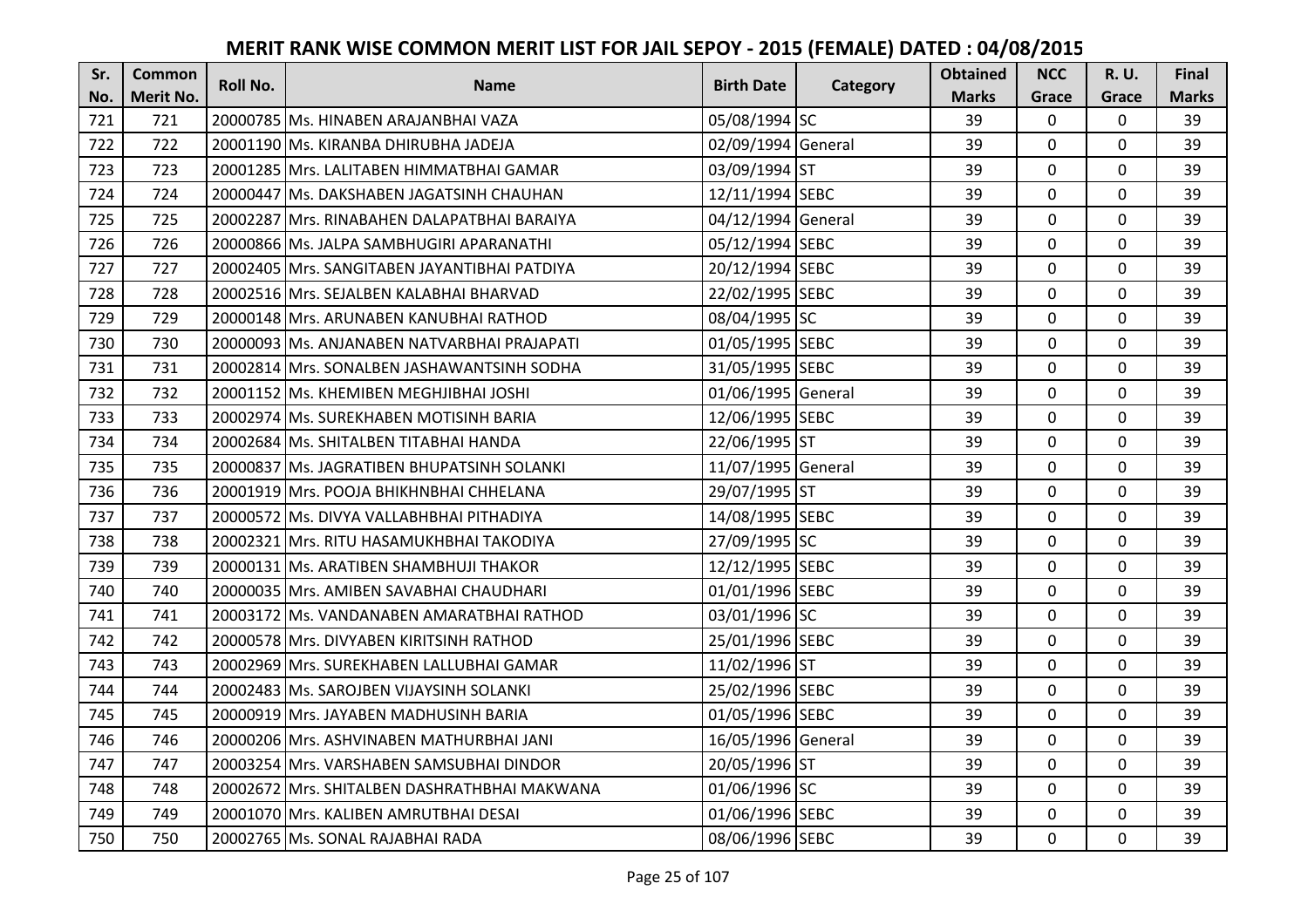| Sr. | <b>Common</b> | <b>Roll No.</b> | <b>Name</b>                                   | <b>Birth Date</b>  |          | <b>Obtained</b> | <b>NCC</b>   | <b>R.U.</b> | Final        |
|-----|---------------|-----------------|-----------------------------------------------|--------------------|----------|-----------------|--------------|-------------|--------------|
| No. | Merit No.     |                 |                                               |                    | Category | <b>Marks</b>    | Grace        | Grace       | <b>Marks</b> |
| 751 | 751           |                 | 20001931 Ms. POOJABEN RAMESHBHAI BHAGORA      | 07/08/1996 ST      |          | 39              | 0            | 0           | 39           |
| 752 | 752           |                 | 20002011 Ms. PRIYANKABEN GANGABHAI SOSA       | 28/08/1996 SC      |          | 39              | $\mathbf 0$  | $\Omega$    | 39           |
| 753 | 753           |                 | 20002853 Ms. SRUSHTIBEN DINESHBHAI VANKAR     | 28/08/1996 SC      |          | 39              | $\mathbf{0}$ | 0           | 39           |
| 754 | 754           |                 | 20001064 Ms. KAJALBEN TAKHATSINH PARMAR       | 01/09/1996 SEBC    |          | 39              | $\mathbf 0$  | 0           | 39           |
| 755 | 755           |                 | 20002411 Mrs. SANGITABEN LALJIBHAI DESAI      | 30/07/1982 SEBC    |          | 38              | $\mathbf{0}$ | $\mathbf 0$ | 38           |
| 756 | 756           |                 | 20003034 Mrs. TEENABEN HARSINGBHAI RATHAVA    | 01/06/1983 ST      |          | 38              | $\mathbf 0$  | $\Omega$    | 38           |
| 757 | 757           |                 | 20002562 Mrs. SHARDABEN DHULABHAI KHANT       | 01/06/1984 ST      |          | 38              | $\mathbf 0$  | 0           | 38           |
| 758 | 758           |                 | 20002400 Mrs. SANGITABEN HARESHBHAI KIKANI    | 04/08/1985 General |          | 38              | $\mathbf{0}$ | $\mathbf 0$ | 38           |
| 759 | 759           |                 | 20001442 Ms. MANISHABEN NATHABHAI HUMBAL      | 29/01/1986 SEBC    |          | 38              | $\mathbf 0$  | 0           | 38           |
| 760 | 760           |                 | 20003128 Ms. USHABEN DAULATSINH CHAUHAN       | 26/04/1986 General |          | 38              | $\mathbf{0}$ | $\mathbf 0$ | 38           |
| 761 | 761           |                 | 20000735   Ms. HEMLATTABEN CHHAGANBHAI VASAVA | 10/10/1986 ST      |          | 38              | $\Omega$     | 0           | 38           |
| 762 | 762           |                 | 20002165 Mrs. RASHIKABEN VIRANSINH BARIA      | 12/01/1987 SEBC    |          | 38              | $\mathbf 0$  | 0           | 38           |
| 763 | 763           |                 | 20002199 Mrs. REENA UMESHBHAI MARWAH          | 06/07/1987 General |          | 38              | $\mathbf{0}$ | $\mathbf 0$ | 38           |
| 764 | 764           |                 | 20000904 Mrs. JASHVANTI PRABHULAL DANGAR      | 10/07/1987 SEBC    |          | 38              | $\mathbf 0$  | 0           | 38           |
| 765 | 765           |                 | 20002399 Ms. SANGITABEN GOVINDBHAI CHAUDHARI  | 22/12/1987 SEBC    |          | 38              | $\mathbf 0$  | 0           | 38           |
| 766 | 766           |                 | 20003099 Ms. URMILABEN RAGHAV MAKDIYA         | 25/02/1988 SC      |          | 38              | $\mathbf{0}$ | $\Omega$    | 38           |
| 767 | 767           |                 | 20002452 Mrs. SARASVATIBEN JAGANBHAI BHOYA    | 04/05/1988 ST      |          | 38              | $\mathbf{0}$ | 0           | 38           |
| 768 | 768           |                 | 20000913 Mrs. JAYABEN AVASARBHAI CHAUHAN      | 09/07/1988 SC      |          | 38              | $\mathbf 0$  | $\Omega$    | 38           |
| 769 | 769           |                 | 20002046 Ms. PUSHPA JETHABHAI JORA            | 19/07/1988 SEBC    |          | 38              | $\mathbf{0}$ | $\Omega$    | 38           |
| 770 | 770           |                 | 20001556 Mrs. MINABEN CHANABHAI PARMAR        | 28/02/1989 SC      |          | 38              | $\mathbf 0$  | 0           | 38           |
| 771 | 771           |                 | 20002086 Ms. RADHABEN VARJIBHAI KATIJA        | 28/04/1989 ST      |          | 38              | $\mathbf 0$  | $\Omega$    | 38           |
| 772 | 772           |                 | 20002137 Mrs. RANJANBAHEN MADHUSINH CHAUHAN   | 20/07/1989 SEBC    |          | 38              | $\mathbf 0$  | $\Omega$    | 38           |
| 773 | 773           |                 | 20002228 Mrs. REKHABEN KANABHAI DAMOR         | 02/12/1989 ST      |          | 38              | $\mathbf 0$  | $\Omega$    | 38           |
| 774 | 774           |                 | 20001635 Ms. NANDU MENASHI CHAUHAN            | 25/12/1989 SEBC    |          | 38              | $\mathbf 0$  | $\mathbf 0$ | 38           |
| 775 | 775           |                 | 20002843 Ms. SONALBEN SOMABHAI BARIA          | 01/03/1990 ST      |          | 38              | $\mathbf 0$  | 0           | 38           |
| 776 | 776           |                 | 20002654 Ms. SHILPABEN VALLABHBHAI JANI       | 06/03/1990 General |          | 38              | $\mathbf 0$  | 0           | 38           |
| 777 | 777           |                 | 20002444 Ms. SAPNABEN KANJIBHAI CHAUDHARI     | 25/03/1990 SEBC    |          | 38              | $\mathbf 0$  | 0           | 38           |
| 778 | 778           |                 | 20002521 Mrs. SEJALBEN MOHANBHAI THAKOR       | 01/06/1990 SEBC    |          | 38              | $\Omega$     | 0           | 38           |
| 779 | 779           |                 | 20002036 Ms. PUNIBEN RAMANBHAI BARIA          | 05/06/1990 SEBC    |          | 38              | $\mathbf 0$  | 0           | 38           |
| 780 | 780           |                 | 20000315 Ms. BHAVIKABEN DINUSINH RATHOD       | 21/07/1990 SEBC    |          | 38              | $\mathbf{0}$ | $\mathbf 0$ | 38           |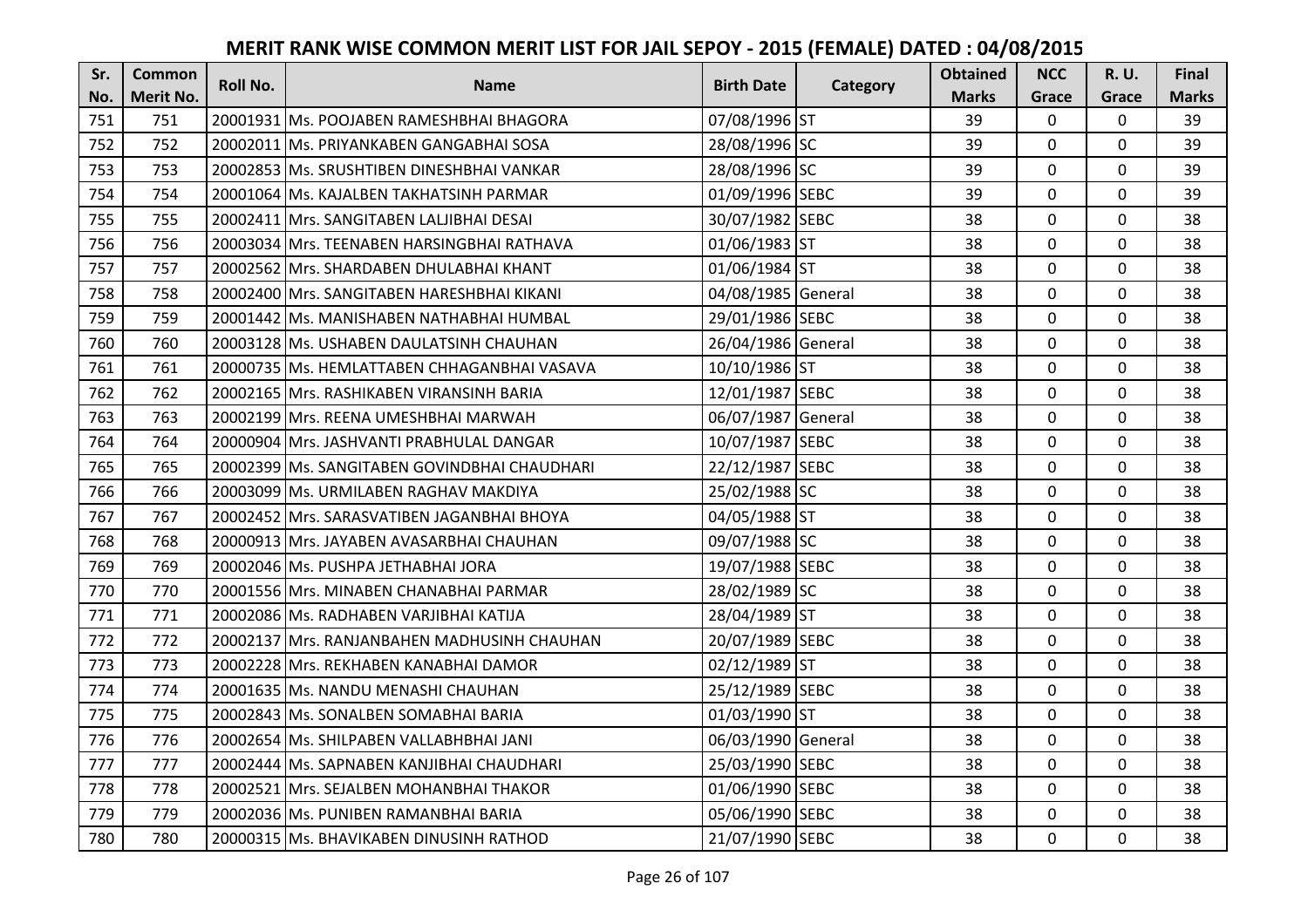| Sr. | <b>Common</b>    | <b>Roll No.</b> | <b>Name</b>                                       | <b>Birth Date</b>  |          | <b>Obtained</b> | <b>NCC</b>   | <b>R.U.</b> | Final        |
|-----|------------------|-----------------|---------------------------------------------------|--------------------|----------|-----------------|--------------|-------------|--------------|
| No. | <b>Merit No.</b> |                 |                                                   |                    | Category | <b>Marks</b>    | Grace        | Grace       | <b>Marks</b> |
| 781 | 781              |                 | 20001831 Ms. PARITA BHIKHABHAI BARAD              | 26/07/1990 SEBC    |          | 38              | 0            | 0           | 38           |
| 782 | 782              |                 | 20001374 IMrs. MANESHABEN GUMANBHAI CHAUDHARI     | 27/07/1990 ST      |          | 38              | $\mathbf 0$  | $\Omega$    | 38           |
| 783 | 783              |                 | 20002312 IMrs. RITABAHEN VALZIBHAI DAMOR          | 01/09/1990 ST      |          | 38              | $\Omega$     | $\Omega$    | 38           |
| 784 | 784              |                 | 20002131 Ms. RAMITABEN BACHUBHAI RATHVA           | 01/06/1991 ST      |          | 38              | $\Omega$     | 0           | 38           |
| 785 | 785              |                 | 20000583 Mrs. DURJABAHEN SALUJI SADAT             | 01/06/1991 ST      |          | 38              | $\mathbf{0}$ | $\mathbf 0$ | 38           |
| 786 | 786              |                 | 20003211 Mrs. VARSHABEN CHAMPAKBHAI RATHWA        | 01/06/1991 ST      |          | 38              | $\Omega$     | $\Omega$    | 38           |
| 787 | 787              |                 | 20000816 Ms. HIRUBEN JINABHAI DORILA              | 03/06/1991 SEBC    |          | 38              | $\mathbf{0}$ | $\Omega$    | 38           |
| 788 | 788              |                 | 20000216 Ms. ASMITABEN AMBASHANKARBHAI DHANDHALYA | 26/06/1991 General |          | 38              | $\mathbf 0$  | $\Omega$    | 38           |
| 789 | 789              |                 | 20002559 Ms. SHARDABAHEN RAMABHAI MASAR           | 24/10/1991 SEBC    |          | 38              | 0            | 0           | 38           |
| 790 | 790              |                 | 20002142 Ms. RANJANBEN DHEERUBHAI BARAIYA         | 02/11/1991 SEBC    |          | 38              | $\mathbf{0}$ | $\mathbf 0$ | 38           |
| 791 | 791              |                 | 20000757 Ms. HETALBEN JIVABHAI MARU               | 27/11/1991 SC      |          | 38              | $\Omega$     | $\Omega$    | 38           |
| 792 | 792              |                 | 20002223 Ms. REKHABEN ISHVARBHAI KANKODIYA        | 16/12/1991 SEBC    |          | 38              | $\mathbf 0$  | 0           | 38           |
| 793 | 793              |                 | 20000648 Ms. GITABEN JETHSUR SISODIA              | 02/01/1992 SEBC    |          | 38              | $\mathbf{0}$ | $\mathbf 0$ | 38           |
| 794 | 794              |                 | 20002688 Ms. SHIVANIBA PRADHYMANSINH JETHWA       | 08/01/1992 General |          | 38              | $\mathbf 0$  | 0           | 38           |
| 795 | 795              |                 | 20000119 Ms. ANSOYABEN MAHENDRABHAI RATHVA        | 03/02/1992 ST      |          | 38              | $\mathbf 0$  | 0           | 38           |
| 796 | 796              |                 | 20000054 Mrs. ANILABEN DALABHAI BARIA             | 15/04/1992 ST      |          | 38              | $\mathbf{0}$ | $\Omega$    | 38           |
| 797 | 797              |                 | 20001018 Mrs. KAILASHBAHEN NANJIBHAI SARVAIYA     | 01/05/1992 General |          | 38              | $\mathbf{0}$ | $\Omega$    | 38           |
| 798 | 798              |                 | 20002187 Mrs. RAVENABEN PARSINGBHAI BHABHOR       | 01/05/1992 ST      |          | 38              | $\mathbf 0$  | $\Omega$    | 38           |
| 799 | 799              |                 | 20002864 Ms. SUDHABEN SHANTILAL RATHVA            | 01/06/1992 ST      |          | 38              | $\mathbf{0}$ | 0           | 38           |
| 800 | 800              |                 | 20001136 Mrs. KAPILABEN NANABHAI BARIYA           | 01/06/1992 SEBC    |          | 38              | $\mathbf 0$  | 0           | 38           |
| 801 | 801              |                 | 20002173 Ms. RASHMITA JAYSUKHLAL PARMAR           | 01/06/1992 SEBC    |          | 38              | $\Omega$     | $\Omega$    | 38           |
| 802 | 802              |                 | 20001008 Mrs. KAILASBEN MANUBHAI BAMBHANIYA       | 17/06/1992 SEBC    |          | 38              | $\Omega$     | $\Omega$    | 38           |
| 803 | 803              |                 | 20000952 Ms. JIGNABEN NARSINHBHAI BARAD           | 20/06/1992 SC      |          | 38              | $\mathbf 0$  | $\Omega$    | 38           |
| 804 | 804              |                 | 20002119 Ms. RAMILABEN DASHRATHBHAI BHOI          | 02/08/1992 General |          | 38              | $\mathbf 0$  | $\mathbf 0$ | 38           |
| 805 | 805              |                 | 20001541 Ms. MEHULA MANSUKHBHAI VARSUR            | 24/09/1992 SC      |          | 38              | $\mathbf 0$  | 0           | 38           |
| 806 | 806              |                 | 20001927 Ms. POOJABEN KARSHANJI THAKOR            | 26/09/1992 SEBC    |          | 38              | $\mathbf 0$  | $\Omega$    | 38           |
| 807 | 807              |                 | 20002348 Ms. SAIDAN NASRUDDIN SHEKH               | 10/10/1992 General |          | 38              | $\mathbf 0$  | 0           | 38           |
| 808 | 808              |                 | 20003149 Ms. USHABEN SAVJIBHAI CHAUDHARI          | 12/11/1992 SEBC    |          | 38              | $\Omega$     | 0           | 38           |
| 809 | 809              |                 | 20001485 Mrs. MANJULABAHEN VALABHAI BARIYA        | 14/11/1992 SEBC    |          | 38              | $\mathbf 0$  | 0           | 38           |
| 810 | 810              |                 | 20002178 Mrs. RASILABEN DHIRUBHAI ZAMPADIYA       | 05/02/1993 SEBC    |          | 38              | $\mathbf{0}$ | $\mathbf 0$ | 38           |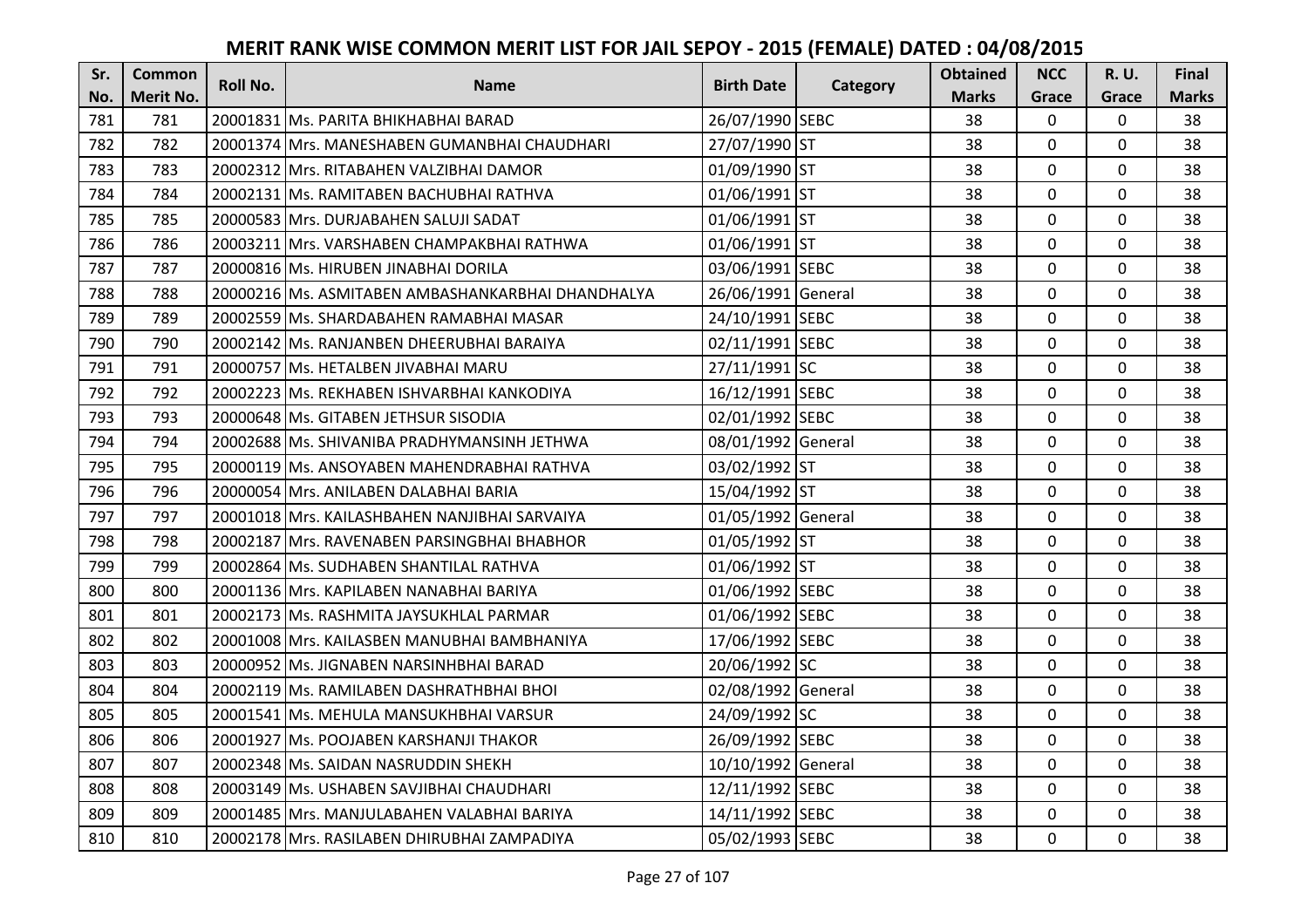| Sr. | Common    | <b>Roll No.</b> | <b>Name</b>                                  | <b>Birth Date</b> | Category | <b>Obtained</b> | <b>NCC</b>   | R. U.       | Final        |
|-----|-----------|-----------------|----------------------------------------------|-------------------|----------|-----------------|--------------|-------------|--------------|
| No. | Merit No. |                 |                                              |                   |          | <b>Marks</b>    | Grace        | Grace       | <b>Marks</b> |
| 811 | 811       |                 | 20002182 Ms. RASILABEN RAJABHAI CHUDASAMA    | 30/03/1993 SEBC   |          | 38              | $\mathbf 0$  | $\mathbf 0$ | 38           |
| 812 | 812       |                 | 20000525 IMrs. DHARMISTHABEN BIJALBHAI BARIA | 16/06/1993 SEBC   |          | 38              | $\mathbf{0}$ | $\mathbf 0$ | 38           |
| 813 | 813       |                 | 20002171 lMs. RASHMIKABEN CHIMANBHAI SOLANKI | 24/08/1993 SC     |          | 38              | 0            | $\mathbf 0$ | 38           |
| 814 | 814       |                 | 20000814 Ms. HIRAMATIBAHEN RAMANSINH BARIA   | 07/09/1993 SEBC   |          | 38              | 0            | 0           | 38           |
| 815 | 815       |                 | 20002476 IMs. SAROJBEN GARBADBHAI VASAVA     | 18/10/1993 ST     |          | 38              | $\mathbf{0}$ | $\mathbf 0$ | 38           |
| 816 | 816       |                 | 20000133 IMs. ARCHNA MOHANBHAI MARU          | 25/12/1993 SEBC   |          | 38              | 0            | 0           | 38           |
| 817 | 817       |                 | 20002462 Mrs. SARJULABAHEN GANPATBHAI PATEL  | 01/02/1994 SEBC   |          | 38              | $\mathbf 0$  | 0           | 38           |
| 818 | 818       |                 | 20002515 Mrs. SEJALBEN JAYANTIBHAI PATEL     | 12/03/1994 ST     |          | 38              | $\mathbf{0}$ | $\mathbf 0$ | 38           |
| 819 | 819       |                 | 20000950 Mrs. JIGNABEN BACHUBHAI PRAJAPATI   | 01/06/1994 SEBC   |          | 38              | 0            | 0           | 38           |
| 820 | 820       |                 | 20000297 Ms. BHAVANABEN ISHWARBHAI RATHVA    | 12/07/1994 ST     |          | 38              | 0            | $\mathbf 0$ | 38           |
| 821 | 821       |                 | 20001407 Mrs. MANISHABEN AMRABHAI VAGADIA    | 15/07/1994 ST     |          | 38              | 0            | $\mathbf 0$ | 38           |
| 822 | 822       |                 | 20000405 Mrs. CHANDRIKABAHEN SURESHBHAI BHOI | 25/07/1994 SEBC   |          | 38              | $\mathbf{0}$ | 0           | 38           |
| 823 | 823       |                 | 20001386 Mrs. MANISHA GIGAN VADHIYA          | 31/07/1994 SEBC   |          | 38              | 0            | $\mathbf 0$ | 38           |
| 824 | 824       |                 | 20001866 Ms. PAYALBAHEN NATVARBHAI RATHOD    | 31/07/1994 SC     |          | 38              | $\mathbf{0}$ | 0           | 38           |
| 825 | 825       |                 | 20001938 Ms. POONAMBEN KANUBHAI RAVAL        | 19/10/1994 SEBC   |          | 38              | 0            | 0           | 38           |
| 826 | 826       |                 | 20001185 Ms. KIRAN DILIPBHAI SARVLE          | 09/01/1995 SC     |          | 38              | $\mathbf{0}$ | $\mathbf 0$ | 38           |
| 827 | 827       |                 | 20002200 Mrs. REENKUBEN BUDHABHAI CHAUHAN    | 17/03/1995 SEBC   |          | 38              | 0            | $\mathbf 0$ | 38           |
| 828 | 828       |                 | 20002356 Ms. SALMABEN KALUBHAI KALVATAR      | 05/05/1995 SEBC   |          | 38              | $\mathbf{0}$ | $\mathbf 0$ | 38           |
| 829 | 829       |                 | 20001544 Ms. MENABEN HINDUBHAI RATHVA        | 01/06/1995 ST     |          | 38              | 0            | $\mathbf 0$ | 38           |
| 830 | 830       |                 | 20002819 Ms. SONALBEN KANTIBHAI DAMOR        | 21/06/1995 ST     |          | 38              | $\mathbf{0}$ | 0           | 38           |
| 831 | 831       |                 | 20001582 Mrs. MITALBAHEN SAVAJIBHAI MODIYA   | 28/06/1995 ST     |          | 38              | $\mathbf{0}$ | $\mathbf 0$ | 38           |
| 832 | 832       |                 | 20002191 Ms. RAVINABEN LAVJIBHAI CHAUDHARI   | 02/07/1995 SEBC   |          | 38              | $\Omega$     | 0           | 38           |
| 833 | 833       |                 | 20001856 Ms. PARVATIBEN RAMESHBHAI PATEL     | 14/07/1995 SEBC   |          | 38              | $\mathbf 0$  | $\mathbf 0$ | 38           |
| 834 | 834       |                 | 20001715 Mrs. NIKITABEN RAMANBHAI PATEL      | 21/07/1995 SEBC   |          | 38              | 0            | $\mathbf 0$ | 38           |
| 835 | 835       |                 | 20000336 Mrs. BHAVNABEN KARABHAI DESAI       | 08/08/1995 SEBC   |          | 38              | $\mathbf 0$  | $\mathbf 0$ | 38           |
| 836 | 836       |                 | 20003188 Ms. VANITABEN MADHUSINH BARIA       | 19/08/1995 SEBC   |          | 38              | 0            | $\mathbf 0$ | 38           |
| 837 | 837       |                 | 20001868 Mrs. PAYALBAHEN VANRAJBHAI DODIYAR  | 23/08/1995 ST     |          | 38              | $\mathbf 0$  | $\mathbf 0$ | 38           |
| 838 | 838       |                 | 20002017 Mrs. PRIYANKABEN LALABHAI PARGI     | 30/10/1995 ST     |          | 38              | $\mathbf 0$  | $\mathbf 0$ | 38           |
| 839 | 839       |                 | 20000296 IMs. BHAVANABEN HIMMATBHAI RATHAVA  | 10/11/1995 ST     |          | 38              | 0            | $\mathbf 0$ | 38           |
| 840 | 840       |                 | 20002025 Ms. PRIYANKABEN VALABHAI PARMAR     | 11/11/1995 SC     |          | 38              | 0            | $\mathbf 0$ | 38           |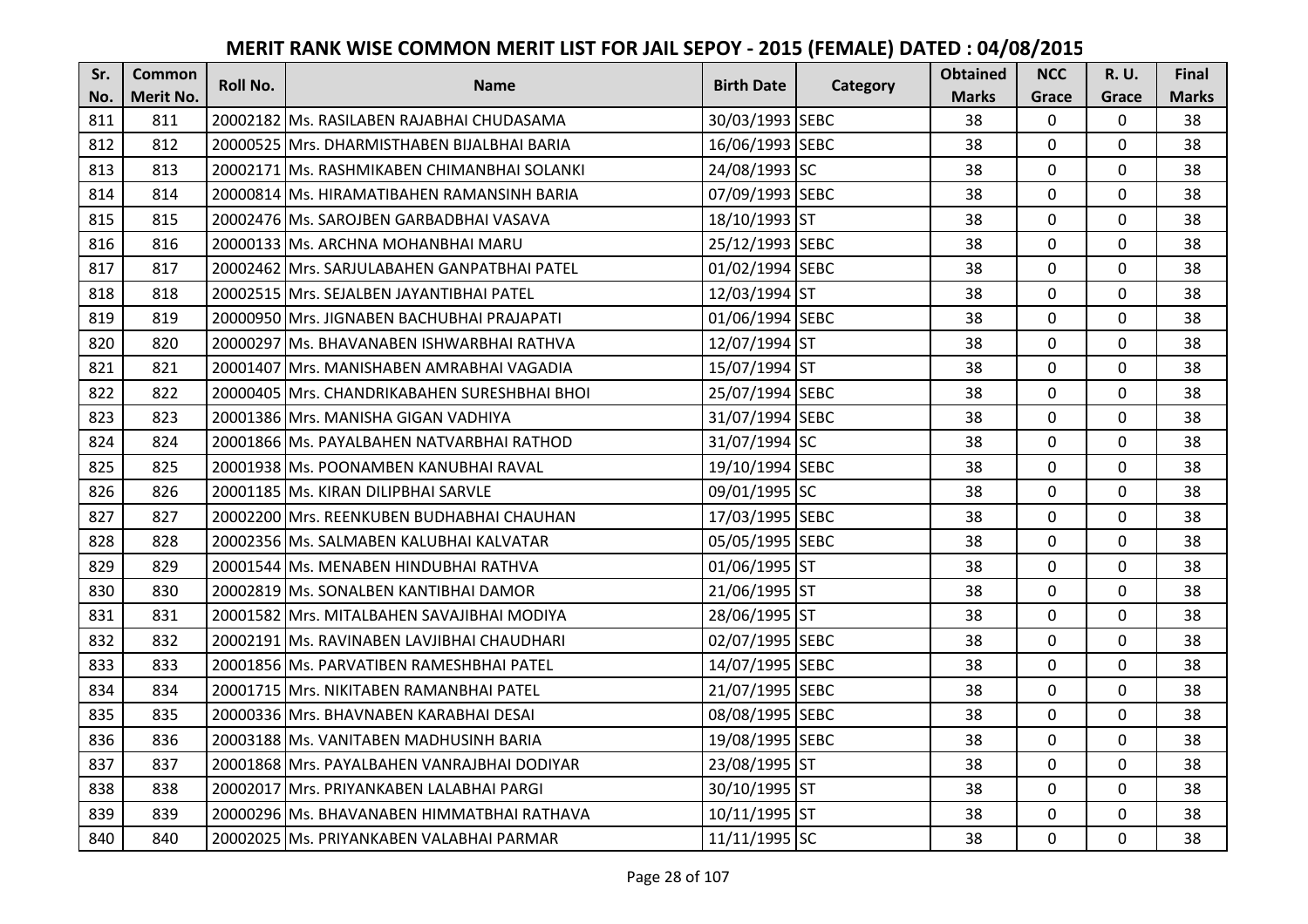| Sr. | Common    | <b>Roll No.</b> | <b>Name</b>                                        | <b>Birth Date</b>  |          | <b>Obtained</b> | <b>NCC</b>     | R. U.    | Final        |
|-----|-----------|-----------------|----------------------------------------------------|--------------------|----------|-----------------|----------------|----------|--------------|
| No. | Merit No. |                 |                                                    |                    | Category | <b>Marks</b>    | Grace          | Grace    | <b>Marks</b> |
| 841 | 841       |                 | 20001249 Mrs. KRISHNABEN RANAMALBHAI BORKHATARIYA  | 09/12/1995 SEBC    |          | 38              | $\mathbf 0$    | 0        | 38           |
| 842 | 842       |                 | 20002532 Ms. SHAHEEN ANJUMBANU ABDUL KADAR MAKRANI | 09/01/1996 SEBC    |          | 38              | $\mathbf 0$    | 0        | 38           |
| 843 | 843       |                 | 20001220 IMs. KOKILABEN RAMANBHAI CHAMAR           | 30/01/1996 SC      |          | 38              | $\mathbf{0}$   | 0        | 38           |
| 844 | 844       |                 | 20002327 Ms. RUBINA ABDULKHALIF ANSARI             | 19/02/1996 SEBC    |          | 38              | $\mathbf 0$    | 0        | 38           |
| 845 | 845       |                 | 20000529 Mrs. DIMPAL ASHOKBHAI SOLANKI             | 18/03/1996 SEBC    |          | 38              | $\mathbf{0}$   | 0        | 38           |
| 846 | 846       |                 | 20000073 Ms. ANITABEN MAGANBHAI PATEL              | 04/04/1996 SEBC    |          | 38              | $\mathbf{0}$   | 0        | 38           |
| 847 | 847       |                 | 20001274 Ms. LAKSHMIKABEN AMRABHAI PATELIYA        | 01/05/1996 General |          | 38              | $\mathbf 0$    | 0        | 38           |
| 848 | 848       |                 | 20003165   Mrs. VAISHALIBEN SHAILESHBHAI SHARMA    | 17/05/1996 General |          | 38              | $\mathbf{0}$   | 0        | 38           |
| 849 | 849       |                 | 20001351 Ms. MALIBEN KESHUR KARMUR                 | 20/05/1996 SEBC    |          | 38              | 0              | 0        | 38           |
| 850 | 850       |                 | 20002029 Ms. PRIYANKAKUMARI HARENDRASINH CHAUHAN   | 25/05/1996 General |          | 38              | $\mathbf 0$    | 0        | 38           |
| 851 | 851       |                 | 20003175 Ms. VANETABEN DAMJEBHAI SOLANKI           | 01/06/1996 SEBC    |          | 38              | $\Omega$       | $\Omega$ | 38           |
| 852 | 852       |                 | 20002389 Mrs. SANGITABAHEN VIRABHAI SUNDHIYA       | 01/06/1996 SC      |          | 38              | $\mathbf 0$    | 0        | 38           |
| 853 | 853       |                 | 20000531 Ms. DIMPALBAHEN SHANKARBHAI SISODIYA      | 01/06/1996 ST      |          | 38              | $\mathbf{0}$   | 0        | 38           |
| 854 | 854       |                 | 20000734 Ms. HEMLATTABEN BALDEVBHAI RATHOD         | 10/06/1996 SC      |          | 38              | $\mathbf 0$    | 0        | 38           |
| 855 | 855       |                 | 20001722 Ms. NILAM RAMKHILADI SHARMA               | 12/06/1996 General |          | 38              | $\mathbf 0$    | 0        | 38           |
| 856 | 856       |                 | 20003125 Ms. USHABEN BHOPATSINH CHAUHAN            | 14/07/1996 SEBC    |          | 38              | $\overline{0}$ | 0        | 38           |
| 857 | 857       |                 | 20001233 IMs. KOMALBEN DILIPSINH VAGHELA           | 26/07/1996 General |          | 38              | $\mathbf{0}$   | 0        | 38           |
| 858 | 858       |                 | 20003249 Mrs. VARSHABEN RAMJIBHAI PARMAR           | 26/09/1983 SC      |          | 37              | $\mathbf{0}$   | 0        | 37           |
| 859 | 859       |                 | 20000165 IMs. ASHABAHEN RAVAJIBHAI NINAMA          | 08/07/1984 ST      |          | 37              | $\mathbf 0$    | 0        | 37           |
| 860 | 860       |                 | 20000551 lMs. DIPIKABEN AMRUTBHAI CHAUDHARI        | 08/09/1984 SEBC    |          | 37              | $\mathbf 0$    | 0        | 37           |
| 861 | 861       |                 | 20002139 Mrs. RANJANBEN BHUPATSINH SOLANKI         | 20/04/1986 SEBC    |          | 37              | 0              | 0        | 37           |
| 862 | 862       |                 | 20001532 Ms. MEENABEN KHEMABHAI MAKAWANA           | 17/06/1986 SC      |          | 37              | $\mathbf{0}$   | 0        | 37           |
| 863 | 863       |                 | 20002617 Mrs. SHILPABAHEN ARJUNSUNH GADHAVI        | 03/07/1986 SEBC    |          | 37              | $\mathbf 0$    | 0        | 37           |
| 864 | 864       |                 | 20002089 Mrs. RADHIKA KALIDAS RANA                 | 11/05/1987 SC      |          | 37              | $\mathbf 0$    | 0        | 37           |
| 865 | 865       |                 | 20001678 Mrs. NAYNABEN MOHANBHAO PARMAR            | 22/05/1987 SEBC    |          | 37              | $\mathbf 0$    | 0        | 37           |
| 866 | 866       |                 | 20000954 Ms. JIGNASABEN KANJIBHAI CHAUDHARI        | 01/08/1987 SEBC    |          | 37              | $\mathbf 0$    | 0        | 37           |
| 867 | 867       |                 | 20002917 Mrs. SUNANDABEN JALAMSINGBHAI VASAVA      | 13/07/1988 ST      |          | 37              | $\mathbf 0$    | 0        | 37           |
| 868 | 868       |                 | 20001006 Mrs. KAILASBEN DHULJIBHAI BHAGORA         | 01/08/1988 ST      |          | 37              | $\Omega$       | $\Omega$ | 37           |
| 869 | 869       |                 | 20002585  Mrs. SHARMISTHABEN CHAMPAKLAL PATEL      | 23/09/1988 SEBC    |          | 37              | $\mathbf 0$    | 0        | 37           |
| 870 | 870       |                 | 20001996 Ms. PRIYANKABAHEN BHURJIBHAI BHAGORA      | 01/07/1989 ST      |          | 37              | $\mathbf 0$    | 0        | 37           |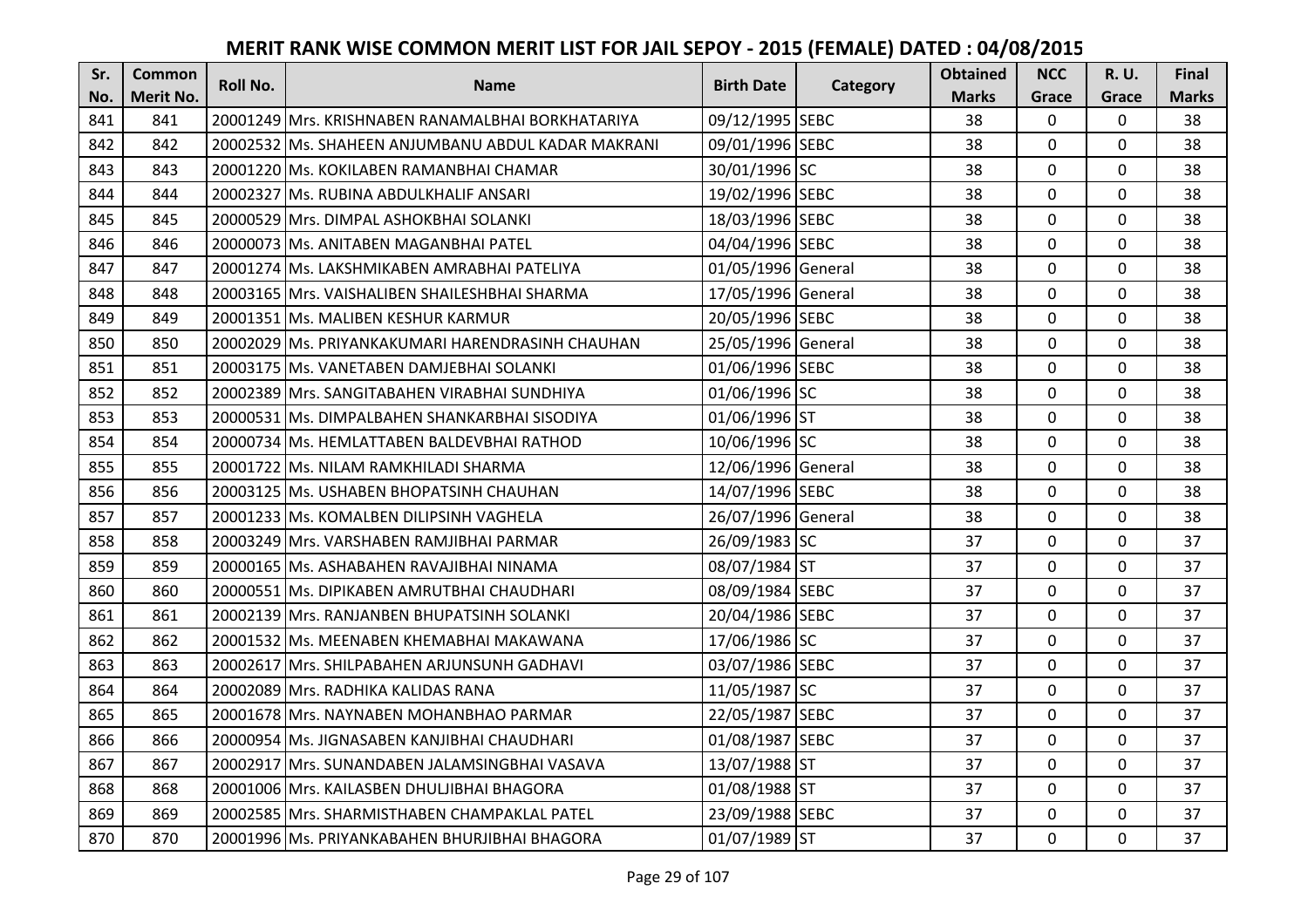| Sr. | <b>Common</b> | <b>Roll No.</b> | <b>Name</b>                                     | <b>Birth Date</b>  | <b>Category</b> | <b>Obtained</b> | <b>NCC</b>   | <b>R.U.</b> | Final        |
|-----|---------------|-----------------|-------------------------------------------------|--------------------|-----------------|-----------------|--------------|-------------|--------------|
| No. | Merit No.     |                 |                                                 |                    |                 | <b>Marks</b>    | Grace        | Grace       | <b>Marks</b> |
| 871 | 871           |                 | 20002053 Mrs. PUSHPABEN ISHWARBHAI RATHOD       | 13/07/1989 SC      |                 | 37              | $\Omega$     | 0           | 37           |
| 872 | 872           |                 | 20000604 Ms. GAYATRIKUNVARBA CHAMPAKSINH PARMAR | 15/08/1989 SEBC    |                 | 37              | $\mathbf 0$  | $\Omega$    | 37           |
| 873 | 873           |                 | 20002904 lMrs. SUMITRABEN LAKSHUBHAI GAVIT      | 20/09/1989 ST      |                 | 37              | $\Omega$     | $\Omega$    | 37           |
| 874 | 874           |                 | 20002852 Ms. SONIYABEN SHANKARBHAI BAMANA       | 28/12/1989 ST      |                 | 37              | $\mathbf 0$  | $\Omega$    | 37           |
| 875 | 875           |                 | 20002550 Ms. SHANTABEN BADARJI THAKOR           | 28/02/1990 SEBC    |                 | 37              | $\mathbf 0$  | $\mathbf 0$ | 37           |
| 876 | 876           |                 | 20001999 Mrs. PRIYANKABAHEN MANSUKHBHAI DAMOR   | 02/03/1990 ST      |                 | 37              | $\Omega$     | $\Omega$    | 37           |
| 877 | 877           |                 | 20002919 Ms. SUNITA MANGABHAI MARIVAD           | 24/03/1990 ST      |                 | 37              | $\mathbf 0$  | $\Omega$    | 37           |
| 878 | 878           |                 | 20001818 Mrs. NITABEN TULSHIBHAI BARAIYA        | 07/04/1990 SEBC    |                 | 37              | $\mathbf{0}$ | $\Omega$    | 37           |
| 879 | 879           |                 | 20000498 Ms. DAYABEN VINODBHAI RATHOD           | 15/07/1990 SC      |                 | 37              | 0            | 0           | 37           |
| 880 | 880           |                 | 20001026 Ms. KAILASHBEN ISHWARBHAI RATHVA       | 02/10/1990 ST      |                 | 37              | $\mathbf 0$  | $\mathbf 0$ | 37           |
| 881 | 881           |                 | 20001753 Mrs. NIMISHABEN RAMESHBHAI CHAUDHARI   | 13/01/1991 SEBC    |                 | 37              | $\Omega$     | $\Omega$    | 37           |
| 882 | 882           |                 | 20001992 Ms. PRIYANKA RAMLAKHAN MATHUR          | 26/01/1991 General |                 | 37              | $\mathbf 0$  | $\Omega$    | 37           |
| 883 | 883           |                 | 20000880 Mrs. JAMNABEN SABURBHAI RATHAVA        | 05/02/1991 ST      |                 | 37              | $\mathbf{0}$ | $\mathbf 0$ | 37           |
| 884 | 884           |                 | 20002504 Mrs. SEEMABAHEN ISHWARBHAI RATHAVA     | 06/03/1991 ST      |                 | 37              | $\mathbf{0}$ | $\Omega$    | 37           |
| 885 | 885           |                 | 20001744 Ms. NILAMBEN VITTHALBHAI PRAJAPATI     | 01/06/1991 SEBC    |                 | 37              | $\mathbf 0$  | $\mathbf 0$ | 37           |
| 886 | 886           |                 | 20000482 Ms. DAXABEN MANAJI PATEL               | 01/06/1991 SEBC    |                 | 37              | $\mathbf{0}$ | $\Omega$    | 37           |
| 887 | 887           |                 | 20002050 Mrs. PUSHPABEN BABUBHAI DAMOR          | 01/07/1991 ST      |                 | 37              | $\mathbf{0}$ | $\Omega$    | 37           |
| 888 | 888           |                 | 20002364 Mrs. SANGEETA RAMNEWAJ YADAV           | 16/08/1991 General |                 | 37              | $\mathbf 0$  | $\Omega$    | 37           |
| 889 | 889           |                 | 20002618 Mrs. SHILPABAHEN JASHAVANTSINH PATEL   | 20/08/1991 SEBC    |                 | 37              | $\mathbf{0}$ | $\Omega$    | 37           |
| 890 | 890           |                 | 20000384 Mrs. BRIJALBAHEN JAGADISHKUMAR PATEL   | 12/02/1992 General |                 | 37              | $\mathbf 0$  | 0           | 37           |
| 891 | 891           |                 | 20000240 Mrs. BAKULABEN MAKANSHI BAMANYA        | 04/03/1992 ST      |                 | 37              | $\Omega$     | $\Omega$    | 37           |
| 892 | 892           |                 | 20002237 Ms. REKHABEN MANSINGBHAI SANGADA       | 05/04/1992 ST      |                 | 37              | $\Omega$     | $\Omega$    | 37           |
| 893 | 893           |                 | 20001642 Ms. NARMADABEN LALJIBHAI TAVIYAD       | 01/06/1992 ST      |                 | 37              | $\mathbf{0}$ | $\Omega$    | 37           |
| 894 | 894           |                 | 20000396 Mrs. CHAMPABEN SURJIBHAI KHANT         | 01/06/1992 ST      |                 | 37              | $\mathbf 0$  | $\Omega$    | 37           |
| 895 | 895           |                 | 20000885 Ms. JANAKBEN DINUSINH RATHOD           | 02/06/1992 SEBC    |                 | 37              | $\mathbf 0$  | 0           | 37           |
| 896 | 896           |                 | 20002175 Ms. RASIKABAHEN SARDARSINH BARIA       | 15/06/1992 SEBC    |                 | 35              | $2^{\circ}$  | $\mathbf 0$ | 37           |
| 897 | 897           |                 | 20000087 Ms. ANJANABEN DINESHBHAI BILWAL        | 17/06/1992 ST      |                 | 37              | $\mathbf 0$  | 0           | 37           |
| 898 | 898           |                 | 20002776 Mrs. SONALBAHEN POPATBHAI PRAJAPATI    | 27/07/1992 SEBC    |                 | 37              | $\Omega$     | $\Omega$    | 37           |
| 899 | 899           |                 | 20000807   Ms. HIRALBEN MAHESHBHAI THAKOR       | 29/07/1992 SEBC    |                 | 37              | $\mathbf 0$  | 0           | 37           |
| 900 | 900           |                 | 20001327 Ms. LXMITABEN DEVSIBHAI CHUDASAMA      | 18/08/1992 SEBC    |                 | 37              | $\mathbf{0}$ | $\mathbf 0$ | 37           |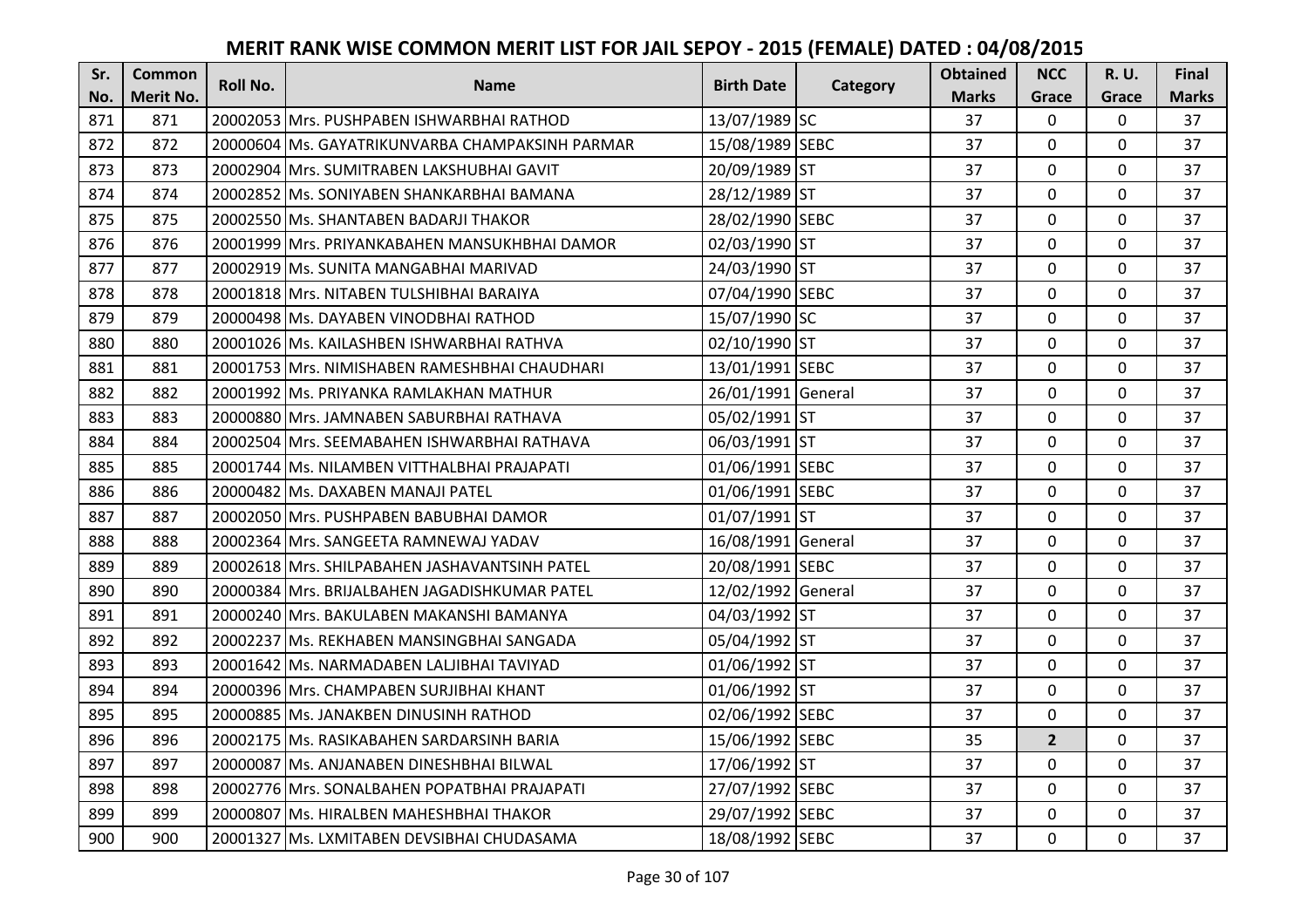| Sr. | <b>Common</b> | <b>Roll No.</b> | <b>Name</b>                                  | <b>Birth Date</b>  |          | <b>Obtained</b> | <b>NCC</b>   | <b>R.U.</b> | Final        |
|-----|---------------|-----------------|----------------------------------------------|--------------------|----------|-----------------|--------------|-------------|--------------|
| No. | Merit No.     |                 |                                              |                    | Category | <b>Marks</b>    | Grace        | Grace       | <b>Marks</b> |
| 901 | 901           |                 | 20001108 Ms. KANCHANBEN ABHESINH PATEL       | 11/09/1992 SEBC    |          | 37              | $\Omega$     | 0           | 37           |
| 902 | 902           |                 | 20001079 Ms. KALPANABEN DHIRAJSINH BARIA     | 16/09/1992 SEBC    |          | 37              | $\mathbf 0$  | $\Omega$    | 37           |
| 903 | 903           |                 | 20001620 lMrs. MUKUNDABEN KANUJI CHAUHAN     | 24/09/1992 General |          | 37              | $\mathbf 0$  | $\Omega$    | 37           |
| 904 | 904           |                 | 20001994 Mrs. PRIYANKA SURESHBHAI RANA       | 25/10/1992 ST      |          | 37              | $\mathbf 0$  | $\Omega$    | 37           |
| 905 | 905           |                 | 20001918 Ms. POOJA BHARATBHARTHI GOSWAMI     | 15/11/1992 SEBC    |          | 37              | $\mathbf{0}$ | $\mathbf 0$ | 37           |
| 906 | 906           |                 | 20000069 Ms. ANITABEN BIRBALBHAI GAMIT       | 10/12/1992 ST      |          | 37              | $\Omega$     | $\Omega$    | 37           |
| 907 | 907           |                 | 20000058 Ms. ANITA BHARATBHAI YADAV          | 01/01/1993 General |          | 37              | $\mathbf 0$  | 0           | 37           |
| 908 | 908           |                 | 20002334 Mrs. RUPABN RAMESHCHANDRA SAVDIYA   | 03/02/1993 SEBC    |          | 37              | $\mathbf{0}$ | $\mathbf 0$ | 37           |
| 909 | 909           |                 | 20002270 Mrs. RENUKABEN SATISHBHAI VADERA    | 15/02/1993 ST      |          | 37              | 0            | 0           | 37           |
| 910 | 910           |                 | 20000492 Mrs. DAXABEN VAGHABHAI TALAR        | 13/03/1993 General |          | 37              | $\mathbf{0}$ | $\mathbf 0$ | 37           |
| 911 | 911           |                 | 20000744 Mrs. HETALBAHEN SHAMBHUJEE THAKOR   | 03/04/1993 SEBC    |          | 37              | $\Omega$     | $\Omega$    | 37           |
| 912 | 912           |                 | 20000070 Mrs. ANITABEN HAJA MAJETHIYA        | 12/05/1993 SEBC    |          | 37              | $\mathbf 0$  | $\Omega$    | 37           |
| 913 | 913           |                 | 20000976 Ms. JYOSANABA PRUTHVISINH DABHI     | 01/06/1993 SEBC    |          | 37              | $\mathbf{0}$ | $\mathbf 0$ | 37           |
| 914 | 914           |                 | 20001958 Ms. PRAVINABEN BABULAL GOLIVADIYA   | 02/06/1993 SEBC    |          | 37              | $\mathbf{0}$ | $\Omega$    | 37           |
| 915 | 915           |                 | 20001680 Ms. NAYNABEN TIDABHAI BHIL          | 02/06/1993 SEBC    |          | 37              | $\mathbf 0$  | $\mathbf 0$ | 37           |
| 916 | 916           |                 | 20001943 Ms. PRABHUBEN CHHELABHAI MUNDHAVA   | 09/07/1993 SEBC    |          | 37              | $\mathbf{0}$ | $\Omega$    | 37           |
| 917 | 917           |                 | 20000956 Mrs. JIGNASHABEN CHUNILAL DAMOR     | 25/07/1993 ST      |          | 37              | $\mathbf{0}$ | $\Omega$    | 37           |
| 918 | 918           |                 | 20001691 Ms. NEETABEN MAHESHBHAI RATHOD      | 31/07/1993 SC      |          | 37              | $\mathbf{0}$ | 0           | 37           |
| 919 | 919           |                 | 20001948 Ms. PRAKASHKUNVARBA MOTISINH ZALA   | 09/09/1993 General |          | 37              | $\mathbf 0$  | $\Omega$    | 37           |
| 920 | 920           |                 | 20002761 Ms. SONAL JERAMBHAI BATHAVAR        | 22/10/1993 SC      |          | 37              | $\mathbf{0}$ | 0           | 37           |
| 921 | 921           |                 | 20000150 Mrs. ARUNABEN NAGJIBHAI CHAUHAN     | 18/02/1994 SC      |          | 37              | $\Omega$     | $\Omega$    | 37           |
| 922 | 922           |                 | 20001132 Ms. KAPILABA KALYANSINH ZALA        | 23/02/1994 SEBC    |          | 37              | $\Omega$     | $\Omega$    | 37           |
| 923 | 923           |                 | 20002133 Ms. RANI RAJKUMAR JAIN              | 04/03/1994 General |          | 37              | $\mathbf 0$  | $\Omega$    | 37           |
| 924 | 924           |                 | 20002581 Mrs. SHARMISHTHABEN ARJANBHAI DABHI | 05/04/1994 ST      |          | 37              | $\mathbf 0$  | $\Omega$    | 37           |
| 925 | 925           |                 | 20000129 Mrs. ARATIBEN HIRABHAI THAKOR       | 12/05/1994 General |          | 37              | $\mathbf 0$  | 0           | 37           |
| 926 | 926           |                 | 20002019 Mrs. PRIYANKABEN MAGANBHAI GAMETI   | 01/06/1994 ST      |          | 37              | $\mathbf 0$  | $\Omega$    | 37           |
| 927 | 927           |                 | 20001073 Mrs. KALIBEN LALABHAI BARAIYA       | 01/06/1994 General |          | 37              | $\mathbf 0$  | 0           | 37           |
| 928 | 928           |                 | 20002117 Mrs. RAMILABEN BABULAL SHAHU        | 01/06/1994 SEBC    |          | 37              | $\Omega$     | $\Omega$    | 37           |
| 929 | 929           |                 | 20001963 Ms. PRAVINABEN VIHABHAI RAJPUT      | 01/06/1994 General |          | 37              | $\mathbf 0$  | 0           | 37           |
| 930 | 930           |                 | 20003270 Ms. VASANTIBEN KALUBHAI TAVIYAD     | 15/06/1994 ST      |          | 37              | $\mathbf{0}$ | $\mathbf 0$ | 37           |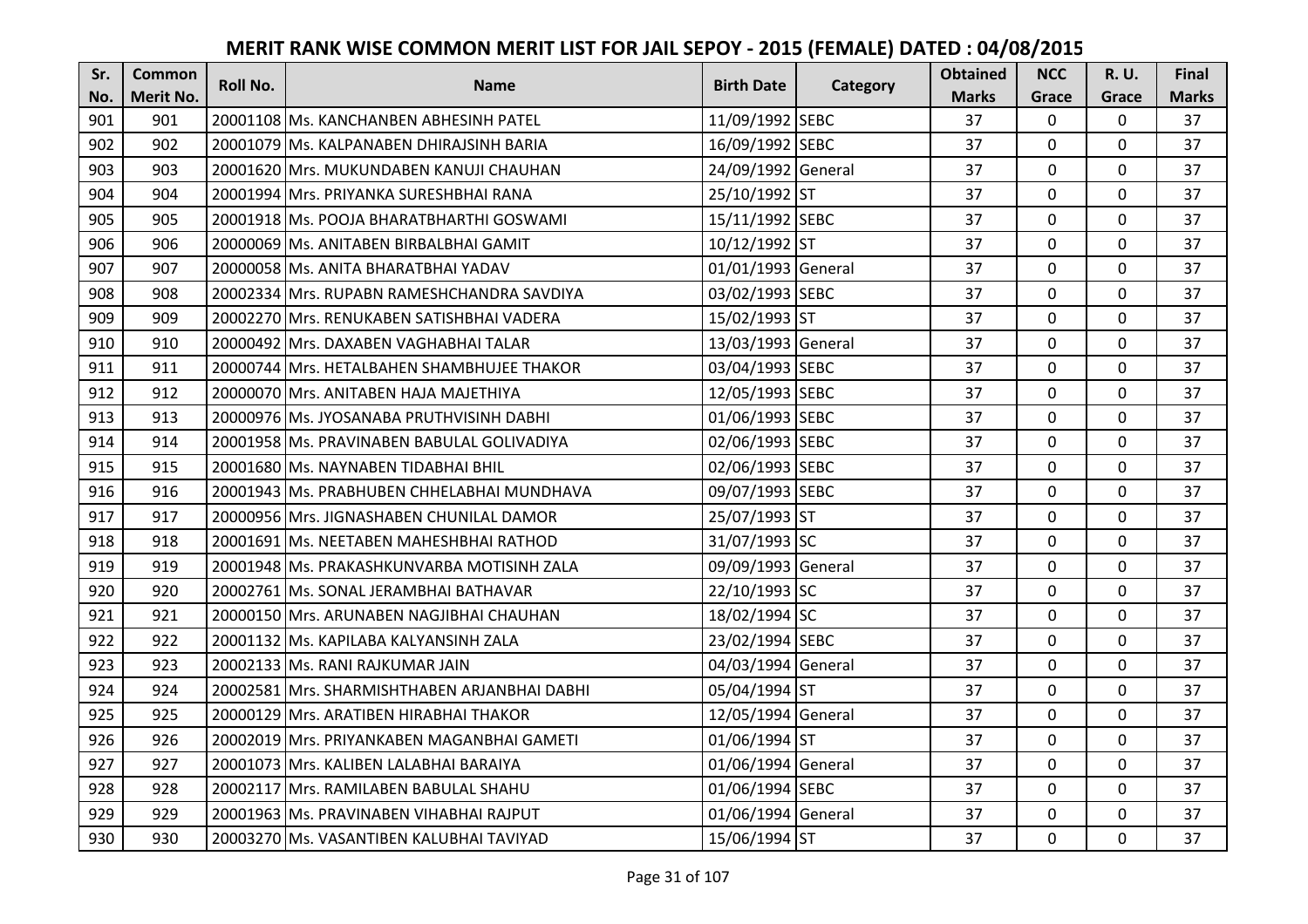| Sr. | Common    | <b>Roll No.</b> | <b>Name</b>                                       | <b>Birth Date</b>  | Category | <b>Obtained</b> | <b>NCC</b>   | <b>R.U.</b> | Final        |
|-----|-----------|-----------------|---------------------------------------------------|--------------------|----------|-----------------|--------------|-------------|--------------|
| No. | Merit No. |                 |                                                   |                    |          | <b>Marks</b>    | Grace        | Grace       | <b>Marks</b> |
| 931 | 931       |                 | 20000870 Ms. JALPABEN KARSHANBHAI MAVADIYA        | 15/07/1994 SC      |          | 37              | $\mathbf 0$  | $\mathbf 0$ | 37           |
| 932 | 932       |                 | 20001543 Ms. MENABEN DEVJIBHAI PANDOR             | 27/07/1994 ST      |          | 37              | $\mathbf{0}$ | $\mathbf 0$ | 37           |
| 933 | 933       |                 | 20003124 IMs. USHABEN BHAGVANBHAI CHAUDHARI       | 27/08/1994 SEBC    |          | 37              | $\mathbf 0$  | 0           | 37           |
| 934 | 934       |                 | 20000738 Ms. HETAL MUKESHBHAI BAGHEL              | 03/09/1994 SEBC    |          | 37              | $\mathbf{0}$ | 0           | 37           |
| 935 | 935       |                 | 20002031 Ms. PUJABEN DATTATRAYA TAYADE            | 13/09/1994 General |          | 37              | $\mathbf{0}$ | $\mathbf 0$ | 37           |
| 936 | 936       |                 | 20002687 Mrs. SHIVANI DAMODAR KHAIRE              | 26/09/1994 General |          | 37              | $\Omega$     | $\Omega$    | 37           |
| 937 | 937       |                 | 20003224 Ms. VARSHABEN JIVANBHAI RABARI           | 03/10/1994 SEBC    |          | 37              | $\mathbf{0}$ | $\Omega$    | 37           |
| 938 | 938       |                 | 20001043 Mrs. KAJAL SHYAMUBHAI THAKOR             | 26/10/1994 General |          | 37              | $\mathbf 0$  | $\Omega$    | 37           |
| 939 | 939       |                 | 20003023 Mrs. TARABEN JASHVANTBHAI PATEL          | 05/11/1994 SEBC    |          | 37              | $\mathbf{0}$ | $\Omega$    | 37           |
| 940 | 940       |                 | 20000334 Ms. BHAVNABEN KACHARABHAI KHANT          | 11/11/1994 SEBC    |          | 37              | $\Omega$     | $\Omega$    | 37           |
| 941 | 941       |                 | 20002453 IMrs. SARASWATIBEN BALUBHAI GANVIT       | 12/11/1994 ST      |          | 37              | $\mathbf{0}$ | $\mathbf 0$ | 37           |
| 942 | 942       |                 | 20003222 Mrs. VARSHABEN JAYANTIBHAI VANKAR        | 19/11/1994 SC      |          | 37              | $\Omega$     | $\Omega$    | 37           |
| 943 | 943       |                 | 20000381 Mrs. BINDUBEN VIJAYKUAMR BAROT           | 20/11/1994 SEBC    |          | 37              | $\mathbf 0$  | $\Omega$    | 37           |
| 944 | 944       |                 | 20001939   Mrs. POONAMKUMARI GIRDHARISINGH RAJPUT | 26/12/1994 General |          | 37              | $\mathbf 0$  | $\Omega$    | 37           |
| 945 | 945       |                 | 20003040 Ms. TEJALBEN BOGHABHAI SINDHAV           | 25/02/1995 SEBC    |          | 37              | $\Omega$     | 0           | 37           |
| 946 | 946       |                 | 20002936 Mrs. SUNITABEN PRUTHVIBHAI BARAIYA       | 01/04/1995 General |          | 37              | $\mathbf 0$  | $\Omega$    | 37           |
| 947 | 947       |                 | 20000330 Mrs. BHAVNABEN HARILALBHAI VASAVA        | 04/04/1995 ST      |          | 37              | $\Omega$     | $\mathbf 0$ | 37           |
| 948 | 948       |                 | 20000178 Ms. ASHABEN FATESINH PATEL               | 25/04/1995 General |          | 37              | $\mathbf{0}$ | 0           | 37           |
| 949 | 949       |                 | 20002218 Mrs. REKHABEN DOLATBHAI BARIA            | 05/05/1995 SEBC    |          | 37              | $\Omega$     | $\Omega$    | 37           |
| 950 | 950       |                 | 20002912 Mrs. SUMITRABEN SARTANBHAI BHAGORA       | 07/05/1995 ST      |          | 37              | $\mathbf 0$  | $\Omega$    | 37           |
| 951 | 951       |                 | 20001661 Ms. NAYANABEN JUJARJI PAGI               | 28/05/1995 General |          | 37              | $\Omega$     | $\Omega$    | 37           |
| 952 | 952       |                 | 20002049 Mrs. PUSHPABAHEN KARNAJI CHAUDHARI       | 01/06/1995 SEBC    |          | 37              | $\Omega$     | $\Omega$    | 37           |
| 953 | 953       |                 | 20001425 Ms. MANISHABEN GANPATBHAI BARIA          | 02/06/1995 SEBC    |          | 37              | $\mathbf 0$  | 0           | 37           |
| 954 | 954       |                 | 20000879 Ms. JAMNABEN PRATAPBHAI BHABHOR          | 13/06/1995 ST      |          | 37              | $\Omega$     | $\Omega$    | 37           |
| 955 | 955       |                 | 20001734 Ms. NILAMBEN KANTILAL VANZARA            | 15/06/1995 SEBC    |          | 37              | $\mathbf 0$  | $\Omega$    | 37           |
| 956 | 956       |                 | 20002634 Mrs. SHILPABEN HIMMATSINH PARMAR         | 19/06/1995 SEBC    |          | 37              | $\mathbf 0$  | 0           | 37           |
| 957 | 957       |                 | 20001280 Ms. LALITABEN BABUBHAI PARGI             | 21/06/1995 ST      |          | 37              | $\mathbf 0$  | $\mathbf 0$ | 37           |
| 958 | 958       |                 | 20002592 Mrs. SHAVITRIBEN NARAYANBHAI HADIYAL     | 27/06/1995 SEBC    |          | 37              | $\mathbf{0}$ | $\mathbf 0$ | 37           |
| 959 | 959       |                 | 20003035 IMs. TEENABEN POPATBHAI CHAUHAN          | 22/07/1995 General |          | 37              | $\mathbf 0$  | 0           | 37           |
| 960 | 960       |                 | 20003242 Mrs. VARSHABEN NATUBHAI PANDAR           | 29/07/1995 SC      |          | 37              | $\mathbf{0}$ | $\mathbf 0$ | 37           |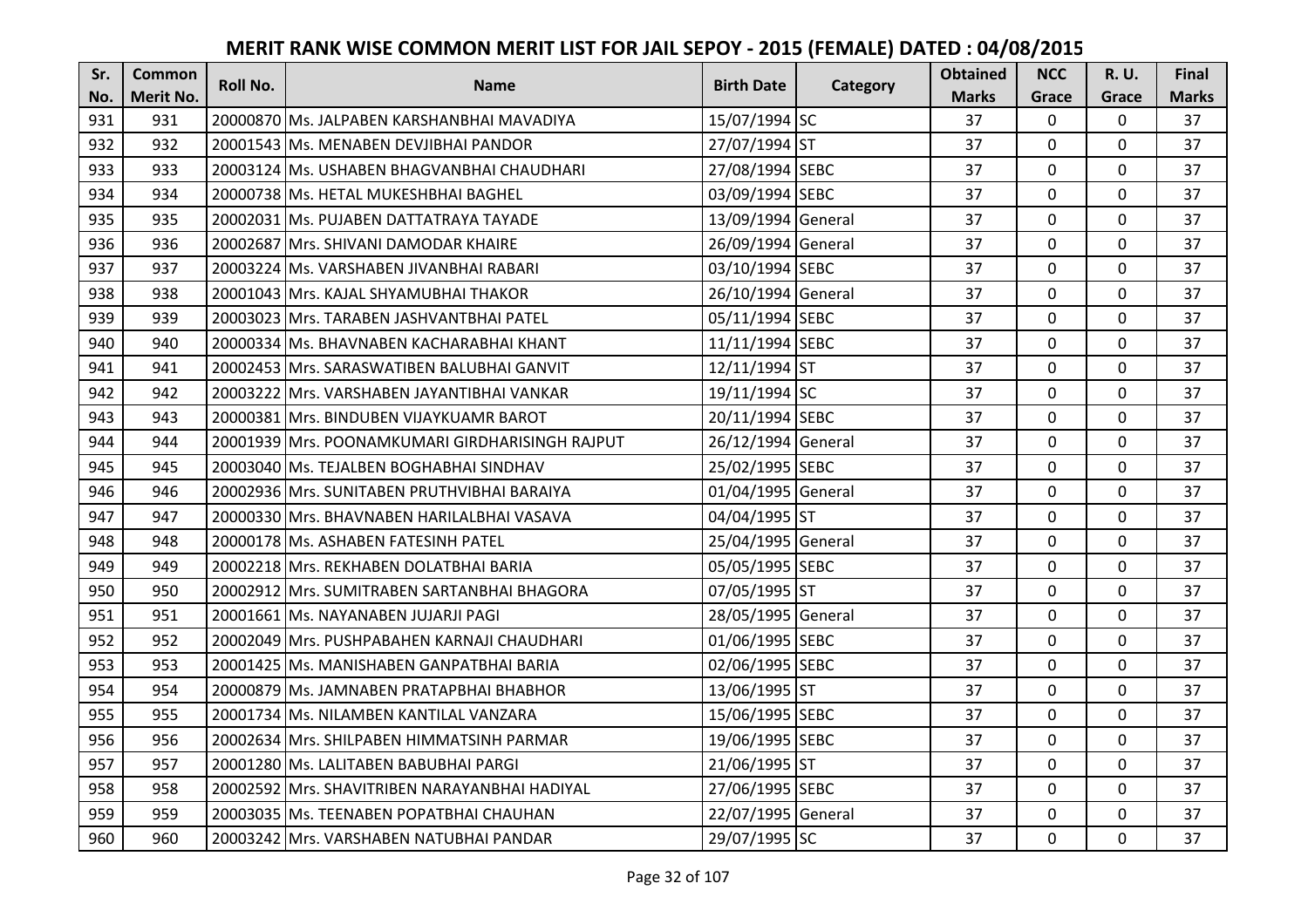| Sr. | Common    | <b>Roll No.</b> | <b>Name</b>                                    | <b>Birth Date</b>  |          | <b>Obtained</b> | <b>NCC</b>   | <b>R.U.</b> | Final        |
|-----|-----------|-----------------|------------------------------------------------|--------------------|----------|-----------------|--------------|-------------|--------------|
| No. | Merit No. |                 |                                                |                    | Category | <b>Marks</b>    | Grace        | Grace       | <b>Marks</b> |
| 961 | 961       |                 | 20000172 Ms. ASHABEN CHEHUBHAI MAKWANA         | 02/08/1995 SEBC    |          | 37              | $\Omega$     | 0           | 37           |
| 962 | 962       |                 | 20002737 Ms. SITABEN NAGJIBHAI DESAI           | 23/08/1995 SEBC    |          | 37              | $\mathbf{0}$ | 0           | 37           |
| 963 | 963       |                 | 20002372 Mrs. SANGEETABEN NATAVARBHAI MALAKIYA | 26/08/1995 General |          | 37              | $\Omega$     | 0           | 37           |
| 964 | 964       |                 | 20003158 Ms. VAISHALI GIRISHBHAI MAKWANA       | 15/09/1995 SC      |          | 37              | $\mathbf 0$  | $\Omega$    | 37           |
| 965 | 965       |                 | 20001707 Ms. NIDHI NARENDRASINH RAJPUT         | 25/09/1995 General |          | 37              | $\mathbf 0$  | $\mathbf 0$ | 37           |
| 966 | 966       |                 | 20000355 Ms. BHOOMIKA NATHABHAI PARMAR         | 01/10/1995 SC      |          | 37              | $\Omega$     | $\Omega$    | 37           |
| 967 | 967       |                 | 20003227 Ms. VARSHABEN KANUJI VIHOL            | 07/11/1995 General |          | 37              | $\mathbf 0$  | $\Omega$    | 37           |
| 968 | 968       |                 | 20003110 Ms. URVIBEN PUNAMCHAND PANDOR         | 15/11/1995 ST      |          | 37              | $\mathbf 0$  | $\mathbf 0$ | 37           |
| 969 | 969       |                 | 20001173 Ms. KINJALBEN NARANJI DABHI           | 06/12/1995 General |          | 37              | 0            | 0           | 37           |
| 970 | 970       |                 | 20002068 Ms. RADHABEN BHOJABHAI MORASIYA       | 07/12/1995 SEBC    |          | 37              | $\mathbf 0$  | $\mathbf 0$ | 37           |
| 971 | 971       |                 | 20002398 Ms. SANGITABEN GORCHANDBHAI BHABHOR   | 01/01/1996 ST      |          | 37              | $\Omega$     | $\Omega$    | 37           |
| 972 | 972       |                 | 20001841 Mrs. PARULBEN MAHENDRASINH CHAVDA     | 11/01/1996 General |          | 37              | 0            | $\Omega$    | 37           |
| 973 | 973       |                 | 20003164 Mrs. VAISHALIBEN PRABHATSINH PATEL    | 20/01/1996 SEBC    |          | 37              | $\mathbf{0}$ | 0           | 37           |
| 974 | 974       |                 | 20002868 Mrs. SUJITABEN SURESHBHAI RATHOD      | 03/02/1996 SC      |          | 37              | $\mathbf{0}$ | 0           | 37           |
| 975 | 975       |                 | 20001515 Mrs. MAYABEN NARENDRASINH JADEJA      | 05/02/1996 General |          | 37              | $\mathbf 0$  | $\mathbf 0$ | 37           |
| 976 | 976       |                 | 20001861 Mrs. PAYAL BHUPATBHAI MENIYA          | 23/02/1996 SEBC    |          | 37              | $\mathbf{0}$ | $\Omega$    | 37           |
| 977 | 977       |                 | 20001036 Ms. KAILASHBEN VALLABHBHAI VELANI     | 27/04/1996 SEBC    |          | 37              | $\mathbf{0}$ | 0           | 37           |
| 978 | 978       |                 | 20002169 Ms. RASHMIKABAHEN KANTIBHAI BHARWAD   | 01/05/1996 SEBC    |          | 37              | $\Omega$     | $\Omega$    | 37           |
| 979 | 979       |                 | 20001629 Mrs. NAMRTA NAGABHAI KANDORIYA        | 02/06/1996 SEBC    |          | 37              | $\mathbf 0$  | $\Omega$    | 37           |
| 980 | 980       |                 | 20000061 Ms. ANITABAHEN GANPATSINH CHAVADA     | 10/06/1996 SEBC    |          | 37              | $\mathbf 0$  | $\Omega$    | 37           |
| 981 | 981       |                 | 20001423 Mrs. MANISHABEN DINESHBHAI VAGHELA    | 20/07/1996 SC      |          | 37              | $\mathbf{0}$ | $\Omega$    | 37           |
| 982 | 982       |                 | 20001925 Ms. POOJABEN BALDEVBHAI MAKWANA       | 12/08/1996 SC      |          | 37              | $\Omega$     | $\Omega$    | 37           |
| 983 | 983       |                 | 20001741 Ms. NILAMBEN RANCHODBHAI PRAJAPATI    | 28/08/1996 SEBC    |          | 37              | $\mathbf 0$  | $\Omega$    | 37           |
| 984 | 984       |                 | 20000461 Mrs. DARSHNABEN DAYABHAI DULERA       | 05/07/1980 SC      |          | 36              | $\mathbf{0}$ | $\mathbf 0$ | 36           |
| 985 | 985       |                 | 20000865 Mrs. JALIBEN DALABHAI KATARA          | 30/04/1982 ST      |          | 36              | $\mathbf 0$  | 0           | 36           |
| 986 | 986       |                 | 20000995 Ms. JYOTSANABEN BHIKHABHAI PARMAR     | 01/08/1984 SC      |          | 36              | $\mathbf 0$  | $\Omega$    | 36           |
| 987 | 987       |                 | 20002158 Mrs. RANJANBEN PRAVINBHAI SOLANKI     | 25/07/1985 SC      |          | 36              | $\mathbf 0$  | 0           | 36           |
| 988 | 988       |                 | 20001206 Mrs. KIRTIBEN GANPATBHAI GAMIT        | 21/05/1986 ST      |          | 36              | $\Omega$     | $\Omega$    | 36           |
| 989 | 989       |                 | 20002670 Mrs. SHITALBEN BALDEVBHAI BAROT       | 30/05/1986 SEBC    |          | 36              | $\mathbf 0$  | 0           | 36           |
| 990 | 990       |                 | 20000475 Mrs. DAXABEN HIRABHAI CHAUHAN         | 01/06/1986 SC      |          | 36              | $\mathbf{0}$ | $\mathbf 0$ | 36           |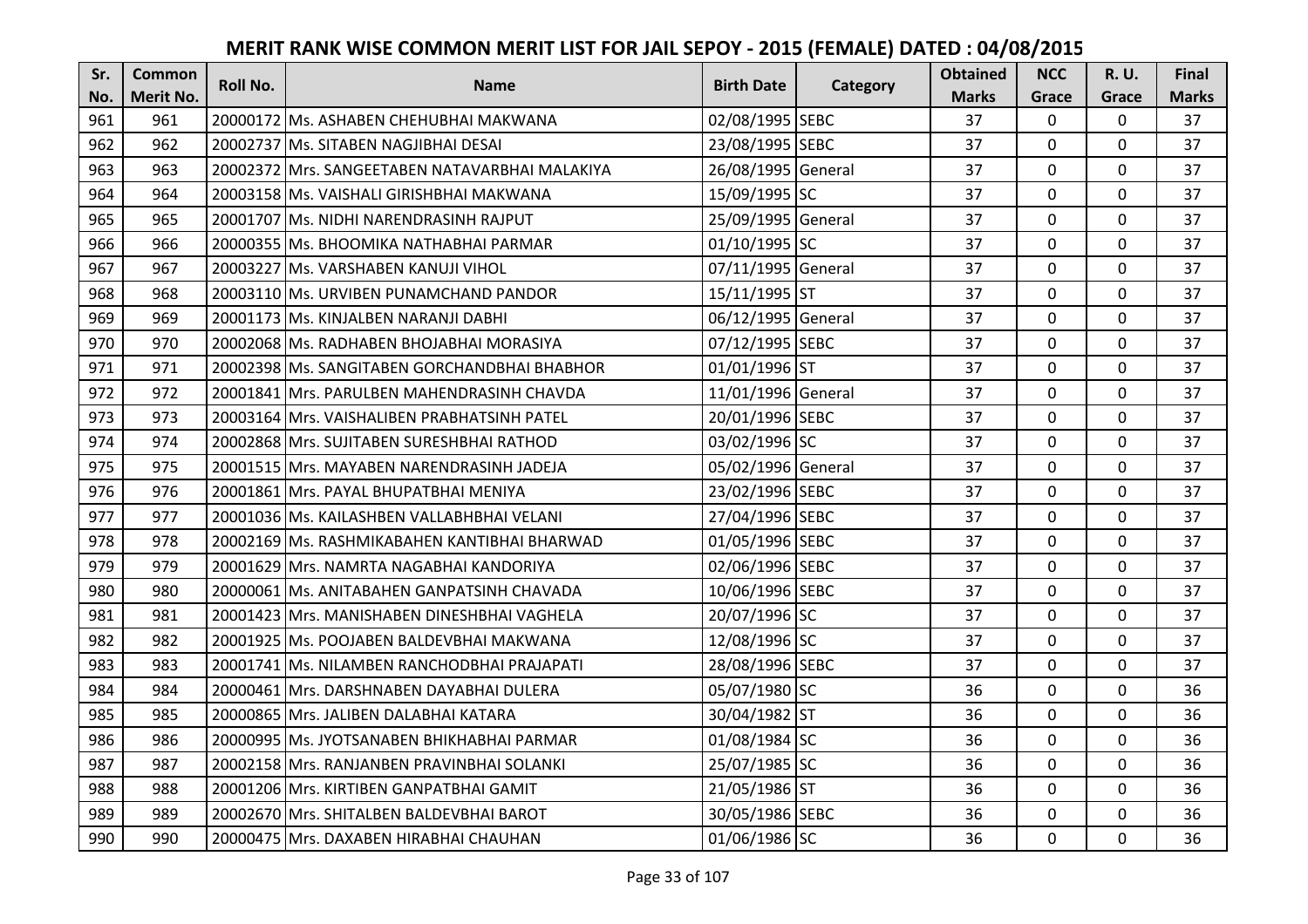| Sr.  | <b>Common</b> | <b>Roll No.</b> | <b>Name</b>                                   | <b>Birth Date</b>  | Category | <b>Obtained</b> | <b>NCC</b>   | R. U.       | <b>Final</b> |
|------|---------------|-----------------|-----------------------------------------------|--------------------|----------|-----------------|--------------|-------------|--------------|
| No.  | Merit No.     |                 |                                               |                    |          | <b>Marks</b>    | Grace        | Grace       | <b>Marks</b> |
| 991  | 991           |                 | 20003167 Mrs. VALIBEN VIRABHAI AYAR           | 01/06/1986 SEBC    |          | 36              | $\mathbf{0}$ | 0           | 36           |
| 992  | 992           |                 | 20002409 Ms. SANGITABEN KANUBHAI SOLANKI      | 01/06/1986 SC      |          | 36              | $\mathbf 0$  | $\Omega$    | 36           |
| 993  | 993           |                 | 20003272 Ms. VASANTIBEN RAMJIBHAI CHAUDHARI   | 07/02/1987 SEBC    |          | 36              | 0            | $\Omega$    | 36           |
| 994  | 994           |                 | 20001002 Mrs. JYOTSNABEN AMRUTBHAI RABARI     | 14/02/1987 SEBC    |          | 36              | $\mathbf 0$  | $\mathbf 0$ | 36           |
| 995  | 995           |                 | 20002166 Mrs. RASHILABEN DILVARSINH DAMOR     | 24/07/1987 ST      |          | 36              | $\mathbf{0}$ | 0           | 36           |
| 996  | 996           |                 | 20000259 Ms. BHANUBEN SARJANSINH BARIA        | 05/05/1988 SEBC    |          | 36              | $\mathbf 0$  | 0           | 36           |
| 997  | 997           |                 | 20000419 Mrs. CHETANA KARUNASHANKAR JOSHI     | 01/06/1988 General |          | 36              | $\mathbf 0$  | 0           | 36           |
| 998  | 998           |                 | 20001352 Mrs. MALTIBAHEN NARAYANBHAI BHAGORA  | 19/07/1988 ST      |          | 36              | $\mathbf{0}$ | $\mathbf 0$ | 36           |
| 999  | 999           |                 | 20000908 Mrs. JATANBEN THANABHAI PARMAR       | 05/02/1989 SC      |          | 36              | 0            | 0           | 36           |
| 1000 | 1000          |                 | 20002876 Ms. SUMANBEN HARIBHAI PARMAR         | 02/05/1989 SC      |          | 36              | $\mathbf{0}$ | $\Omega$    | 36           |
| 1001 | 1001          |                 | 20001401 Ms. MANISHABAHEN LAXMANBHAI DAMOR    | 01/06/1989 ST      |          | 36              | $\mathbf 0$  | $\Omega$    | 36           |
| 1002 | 1002          |                 | 20000441 Ms. DAKSHA SHAMBHUBHAI PATEL         | 20/07/1989 General |          | 36              | $\mathbf 0$  | $\Omega$    | 36           |
| 1003 | 1003          |                 | 20002653 Ms. SHILPABEN VALJIBHAI DESAI        | 21/07/1989 SEBC    |          | 36              | $\mathbf 0$  | 0           | 36           |
| 1004 | 1004          |                 | 20000589 Mrs. GANGABEN DHANSUKHBHAI PATEL     | 11/10/1989 ST      |          | 36              | $\Omega$     | $\Omega$    | 36           |
| 1005 | 1005          |                 | 20001907 Mrs. PINKIBEN JAGDISHBHAI MACHHAR    | 01/06/1990 SEBC    |          | 36              | $\Omega$     | $\Omega$    | 36           |
| 1006 | 1006          |                 | 20000911 Ms. JAYABAHEN HIRABHAI RATHOD        | 20/06/1990 SC      |          | 36              | $\Omega$     | $\Omega$    | 36           |
| 1007 | 1007          |                 | 20003291 Ms. VIJYABEN BACHUBHAI DHUSA         | 29/09/1990 ST      |          | 36              | $\mathbf 0$  | 0           | 36           |
| 1008 | 1008          |                 | 20002780 Mrs. SONALBEN AKHAMBHAI DAMOR        | 08/08/1991 ST      |          | 36              | $\mathbf 0$  | $\mathbf 0$ | 36           |
| 1009 | 1009          |                 | 20001148 Mrs. KAVITABEN JASHVANTBHAI PATEL    | 28/08/1991 General |          | 36              | $\mathbf 0$  | $\Omega$    | 36           |
| 1010 | 1010          |                 | 20002231 Mrs. REKHABEN KANTIJI THAKOR         | 21/10/1991 SEBC    |          | 36              | $\mathbf 0$  | 0           | 36           |
| 1011 | 1011          |                 | 20002289 Mrs. RINABEN ABHESINH TAVIYAD        | 17/12/1991 ST      |          | 36              | 0            | $\Omega$    | 36           |
| 1012 | 1012          |                 | 20000186 Mrs. ASHABEN KANTIBHAI PRAJAPATI     | 21/12/1991 SEBC    |          | 36              | $\Omega$     | $\Omega$    | 36           |
| 1013 | 1013          |                 | 20002586 Ms. SHARMISTHABEN CHANABHAI SAGARAKA | 10/01/1992 SEBC    |          | 36              | $\mathbf 0$  | $\Omega$    | 36           |
| 1014 | 1014          |                 | 20002366 Ms. SANGEETABEN BABUBHAI PATEL       | 12/04/1992 SEBC    |          | 36              | $\mathbf 0$  | $\Omega$    | 36           |
| 1015 | 1015          |                 | 20003199 Mrs. VARSHABAHEN BHALSINH SOLANKI    | 17/04/1992 SEBC    |          | 36              | $\mathbf 0$  | $\Omega$    | 36           |
| 1016 | 1016          |                 | 20002109 Ms. RAMEELABEN CHAGANBHAI LUHAR      | 10/05/1992 SC      |          | 36              | $\mathbf 0$  | 0           | 36           |
| 1017 | 1017          |                 | 20003330 Mrs. VIPULBA AJABSINH ZALA           | 31/05/1992 SEBC    |          | 36              | $\mathbf 0$  | 0           | 36           |
| 1018 | 1018          |                 | 20001321 Ms. LILABEN VARAVAJI THAKOR          | 01/06/1992 SEBC    |          | 36              | $\Omega$     | 0           | 36           |
| 1019 | 1019          |                 | 20000741 Ms. HETALBAHEN BABUBHAI PARMAR       | 01/06/1992 SC      |          | 36              | $\mathbf 0$  | 0           | 36           |
| 1020 | 1020          |                 | 20000728 Mrs. HEMABEN RAMESHBHAI RATHVA       | 01/06/1992 ST      |          | 36              | $\mathbf{0}$ | $\mathbf 0$ | 36           |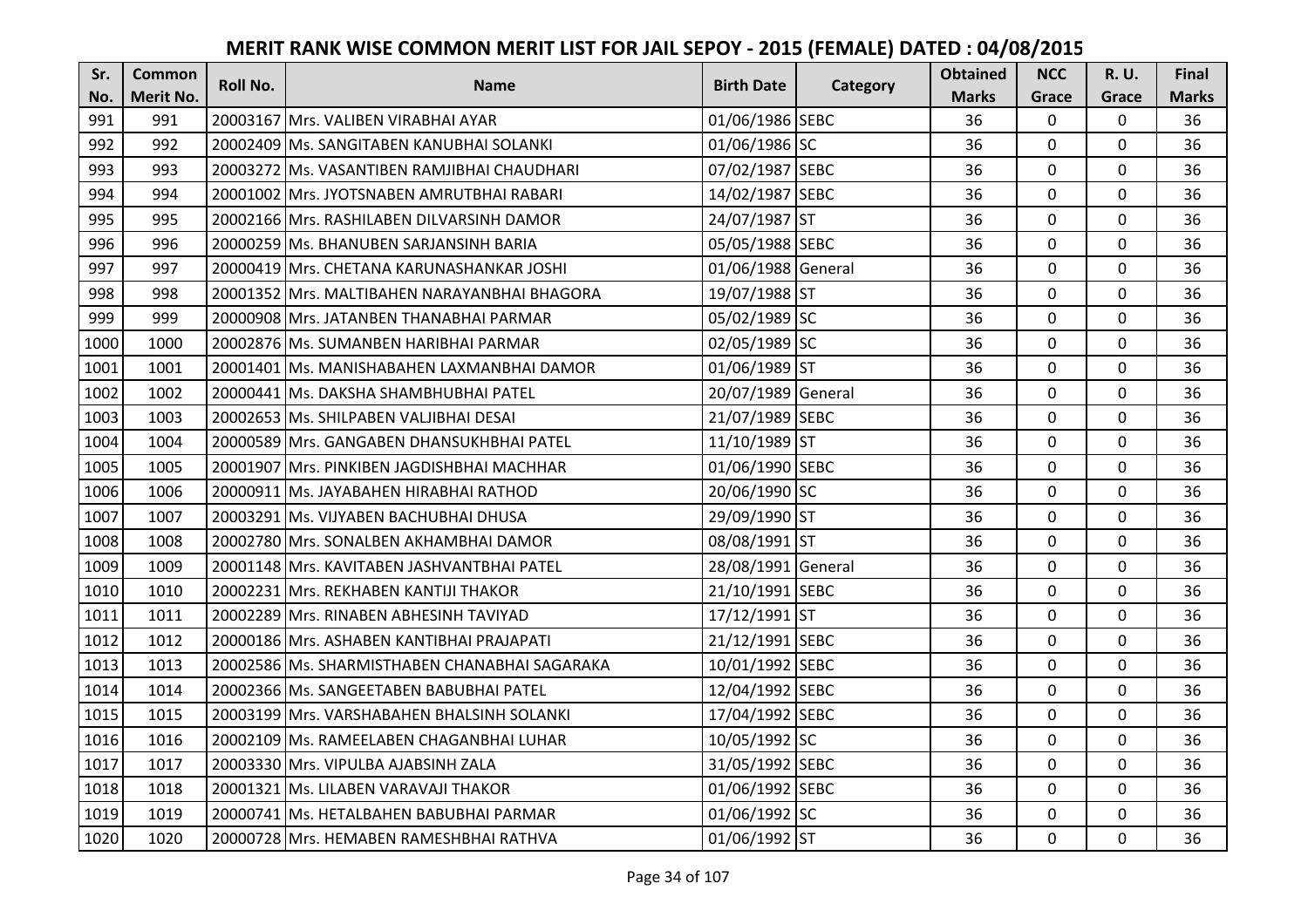| Sr.  | <b>Common</b>    | <b>Roll No.</b> | <b>Name</b>                                   | <b>Birth Date</b>  | Category | <b>Obtained</b> | <b>NCC</b>   | <b>R.U.</b> | Final        |
|------|------------------|-----------------|-----------------------------------------------|--------------------|----------|-----------------|--------------|-------------|--------------|
| No.  | <b>Merit No.</b> |                 |                                               |                    |          | <b>Marks</b>    | Grace        | Grace       | <b>Marks</b> |
| 1021 | 1021             |                 | 20001634 Ms. NANDABEN SOMABHAI RATHVA         | 18/06/1992 ST      |          | 36              | $\mathbf 0$  | 0           | 36           |
| 1022 | 1022             |                 | 20002799 IMs. SONALBEN DAHYABHAI BHAGORA      | 15/08/1992 ST      |          | 36              | $\mathbf 0$  | $\Omega$    | 36           |
| 1023 | 1023             |                 | 20000021 lMrs. ALPABEN MOHANBHAI MAKWANA      | 22/08/1992 SC      |          | 36              | $\mathbf 0$  | 0           | 36           |
| 1024 | 1024             |                 | 20002973 Ms. SUREKHABEN MANGAJI THAKOR        | 14/09/1992 SEBC    |          | 36              | $\mathbf 0$  | 0           | 36           |
| 1025 | 1025             |                 | 20002349 Mrs. SAJJANBEN BHARATSINH BARIYA     | 20/10/1992 SEBC    |          | 36              | $\mathbf{0}$ | $\mathbf 0$ | 36           |
| 1026 | 1026             |                 | 20001581 Mrs. MITAL JAYNTIBHAI SOLANKI        | 18/11/1992 General |          | 36              | $\mathbf 0$  | $\Omega$    | 36           |
| 1027 | 1027             |                 | 20001074 Ms. KALPANA GOVINDBHAI BHAGAT        | 14/01/1993 SC      |          | 36              | $\mathbf 0$  | 0           | 36           |
| 1028 | 1028             |                 | 20001765 Ms. NIRMABEN VANRAJBHAI DAMOR        | 26/01/1993 ST      |          | 36              | $\mathbf{0}$ | $\mathbf 0$ | 36           |
| 1029 | 1029             |                 | 20000518 Mrs. DHARMISHTHABEN JETHABHAI PARMAR | 14/02/1993 SC      |          | 36              | $\mathbf 0$  | 0           | 36           |
| 1030 | 1030             |                 | 20000469 Mrs. DAXABEN BADIYABHAI VAGELA       | 01/03/1993 ST      |          | 36              | $\mathbf{0}$ | 0           | 36           |
| 1031 | 1031             |                 | 20003057 Mrs. TINABEN MOHANBHAI KHANT         | 07/03/1993 SEBC    |          | 36              | $\Omega$     | 0           | 36           |
| 1032 | 1032             |                 | 20000317 Mrs. BHAVIKABEN RASHIKBHAI BAVALIYA  | 15/03/1993 SEBC    |          | 36              | $\mathbf 0$  | 0           | 36           |
| 1033 | 1033             |                 | 20000657 Ms. GOGEEBEN PARBATBHAI BAMBHAVA     | 07/04/1993 SEBC    |          | 36              | 0            | $\mathbf 0$ | 36           |
| 1034 | 1034             |                 | 20002225 Mrs. REKHABEN JESHABHAI DAMOR        | 13/04/1993 SEBC    |          | 36              | $\mathbf{0}$ | 0           | 36           |
| 1035 | 1035             |                 | 20000014 Mrs. ALPABAHEN DHARMAJI KHARADI      | 19/04/1993 ST      |          | 36              | $\mathbf 0$  | 0           | 36           |
| 1036 | 1036             |                 | 20001978 Mrs. PREMKUNVAR DILIPSINH CHITRODA   | 01/05/1993 General |          | 36              | $\mathbf{0}$ | $\Omega$    | 36           |
| 1037 | 1037             |                 | 20000946 lMrs. JIGISHABAHEN KANTIBHAI KHANT   | 02/05/1993 SEBC    |          | 36              | $\mathbf{0}$ | 0           | 36           |
| 1038 | 1038             |                 | 20003251 Ms. VARSHABEN RAYASINGBHAI PARMAR    | 05/05/1993 ST      |          | 36              | $\mathbf 0$  | $\Omega$    | 36           |
| 1039 | 1039             |                 | 20000683 IMrs. HANSABEN RAMESHBHAI PATEL      | 18/05/1993 SEBC    |          | 36              | $\mathbf{0}$ | $\Omega$    | 36           |
| 1040 | 1040             |                 | 20001395 Ms. MANISHABAHEN DHULSINH PARMAR     | 01/06/1993 General |          | 36              | $\mathbf 0$  | 0           | 36           |
| 1041 | 1041             |                 | 20002121 Mrs. RAMILABEN HIRABHAI DAMOR        | 01/06/1993 SEBC    |          | 36              | $\mathbf 0$  | $\Omega$    | 36           |
| 1042 | 1042             |                 | 20000722 Mrs. HEENABEN DALACHHABHAI JOSHI     | 11/06/1993 General |          | 36              | $\mathbf 0$  | $\Omega$    | 36           |
| 1043 | 1043             |                 | 20003306 Mrs. VIMALABEN ARJANBHAI CHAUDHARI   | 20/06/1993 SEBC    |          | 36              | $\mathbf 0$  | 0           | 36           |
| 1044 | 1044             |                 | 20002257 Ms. RENUKABAHEN KALABHAI PARMAR      | 24/06/1993 SC      |          | 36              | $\mathbf 0$  | $\mathbf 0$ | 36           |
| 1045 | 1045             |                 | 20001602 Ms. MITTALBEN KISHORSINH CHAVADA     | 01/07/1993 General |          | 36              | $\mathbf 0$  | 0           | 36           |
| 1046 | 1046             |                 | 20002588 Ms. SHARMISTHABEN LAXMANBHAI NINAMA  | 12/07/1993 ST      |          | 36              | $\mathbf{0}$ | 0           | 36           |
| 1047 | 1047             |                 | 20000661 Mrs. HANITABEN SATTARSINGBHAI PADVI  | 18/07/1993 ST      |          | 36              | $\mathbf 0$  | 0           | 36           |
| 1048 | 1048             |                 | 20000554 Ms. DIPIKABEN CHAMPAKBHAI PATEL      | 07/11/1993 ST      |          | 36              | $\Omega$     | 0           | 36           |
| 1049 | 1049             |                 | 20001528 Mrs. MEENABEN DAHYABHAI PARMAR       | 08/11/1993 SC      |          | 36              | 0            | 0           | 36           |
| 1050 | 1050             |                 | 20002674 Ms. SHITALBEN GUNVANTBHAI MAKWANA    | 26/11/1993 General |          | 36              | $\mathbf{0}$ | 0           | 36           |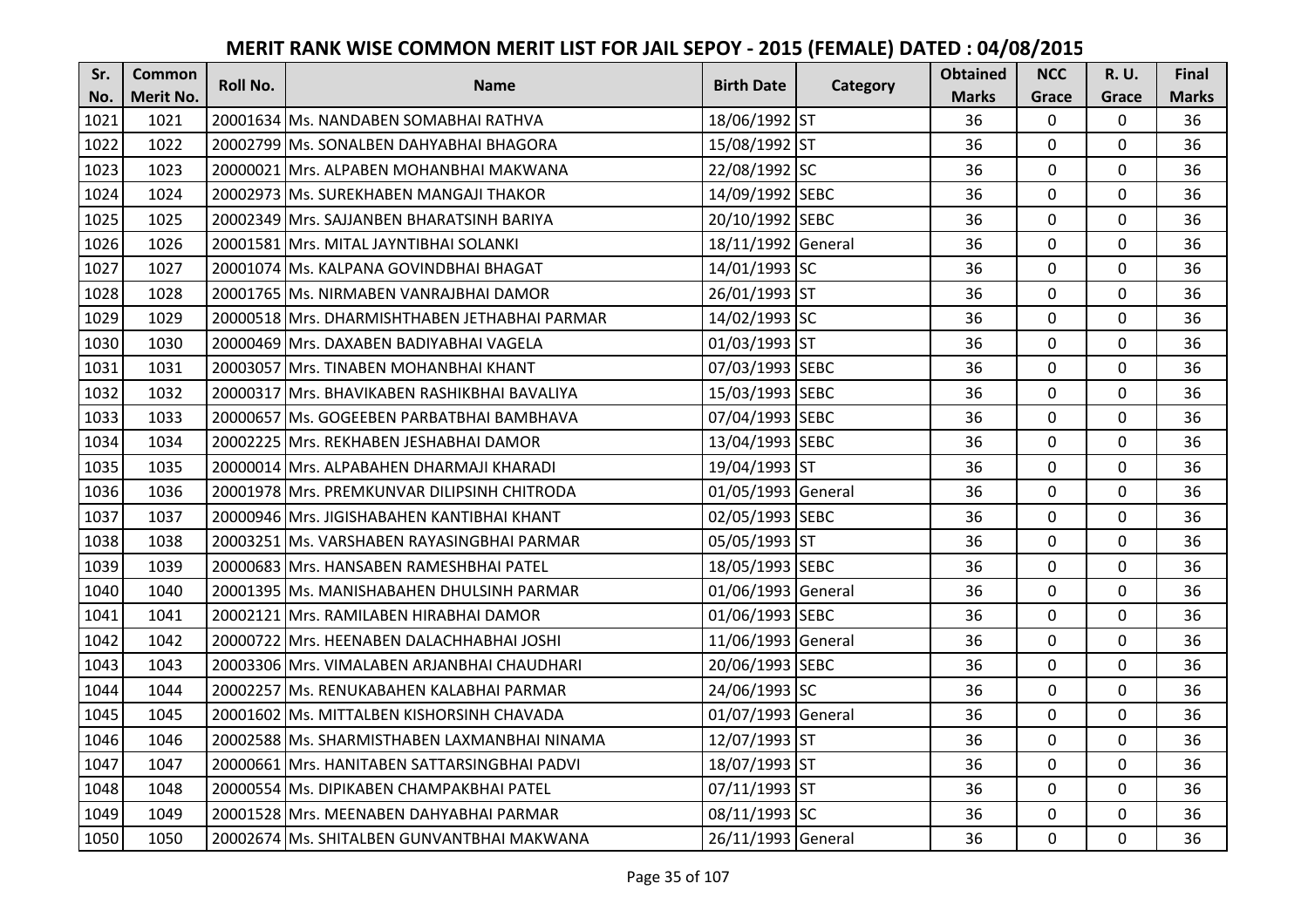| Sr.  | <b>Common</b>    | <b>Roll No.</b> | <b>Name</b>                                    | <b>Birth Date</b>  | Category | <b>Obtained</b> | <b>NCC</b>   | <b>R.U.</b> | Final        |
|------|------------------|-----------------|------------------------------------------------|--------------------|----------|-----------------|--------------|-------------|--------------|
| No.  | <b>Merit No.</b> |                 |                                                |                    |          | <b>Marks</b>    | Grace        | Grace       | <b>Marks</b> |
| 1051 | 1051             |                 | 20001031 Ms. KAILASHBEN NAYKABHAI RATHVA       | 20/12/1993 ST      |          | 36              | $\mathbf 0$  | 0           | 36           |
| 1052 | 1052             |                 | 20000111 Ms. ANKITABEN ARJANBHAI ZANKAT        | 05/02/1994 SEBC    |          | 36              | $\mathbf 0$  | $\Omega$    | 36           |
| 1053 | 1053             |                 | 20003022 Ms. TARABEN DHANJIBHAI MARU           | 14/02/1994 SC      |          | 36              | $\mathbf 0$  | 0           | 36           |
| 1054 | 1054             |                 | 20002065 Mrs. RADHABAHEN SAVAJIBHAI ASARI      | 01/03/1994 ST      |          | 36              | $\mathbf 0$  | 0           | 36           |
| 1055 | 1055             |                 | 20000374 Ms. BINABEN KHIMJIBHAI JAKASANIYA     | 19/03/1994 General |          | 36              | $\mathbf{0}$ | $\mathbf 0$ | 36           |
| 1056 | 1056             |                 | 20002522 Mrs. SEJALBEN PRAKASHBHAI DAMOR       | 02/04/1994 ST      |          | 36              | $\mathbf 0$  | $\Omega$    | 36           |
| 1057 | 1057             |                 | 20000154 Mrs. ARUNABEN RAMESHJI THAKOR         | 01/06/1994 SEBC    |          | 36              | $\mathbf{0}$ | 0           | 36           |
| 1058 | 1058             |                 | 20001077 Mrs. KALPANABEN AMTHAJI THAKOR        | 01/06/1994 SEBC    |          | 36              | $\mathbf{0}$ | $\mathbf 0$ | 36           |
| 1059 | 1059             |                 | 20003006 Ms. SUSHILABEN BADAJI ASARI           | 01/06/1994 ST      |          | 36              | $\mathbf 0$  | 0           | 36           |
| 1060 | 1060             |                 | 20001965 Mrs. PREMILABAHEN AMARSINH THAKOR     | 01/06/1994 SEBC    |          | 36              | $\mathbf{0}$ | 0           | 36           |
| 1061 | 1061             |                 | 20001670 Mrs. NAYANABEN VELAJIBHAI ASARI       | 20/06/1994 ST      |          | 36              | $\Omega$     | 0           | 36           |
| 1062 | 1062             |                 | 20001825 Mrs. PADMAVATIBEN CHHABILBHAI HARIJAN | 29/06/1994 ST      |          | 36              | $\mathbf 0$  | 0           | 36           |
| 1063 | 1063             |                 | 20001807 Mrs. NITABEN LEMJIBHAI RATHVA         | 01/07/1994 ST      |          | 36              | $\mathbf{0}$ | 0           | 36           |
| 1064 | 1064             |                 | 20001094 Ms. KALYANI UMESH CHAVAN              | 09/07/1994 General |          | 36              | $\mathbf 0$  | 0           | 36           |
| 1065 | 1065             |                 | 20002164 Mrs. RASHIKABEN SURAJBHAI BARIA       | 12/07/1994 SEBC    |          | 36              | $\mathbf 0$  | 0           | 36           |
| 1066 | 1066             |                 | 20000013 Ms. ALKAKUMARI ASHOKBHAI CHAUDHARI    | 22/08/1994 ST      |          | 36              | $\mathbf{0}$ | $\Omega$    | 36           |
| 1067 | 1067             |                 | 20002114 Ms. RAMILA KARSHANBHAI PADHIYAR       | 10/10/1994 SEBC    |          | 36              | $\mathbf{0}$ | 0           | 36           |
| 1068 | 1068             |                 | 20003120 Mrs. USHABAHEN SOMABHAI PAGI          | 08/12/1994 SEBC    |          | 36              | $\mathbf 0$  | $\Omega$    | 36           |
| 1069 | 1069             |                 | 20001880 Ms. PAYALBEN NANJIBHAI VADHIYA        | 25/12/1994 General |          | 36              | $\mathbf 0$  | $\Omega$    | 36           |
| 1070 | 1070             |                 | 20002642 Mrs. SHILPABEN LAKHABHAI PARMAR       | 03/01/1995 SC      |          | 36              | $\mathbf 0$  | 0           | 36           |
| 1071 | 1071             |                 | 20002961 Ms. SUREKHABEN ISHWARBHAI PANADA      | 07/01/1995 ST      |          | 36              | $\mathbf 0$  | $\Omega$    | 36           |
| 1072 | 1072             |                 | 20003308 Mrs. VIMALABEN BHERABHAI MALI         | 20/01/1995 General |          | 36              | $\mathbf 0$  | $\Omega$    | 36           |
| 1073 | 1073             |                 | 20002836 Mrs. SONALBEN PRAKASHBHAI MUNIYA      | 30/01/1995 ST      |          | 36              | $\mathbf{0}$ | 0           | 36           |
| 1074 | 1074             |                 | 20000378 Mrs. BINALBEN RAJENDRABHAI KATARA     | 15/03/1995 ST      |          | 36              | $\mathbf 0$  | $\mathbf 0$ | 36           |
| 1075 | 1075             |                 | 20001007 Ms. KAILASBEN JIVABHAI SISODIYA       | 30/03/1995 SEBC    |          | 36              | $\mathbf 0$  | 0           | 36           |
| 1076 | 1076             |                 | 20000081 Mrs. ANJANA VINABHAI MALKIYA          | 05/04/1995 SEBC    |          | 36              | $\mathbf{0}$ | 0           | 36           |
| 1077 | 1077             |                 | 20002149 Mrs. RANJANBEN KANUBHAI PARMAR        | 21/04/1995 General |          | 36              | $\mathbf 0$  | 0           | 36           |
| 1078 | 1078             |                 | 20002980 Mrs. SUREKHABEN RIPABHAI DUNGARI      | 24/04/1995 ST      |          | 36              | $\Omega$     | 0           | 36           |
| 1079 | 1079             |                 | 20000304 Ms. BHAVANABEN MULABHAI SOLANKI       | 02/05/1995 SC      |          | 36              | 0            | 0           | 36           |
| 1080 | 1080             |                 | 20000394 Mrs. CHAMPABEN MAKNAB HAI SOLANKI     | 20/05/1995 ST      |          | 36              | $\mathbf{0}$ | 0           | 36           |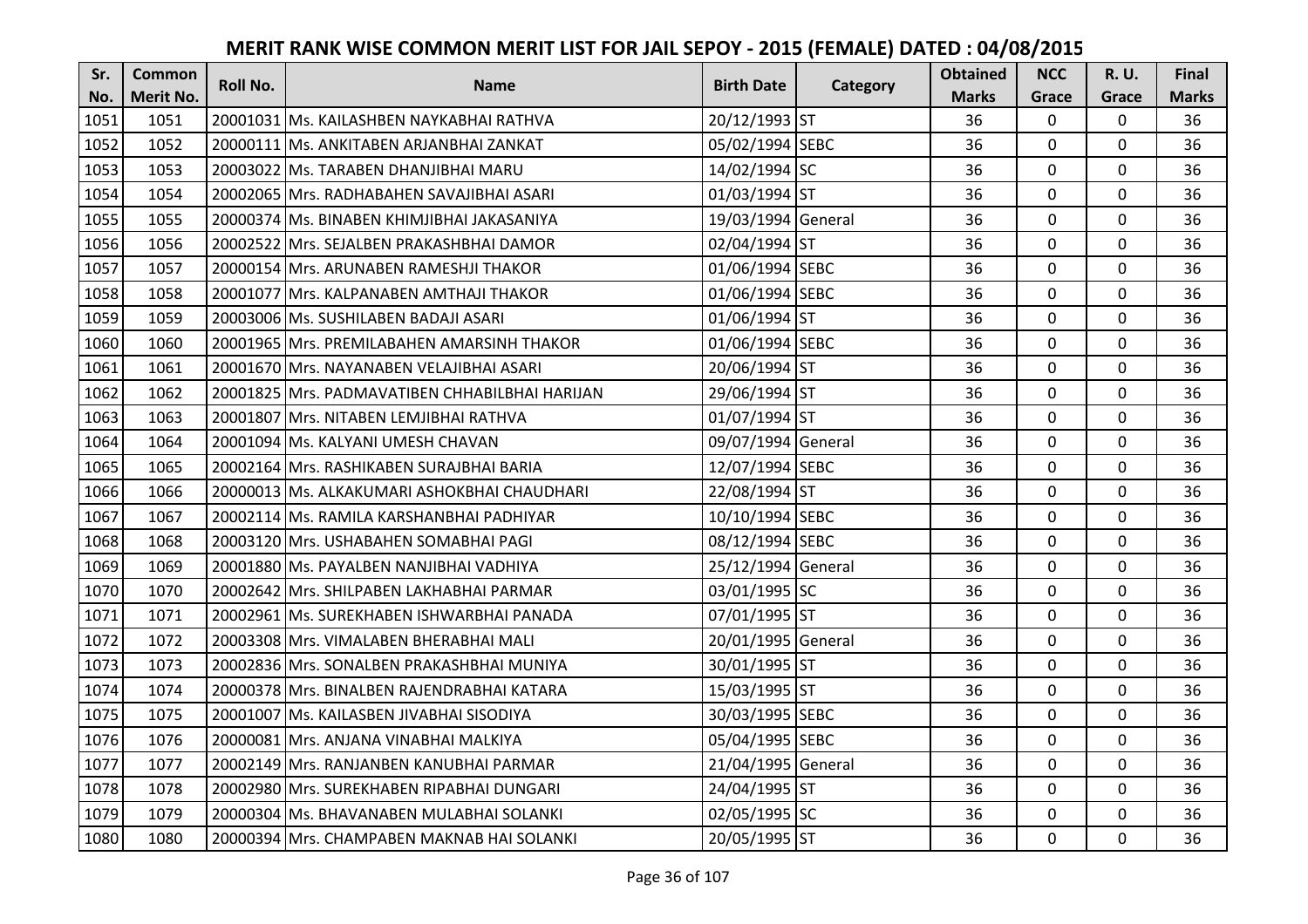| Sr.  | <b>Common</b>    | <b>Roll No.</b> | <b>Name</b>                                  | <b>Birth Date</b>  |          | <b>Obtained</b> | <b>NCC</b>   | <b>R.U.</b> | Final        |
|------|------------------|-----------------|----------------------------------------------|--------------------|----------|-----------------|--------------|-------------|--------------|
| No.  | <b>Merit No.</b> |                 |                                              |                    | Category | <b>Marks</b>    | Grace        | Grace       | <b>Marks</b> |
| 1081 | 1081             |                 | 20000577 Mrs. DIVYABEN KESHUBHAI SOSA        | 01/06/1995 SC      |          | 36              | $\Omega$     | 0           | 36           |
| 1082 | 1082             |                 | 20001051 Ms. KAJALBEN GOVINDBHAI PATEL       | 01/06/1995 General |          | 36              | $\mathbf 0$  | $\Omega$    | 36           |
| 1083 | 1083             |                 | 20000712 Ms. HASIBEN JITUBHAI BHAMMAR        | 01/06/1995 SEBC    |          | 36              | $\mathbf 0$  | 0           | 36           |
| 1084 | 1084             |                 | 20002288 Ms. RINABAHEN JAYANTIBHAI CHAUDHARI | 15/06/1995 SEBC    |          | 36              | $\mathbf 0$  | 0           | 36           |
| 1085 | 1085             |                 | 20002910 Ms. SUMITRABEN RANCHHODBHAI PARGI   | 30/06/1995 ST      |          | 36              | $\mathbf 0$  | $\mathbf 0$ | 36           |
| 1086 | 1086             |                 | 20002591 Mrs. SHATIBEN BHIKHABHAI MOKARIYA   | 02/07/1995 SEBC    |          | 36              | $\Omega$     | $\Omega$    | 36           |
| 1087 | 1087             |                 | 20002706 Ms. SHOBHNABEN DILIPSINH DABHI      | 15/07/1995 General |          | 36              | $\mathbf 0$  | $\Omega$    | 36           |
| 1088 | 1088             |                 | 20001833 Mrs. PARUBEN KANABHAI CHAUHAN       | 06/08/1995 SEBC    |          | 36              | $\mathbf 0$  | $\Omega$    | 36           |
| 1089 | 1089             |                 | 20001329 Ms. MADHAVIBEN SATISHBHAI JOSHI     | 08/08/1995 General |          | 36              | 0            | 0           | 36           |
| 1090 | 1090             |                 | 20000994 Ms. JYOTSANABAHEN SHANTILAL ASARI   | 31/08/1995 ST      |          | 36              | $\mathbf 0$  | $\mathbf 0$ | 36           |
| 1091 | 1091             |                 | 20000356 Ms. BHOOMIKABA DILJITSINH PARMAR    | 14/09/1995 SEBC    |          | 36              | $\Omega$     | $\Omega$    | 36           |
| 1092 | 1092             |                 | 20003185 Mrs. VANITABEN GOGANBHAI JADAV      | 25/09/1995 ST      |          | 36              | $\mathbf 0$  | 0           | 36           |
| 1093 | 1093             |                 | 20003018 Ms. SWETABEN GIRISHBHAI NAYI        | 10/10/1995 SEBC    |          | 36              | $\mathbf{0}$ | $\mathbf 0$ | 36           |
| 1094 | 1094             |                 | 20003303 Ms. VILASHBEN HAJABHAI KATARIYA     | 10/11/1995 SC      |          | 36              | $\mathbf 0$  | 0           | 36           |
| 1095 | 1095             |                 | 20002373 Mrs. SANGIBEN KHENGARBHAI DESAI     | 04/12/1995 SEBC    |          | 36              | $\mathbf 0$  | 0           | 36           |
| 1096 | 1096             |                 | 20000256 Ms. BHANUBEN HIRABHAI JOSHI         | 10/12/1995 General |          | 36              | $\mathbf{0}$ | $\Omega$    | 36           |
| 1097 | 1097             |                 | 20001069 Mrs. KALIBAHEN RAYAJIBHAI PARMAR    | 23/01/1996 SEBC    |          | 36              | $\mathbf{0}$ | $\Omega$    | 36           |
| 1098 | 1098             |                 | 20000248 Ms. BHAGAVATIBEN PASHABHAI SENAMA   | 25/01/1996 SC      |          | 36              | $\mathbf 0$  | $\Omega$    | 36           |
| 1099 | 1099             |                 | 20002042 IMs. PURIBEN SARMANBHAI SISODIYA    | 07/02/1996 SEBC    |          | 36              | $\mathbf{0}$ | $\Omega$    | 36           |
| 1100 | 1100             |                 | 20000698 Ms. HARSHABEN BHAGVANBHAI CHAUDHRI  | 09/02/1996 SEBC    |          | 36              | $\mathbf 0$  | 0           | 36           |
| 1101 | 1101             |                 | 20002098 Ms. RAJIBEN DANABHAI CHAVADA        | 28/03/1996 ST      |          | 36              | $\mathbf 0$  | $\Omega$    | 36           |
| 1102 | 1102             |                 | 20002686 Mrs. SHITALBEN UKABHAI DODIYA       | 01/05/1996 SEBC    |          | 36              | $\Omega$     | $\Omega$    | 36           |
| 1103 | 1103             |                 | 20001751 Ms. NIMISHABEN JOTIBHAI PARGI       | 25/05/1996 ST      |          | 36              | $\mathbf 0$  | $\Omega$    | 36           |
| 1104 | 1104             |                 | 20000161 Mrs. ASHABAHEN PARVATSINH PARMAR    | 01/06/1996 SEBC    |          | 36              | $\mathbf 0$  | $\mathbf 0$ | 36           |
| 1105 | 1105             |                 | 20002996 Ms. SURYABEN KALSINH RATHVA         | 01/06/1996 ST      |          | 36              | $\mathbf 0$  | 0           | 36           |
| 1106 | 1106             |                 | 20000418 Mrs. CHATRUBEN GENABHAI CHAUDHARI   | 01/06/1996 General |          | 36              | $\mathbf 0$  | $\Omega$    | 36           |
| 1107 | 1107             |                 | 20002666 Mrs. SHITALBAHEN PRATAPSINH DAMOR   | 28/06/1996 ST      |          | 36              | $\mathbf 0$  | 0           | 36           |
| 1108 | 1108             |                 | 20001971 Ms. PREMILABEN KARJABHAI RATHAVA    | 30/06/1996 ST      |          | 36              | $\Omega$     | 0           | 36           |
| 1109 | 1109             |                 | 20002716 Mrs. SHVITABEN RAMAJI THAKOR        | 22/07/1996 SEBC    |          | 36              | $\mathbf 0$  | 0           | 36           |
| 1110 | 1110             |                 | 20001961 Ms. PRAVINABEN PRAHLADBHAI PARMAR   | 09/08/1996 SC      |          | 36              | $\mathbf{0}$ | $\mathbf 0$ | 36           |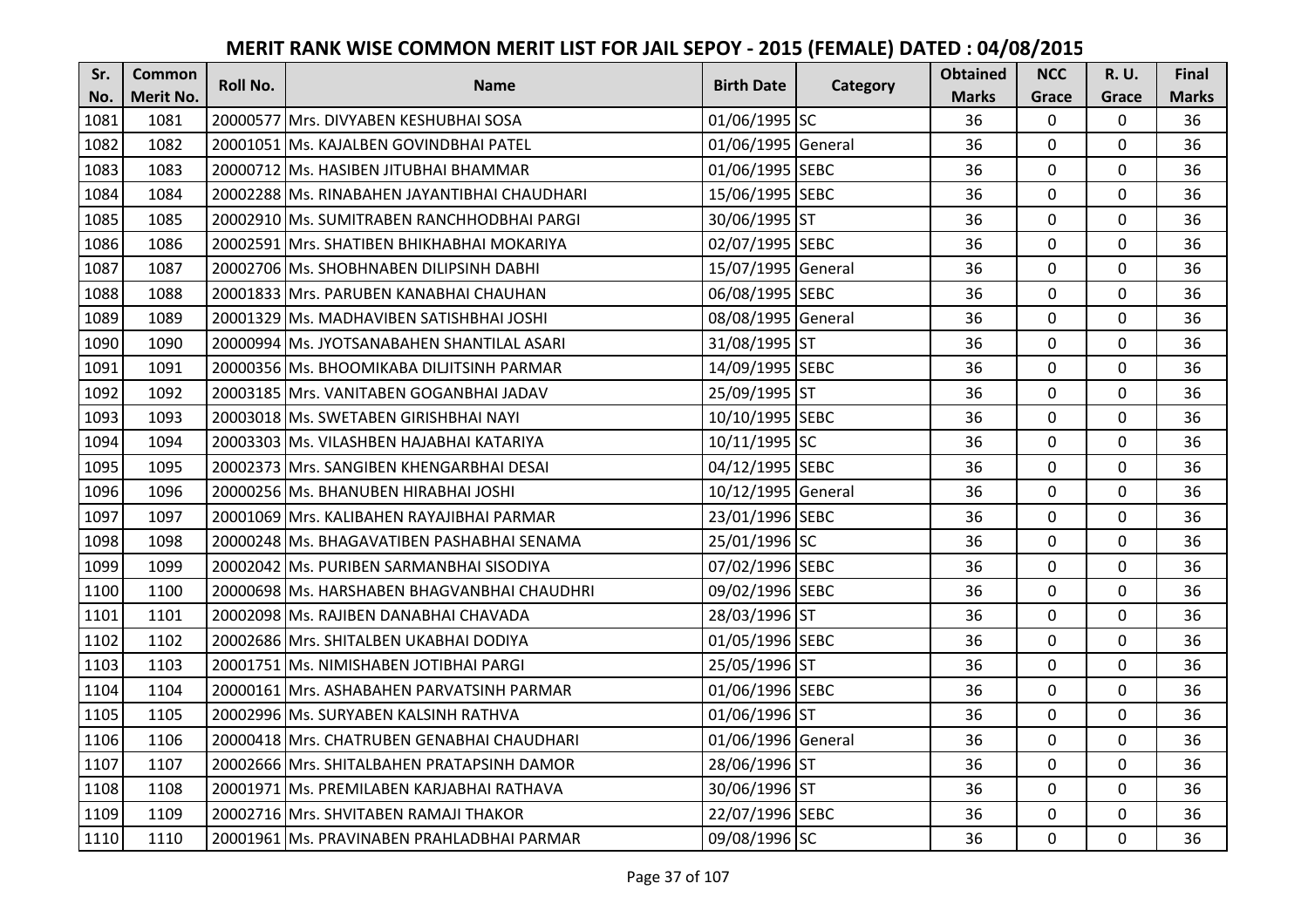| Sr.  | <b>Common</b>    | <b>Roll No.</b> | <b>Name</b>                                      | <b>Birth Date</b>  | Category | <b>Obtained</b> | <b>NCC</b>   | <b>R.U.</b> | Final        |
|------|------------------|-----------------|--------------------------------------------------|--------------------|----------|-----------------|--------------|-------------|--------------|
| No.  | <b>Merit No.</b> |                 |                                                  |                    |          | <b>Marks</b>    | Grace        | Grace       | <b>Marks</b> |
| 1111 | 1111             |                 | 20000221 Mrs. ASMITABEN HIRALAL DAMOR            | 23/08/1996 ST      |          | 36              | 0            | 0           | 36           |
| 1112 | 1112             |                 | 20000851 Ms. JAGRUTIBEN BUDHIYABHAI CHAUDHARI    | 28/04/1980 ST      |          | 35              | $\mathbf 0$  | $\Omega$    | 35           |
| 1113 | 1113             |                 | 20001332 lMs. MADHUBAHEN GOVINDBHAI CHAMAR       | 30/09/1981 SC      |          | 35              | $\mathbf 0$  | $\Omega$    | 35           |
| 1114 | 1114             |                 | 20003277 Ms. VASUBEN HIMMATSINH PATEL            | 05/10/1983 SEBC    |          | 35              | $\mathbf 0$  | 0           | 35           |
| 1115 | 1115             |                 | 20002838 IMrs. SONALBEN PREMJIBHAI MAKWANA       | 09/06/1984 SEBC    |          | 35              | $\mathbf{0}$ | $\mathbf 0$ | 35           |
| 1116 | 1116             |                 | 20001216 Ms. KOKILABEN MULJIBHAI VANKAR          | 25/11/1984 SC      |          | 35              | $\Omega$     | $\Omega$    | 35           |
| 1117 | 1117             |                 | 20000763 Mrs. HETALBEN NAGINBHAI CHAUDHARI       | 01/02/1985 ST      |          | 35              | $\mathbf 0$  | 0           | 35           |
| 1118 | 1118             |                 | 20001214 Ms. KOKILABEN BHODUBHAI RATHAVA         | 11/05/1985 SEBC    |          | 35              | $\mathbf 0$  | $\mathbf 0$ | 35           |
| 1119 | 1119             |                 | 20000017 Mrs. ALPABEN DINESHBHAI NINAMA          | 01/06/1985 ST      |          | 35              | $\mathbf 0$  | 0           | 35           |
| 1120 | 1120             |                 | 20002541 Mrs. SHAKUNTALABAHEN JAYANTIBHAI PANDOR | 20/07/1985 General |          | 35              | $\mathbf{0}$ | 0           | 35           |
| 1121 | 1121             |                 | 20000303 Ms. BHAVANABEN MANILAL VAGHELA          | 19/11/1985 SC      |          | 35              | $\Omega$     | 0           | 35           |
| 1122 | 1122             |                 | 20000875 Ms. JAMANABEN VIRSINH PATELIA           | 01/06/1986 SEBC    |          | 35              | $\mathbf 0$  | 0           | 35           |
| 1123 | 1123             |                 | 20001942 Ms. PRABHAVATIBEN RUMALSINH MUNIYA      | 13/07/1986 ST      |          | 35              | 0            | $\mathbf 0$ | 35           |
| 1124 | 1124             |                 | 20001186 Ms. KIRAN FATESINGH RAJPUT RAJPUT       | 21/10/1986 General |          | 35              | $\mathbf 0$  | 0           | 35           |
| 1125 | 1125             |                 | 20001100 Ms. KAMINIBEN RAMESHBHAI BUNDELA        | 09/03/1987 General |          | 35              | $\mathbf 0$  | 0           | 35           |
| 1126 | 1126             |                 | 20002472 Ms. SAROJBEN BAPUSINH RATHOD            | 01/06/1987 SEBC    |          | 35              | $\mathbf{0}$ | $\Omega$    | 35           |
| 1127 | 1127             |                 | 20002769 lMrs. SONALBAHEN BHARAMBHAI RATHVA      | 01/06/1988 ST      |          | 35              | $\mathbf{0}$ | 0           | 35           |
| 1128 | 1128             |                 | 20002881 Ms. SUMITRABAHEN DEVABHAI PATEL         | 05/06/1988 SEBC    |          | 35              | $\mathbf 0$  | $\Omega$    | 35           |
| 1129 | 1129             |                 | 20000902 IMs. JASHODABEN RAMSINGBHAI VASAVA      | 21/09/1988 ST      |          | 35              | $\mathbf 0$  | $\Omega$    | 35           |
| 1130 | 1130             |                 | 20001951 Mrs. PRATIBHA CHUDAMAN PATIL            | 26/01/1989 General |          | 35              | $\mathbf 0$  | 0           | 35           |
| 1131 | 1131             |                 | 20001964 Mrs. PREETI RADHESHYAM RATHOR           | 20/02/1989 SEBC    |          | 35              | 0            | $\Omega$    | 35           |
| 1132 | 1132             |                 | 20000609 Mrs. GEETABAHEN BABUBHAI KHANT          | 01/06/1989 SEBC    |          | 35              | $\mathbf 0$  | $\Omega$    | 35           |
| 1133 | 1133             |                 | 20002367 Mrs. SANGEETABEN BHUPATBHAI GOHIL       | 01/06/1989 SEBC    |          | 35              | $\mathbf 0$  | $\Omega$    | 35           |
| 1134 | 1134             |                 | 20001518 Ms. MAYURIBEN DAHYABHAI PATEL           | 08/07/1989 General |          | 35              | $\mathbf 0$  | $\mathbf 0$ | 35           |
| 1135 | 1135             |                 | 20000877 Mrs. JAMNABEN DHANSUKHBHAI PATEL        | 11/10/1989 ST      |          | 35              | $\mathbf 0$  | 0           | 35           |
| 1136 | 1136             |                 | 20000786 Mrs. HINABEN ATAMSINH BARIA             | 20/11/1989 SEBC    |          | 35              | $\mathbf 0$  | 0           | 35           |
| 1137 | 1137             |                 | 20002092 Ms. RADHIKAKUMARI BABUBHAI BALAT        | 06/04/1990 ST      |          | 35              | $\mathbf 0$  | 0           | 35           |
| 1138 | 1138             |                 | 20001805 Mrs. NITABEN KHUMANSANG DODIYA          | 11/05/1990 SEBC    |          | 35              | $\Omega$     | 0           | 35           |
| 1139 | 1139             |                 | 20001308 Ms. LAXMIBEN PRUTHVISINH CHAUHAN        | 01/06/1990 SEBC    |          | 35              | $\mathbf 0$  | 0           | 35           |
| 1140 | 1140             |                 | 20001466 Mrs. MANISHABEN TEJAJI KHARADI          | 01/06/1990 ST      |          | 35              | $\mathbf{0}$ | 0           | 35           |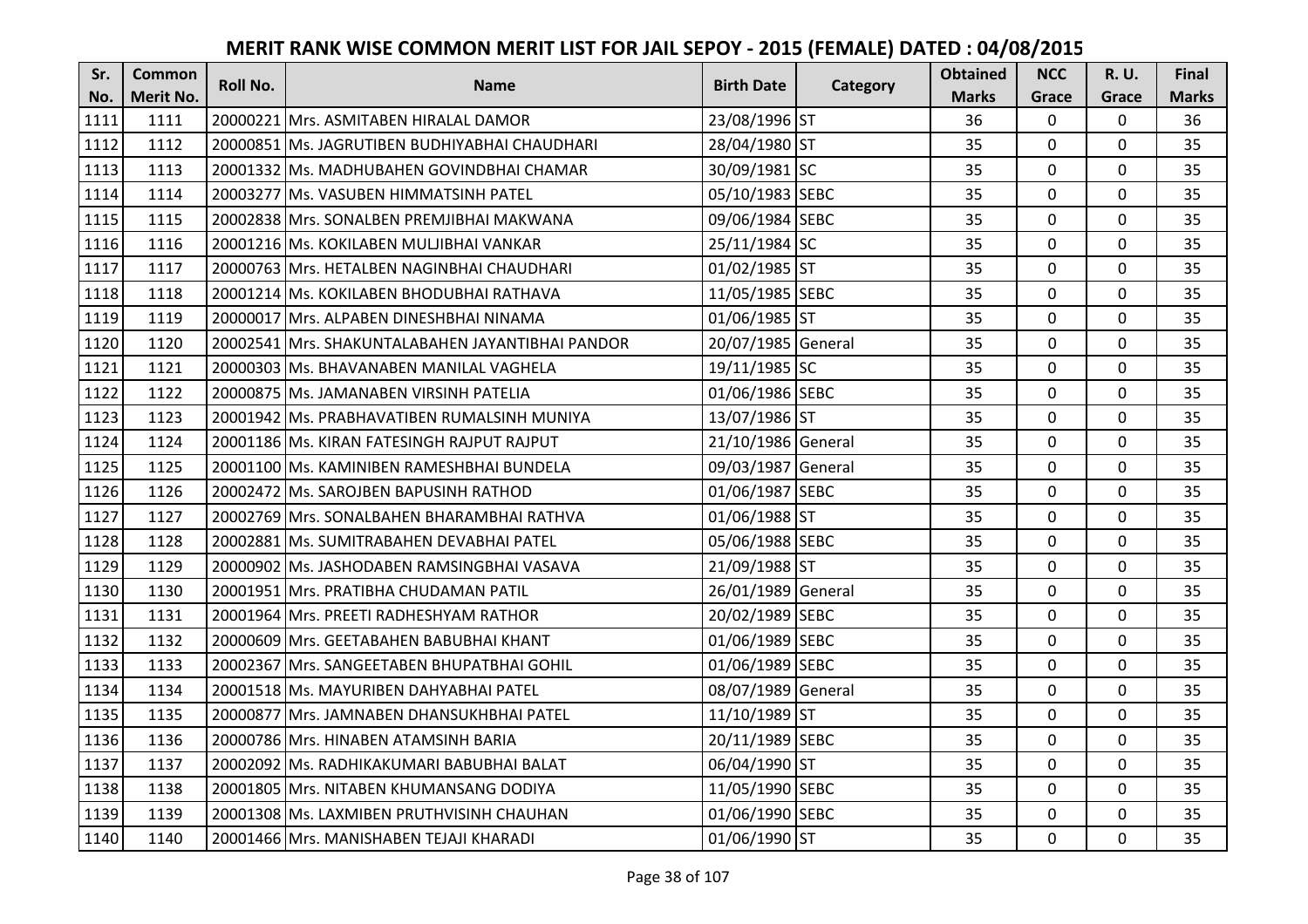| Sr.  | <b>Common</b>    | Roll No. | <b>Name</b>                                   | <b>Birth Date</b>  | <b>Category</b> | <b>Obtained</b> | <b>NCC</b>   | <b>R.U.</b> | Final        |
|------|------------------|----------|-----------------------------------------------|--------------------|-----------------|-----------------|--------------|-------------|--------------|
| No.  | <b>Merit No.</b> |          |                                               |                    |                 | <b>Marks</b>    | Grace        | Grace       | <b>Marks</b> |
| 1141 | 1141             |          | 20000624 Mrs. GEETABEN MOTIBHAI KOLI          | 01/06/1990 SEBC    |                 | 35              | $\mathbf 0$  | 0           | 35           |
| 1142 | 1142             |          | 20000487 Ms. DAXABEN PUNABHAI PATEL           | 28/06/1990 General |                 | 35              | $\mathbf{0}$ | $\mathbf 0$ | 35           |
| 1143 | 1143             |          | 20002509 Ms. SEJAL KHODABHAI CHAVDA           | 01/07/1990 SC      |                 | 35              | 0            | $\Omega$    | 35           |
| 1144 | 1144             |          | 20002461 Ms. SARITABEN SOMABHAI BARIA         | 08/07/1990 ST      |                 | 35              | $\mathbf 0$  | $\mathbf 0$ | 35           |
| 1145 | 1145             |          | 20001977 Mrs. PREMILABEN SARTANBHAI DINDOR    | 04/05/1991 ST      |                 | 35              | $\mathbf{0}$ | $\mathbf 0$ | 35           |
| 1146 | 1146             |          | 20002604 Mrs. SHILABEN CHANDUBHAI MARATHI     | 07/05/1991 General |                 | 35              | $\mathbf 0$  | 0           | 35           |
| 1147 | 1147             |          | 20001685 Mrs. NEETABAHEN AMARSINH THAKOR      | 31/05/1991 SEBC    |                 | 35              | $\mathbf 0$  | 0           | 35           |
| 1148 | 1148             |          | 20002284 Ms. RIJVANA AIYUBKHAN KAJI           | 01/06/1991 SEBC    |                 | 35              | $\mathbf 0$  | 0           | 35           |
| 1149 | 1149             |          | 20002955 Mrs. SUREKHABEN GANESHBHAI CHAUDHARI | 01/06/1991 SEBC    |                 | 35              | 0            | 0           | 35           |
| 1150 | 1150             |          | 20002369 Mrs. SANGEETABEN JIVANLAL MEVADA     | 22/09/1991 SC      |                 | 35              | $\mathbf{0}$ | 0           | 35           |
| 1151 | 1151             |          | 20000951 lMrs. JIGNABEN NANJIBHAI CHAUDHARI   | 20/10/1991 SEBC    |                 | 35              | $\mathbf 0$  | 0           | 35           |
| 1152 | 1152             |          | 20001623 Mrs. MUNNIBEN SANABHAI DABHI         | 24/11/1991 SEBC    |                 | 35              | $\mathbf 0$  | 0           | 35           |
| 1153 | 1153             |          | 20002847 Mrs. SONALBEN VITHALBHAI GODHAKIYA   | 08/12/1991 SEBC    |                 | 35              | $\mathbf 0$  | $\Omega$    | 35           |
| 1154 | 1154             |          | 20003288 Ms. VIDYABEN THAHORSINH CHAUHAN      | 23/12/1991 General |                 | 35              | $\mathbf 0$  | $\Omega$    | 35           |
| 1155 | 1155             |          | 20001969 Mrs. PREMILABEN KALUBHAI GOHIL       | 05/01/1992 ST      |                 | 35              | $\mathbf 0$  | $\Omega$    | 35           |
| 1156 | 1156             |          | 20000390 Ms. CHAMPABEN BHIKHAJI VIHOL         | 17/01/1992 General |                 | 35              | $\Omega$     | $\Omega$    | 35           |
| 1157 | 1157             |          | 20000108 Mrs. ANKITA RAMSUMIRAN YADAV         | 23/01/1992 General |                 | 35              | $\mathbf 0$  | 0           | 35           |
| 1158 | 1158             |          | 20000113 Ms. ANKITABEN KACHARABHAI CHAUHAN    | 09/04/1992 SC      |                 | 35              | $\mathbf 0$  | 0           | 35           |
| 1159 | 1159             |          | 20000640 Mrs. GITABEN BHAVABHAI KOLI          | 01/06/1992 SEBC    |                 | 35              | $\mathbf 0$  | $\Omega$    | 35           |
| 1160 | 1160             |          | 20000743 Ms. HETALBAHEN CHIMANSINH BARIA      | 07/06/1992 SEBC    |                 | 35              | 0            | 0           | 35           |
| 1161 | 1161             |          | 20000745 Ms. HETALBAHEN SIDDHARAJBHAI BHAGORA | 15/06/1992 ST      |                 | 35              | 0            | 0           | 35           |
| 1162 | 1162             |          | 20000494 Ms. DAXABEN VINODBHAI BHOI           | 25/06/1992 SEBC    |                 | 35              | $\Omega$     | $\Omega$    | 35           |
| 1163 | 1163             |          | 20002377 Ms. SANGITABA UDESINH ZALA           | 07/07/1992 SEBC    |                 | 35              | $\mathbf 0$  | 0           | 35           |
| 1164 | 1164             |          | 20001997 Ms. PRIYANKABAHEN KANTILAL MOTHALIYA | 09/07/1992 ST      |                 | 35              | $\mathbf 0$  | $\Omega$    | 35           |
| 1165 | 1165             |          | 20002004 Mrs. PRIYANKABAHEN SHRADBHAI BODAR   | 31/08/1992 ST      |                 | 35              | $\mathbf 0$  | $\Omega$    | 35           |
| 1166 | 1166             |          | 20001749 Mrs. NILUFAR NURMAMAD CHHOTIYARA     | 02/10/1992 ST      |                 | 35              | $\mathbf 0$  | 0           | 35           |
| 1167 | 1167             |          | 20003154 Mrs. VAHIDABIBI NASIRBHAI GARASIYA   | 11/11/1992 SEBC    |                 | 35              | $\mathbf 0$  | 0           | 35           |
| 1168 | 1168             |          | 20002824 Ms. SONALBEN KISHORBHAI DAMOR        | 15/01/1993 ST      |                 | 35              | $\Omega$     | 0           | 35           |
| 1169 | 1169             |          | 20002512 Ms. SEJALBAHEN SHIBHABHAI BHARWAD    | 18/02/1993 SEBC    |                 | 35              | $\mathbf 0$  | 0           | 35           |
| 1170 | 1170             |          | 20001038 Ms. KAJAL JAGDISHBHAI CHUDASMA       | 30/03/1993 SC      |                 | 35              | $\mathbf{0}$ | 0           | 35           |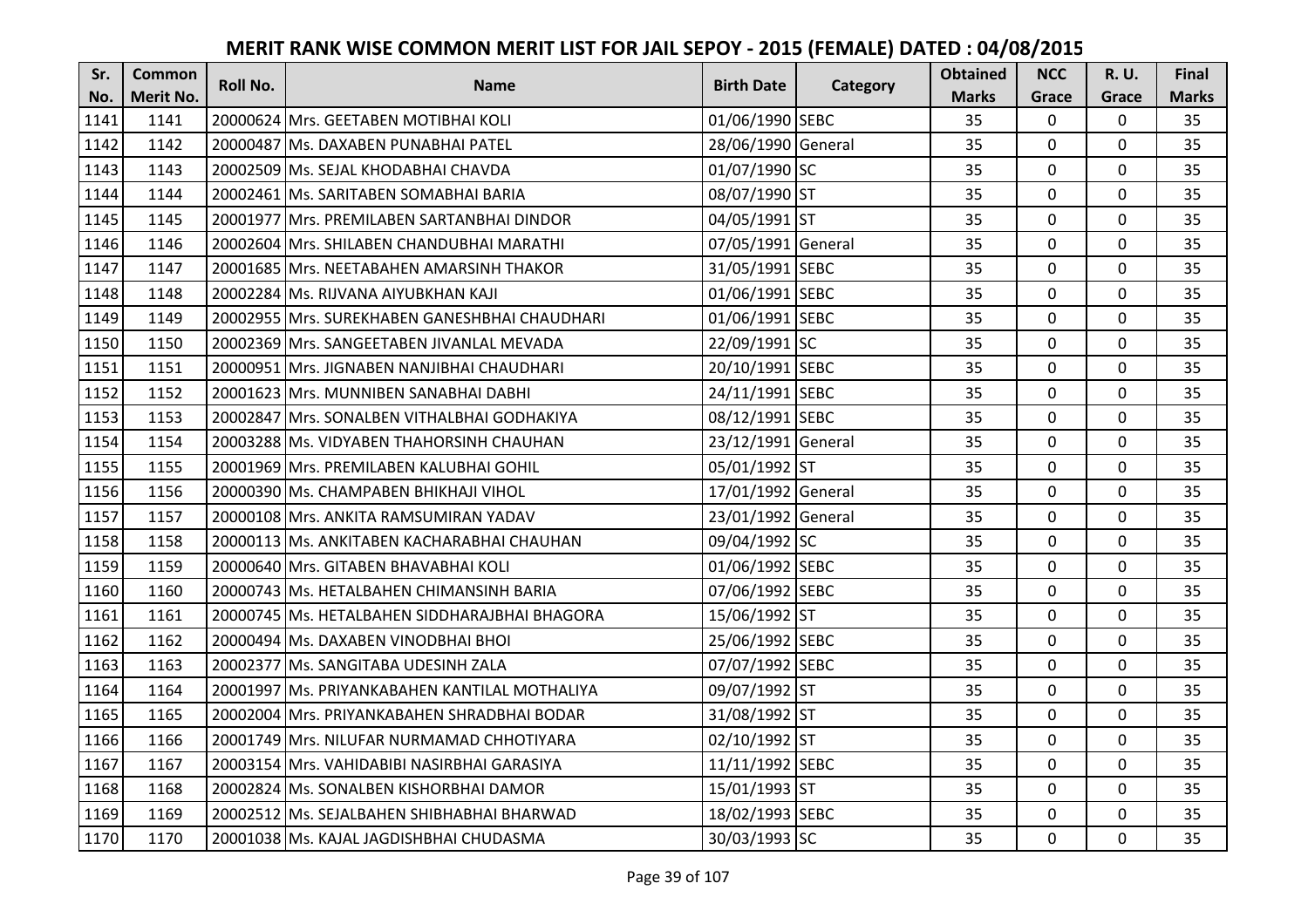| Sr.  | <b>Common</b>    | <b>Roll No.</b> | <b>Name</b>                                     | <b>Birth Date</b>  | Category | <b>Obtained</b> | <b>NCC</b>   | <b>R.U.</b> | Final        |
|------|------------------|-----------------|-------------------------------------------------|--------------------|----------|-----------------|--------------|-------------|--------------|
| No.  | <b>Merit No.</b> |                 |                                                 |                    |          | <b>Marks</b>    | Grace        | Grace       | <b>Marks</b> |
| 1171 | 1171             |                 | 20002325 Ms. ROSHNIBAHEN DHULABHAI NINAMA       | 08/04/1993 ST      |          | 35              | 0            | 0           | 35           |
| 1172 | 1172             |                 | 20002948 Ms. SUREKHABAHEN PRAKASHBHAI BHAGORA   | 01/06/1993 ST      |          | 35              | $\mathbf 0$  | $\Omega$    | 35           |
| 1173 | 1173             |                 | 20002623 Ms. SHILPABEN BACHUJI THAKOR           | 01/06/1993 SEBC    |          | 35              | $\mathbf 0$  | $\Omega$    | 35           |
| 1174 | 1174             |                 | 20002823 Mrs. SONALBEN KAVAJIBHAI BODAT         | 01/06/1993 ST      |          | 35              | $\mathbf 0$  | 0           | 35           |
| 1175 | 1175             |                 | 20002702 Mrs. SHOBHANABHEN BALVANTSINH BARIA    | 02/06/1993 General |          | 35              | $\mathbf{0}$ | $\mathbf 0$ | 35           |
| 1176 | 1176             |                 | 20002833 Ms. SONALBEN PRABHATSINH BARIA         | 15/06/1993 SEBC    |          | 35              | $\mathbf 0$  | $\Omega$    | 35           |
| 1177 | 1177             |                 | 20000561 Ms. DIPIKABEN KIRANSINH BARIA          | 17/06/1993 SEBC    |          | 35              | $\mathbf 0$  | 0           | 35           |
| 1178 | 1178             |                 | 20002443 Mrs. SAPANABEN PRAVINSINH MAKVANA      | 01/07/1993 SEBC    |          | 35              | $\mathbf{0}$ | $\mathbf 0$ | 35           |
| 1179 | 1179             |                 | 20002435 Mrs. SANTOK LAKHMANBHAI MORI           | 03/07/1993 ST      |          | 35              | $\mathbf 0$  | 0           | 35           |
| 1180 | 1180             |                 | 20000839 Ms. JAGRUTI DINESHBHAI VAGHELA         | 03/08/1993 SC      |          | 35              | $\mathbf{0}$ | 0           | 35           |
| 1181 | 1181             |                 | 20001027 Mrs. KAILASHBEN JAVANJI THAKOR         | 05/08/1993 SEBC    |          | 35              | $\Omega$     | 0           | 35           |
| 1182 | 1182             |                 | 20000545 Mrs. DIPIKABAHEN BABUBHAI KATARA       | 10/08/1993 ST      |          | 35              | $\mathbf 0$  | 0           | 35           |
| 1183 | 1183             |                 | 20002538 Mrs. SHAKUNABEN KALUBHAI KHANT         | 21/08/1993 SEBC    |          | 35              | 0            | $\mathbf 0$ | 35           |
| 1184 | 1184             |                 | 20001821 Ms. NIYATIBEN RAJESHBHAI PANDYA        | 24/08/1993 General |          | 35              | $\mathbf 0$  | 0           | 35           |
| 1185 | 1185             |                 | 20001957 Ms. PRAVINABAHEN BACHUBHAI DHUSA       | 27/08/1993 ST      |          | 35              | $\mathbf 0$  | 0           | 35           |
| 1186 | 1186             |                 | 20000760 Mrs. HETALBEN KHODABHAI DESAI          | 24/09/1993 SEBC    |          | 35              | $\mathbf{0}$ | 0           | 35           |
| 1187 | 1187             |                 | 20002587 Ms. SHARMISTHABEN KARTALSINH PARMAR    | 24/09/1993 SEBC    |          | 35              | $\mathbf{0}$ | 0           | 35           |
| 1188 | 1188             |                 | 20001281 Ms. LALITABEN BANSILAL ASARI           | 30/10/1993 ST      |          | 35              | $\mathbf 0$  | 0           | 35           |
| 1189 | 1189             |                 | 20002163 IMrs. RANJANNEN PRANSHANKAR JALELA     | 15/11/1993 General |          | 35              | $\mathbf 0$  | $\Omega$    | 35           |
| 1190 | 1190             |                 | 20002767 Mrs. SONAL SHAMBHUBHAI ZAPADIYA        | 16/01/1994 SEBC    |          | 35              | $\mathbf 0$  | 0           | 35           |
| 1191 | 1191             |                 | 20002501 Mrs. SAVITRIKUMARI KAMLESHPRASAD PATEL | 18/03/1994 General |          | 35              | $\mathbf 0$  | $\Omega$    | 35           |
| 1192 | 1192             |                 | 20002060 Ms. PUSHPABEN VIRJIBHAI NINAMA         | 01/06/1994 ST      |          | 35              | $\mathbf 0$  | $\Omega$    | 35           |
| 1193 | 1193             |                 | 20001256 Mrs. KUMANBEN VIRAMSINH RATHOD         | 01/06/1994 SEBC    |          | 35              | $\mathbf 0$  | $\Omega$    | 35           |
| 1194 | 1194             |                 | 20000747 Mrs. HETALBEN AMRUTBHAI RABARI         | 01/06/1994 SEBC    |          | 35              | $\mathbf 0$  | $\mathbf 0$ | 35           |
| 1195 | 1195             |                 | 20002425 Mrs. SANGITABEN SHANKARBHAI RAVAT      | 15/06/1994 ST      |          | 35              | $\mathbf 0$  | 0           | 35           |
| 1196 | 1196             |                 | 20000167 Mrs. ASHABEN BALDEVBHAI RABARI         | 27/06/1994 SEBC    |          | 35              | $\mathbf 0$  | 0           | 35           |
| 1197 | 1197             |                 | 20001895 Mrs. PINALBEN JAYANTILAL SENMA         | 30/06/1994 SC      |          | 35              | $\mathbf 0$  | 0           | 35           |
| 1198 | 1198             |                 | 20000710 Mrs. HARSHILABEN SABURBHAI PATEL       | 01/07/1994 SEBC    |          | 35              | $\Omega$     | 0           | 35           |
| 1199 | 1199             |                 | 20002240 Ms. REKHABEN NARANBHAI BAVALIYA        | 05/07/1994 SEBC    |          | 35              | $\mathbf 0$  | 0           | 35           |
| 1200 | 1200             |                 | 20001625 Ms. NAFISA ABDULBHAI LASARI            | 20/07/1994 SEBC    |          | 35              | $\mathbf{0}$ | 0           | 35           |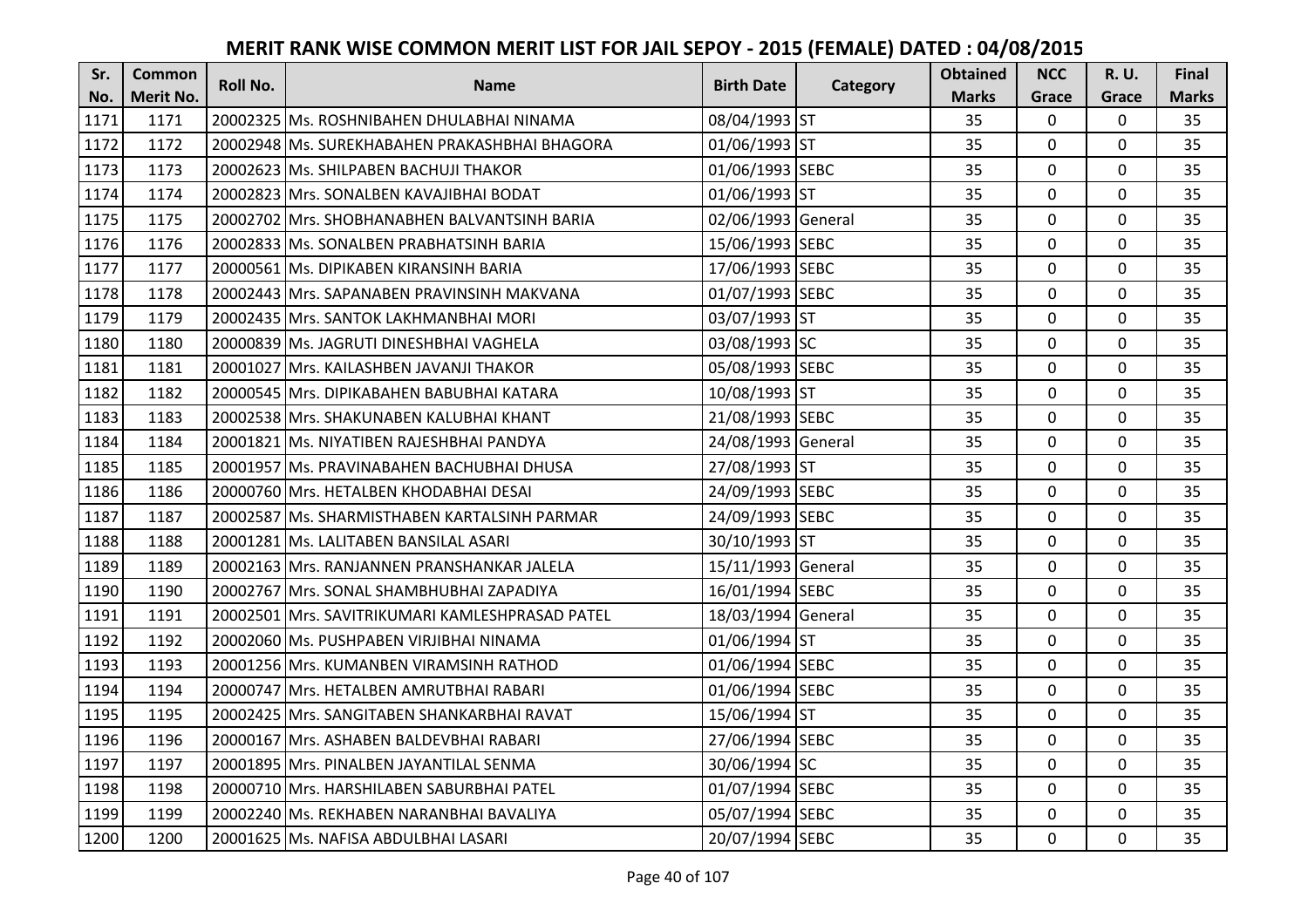| Sr.  | <b>Common</b>    | Roll No. | <b>Name</b>                                   | <b>Birth Date</b>  | Category | <b>Obtained</b> | <b>NCC</b>   | <b>R.U.</b> | Final        |
|------|------------------|----------|-----------------------------------------------|--------------------|----------|-----------------|--------------|-------------|--------------|
| No.  | <b>Merit No.</b> |          |                                               |                    |          | <b>Marks</b>    | Grace        | Grace       | <b>Marks</b> |
| 1201 | 1201             |          | 20000489 Ms. DAXABEN RAMESHBHAI GANVIT        | 31/07/1994 ST      |          | 35              | 0            | 0           | 35           |
| 1202 | 1202             |          | 20002627 Mrs. SHILPABEN DAHYAJI THAKOR        | 05/08/1994 SEBC    |          | 35              | $\mathbf 0$  | $\Omega$    | 35           |
| 1203 | 1203             |          | 20000782 lMs. HINABAHEN CHANDUBHAI NINAMA     | 11/08/1994 ST      |          | 35              | $\mathbf 0$  | $\Omega$    | 35           |
| 1204 | 1204             |          | 20000376 Mrs. BINALBEN AMRUTBHAI PATEL        | 29/08/1994 General |          | 35              | $\mathbf 0$  | 0           | 35           |
| 1205 | 1205             |          | 20002043 IMrs. PURNABA VIKRAMSINH JADEJA      | 03/09/1994 General |          | 35              | $\mathbf{0}$ | $\mathbf 0$ | 35           |
| 1206 | 1206             |          | 20001653 Ms. NAYANABEN BHARATSINH DABHI       | 12/09/1994 General |          | 35              | $\mathbf 0$  | $\Omega$    | 35           |
| 1207 | 1207             |          | 20001408 Mrs. MANISHABEN ANARJI THAKOR        | 01/10/1994 SEBC    |          | 35              | $\mathbf 0$  | 0           | 35           |
| 1208 | 1208             |          | 20001834 Ms. PARUL NARENDRAKUMAR NIMAWAT      | 02/11/1994 SEBC    |          | 35              | $\mathbf 0$  | $\mathbf 0$ | 35           |
| 1209 | 1209             |          | 20000368 Ms. BHUMIKABEN VINODBHAI VANKAR      | 07/11/1994 SC      |          | 35              | $\mathbf 0$  | 0           | 35           |
| 1210 | 1210             |          | 20003045 Ms. TEJALBEN SHIVGAR MEGHNATHI       | 20/11/1994 SEBC    |          | 35              | $\mathbf{0}$ | $\mathbf 0$ | 35           |
| 1211 | 1211             |          | 20001679 Ms. NAYNABEN PITAMBARBHAI PRAJAPATI  | 22/12/1994 SEBC    |          | 35              | $\Omega$     | 0           | 35           |
| 1212 | 1212             |          | 20002556 Ms. SHANTIBEN CHANABHAI SAGARAKA     | 05/01/1995 SEBC    |          | 35              | $\mathbf 0$  | 0           | 35           |
| 1213 | 1213             |          | 20002987 Mrs. SUREKHABEN TERSINGBHAI NINAMA   | 10/03/1995 ST      |          | 35              | 0            | $\mathbf 0$ | 35           |
| 1214 | 1214             |          | 20000581 Ms. DIXITABAHEN HIRALAL PARMAR       | 09/04/1995 SC      |          | 35              | $\mathbf 0$  | 0           | 35           |
| 1215 | 1215             |          | 20000255 Mrs. BHANUBEN FULABHAI BAVALIYA      | 22/04/1995 SEBC    |          | 35              | $\mathbf 0$  | 0           | 35           |
| 1216 | 1216             |          | 20002561 Mrs. SHARDABEN DEVABHAI NARAT        | 01/05/1995 ST      |          | 35              | $\mathbf{0}$ | $\Omega$    | 35           |
| 1217 | 1217             |          | 20002723 Mrs. SIMPALBEN ARJANBAHI DESAI       | 15/05/1995 SEBC    |          | 35              | $\mathbf{0}$ | 0           | 35           |
| 1218 | 1218             |          | 20000040 Mrs. AMITABEN BHAVSINGBHAI RATHVA    | 01/06/1995 ST      |          | 35              | $\mathbf 0$  | $\Omega$    | 35           |
| 1219 | 1219             |          | 20003282 IMs. VIBHA MANUBHAI BARAIYA          | 15/06/1995 General |          | 35              | $\mathbf 0$  | $\Omega$    | 35           |
| 1220 | 1220             |          | 20001222 Mrs. KOKILABEN RANJITSINH PARMAR     | 07/07/1995 SEBC    |          | 35              | $\mathbf 0$  | 0           | 35           |
| 1221 | 1221             |          | 20000072 Mrs. ANITABEN LAXMANSINH DABHI       | 15/07/1995 General |          | 35              | $\mathbf 0$  | $\Omega$    | 35           |
| 1222 | 1222             |          | 20003085 Ms. URMILABEN DHARMENDRABHAI CHAUHAN | 30/07/1995 SC      |          | 35              | $\mathbf 0$  | $\Omega$    | 35           |
| 1223 | 1223             |          | 20002777 Mrs. SONALBAHEN RANJITBHAI KHANT     | 01/08/1995 SEBC    |          | 35              | $\mathbf 0$  | $\Omega$    | 35           |
| 1224 | 1224             |          | 20000949 Ms. JIGNABAHEN HATHISINH RATHOD      | 10/08/1995 SEBC    |          | 35              | $\mathbf 0$  | $\mathbf 0$ | 35           |
| 1225 | 1225             |          | 20000857 Ms. JAGRUTIBEN PRABHUDAS DAMOR       | 26/08/1995 ST      |          | 35              | $\mathbf 0$  | 0           | 35           |
| 1226 | 1226             |          | 20000263 Ms. BHARATIBEN DALPATJI THAKOR       | 28/08/1995 SEBC    |          | 35              | $\mathbf 0$  | 0           | 35           |
| 1227 | 1227             |          | 20001699 Ms. NEHABEN DAHYAJI THAKOR           | 29/08/1995 SEBC    |          | 35              | $\mathbf 0$  | 0           | 35           |
| 1228 | 1228             |          | 20001384 Ms. MANISHA DEVABHAI BHARVAD         | 30/08/1995 SEBC    |          | 35              | $\Omega$     | 0           | 35           |
| 1229 | 1229             |          | 20002945 Ms. SURBHIBEN GOVINDBHAI BHADARKA    | 10/09/1995 SEBC    |          | 35              | $\mathbf 0$  | 0           | 35           |
| 1230 | 1230             |          | 20001246 Mrs. KRISHNABEN NARANJI SOLANKI      | 06/10/1995 SEBC    |          | 35              | $\mathbf{0}$ | 0           | 35           |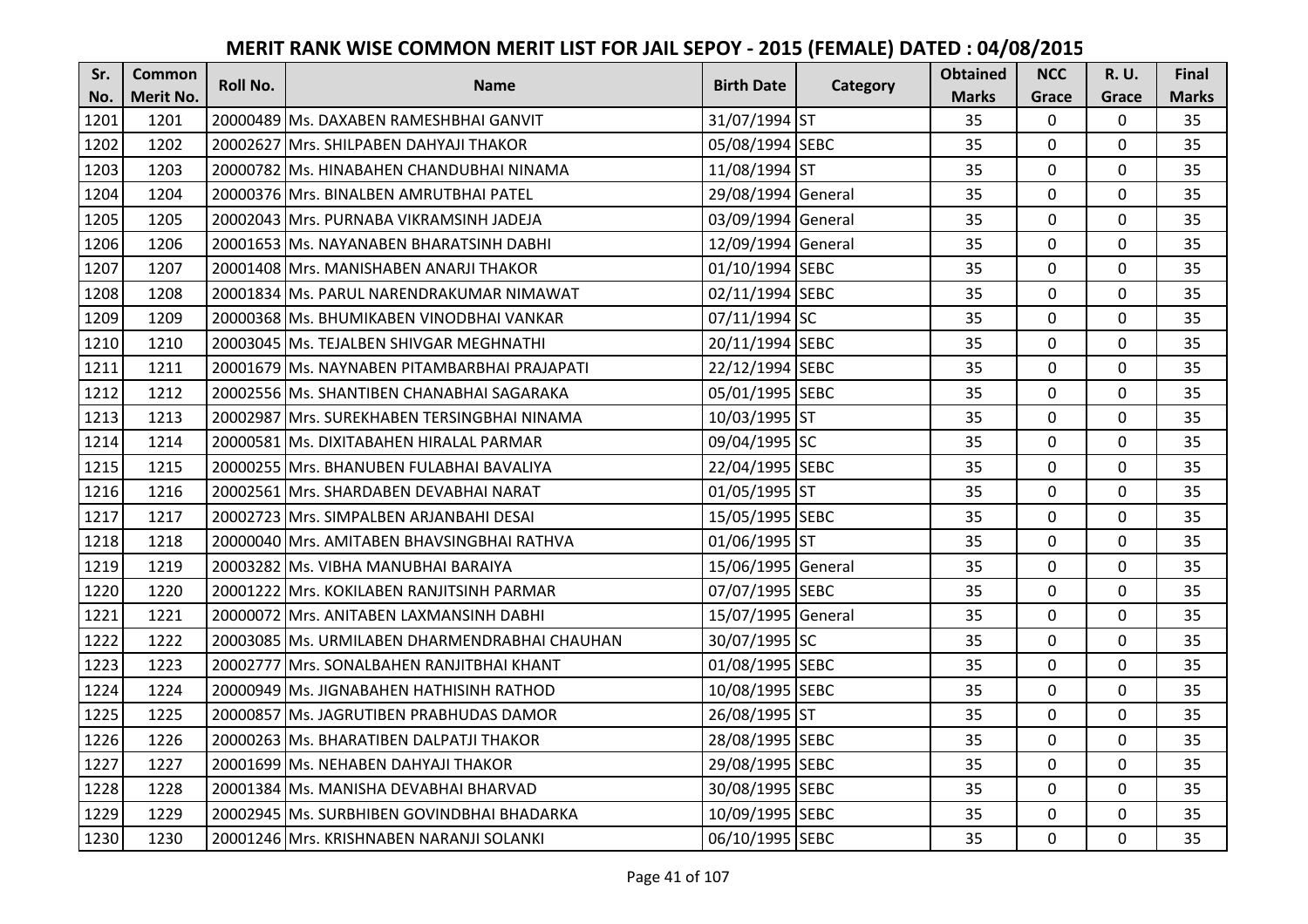| Sr.  | <b>Common</b>    | <b>Roll No.</b> | <b>Name</b>                                      | <b>Birth Date</b>  |          | <b>Obtained</b> | <b>NCC</b>   | <b>R.U.</b> | Final        |
|------|------------------|-----------------|--------------------------------------------------|--------------------|----------|-----------------|--------------|-------------|--------------|
| No.  | <b>Merit No.</b> |                 |                                                  |                    | Category | <b>Marks</b>    | Grace        | Grace       | <b>Marks</b> |
| 1231 | 1231             |                 | 20000725 Ms. HEENABEN MANIBHAI PARMAR            | 17/10/1995 SC      |          | 35              | $\mathbf 0$  | 0           | 35           |
| 1232 | 1232             |                 | 20000197 Ms. ASHABEN RAMABHAI RABARI             | 14/11/1995 SEBC    |          | 35              | $\mathbf 0$  | $\Omega$    | 35           |
| 1233 | 1233             |                 | 20001771 Ms. NIRMALBEN RANJITSINH ZALA           | 12/02/1996 General |          | 35              | $\mathbf 0$  | 0           | 35           |
| 1234 | 1234             |                 | 20000971 Mrs. JOSHANABEN VELABHAI DESAI          | 18/02/1996 SEBC    |          | 35              | $\mathbf{0}$ | 0           | 35           |
| 1235 | 1235             |                 | 20002245 Mrs. REKHABEN RAMANBHAI THAKOR          | 01/03/1996 General |          | 35              | $\mathbf{0}$ | $\mathbf 0$ | 35           |
| 1236 | 1236             |                 | 20003050 Mrs. TEJUBEN BALABHAI PARMAR            | 22/03/1996 SEBC    |          | 35              | $\mathbf 0$  | $\Omega$    | 35           |
| 1237 | 1237             |                 | 20000145 Ms. ARUNABEN DHIRUBHAI CHAUHAN          | 01/06/1996 General |          | 35              | $\mathbf 0$  | 0           | 35           |
| 1238 | 1238             |                 | 20001223 Mrs. KOKILABEN SHANABHAI DAMOR          | 01/06/1996 SEBC    |          | 35              | $\mathbf{0}$ | $\mathbf 0$ | 35           |
| 1239 | 1239             |                 | 20001899 Mrs. PINALBEN SHANKARSINH VAGHELA       | 20/06/1996 General |          | 35              | $\mathbf 0$  | 0           | 35           |
| 1240 | 1240             |                 | 20000740 Mrs. HETAL RAMKUMAR BAROT               | 17/07/1996 SC      |          | 35              | $\mathbf{0}$ | $\mathbf 0$ | 35           |
| 1241 | 1241             |                 | 20001410 Ms. MANISHABEN ARVINDBHAI RATHWA        | 22/07/1996 ST      |          | 35              | $\Omega$     | 0           | 35           |
| 1242 | 1242             |                 | 20002887 Mrs. SUMITRABEN BABUBHAI MANAT          | 27/07/1996 ST      |          | 35              | $\mathbf 0$  | 0           | 35           |
| 1243 | 1243             |                 | 20001039 Ms. KAJAL JIVA KAGADA                   | 05/08/1996 SEBC    |          | 35              | 0            | 0           | 35           |
| 1244 | 1244             |                 | 20002495 Mrs. SAVITABEN SOMSINH PARMAR           | 31/05/1981 SEBC    |          | 34              | $\mathbf{0}$ | 0           | 34           |
| 1245 | 1245             |                 | 20002578 Ms. SHARMISHTABEN NARAYANBHAI CHAUDHARI | 06/05/1983 SEBC    |          | 34              | $\mathbf 0$  | 0           | 34           |
| 1246 | 1246             |                 | 20002102 Ms. RAJIYABEN SULEMAN SIRMAN            | 17/05/1984 ST      |          | 34              | $\mathbf{0}$ | $\Omega$    | 34           |
| 1247 | 1247             |                 | 20000891 Ms. JANTABEN RANCHHODBHAI NISARTA       | 25/06/1984 ST      |          | 34              | $\mathbf{0}$ | 0           | 34           |
| 1248 | 1248             |                 | 20003069 Mrs. TULSIBAHEN JIVABHAI ASARI          | 05/06/1985 ST      |          | 34              | $\mathbf{0}$ | $\Omega$    | 34           |
| 1249 | 1249             |                 | 20002456 Ms. SARDABEN SOMABHAI PARMAR            | 12/07/1985 ST      |          | 34              | $\mathbf 0$  | $\Omega$    | 34           |
| 1250 | 1250             |                 | 20000051 Ms. ANANDIBEN PUNJAJI THAKOR            | 01/06/1986 SEBC    |          | 34              | $\mathbf 0$  | 0           | 34           |
| 1251 | 1251             |                 | 20003196 Ms. VARSHA RATILAL SOLANKI              | 14/09/1986 SEBC    |          | 34              | $\mathbf 0$  | 0           | 34           |
| 1252 | 1252             |                 | 20000504 Mrs. DEVIKA NORATMAL BERWA              | 27/04/1987 General |          | 34              | $\mathbf 0$  | $\Omega$    | 34           |
| 1253 | 1253             |                 | 20001202 Ms. KIRTI NATVARSINH KATARA             | 21/08/1987 ST      |          | 34              | $\mathbf 0$  | 0           | 34           |
| 1254 | 1254             |                 | 20000922 Ms. JAYABEN RUPAJIBHAI KHER             | 14/12/1987 ST      |          | 34              | $\mathbf 0$  | $\mathbf 0$ | 34           |
| 1255 | 1255             |                 | 20000382 Ms. BINIKABEN JAYANTIBHAI PATEL         | 03/09/1988 General |          | 34              | $\mathbf 0$  | 0           | 34           |
| 1256 | 1256             |                 | 20000893 Ms. JASHODA BHIKHABHAI PARMAR           | 21/12/1988 SEBC    |          | 34              | $\mathbf{0}$ | 0           | 34           |
| 1257 | 1257             |                 | 20002466 Mrs. SARMISHATABEN CHATURSINH PATELIYA  | 13/02/1989 SEBC    |          | 34              | $\mathbf 0$  | 0           | 34           |
| 1258 | 1258             |                 | 20001211 Ms. KOKILABAHEN KANTIBHAI PATEL         | 01/06/1989 SEBC    |          | 34              | $\Omega$     | 0           | 34           |
| 1259 | 1259             |                 | 20000195 Ms. ASHABEN PRATAPJI THAKOR             | 01/06/1989 SEBC    |          | 34              | $\mathbf 0$  | 0           | 34           |
| 1260 | 1260             |                 | 20000671 Mrs. HANSABEN DHASHRATHSINH SOLANKI     | 13/06/1989 SEBC    |          | 34              | $\mathbf{0}$ | 0           | 34           |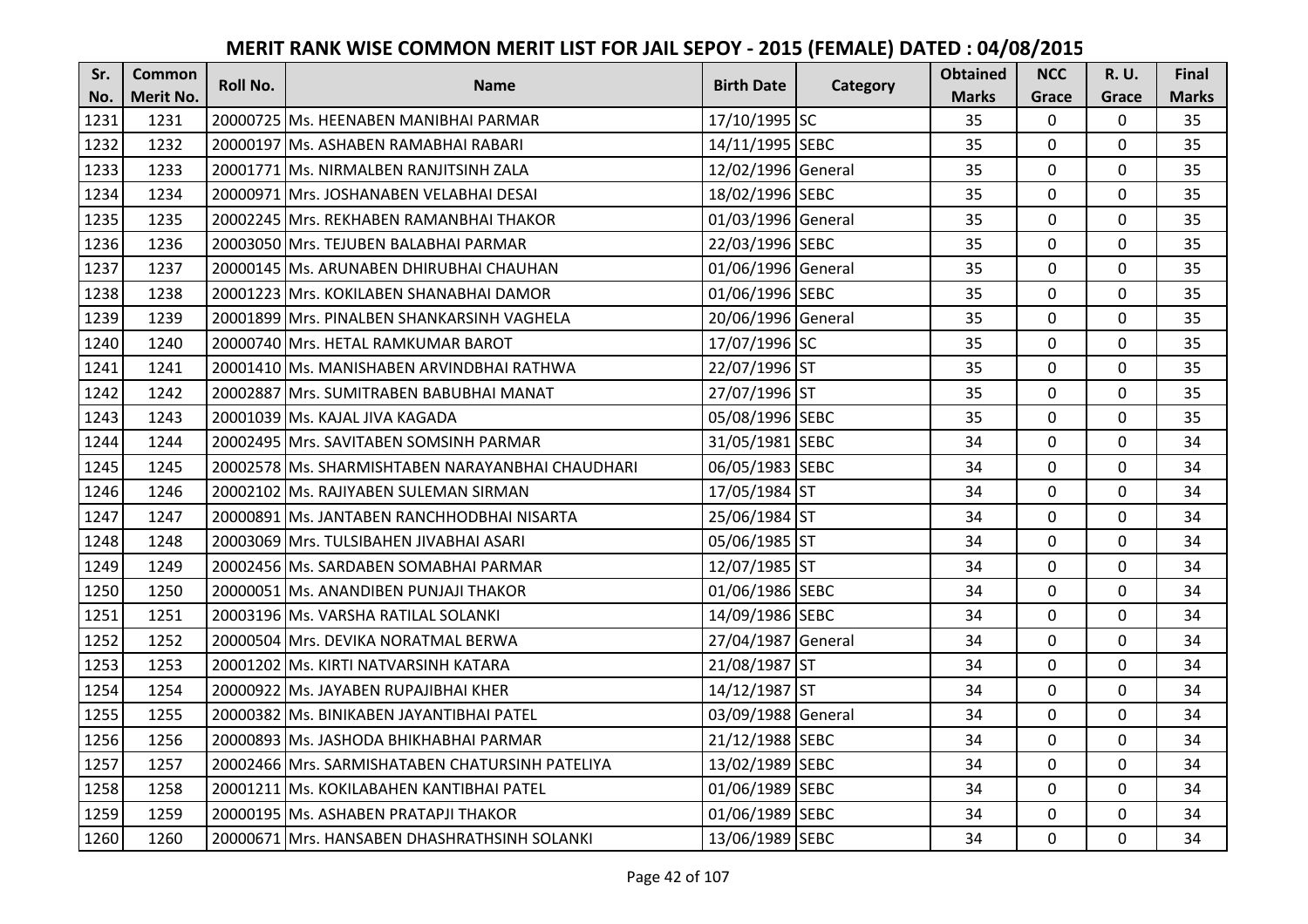| Sr.  | <b>Common</b> | <b>Roll No.</b> | <b>Name</b>                                | <b>Birth Date</b>  |          | <b>Obtained</b> | <b>NCC</b>   | <b>R.U.</b> | Final        |
|------|---------------|-----------------|--------------------------------------------|--------------------|----------|-----------------|--------------|-------------|--------------|
| No.  | Merit No.     |                 |                                            |                    | Category | <b>Marks</b>    | Grace        | Grace       | <b>Marks</b> |
| 1261 | 1261          |                 | 20003135 Ms. USHABEN KANUBHAI BHURIYA      | 05/08/1989 ST      |          | 34              | 0            | 0           | 34           |
| 1262 | 1262          |                 | 20003328 Ms. VINABEN VIJAYSINH CHAUHAN     | 05/11/1989 General |          | 34              | $\mathbf 0$  | $\Omega$    | 34           |
| 1263 | 1263          |                 | 20001842 Ms. PARULBEN MOHANBHAI PARMAR     | 27/12/1989 SC      |          | 34              | $\mathbf 0$  | $\Omega$    | 34           |
| 1264 | 1264          |                 | 20001576 Ms. MIRABEN CHOTUBHAI CHAUDHARI   | 10/01/1990 ST      |          | 34              | $\mathbf 0$  | 0           | 34           |
| 1265 | 1265          |                 | 20000823 Ms. INDRABEN NATVARSINH RATHOD    | 15/03/1990 General |          | 34              | $\mathbf{0}$ | $\mathbf 0$ | 34           |
| 1266 | 1266          |                 | 20001139 Mrs. KAPILABEN RIBHUJI THAKOR     | 01/05/1990 SEBC    |          | 34              | $\mathbf 0$  | $\Omega$    | 34           |
| 1267 | 1267          |                 | 20001302 Mrs. LAXMIBEN DALJIBHAI CHAUDHARY | 10/05/1990 SEBC    |          | 34              | $\mathbf 0$  | 0           | 34           |
| 1268 | 1268          |                 | 20000371 Ms. BHURIBEN BABUBHAI MASAR       | 01/06/1990 SEBC    |          | 34              | $\mathbf{0}$ | $\mathbf 0$ | 34           |
| 1269 | 1269          |                 | 20003148   Ms. USHABEN SATANABHAI BHOOHA   | 05/06/1990 ST      |          | 34              | $\mathbf 0$  | 0           | 34           |
| 1270 | 1270          |                 | 20001612 Ms. MONIKA JOHNBHAI KHRISTI       | 24/07/1990 General |          | 34              | $\mathbf{0}$ | 0           | 34           |
| 1271 | 1271          |                 | 20000481 Ms. DAXABEN MAHADEVBHAI CHAUDHARI | 05/10/1990 SEBC    |          | 34              | $\Omega$     | 0           | 34           |
| 1272 | 1272          |                 | 20002708 Ms. SHRADDABAHEN DALPATBHAI DAVE  | 06/11/1990 General |          | 34              | $\mathbf 0$  | 0           | 34           |
| 1273 | 1273          |                 | 20001767 Mrs. NIRMALABEN KALUBHAI PATEL    | 09/11/1990 SEBC    |          | 34              | $\mathbf{0}$ | $\mathbf 0$ | 34           |
| 1274 | 1274          |                 | 20001865 Mrs. PAYALBAHEN NANJIBHAI BARANDA | 05/01/1991 ST      |          | 34              | $\mathbf 0$  | 0           | 34           |
| 1275 | 1275          |                 | 20001141 Mrs. KARI MUNJA LIMBOLA           | 25/02/1991 SC      |          | 34              | $\mathbf 0$  | 0           | 34           |
| 1276 | 1276          |                 | 20000194 Mrs. ASHABEN POPATJI THAKOR       | 25/03/1991 SEBC    |          | 34              | $\mathbf{0}$ | $\Omega$    | 34           |
| 1277 | 1277          |                 | 20000509 Ms. DHANIBEN RATABHAI AHIR        | 01/06/1991 SEBC    |          | 34              | $\mathbf{0}$ | 0           | 34           |
| 1278 | 1278          |                 | 20001804 Ms. NITABEN KASUBHAI PAGEE        | 13/07/1991 ST      |          | 34              | $\mathbf 0$  | $\Omega$    | 34           |
| 1279 | 1279          |                 | 20000930 Ms. JAYSHREE BHANABHAI VADHER     | 19/08/1991 SEBC    |          | 34              | $\mathbf 0$  | 0           | 34           |
| 1280 | 1280          |                 | 20001349 Ms. MAIYABEN NARVATSINH PARMAR    | 15/09/1991 General |          | 34              | $\mathbf 0$  | 0           | 34           |
| 1281 | 1281          |                 | 20000166 Mrs. ASHABEN BABUBHAI CHAMAR      | 29/10/1991 SC      |          | 34              | $\mathbf 0$  | $\Omega$    | 34           |
| 1282 | 1282          |                 | 20002293 Ms. RINABEN KALIDAS VASAVA        | 05/12/1991 ST      |          | 34              | $\Omega$     | $\Omega$    | 34           |
| 1283 | 1283          |                 | 20001227 Ms. KOMAL DINESHBHAI SUVA         | 22/12/1991 SEBC    |          | 34              | $\mathbf 0$  | 0           | 34           |
| 1284 | 1284          |                 | 20002932 Ms. SUNITABEN MANYABHAI JADAV     | 07/01/1992 ST      |          | 34              | $\mathbf 0$  | $\mathbf 0$ | 34           |
| 1285 | 1285          |                 | 20000933 Mrs. JAYSHREEBEN MANGABHAI VANKAR | 08/01/1992 SC      |          | 34              | $\mathbf 0$  | 0           | 34           |
| 1286 | 1286          |                 | 20001817 Mrs. NITABEN PUNABHAI ASEDIYA     | 29/01/1992 SC      |          | 34              | $\mathbf 0$  | 0           | 34           |
| 1287 | 1287          |                 | 20001671 Ms. NAYANBAHEN KANJIBHAI PARMAR   | 05/02/1992 SC      |          | 34              | $\mathbf 0$  | 0           | 34           |
| 1288 | 1288          |                 | 20000699 Mrs. HARSHABEN BHARATBHAI GOHEL   | 13/03/1992 SEBC    |          | 34              | $\Omega$     | 0           | 34           |
| 1289 | 1289          |                 | 20002888   Ms. SUMITRABEN BABUBHAI MODIYA  | 27/03/1992 ST      |          | 34              | $\mathbf 0$  | 0           | 34           |
| 1290 | 1290          |                 | 20000340 Mrs. BHAVNABEN MULAJI CHAUDHARY   | 01/06/1992 SEBC    |          | 34              | $\mathbf{0}$ | 0           | 34           |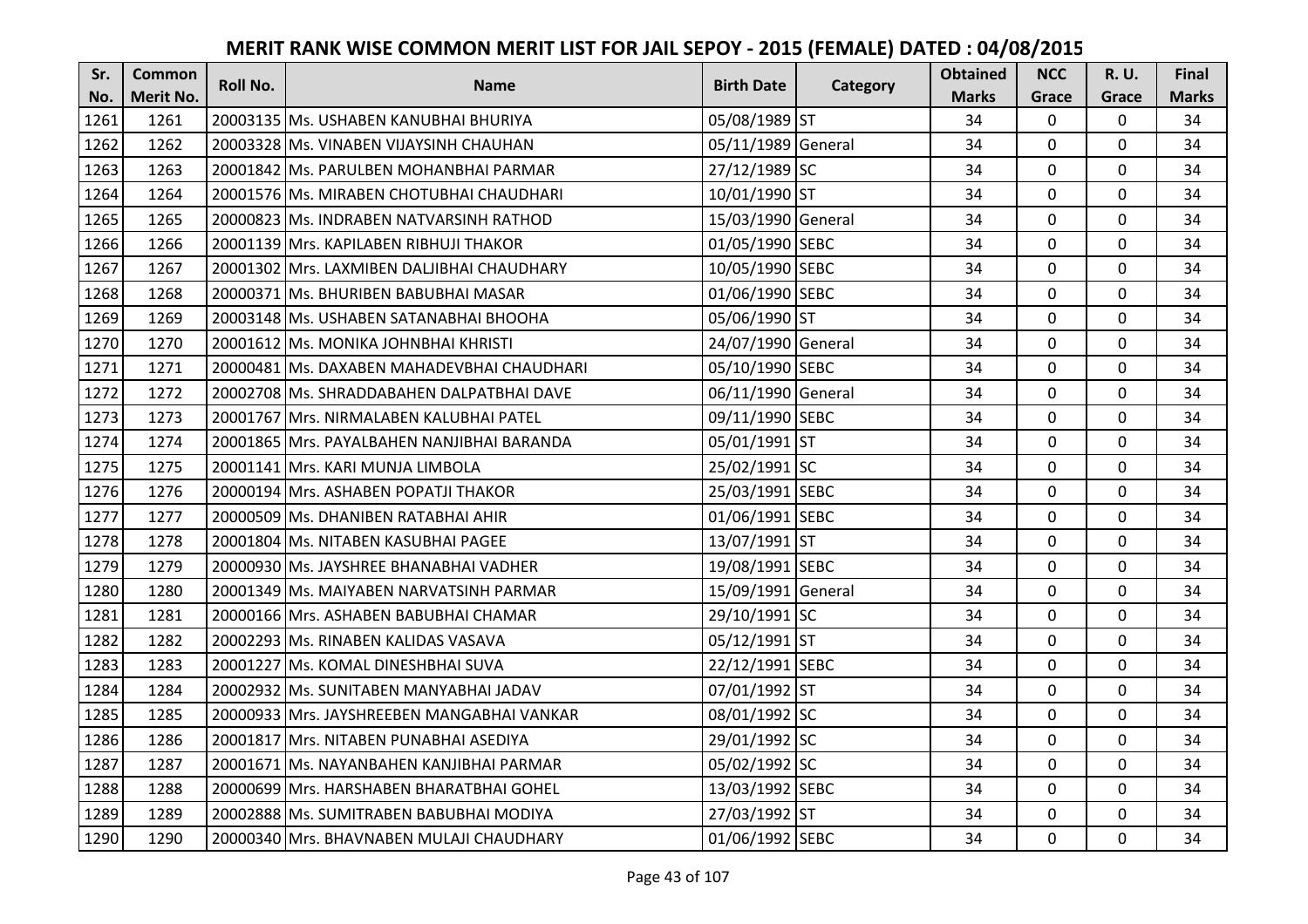| Sr.  | <b>Common</b>    | <b>Roll No.</b> | <b>Name</b>                                     | <b>Birth Date</b>  | Category | <b>Obtained</b> | <b>NCC</b>   | <b>R.U.</b> | Final        |
|------|------------------|-----------------|-------------------------------------------------|--------------------|----------|-----------------|--------------|-------------|--------------|
| No.  | <b>Merit No.</b> |                 |                                                 |                    |          | <b>Marks</b>    | Grace        | Grace       | <b>Marks</b> |
| 1291 | 1291             |                 | 20002607 Mrs. SHILABEN SURESHBHAI PATEL         | 01/06/1992 SEBC    |          | 34              | 0            | 0           | 34           |
| 1292 | 1292             |                 | 20002346 IMs. SAGUNABEN KALUBHAI TAVIYAD        | 01/06/1992 ST      |          | 34              | $\mathbf 0$  | $\Omega$    | 34           |
| 1293 | 1293             |                 | 20000591 lMrs. GANGABEN NATHUBHAI CHAUHAN       | 01/06/1992 SEBC    |          | 34              | $\mathbf 0$  | $\Omega$    | 34           |
| 1294 | 1294             |                 | 20002602 Mrs. SHILABAHEN CHANDULAL GOPAT        | 15/06/1992 ST      |          | 34              | $\mathbf{0}$ | 0           | 34           |
| 1295 | 1295             |                 | 20000434 IMrs. CHHAYABAHEN MOGHJIBHAI CHAUDHARI | 20/06/1992 SEBC    |          | 34              | $\mathbf{0}$ | $\mathbf 0$ | 34           |
| 1296 | 1296             |                 | 20002928 Mrs. SUNITABEN KESHUBHAI SOSA          | 20/06/1992 SC      |          | 34              | $\Omega$     | $\Omega$    | 34           |
| 1297 | 1297             |                 | 20000991 Mrs. JYOTSANABAHEN PRAVINSINH CHAUHAN  | 20/06/1992 SEBC    |          | 34              | $\mathbf 0$  | 0           | 34           |
| 1298 | 1298             |                 | 20003111 Mrs. USHA BABUBHAI KAMARIYA            | 26/06/1992 SEBC    |          | 34              | $\mathbf 0$  | $\mathbf 0$ | 34           |
| 1299 | 1299             |                 | 20001362 Mrs. MAMTABAHEN SHANKARBHAI BARAIYA    | 01/07/1992 SEBC    |          | 34              | $\mathbf 0$  | 0           | 34           |
| 1300 | 1300             |                 | 20000020 Ms. ALPABEN MEGRAJBHAI CHAUDHARI       | 07/07/1992 SEBC    |          | 34              | $\mathbf{0}$ | 0           | 34           |
| 1301 | 1301             |                 | 20002551 Mrs. SHANTABEN BHAVANJI THAKOR         | 18/09/1992 SEBC    |          | 34              | $\Omega$     | 0           | 34           |
| 1302 | 1302             |                 | 20003336 Ms. YASHODHARABEN BHATHUBHAI PARGI     | 21/10/1992 ST      |          | 34              | $\mathbf 0$  | 0           | 34           |
| 1303 | 1303             |                 | 20000682 Ms. HANSABEN RAMABHAI BHAGORA          | 20/01/1993 ST      |          | 34              | 0            | $\mathbf 0$ | 34           |
| 1304 | 1304             |                 | 20003178   Ms. VANITABAHEN RAMANBHAI SOLANKI    | 26/01/1993 SC      |          | 34              | $\mathbf 0$  | 0           | 34           |
| 1305 | 1305             |                 | 20001092 lMs. KALPNAKUMARI PRAVINBHAI VANKAR    | 20/03/1993 SC      |          | 34              | $\mathbf 0$  | 0           | 34           |
| 1306 | 1306             |                 | 20002553 Ms. SHANTABEN RAMABHAI DHARASANDA      | 05/05/1993 SEBC    |          | 34              | $\mathbf{0}$ | $\Omega$    | 34           |
| 1307 | 1307             |                 | 20003119 lMs. USHABAHEN SHANABHAI PANDOR        | 01/06/1993 SEBC    |          | 34              | $\mathbf{0}$ | 0           | 34           |
| 1308 | 1308             |                 | 20000409 Mrs. CHANDRIKABEN HARJIBHAI THAKOR     | 01/06/1993 SEBC    |          | 34              | $\mathbf 0$  | $\Omega$    | 34           |
| 1309 | 1309             |                 | 20000686 Mrs. HANSABEN SARTANJI THAKOR          | 01/06/1993 SEBC    |          | 34              | $\mathbf 0$  | $\Omega$    | 34           |
| 1310 | 1310             |                 | 20003048 Ms. TEJALKUMARI ANILBHAI MAHETA        | 04/06/1993 ST      |          | 34              | $\mathbf 0$  | 0           | 34           |
| 1311 | 1311             |                 | 20002606 Ms. SHILABEN KANABHAI PATELIYA         | 13/06/1993 ST      |          | 34              | $\mathbf 0$  | $\Omega$    | 34           |
| 1312 | 1312             |                 | 20000066 Mrs. ANITABAHEN SURJIBHAI GAMETI       | 28/06/1993 ST      |          | 34              | $\mathbf 0$  | $\Omega$    | 34           |
| 1313 | 1313             |                 | 20002825 Ms. SONALBEN LAKHA GAMARA              | 15/07/1993 SEBC    |          | 34              | $\mathbf 0$  | 0           | 34           |
| 1314 | 1314             |                 | 20002386 Mrs. SANGITABAHEN MANGALSINH SOLANKI   | 15/07/1993 SEBC    |          | 34              | $\mathbf 0$  | $\mathbf 0$ | 34           |
| 1315 | 1315             |                 | 20003240 Mrs. VARSHABEN NANJIBHAI TABIYAR       | 10/08/1993 ST      |          | 34              | $\mathbf 0$  | 0           | 34           |
| 1316 | 1316             |                 | 20000586 Ms. FULIBEN BHURABHAI TAVIYAD          | 11/09/1993 ST      |          | 34              | $\mathbf{0}$ | 0           | 34           |
| 1317 | 1317             |                 | 20001874 Ms. PAYALBEN DIPAKKUMAR CHAUHAN        | 22/09/1993 General |          | 34              | $\mathbf 0$  | 0           | 34           |
| 1318 | 1318             |                 | 20002665 Ms. SHITALBAHEN PARVATSINH KHANT       | 10/10/1993 General |          | 34              | $\Omega$     | 0           | 34           |
| 1319 | 1319             |                 | 20000098 Mrs. ANJITABEN GALSINH CHAUHAN         | 24/12/1993 General |          | 34              | $\mathbf 0$  | 0           | 34           |
| 1320 | 1320             |                 | 20001800 Ms. NITABEN GOVINDBHAI CHAUDHARY       | 09/01/1994 SEBC    |          | 34              | $\mathbf{0}$ | 0           | 34           |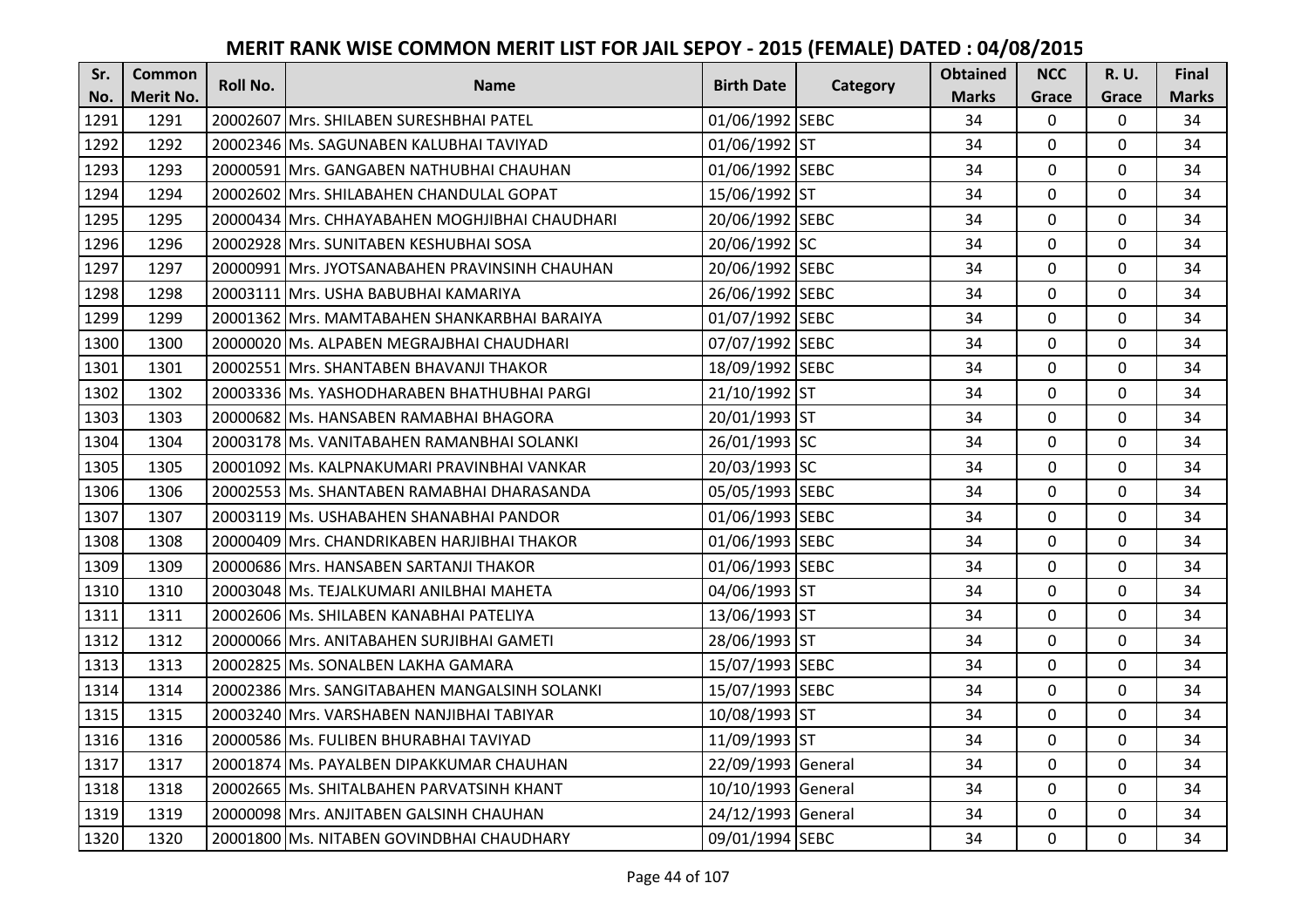| Sr.  | <b>Common</b>    | <b>Roll No.</b> | <b>Name</b>                                       | <b>Birth Date</b>  | Category | <b>Obtained</b> | <b>NCC</b>   | <b>R.U.</b> | Final        |
|------|------------------|-----------------|---------------------------------------------------|--------------------|----------|-----------------|--------------|-------------|--------------|
| No.  | <b>Merit No.</b> |                 |                                                   |                    |          | <b>Marks</b>    | Grace        | Grace       | <b>Marks</b> |
| 1321 | 1321             |                 | 20001218 Mrs. KOKILABEN NARSINGBHAI PARMAR        | 10/01/1994 ST      |          | 34              | $\mathbf 0$  | 0           | 34           |
| 1322 | 1322             |                 | 20001240 Ms. KRISHNABAHEN DHIRABHAI DAMOR         | 17/02/1994 ST      |          | 34              | $\mathbf 0$  | $\Omega$    | 34           |
| 1323 | 1323             |                 | 20000125 lMs. APNABEN HAMIRBHAI VARU              | 20/02/1994 SEBC    |          | 34              | $\mathbf 0$  | 0           | 34           |
| 1324 | 1324             |                 | 20001763 Ms. NIRMABEN JESABHAI DAMOR              | 30/04/1994 SEBC    |          | 34              | $\mathbf{0}$ | 0           | 34           |
| 1325 | 1325             |                 | 20000938 Ms. JAYSHRIBEN JAVRABHAI HATHILA         | 20/05/1994 ST      |          | 34              | $\mathbf{0}$ | $\mathbf 0$ | 34           |
| 1326 | 1326             |                 | 20003294 Ms. VIKRANTABEN JIVANBHAI CHAUDHARI      | 22/05/1994 SEBC    |          | 34              | $\mathbf 0$  | $\Omega$    | 34           |
| 1327 | 1327             |                 | 20002490 Ms. SAVITABEN BHURABHAI VAJA             | 01/06/1994 SEBC    |          | 34              | $\mathbf 0$  | 0           | 34           |
| 1328 | 1328             |                 | 20001631 Mrs. NANDABEN CHANDUBHAI DAMOR           | 01/06/1994 General |          | 34              | $\mathbf{0}$ | $\mathbf 0$ | 34           |
| 1329 | 1329             |                 | 20003247 Mrs. VARSHABEN RAMABHAI DAMOR            | 05/06/1994 General |          | 34              | $\mathbf 0$  | 0           | 34           |
| 1330 | 1330             |                 | 20001311 Ms. LAXMIBEN VITTHALBHAI NAYAK           | 05/06/1994 ST      |          | 34              | $\mathbf{0}$ | 0           | 34           |
| 1331 | 1331             |                 | 20000629 Mrs. GEETABEN SURESHBHAI PATEL           | 18/06/1994 General |          | 34              | $\Omega$     | 0           | 34           |
| 1332 | 1332             |                 | 20001930 Ms. POOJABEN RAMABHAI SHARMA             | 21/06/1994 General |          | 34              | $\mathbf 0$  | 0           | 34           |
| 1333 | 1333             |                 | 20002878 Ms. SUMITRABA MANUSINH ZALA              | 30/06/1994 SEBC    |          | 34              | 0            | 0           | 34           |
| 1334 | 1334             |                 | 20002598 Ms. SHEETALBEN NATVARSINH CHAUHAN        | 28/07/1994 SEBC    |          | 34              | $\mathbf{0}$ | 0           | 34           |
| 1335 | 1335             |                 | 20000080 Mrs. ANJANA GOVINDBHAI RATHOD            | 10/08/1994 SC      |          | 34              | $\mathbf 0$  | 0           | 34           |
| 1336 | 1336             |                 | 20000955 Mrs. JIGNASABEN RAVINDRASINH SODHAPARMAR | 15/09/1994 General |          | 34              | $\mathbf{0}$ | $\Omega$    | 34           |
| 1337 | 1337             |                 | 20001416 lMrs. MANISHABEN CHANDUBHAI BHAGORA      | 16/09/1994 ST      |          | 34              | $\mathbf{0}$ | 0           | 34           |
| 1338 | 1338             |                 | 20001389 Ms. MANISHA RATILAL GOHEL                | 02/10/1994 SC      |          | 34              | $\mathbf{0}$ | 0           | 34           |
| 1339 | 1339             |                 | 20001597 Ms. MITTALBAHEN VADILAL DAMOR            | 17/11/1994 ST      |          | 34              | $\mathbf{0}$ | 0           | 34           |
| 1340 | 1340             |                 | 20000089 IMs. ANJANABEN KANABHAI PARAGHI          | 01/01/1995 SC      |          | 34              | $\mathbf 0$  | 0           | 34           |
| 1341 | 1341             |                 | 20001358 Ms. MAMTA GOPAL KACHA                    | 19/01/1995 SEBC    |          | 34              | $\mathbf 0$  | $\Omega$    | 34           |
| 1342 | 1342             |                 | 20003080 Ms. URMILABEN ABHESINH BAMANIYA          | 22/01/1995 ST      |          | 34              | $\mathbf 0$  | $\Omega$    | 34           |
| 1343 | 1343             |                 | 20002939 Ms. SUNITAKUMARI BALVANTBHAI GAMIT       | 22/03/1995 ST      |          | 34              | $\mathbf 0$  | 0           | 34           |
| 1344 | 1344             |                 | 20000114 Mrs. ANKITABEN KALABHAI PARMAR           | 11/04/1995 SC      |          | 34              | $\mathbf 0$  | $\mathbf 0$ | 34           |
| 1345 | 1345             |                 | 20002007 Ms. PRIYANKABEN AMRUTBHAI RATHOD         | 12/04/1995 SC      |          | 34              | $\mathbf 0$  | 0           | 34           |
| 1346 | 1346             |                 | 20002795 Ms. SONALBEN CHAMPRAJBHAI SISODIA        | 12/04/1995 SEBC    |          | 34              | $\mathbf{0}$ | 0           | 34           |
| 1347 | 1347             |                 | 20002285   Ms. RIMPALBAHEN SAVJIBHAI PARGHI       | 01/05/1995 ST      |          | 34              | $\mathbf 0$  | 0           | 34           |
| 1348 | 1348             |                 | 20002202 Mrs. REETABEN LAXMANBHAI TADVI           | 01/05/1995 ST      |          | 34              | $\Omega$     | 0           | 34           |
| 1349 | 1349             |                 | 20002977 Mrs. SUREKHABEN PARVATBHAI DAMOR         | 07/05/1995 ST      |          | 34              | $\mathbf 0$  | 0           | 34           |
| 1350 | 1350             |                 | 20000402 Mrs. CHANDRABEN VAGHABHAI BARAIYA        | 10/05/1995 SEBC    |          | 34              | $\mathbf{0}$ | 0           | 34           |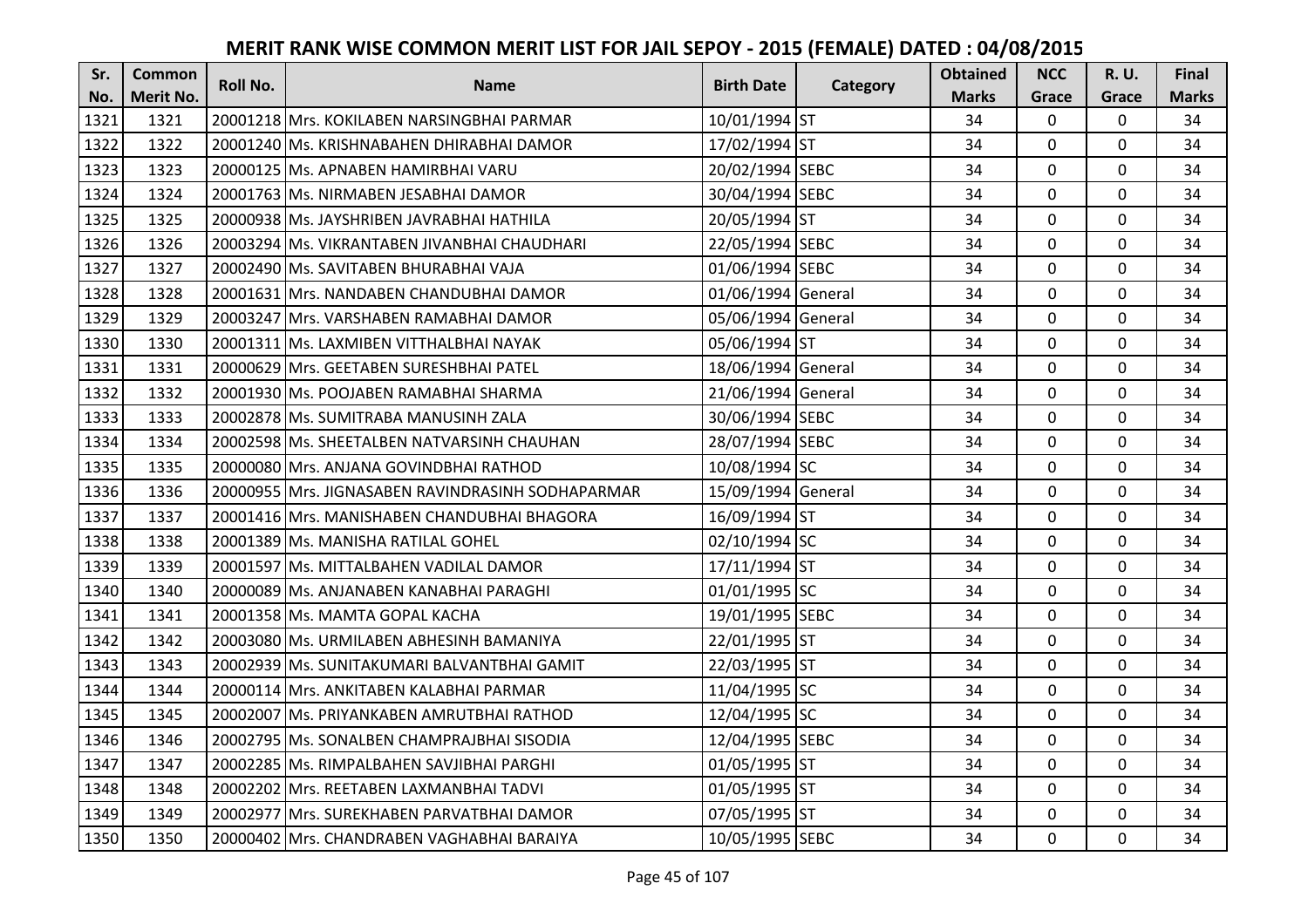| Sr.  | <b>Common</b>    | Roll No. | <b>Name</b>                                    | <b>Birth Date</b>  | Category | <b>Obtained</b> | <b>NCC</b>   | R. U.        | <b>Final</b> |
|------|------------------|----------|------------------------------------------------|--------------------|----------|-----------------|--------------|--------------|--------------|
| No.  | <b>Merit No.</b> |          |                                                |                    |          | <b>Marks</b>    | Grace        | Grace        | <b>Marks</b> |
| 1351 | 1351             |          | 20002255 Ms. RENUBEN VALSINGBHAI BARIYA        | 18/05/1995 ST      |          | 34              | 0            | 0            | 34           |
| 1352 | 1352             |          | 20001516 Mrs. MAYABEN PANCHABHAI RABARI        | 01/06/1995 SEBC    |          | 34              | 0            | $\mathbf 0$  | 34           |
| 1353 | 1353             |          | 20002873 IMrs. SUMABAHEN HAMUBHAI CHOPDA       | 01/06/1995 SEBC    |          | 34              | 0            | 0            | 34           |
| 1354 | 1354             |          | 20000105 Ms. ANJULABEN SURESHBHAI SENMA        | 01/06/1995 SC      |          | 34              | 0            | $\mathbf 0$  | 34           |
| 1355 | 1355             |          | 20001955 Mrs. PRATIKSHABEN KAPURJI CHAUDHARY   | 01/06/1995 SEBC    |          | 34              | 0            | $\mathbf 0$  | 34           |
| 1356 | 1356             |          | 20000514 Ms. DHARMISHTHABAHEN LALITBHAI CHAMAR | 15/06/1995 SC      |          | 34              | 0            | 0            | 34           |
| 1357 | 1357             |          | 20002297 Mrs. RINKALBEN SHANKARBHAI BARIYA     | 21/06/1995 ST      |          | 34              | 0            | $\mathbf 0$  | 34           |
| 1358 | 1358             |          | 20001149 Ms. KAVITABEN NATHABHAI DAMA          | 30/06/1995 ST      |          | 34              | 0            | $\mathbf 0$  | 34           |
| 1359 | 1359             |          | 20001229 Ms. KOMALBAHEN MUKESHKUMAR PATEL      | 17/07/1995 General |          | 34              | 0            | $\mathbf 0$  | 34           |
| 1360 | 1360             |          | 20002800 Mrs. SONALBEN DALPUJI DABHI           | 20/07/1995 SEBC    |          | 34              | 0            | $\mathbf{0}$ | 34           |
| 1361 | 1361             |          | 20002442 Mrs. SAPANABAHEN NAVINBHAI KHARADI    | 29/07/1995 ST      |          | 34              | $\Omega$     | $\mathbf 0$  | 34           |
| 1362 | 1362             |          | 20002683 Ms. SHITALBEN SHAILESHBHAI BARIA      | 01/08/1995 ST      |          | 34              | 0            | $\mathbf 0$  | 34           |
| 1363 | 1363             |          | 20002113 Mrs. RAMILA BHAVANBHAI CHAUHAN        | 03/08/1995 SEBC    |          | 34              | 0            | $\mathbf 0$  | 34           |
| 1364 | 1364             |          | 20001179 Mrs. KINJALBEN UMEDBHAI PRAJAPATI     | 09/08/1995 SEBC    |          | 34              | 0            | 0            | 34           |
| 1365 | 1365             |          | 20001062 Mrs. KAJALBEN RATILAL CHAUHAN         | 21/08/1995 General |          | 34              | 0            | $\mathbf 0$  | 34           |
| 1366 | 1366             |          | 20000491 Ms. DAXABEN SHANTILAL ASARI           | 01/09/1995 ST      |          | 34              | 0            | $\mathbf 0$  | 34           |
| 1367 | 1367             |          | 20000620 Ms. GEETABEN JESANGBHAI CHAUDHARI     | 02/10/1995 SEBC    |          | 34              | 0            | $\mathbf 0$  | 34           |
| 1368 | 1368             |          | 20003077 Ms. URAVSHIBEN REVABHAI ROHIT         | 17/10/1995 SC      |          | 34              | $\mathbf{0}$ | $\mathbf 0$  | 34           |
| 1369 | 1369             |          | 20001572 IMrs. MINAXIBEN SARDARSINH BARIA      | 20/10/1995 General |          | 34              | 0            | $\Omega$     | 34           |
| 1370 | 1370             |          | 20003142 Mrs. USHABEN MATHURJI PARMAR          | 01/02/1996 SEBC    |          | 34              | 0            | 0            | 34           |
| 1371 | 1371             |          | 20002862 Mrs. SUDHABEN JASHAVANTBHAI ROHIT     | 05/02/1996 SC      |          | 34              | 0            | $\mathbf 0$  | 34           |
| 1372 | 1372             |          | 20001459 Mrs. MANISHABEN SEJUBHAI DAMOR        | 16/02/1996 ST      |          | 34              | $\Omega$     | $\Omega$     | 34           |
| 1373 | 1373             |          | 20001501 Mrs. MANJULABEN RAMESHBHAI PARGI      | 10/03/1996 ST      |          | 34              | 0            | $\mathbf 0$  | 34           |
| 1374 | 1374             |          | 20000973 Ms. JUBABEN BUTARSINH DABHI           | 01/04/1996 SEBC    |          | 34              | 0            | $\mathbf 0$  | 34           |
| 1375 | 1375             |          | 20001830 Mrs. PARINDABEN MANUBHAI VASAVA       | 30/04/1996 ST      |          | 34              | 0            | $\mathbf 0$  | 34           |
| 1376 | 1376             |          | 20001550 Mrs. MINABAHEN RAMABHAI BARIYA        | 01/06/1996 SEBC    |          | 34              | 0            | $\mathbf 0$  | 34           |
| 1377 | 1377             |          | 20001402 Ms. MANISHABAHEN RAMANBHAI BARIA      | 05/06/1996 SEBC    |          | 34              | 0            | $\mathbf 0$  | 34           |
| 1378 | 1378             |          | 20003079 Ms. URMILABAHEN DHULABHAI KHANT       | 05/06/1996 General |          | 34              | $\Omega$     | $\mathbf 0$  | 34           |
| 1379 | 1379             |          | 20002513 Mrs. SEJALBEN ARVINDBHAI CHARAN       | 10/06/1996 SEBC    |          | 34              | 0            | $\mathbf 0$  | 34           |
| 1380 | 1380             |          | 20002543 Mrs. SHAKUNTALABEN SOMABHAI PARMAR    | 20/06/1996 ST      |          | 34              | 0            | $\mathbf 0$  | 34           |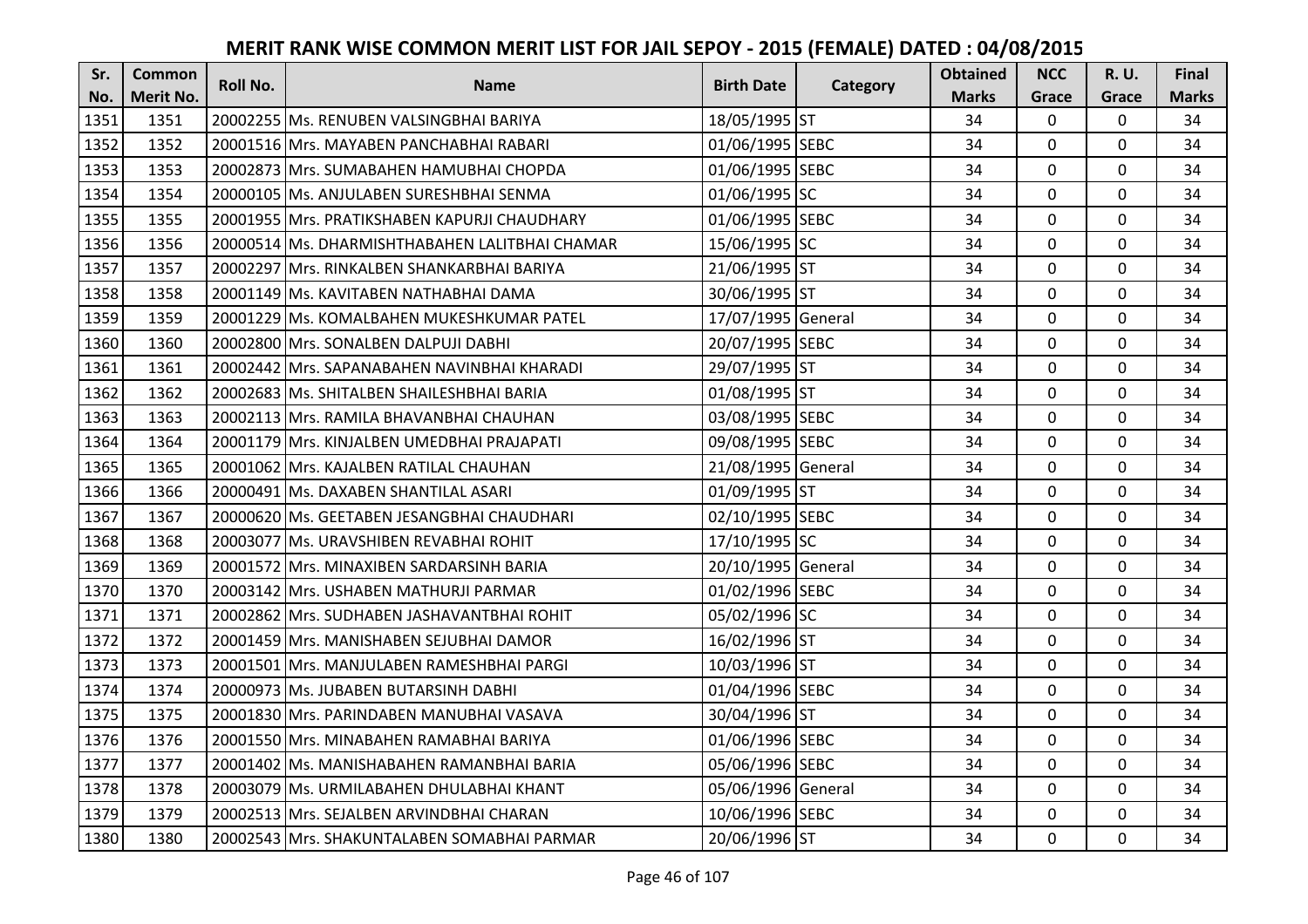| Sr.  | <b>Common</b>    | <b>Roll No.</b> | <b>Name</b>                                      | <b>Birth Date</b>  | Category | <b>Obtained</b> | <b>NCC</b>   | <b>R.U.</b> | Final        |
|------|------------------|-----------------|--------------------------------------------------|--------------------|----------|-----------------|--------------|-------------|--------------|
| No.  | <b>Merit No.</b> |                 |                                                  |                    |          | <b>Marks</b>    | Grace        | Grace       | <b>Marks</b> |
| 1381 | 1381             |                 | 20000758 Mrs. HETALBEN KANUBHAI NANDOLIYA        | 10/07/1996 General |          | 34              | 0            | 0           | 34           |
| 1382 | 1382             |                 | 20001702 IMs. NEHALBEN BALVANTSINH THAKOR        | 20/07/1996 SEBC    |          | 34              | $\mathbf{0}$ | $\Omega$    | 34           |
| 1383 | 1383             |                 | 20001646 Ms. NASIMBEN HEDUBHAI MAJAGUL           | 01/08/1996 ST      |          | 34              | $\mathbf 0$  | $\Omega$    | 34           |
| 1384 | 1384             |                 | 20001755 Ms. NIRALBEN RAMESHBHAI CHAUDHARI       | 19/08/1996 SEBC    |          | 34              | $\mathbf{0}$ | 0           | 34           |
| 1385 | 1385             |                 | 20002283 IMrs. RIDDHIBA KISHORSINH SARVAIYA      | 25/08/1996 General |          | 34              | $\mathbf{0}$ | $\mathbf 0$ | 34           |
| 1386 | 1386             |                 | 20001253 Mrs. KRISHNAKUMARI RAMANLAL CHAVDA      | 05/09/1996 SC      |          | 34              | $\Omega$     | $\Omega$    | 34           |
| 1387 | 1387             |                 | 20001078 Ms. KALPANABEN DHARMABHAI NAYAK         | 16/11/1981 SC      |          | 33              | $\mathbf 0$  | 0           | 33           |
| 1388 | 1388             |                 | 20003104 Mrs. URMILABEN SURAJSINH MALIVAD        | 12/06/1984 SEBC    |          | 33              | $\mathbf{0}$ | $\Omega$    | 33           |
| 1389 | 1389             |                 | 20002030 Ms. PRTIKSHABEN VINODKUMAR PRAJAPATI    | 16/12/1984 SEBC    |          | 33              | $\mathbf 0$  | 0           | 33           |
| 1390 | 1390             |                 | 20002680 Mrs. SHITALBEN PRAKASHCHANDRA TRIVEDI   | 23/12/1985 General |          | 33              | $\mathbf{0}$ | 0           | 33           |
| 1391 | 1391             |                 | 20000312 Ms. BHAVIKA RASIKBHAI BHIL              | 27/04/1987 ST      |          | 33              | $\Omega$     | 0           | 33           |
| 1392 | 1392             |                 | 20002700 Mrs. SHOBHANABEN VALGARBHAI GAUSWAMI    | 01/06/1987 SEBC    |          | 33              | $\mathbf 0$  | 0           | 33           |
| 1393 | 1393             |                 | 20002448 Mrs. SARADABEN DEVAJIBHAI CHAUDHARI     | 16/02/1988 SEBC    |          | 33              | 0            | $\mathbf 0$ | 33           |
| 1394 | 1394             |                 | 20002577   Ms. SHARMISHTABAHEN KANUBHAI MAKAVANA | 05/05/1988 ST      |          | 33              | $\mathbf 0$  | 0           | 33           |
| 1395 | 1395             |                 | 20003103 IMs. URMILABEN SUBHASHBHAI CHAUDHARI    | 25/05/1988 ST      |          | 33              | $\mathbf 0$  | 0           | 33           |
| 1396 | 1396             |                 | 20000643 IMrs. GITABEN CHANDRASINH CHAVADA       | 02/06/1988 General |          | 33              | $\mathbf{0}$ | $\Omega$    | 33           |
| 1397 | 1397             |                 | 20001651 lMs. NAYANABEN BHARATBHAI KOLCHA        | 28/06/1988 ST      |          | 33              | $\mathbf{0}$ | 0           | 33           |
| 1398 | 1398             |                 | 20002268 Mrs. RENUKABEN NILESHBHAI RATHVA        | 02/08/1988 ST      |          | 33              | $\mathbf 0$  | $\Omega$    | 33           |
| 1399 | 1399             |                 | 20003141 IMrs. USHABEN MANGALBHAI DINDOR         | 28/03/1989 ST      |          | 33              | $\mathbf 0$  | $\Omega$    | 33           |
| 1400 | 1400             |                 | 20000322 Mrs. BHAVNABAHEN GOVINDBHAI PARMAR      | 16/07/1989 SC      |          | 33              | $\mathbf 0$  | 0           | 33           |
| 1401 | 1401             |                 | 20003004 Ms. SUSHILABAHEN RAMESHBHAI BARIA       | 06/11/1989 SEBC    |          | 33              | 0            | $\Omega$    | 33           |
| 1402 | 1402             |                 | 20001739 Mrs. NILAMBEN NATVARBHAI BARIA          | 18/12/1989 SEBC    |          | 33              | $\mathbf 0$  | $\Omega$    | 33           |
| 1403 | 1403             |                 | 20001076 Mrs. KALPANABAHEN SHAKAJI ASARI         | 17/01/1990 ST      |          | 33              | $\mathbf 0$  | $\Omega$    | 33           |
| 1404 | 1404             |                 | 20000627 Mrs. GEETABEN SOMABHAI BODAT            | 25/05/1990 ST      |          | 33              | $\mathbf{0}$ | $\mathbf 0$ | 33           |
| 1405 | 1405             |                 | 20000047 Mrs. AMITABEN RATANSINH PATEL           | 01/06/1990 SEBC    |          | 33              | $\mathbf 0$  | 0           | 33           |
| 1406 | 1406             |                 | 20002213 Mrs. REKHABEN DALSING RATHVA            | 01/07/1990 ST      |          | 33              | $\mathbf{0}$ | 0           | 33           |
| 1407 | 1407             |                 | 20001551 Mrs. MINABEN AMARSINH BARIYA            | 08/08/1990 SEBC    |          | 33              | $\mathbf 0$  | 0           | 33           |
| 1408 | 1408             |                 | 20001231 Ms. KOMALBEN BABULAL PARMAR             | 04/12/1990 SC      |          | 33              | $\Omega$     | 0           | 33           |
| 1409 | 1409             |                 | 20002454   Mrs. SARASWATIBEN RUPABHAI CHAUHAN    | 10/03/1991 ST      |          | 33              | 0            | 0           | 33           |
| 1410 | 1410             |                 | 20003105 Mrs. URMILABEN UDESINH BARIA            | 16/03/1991 SEBC    |          | 33              | $\mathbf{0}$ | 0           | 33           |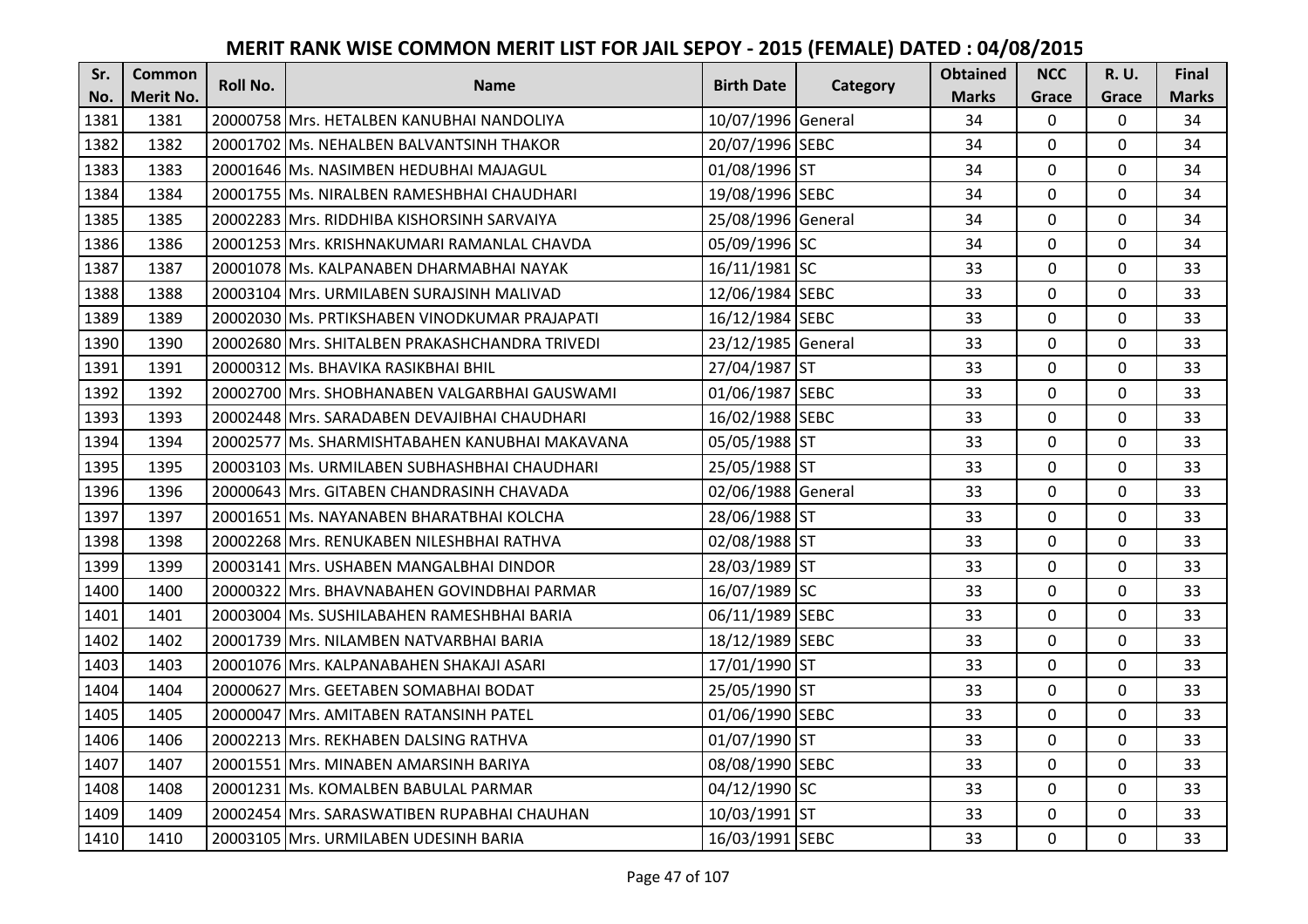| Sr.  | <b>Common</b>    | <b>Roll No.</b> | <b>Name</b>                                  | <b>Birth Date</b>  | Category | <b>Obtained</b> | <b>NCC</b>   | <b>R.U.</b> | Final        |
|------|------------------|-----------------|----------------------------------------------|--------------------|----------|-----------------|--------------|-------------|--------------|
| No.  | <b>Merit No.</b> |                 |                                              |                    |          | <b>Marks</b>    | Grace        | Grace       | <b>Marks</b> |
| 1411 | 1411             |                 | 20001439 Mrs. MANISHABEN MOTIBHAI KHANT      | 01/05/1991 General |          | 33              | 0            | 0           | 33           |
| 1412 | 1412             |                 | 20003083 IMrs. URMILABEN BHAVANBHAI KHANT    | 01/06/1991 SEBC    |          | 33              | $\mathbf 0$  | $\Omega$    | 33           |
| 1413 | 1413             |                 | 20002260 Ms. RENUKABEN GANESHBHAI CHAUDHARI  | 01/06/1991 SEBC    |          | 33              | $\mathbf 0$  | 0           | 33           |
| 1414 | 1414             |                 | 20001096 Mrs. KAMALABEN KALUBHAI PUVAR       | 16/06/1991 SEBC    |          | 33              | $\mathbf 0$  | 0           | 33           |
| 1415 | 1415             |                 | 20000156 Ms. ARUNABEN SHAKARABHAI PANDAV     | 01/07/1991 ST      |          | 33              | $\mathbf{0}$ | $\mathbf 0$ | 33           |
| 1416 | 1416             |                 | 20000789 Ms. HINABEN GOVINDBHAI PARMAR       | 20/07/1991 SC      |          | 33              | $\mathbf 0$  | $\Omega$    | 33           |
| 1417 | 1417             |                 | 20001697 Mrs. NEHA SURENDRASINGH BHADORIYA   | 11/08/1991 General |          | 33              | $\mathbf 0$  | 0           | 33           |
| 1418 | 1418             |                 | 20003093 Mrs. URMILABEN KIRANSINH BARIA      | 09/10/1991 General |          | 33              | $\mathbf{0}$ | $\mathbf 0$ | 33           |
| 1419 | 1419             |                 | 20000310 Mrs. BHAVANBEN RAMAJIBHAI PARMAR    | 14/10/1991 SC      |          | 33              | $\mathbf 0$  | 0           | 33           |
| 1420 | 1420             |                 | 20000783 Mrs. HINABAHEN KANTIBHAI PUNJARA    | 30/10/1991 SEBC    |          | 33              | $\mathbf{0}$ | $\mathbf 0$ | 33           |
| 1421 | 1421             |                 | 20001353 Mrs. MALTIBEN HANSARAJBHAI DHEDHI   | 02/11/1991 General |          | 33              | $\Omega$     | 0           | 33           |
| 1422 | 1422             |                 | 20000626 Ms. GEETABEN RAMESHBHAI SARVAIYA    | 14/01/1992 SEBC    |          | 33              | $\mathbf 0$  | 0           | 33           |
| 1423 | 1423             |                 | 20000068 Mrs. ANITABEN BALAJI THAKOR         | 13/02/1992 General |          | 33              | 0            | 0           | 33           |
| 1424 | 1424             |                 | 20001356 Mrs. MAMATABAHEB ALUSINH CHAUHAN    | 22/02/1992 SEBC    |          | 33              | $\mathbf 0$  | 0           | 33           |
| 1425 | 1425             |                 | 20002891 Mrs. SUMITRABEN BHAGVANBHAI DAMOR   | 08/03/1992 ST      |          | 33              | $\mathbf 0$  | 0           | 33           |
| 1426 | 1426             |                 | 20001769 Ms. NIRMALABEN SURESHBHAI BAREJA    | 12/04/1992 SC      |          | 33              | $\mathbf{0}$ | $\Omega$    | 33           |
| 1427 | 1427             |                 | 20001952  Mrs. PRATIBHABEN BHARATSINH BARIA  | 05/05/1992 SEBC    |          | 33              | $\mathbf{0}$ | 0           | 33           |
| 1428 | 1428             |                 | 20001032 Ms. KAILASHBEN SAMARSINH PATEL      | 11/05/1992 SEBC    |          | 33              | $\mathbf 0$  | $\Omega$    | 33           |
| 1429 | 1429             |                 | 20000907 Mrs. JASUBEN ODHABHAI DHAPA         | 23/05/1992 SEBC    |          | 33              | $\mathbf 0$  | $\Omega$    | 33           |
| 1430 | 1430             |                 | 20001806 Ms. NITABEN LAKHAJI DABHI           | 01/06/1992 General |          | 33              | $\mathbf 0$  | 0           | 33           |
| 1431 | 1431             |                 | 20002210 Mrs. REKHABEN BABUBHAI RATHOD       | 01/06/1992 SEBC    |          | 33              | $\mathbf 0$  | $\Omega$    | 33           |
| 1432 | 1432             |                 | 20002193 Mrs. RAVUBEN RAMESHJI THAKOR        | 01/06/1992 SEBC    |          | 33              | $\Omega$     | $\Omega$    | 33           |
| 1433 | 1433             |                 | 20003011 Mrs. SWATI ARUNRAO KHANDETOD        | 10/06/1992 SEBC    |          | 33              | $\mathbf 0$  | 0           | 33           |
| 1434 | 1434             |                 | 20002242 Mrs. REKHABEN NURABHAI DAMOR        | 15/06/1992 ST      |          | 33              | $\mathbf 0$  | $\mathbf 0$ | 33           |
| 1435 | 1435             |                 | 20003271 Ms. VASANTIBEN MAGANJI OZAT         | 15/06/1992 ST      |          | 33              | $\mathbf 0$  | 0           | 33           |
| 1436 | 1436             |                 | 20002527 Ms. SEJALBEN SAMSUBHAI MACHHAR      | 01/07/1992 ST      |          | 33              | $\mathbf 0$  | $\mathbf 0$ | 33           |
| 1437 | 1437             |                 | 20002108 Mrs. RAMEELABEN ALSEENGBHAI RATHAVA | 01/07/1992 ST      |          | 33              | $\mathbf 0$  | 0           | 33           |
| 1438 | 1438             |                 | 20000284 Mrs. BHARTIBEN PRAVINSINH BODANA    | 12/08/1992 General |          | 33              | $\Omega$     | 0           | 33           |
| 1439 | 1439             |                 | 20000696 Ms. HARSHA PRATAPBHAI DODIYA        | 19/09/1992 SEBC    |          | 33              | $\mathbf 0$  | 0           | 33           |
| 1440 | 1440             |                 | 20003187 Ms. VANITABEN MADHUBHAI PARMAR      | 24/09/1992 SC      |          | 33              | $\mathbf{0}$ | 0           | 33           |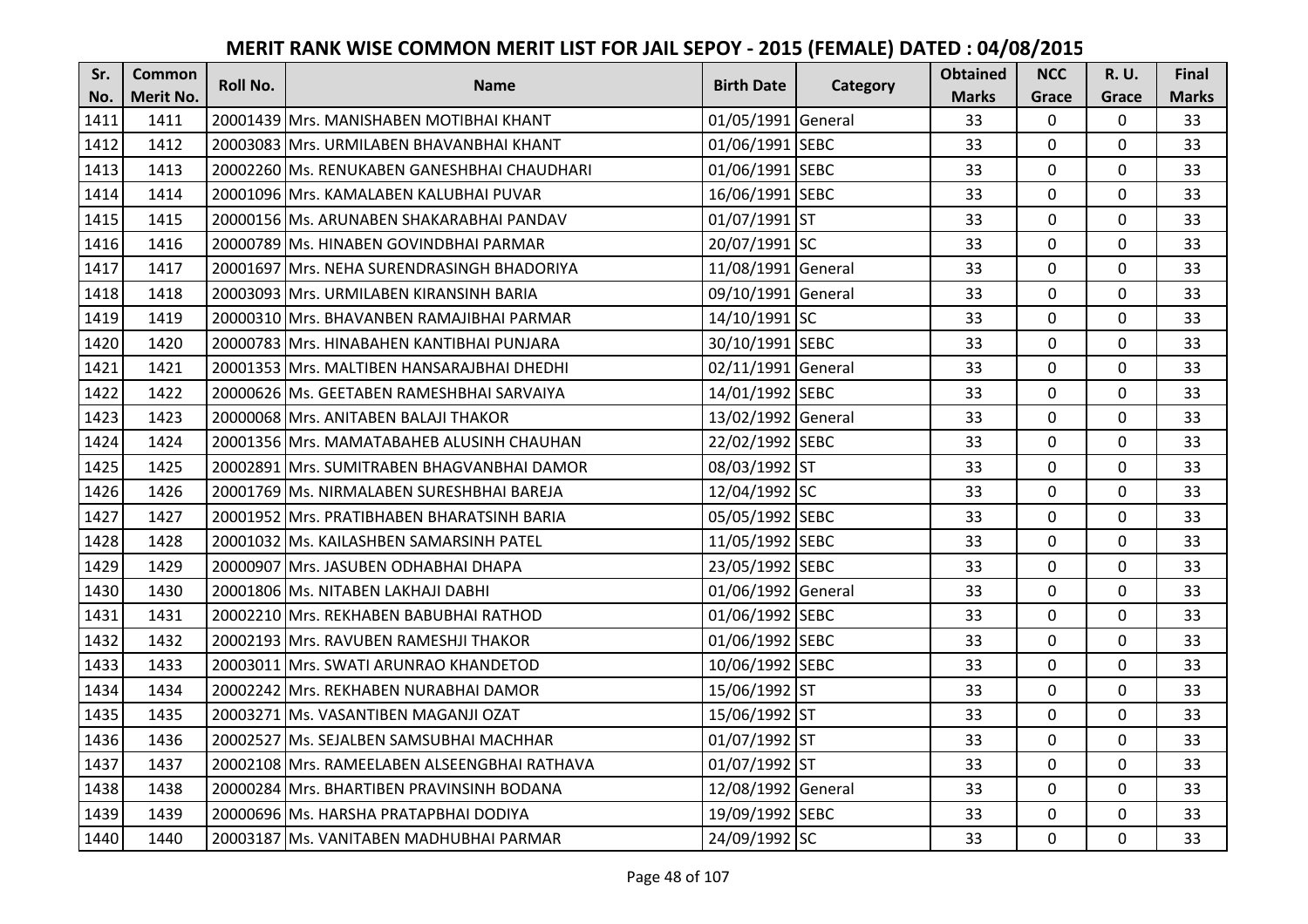| Sr.  | <b>Common</b>    | <b>Roll No.</b> | <b>Name</b>                                      | <b>Birth Date</b>  | Category | <b>Obtained</b> | <b>NCC</b>   | <b>R.U.</b> | Final        |
|------|------------------|-----------------|--------------------------------------------------|--------------------|----------|-----------------|--------------|-------------|--------------|
| No.  | <b>Merit No.</b> |                 |                                                  |                    |          | <b>Marks</b>    | Grace        | Grace       | <b>Marks</b> |
| 1441 | 1441             |                 | 20001400 Ms. MANISHABAHEN LALJIBHAI GAMETI       | 12/01/1993 ST      |          | 33              | 0            | 0           | 33           |
| 1442 | 1442             |                 | 20002971 IMs. SUREKHABEN MALABHAI DAMOR          | 27/01/1993 ST      |          | 33              | $\mathbf 0$  | $\Omega$    | 33           |
| 1443 | 1443             |                 | 20003145 lMrs. USHABEN RANCHHODBHAI DAMOR        | 20/02/1993 ST      |          | 33              | $\mathbf 0$  | $\Omega$    | 33           |
| 1444 | 1444             |                 | 20000136 Mrs. AROONABEN BHODUBHAI PATEL          | 11/03/1993 General |          | 33              | $\mathbf 0$  | 0           | 33           |
| 1445 | 1445             |                 | 20000138 Ms. ARTI RAMJIBHAI RATHOD               | 16/03/1993 SC      |          | 33              | $\mathbf 0$  | $\mathbf 0$ | 33           |
| 1446 | 1446             |                 | 20000992 Ms. JYOTSANABAHEN PREMJEEBHAI CHUDASAMA | 23/03/1993 SC      |          | 33              | $\mathbf 0$  | $\Omega$    | 33           |
| 1447 | 1447             |                 | 20002529 Mrs. SEJALBEN SURESHBHAI BHARVAD        | 11/04/1993 SEBC    |          | 33              | $\mathbf{0}$ | $\Omega$    | 33           |
| 1448 | 1448             |                 | 20002359 Ms. SANAMBANU YUNUSHBHAI MANSURI        | 01/05/1993 SEBC    |          | 33              | $\mathbf 0$  | $\Omega$    | 33           |
| 1449 | 1449             |                 | 20000225 Ms. ASMITABEN LAKHABHAI KALASVA         | 01/05/1993 ST      |          | 33              | $\mathbf 0$  | 0           | 33           |
| 1450 | 1450             |                 | 20002636 Ms. SHILPABEN JAGATSINH RATHOD          | 01/05/1993 SEBC    |          | 33              | $\mathbf{0}$ | $\mathbf 0$ | 33           |
| 1451 | 1451             |                 | 20001824 Mrs. PADMABEN BADHARBHAI BARIA          | 04/05/1993 SEBC    |          | 33              | $\Omega$     | 0           | 33           |
| 1452 | 1452             |                 | 20003245 Ms. VARSHABEN RAJUBHAI BARIA            | 12/05/1993 SEBC    |          | 33              | $\mathbf 0$  | 0           | 33           |
| 1453 | 1453             |                 | 20002992 Ms. SURYABEN AKHAMBHAI GARASIYA         | 14/05/1993 ST      |          | 33              | 0            | $\mathbf 0$ | 33           |
| 1454 | 1454             |                 | 20000859 Ms. JAGRUTIBEN RAMESHPURI GAUSVAMI      | 23/05/1993 SEBC    |          | 33              | $\mathbf 0$  | 0           | 33           |
| 1455 | 1455             |                 | 20002387 Ms. SANGITABAHEN RAMANBHAI BARANDA      | 31/05/1993 ST      |          | 33              | $\mathbf 0$  | 0           | 33           |
| 1456 | 1456             |                 | 20002150 IMrs. RANJANBEN KARSANBHAI SOLANKI      | 01/06/1993 SEBC    |          | 33              | $\mathbf{0}$ | $\Omega$    | 33           |
| 1457 | 1457             |                 | 20003219 Ms. VARSHABEN HAJABHAI CHAUDHARI        | 01/06/1993 SEBC    |          | 33              | $\mathbf{0}$ | 0           | 33           |
| 1458 | 1458             |                 | 20001677 Ms. NAYNABEN MEGHABHAI AYAR             | 24/06/1993 SEBC    |          | 33              | $\mathbf 0$  | $\Omega$    | 33           |
| 1459 | 1459             |                 | 20000547 IMs. DIPIKABAHEN RANCHHODBHAI GAMETI    | 08/07/1993 ST      |          | 33              | $\mathbf 0$  | $\Omega$    | 33           |
| 1460 | 1460             |                 | 20000229 Mrs. ASMITABEN ODHAVAJIBHAI SASUKIYA    | 20/09/1993 SEBC    |          | 33              | $\mathbf 0$  | 0           | 33           |
| 1461 | 1461             |                 | 20001080 Ms. KALPANABEN GORDHANBHAI RATHVA       | 08/10/1993 ST      |          | 33              | $\mathbf 0$  | $\Omega$    | 33           |
| 1462 | 1462             |                 | 20001894 Ms. PINALBEN AMRUTSINH CHAUHAN          | 08/12/1993 SEBC    |          | 33              | $\mathbf 0$  | $\Omega$    | 33           |
| 1463 | 1463             |                 | 20002753 Ms. SNEHALBEN SARDARJI THAKOR           | 15/12/1993 SEBC    |          | 33              | $\mathbf{0}$ | 0           | 33           |
| 1464 | 1464             |                 | 20002252 Mrs. REKHABEN SUKALSINH RATHAVA         | 11/01/1994 ST      |          | 33              | $\mathbf 0$  | $\mathbf 0$ | 33           |
| 1465 | 1465             |                 | 20001441 Mrs. MANISHABEN NANABHAI DINDOR         | 10/02/1994 ST      |          | 33              | $\mathbf 0$  | 0           | 33           |
| 1466 | 1466             |                 | 20001176 Ms. KINJALBEN PRAVINSINH SOLANKI        | 28/02/1994 General |          | 33              | $\mathbf 0$  | 0           | 33           |
| 1467 | 1467             |                 | 20001151 Mrs. KETANBEN JAVANSINH ZALA            | 20/03/1994 SEBC    |          | 33              | $\mathbf 0$  | 0           | 33           |
| 1468 | 1468             |                 | 20000947 Mrs. JIGISHABEN BHOPATBHAI BARIA        | 31/03/1994 SEBC    |          | 33              | $\Omega$     | 0           | 33           |
| 1469 | 1469             |                 | 20001689 Ms. NEETABEN JAYANTIBAHI VASAVA         | 12/04/1994 ST      |          | 33              | $\mathbf 0$  | 0           | 33           |
| 1470 | 1470             |                 | 20003233 Ms. VARSHABEN LALSINGBHAI DODIYAR       | 10/05/1994 ST      |          | 33              | $\mathbf{0}$ | 0           | 33           |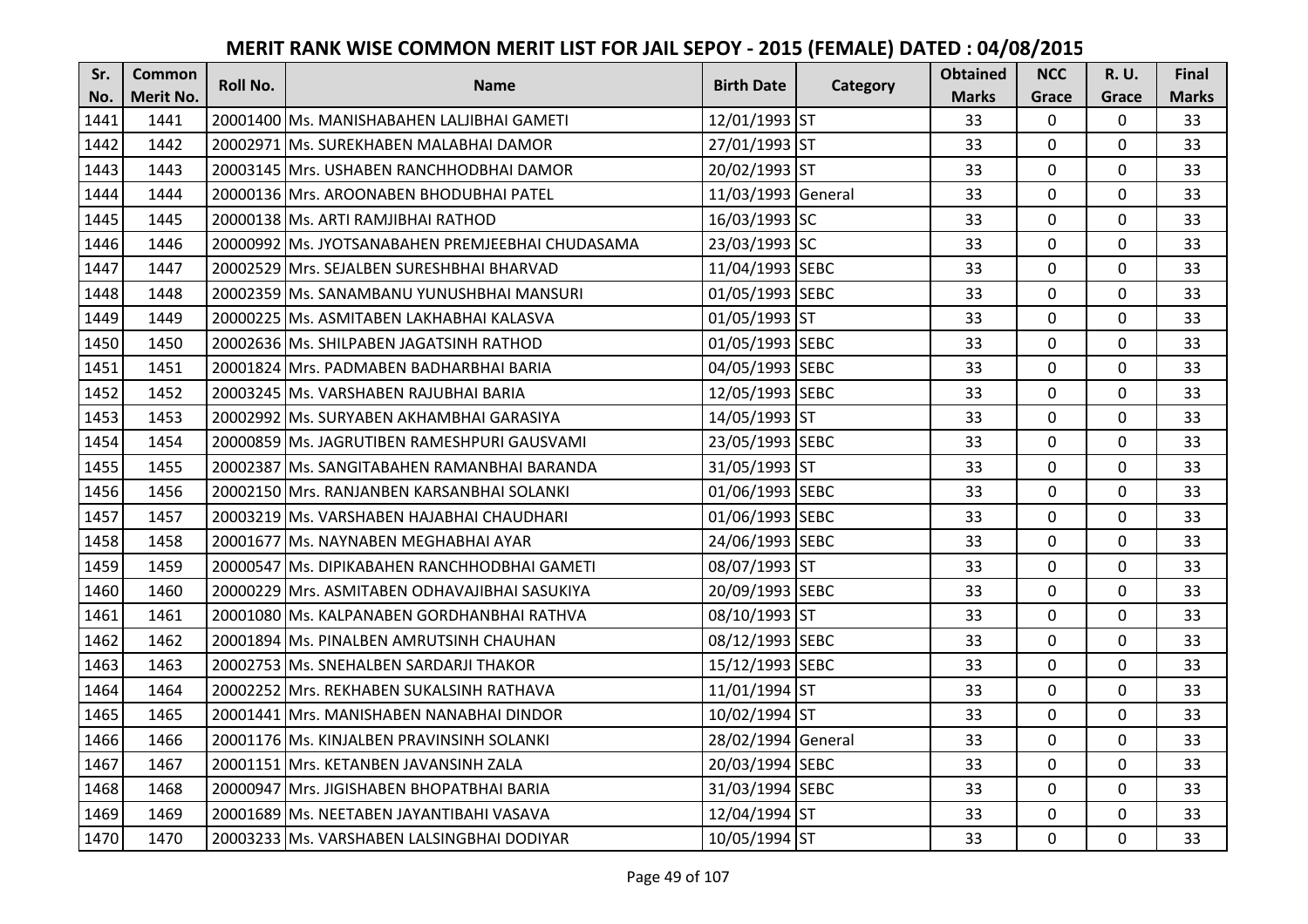| Sr.  | <b>Common</b>    | Roll No. | <b>Name</b>                                   | <b>Birth Date</b>  | Category | <b>Obtained</b> | <b>NCC</b>   | <b>R.U.</b> | Final        |
|------|------------------|----------|-----------------------------------------------|--------------------|----------|-----------------|--------------|-------------|--------------|
| No.  | <b>Merit No.</b> |          |                                               |                    |          | <b>Marks</b>    | Grace        | Grace       | <b>Marks</b> |
| 1471 | 1471             |          | 20001134 Ms. KAPILABEN DAHYABHAI SHRIMALI     | 11/05/1994 SC      |          | 33              | $\mathbf 0$  | 0           | 33           |
| 1472 | 1472             |          | 20001632 IMs. NANDABEN MANABHAI PANDOR        | 13/05/1994 ST      |          | 33              | $\mathbf{0}$ | $\mathbf 0$ | 33           |
| 1473 | 1473             |          | 20002009 lMrs. PRIYANKABEN BALVANTSINH KHABAD | 14/05/1994 SEBC    |          | 33              | 0            | 0           | 33           |
| 1474 | 1474             |          | 20002278 Mrs. REVABEN CHIMANBHAI KHANT        | 01/06/1994 General |          | 33              | 0            | 0           | 33           |
| 1475 | 1475             |          | 20001097 lMs. KAMALABEN LAXMANBHAI KHARADI    | 01/06/1994 ST      |          | 33              | $\mathbf{0}$ | $\mathbf 0$ | 33           |
| 1476 | 1476             |          | 20001921 Ms. POOJA JIKABHAI VANSH             | 08/06/1994 SEBC    |          | 33              | $\mathbf{0}$ | $\Omega$    | 33           |
| 1477 | 1477             |          | 20000803 Ms. HIRALBEN GALAJI PUNJARA          | 10/06/1994 SEBC    |          | 33              | $\mathbf 0$  | 0           | 33           |
| 1478 | 1478             |          | 20001863 IMrs. PAYALBAHEN BHAVANBHAI PAGI     | 12/06/1994 General |          | 33              | $\mathbf 0$  | $\Omega$    | 33           |
| 1479 | 1479             |          | 20001305 Ms. LAXMIBEN NAVABHAI BEGADIYA       | 05/07/1994 ST      |          | 33              | 0            | $\Omega$    | 33           |
| 1480 | 1480             |          | 20002718 Mrs. SIMA LAKSHAMAN GAMIT            | 06/07/1994 ST      |          | 33              | $\mathbf 0$  | 0           | 33           |
| 1481 | 1481             |          | 20001445 Ms. MANISHABEN PRAVINBHAI BHARVAD    | 07/07/1994 SEBC    |          | 33              | $\mathbf{0}$ | $\mathbf 0$ | 33           |
| 1482 | 1482             |          | 20000096 Ms. ANJANABEN VASHRAMBHAI MAHERIYA   | 14/07/1994 SC      |          | 33              | 0            | $\Omega$    | 33           |
| 1483 | 1483             |          | 20000765 Mrs. HETALBEN NASHABHAI DESAI        | 01/09/1994 SEBC    |          | 33              | $\mathbf 0$  | 0           | 33           |
| 1484 | 1484             |          | 20002807 IMs. SONALBEN GANGJIBHAI CHAREL      | 06/09/1994 ST      |          | 33              | $\mathbf 0$  | $\Omega$    | 33           |
| 1485 | 1485             |          | 20000605 Mrs. GAYTRIBEN TEJABHAI JADAV        | 17/10/1994 SEBC    |          | 33              | $\Omega$     | $\Omega$    | 33           |
| 1486 | 1486             |          | 20000395 Mrs. CHAMPABEN PRAVINSINH SOLANKI    | 15/11/1994 General |          | 33              | $\mathbf 0$  | $\mathbf 0$ | 33           |
| 1487 | 1487             |          | 20000674 Ms. HANSABEN JASHUBHAI MACHHAR       | 16/11/1994 ST      |          | 33              | $\mathbf{0}$ | $\mathbf 0$ | 33           |
| 1488 | 1488             |          | 20000811 Mrs. HIRALBEN RAMANSINH ZALA         | 18/11/1994 SEBC    |          | 33              | $\mathbf 0$  | $\mathbf 0$ | 33           |
| 1489 | 1489             |          | 20002280 Ms. REVANTIBEN HARGOVINDBHAI PARMAR  | 05/12/1994 SC      |          | 33              | $\mathbf 0$  | $\Omega$    | 33           |
| 1490 | 1490             |          | 20000957 Ms. JIGNASHABEN MAHENDRABHAI PARMAR  | 16/01/1995 SC      |          | 33              | $\mathbf 0$  | 0           | 33           |
| 1491 | 1491             |          | 20002143 Mrs. RANJANBEN DUDHABHAI MAKAVANA    | 08/02/1995 SC      |          | 33              | $\mathbf 0$  | $\mathbf 0$ | 33           |
| 1492 | 1492             |          | 20003129 Ms. USHABEN DINESHBHAI RATNOTAR      | 10/02/1995 ST      |          | 33              | $\Omega$     | $\Omega$    | 33           |
| 1493 | 1493             |          | 20001283 Ms. LALITABEN GAMISHBHAI RATHAVA     | 22/03/1995 ST      |          | 33              | $\mathbf 0$  | 0           | 33           |
| 1494 | 1494             |          | 20002088 Ms. RADHABEN ZILUJI CHAUHAN          | 01/04/1995 General |          | 33              | $\mathbf 0$  | 0           | 33           |
| 1495 | 1495             |          | 20000748 Mrs. HETALBEN ASHVINKUMAR VEGDA      | 09/04/1995 General |          | 33              | $\mathbf 0$  | 0           | 33           |
| 1496 | 1496             |          | 20001694 Mrs. NEETABEN VINUBHAI DAMOR         | 01/05/1995 ST      |          | 33              | $\mathbf 0$  | 0           | 33           |
| 1497 | 1497             |          | 20003252 Ms. VARSHABEN SABURBHAI RATHVA       | 03/05/1995 ST      |          | 33              | $\mathbf 0$  | 0           | 33           |
| 1498 | 1498             |          | 20001798 Mrs. NITABEN CHAMANJI THAKOR         | 01/06/1995 SEBC    |          | 33              | $\mathbf{0}$ | $\mathbf 0$ | 33           |
| 1499 | 1499             |          | 20001001 IMrs. JYOTSNABAHEN PABAJI DABHI      | 01/06/1995 SEBC    |          | 33              | 0            | 0           | 33           |
| 1500 | 1500             |          | 20002733 Mrs. SITABEN LALABHAI PISARA         | 01/06/1995 ST      |          | 33              | $\mathbf{0}$ | 0           | 33           |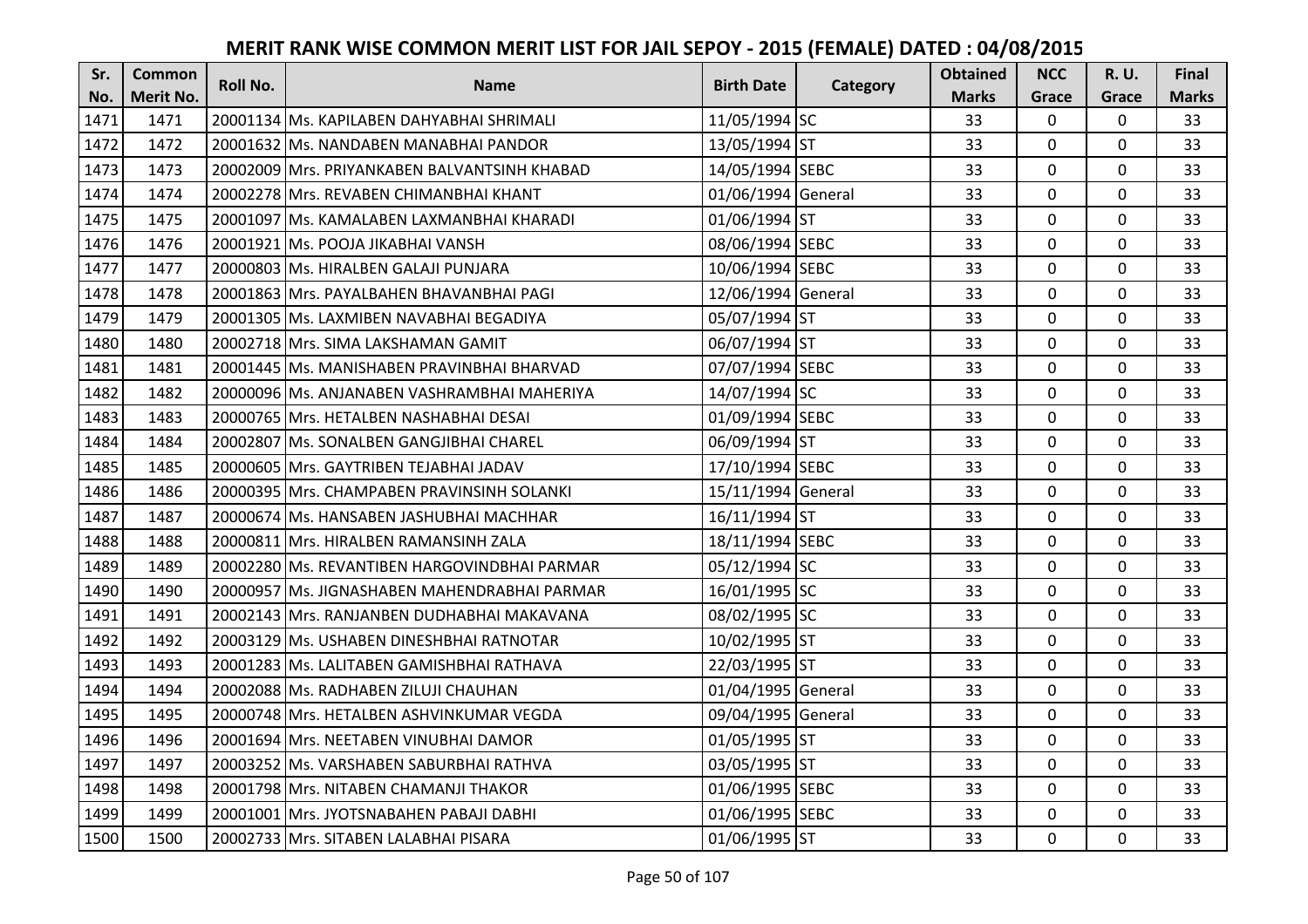| Sr.  | <b>Common</b>    | <b>Roll No.</b> | <b>Name</b>                                     | <b>Birth Date</b>  | Category | <b>Obtained</b> | <b>NCC</b>   | <b>R.U.</b> | Final        |
|------|------------------|-----------------|-------------------------------------------------|--------------------|----------|-----------------|--------------|-------------|--------------|
| No.  | <b>Merit No.</b> |                 |                                                 |                    |          | <b>Marks</b>    | Grace        | Grace       | <b>Marks</b> |
| 1501 | 1501             |                 | 20001797 Ms. NITABEN BHOORSINGBHAI RATHVA       | 01/06/1995 ST      |          | 33              | 0            | 0           | 33           |
| 1502 | 1502             |                 | 20002970 Mrs. SUREKHABEN LAXMANBHAI KATARA      | 07/06/1995 ST      |          | 33              | $\mathbf 0$  | $\Omega$    | 33           |
| 1503 | 1503             |                 | 20002440 lMs. SANTOSHIBAHEN SAMANTSINH BARIA    | 12/06/1995 General |          | 33              | $\Omega$     | $\Omega$    | 33           |
| 1504 | 1504             |                 | 20001193 Ms. KIRANBEN DALPATJI RAJPUT           | 15/06/1995 General |          | 33              | $\mathbf 0$  | 0           | 33           |
| 1505 | 1505             |                 | 20002265 Mrs. RENUKABEN MOHANBHAI VASAVA        | 24/06/1995 ST      |          | 33              | $\mathbf{0}$ | $\mathbf 0$ | 33           |
| 1506 | 1506             |                 | 20002701   Mrs. SHOBHANABEN VINUBHAI BAMBHANIYA | 03/07/1995 SEBC    |          | 33              | $\mathbf 0$  | $\Omega$    | 33           |
| 1507 | 1507             |                 | 20001098 Mrs. KAMINABEN PUNAMBHAI PARMAR        | 01/08/1995 SC      |          | 33              | $\mathbf 0$  | 0           | 33           |
| 1508 | 1508             |                 | 20002858 Mrs. SUDHABAHEN AJMELBHAI KHANT        | 05/08/1995 SEBC    |          | 33              | $\mathbf 0$  | $\mathbf 0$ | 33           |
| 1509 | 1509             |                 | 20000437 Ms. CHHAYABEN LAXMANSINH ZALA          | 28/08/1995 SEBC    |          | 33              | 0            | 0           | 33           |
| 1510 | 1510             |                 | 20001658 Ms. NAYANABEN GOVINDBHAI BAGADA        | 18/09/1995 SC      |          | 33              | $\mathbf{0}$ | 0           | 33           |
| 1511 | 1511             |                 | 20002831 Ms. SONALBEN NARANBHAI MAKVANA         | 10/12/1995 ST      |          | 33              | $\Omega$     | 0           | 33           |
| 1512 | 1512             |                 | 20000784 Ms. HINABEN AMRUTBHAI PARMAR           | 11/12/1995 SC      |          | 33              | $\mathbf 0$  | 0           | 33           |
| 1513 | 1513             |                 | 20001779 Ms. NIRUBEN RASIKBHAI RATHWA           | 11/12/1995 ST      |          | 33              | 0            | $\mathbf 0$ | 33           |
| 1514 | 1514             |                 | 20000770 Ms. HETALBEN RAMABHAI VANKAR           | 08/01/1996 SC      |          | 33              | $\mathbf 0$  | 0           | 33           |
| 1515 | 1515             |                 | 20002026 IMrs. PRIYANKABEN VIRAMBHAI DEDUN      | 01/03/1996 ST      |          | 33              | $\mathbf 0$  | 0           | 33           |
| 1516 | 1516             |                 | 20000796 Mrs. HIRAL BABUBHAI DESAI              | 22/05/1996 SEBC    |          | 33              | $\mathbf{0}$ | $\Omega$    | 33           |
| 1517 | 1517             |                 | 20000537 Mrs. DINABEN PUJABHAI PARMAR           | 26/05/1996 SC      |          | 33              | $\mathbf{0}$ | 0           | 33           |
| 1518 | 1518             |                 | 20002763 Mrs. SONAL KARSHANBHAI RABARI          | 01/06/1996 General |          | 33              | $\mathbf 0$  | $\Omega$    | 33           |
| 1519 | 1519             |                 | 20001259 IMrs. KUNDANABEN GOVINDBHAI VASAVA     | 01/06/1996 ST      |          | 33              | $\mathbf 0$  | $\Omega$    | 33           |
| 1520 | 1520             |                 | 20000833 Mrs. INDUBEN SHANTILAL RATHAVA         | 01/06/1996 ST      |          | 33              | $\mathbf 0$  | 0           | 33           |
| 1521 | 1521             |                 | 20003090 Ms. URMILABEN GULABSINH PATEL          | 14/06/1996 SEBC    |          | 33              | 0            | $\Omega$    | 33           |
| 1522 | 1522             |                 | 20001876 Mrs. PAYALBEN GOVINDSINH VAGHELA       | 25/06/1996 General |          | 33              | $\mathbf 0$  | $\Omega$    | 33           |
| 1523 | 1523             |                 | 20001536 Mrs. MEENABEN RANGITBHAI PATEL         | 26/06/1996 SEBC    |          | 33              | $\mathbf 0$  | $\Omega$    | 33           |
| 1524 | 1524             |                 | 20000580 Mrs. DIVYANGINIBEN CHATURBHAI DEVADHA  | 30/06/1996 ST      |          | 33              | $\mathbf 0$  | $\mathbf 0$ | 33           |
| 1525 | 1525             |                 | 20002746 Mrs. SMITABEN MANUBHAI BARA            | 11/07/1996 ST      |          | 33              | $\mathbf 0$  | 0           | 33           |
| 1526 | 1526             |                 | 20001394 Ms. MANISHABAHEN BHATHIBHAI KHANT      | 01/08/1996 SEBC    |          | 33              | $\mathbf 0$  | 0           | 33           |
| 1527 | 1527             |                 | 20002942 Ms. SURAJBEN LAXMANSINH SHIKARI        | 11/01/1980 SEBC    |          | 32              | $\mathbf 0$  | 0           | 32           |
| 1528 | 1528             |                 | 20001140 Mrs. KAPILABEN SURJIBHAI KHER          | 01/06/1981 ST      |          | 32              | $\Omega$     | 0           | 32           |
| 1529 | 1529             |                 | 20002241 Ms. REKHABEN NATHUBHAI CHAUDHARY       | 01/06/1982 SEBC    |          | 32              | $\mathbf 0$  | 0           | 32           |
| 1530 | 1530             |                 | 20002855 Mrs. SUBHADRABEN JAYSINGBHAI VASAVA    | 01/06/1984 ST      |          | 32              | $\mathbf{0}$ | 0           | 32           |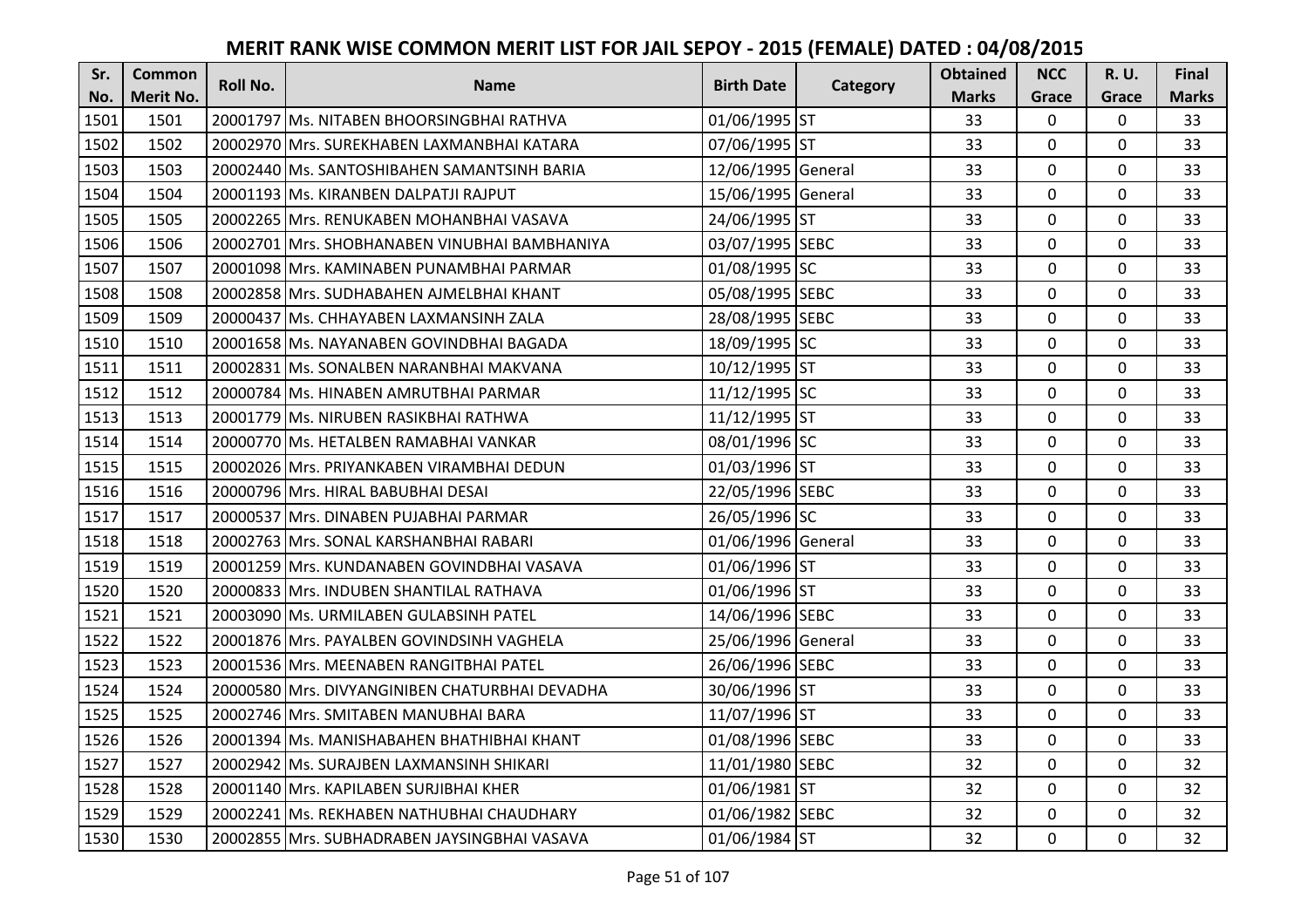| Sr.  | <b>Common</b>    | Roll No. | <b>Name</b>                                       | <b>Birth Date</b>  | Category | <b>Obtained</b> | <b>NCC</b>   | <b>R.U.</b> | Final        |
|------|------------------|----------|---------------------------------------------------|--------------------|----------|-----------------|--------------|-------------|--------------|
| No.  | <b>Merit No.</b> |          |                                                   |                    |          | <b>Marks</b>    | Grace        | Grace       | <b>Marks</b> |
| 1531 | 1531             |          | 20002410 Mrs. SANGITABEN KODARBHAI NINAMA         | 01/07/1984 ST      |          | 32              | 0            | 0           | 32           |
| 1532 | 1532             |          | 20000664 IMs. HANSABAHEN GENDALBHAI PATEL         | 01/09/1984 SEBC    |          | 32              | $\mathbf 0$  | $\Omega$    | 32           |
| 1533 | 1533             |          | 20000373 IMrs. BIJALKUMARI RAMESHCHANDRA SIKLIGAR | 14/02/1986 SEBC    |          | 32              | $\mathbf 0$  | $\Omega$    | 32           |
| 1534 | 1534             |          | 20001862 Mrs. PAYAL NANUSINH PATELIYA             | 03/04/1986 General |          | 32              | $\mathbf 0$  | 0           | 32           |
| 1535 | 1535             |          | 20003333 Mrs. VISTIBAHEN CHATURBHAI SANGADA       | 20/05/1986 ST      |          | 32              | $\mathbf{0}$ | $\mathbf 0$ | 32           |
| 1536 | 1536             |          | 20002458 Mrs. SARITABAHEN HIMMATSINH RATHOD       | 01/06/1987 General |          | 32              | $\mathbf 0$  | $\Omega$    | 32           |
| 1537 | 1537             |          | 20002209 Ms. REKHABAHEN VALJIBHAI KATARA          | 01/06/1987 ST      |          | 32              | $\mathbf 0$  | 0           | 32           |
| 1538 | 1538             |          | 20001450 Mrs. MANISHABEN RAMCHANDRA MAKWANA       | 02/11/1987 SC      |          | 32              | $\mathbf{0}$ | $\mathbf 0$ | 32           |
| 1539 | 1539             |          | 20000978 Ms. JYOSTANABEN MULUBHAI CHUDASAMA       | 29/05/1988 SC      |          | 32              | $\mathbf 0$  | 0           | 32           |
| 1540 | 1540             |          | 20002573 Mrs. SHARMILABEN LUKABHAI DAMOR          | 01/06/1988 ST      |          | 32              | $\mathbf{0}$ | 0           | 32           |
| 1541 | 1541             |          | 20002703 Mrs. SHOBHIBEN LILAJI THAKOR             | 01/06/1988 SEBC    |          | 32              | $\Omega$     | $\Omega$    | 32           |
| 1542 | 1542             |          | 20002074 Mrs. RADHABEN MANABHAI BHABHOR           | 01/06/1988 ST      |          | 32              | $\mathbf 0$  | 0           | 32           |
| 1543 | 1543             |          | 20000439 Ms. CHHAYABEN VIRAMBHAI CHAUDHARI        | 21/06/1988 SEBC    |          | 32              | $\mathbf{0}$ | 0           | 32           |
| 1544 | 1544             |          | 20002870 Mrs. SUKHIBEN KANTIBHAI BARIA            | 24/06/1988 General |          | 32              | $\mathbf 0$  | 0           | 32           |
| 1545 | 1545             |          | 20001409 Mrs. MANISHABEN ARVINDBHAI PATEL         | 25/07/1988 ST      |          | 32              | $\mathbf 0$  | 0           | 32           |
| 1546 | 1546             |          | 20002045 Ms. PUSHPA GORABHAI SARVAIYA             | 16/08/1988 SC      |          | 32              | $\mathbf{0}$ | $\Omega$    | 32           |
| 1547 | 1547             |          | 20002766 Ms. SONAL RASIKBHAI SONAGARA             | 31/10/1988 SEBC    |          | 32              | $\mathbf{0}$ | 0           | 32           |
| 1548 | 1548             |          | 20001457 Ms. MANISHABEN SARDARBHAI PATEL          | 04/11/1988 SEBC    |          | 32              | $\mathbf 0$  | $\Omega$    | 32           |
| 1549 | 1549             |          | 20001083 IMs. KALPANABEN JANUBHAI PADVI           | 01/06/1989 ST      |          | 32              | $\mathbf 0$  | $\Omega$    | 32           |
| 1550 | 1550             |          | 20001618 Ms. MOTIBAHEN VAJABHAI KHANT             | 01/06/1989 General |          | 32              | $\mathbf 0$  | 0           | 32           |
| 1551 | 1551             |          | 20002393 Mrs. SANGITABEN BAKULBHAI NINAMA         | 11/06/1989 ST      |          | 32              | $\mathbf 0$  | $\Omega$    | 32           |
| 1552 | 1552             |          | 20000063 Mrs. ANITABAHEN KANTIBHAI DAMOR          | 06/07/1989 ST      |          | 32              | $\mathbf 0$  | $\Omega$    | 32           |
| 1553 | 1553             |          | 20002499 Ms. SAVITRIBEN BHARATBHAI HALPATI        | 09/12/1989 ST      |          | 32              | $\mathbf 0$  | 0           | 32           |
| 1554 | 1554             |          | 20002630 Mrs. SHILPABEN FARUBHAI BILWAL           | 08/03/1990 ST      |          | 32              | $\mathbf 0$  | $\mathbf 0$ | 32           |
| 1555 | 1555             |          | 20002352 Mrs. SAJJANBEN VIKRAMSINH BARIA          | 01/05/1990 SEBC    |          | 32              | $\mathbf 0$  | 0           | 32           |
| 1556 | 1556             |          | 20001326 Ms. LINABEN LALABHAI SANGADA             | 19/05/1990 ST      |          | 32              | $\mathbf 0$  | 0           | 32           |
| 1557 | 1557             |          | 20002138 Mrs. RANJANBEN BHOOKHYABHAI VASAVA       | 01/06/1990 ST      |          | 32              | $\mathbf 0$  | 0           | 32           |
| 1558 | 1558             |          | 20002271 Ms. RESAMBEN SAMUDABHAI BILWAL           | 01/06/1990 ST      |          | 32              | $\Omega$     | 0           | 32           |
| 1559 | 1559             |          | 20001330 Ms. MADHU PITHABHAI BARIA                | 01/06/1990 SEBC    |          | 32              | $\mathbf 0$  | 0           | 32           |
| 1560 | 1560             |          | 20000055 Ms. ANILABEN DOLATBHAI BARIA             | 07/10/1990 SEBC    |          | 32              | $\mathbf{0}$ | 0           | 32           |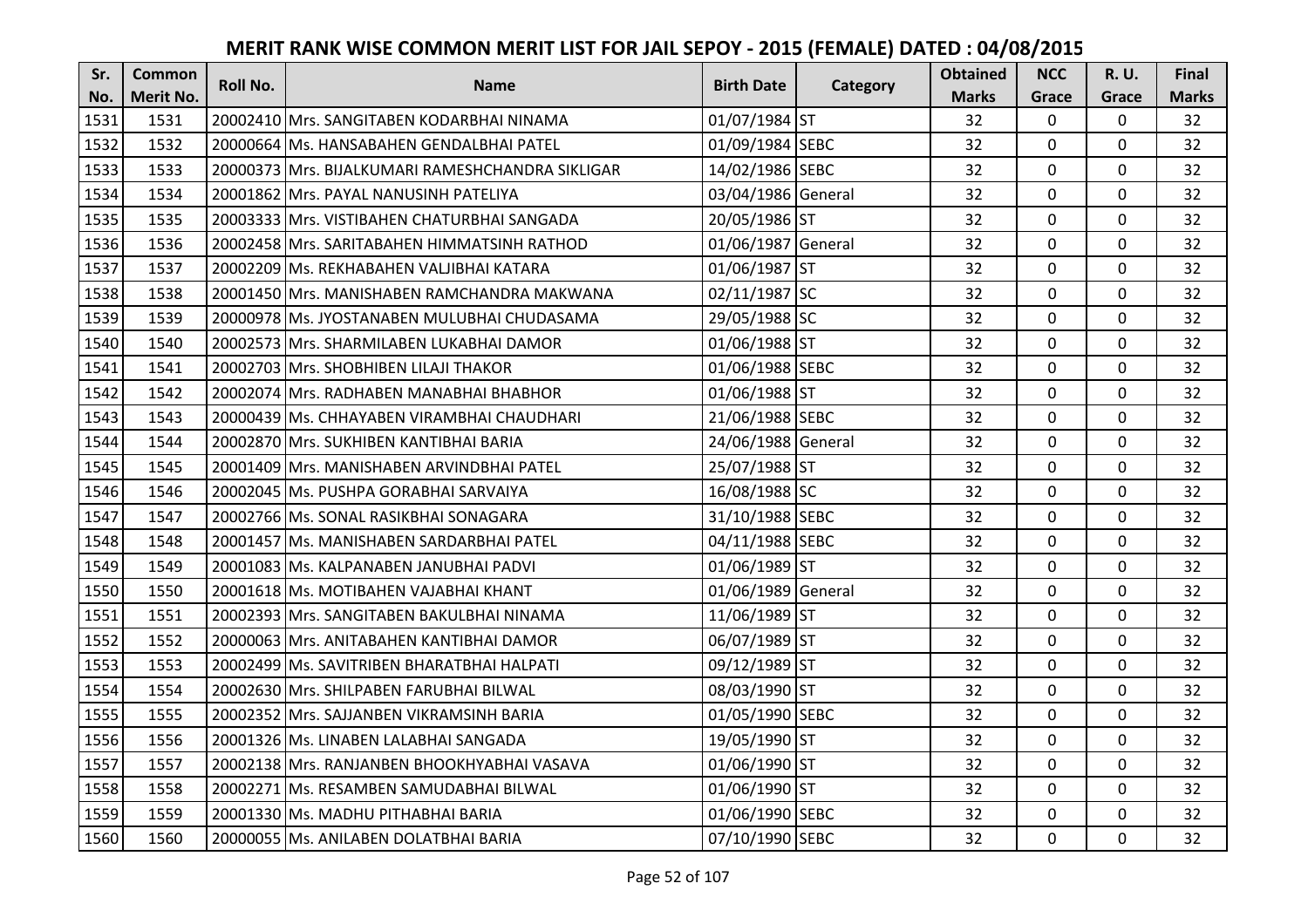| Sr.  | <b>Common</b>    | Roll No. | <b>Name</b>                                    | <b>Birth Date</b>  | Category | <b>Obtained</b> | <b>NCC</b>   | <b>R.U.</b> | Final        |
|------|------------------|----------|------------------------------------------------|--------------------|----------|-----------------|--------------|-------------|--------------|
| No.  | <b>Merit No.</b> |          |                                                |                    |          | <b>Marks</b>    | Grace        | Grace       | <b>Marks</b> |
| 1561 | 1561             |          | 20000078 Mrs. ANITABEN VINUJI THAKOR           | 30/11/1990 SEBC    |          | 32              | $\mathbf 0$  | 0           | 32           |
| 1562 | 1562             |          | 20003311 Ms. VIMALABEN RUPABHAI GHANCHEE       | 02/12/1990 SEBC    |          | 32              | $\mathbf 0$  | $\Omega$    | 32           |
| 1563 | 1563             |          | 20002717 lMs. SHWETABEN BAKULBHAI NINAMA       | 08/05/1991 ST      |          | 32              | $\mathbf 0$  | 0           | 32           |
| 1564 | 1564             |          | 20002938 Mrs. SUNITABENBHUN BHUNDABHAI BHURIYA | 01/06/1991 ST      |          | 32              | $\mathbf 0$  | 0           | 32           |
| 1565 | 1565             |          | 20000183 Ms. ASHABEN JAYANTILAL VADNATHANI     | 01/06/1991 SEBC    |          | 32              | $\mathbf{0}$ | $\mathbf 0$ | 32           |
| 1566 | 1566             |          | 20002882 Mrs. SUMITRABAHEN NAINESHBHAI GAMETI  | 01/06/1991 ST      |          | 32              | $\mathbf 0$  | $\Omega$    | 32           |
| 1567 | 1567             |          | 20000459 Mrs. DARSHANABEN DILIPBHAI PATEL      | 04/07/1991 General |          | 32              | $\mathbf 0$  | 0           | 32           |
| 1568 | 1568             |          | 20002747 Mrs. SMITABEN RAMJIBHAI BODAR         | 26/09/1991 ST      |          | 32              | $\mathbf{0}$ | $\mathbf 0$ | 32           |
| 1569 | 1569             |          | 20001166 Mrs. KINJALBEN DINESHBHAI VALAND      | 26/12/1991 General |          | 32              | $\mathbf 0$  | 0           | 32           |
| 1570 | 1570             |          | 20001812 Mrs. NITABEN MAKANSINH PARMAR         | 01/01/1992 ST      |          | 32              | $\mathbf{0}$ | 0           | 32           |
| 1571 | 1571             |          | 20000115 Mrs. ANKITABEN NATVARBHAI PATEL       | 14/01/1992 General |          | 32              | $\Omega$     | 0           | 32           |
| 1572 | 1572             |          | 20000090 Mrs. ANJANABEN LAXMANBHAI GAMETI      | 11/02/1992 ST      |          | 32              | $\mathbf 0$  | 0           | 32           |
| 1573 | 1573             |          | 20003106 Ms. URMILABEN VIRSINGBHAI BARIA       | 20/03/1992 ST      |          | 32              | 0            | 0           | 32           |
| 1574 | 1574             |          | 20000856 Ms. JAGRUTIBEN POPATBHAI RAVAL        | 30/03/1992 SEBC    |          | 32              | $\mathbf 0$  | 0           | 32           |
| 1575 | 1575             |          | 20001482 Mrs. MANJULABAHEN KALUSINH PARMAR     | 27/05/1992 SEBC    |          | 32              | $\mathbf 0$  | 0           | 32           |
| 1576 | 1576             |          | 20002885 Ms. SUMITRABEN ABHESINGBHAI RATHVA    | 02/06/1992 ST      |          | 32              | $\mathbf{0}$ | $\Omega$    | 32           |
| 1577 | 1577             |          | 20002866 Mrs. SUHANIBEN KAMUBHAI VASAVA        | 21/06/1992 ST      |          | 32              | $\mathbf{0}$ | 0           | 32           |
| 1578 | 1578             |          | 20000264 Ms. BHARATIBEN JETHABHAI CHAUDHARI    | 21/07/1992 SEBC    |          | 32              | $\mathbf 0$  | $\Omega$    | 32           |
| 1579 | 1579             |          | 20000655 IMs. GITABEN VALABEN DANGAR           | 19/09/1992 SEBC    |          | 32              | $\mathbf 0$  | $\Omega$    | 32           |
| 1580 | 1580             |          | 20000644 Ms. GITABEN DALSINH RATHOD            | 24/09/1992 SEBC    |          | 32              | $\mathbf 0$  | 0           | 32           |
| 1581 | 1581             |          | 20002752 Mrs. SNEHALBEN PRAHLADBHAI PRAJAPATI  | 01/10/1992 SEBC    |          | 32              | $\mathbf 0$  | $\Omega$    | 32           |
| 1582 | 1582             |          | 20000842 Ms. JAGRUTI NAVNITBHAI MAKVANA        | 03/10/1992 SEBC    |          | 32              | $\mathbf 0$  | $\Omega$    | 32           |
| 1583 | 1583             |          | 20001343 Ms. MADINABEN AHMADSHA FAKIR          | 03/01/1993 SEBC    |          | 32              | $\mathbf 0$  | 0           | 32           |
| 1584 | 1584             |          | 20003062 Ms. TINUBEN KODARABHAI BARIA          | 10/02/1993 ST      |          | 32              | $\mathbf 0$  | $\mathbf 0$ | 32           |
| 1585 | 1585             |          | 20002157 Mrs. RANJANBEN NARANBHAI CHAUHAN      | 01/03/1993 SC      |          | 32              | $\mathbf 0$  | 0           | 32           |
| 1586 | 1586             |          | 20000926 Mrs. JAYASHRIBAHEN ARJUNSINH PATEL    | 03/04/1993 SEBC    |          | 32              | $\mathbf{0}$ | 0           | 32           |
| 1587 | 1587             |          | 20001056 Ms. KAJALBEN JETHABHAI GARCHAR        | 08/04/1993 ST      |          | 32              | $\mathbf 0$  | 0           | 32           |
| 1588 | 1588             |          | 20002022 Ms. PRIYANKABEN RAMESHJI THAKOR       | 25/04/1993 SEBC    |          | 32              | $\Omega$     | 0           | 32           |
| 1589 | 1589             |          | 20000497 Ms. DAYABEN NAVNITBHAI MAKVANA        | 08/05/1993 SEBC    |          | 32              | $\mathbf 0$  | 0           | 32           |
| 1590 | 1590             |          | 20001525 Mrs. MEENABAHEN NATHUBHAI PARGI       | 12/05/1993 ST      |          | 32              | $\mathbf{0}$ | 0           | 32           |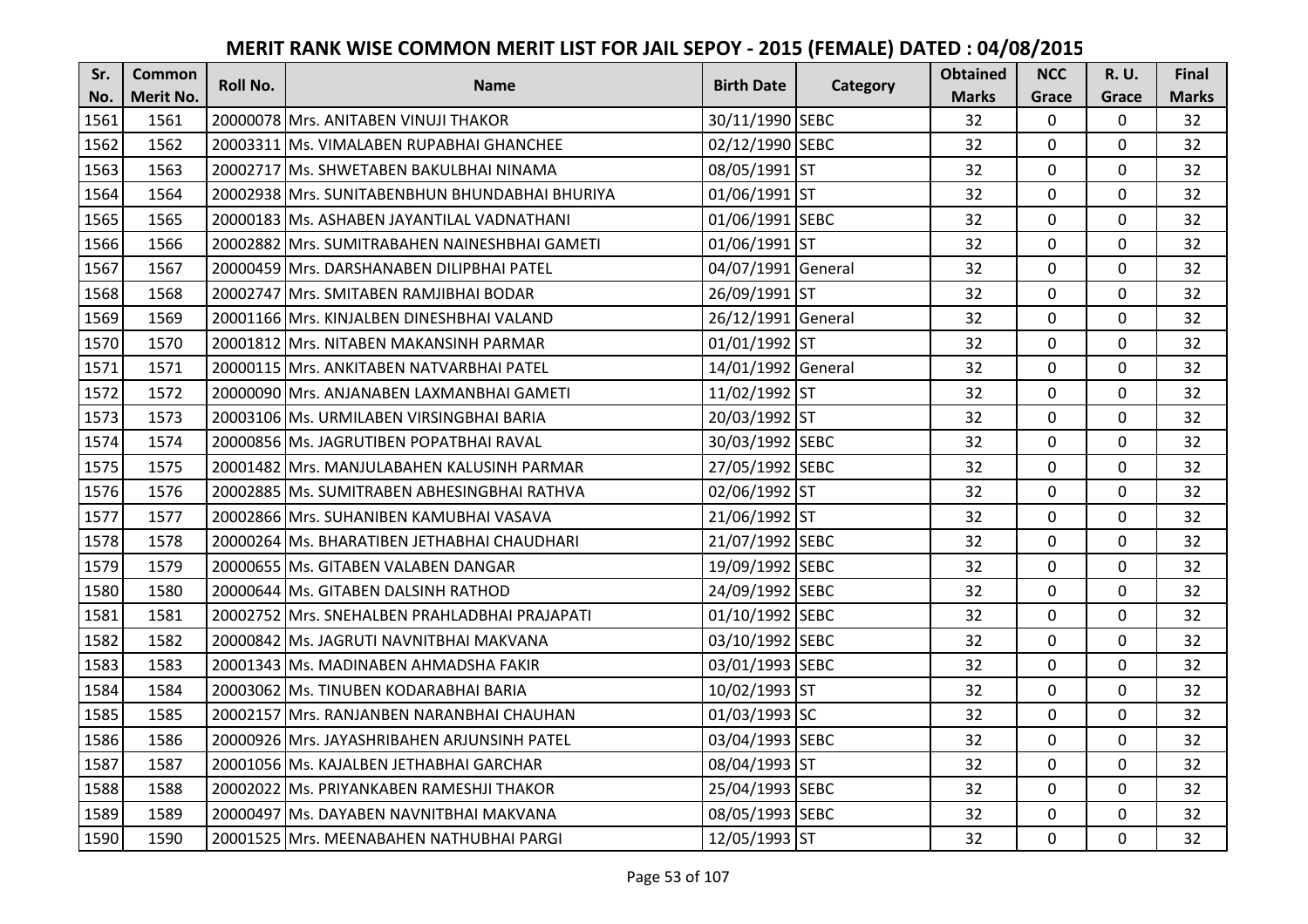| Sr.  | <b>Common</b>    | <b>Roll No.</b> | <b>Name</b>                                     | <b>Birth Date</b>  | Category | <b>Obtained</b> | <b>NCC</b>   | <b>R.U.</b> | Final        |
|------|------------------|-----------------|-------------------------------------------------|--------------------|----------|-----------------|--------------|-------------|--------------|
| No.  | <b>Merit No.</b> |                 |                                                 |                    |          | <b>Marks</b>    | Grace        | Grace       | <b>Marks</b> |
| 1591 | 1591             |                 | 20002170 Ms. RASHMIKABAHEN MANSINH BARIA        | 23/05/1993 SEBC    |          | 32              | 0            | 0           | 32           |
| 1592 | 1592             |                 | 20003231 IMrs. VARSHABEN LAKSHMANBHAI KHRADI    | 23/05/1993 ST      |          | 32              | $\mathbf 0$  | $\Omega$    | 32           |
| 1593 | 1593             |                 | 20000298 lMs. BHAVANABEN JAGABHAI DHAMOT        | 25/05/1993 ST      |          | 32              | $\mathbf 0$  | $\Omega$    | 32           |
| 1594 | 1594             |                 | 20001065 Ms. KALAVATIBAHEN SHAILESHBHAI BARIA   | 01/06/1993 SEBC    |          | 32              | $\mathbf{0}$ | 0           | 32           |
| 1595 | 1595             |                 | 20000601 Mrs. GAYATRIBEN MANHARSINH CHAUHAN     | 01/06/1993 SEBC    |          | 32              | $\mathbf{0}$ | $\mathbf 0$ | 32           |
| 1596 | 1596             |                 | 20002830 Mrs. SONALBEN NAGABHAI BHABHOR         | 01/06/1993 ST      |          | 32              | $\mathbf 0$  | $\Omega$    | 32           |
| 1597 | 1597             |                 | 20000367 Ms. BHUMIKABEN NARSINGBHAI PARMAR      | 01/06/1993 SEBC    |          | 32              | $\mathbf 0$  | 0           | 32           |
| 1598 | 1598             |                 | 20001279 Ms. LALITABAHEN MANURBHAI ASARI        | 15/06/1993 ST      |          | 32              | $\mathbf{0}$ | $\mathbf 0$ | 32           |
| 1599 | 1599             |                 | 20001180 Mrs. KINJALBEN VINODBHAI PARMAR        | 29/06/1993 SC      |          | 32              | $\mathbf 0$  | 0           | 32           |
| 1600 | 1600             |                 | 20003056 Ms. TINABEN DANABHAI THAKOR            | 01/07/1993 SEBC    |          | 32              | $\mathbf{0}$ | 0           | 32           |
| 1601 | 1601             |                 | 20000451 Mrs. DAKSHABEN RAYSIN PATEL            | 01/07/1993 General |          | 32              | $\Omega$     | 0           | 32           |
| 1602 | 1602             |                 | 20000538 Mrs. DINALBEN JAGDISHBHAI RAMI         | 06/08/1993 SEBC    |          | 32              | $\mathbf 0$  | 0           | 32           |
| 1603 | 1603             |                 | 20000543 Mrs. DIPEEKABEN JAYANTIBHAI GAMETI     | 25/08/1993 ST      |          | 32              | 0            | 0           | 32           |
| 1604 | 1604             |                 | 20000163 Mrs. ASHABAHEN RAGHUNATHBHAI PRAJAPATI | 03/09/1993 SEBC    |          | 32              | $\mathbf 0$  | 0           | 32           |
| 1605 | 1605             |                 | 20001782 IMrs. NISHABAHEN BALVANTSINH BARIA     | 25/09/1993 General |          | 32              | $\mathbf 0$  | 0           | 32           |
| 1606 | 1606             |                 | 20001106 Mrs. KAMUBEN VALLBHABHAI RATHOD        | 03/10/1993 SEBC    |          | 32              | $\mathbf{0}$ | $\Omega$    | 32           |
| 1607 | 1607             |                 | 20000838 Ms. JAGRUTI DHIRUBHAI SOLANKI          | 14/10/1993 SEBC    |          | 32              | $\mathbf{0}$ | 0           | 32           |
| 1608 | 1608             |                 | 20000413 Ms. CHANDRIKABEN MOTIJI THAKOR         | 23/11/1993 General |          | 32              | $\mathbf 0$  | $\Omega$    | 32           |
| 1609 | 1609             |                 | 20002931 IMrs. SUNITABEN MANUBHAI RANA          | 06/12/1993 ST      |          | 32              | $\mathbf 0$  | $\Omega$    | 32           |
| 1610 | 1610             |                 | 20000892 Mrs. JASHIBEN SURAJI RAJPUT            | 17/12/1993 General |          | 32              | $\mathbf 0$  | 0           | 32           |
| 1611 | 1611             |                 | 20001686 Mrs. NEETABEN BHUPENDRABHAI TADVI      | 23/12/1993 ST      |          | 32              | $\mathbf 0$  | $\Omega$    | 32           |
| 1612 | 1612             |                 | 20000646 Mrs. GITABEN GOVINDBHAI BABRIYA        | 14/01/1994 SC      |          | 32              | $\mathbf 0$  | $\Omega$    | 32           |
| 1613 | 1613             |                 | 20001437 Ms. MANISHABEN MADHABHAI CHAUDHARI     | 29/01/1994 SEBC    |          | 32              | $\mathbf 0$  | 0           | 32           |
| 1614 | 1614             |                 | 20001049 Ms. KAJALBEN BACHUBHAI SISODIYA        | 15/02/1994 SEBC    |          | 32              | $\mathbf{0}$ | $\mathbf 0$ | 32           |
| 1615 | 1615             |                 | 20001982 Ms. PRITEEBEN BABUBHAI VALA            | 02/03/1994 SEBC    |          | 32              | $\mathbf 0$  | 0           | 32           |
| 1616 | 1616             |                 | 20000535 Ms. DIMPALBEN RAMESHBHAI BARIA         | 03/03/1994 SEBC    |          | 32              | $\mathbf{0}$ | 0           | 32           |
| 1617 | 1617             |                 | 20001104 Mrs. KAMLABEN VAJABHAI CHAUDHARY       | 08/03/1994 SEBC    |          | 32              | $\mathbf 0$  | 0           | 32           |
| 1618 | 1618             |                 | 20001872 Ms. PAYALBEN BHURABHAI KOTVAL          | 20/03/1994 SEBC    |          | 32              | $\Omega$     | 0           | 32           |
| 1619 | 1619             |                 | 20000453 Ms. DAKSHABHEN LAKSHMANBHAI BHEDI      | 30/03/1994 ST      |          | 32              | $\mathbf 0$  | 0           | 32           |
| 1620 | 1620             |                 | 20002803 Ms. SONALBEN DEVLABHAI AMALIYAR        | 01/04/1994 ST      |          | 32              | $\mathbf{0}$ | 0           | 32           |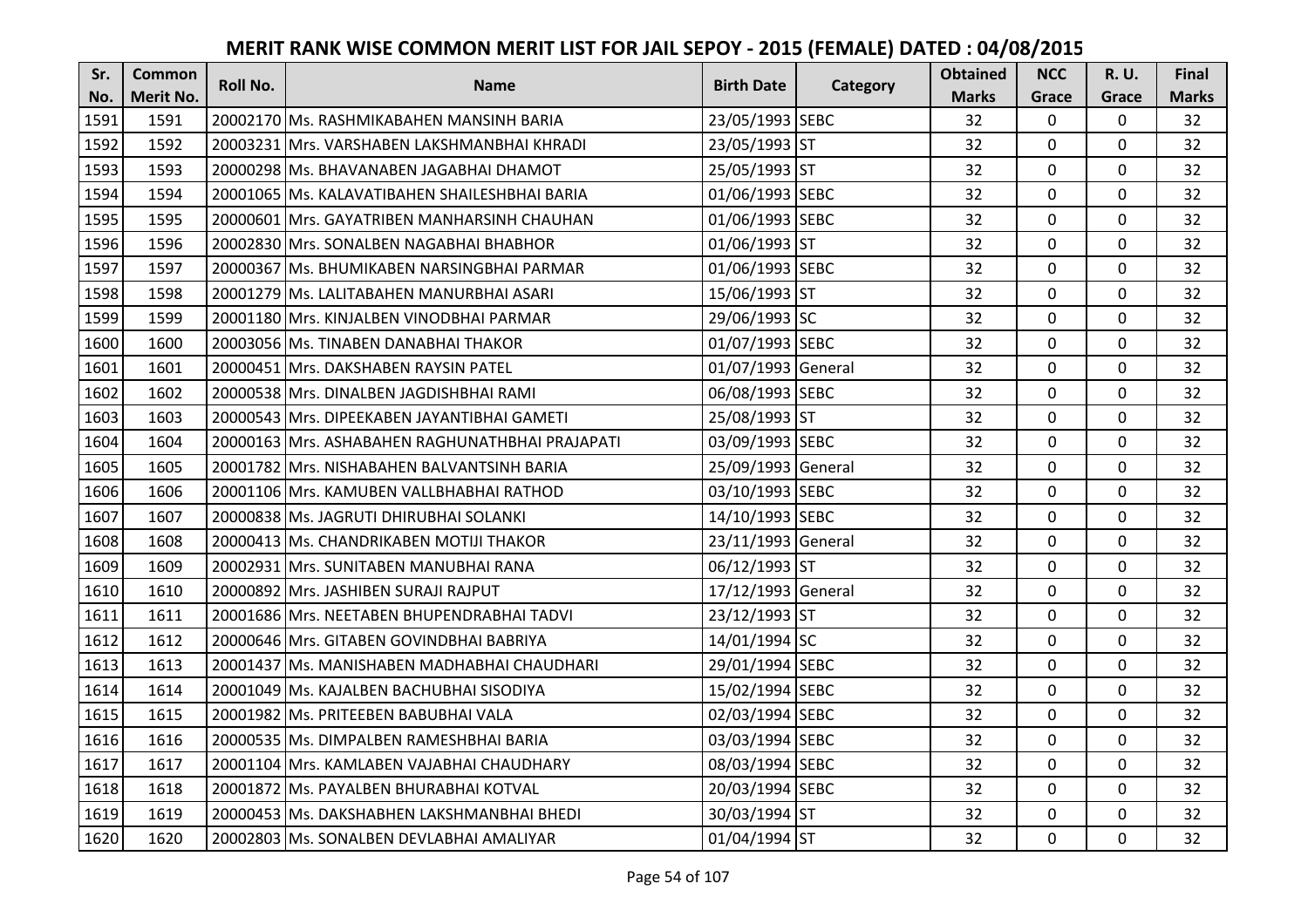| Sr.  | <b>Common</b>    | <b>Roll No.</b> | <b>Name</b>                                        | <b>Birth Date</b>  | Category | <b>Obtained</b> | <b>NCC</b>   | <b>R.U.</b> | Final        |
|------|------------------|-----------------|----------------------------------------------------|--------------------|----------|-----------------|--------------|-------------|--------------|
| No.  | <b>Merit No.</b> |                 |                                                    |                    |          | <b>Marks</b>    | Grace        | Grace       | <b>Marks</b> |
| 1621 | 1621             |                 | 20003161 Ms. VAISHALIBEN BHARATSINH RATHOD         | 15/04/1994 General |          | 32              | 0            | 0           | 32           |
| 1622 | 1622             |                 | 20001138 Mrs. KAPILABEN RANJITSINH CHAUHAN         | 10/05/1994 SEBC    |          | 32              | $\mathbf 0$  | $\Omega$    | 32           |
| 1623 | 1623             |                 | 20001832  Mrs. PARUBAHEN BACHUBHAI SUVERA          | 16/05/1994 ST      |          | 32              | $\mathbf 0$  | 0           | 32           |
| 1624 | 1624             |                 | 20000151 Mrs. ARUNABEN NAVJIBHAI DAMOR             | 01/06/1994 ST      |          | 32              | $\mathbf 0$  | 0           | 32           |
| 1625 | 1625             |                 | 20002227 Ms. REKHABEN KALUBHAI SAKANI              | 01/06/1994 SEBC    |          | 32              | $\mathbf{0}$ | $\mathbf 0$ | 32           |
| 1626 | 1626             |                 | 20000809 Ms. HIRALBEN NAVSINGBHAI RATHWA           | 01/06/1994 ST      |          | 32              | $\mathbf 0$  | $\Omega$    | 32           |
| 1627 | 1627             |                 | 20000213 Mrs. ASMITABAHEN HIMMATBHAI PANDYA        | 03/06/1994 General |          | 32              | $\mathbf 0$  | 0           | 32           |
| 1628 | 1628             |                 | 20002739 Ms. SMITABAHEN HASMUKHBHAI PATEL          | 05/06/1994 SEBC    |          | 32              | $\mathbf{0}$ | $\mathbf 0$ | 32           |
| 1629 | 1629             |                 | 20001144 Mrs. KASHIBABEN NATAVARBHAI BARIA         | 08/06/1994 SEBC    |          | 32              | $\mathbf 0$  | 0           | 32           |
| 1630 | 1630             |                 | 20000101 Ms. ANJUBA MANUSINH ZALA                  | 01/07/1994 SEBC    |          | 32              | $\mathbf{0}$ | 0           | 32           |
| 1631 | 1631             |                 | 20001738 Mrs. NILAMBEN NARVATSINH BARIA            | 15/07/1994 General |          | 32              | $\mathbf 0$  | 0           | 32           |
| 1632 | 1632             |                 | 20003340 Mrs. YOGINIBEN JASHAWANTSINH SODHA PARMAR | 26/07/1994 SEBC    |          | 32              | $\mathbf 0$  | 0           | 32           |
| 1633 | 1633             |                 | 20002537 Ms. SHAKINABEN RAVJIBHAI VALVI            | 29/07/1994 ST      |          | 32              | $\mathbf{0}$ | 0           | 32           |
| 1634 | 1634             |                 | 20003081 Ms. URMILABEN ANTOLBHAI VASAVA            | 30/07/1994 ST      |          | 32              | $\mathbf{0}$ | 0           | 32           |
| 1635 | 1635             |                 | 20000313 Mrs. BHAVIKABAHEN SURJIBHAI GAMETI        | 05/08/1994 ST      |          | 32              | $\mathbf 0$  | 0           | 32           |
| 1636 | 1636             |                 | 20002757 Mrs. SOANLBEN RAMESHBHAI NINAMA           | 27/08/1994 ST      |          | 32              | $\mathbf{0}$ | $\Omega$    | 32           |
| 1637 | 1637             |                 | 20001606 lMs. MITTALBEN SUBHASHBHAI BHAGORA        | 14/09/1994 ST      |          | 32              | $\mathbf{0}$ | 0           | 32           |
| 1638 | 1638             |                 | 20000107 Mrs. ANKITA MANSINGBHAI ZANKAT            | 22/09/1994 General |          | 32              | $\mathbf 0$  | $\Omega$    | 32           |
| 1639 | 1639             |                 | 20000750 IMs. HETALBEN BABUBHAI PRAJAPATI          | 28/10/1994 SEBC    |          | 32              | $\mathbf 0$  | $\Omega$    | 32           |
| 1640 | 1640             |                 | 20002474 Mrs. SAROJBEN CHANDRASINH DANGI           | 08/11/1994 ST      |          | 32              | $\mathbf 0$  | 0           | 32           |
| 1641 | 1641             |                 | 20002900 Ms. SUMITRABEN HAKLABHAI BARJOD           | 04/12/1994 ST      |          | 32              | $\mathbf 0$  | $\Omega$    | 32           |
| 1642 | 1642             |                 | 20000553 Mrs. DIPIKABEN BHIKHABHAI PARMAR          | 12/12/1994 SC      |          | 32              | $\mathbf 0$  | $\Omega$    | 32           |
| 1643 | 1643             |                 | 20002033 Ms. PUNAMBEN LAXMANJI THAKOR              | 17/12/1994 SEBC    |          | 32              | $\mathbf 0$  | 0           | 32           |
| 1644 | 1644             |                 | 20001383 Mrs. MANISHA CHINABHAI RATHOD             | 24/12/1994 SC      |          | 32              | $\mathbf 0$  | $\mathbf 0$ | 32           |
| 1645 | 1645             |                 | 20002909 Ms. SUMITRABEN RAMESHBHAI ASARI           | 02/01/1995 ST      |          | 32              | $\mathbf 0$  | 0           | 32           |
| 1646 | 1646             |                 | 20001549 Mrs. MINABAHEN KONYSINH PARMAR            | 12/01/1995 General |          | 32              | $\mathbf{0}$ | 0           | 32           |
| 1647 | 1647             |                 | 20000191 Mrs. ASHABEN MAGANBHAI BARAIYA            | 24/01/1995 SEBC    |          | 32              | $\mathbf 0$  | 0           | 32           |
| 1648 | 1648             |                 | 20001731 Ms. NILAMBEN FULCHANDBHAI PARMAR          | 01/03/1995 SC      |          | 32              | $\Omega$     | 0           | 32           |
| 1649 | 1649             |                 | 20002719 Ms. SIMA MAGANBHAI VADHIYA                | 02/03/1995 SEBC    |          | 32              | $\mathbf 0$  | 0           | 32           |
| 1650 | 1650             |                 | 20003097 Ms. URMILABEN PARVATBHAI PATEL            | 02/03/1995 General |          | 32              | $\mathbf{0}$ | 0           | 32           |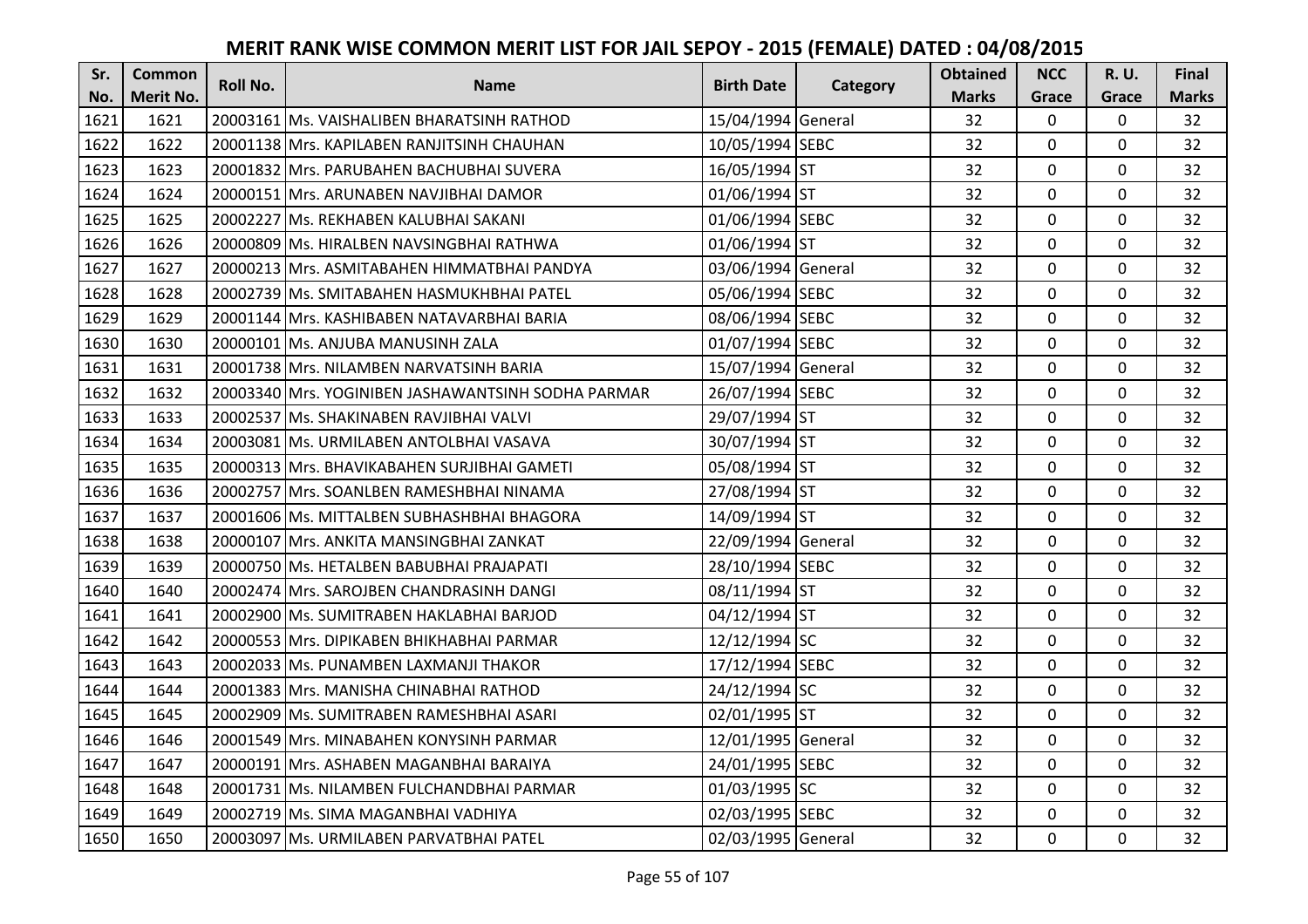| Sr.  | <b>Common</b>    | <b>Roll No.</b> | <b>Name</b>                                  | <b>Birth Date</b>  | Category | <b>Obtained</b> | <b>NCC</b>   | <b>R.U.</b> | Final        |
|------|------------------|-----------------|----------------------------------------------|--------------------|----------|-----------------|--------------|-------------|--------------|
| No.  | <b>Merit No.</b> |                 |                                              |                    |          | <b>Marks</b>    | Grace        | Grace       | <b>Marks</b> |
| 1651 | 1651             |                 | 20003027 Ms. TARLIKABAHEN RAMANBHAI BHARWAD  | 13/03/1995 SEBC    |          | 32              | 0            | 0           | 32           |
| 1652 | 1652             |                 | 20002381 IMrs. SANGITABAHEN BHARATSINH PATEL | 30/03/1995 General |          | 32              | $\mathbf 0$  | $\Omega$    | 32           |
| 1653 | 1653             |                 | 20001082 lMs. KALPANABEN HIRABHAI RATHOD     | 13/04/1995 ST      |          | 32              | $\mathbf 0$  | $\Omega$    | 32           |
| 1654 | 1654             |                 | 20000140 Mrs. ARTIBEN HIMMATBHAI VAGHELA     | 24/04/1995 SEBC    |          | 32              | $\mathbf{0}$ | 0           | 32           |
| 1655 | 1655             |                 | 20002972 IMs. SUREKHABEN MALABHAI GARASIYA   | 05/05/1995 ST      |          | 32              | $\mathbf{0}$ | $\mathbf 0$ | 32           |
| 1656 | 1656             |                 | 20000637 Ms. GITABEN ANKHABHAI CHAUDHARY     | 14/05/1995 SEBC    |          | 32              | $\mathbf 0$  | $\Omega$    | 32           |
| 1657 | 1657             |                 | 20000945 Ms. JIGISHA MANSINGBHAI PADVI       | 20/05/1995 ST      |          | 32              | $\mathbf 0$  | 0           | 32           |
| 1658 | 1658             |                 | 20000351 Ms. BHAVNABEN VASIBHAI DESAI        | 01/06/1995 SEBC    |          | 32              | $\mathbf 0$  | $\Omega$    | 32           |
| 1659 | 1659             |                 | 20000153 Ms. ARUNABEN PRAVINBHAI PATELIYA    | 01/06/1995 SEBC    |          | 32              | $\mathbf 0$  | 0           | 32           |
| 1660 | 1660             |                 | 20001609 Mrs. MOGHEEBEN VARDHAJI CHAUDHARY   | 01/06/1995 General |          | 32              | $\mathbf{0}$ | 0           | 32           |
| 1661 | 1661             |                 | 20000801 Mrs. HIRALBEN BHIKHABHAI VAJA       | 01/06/1995 General |          | 32              | $\Omega$     | 0           | 32           |
| 1662 | 1662             |                 | 20001902 Ms. PINALBHEN SARDARSINH PARMAR     | 01/06/1995 SEBC    |          | 32              | $\mathbf 0$  | 0           | 32           |
| 1663 | 1663             |                 | 20002937 Mrs. SUNITABEN RAMSINGBHAI SANGADA  | 10/06/1995 ST      |          | 32              | 0            | $\mathbf 0$ | 32           |
| 1664 | 1664             |                 | 20001531 Ms. MEENABEN KANUBHAI RATHOD        | 11/07/1995 SC      |          | 32              | $\mathbf 0$  | 0           | 32           |
| 1665 | 1665             |                 | 20002704 Mrs. SHOBHNA BABUBHAI MALAKIYA      | 18/07/1995 General |          | 32              | $\mathbf 0$  | 0           | 32           |
| 1666 | 1666             |                 | 20000246 Ms. BENIBEN SHANABHAI DAMOR         | 20/07/1995 General |          | 32              | $\mathbf{0}$ | $\Omega$    | 32           |
| 1667 | 1667             |                 | 20001099 lMs. KAMINIBEN HARIYABHAI VASAVA    | 26/07/1995 ST      |          | 32              | $\mathbf{0}$ | 0           | 32           |
| 1668 | 1668             |                 | 20002595 Mrs. SHEETALBAHEN HARAJIBHAI VANIYA | 09/08/1995 SC      |          | 32              | $\mathbf 0$  | $\Omega$    | 32           |
| 1669 | 1669             |                 | 20003194 IMs. VARASHABEN DALAJI CHAUDHARY    | 10/08/1995 SEBC    |          | 32              | $\mathbf 0$  | $\Omega$    | 32           |
| 1670 | 1670             |                 | 20000625 Ms. GEETABEN PARSOTAMBHAI PRAJAPATI | 15/08/1995 SEBC    |          | 32              | $\mathbf 0$  | 0           | 32           |
| 1671 | 1671             |                 | 20002856 Mrs. SUBHADRABEN RATANSANG RATHOD   | 18/08/1995 General |          | 32              | $\mathbf 0$  | $\Omega$    | 32           |
| 1672 | 1672             |                 | 20003345 Ms. ZALAKBAHEN BHARATBHAI BHARVAD   | 20/08/1995 SEBC    |          | 32              | $\mathbf 0$  | $\Omega$    | 32           |
| 1673 | 1673             |                 | 20002292 Ms. RINABEN GUMJIBHAI BHOHA         | 17/12/1995 ST      |          | 32              | $\mathbf 0$  | $\Omega$    | 32           |
| 1674 | 1674             |                 | 20003337 Mrs. YOGESHVARI KALIDAS PATEL       | 20/12/1995 ST      |          | 32              | $\mathbf{0}$ | 0           | 32           |
| 1675 | 1675             |                 | 20001909 Ms. PINKUBEN MANSINGBHAI RATHAVA    | 21/12/1995 ST      |          | 32              | $\mathbf 0$  | 0           | 32           |
| 1676 | 1676             |                 | 20000872 Mrs. JALPABEN MAHESHBHAI RATHVA     | 02/01/1996 ST      |          | 32              | $\mathbf 0$  | 0           | 32           |
| 1677 | 1677             |                 | 20001271 Mrs. LAKHANABEN JASHVANTBHAI BARIA  | 13/01/1996 SEBC    |          | 32              | $\mathbf 0$  | 0           | 32           |
| 1678 | 1678             |                 | 20001170 Mrs. KINJALBEN LAXMANSINH BARIA     | 10/02/1996 SEBC    |          | 32              | $\Omega$     | 0           | 32           |
| 1679 | 1679             |                 | 20000295 Ms. BHAVANABEN GERAJI CHAUDHARY     | 17/02/1996 SEBC    |          | 32              | $\mathbf 0$  | 0           | 32           |
| 1680 | 1680             |                 | 20002926 Ms. SUNITABEN JAYANTIBHAI PATEL     | 20/02/1996 ST      |          | 32              | $\mathbf{0}$ | 0           | 32           |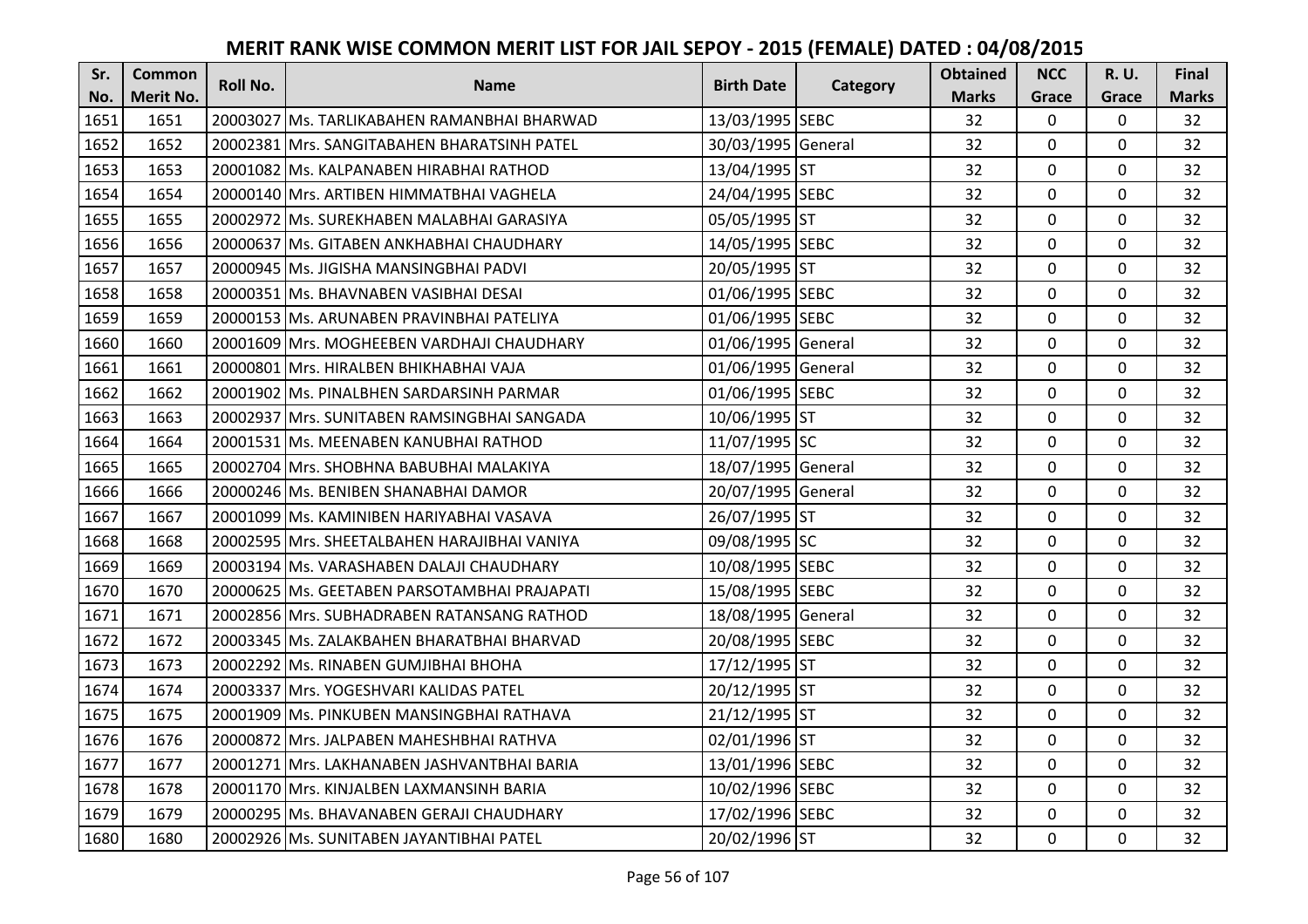| Sr.  | <b>Common</b> | <b>Roll No.</b> | <b>Name</b>                                   | <b>Birth Date</b>  |          | <b>Obtained</b> | <b>NCC</b>   | <b>R.U.</b> | Final        |
|------|---------------|-----------------|-----------------------------------------------|--------------------|----------|-----------------|--------------|-------------|--------------|
| No.  | Merit No.     |                 |                                               |                    | Category | <b>Marks</b>    | Grace        | Grace       | <b>Marks</b> |
| 1681 | 1681          |                 | 20003221 Ms. VARSHABEN JAGDISHBHAI BHEDI      | 18/03/1996 ST      |          | 32              | 0            | 0           | 32           |
| 1682 | 1682          |                 | 20001261 IMrs. KUNSHABEN GOPSINGBHAI BARIA    | 03/04/1996 SEBC    |          | 32              | $\mathbf 0$  | $\Omega$    | 32           |
| 1683 | 1683          |                 | 20001750 IMrs. NIMISHABAHEN NIRANSINH BARIA   | 23/04/1996 SEBC    |          | 32              | $\mathbf 0$  | $\Omega$    | 32           |
| 1684 | 1684          |                 | 20000379 Ms. BINDUBA HIMATSINH CHAUHAN        | 30/04/1996 General |          | 32              | $\mathbf 0$  | 0           | 32           |
| 1685 | 1685          |                 | 20002014 Ms. PRIYANKABEN KANTIBHAI MODIYA     | 20/05/1996 ST      |          | 32              | $\mathbf{0}$ | $\mathbf 0$ | 32           |
| 1686 | 1686          |                 | 20001474 Mrs. MANISHAKUMARI RAMANLAL PARGI    | 28/05/1996 ST      |          | 32              | $\Omega$     | $\Omega$    | 32           |
| 1687 | 1687          |                 | 20002547 Ms. SHANTABAHEN ARAJANBHAI DAMOR     | 01/06/1996 ST      |          | 32              | $\mathbf 0$  | 0           | 32           |
| 1688 | 1688          |                 | 20001664 Ms. NAYANABEN NEVABHAI KOCHARA       | 01/06/1996 ST      |          | 32              | $\mathbf{0}$ | $\mathbf 0$ | 32           |
| 1689 | 1689          |                 | 20001167 Mrs. KINJALBEN GOVINDBHAI PRAJAPATI  | 01/06/1996 SEBC    |          | 32              | 0            | 0           | 32           |
| 1690 | 1690          |                 | 20002063 Ms. RADHABAHEN MAGANBHAI KATARA      | 01/06/1996 ST      |          | 32              | $\mathbf{0}$ | $\mathbf 0$ | 32           |
| 1691 | 1691          |                 | 20000678 Ms. HANSABEN MANUBHAI RATHOD         | 01/06/1996 SC      |          | 32              | $\Omega$     | $\Omega$    | 32           |
| 1692 | 1692          |                 | 20002402 Mrs. SANGITABEN HIRABHAI DAMOR       | 01/06/1996 SEBC    |          | 32              | $\mathbf 0$  | 0           | 32           |
| 1693 | 1693          |                 | 20000411 Mrs. CHANDRIKABEN KESHALABHAI RATHVA | 01/06/1996 ST      |          | 32              | $\mathbf{0}$ | $\mathbf 0$ | 32           |
| 1694 | 1694          |                 | 20000457 Mrs. DAMINIBEN BACHUBHAI GOHIL       | 01/06/1996 ST      |          | 32              | $\mathbf 0$  | 0           | 32           |
| 1695 | 1695          |                 | 20002983 Mrs. SUREKHABEN SANABHAI MACHHAR     | 07/06/1996 ST      |          | 32              | $\mathbf 0$  | 0           | 32           |
| 1696 | 1696          |                 | 20002629 Ms. SHILPABEN DIVANJI THAKOR         | 13/06/1996 SEBC    |          | 32              | $\mathbf{0}$ | $\Omega$    | 32           |
| 1697 | 1697          |                 | 20002481 Ms. SAROJBEN RANCHHODBHAI BHARVAD    | 15/06/1996 General |          | 32              | $\mathbf{0}$ | 0           | 32           |
| 1698 | 1698          |                 | 20003263 Ms. VARSHBEN NANSINGHBHAI RATHVA     | 15/06/1996 ST      |          | 32              | $\mathbf 0$  | $\Omega$    | 32           |
| 1699 | 1699          |                 | 20001488 Mrs. MANJULABEN BHURABHAI KHANT      | 15/06/1996 General |          | 32              | $\mathbf 0$  | $\Omega$    | 32           |
| 1700 | 1700          |                 | 20001195 Ms. KIRANBEN HAMIRBHAI SINDHAV       | 18/06/1996 SEBC    |          | 32              | $\mathbf 0$  | 0           | 32           |
| 1701 | 1701          |                 | 20002773 Mrs. SONALBAHEN JAYANTIBHAI DAMOR    | 30/06/1996 ST      |          | 32              | $\mathbf 0$  | $\Omega$    | 32           |
| 1702 | 1702          |                 | 20001732 Mrs. NILAMBEN GANPATSINH SOLANKI     | 01/07/1996 SEBC    |          | 32              | $\mathbf 0$  | $\Omega$    | 32           |
| 1703 | 1703          |                 | 20003116 Mrs. USHABAHEN KHUMANSINH CHAUHAN    | 03/07/1996 SEBC    |          | 32              | $\mathbf 0$  | $\Omega$    | 32           |
| 1704 | 1704          |                 | 20000319 Ms. BHAVNA ASHOKBHAI VASAVA          | 24/07/1996 ST      |          | 32              | $\mathbf 0$  | $\mathbf 0$ | 32           |
| 1705 | 1705          |                 | 20003284 Mrs. VIDHI VISHNUBHAI PATEL          | 08/08/1996 General |          | 32              | $\mathbf 0$  | 0           | 32           |
| 1706 | 1706          |                 | 20000369 Ms. BHURIBAHEN HIRABHAI DAMOR        | 13/08/1996 SEBC    |          | 32              | $\mathbf 0$  | $\mathbf 0$ | 32           |
| 1707 | 1707          |                 | 20001187 Ms. KIRAN OMKARNATH KEWAT            | 24/08/1996 General |          | 32              | $\mathbf 0$  | 0           | 32           |
| 1708 | 1708          |                 | 20000001 Ms. ABHIGNABEN HARISHBHAI VASAVA     | 25/08/1996 ST      |          | 32              | $\Omega$     | 0           | 32           |
| 1709 | 1709          |                 | 20003075   Mrs. UMMILABEN ASHOKBHAI RATHAVA   | 28/08/1996 ST      |          | 32              | $\mathbf 0$  | 0           | 32           |
| 1710 | 1710          |                 | 20000899 Mrs. JASHODABEN JAVARABHAI DAMOR     | 19/12/1982 ST      |          | 31              | $\mathbf{0}$ | 0           | 31           |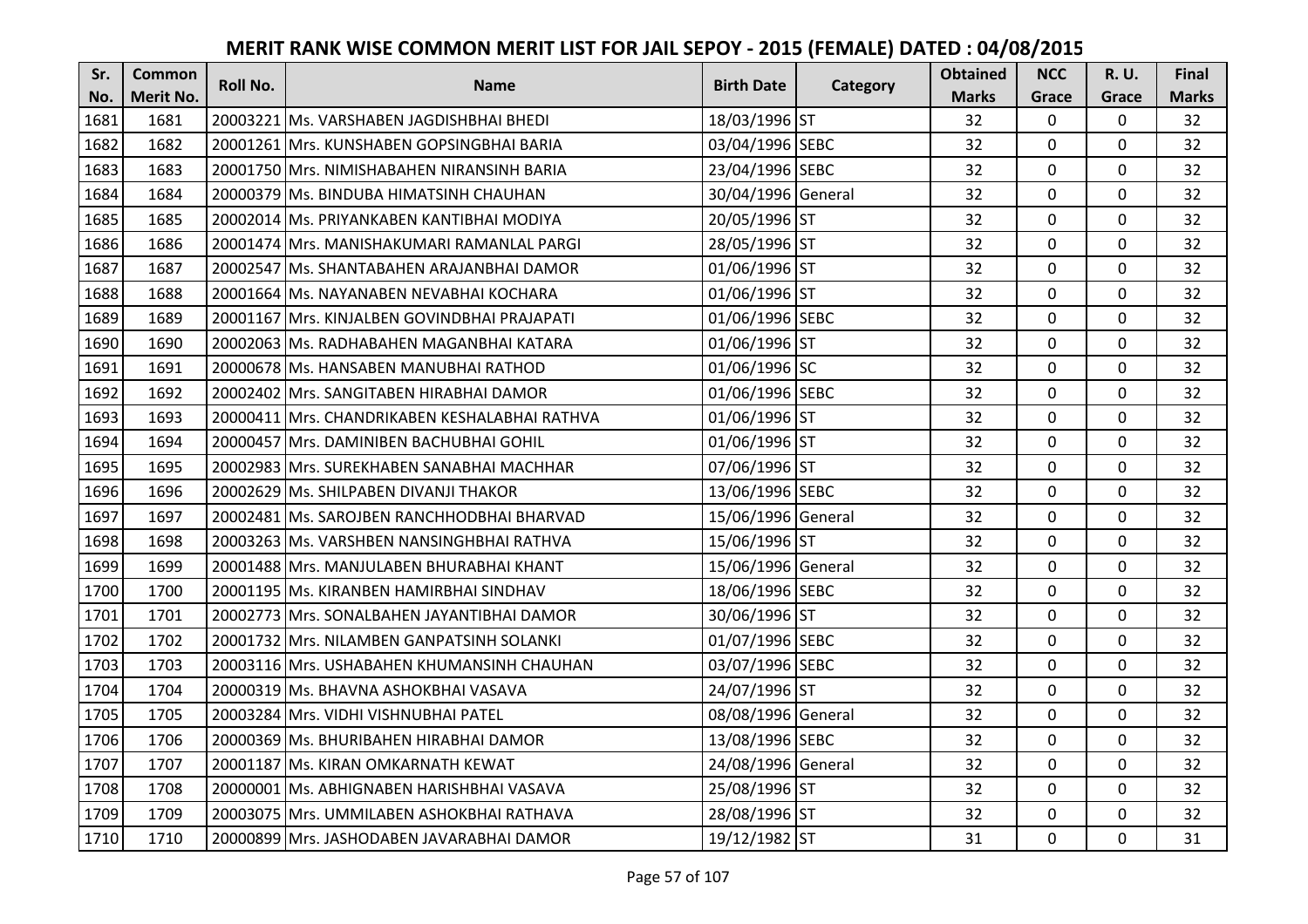| Sr.  | <b>Common</b>    | Roll No. | <b>Name</b>                                  | <b>Birth Date</b>  | Category | <b>Obtained</b> | <b>NCC</b>   | <b>R.U.</b> | Final        |
|------|------------------|----------|----------------------------------------------|--------------------|----------|-----------------|--------------|-------------|--------------|
| No.  | <b>Merit No.</b> |          |                                              |                    |          | <b>Marks</b>    | Grace        | Grace       | <b>Marks</b> |
| 1711 | 1711             |          | 20000824 Ms. INDUBAHEN CHUNILAL GAMETI       | 01/06/1983 ST      |          | 31              | 0            | 0           | 31           |
| 1712 | 1712             |          | 20001119 Mrs. KANCHNBEN MANHARSINH THAKOR    | 25/05/1987 SEBC    |          | 31              | $\mathbf 0$  | $\Omega$    | 31           |
| 1713 | 1713             |          | 20002861 IMrs. SUDHABEN BALVANTSINH BARIA    | 02/07/1987 SEBC    |          | 31              | 0            | 0           | 31           |
| 1714 | 1714             |          | 20002720 Mrs. SIMABEN BHURABHAI BARIA        | 26/09/1987 SEBC    |          | 31              | $\mathbf 0$  | 0           | 31           |
| 1715 | 1715             |          | 20003304 Ms. VILASHBEN VECHANBHAI TADVI      | 15/11/1987 ST      |          | 31              | $\mathbf{0}$ | 0           | 31           |
| 1716 | 1716             |          | 20000076 Mrs. ANITABEN NEVGIBHAI CHAUDHARI   | 20/11/1987 ST      |          | 31              | $\mathbf 0$  | $\Omega$    | 31           |
| 1717 | 1717             |          | 20001455 Ms. MANISHABEN SADABHAI PARMAR      | 22/01/1988 SC      |          | 31              | $\mathbf{0}$ | 0           | 31           |
| 1718 | 1718             |          | 20002594 Mrs. SHEETALBA PATHUSINH DABHI      | 24/01/1988 SEBC    |          | 31              | $\mathbf{0}$ | 0           | 31           |
| 1719 | 1719             |          | 20001377 Mrs. MANHARBA PARBATSINH SOLANKI    | 28/02/1988 SEBC    |          | 31              | $\mathbf 0$  | 0           | 31           |
| 1720 | 1720             |          | 20002922 Mrs. SUNITABAHEN DIPSINH PATEL      | 23/05/1988 SEBC    |          | 31              | $\mathbf{0}$ | 0           | 31           |
| 1721 | 1721             |          | 20001673 Ms. NAYNABAHEN SOMABHAI TAVIYAD     | 10/06/1988 ST      |          | 31              | $\mathbf 0$  | 0           | 31           |
| 1722 | 1722             |          | 20000808 Ms. HIRALBEN MANUBHAI BHOI          | 07/07/1988 SEBC    |          | 31              | $\mathbf 0$  | 0           | 31           |
| 1723 | 1723             |          | 20000306 Ms. BHAVANABEN RAMESHBHAI RATHVA    | 04/12/1988 General |          | 31              | 0            | 0           | 31           |
| 1724 | 1724             |          | 20001101 Mrs. KAMINIBEN RAMESHBHAI PATEL     | 10/06/1989 General |          | 31              | $\mathbf 0$  | 0           | 31           |
| 1725 | 1725             |          | 20002682 Mrs. SHITALBEN RAMANBHAI BARIA      | 10/11/1989 SEBC    |          | 31              | $\mathbf 0$  | 0           | 31           |
| 1726 | 1726             |          | 20000408 Ms. CHANDRIKABEN CHIMANBHAI GOHIL   | 23/11/1989 SC      |          | 31              | $\mathbf{0}$ | $\Omega$    | 31           |
| 1727 | 1727             |          | 20000083 IMrs. ANJANABEN ANUPSINH CHAUHAN    | 05/12/1989 General |          | 31              | $\mathbf 0$  | 0           | 31           |
| 1728 | 1728             |          | 20003021 Ms. TARABAHEN AMARABHAI MALAVIYA    | 08/12/1989 ST      |          | 31              | $\mathbf 0$  | $\Omega$    | 31           |
| 1729 | 1729             |          | 20001307 Mrs. LAXMIBEN PITHABHAI VADHEL      | 03/02/1990 SC      |          | 31              | $\mathbf{0}$ | 0           | 31           |
| 1730 | 1730             |          | 20002569 Mrs. SHARDABEN RANMAL VAGHELA       | 20/03/1990 SEBC    |          | 31              | $\mathbf 0$  | 0           | 31           |
| 1731 | 1731             |          | 20000324 Ms. BHAVNABAHEN SHAKARABHAI BHAGORA | 05/04/1990 ST      |          | 31              | $\mathbf 0$  | $\mathbf 0$ | 31           |
| 1732 | 1732             |          | 20000175 Mrs. ASHABEN DASHRATHBHAI SHRIMALI  | 20/04/1990 SC      |          | 31              | $\mathbf{0}$ | $\Omega$    | 31           |
| 1733 | 1733             |          | 20002273 Ms. RESHAMBEN RASUBHAI DAMOR        | 16/05/1990 ST      |          | 31              | $\mathbf{0}$ | 0           | 31           |
| 1734 | 1734             |          | 20001534 Ms. MEENABEN NANJIBHAI SELOT        | 01/06/1990 ST      |          | 31              | $\mathbf{0}$ | $\mathbf 0$ | 31           |
| 1735 | 1735             |          | 20002132 Mrs. RANI GOVINDBHAI MAKVANA        | 01/07/1990 SC      |          | 31              | $\mathbf 0$  | 0           | 31           |
| 1736 | 1736             |          | 20003285 Ms. VIDHYABEN DEVJIBHAI CHAUDHARI   | 10/09/1990 SEBC    |          | 31              | $\mathbf{0}$ | 0           | 31           |
| 1737 | 1737             |          | 20002540 Ms. SHAKUNTALA VITTHALBHAI VASAVA   | 17/11/1990 ST      |          | 31              | $\mathbf 0$  | 0           | 31           |
| 1738 | 1738             |          | 20001901 Mrs. PINALBEN VINODKUMAR SOLANKI    | 14/01/1991 General |          | 31              | $\mathbf 0$  | 0           | 31           |
| 1739 | 1739             |          | 20001361 Mrs. MAMTABAHEN GIRVARSINH THAKOR   | 01/02/1991 SEBC    |          | 31              | 0            | 0           | 31           |
| 1740 | 1740             |          | 20003302 Mrs. VILASBEN RUMALBHAI DAMOR       | 07/03/1991 ST      |          | 31              | $\mathbf{0}$ | 0           | 31           |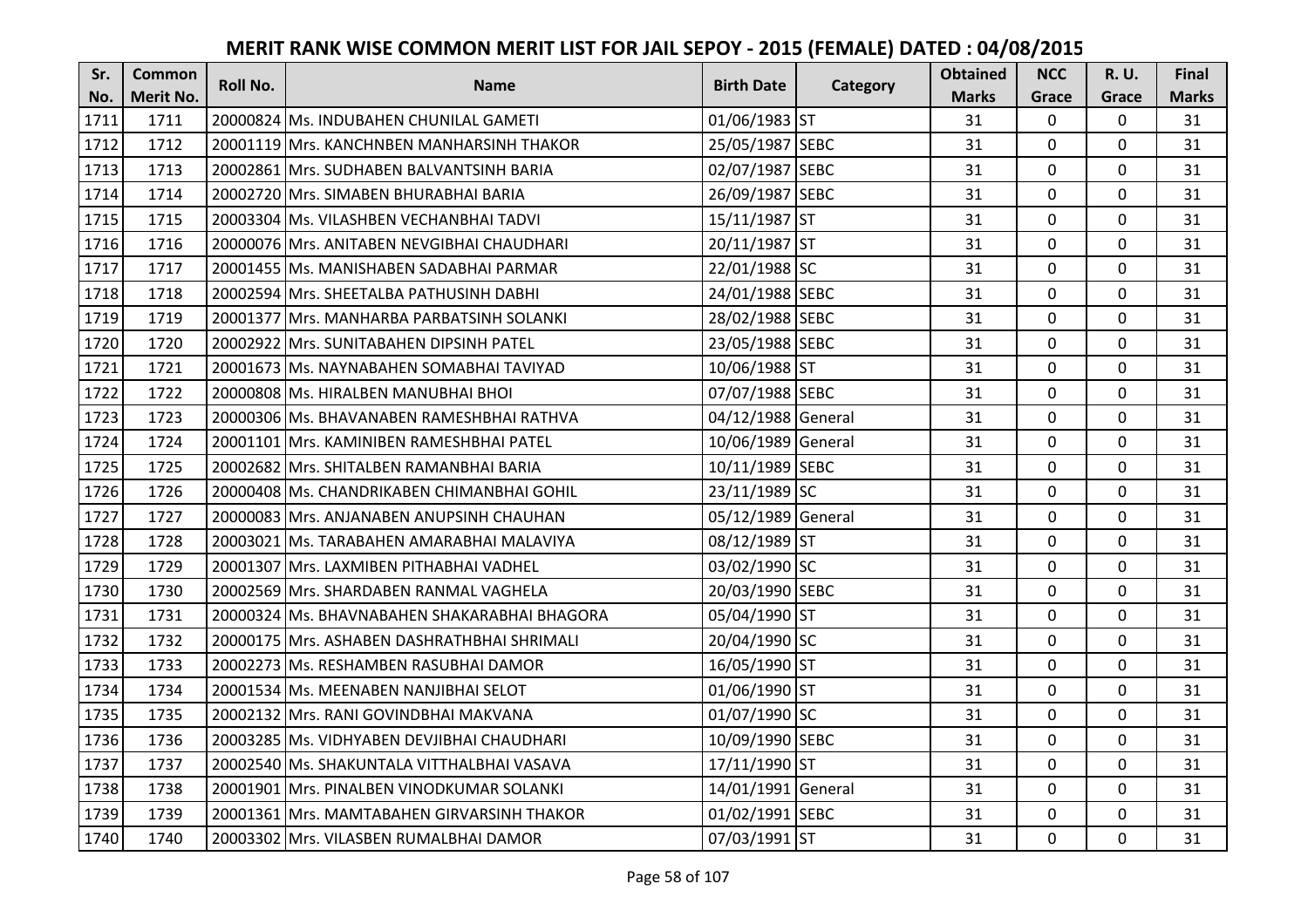| Sr.  | <b>Common</b>    | Roll No. | <b>Name</b>                                   | <b>Birth Date</b>  | Category | <b>Obtained</b> | <b>NCC</b>   | <b>R.U.</b> | Final        |
|------|------------------|----------|-----------------------------------------------|--------------------|----------|-----------------|--------------|-------------|--------------|
| No.  | <b>Merit No.</b> |          |                                               |                    |          | <b>Marks</b>    | Grace        | Grace       | <b>Marks</b> |
| 1741 | 1741             |          | 20002536 Ms. SHAILIBEN VALSINGBHAI RATHVA     | 03/04/1991 ST      |          | 31              | 0            | 0           | 31           |
| 1742 | 1742             |          | 20001418 Mrs. MANISHABEN DAHYALAL PRAJAPATI   | 07/04/1991 SEBC    |          | 31              | $\mathbf 0$  | $\Omega$    | 31           |
| 1743 | 1743             |          | 20001495 lMs. MANJULABEN MERAMAN BALAI        | 15/04/1991 SEBC    |          | 31              | $\mathbf 0$  | $\Omega$    | 31           |
| 1744 | 1744             |          | 20000568 Ms. DIPTI HARISHCHNDRASINH SOLANKI   | 10/05/1991 General |          | 31              | $\mathbf 0$  | 0           | 31           |
| 1745 | 1745             |          | 20002991 Mrs. SURYABAHEN MOGHABHAI DAMOR      | 01/06/1991 ST      |          | 31              | $\mathbf{0}$ | $\mathbf 0$ | 31           |
| 1746 | 1746             |          | 20002558 Mrs. SHARADABEN VAJABHAI CHAUDHARY   | 01/06/1991 SEBC    |          | 31              | $\mathbf 0$  | $\Omega$    | 31           |
| 1747 | 1747             |          | 20001208 Mrs. KOKILABAHEAN RAMANBHAI DAMOR    | 01/06/1991 SEBC    |          | 31              | $\mathbf 0$  | 0           | 31           |
| 1748 | 1748             |          | 20002959 Mrs. SUREKHABEN HIMATSINH PATEL      | 04/06/1991 SEBC    |          | 31              | $\mathbf 0$  | $\mathbf 0$ | 31           |
| 1749 | 1749             |          | 20001621 Ms. MULIBEN JETHABHAI CHANDPA        | 15/06/1991 SC      |          | 31              | $\mathbf 0$  | 0           | 31           |
| 1750 | 1750             |          | 20003051 Ms. TEJUBEN BHAGVANBHAI DESAI        | 20/06/1991 SEBC    |          | 31              | $\mathbf{0}$ | 0           | 31           |
| 1751 | 1751             |          | 20002383 Mrs. SANGITABAHEN KANABHAI VANKAR    | 07/07/1991 General |          | 31              | $\Omega$     | 0           | 31           |
| 1752 | 1752             |          | 20002690 Ms. SHOBHANABAHEN NARAYANBHAI NINAMA | 08/07/1991 ST      |          | 31              | $\mathbf 0$  | 0           | 31           |
| 1753 | 1753             |          | 20002978 Ms. SUREKHABEN PRATAPBHAI BHABHOR    | 09/10/1991 ST      |          | 31              | 0            | $\mathbf 0$ | 31           |
| 1754 | 1754             |          | 20000392 Mrs. CHAMPABEN GHANSHYAMBHAI BARAIYA | 22/10/1991 General |          | 31              | $\mathbf 0$  | 0           | 31           |
| 1755 | 1755             |          | 20003232 Mrs. VARSHABEN LALAJI THAKOR         | 09/11/1991 General |          | 31              | $\mathbf 0$  | 0           | 31           |
| 1756 | 1756             |          | 20003296 Mrs. VILASBAHEN VAKTUSINH MAKWANA    | 09/01/1992 SEBC    |          | 31              | $\mathbf{0}$ | $\Omega$    | 31           |
| 1757 | 1757             |          | 20001987 Ms. PRITISHABEN FARUBHAI CHAUDHARI   | 01/04/1992 ST      |          | 31              | $\mathbf{0}$ | 0           | 31           |
| 1758 | 1758             |          | 20001085 Mrs. KALPANABEN LAXMANBHAI BHUTDIYA  | 01/04/1992 SEBC    |          | 31              | $\mathbf 0$  | $\Omega$    | 31           |
| 1759 | 1759             |          | 20001554 Mrs. MINABEN BABULAL PARMAR          | 08/05/1992 SEBC    |          | 31              | $\mathbf 0$  | $\Omega$    | 31           |
| 1760 | 1760             |          | 20002419 lMrs. SANGITABEN RAMANBHAI PATEL     | 21/05/1992 SEBC    |          | 31              | $\mathbf 0$  | 0           | 31           |
| 1761 | 1761             |          | 20002018 Mrs. PRIYANKABEN LAXMANBHAI KATARA   | 31/05/1992 ST      |          | 31              | $\mathbf 0$  | $\Omega$    | 31           |
| 1762 | 1762             |          | 20000834 Mrs. ISHABEN KARSHANBHAI RABARI      | 01/06/1992 SEBC    |          | 31              | $\mathbf 0$  | $\Omega$    | 31           |
| 1763 | 1763             |          | 20000827 Mrs. INDUBEN KASANBHAI DAMOR         | 01/06/1992 ST      |          | 31              | $\mathbf 0$  | $\Omega$    | 31           |
| 1764 | 1764             |          | 20000238 Mrs. BACHUBEN MITHUNBHAI DHRANGI     | 01/06/1992 ST      |          | 31              | $\mathbf 0$  | $\mathbf 0$ | 31           |
| 1765 | 1765             |          | 20002740 Ms. SMITABEN ASHOKBHAI VASAVA        | 20/06/1992 ST      |          | 31              | $\mathbf 0$  | 0           | 31           |
| 1766 | 1766             |          | 20001284 Mrs. LALITABEN GEMABHAI BARAIYA      | 20/06/1992 General |          | 31              | $\mathbf{0}$ | 0           | 31           |
| 1767 | 1767             |          | 20000565 Mrs. DIPIKABEN RATANSINH PARMAR      | 02/09/1992 General |          | 31              | $\mathbf 0$  | 0           | 31           |
| 1768 | 1768             |          | 20001003 Ms. JYOTSNABEN BHAILALBHAI RATHAVA   | 07/09/1992 ST      |          | 31              | $\Omega$     | 0           | 31           |
| 1769 | 1769             |          | 20002177 Ms. RASILABEN BACHUBHAI KAMALIYA     | 16/11/1992 SEBC    |          | 31              | $\mathbf 0$  | 0           | 31           |
| 1770 | 1770             |          | 20001510 Ms. MAYABAHEN VINUSINH CHAUHAN       | 21/01/1993 SEBC    |          | 31              | $\mathbf{0}$ | 0           | 31           |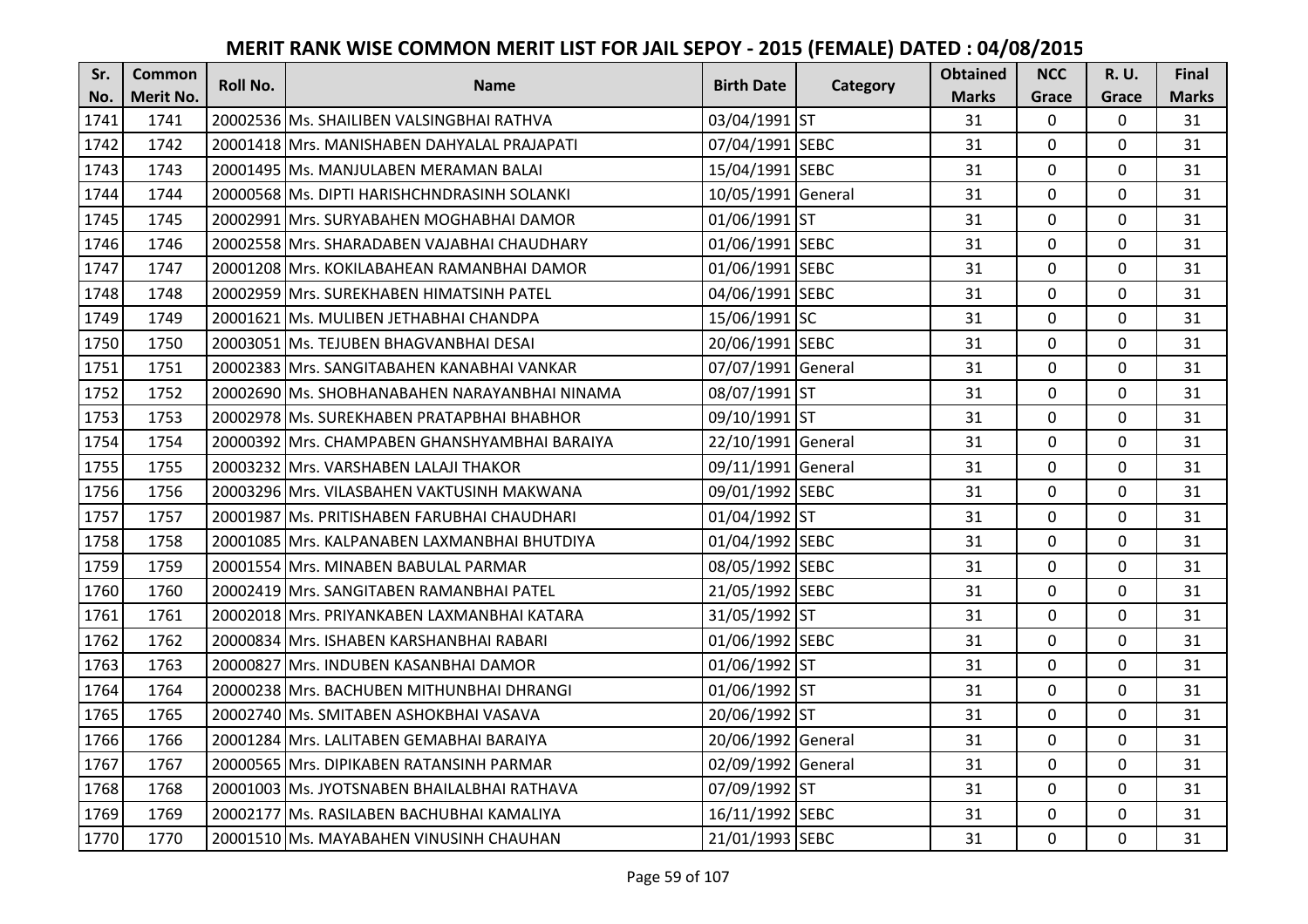| Sr.  | <b>Common</b>    | Roll No. | <b>Name</b>                                   | <b>Birth Date</b>  | Category | <b>Obtained</b> | <b>NCC</b>   | <b>R.U.</b> | Final        |
|------|------------------|----------|-----------------------------------------------|--------------------|----------|-----------------|--------------|-------------|--------------|
| No.  | <b>Merit No.</b> |          |                                               |                    |          | <b>Marks</b>    | Grace        | Grace       | <b>Marks</b> |
| 1771 | 1771             |          | 20002524 Mrs. SEJALBEN RAJESHBHAI BHAGORA     | 02/04/1993 ST      |          | 31              | 0            | 0           | 31           |
| 1772 | 1772             |          | 20002968 Mrs. SUREKHABEN KODARBHAI BARIA      | 17/04/1993 SEBC    |          | 31              | $\mathbf 0$  | $\Omega$    | 31           |
| 1773 | 1773             |          | 20000386 Mrs. BUDHALIBEN BABUBHAI BARIA       | 27/05/1993 SEBC    |          | 31              | $\mathbf 0$  | $\Omega$    | 31           |
| 1774 | 1774             |          | 20002759 Ms. SOMIBEN MOTIBHAI DAMOR           | 01/06/1993 SEBC    |          | 31              | $\mathbf{0}$ | 0           | 31           |
| 1775 | 1775             |          | 20001215 Ms. KOKILABEN KANTIBHAI PARMAR       | 01/06/1993 SC      |          | 31              | $\mathbf{0}$ | $\mathbf 0$ | 31           |
| 1776 | 1776             |          | 20001644 Mrs. NARMDABEN KARSHANBHAI PARMAR    | 01/06/1993 SC      |          | 31              | $\mathbf 0$  | $\Omega$    | 31           |
| 1777 | 1777             |          | 20002528 Ms. SEJALBEN SAMSUBHAI MINAMA        | 01/06/1993 ST      |          | 31              | $\mathbf{0}$ | 0           | 31           |
| 1778 | 1778             |          | 20001745 Ms. NILAMKUVARBA CHANDRASINH ZALA    | 03/06/1993 General |          | 31              | $\mathbf{0}$ | $\mathbf 0$ | 31           |
| 1779 | 1779             |          | 20000086 Mrs. ANJANABEN BHAGVANBHAI VADHEL    | 17/06/1993 SC      |          | 31              | $\mathbf 0$  | 0           | 31           |
| 1780 | 1780             |          | 20002059 Mrs. PUSHPABEN VIKRAMBHAI VASAVA     | 25/06/1993 ST      |          | 31              | $\mathbf{0}$ | 0           | 31           |
| 1781 | 1781             |          | 20000380 Ms. BINDUBEN RATANSINH KOLI          | 01/07/1993 SEBC    |          | 31              | $\Omega$     | 0           | 31           |
| 1782 | 1782             |          | 20000658 Ms. GOMIBEN BHIKHABHAI CHAUDHARY     | 07/07/1993 SEBC    |          | 31              | $\mathbf 0$  | 0           | 31           |
| 1783 | 1783             |          | 20000196 Mrs. ASHABEN PUNABHAI KALASVA        | 15/07/1993 ST      |          | 31              | 0            | 0           | 31           |
| 1784 | 1784             |          | 20000251 Ms. BHAGVATIBAHEN KANJIBHAI PARMAR   | 26/07/1993 SEBC    |          | 31              | $\mathbf 0$  | 0           | 31           |
| 1785 | 1785             |          | 20000341 Mrs. BHAVNABEN PARBATJI THAKOR       | 30/07/1993 SEBC    |          | 31              | $\mathbf 0$  | 0           | 31           |
| 1786 | 1786             |          | 20000261 Ms. BHARATIBAHEN KANTIBHAI PRAJAPATI | 30/07/1993 SEBC    |          | 31              | $\mathbf{0}$ | $\Omega$    | 31           |
| 1787 | 1787             |          | 20002984 Ms. SUREKHABEN SENABHAI RAVAT        | 07/08/1993 ST      |          | 31              | $\mathbf{0}$ | 0           | 31           |
| 1788 | 1788             |          | 20002806 Ms. SONALBEN GABHUJI THAKOR          | 15/08/1993 SEBC    |          | 31              | $\mathbf 0$  | $\Omega$    | 31           |
| 1789 | 1789             |          | 20001666 IMrs. NAYANABEN RAMJIBHAI SANGADA    | 29/08/1993 ST      |          | 31              | $\mathbf 0$  | $\Omega$    | 31           |
| 1790 | 1790             |          | 20001315 Mrs. LEELABEN DHANABHAI CHAUDHARY    | 01/09/1993 SEBC    |          | 31              | $\mathbf 0$  | 0           | 31           |
| 1791 | 1791             |          | 20000923 Ms. JAYABEN VIKRAMBHAI VISAT         | 02/09/1993 ST      |          | 31              | $\mathbf 0$  | $\Omega$    | 31           |
| 1792 | 1792             |          | 20001607 Ms. MODANBEN MANILAL BUMBADIYA       | 17/10/1993 ST      |          | 31              | $\mathbf 0$  | $\Omega$    | 31           |
| 1793 | 1793             |          | 20002696 Ms. SHOBHANABEN PARSINGBHAI BARIA    | 29/10/1993 General |          | 31              | $\mathbf 0$  | 0           | 31           |
| 1794 | 1794             |          | 20001385 Mrs. MANISHA DUDABHAI SOLANKI        | 07/12/1993 SC      |          | 31              | $\mathbf 0$  | $\mathbf 0$ | 31           |
| 1795 | 1795             |          | 20002256 Mrs. RENUKA JAGDISHBHAI SOLANKI      | 09/12/1993 SC      |          | 31              | $\mathbf 0$  | 0           | 31           |
| 1796 | 1796             |          | 20000352 Mrs. BHAVNABHEN BABUBHAI BHADARKA    | 11/01/1994 SEBC    |          | 31              | $\mathbf{0}$ | 0           | 31           |
| 1797 | 1797             |          | 20001471 Mrs. MANISHAKUMARI KALJIBHAI DEDUN   | 11/01/1994 ST      |          | 31              | $\mathbf 0$  | 0           | 31           |
| 1798 | 1798             |          | 20002396 Ms. SANGITABEN DHANSINGBHAI VASAVA   | 25/02/1994 ST      |          | 31              | $\Omega$     | 0           | 31           |
| 1799 | 1799             |          | 20001303 Mrs. LAXMIBEN MANSINGBHAI VASAVA     | 01/03/1994 ST      |          | 31              | $\mathbf 0$  | 0           | 31           |
| 1800 | 1800             |          | 20001954 Ms. PRATIKSHABAHEN VANRAJBHAI KALAB  | 05/03/1994 ST      |          | 31              | $\mathbf{0}$ | 0           | 31           |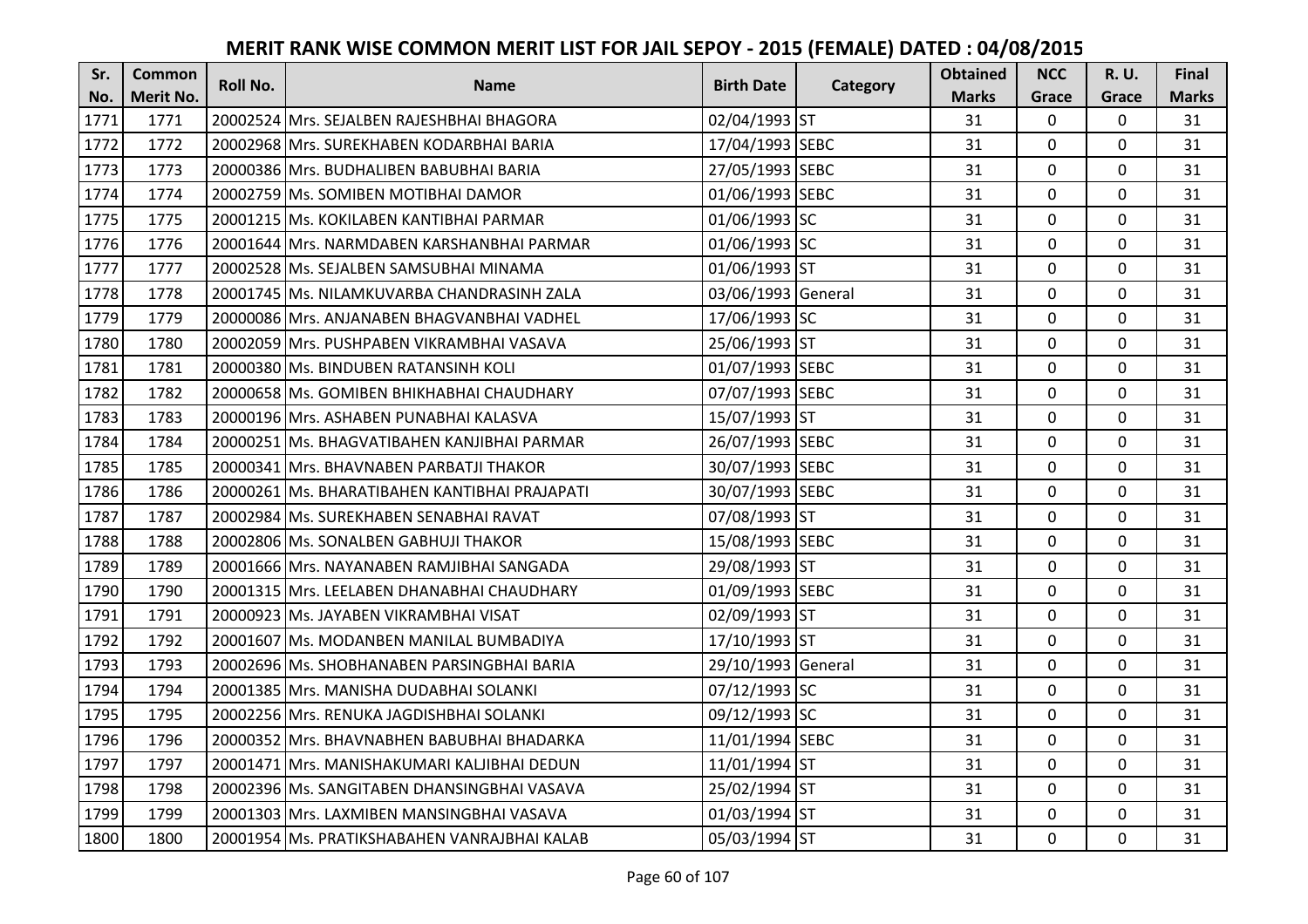| Sr.  | <b>Common</b>    | <b>Roll No.</b> | <b>Name</b>                                    | <b>Birth Date</b>  | Category | <b>Obtained</b> | <b>NCC</b>   | <b>R.U.</b> | Final        |
|------|------------------|-----------------|------------------------------------------------|--------------------|----------|-----------------|--------------|-------------|--------------|
| No.  | <b>Merit No.</b> |                 |                                                |                    |          | <b>Marks</b>    | Grace        | Grace       | <b>Marks</b> |
| 1801 | 1801             |                 | 20002221 Ms. REKHABEN GOVINDBHAI RATHOD        | 20/03/1994 SC      |          | 31              | 0            | 0           | 31           |
| 1802 | 1802             |                 | 20001709 IMrs. NIKITA KAMLESHBHAI PATEL        | 31/03/1994 ST      |          | 31              | $\mathbf{0}$ | $\Omega$    | 31           |
| 1803 | 1803             |                 | 20000036 lMrs. AMISHAKUMARI NARESHBHAI KALASVA | 01/04/1994 ST      |          | 31              | $\mathbf 0$  | 0           | 31           |
| 1804 | 1804             |                 | 20001601 Mrs. MITTALBEN KHUMANBHAI VASAIYA     | 13/04/1994 ST      |          | 31              | $\mathbf 0$  | 0           | 31           |
| 1805 | 1805             |                 | 20000984 Ms. JYOTIKABAHEN NARVATSINH BARIA     | 25/04/1994 SEBC    |          | 31              | $\mathbf{0}$ | $\mathbf 0$ | 31           |
| 1806 | 1806             |                 | 20000157 Ms. ARVINDABEN JUVANSINH RATHOD       | 01/06/1994 SEBC    |          | 31              | $\mathbf 0$  | $\Omega$    | 31           |
| 1807 | 1807             |                 | 20001822 Ms. NURTABEN BHUNDABHAI DAMOR         | 05/06/1994 ST      |          | 31              | $\mathbf 0$  | 0           | 31           |
| 1808 | 1808             |                 | 20001595 Ms. MITTALBAHEN RAMESHBHAI BARANDA    | 15/06/1994 ST      |          | 31              | $\mathbf{0}$ | $\mathbf 0$ | 31           |
| 1809 | 1809             |                 | 20001182 Ms. KINJALKUMARI NIRMALBHAI BUVAL     | 10/07/1994 ST      |          | 31              | $\mathbf 0$  | 0           | 31           |
| 1810 | 1810             |                 | 20001616 Ms. MONIKABAHEN RATNABHAI KATARA      | 12/07/1994 ST      |          | 31              | $\mathbf{0}$ | $\mathbf 0$ | 31           |
| 1811 | 1811             |                 | 20002262 Mrs. RENUKABEN KARSHANSINH DABHI      | 15/07/1994 General |          | 31              | $\Omega$     | 0           | 31           |
| 1812 | 1812             |                 | 20000815 Ms. HIRKUBEN KALABHAI SISODIYA        | 01/08/1994 SEBC    |          | 31              | $\mathbf 0$  | 0           | 31           |
| 1813 | 1813             |                 | 20000639 Mrs. GITABEN BABUBHAI VANKAR          | 05/08/1994 SC      |          | 31              | 0            | 0           | 31           |
| 1814 | 1814             |                 | 20000981 Ms. JYOTIBEN AMRUTLAL MODIYA          | 09/08/1994 ST      |          | 31              | $\mathbf{0}$ | 0           | 31           |
| 1815 | 1815             |                 | 20002301 Mrs. RINKUBAHEN ISHVARJI THAKOR       | 17/08/1994 SEBC    |          | 31              | $\mathbf 0$  | 0           | 31           |
| 1816 | 1816             |                 | 20002539 Mrs. SHAKUNTALA RANJEETSINH RAVAT     | 27/08/1994 SEBC    |          | 31              | $\mathbf{0}$ | $\Omega$    | 31           |
| 1817 | 1817             |                 | 20001760 Ms. NIRMABEN CHHAGANJI THAKOR         | 01/09/1994 SEBC    |          | 31              | $\mathbf{0}$ | 0           | 31           |
| 1818 | 1818             |                 | 20002023 Ms. PRIYANKABEN SHANKARBHAI BARA      | 14/10/1994 ST      |          | 31              | $\mathbf 0$  | $\Omega$    | 31           |
| 1819 | 1819             |                 | 20001937 IMs. POONAMBEN KANTIBHAI CHAUDHARI    | 17/10/1994 SEBC    |          | 31              | $\mathbf 0$  | $\Omega$    | 31           |
| 1820 | 1820             |                 | 20000733 Ms. HEMLATABEN SOMABHAI RAUT          | 26/10/1994 ST      |          | 31              | $\mathbf 0$  | 0           | 31           |
| 1821 | 1821             |                 | 20001853 Mrs. PARVATIBEN GANPATBHAI PARMAR     | 07/11/1994 SEBC    |          | 31              | $\mathbf 0$  | $\Omega$    | 31           |
| 1822 | 1822             |                 | 20003052 Ms. TIKUBEN MAHENDRABHAI MAHIDA       | 11/11/1994 General |          | 31              | $\mathbf 0$  | $\Omega$    | 31           |
| 1823 | 1823             |                 | 20003065 Ms. TRUPTIBEN JAGDISHBHAI VASAVA      | 11/11/1994 ST      |          | 31              | $\mathbf{0}$ | 0           | 31           |
| 1824 | 1824             |                 | 20000412 Mrs. CHANDRIKABEN MAHESHBHAI CHAUHAN  | 03/12/1994 SC      |          | 31              | $\mathbf 0$  | $\mathbf 0$ | 31           |
| 1825 | 1825             |                 | 20001237 Ms. KOMALBEN RAMESHBHAI CHAUDHARY     | 18/12/1994 SEBC    |          | 31              | $\mathbf 0$  | 0           | 31           |
| 1826 | 1826             |                 | 20001156 Ms. KHUSHBUBEN MOTIBHAI PARMAR        | 01/01/1995 SC      |          | 31              | $\mathbf{0}$ | 0           | 31           |
| 1827 | 1827             |                 | 20002160 Mrs. RANJANBEN SARJANBHAI NINAMA      | 01/01/1995 ST      |          | 31              | $\mathbf 0$  | 0           | 31           |
| 1828 | 1828             |                 | 20003089 Mrs. URMILABEN GANPATBHAI TIMBAL      | 12/01/1995 General |          | 31              | $\mathbf 0$  | 0           | 31           |
| 1829 | 1829             |                 | 20000526 Mrs. DHARTIBEN BALDEVJI RAJPUT        | 14/02/1995 General |          | 31              | $\mathbf 0$  | 0           | 31           |
| 1830 | 1830             |                 | 20000960 Mrs. JIGNISHABEN MADHABHAI CHAUDAHRI  | 28/02/1995 SEBC    |          | 31              | $\mathbf 0$  | 0           | 31           |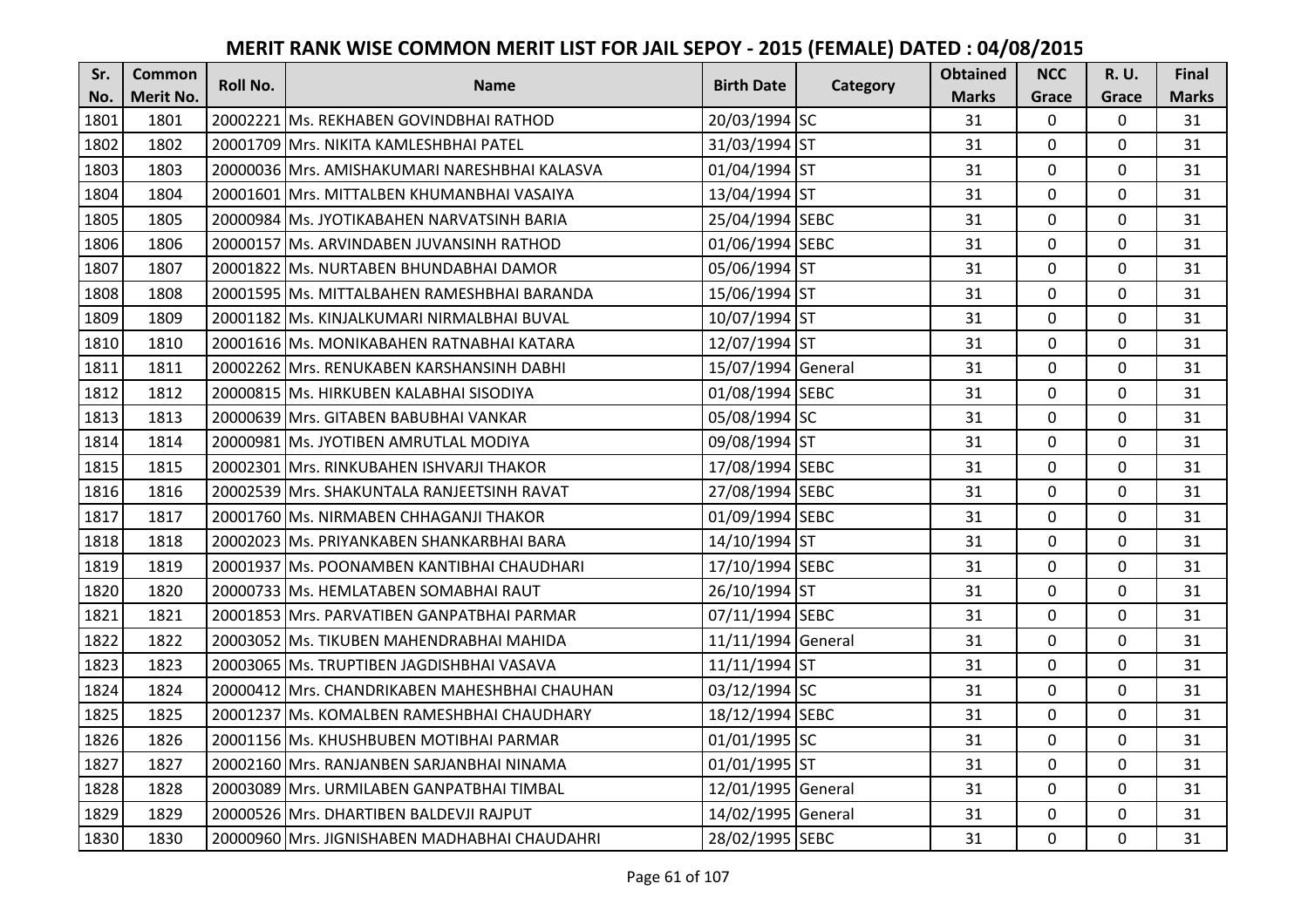| Sr.  | <b>Common</b>    | <b>Roll No.</b> | <b>Name</b>                                    | <b>Birth Date</b>  |          | <b>Obtained</b> | <b>NCC</b>   | <b>R.U.</b> | Final        |
|------|------------------|-----------------|------------------------------------------------|--------------------|----------|-----------------|--------------|-------------|--------------|
| No.  | <b>Merit No.</b> |                 |                                                |                    | Category | <b>Marks</b>    | Grace        | Grace       | <b>Marks</b> |
| 1831 | 1831             |                 | 20001309 Ms. LAXMIBEN RAMJIBHAI HEGAN          | 12/04/1995 ST      |          | 31              | 0            | 0           | 31           |
| 1832 | 1832             |                 | 20001764 Ms. NIRMABEN RAMESHBHAI TADVI         | 17/04/1995 ST      |          | 31              | $\mathbf{0}$ | 0           | 31           |
| 1833 | 1833             |                 | 20002648 Mrs. SHILPABEN PRATAPBHAI DAMOR       | 22/04/1995 ST      |          | 31              | $\mathbf{0}$ | 0           | 31           |
| 1834 | 1834             |                 | 20002008 Ms. PRIYANKABEN BABUBHAI KATARA       | 11/05/1995 ST      |          | 31              | $\mathbf 0$  | 0           | 31           |
| 1835 | 1835             |                 | 20003038 Ms. TEJALBAHEN JASHVANTSINH BARIA     | 15/05/1995 SEBC    |          | 31              | $\mathbf{0}$ | 0           | 31           |
| 1836 | 1836             |                 | 20001655 Mrs. NAYANABEN DHANJIBHAI DAMOR       | 15/05/1995 ST      |          | 31              | $\mathbf{0}$ | 0           | 31           |
| 1837 | 1837             |                 | 20002589 Mrs. SHARMISTHABEN PRAVINSINH JADAV   | 22/05/1995 General |          | 31              | $\mathbf 0$  | 0           | 31           |
| 1838 | 1838             |                 | 20002355   Ms. SALMABANU JANUBHAI MANSURI      | 31/05/1995 SEBC    |          | 31              | $\mathbf 0$  | 0           | 31           |
| 1839 | 1839             |                 | 20002496 Ms. SAVITABEN VELABHAI RABARI         | 01/06/1995 General |          | 31              | $\mathbf 0$  | 0           | 31           |
| 1840 | 1840             |                 | 20003299 Mrs. VILASBEN MANHARBHAI KHANT        | 01/06/1995 SEBC    |          | 31              | $\mathbf 0$  | 0           | 31           |
| 1841 | 1841             |                 | 20002621 Ms. SHILPABEN AMARAJI THAKOR          | 01/06/1995 General |          | 31              | $\Omega$     | 0           | 31           |
| 1842 | 1842             |                 | 20002615 Ms. SHILPABA AGRUSINH CHAUHAN         | 01/06/1995 General |          | 31              | $\mathbf 0$  | $\Omega$    | 31           |
| 1843 | 1843             |                 | 20000423 Mrs. CHETANABEN SUKHAJI THAKOR        | 01/06/1995 SEBC    |          | 31              | $\mathbf 0$  | 0           | 31           |
| 1844 | 1844             |                 | 20001627 Mrs. NAIMISHABEN RAMESHBHAI PAGI      | 11/06/1995 General |          | 31              | $\mathbf 0$  | 0           | 31           |
| 1845 | 1845             |                 | 20002438 Ms. SANTOSHBEN DHANABHAI BORKHATARIYA | 16/06/1995 SEBC    |          | 31              | 0            | 0           | 31           |
| 1846 | 1846             |                 | 20000552 Mrs. DIPIKABEN BHARATBHAI RAVAL       | 22/06/1995 SEBC    |          | 31              | $\mathbf 0$  | 0           | 31           |
| 1847 | 1847             |                 | 20000377 Mrs. BINALBEN DINESHBHAI PARMAR       | 02/07/1995 SC      |          | 31              | $\mathbf{0}$ | 0           | 31           |
| 1848 | 1848             |                 | 20003156 Mrs. VAISHALI BHAGVANBHAI SANGANI     | 04/07/1995 General |          | 31              | $\mathbf{0}$ | 0           | 31           |
| 1849 | 1849             |                 | 20001519 Ms. MAYURIBEN KISHORBHAI VASAVA       | 30/07/1995 ST      |          | 31              | $\mathbf{0}$ | 0           | 31           |
| 1850 | 1850             |                 | 20001990 Mrs. PRIYANKA MANGALDAS NAYEE         | 02/08/1995 SEBC    |          | 31              | $\mathbf 0$  | 0           | 31           |
| 1851 | 1851             |                 | 20000209 Ms. ASMITA MANSUKHBHAI SISODIYA       | 13/08/1995 SEBC    |          | 31              | $\mathbf 0$  | 0           | 31           |
| 1852 | 1852             |                 | 20003281 Mrs. VEENABEN KHENGARBHAI CHAUDHARI   | 25/08/1995 SEBC    |          | 31              | $\mathbf 0$  | 0           | 31           |
| 1853 | 1853             |                 | 20000438 Ms. CHHAYABEN MANABHAI PATEL          | 31/08/1995 SEBC    |          | 31              | $\mathbf 0$  | 0           | 31           |
| 1854 | 1854             |                 | 20003100 Ms. URMILABEN RAMESHBHAI CHAUHAN      | 28/10/1995 SEBC    |          | 31              | $\mathbf 0$  | 0           | 31           |
| 1855 | 1855             |                 | 20003003 Ms. SUSHILABAHEN NARVATSINH PARMAR    | 08/11/1995 General |          | 31              | $\mathbf 0$  | 0           | 31           |
| 1856 | 1856             |                 | 20002835 Mrs. SONALBEN PRAHLADJI THAKOR        | 11/11/1995 General |          | 31              | $\mathbf 0$  | 0           | 31           |
| 1857 | 1857             |                 | 20000335 Mrs. BHAVNABEN KALABHAI KAMOL         | 15/11/1995 ST      |          | 31              | $\mathbf 0$  | 0           | 31           |
| 1858 | 1858             |                 | 20002494 Ms. SAVITABEN NAMLABHAI RATHVA        | 03/12/1995 ST      |          | 31              | $\Omega$     | $\Omega$    | 31           |
| 1859 | 1859             |                 | 20000800 Mrs. HIRALBAHEN RAJENDRABHAI GAMETI   | 07/12/1995 ST      |          | 31              | $\mathbf 0$  | 0           | 31           |
| 1860 | 1860             |                 | 20002277 Ms. RESHMABEN RAMESHBHAI VASAVA       | 18/12/1995 ST      |          | 31              | $\mathbf{0}$ | 0           | 31           |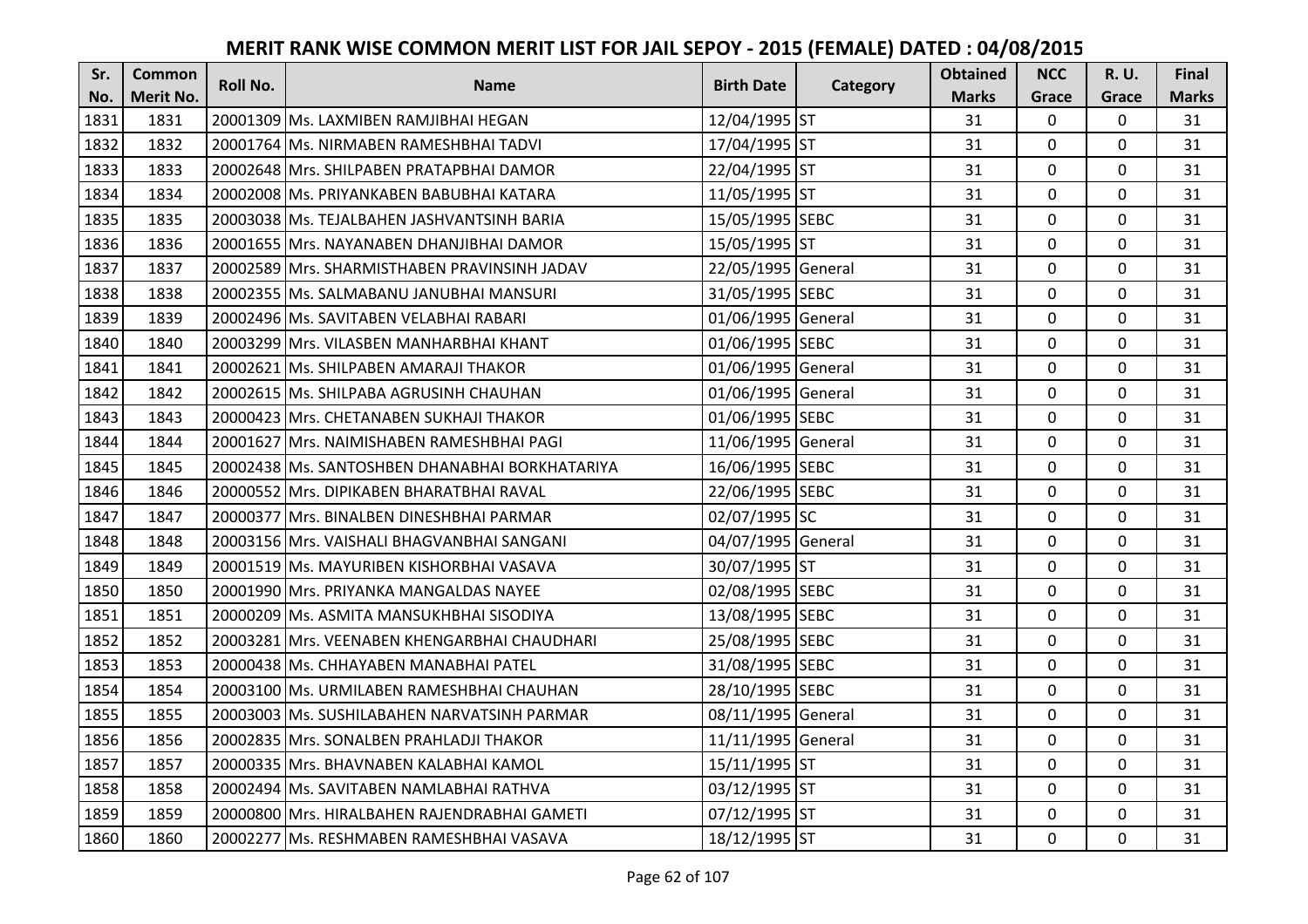| Sr.  | Common    | Roll No. | <b>Name</b>                                   | <b>Birth Date</b>  | Category | <b>Obtained</b> | <b>NCC</b>   | <b>R.U.</b> | Final        |
|------|-----------|----------|-----------------------------------------------|--------------------|----------|-----------------|--------------|-------------|--------------|
| No.  | Merit No. |          |                                               |                    |          | <b>Marks</b>    | Grace        | Grace       | <b>Marks</b> |
| 1861 | 1861      |          | 20001405 Mrs. MANISHABAHEN VISHRAMBHAI DAMOR  | 01/01/1996 ST      |          | 31              | $\mathbf 0$  | 0           | 31           |
| 1862 | 1862      |          | 20002519 Ms. SEJALBEN LALJIBHAI RABARI        | 01/01/1996 SEBC    |          | 31              | $\mathbf{0}$ | 0           | 31           |
| 1863 | 1863      |          | 20001252 lMs. KRISHNAKUMARI MUKESHBHAI RATHOD | 22/01/1996 ST      |          | 31              | $\mathbf 0$  | 0           | 31           |
| 1864 | 1864      |          | 20000177 Mrs. ASHABEN DHUDABHAI CHAUDHARY     | 22/01/1996 SEBC    |          | 31              | 0            | 0           | 31           |
| 1865 | 1865      |          | 20002563 IMrs. SHARDABEN GOKULBHAI SAPARA     | 05/02/1996 SEBC    |          | 31              | $\mathbf{0}$ | $\mathbf 0$ | 31           |
| 1866 | 1866      |          | 20000608 IMs. GEETA VITTHALBHAI PATNI         | 13/02/1996 SEBC    |          | 31              | 0            | 0           | 31           |
| 1867 | 1867      |          | 20002480 Mrs. SAROJBEN KANUBHAI DABHI         | 01/03/1996 General |          | 31              | $\mathbf 0$  | $\Omega$    | 31           |
| 1868 | 1868      |          | 20000854 Mrs. JAGRUTIBEN LALJIBHAI DABHI      | 10/03/1996 SEBC    |          | 31              | $\mathbf 0$  | $\Omega$    | 31           |
| 1869 | 1869      |          | 20001791 Ms. NITABAHEN DILIPBHAI VANKAR       | 11/03/1996 SC      |          | 31              | 0            | $\Omega$    | 31           |
| 1870 | 1870      |          | 20003248 Mrs. VARSHABEN RAMESHBHAI PRAJAPATI  | 13/03/1996 SEBC    |          | 31              | $\mathbf 0$  | 0           | 31           |
| 1871 | 1871      |          | 20000802 Ms. HIRALBEN BHIKHUSINH ZALA         | 27/03/1996 SEBC    |          | 31              | $\mathbf{0}$ | $\mathbf 0$ | 31           |
| 1872 | 1872      |          | 20000548 Ms. DIPIKABAHEN JIVAJI ASODA         | 14/04/1996 ST      |          | 31              | 0            | $\Omega$    | 31           |
| 1873 | 1873      |          | 20003127 Mrs. USHABEN DASHARATJI THAKOR       | 05/05/1996 SEBC    |          | 31              | $\mathbf{0}$ | $\mathbf 0$ | 31           |
| 1874 | 1874      |          | 20003060 IMs. TINKALBEN GALBABHAI PARMAR      | 01/06/1996 SC      |          | 31              | $\mathbf 0$  | $\Omega$    | 31           |
| 1875 | 1875      |          | 20000426 Ms. CHETNABEN DOLATSINH CHAUHAN      | 01/06/1996 General |          | 31              | $\Omega$     | $\Omega$    | 31           |
| 1876 | 1876      |          | 20000962 Mrs. JINALBEN BHALABHAI DESAI        | 01/06/1996 SEBC    |          | 31              | $\mathbf{0}$ | $\mathbf 0$ | 31           |
| 1877 | 1877      |          | 20001737 Ms. NILAMBEN MUKESHSINH MAKAVANA     | 01/06/1996 SEBC    |          | 31              | $\mathbf 0$  | $\mathbf 0$ | 31           |
| 1878 | 1878      |          | 20003134 Mrs. USHABEN JAYANTIBHAI PARMAR      | 04/06/1996 SC      |          | 31              | $\mathbf 0$  | $\Omega$    | 31           |
| 1879 | 1879      |          | 20000528 Ms. DILABEN CHANDUBHAI BHEDI         | 10/06/1996 ST      |          | 31              | $\mathbf{0}$ | $\Omega$    | 31           |
| 1880 | 1880      |          | 20001169 Mrs. KINJALBEN LALABHAI PARMAR       | 13/06/1996 ST      |          | 31              | $\mathbf 0$  | 0           | 31           |
| 1881 | 1881      |          | 20001915 Mrs. PINTUBEN NARVATBHAI ZALAIYA     | 04/07/1996 ST      |          | 31              | $\mathbf 0$  | $\Omega$    | 31           |
| 1882 | 1882      |          | 20000788 Ms. HINABEN CHHANABHAI SOLANKI       | 16/07/1996 SC      |          | 31              | $\Omega$     | $\Omega$    | 31           |
| 1883 | 1883      |          | 20001584 Mrs. MITALBEN DILIPKUMAR SOLANKI     | 19/07/1996 General |          | 31              | $\mathbf 0$  | 0           | 31           |
| 1884 | 1884      |          | 20000874 Ms. JAMANABEN VAGHJIBHAI BHABHOR     | 01/08/1996 ST      |          | 31              | $\mathbf 0$  | $\Omega$    | 31           |
| 1885 | 1885      |          | 20002571 Mrs. SHARMABEN SHANKARBHAI PATELIA   | 18/08/1996 General |          | 31              | $\mathbf 0$  | 0           | 31           |
| 1886 | 1886      |          | 20000233 Mrs. ASMITABEN SOMABHAI CHAUHAN      | 21/08/1996 SEBC    |          | 31              | $\mathbf 0$  | 0           | 31           |
| 1887 | 1887      |          | 20001980 Mrs. PRINKABEN GALABHAI BARIA        | 27/08/1996 ST      |          | 31              | $\mathbf 0$  | 0           | 31           |
| 1888 | 1888      |          | 20001088 Mrs. KALPANABEN RAMESHBHAI PATEL     | 16/06/1980 ST      |          | 30              | $\mathbf{0}$ | $\mathbf 0$ | 30           |
| 1889 | 1889      |          | 20000436   Mrs. CHHAYABEN HIRABHAI THORI      | 21/07/1982 SC      |          | 30              | $\mathbf 0$  | 0           | 30           |
| 1890 | 1890      |          | 20000645 Ms. GITABEN GANDABHAI SENAMA         | 15/11/1982 SC      |          | 30              | $\mathbf{0}$ | $\mathbf 0$ | 30           |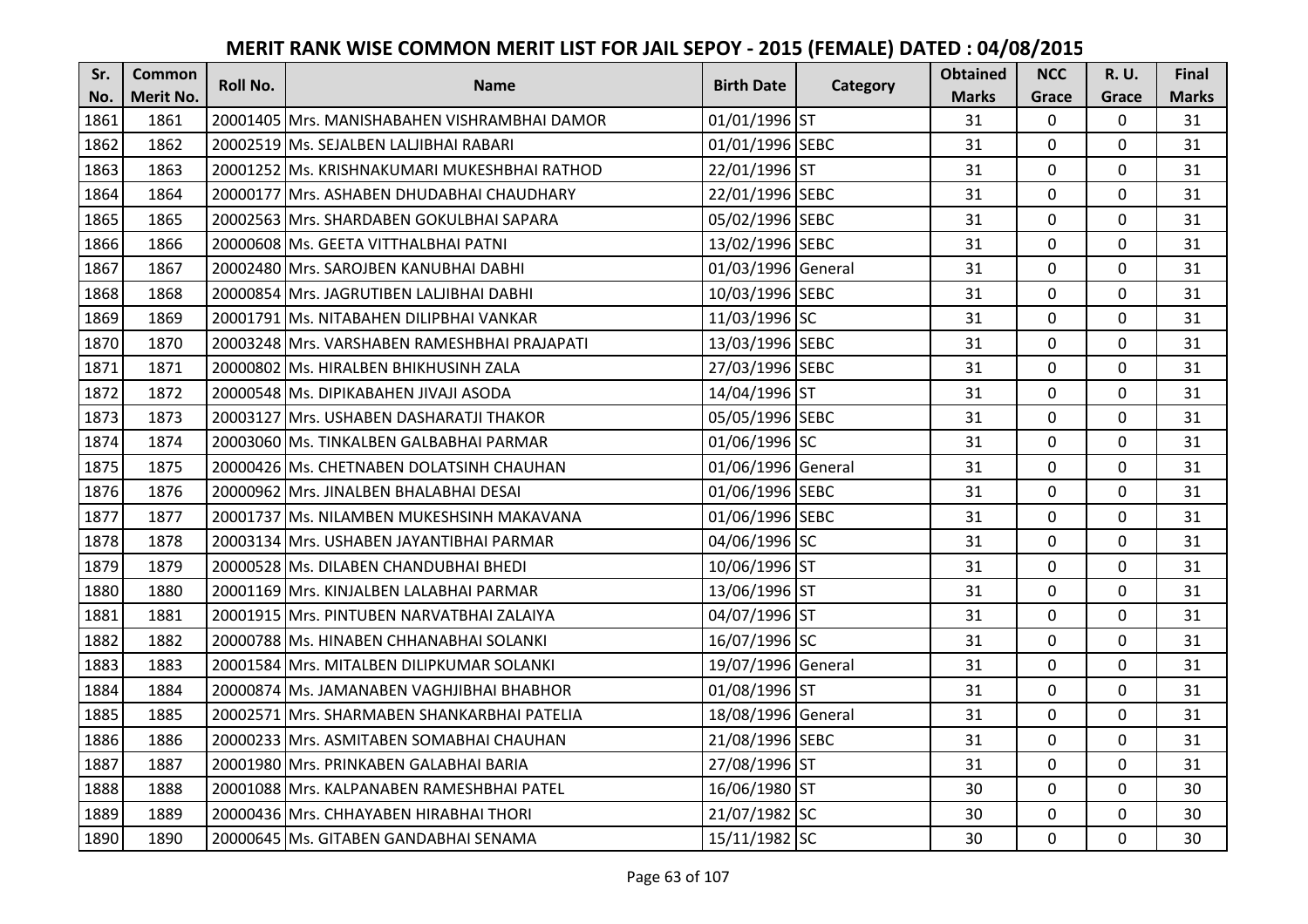| Sr.  | <b>Common</b>    | <b>Roll No.</b> | <b>Name</b>                                    | <b>Birth Date</b>  | Category | <b>Obtained</b> | <b>NCC</b>   | <b>R.U.</b> | Final        |
|------|------------------|-----------------|------------------------------------------------|--------------------|----------|-----------------|--------------|-------------|--------------|
| No.  | <b>Merit No.</b> |                 |                                                |                    |          | <b>Marks</b>    | Grace        | Grace       | <b>Marks</b> |
| 1891 | 1891             |                 | 20003316 Ms. VINABAHEN BACHUBHAI DAMOR         | 31/05/1984 ST      |          | 30              | 0            | 0           | 30           |
| 1892 | 1892             |                 | 20002750 IMs. SNEHALBEN DIPAKBHAI CHAUDHARI    | 12/12/1985 ST      |          | 30              | $\mathbf 0$  | $\Omega$    | 30           |
| 1893 | 1893             |                 | 20002905 IMrs. SUMITRABEN NATHABHAI PARGI      | 16/04/1986 ST      |          | 30              | $\mathbf 0$  | $\Omega$    | 30           |
| 1894 | 1894             |                 | 20000325 Ms. BHAVNABEN ARJUNSINH BAMANIA       | 03/04/1987 SEBC    |          | 30              | $\mathbf 0$  | 0           | 30           |
| 1895 | 1895             |                 | 20001793 Mrs. NITABEN BABUBHAI CHAMAR          | 27/05/1987 SC      |          | 30              | $\mathbf{0}$ | $\mathbf 0$ | 30           |
| 1896 | 1896             |                 | 20000005 Ms. ALKABEN ABHESINH RATHVA           | 15/08/1987 ST      |          | 30              | $\Omega$     | $\Omega$    | 30           |
| 1897 | 1897             |                 | 20002656 Mrs. SHIRPABEN CHHATRASINH GAMETI     | 02/11/1987 ST      |          | 30              | $\mathbf 0$  | 0           | 30           |
| 1898 | 1898             |                 | 20002314 Mrs. RITABEN ARJANJI THAKOR           | 01/01/1988 SEBC    |          | 30              | $\mathbf{0}$ | $\mathbf 0$ | 30           |
| 1899 | 1899             |                 | 20002156 Ms. RANJANBEN NARANBHAI BARANDA       | 01/01/1988 ST      |          | 30              | $\mathbf 0$  | 0           | 30           |
| 1900 | 1900             |                 | 20001725 Ms. NILAMBAHEN HIMMATSINH VANZARA     | 01/02/1988 SEBC    |          | 30              | $\mathbf{0}$ | 0           | 30           |
| 1901 | 1901             |                 | 20000635 Ms. GITABEN AMBARAM CHAMAR            | 07/07/1988 SC      |          | 30              | $\Omega$     | 0           | 30           |
| 1902 | 1902             |                 | 20000993 Mrs. JYOTSANABAHEN RAMSINGBHAI CHAREL | 03/06/1989 ST      |          | 30              | $\mathbf 0$  | 0           | 30           |
| 1903 | 1903             |                 | 20001774 Ms. NIRUBEN BHIKHA SOLANKI            | 14/07/1989 SC      |          | 30              | 0            | $\mathbf 0$ | 30           |
| 1904 | 1904             |                 | 20002460 Ms. SARITABEN CHUNILAL BILVAL         | 25/07/1989 ST      |          | 30              | $\mathbf{0}$ | 0           | 30           |
| 1905 | 1905             |                 | 20002751 Mrs. SNEHALBEN KIRITBHAI SHARMA       | 27/07/1989 General |          | 30              | $\mathbf 0$  | 0           | 30           |
| 1906 | 1906             |                 | 20000611 Mrs. GEETABAHEN GOVINDBHAI VANKAR     | 25/01/1990 SC      |          | 30              | $\mathbf{0}$ | $\Omega$    | 30           |
| 1907 | 1907             |                 | 20001472 lMs. MANISHAKUMARI MAGILAL VARHAT     | 25/04/1990 ST      |          | 30              | $\mathbf{0}$ | 0           | 30           |
| 1908 | 1908             |                 | 20001102 Ms. KAMLABAHEN BABUBHAI BHARADA       | 01/06/1990 ST      |          | 30              | $\mathbf 0$  | $\Omega$    | 30           |
| 1909 | 1909             |                 | 20003118 IMs. USHABAHEN SABATBHAI PATELIYA     | 05/07/1990 SEBC    |          | 30              | $\mathbf{0}$ | $\Omega$    | 30           |
| 1910 | 1910             |                 | 20002742 Ms. SMITABEN BHAGUBHAI VASAVA         | 14/07/1990 ST      |          | 30              | $\mathbf{0}$ | 0           | 30           |
| 1911 | 1911             |                 | 20000932 Mrs. JAYSHREEBEN BHAYLALBHAI TANK     | 06/08/1990 SEBC    |          | 30              | $\mathbf 0$  | $\Omega$    | 30           |
| 1912 | 1912             |                 | 20001795 Ms. NITABEN BALDEVBHAI VAGHARI        | 22/08/1990 SEBC    |          | 30              | $\mathbf{0}$ | $\Omega$    | 30           |
| 1913 | 1913             |                 | 20002358 Mrs. SAMRIBEN MANGALBHAI RATHVA       | 07/12/1990 ST      |          | 30              | $\mathbf 0$  | $\Omega$    | 30           |
| 1914 | 1914             |                 | 20001692 Mrs. NEETABEN MANUBHAI VASAVA         | 31/12/1990 ST      |          | 30              | $\mathbf 0$  | $\mathbf 0$ | 30           |
| 1915 | 1915             |                 | 20002677 Ms. SHITALBEN LAXMANBHAI MAHERA       | 23/03/1991 General |          | 30              | $\mathbf 0$  | 0           | 30           |
| 1916 | 1916             |                 | 20002429 Mrs. SANIBEN CHATURBHAI SANGADA       | 20/05/1991 ST      |          | 30              | $\mathbf{0}$ | 0           | 30           |
| 1917 | 1917             | 20000777        | Mrs. HETALKUVAR BHIKUSINH SURYAVANSH           | 25/05/1991 General |          | 30              | $\mathbf 0$  | 0           | 30           |
| 1918 | 1918             |                 | 20000912 Ms. JAYABEN ABHESING CHAUHAN          | 06/06/1991 SEBC    |          | 30              | $\Omega$     | 0           | 30           |
| 1919 | 1919             |                 | 20002603 Mrs. SHILABAHEN MANANDBHAI CHUDASAMA  | 02/08/1991 SC      |          | 30              | 0            | 0           | 30           |
| 1920 | 1920             |                 | 20001708 Ms. NIJAVANA RAFIKBHAI MIRADHA        | 07/09/1991 General |          | 30              | $\mathbf{0}$ | 0           | 30           |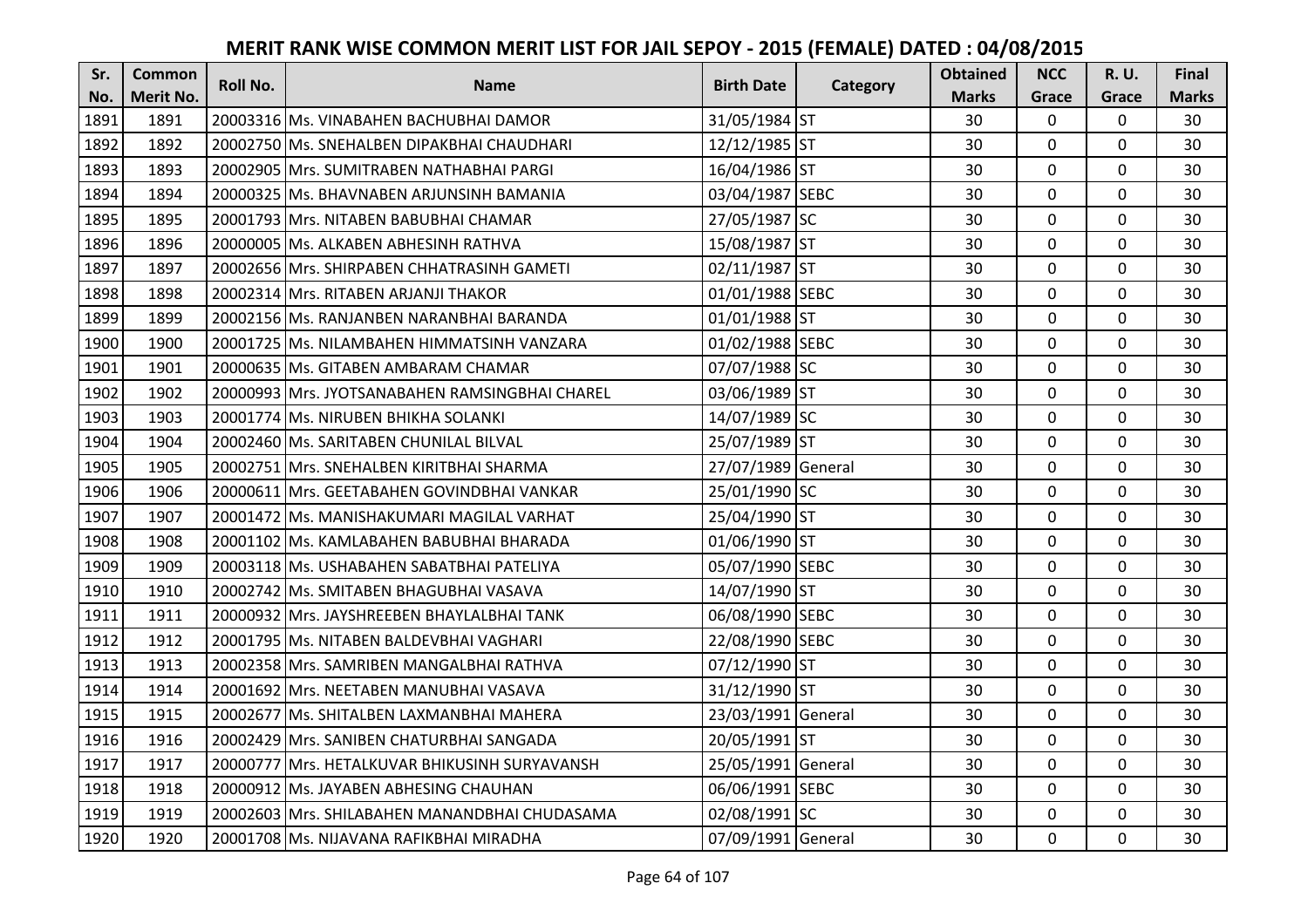| Sr.  | <b>Common</b>    | <b>Roll No.</b> | <b>Name</b>                                   | <b>Birth Date</b>  | Category | <b>Obtained</b> | <b>NCC</b>   | <b>R.U.</b> | Final        |
|------|------------------|-----------------|-----------------------------------------------|--------------------|----------|-----------------|--------------|-------------|--------------|
| No.  | <b>Merit No.</b> |                 |                                               |                    |          | <b>Marks</b>    | Grace        | Grace       | <b>Marks</b> |
| 1921 | 1921             |                 | 20001726 Mrs. NILAMBAHEN MAHESHKUMAR PATEL    | 25/09/1991 General |          | 30              | 0            | 0           | 30           |
| 1922 | 1922             |                 | 20002061 IMrs. PUSPABEN TEJABHAI PARMAR       | 15/12/1991 SC      |          | 30              | $\mathbf 0$  | $\Omega$    | 30           |
| 1923 | 1923             |                 | 20001304 lMrs. LAXMIBEN NARSINGBHAI PAGOR     | 28/12/1991 ST      |          | 30              | $\mathbf 0$  | $\Omega$    | 30           |
| 1924 | 1924             |                 | 20001004 Mrs. JYOTSNABEN NARSINGBHAI BARIYA   | 31/12/1991 ST      |          | 30              | $\mathbf 0$  | 0           | 30           |
| 1925 | 1925             |                 | 20002136 IMs. RANJANANBEN UDESINH BARIA       | 01/01/1992 General |          | 30              | $\mathbf{0}$ | $\mathbf 0$ | 30           |
| 1926 | 1926             |                 | 20000595 Ms. GAURIBAHEN CHHABABHAI CHAUDHARI  | 06/02/1992 SEBC    |          | 30              | $\mathbf 0$  | $\Omega$    | 30           |
| 1927 | 1927             |                 | 20002994 Mrs. SURYABEN CHIMANBHAI HATHILA     | 24/02/1992 ST      |          | 30              | $\mathbf 0$  | 0           | 30           |
| 1928 | 1928             |                 | 20001016 Mrs. KAILASHBAHEN ARJUNBHAI DAMOR    | 01/03/1992 SEBC    |          | 30              | $\mathbf 0$  | $\Omega$    | 30           |
| 1929 | 1929             |                 | 20000143 Ms. ARUNABEN BADHARSINH BARIA        | 02/04/1992 SEBC    |          | 30              | $\mathbf 0$  | 0           | 30           |
| 1930 | 1930             |                 | 20001129 Mrs. KANTABEN RAMESHBHAI BARIA       | 11/04/1992 SEBC    |          | 30              | $\mathbf{0}$ | 0           | 30           |
| 1931 | 1931             |                 | 20000769 Ms. HETALBEN RAMABHAI CHAUDHARI      | 20/05/1992 SEBC    |          | 30              | $\Omega$     | 0           | 30           |
| 1932 | 1932             |                 | 20001789 Mrs. NITABA DALPATSINH ZALA          | 01/06/1992 SEBC    |          | 30              | $\mathbf 0$  | 0           | 30           |
| 1933 | 1933             |                 | 20001251 Ms. KRISHNABEN SHANKARBHAI CHAUDHARY | 01/06/1992 SEBC    |          | 30              | 0            | $\mathbf 0$ | 30           |
| 1934 | 1934             |                 | 20001733 Mrs. NILAMBEN GOVAJI THAKOR          | 01/06/1992 SEBC    |          | 30              | $\mathbf 0$  | 0           | 30           |
| 1935 | 1935             |                 | 20000480 Ms. DAXABEN MAGANBHAI VASAVA         | 05/06/1992 ST      |          | 30              | $\mathbf 0$  | 0           | 30           |
| 1936 | 1936             |                 | 20002725 Mrs. SITABAHEN CAHNDUBHAI DAMOR      | 01/07/1992 SEBC    |          | 30              | $\mathbf{0}$ | $\Omega$    | 30           |
| 1937 | 1937             |                 | 20002421 lMrs. SANGITABEN RANJITSINH DABHI    | 03/07/1992 General |          | 30              | $\mathbf{0}$ | 0           | 30           |
| 1938 | 1938             |                 | 20002250 Mrs. REKHABEN SHANABHAI BARIA        | 08/07/1992 SEBC    |          | 30              | $\mathbf 0$  | $\Omega$    | 30           |
| 1939 | 1939             |                 | 20002345 Mrs. SADHIKA SINH HAREEBHAVAN RAJPUT | 13/07/1992 General |          | 30              | $\mathbf 0$  | $\Omega$    | 30           |
| 1940 | 1940             |                 | 20000556 IMs. DIPIKABEN GAMBHIRBHAI GAMIT     | 25/07/1992 ST      |          | 30              | $\mathbf 0$  | 0           | 30           |
| 1941 | 1941             |                 | 20002625 Ms. SHILPABEN CHANDUJI THAKOR        | 23/09/1992 SEBC    |          | 30              | $\Omega$     | $\Omega$    | 30           |
| 1942 | 1942             |                 | 20000564 Ms. DIPIKABEN RAMJIBHAI CHAUDHARI    | 18/10/1992 SEBC    |          | 30              | $\mathbf 0$  | $\Omega$    | 30           |
| 1943 | 1943             |                 | 20000030 Ms. AMARBEN AJMALBHAI RABARI         | 21/10/1992 SEBC    |          | 30              | $\mathbf 0$  | $\Omega$    | 30           |
| 1944 | 1944             |                 | 20001920 Ms. POOJA CHANDUBHAI CHAUHAN         | 26/10/1992 SEBC    |          | 30              | $\mathbf 0$  | $\mathbf 0$ | 30           |
| 1945 | 1945             |                 | 20002363 Ms. SANDHYABEN SURESHBHAI GAMIT      | 04/11/1992 ST      |          | 30              | $\mathbf 0$  | 0           | 30           |
| 1946 | 1946             |                 | 20000928 Ms. JAYMINABEN JAYANTIBHAI PARMAR    | 28/11/1992 SC      |          | 30              | $\mathbf 0$  | 0           | 30           |
| 1947 | 1947             |                 | 20001523 Mrs. MEENABAHEN BABUBHAI MAKWANA     | 15/12/1992 SEBC    |          | 30              | $\mathbf 0$  | 0           | 30           |
| 1948 | 1948             |                 | 20000170 Mrs. ASHABEN BHAYCHANDBHAI PRAJAPATI | 14/01/1993 SEBC    |          | 30              | $\Omega$     | 0           | 30           |
| 1949 | 1949             |                 | 20000864 Mrs. JALABEN VIRABHAI DESAI          | 09/02/1993 SEBC    |          | 30              | $\mathbf 0$  | 0           | 30           |
| 1950 | 1950             |                 | 20001426 Ms. MANISHABEN HAMIRBHAI SINDHAV     | 16/02/1993 SEBC    |          | 30              | $\mathbf{0}$ | 0           | 30           |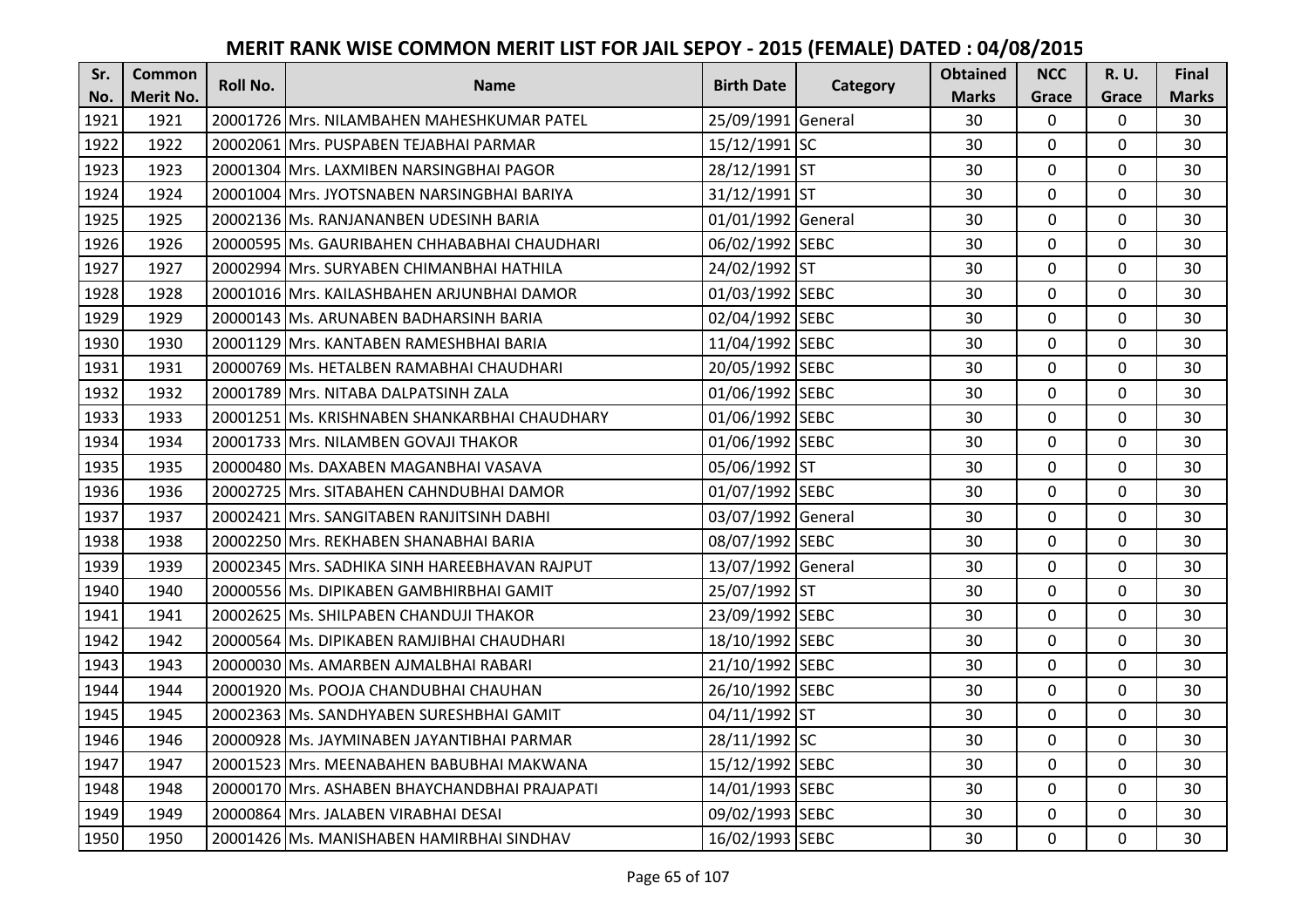| Sr.  | <b>Common</b>    | Roll No. | <b>Name</b>                                    | <b>Birth Date</b>  | Category | <b>Obtained</b> | <b>NCC</b>     | <b>R.U.</b>  | <b>Final</b> |
|------|------------------|----------|------------------------------------------------|--------------------|----------|-----------------|----------------|--------------|--------------|
| No.  | <b>Merit No.</b> |          |                                                |                    |          | <b>Marks</b>    | Grace          | Grace        | <b>Marks</b> |
| 1951 | 1951             |          | 20000533 Mrs. DIMPALBEN LALJIBHAI PARMAR       | 03/03/1993 SEBC    |          | 30              | 0              | 0            | 30           |
| 1952 | 1952             |          | 20002884 Ms. SUMITRABAHEN VERSING RATHVA       | 01/04/1993 ST      |          | 30              | 0              | $\mathbf 0$  | 30           |
| 1953 | 1953             |          | 20000652 IMrs. GITABEN SALAMBHAI DINDOR        | 10/04/1993 ST      |          | 30              | 0              | 0            | 30           |
| 1954 | 1954             |          | 20002511 Ms. SEJALBAHEN LALUBHAI BARIA         | 16/04/1993 ST      |          | 30              | 0              | $\mathbf 0$  | 30           |
| 1955 | 1955             |          | 20000716 Mrs. HASUMATIBEN BHALSINGBHAI DAMOR   | 04/05/1993 ST      |          | 30              | $\overline{0}$ | $\mathbf 0$  | 30           |
| 1956 | 1956             |          | 20000612 Ms. GEETABAHEN RAMANSINH CHAUHAN      | 06/05/1993 SEBC    |          | 30              | 0              | 0            | 30           |
| 1957 | 1957             |          | 20002146 Ms. RANJANBEN JAGATSINH SOLANKI       | 01/06/1993 SEBC    |          | 30              | 0              | $\mathbf 0$  | 30           |
| 1958 | 1958             |          | 20001411 Mrs. MANISHABEN ASHOKBHAI ZALA        | 01/06/1993 General |          | 30              | $\overline{0}$ | $\mathbf 0$  | 30           |
| 1959 | 1959             |          | 20000300 Ms. BHAVANABEN JOGABHAI TARAL         | 01/06/1993 ST      |          | 30              | 0              | $\mathbf 0$  | 30           |
| 1960 | 1960             |          | 20002492 Ms. SAVITABEN DHWARKABHAI RATHOD      | 01/06/1993 General |          | 30              | $\overline{0}$ | $\mathbf{0}$ | 30           |
| 1961 | 1961             |          | 20000587 Ms. FUMATIBEN BABUBHAI PATEL          | 01/06/1993 SEBC    |          | 30              | $\Omega$       | $\mathbf 0$  | 30           |
| 1962 | 1962             |          | 20002975 Ms. SUREKHABEN NATWARBHAI HADAT       | 01/06/1993 ST      |          | 30              | 0              | $\mathbf 0$  | 30           |
| 1963 | 1963             |          | 20002428 Mrs. SANGITAKUMARI ARVINDBHAI SOLANKI | 01/06/1993 ST      |          | 30              | $\overline{0}$ | $\mathbf 0$  | 30           |
| 1964 | 1964             |          | 20002052 Mrs. PUSHPABEN HARDASBHAI PARMAR      | 29/06/1993 SC      |          | 30              | 0              | 0            | 30           |
| 1965 | 1965             |          | 20001639 Ms. NARANGIBAHEN RAMJIBHAI BHAGORA    | 01/08/1993 ST      |          | 30              | 0              | $\mathbf 0$  | 30           |
| 1966 | 1966             |          | 20000676 Mrs. HANSABEN MALABHAI CHUDASAMA      | 13/10/1993 SC      |          | 30              | $\overline{0}$ | $\Omega$     | 30           |
| 1967 | 1967             |          | 20003297 IMrs. VILASBEN BHARATSINH PARMAR      | 15/10/1993 General |          | 30              | $\overline{0}$ | $\mathbf 0$  | 30           |
| 1968 | 1968             |          | 20000563 Ms. DIPIKABEN PRATAPBHAI PATEL        | 17/10/1993 ST      |          | 30              | 0              | $\mathbf 0$  | 30           |
| 1969 | 1969             |          | 20001023 IMs. KAILASHBEN DINESHBHAI RATHVA     | 04/11/1993 ST      |          | 30              | $\mathbf{0}$   | $\Omega$     | 30           |
| 1970 | 1970             |          | 20001970 Mrs. PREMILABEN KALUBHAI MAHIDA       | 02/12/1993 ST      |          | 30              | 0              | 0            | 30           |
| 1971 | 1971             |          | 20001617 Ms. MONITA RUMALBHAI PATELIYA         | 18/01/1994 General |          | 30              | 0              | $\mathbf 0$  | 30           |
| 1972 | 1972             |          | 20000247 Mrs. BENJIRBANU FIROJKHAN PATHAN      | 22/01/1994 General |          | 30              | $\Omega$       | $\Omega$     | 30           |
| 1973 | 1973             |          | 20002047 Mrs. PUSHPABAHEN ARVINDSINH BARIA     | 31/01/1994 General |          | 30              | $\overline{0}$ | $\mathbf 0$  | 30           |
| 1974 | 1974             |          | 20002655 Mrs. SHILPABEN VALLABHBHAI SOLANKI    | 03/02/1994 SEBC    |          | 30              | 0              | $\mathbf 0$  | 30           |
| 1975 | 1975             |          | 20001820 Mrs. NITINAKUMARI GAMANBHAI PATEL     | 04/02/1994 ST      |          | 30              | 0              | $\mathbf 0$  | 30           |
| 1976 | 1976             |          | 20001547 Ms. MENKABEN VIRSANGBHAI CHAUDHARI    | 10/02/1994 SEBC    |          | 30              | $\overline{0}$ | $\mathbf 0$  | 30           |
| 1977 | 1977             |          | 20000730 Mrs. HEMILTA VIJAYBHAI SUVERA         | 19/02/1994 ST      |          | 30              | 0              | $\mathbf 0$  | 30           |
| 1978 | 1978             |          | 20002493 Mrs. SAVITABEN LALABHAI CHAMAR        | 25/03/1994 SC      |          | 30              | $\Omega$       | $\mathbf 0$  | 30           |
| 1979 | 1979             |          | 20000432 Mrs. CHETNABEN VASHRAMBHAI CHAVDA     | 01/04/1994 SC      |          | 30              | 0              | $\mathbf 0$  | 30           |
| 1980 | 1980             |          | 20001529 Mrs. MEENABEN GAUTAMBHAI DAMOR        | 05/04/1994 ST      |          | 30              | $\overline{0}$ | $\mathbf 0$  | 30           |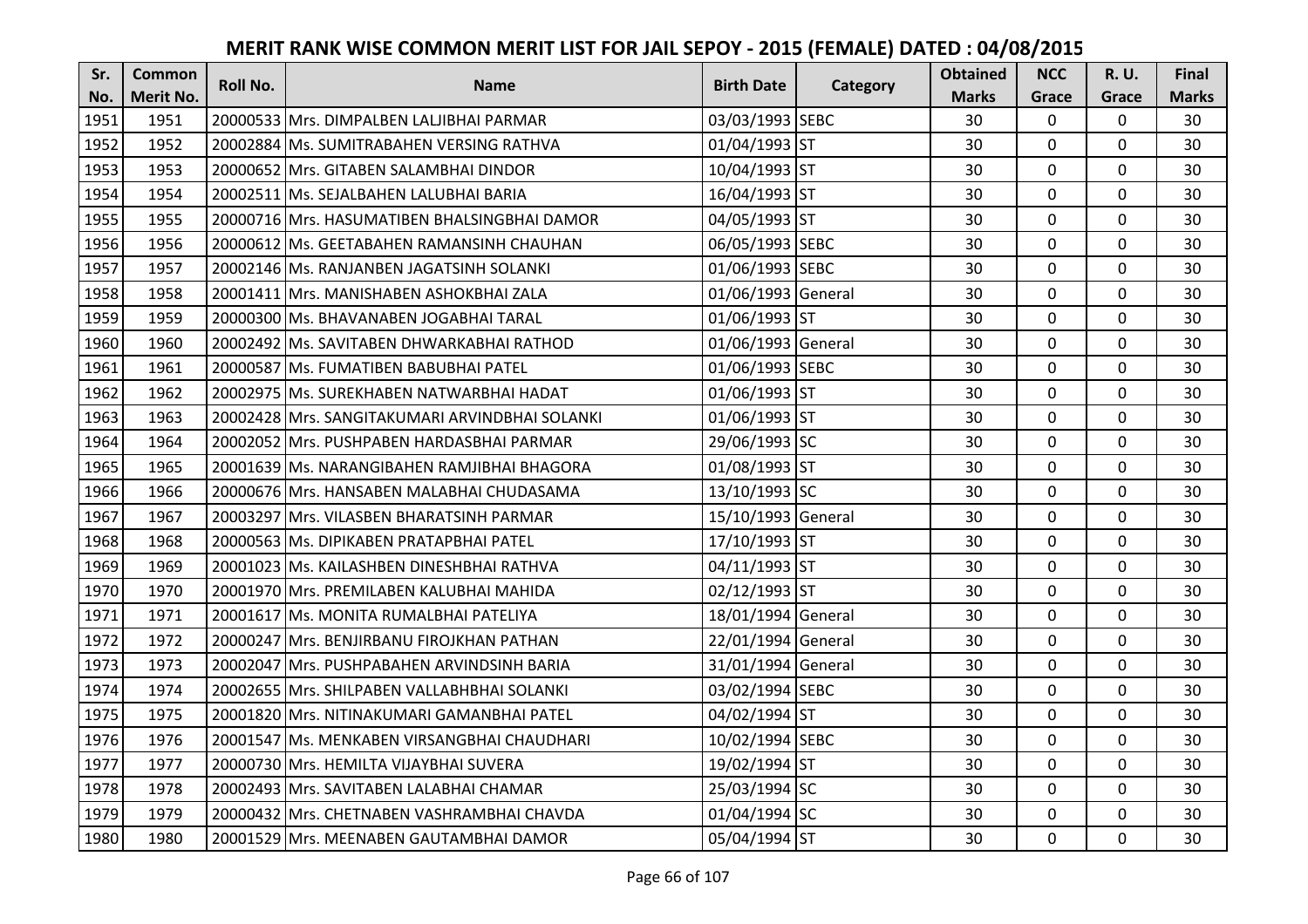| Sr.  | <b>Common</b>    | <b>Roll No.</b> | <b>Name</b>                                   | <b>Birth Date</b>  |          | <b>Obtained</b> | <b>NCC</b>   | <b>R.U.</b> | Final        |
|------|------------------|-----------------|-----------------------------------------------|--------------------|----------|-----------------|--------------|-------------|--------------|
| No.  | <b>Merit No.</b> |                 |                                               |                    | Category | <b>Marks</b>    | Grace        | Grace       | <b>Marks</b> |
| 1981 | 1981             |                 | 20002475 Ms. SAROJBEN DAHYABHAI PARMAR        | 05/04/1994 ST      |          | 30              | 0            | 0           | 30           |
| 1982 | 1982             |                 | 20002459 Ms. SARITABEN CHIMANBHAI SANGADA     | 06/05/1994 ST      |          | 30              | $\mathbf 0$  | $\Omega$    | 30           |
| 1983 | 1983             |                 | 20000746 Mrs. HETALBAHEN VIJAYSINH PAGI       | 07/05/1994 General |          | 30              | $\mathbf 0$  | $\Omega$    | 30           |
| 1984 | 1984             |                 | 20002111 Ms. RAMIBEN MANAJI CHAUDHARY         | 18/05/1994 SEBC    |          | 30              | $\mathbf 0$  | $\Omega$    | 30           |
| 1985 | 1985             |                 | 20002107 Ms. RAMABEN VAJUBHAI MER             | 22/05/1994 SEBC    |          | 30              | $\mathbf{0}$ | $\mathbf 0$ | 30           |
| 1986 | 1986             |                 | 20000901 Ms. JASHODABEN NANJIBHAI DAMOR       | 01/06/1994 ST      |          | 30              | $\Omega$     | $\Omega$    | 30           |
| 1987 | 1987             |                 | 20002056 Mrs. PUSHPABEN LAXMANBHAI KALASVA    | 01/06/1994 ST      |          | 30              | $\mathbf 0$  | $\Omega$    | 30           |
| 1988 | 1988             |                 | 20003234 Ms. VARSHABEN LAXMANBHAI DABHI       | 01/06/1994 SEBC    |          | 30              | $\mathbf 0$  | $\Omega$    | 30           |
| 1989 | 1989             |                 | 20002028   Ms. PRIYANKAKUMARI ANILBHAI PATEL  | 01/06/1994 ST      |          | 30              | 0            | 0           | 30           |
| 1990 | 1990             |                 | 20001293 Ms. LAXMIBAHEN MAGANBHAI BHARADA     | 01/06/1994 ST      |          | 30              | $\mathbf{0}$ | $\mathbf 0$ | 30           |
| 1991 | 1991             |                 | 20001103   Ms. KAMLABEN TAJUBHAI KAMOL        | 07/06/1994 ST      |          | 30              | $\Omega$     | $\Omega$    | 30           |
| 1992 | 1992             |                 | 20001415 Mrs. MANISHABEN BHALABHAI KHANT      | 15/06/1994 SEBC    |          | 30              | $\mathbf 0$  | 0           | 30           |
| 1993 | 1993             |                 | 20000596 Mrs. GAURIBEN BHAGABHAI RATHVA       | 28/06/1994 ST      |          | 30              | $\mathbf{0}$ | $\mathbf 0$ | 30           |
| 1994 | 1994             |                 | 20001910 Mrs. PINKYBEN LAXMANSINH SOLANKI     | 11/08/1994 General |          | 30              | $\mathbf 0$  | 0           | 30           |
| 1995 | 1995             |                 | 20002034 Ms. PUNAMBEN VALINGBHAI SINDHAV      | 23/08/1994 SEBC    |          | 30              | $\mathbf 0$  | 0           | 30           |
| 1996 | 1996             |                 | 20001254 Mrs. KRUPABEN PRAKASHBHAI PATEL      | 30/08/1994 General |          | 30              | $\mathbf{0}$ | $\Omega$    | 30           |
| 1997 | 1997             |                 | 20000401 Ms. CHANDNIBEN DIPAKBHAI PATEL       | 05/09/1994 SEBC    |          | 30              | $\mathbf{0}$ | $\Omega$    | 30           |
| 1998 | 1998             |                 | 20000618 Ms. GEETABEN DHULIYABHAI DANGI       | 01/10/1994 ST      |          | 30              | $\mathbf 0$  | $\Omega$    | 30           |
| 1999 | 1999             |                 | 20001109 IMrs. KANCHANBEN BABUBHAI MAKVANA    | 24/10/1994 SC      |          | 30              | $\mathbf 0$  | $\Omega$    | 30           |
| 2000 | 2000             |                 | 20002310 Mrs. RISHITABEN MANOHARSINH BABARIYA | 30/11/1994 SEBC    |          | 30              | $\mathbf 0$  | 0           | 30           |
| 2001 | 2001             |                 | 20000592 Mrs. GANGABEN PRATAPSINH DAMOR       | 30/11/1994 SEBC    |          | 30              | $\mathbf 0$  | $\Omega$    | 30           |
| 2002 | 2002             |                 | 20002647 Mrs. SHILPABEN PARSHOTTAMBHAI DABHI  | 07/12/1994 SEBC    |          | 30              | $\Omega$     | $\Omega$    | 30           |
| 2003 | 2003             |                 | 20000709 Ms. HARSHIDABEN RAMESHBHAI PARMAR    | 21/12/1994 SEBC    |          | 30              | $\mathbf 0$  | $\Omega$    | 30           |
| 2004 | 2004             |                 | 20002084 Ms. RADHABEN SARADHIABHAI VASAVA     | 29/12/1994 ST      |          | 30              | $\mathbf 0$  | $\mathbf 0$ | 30           |
| 2005 | 2005             |                 | 20000470 Mrs. DAXABEN BADJIBHAI PARGI         | 15/01/1995 ST      |          | 30              | $\mathbf 0$  | 0           | 30           |
| 2006 | 2006             |                 | 20002431 Mrs. SANJUVATIBEN PRATAPSINH KOLI    | 15/02/1995 SEBC    |          | 30              | $\mathbf 0$  | $\Omega$    | 30           |
| 2007 | 2007             |                 | 20001095 Ms. KAMALABAHEN NANJIBHAI ASARI      | 15/02/1995 ST      |          | 30              | $\mathbf 0$  | 0           | 30           |
| 2008 | 2008             |                 | 20001267 Mrs. KUSUMBEN MULJIBHAI RATHOD       | 24/03/1995 SC      |          | 30              | $\Omega$     | $\Omega$    | 30           |
| 2009 | 2009             |                 | 20001477 Ms. MANJUBEN KALABHAI CHAUDHARY      | 01/04/1995 SEBC    |          | 30              | $\mathbf 0$  | 0           | 30           |
| 2010 | 2010             |                 | 20002190 Mrs. RAVINABEN KANUBHAI BARIA        | 16/04/1995 General |          | 30              | $\mathbf{0}$ | $\mathbf 0$ | 30           |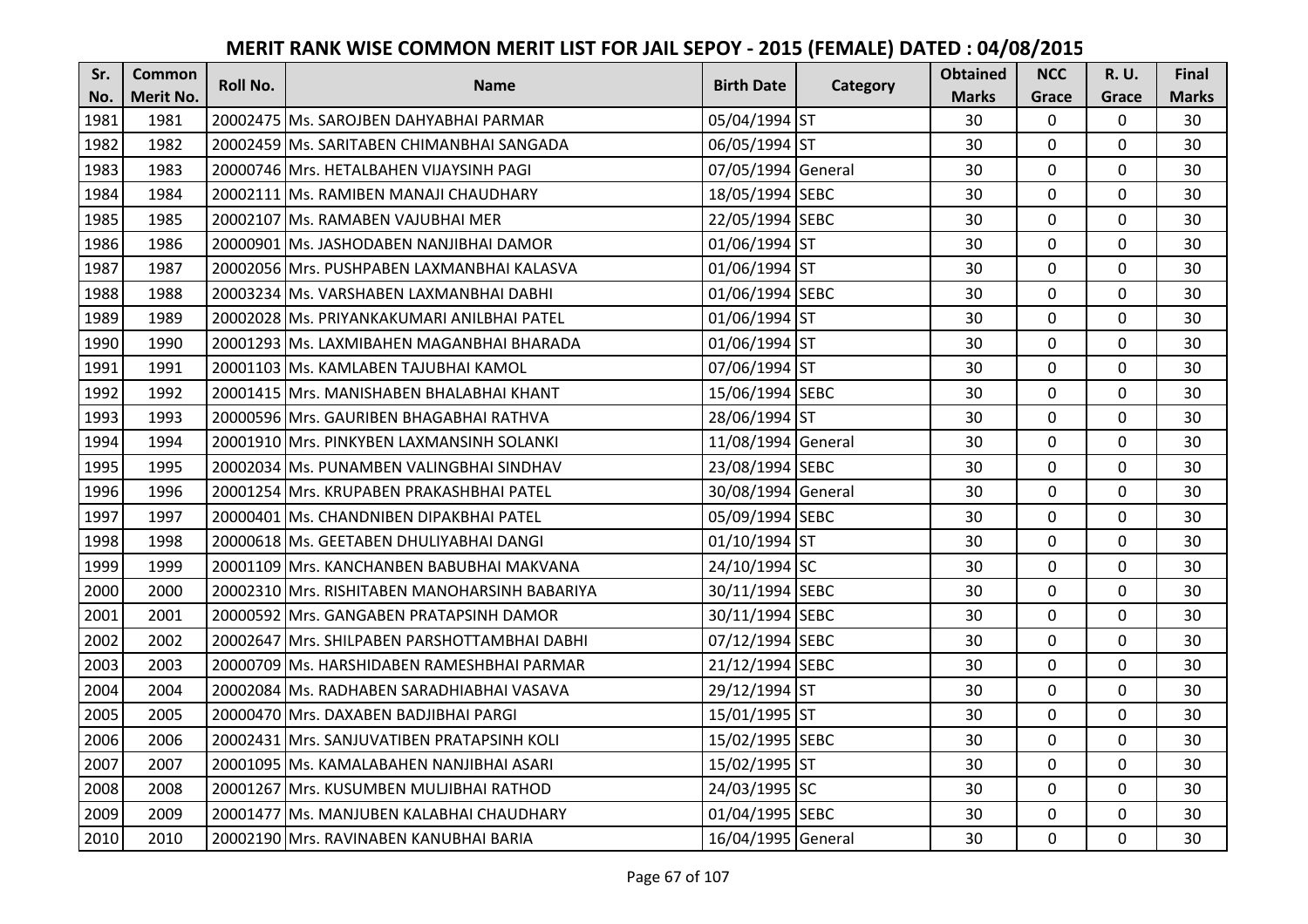| Sr.  | <b>Common</b>    | <b>Roll No.</b> | <b>Name</b>                                   | <b>Birth Date</b>  | Category | <b>Obtained</b> | <b>NCC</b>   | <b>R.U.</b> | Final        |
|------|------------------|-----------------|-----------------------------------------------|--------------------|----------|-----------------|--------------|-------------|--------------|
| No.  | <b>Merit No.</b> |                 |                                               |                    |          | <b>Marks</b>    | Grace        | Grace       | <b>Marks</b> |
| 2011 | 2011             |                 | 20000062 Mrs. ANITABAHEN JUVANSINH BARIA      | 17/04/1995 SEBC    |          | 30              | 0            | 0           | 30           |
| 2012 | 2012             |                 | 20000227 Mrs. ASMITABEN MANUBHAI KUNCHALA     | 01/05/1995 SEBC    |          | 30              | $\mathbf 0$  | $\Omega$    | 30           |
| 2013 | 2013             |                 | 20002643 lMrs. SHILPABEN LAKHMANBHAI CHAUHAN  | 11/05/1995 SEBC    |          | 30              | $\mathbf 0$  | $\Omega$    | 30           |
| 2014 | 2014             |                 | 20003017 Ms. SWETABEN BABUBHAI GUNDIYA        | 23/05/1995 ST      |          | 30              | $\mathbf 0$  | 0           | 30           |
| 2015 | 2015             |                 | 20001294 IMrs. LAXMIBAHEN NARVATBHAI PATELIYA | 01/06/1995 SEBC    |          | 30              | $\mathbf{0}$ | $\mathbf 0$ | 30           |
| 2016 | 2016             |                 | 20003121   Ms. USHABAHEN TOLABHAI VANJARA     | 01/06/1995 SEBC    |          | 30              | $\mathbf 0$  | $\Omega$    | 30           |
| 2017 | 2017             |                 | 20002663 Mrs. SHITALBAHEN LAXMANBHAI TARAR    | 01/06/1995 SEBC    |          | 30              | $\mathbf 0$  | 0           | 30           |
| 2018 | 2018             |                 | 20003207 Mrs. VARSHABEN BALDEVBHAI DESAI      | 01/06/1995 SEBC    |          | 30              | $\mathbf 0$  | 0           | 30           |
| 2019 | 2019             |                 | 20000647 Mrs. GITABEN JENAJI THAKOR           | 01/06/1995 SEBC    |          | 30              | $\mathbf 0$  | 0           | 30           |
| 2020 | 2020             |                 | 20001761 Mrs. NIRMABEN GIRISHBHAI CHAUDHARI   | 01/06/1995 ST      |          | 30              | $\mathbf{0}$ | $\mathbf 0$ | 30           |
| 2021 | 2021             |                 | 20000988 Ms. JYOTIKABEN MUNABHAI VANJARA      | 02/06/1995 SEBC    |          | 30              | $\Omega$     | 0           | 30           |
| 2022 | 2022             |                 | 20002219 Ms. REKHABEN GAMANJI THAKOR          | 02/06/1995 SEBC    |          | 30              | $\mathbf 0$  | 0           | 30           |
| 2023 | 2023             |                 | 20000684 Ms. HANSABEN RAMJIBHAI DAMOR         | 02/06/1995 ST      |          | 30              | 0            | $\mathbf 0$ | 30           |
| 2024 | 2024             |                 | 20002247 Ms. REKHABEN RAMSUBHAI PALAS         | 06/06/1995 ST      |          | 30              | $\mathbf 0$  | 0           | 30           |
| 2025 | 2025             |                 | 20002315 Mrs. RITABEN BALVANTSINH PARMAR      | 07/06/1995 SEBC    |          | 30              | $\mathbf 0$  | 0           | 30           |
| 2026 | 2026             |                 | 20003031 Ms. TASLIMABAHEN YASIKBHAI LOLADIYA  | 10/06/1995 SEBC    |          | 30              | $\mathbf{0}$ | 0           | 30           |
| 2027 | 2027             |                 | 20002066 Mrs. RADHABEN BHARATSIH DAMOR        | 14/06/1995 ST      |          | 30              | $\mathbf{0}$ | 0           | 30           |
| 2028 | 2028             |                 | 20001498 Ms. MANJULABEN NURABHAI KATARA       | 15/06/1995 ST      |          | 30              | $\mathbf 0$  | $\Omega$    | 30           |
| 2029 | 2029             |                 | 20000847 Ms. JAGRUTIBEN BECHARBHAI CHAUDHARI  | 17/06/1995 SEBC    |          | 30              | $\mathbf 0$  | $\Omega$    | 30           |
| 2030 | 2030             |                 | 20001875 Ms. PAYALBEN GOVINDPURI BAVA         | 20/06/1995 SEBC    |          | 30              | $\mathbf 0$  | 0           | 30           |
| 2031 | 2031             |                 | 20002644 Ms. SHILPABEN LAXMANSINH BARIA       | 27/06/1995 General |          | 30              | $\mathbf 0$  | $\Omega$    | 30           |
| 2032 | 2032             |                 | 20001594 Mrs. MITTALBAHEN MAHENDRABHAI ROT    | 01/07/1995 ST      |          | 30              | $\Omega$     | $\Omega$    | 30           |
| 2033 | 2033             |                 | 20001781 Ms. NISHA MOHANBHAI RATHOD           | 09/07/1995 ST      |          | 30              | $\mathbf{0}$ | $\Omega$    | 30           |
| 2034 | 2034             |                 | 20001724 Mrs. NILAMBAHEN AMRUTBHAI RAVAL      | 14/07/1995 SEBC    |          | 30              | $\mathbf 0$  | $\mathbf 0$ | 30           |
| 2035 | 2035             |                 | 20001397 Mrs. MANISHABAHEN HARSHADBHAI BARIA  | 29/07/1995 SEBC    |          | 30              | $\mathbf 0$  | 0           | 30           |
| 2036 | 2036             |                 | 20002003 Ms. PRIYANKABAHEN RAMESHBHAI DAMOR   | 15/08/1995 ST      |          | 30              | $\mathbf 0$  | $\Omega$    | 30           |
| 2037 | 2037             |                 | 20002631 Ms. SHILPABEN GAJENDRAJI THAKOR      | 27/09/1995 SEBC    |          | 30              | $\mathbf 0$  | 0           | 30           |
| 2038 | 2038             |                 | 20002791 Mrs. SONALBEN BHALSINGBHAI DAMOR     | 04/10/1995 ST      |          | 30              | $\Omega$     | 0           | 30           |
| 2039 | 2039             |                 | 20001860 Mrs. PAYAALBEN KALABHAI BARAD        | 03/11/1995 General |          | 30              | 0            | 0           | 30           |
| 2040 | 2040             |                 | 20000122 Mrs. ANUBEN AMRUTBHAI PRAJAPATI      | 06/11/1995 SEBC    |          | 30              | $\mathbf{0}$ | $\mathbf 0$ | 30           |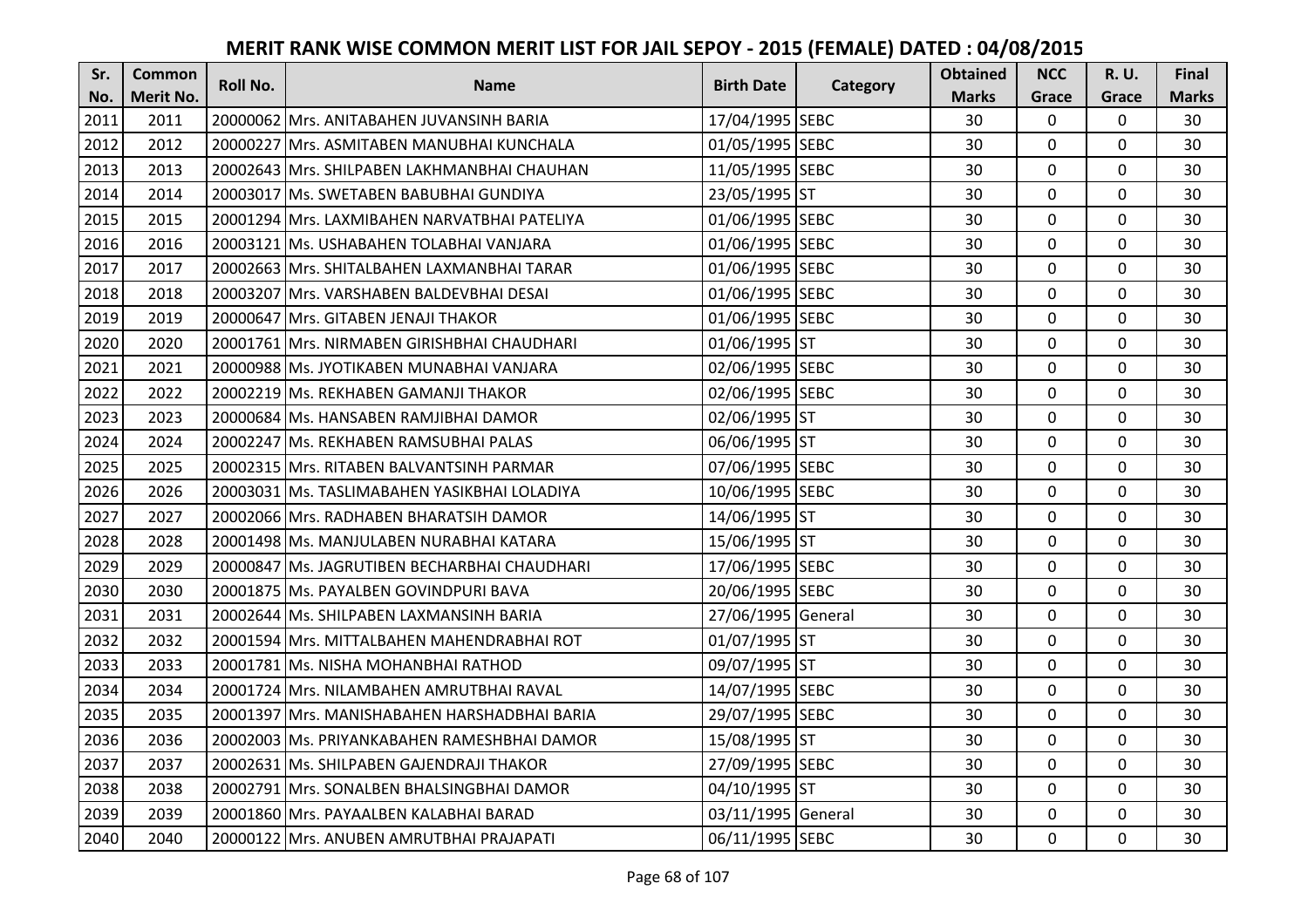| Sr.  | <b>Common</b>    | Roll No. | <b>Name</b>                                      | <b>Birth Date</b>  | Category | <b>Obtained</b> | <b>NCC</b>   | <b>R.U.</b> | Final        |
|------|------------------|----------|--------------------------------------------------|--------------------|----------|-----------------|--------------|-------------|--------------|
| No.  | <b>Merit No.</b> |          |                                                  |                    |          | <b>Marks</b>    | Grace        | Grace       | <b>Marks</b> |
| 2041 | 2041             |          | 20000942 Ms. JEBARBEN MANABHAI RABARI            | 14/12/1995 SEBC    |          | 30              | 0            | 0           | 30           |
| 2042 | 2042             |          | 20000012 Mrs. ALKABEN PRABHURAM VAGHARI          | 30/12/1995 SEBC    |          | 30              | $\mathbf 0$  | $\Omega$    | 30           |
| 2043 | 2043             |          | 20001836 Ms. PARULBAHEN DILIPBHAI BHOI           | 08/01/1996 SEBC    |          | 30              | $\mathbf{0}$ | $\Omega$    | 30           |
| 2044 | 2044             |          | 20002076 Ms. RADHABEN MANSINH PARMAR             | 15/01/1996 SEBC    |          | 30              | $\mathbf 0$  | 0           | 30           |
| 2045 | 2045             |          | 20003200 IMrs. VARSHABAHEN DASHARATSINH PATELIYA | 23/01/1996 SEBC    |          | 30              | $\mathbf{0}$ | $\mathbf 0$ | 30           |
| 2046 | 2046             |          | 20001447 Mrs. MANISHABEN RAMABHAI BHARVAD        | 28/02/1996 SEBC    |          | 30              | $\mathbf 0$  | $\Omega$    | 30           |
| 2047 | 2047             |          | 20001360 Ms. MAMTABAHEN ARVINDBHAI VANJARA       | 01/03/1996 SEBC    |          | 30              | $\mathbf 0$  | 0           | 30           |
| 2048 | 2048             |          | 20001520 Mrs. MEENABA GANPATSINH RATHOD          | 01/03/1996 General |          | 30              | $\mathbf 0$  | $\mathbf 0$ | 30           |
| 2049 | 2049             |          | 20002743 Ms. SMITABEN DEVLABHAI AMALIYAR         | 02/03/1996 ST      |          | 30              | 0            | 0           | 30           |
| 2050 | 2050             |          | 20002628 Mrs. SHILPABEN DHIRUBHAI MAKVANA        | 05/03/1996 SEBC    |          | 30              | $\mathbf{0}$ | $\mathbf 0$ | 30           |
| 2051 | 2051             |          | 20001448 Mrs. MANISHABEN RAMABHAI BHUNATAR       | 25/03/1996 SC      |          | 30              | $\Omega$     | 0           | 30           |
| 2052 | 2052             |          | 20000339 Ms. BHAVNABEN MUKESHBHAI VASAVA         | 31/03/1996 ST      |          | 30              | $\mathbf 0$  | 0           | 30           |
| 2053 | 2053             |          | 20001434 Mrs. MANISHABEN LALABHAI VANKAR         | 01/04/1996 SC      |          | 30              | 0            | $\mathbf 0$ | 30           |
| 2054 | 2054             |          | 20001117 Mrs. KANCHANBEN KODARSINH THAKOR        | 07/04/1996 General |          | 30              | $\mathbf 0$  | 0           | 30           |
| 2055 | 2055             |          | 20002729 Mrs. SITABEN IMANJIBHAI VASAVA          | 12/04/1996 ST      |          | 30              | $\mathbf 0$  | 0           | 30           |
| 2056 | 2056             |          | 20001579 Ms. MITABEN KALSINGBHAI BHABHOR         | 10/05/1996 ST      |          | 30              | $\mathbf{0}$ | $\Omega$    | 30           |
| 2057 | 2057             |          | 20000397 Ms. CHANDABEN GANGARAM BHILALA          | 01/06/1996 ST      |          | 30              | $\mathbf{0}$ | 0           | 30           |
| 2058 | 2058             |          | 20000883 Mrs. JANABEN MANABHAI DAMOR             | 01/06/1996 SEBC    |          | 30              | $\mathbf 0$  | $\Omega$    | 30           |
| 2059 | 2059             |          | 20003190 IMs. VANITABEN RAJUBHAI BHABHOR         | 01/06/1996 ST      |          | 30              | $\mathbf 0$  | $\Omega$    | 30           |
| 2060 | 2060             |          | 20002420 Mrs. SANGITABEN RAMESHSHIH SOLANKI      | 01/06/1996 General |          | 30              | $\mathbf 0$  | 0           | 30           |
| 2061 | 2061             |          | 20001808 Mrs. NITABEN MADEVBHAI BHARVAD          | 01/06/1996 SEBC    |          | 30              | $\mathbf{0}$ | $\Omega$    | 30           |
| 2062 | 2062             |          | 20001380 Mrs. MANIBEN RAMESHBHAI PATEL           | 01/06/1996 SEBC    |          | 30              | $\Omega$     | $\Omega$    | 30           |
| 2063 | 2063             |          | 20002002 Ms. PRIYANKABAHEN PRATAPBHAI SADAT      | 10/06/1996 ST      |          | 30              | $\mathbf 0$  | $\Omega$    | 30           |
| 2064 | 2064             |          | 20000659 Ms. GOPIBEN KIRITBHAI PATEL             | 12/06/1996 General |          | 30              | $\mathbf 0$  | $\mathbf 0$ | 30           |
| 2065 | 2065             |          | 20000641 Ms. GITABEN BHAYALABHAI PATEL           | 02/07/1996 SEBC    |          | 30              | $\mathbf 0$  | 0           | 30           |
| 2066 | 2066             |          | 20001703 Mrs. NEHALBEN DIPSINH PARMAR            | 03/07/1996 SEBC    |          | 30              | $\mathbf{0}$ | 0           | 30           |
| 2067 | 2067             |          | 20000713 Ms. HASINABEN DADALBHAI VASAVA          | 12/08/1996 ST      |          | 30              | $\mathbf 0$  | 0           | 30           |
| 2068 | 2068             |          | 20001624 Mrs. MUNNIBEN SURESHKUMAR PATEL         | 12/08/1996 General |          | 30              | $\Omega$     | 0           | 30           |
| 2069 | 2069             |          | 20001290 Mrs. LATABAHEN RAJUBHAI KHOKHAR         | 18/08/1996 SEBC    |          | 30              | 0            | 0           | 30           |
| 2070 | 2070             |          | 20002404 Mrs. SANGITABEN HIRABHAI SUTARIYA       | 01/06/1982 SC      |          | 29              | $\mathbf{0}$ | 0           | 29           |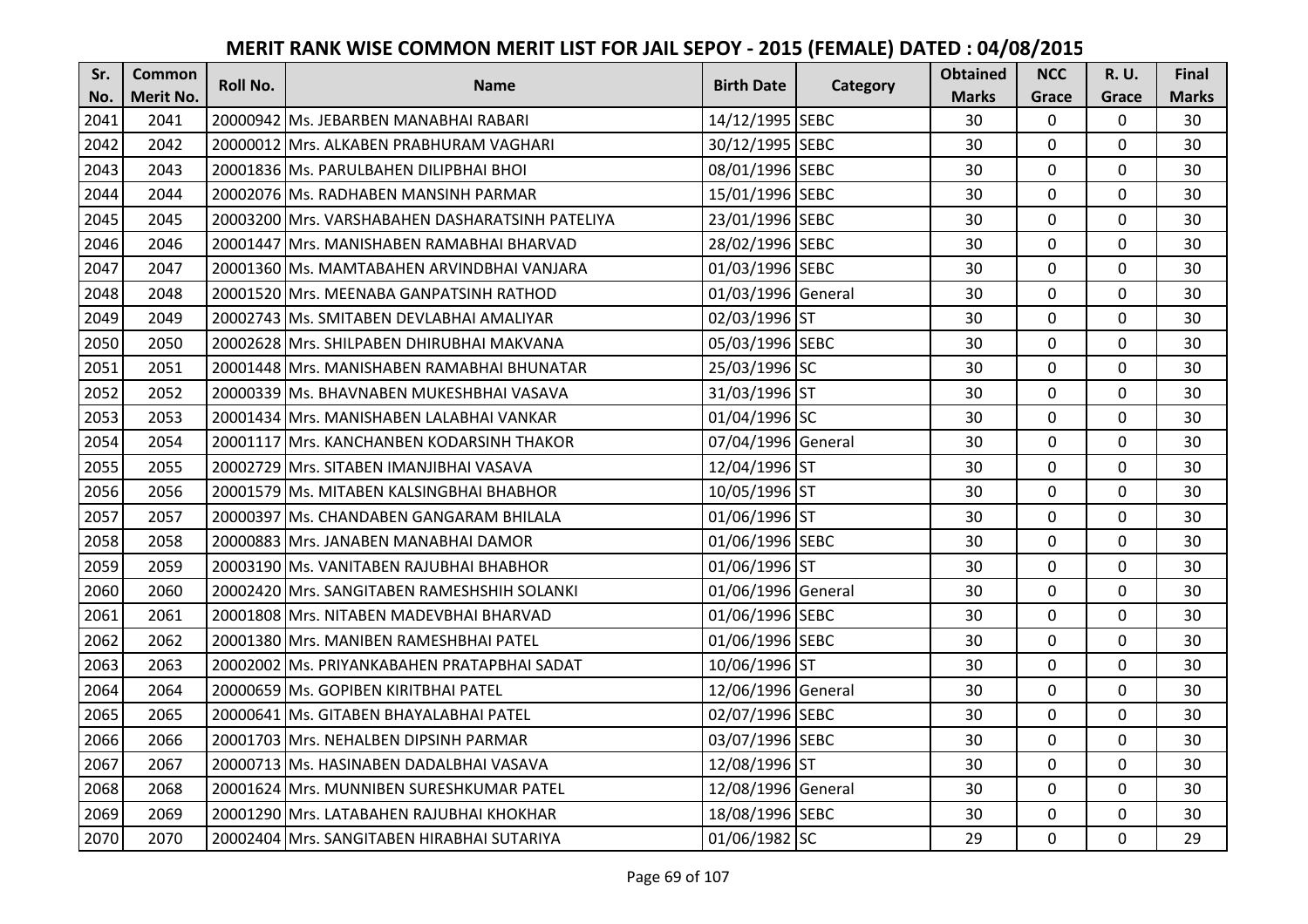| Sr.  | <b>Common</b>    | <b>Roll No.</b> | <b>Name</b>                                    | <b>Birth Date</b>  | Category | <b>Obtained</b> | <b>NCC</b>   | <b>R.U.</b> | Final        |
|------|------------------|-----------------|------------------------------------------------|--------------------|----------|-----------------|--------------|-------------|--------------|
| No.  | <b>Merit No.</b> |                 |                                                |                    |          | <b>Marks</b>    | Grace        | Grace       | <b>Marks</b> |
| 2071 | 2071             |                 | 20000271 Mrs. BHARTIBAHEN HIRABHAI KHANT       | 14/08/1984 ST      |          | 29              | $\mathbf 0$  | 0           | 29           |
| 2072 | 2072             |                 | 20000279 IMs. BHARTIBEN DUNGARBHAI CHAUDHARI   | 31/12/1984 SEBC    |          | 29              | $\mathbf 0$  | $\Omega$    | 29           |
| 2073 | 2073             |                 | 20002351 Mrs. SAJJANBEN POPATJI THAKOR         | 19/03/1985 SEBC    |          | 29              | $\mathbf 0$  | $\Omega$    | 29           |
| 2074 | 2074             |                 | 20002479 Mrs. SAROJBEN KANTILAL PARMAR         | 20/09/1985 SC      |          | 29              | $\mathbf 0$  | 0           | 29           |
| 2075 | 2075             |                 | 20003014 IMs. SWATIBEN VINODKUMAR PRAJAPATI    | 01/04/1986 General |          | 29              | $\mathbf{0}$ | $\mathbf 0$ | 29           |
| 2076 | 2076             |                 | 20000477 Ms. DAXABEN JIVABHAI BHOI             | 30/12/1986 General |          | 29              | $\mathbf 0$  | $\Omega$    | 29           |
| 2077 | 2077             |                 | 20002350 Ms. SAJJANBEN DANAJI PARMAR           | 30/12/1986 SEBC    |          | 29              | $\mathbf{0}$ | 0           | 29           |
| 2078 | 2078             |                 | 20000672 Ms. HANSABEN DILIPBHAI HATHILA        | 04/06/1987 ST      |          | 29              | $\mathbf{0}$ | $\mathbf 0$ | 29           |
| 2079 | 2079             |                 | 20001024 Ms. KAILASHBEN GOVABHAI RAVAT         | 01/02/1988 SC      |          | 29              | $\mathbf 0$  | 0           | 29           |
| 2080 | 2080             |                 | 20003098 Mrs. URMILABEN PUNABHAI DINDOR        | 17/02/1988 ST      |          | 29              | $\mathbf{0}$ | $\mathbf 0$ | 29           |
| 2081 | 2081             |                 | 20000522 Ms. DHARMISHTHABEN PRATAPSINH VAGHELA | 09/04/1988 General |          | 29              | $\Omega$     | 0           | 29           |
| 2082 | 2082             |                 | 20002535 Mrs. SHAILABEN CHANDUBHAI GAMIT       | 01/06/1988 ST      |          | 29              | $\mathbf 0$  | 0           | 29           |
| 2083 | 2083             |                 | 20001033 Ms. KAILASHBEN SHANKARBHAI PATEL      | 19/09/1988 SEBC    |          | 29              | 0            | $\mathbf 0$ | 29           |
| 2084 | 2084             |                 | 20001122 Ms. KANKUBEN BUDHABHAI PATEL          | 17/04/1989 SEBC    |          | 29              | $\mathbf 0$  | 0           | 29           |
| 2085 | 2085             |                 | 20003020 Ms. TAMIBAHEN KANUBHAI SOLANKI        | 01/06/1989 ST      |          | 29              | $\mathbf 0$  | 0           | 29           |
| 2086 | 2086             |                 | 20002311 Mrs. RITABAHEN CHANDUBHAI KHANMA      | 01/06/1989 ST      |          | 29              | $\mathbf{0}$ | $\Omega$    | 29           |
| 2087 | 2087             |                 | 20000018 Mrs. ALPABEN JASHVANTSINH CHAUHAN     | 03/06/1989 General |          | 29              | $\mathbf{0}$ | 0           | 29           |
| 2088 | 2088             |                 | 20002254 Ms. REKHABEN SURTANBHAI DAMOR         | 04/07/1989 ST      |          | 29              | $\mathbf 0$  | $\Omega$    | 29           |
| 2089 | 2089             |                 | 20000890 IMs. JANKIBEN MANSUKHBHAI PANARA      | 18/08/1989 General |          | 29              | $\mathbf 0$  | $\Omega$    | 29           |
| 2090 | 2090             |                 | 20002728 Mrs. SITABEN GOVINDBHAI PRAJAPATI     | 09/10/1989 SEBC    |          | 29              | $\mathbf 0$  | 0           | 29           |
| 2091 | 2091             |                 | 20002889 Mrs. SUMITRABEN BALVANTBHAI BARIA     | 03/12/1989 ST      |          | 29              | $\mathbf 0$  | $\Omega$    | 29           |
| 2092 | 2092             |                 | 20003070 Ms. TULSIBEN DIPSINH SOLANKI          | 01/01/1990 SEBC    |          | 29              | $\mathbf 0$  | $\Omega$    | 29           |
| 2093 | 2093             |                 | 20001135 Ms. KAPILABEN GPALBHAI TADVI          | 06/01/1990 ST      |          | 29              | $\mathbf{0}$ | 0           | 29           |
| 2094 | 2094             |                 | 20000867 Ms. JALPABAHEN NATHABHAI PATEL        | 26/01/1990 SEBC    |          | 29              | $\mathbf 0$  | $\mathbf 0$ | 29           |
| 2095 | 2095             |                 | 20002430 Mrs. SANJILABEN HARSINGBHAI DEVDA     | 08/04/1990 ST      |          | 29              | $\mathbf 0$  | 0           | 29           |
| 2096 | 2096             |                 | 20002976 Ms. SUREKHABEN NAVALSINH TAMBOLIYA    | 10/05/1990 ST      |          | 29              | $\mathbf 0$  | 0           | 29           |
| 2097 | 2097             |                 | 20002054 Mrs. PUSHPABEN KANTIBHAI RATHAVA      | 01/06/1990 ST      |          | 29              | $\mathbf 0$  | 0           | 29           |
| 2098 | 2098             |                 | 20002943 Ms. SURATABEN SINGABHAI CHAREL        | 09/06/1990 ST      |          | 29              | $\Omega$     | 0           | 29           |
| 2099 | 2099             |                 | 20000037 Ms. AMITABAHEN BHUPATSINH BARIA       | 25/06/1990 SEBC    |          | 29              | $\mathbf 0$  | 0           | 29           |
| 2100 | 2100             |                 | 20000977 Mrs. JYOSHTANABEN REVABHAI ROHIT      | 13/07/1990 SC      |          | 29              | $\mathbf{0}$ | 0           | 29           |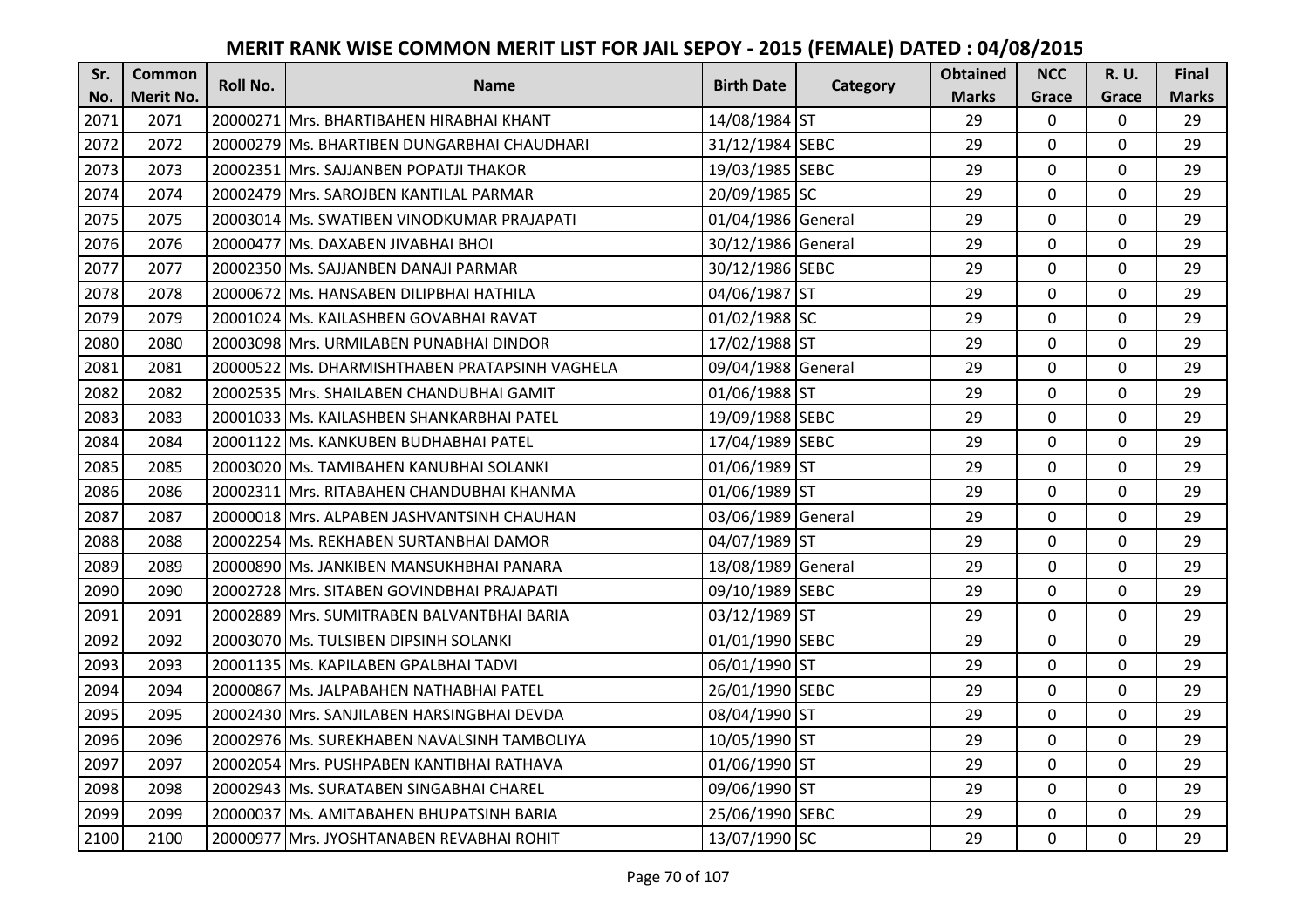| Sr.  | <b>Common</b>    | <b>Roll No.</b> | <b>Name</b>                                      | <b>Birth Date</b>  |          | <b>Obtained</b> | <b>NCC</b>   | <b>R.U.</b> | Final        |
|------|------------------|-----------------|--------------------------------------------------|--------------------|----------|-----------------|--------------|-------------|--------------|
| No.  | <b>Merit No.</b> |                 |                                                  |                    | Category | <b>Marks</b>    | Grace        | Grace       | <b>Marks</b> |
| 2101 | 2101             |                 | 20000450 Ms. DAKSHABEN RAMESHBHAI GAMIT          | 27/08/1990 ST      |          | 29              | 0            | 0           | 29           |
| 2102 | 2102             |                 | 20003208 IMs. VARSHABEN BHAGVANBHAI LEUVA        | 05/11/1990 SC      |          | 29              | $\mathbf 0$  | $\Omega$    | 29           |
| 2103 | 2103             |                 | 20002676  Mrs. SHITALBEN KARABHAI MAHIDA         | 16/11/1990 SEBC    |          | 29              | $\mathbf 0$  | $\Omega$    | 29           |
| 2104 | 2104             |                 | 20003239 Mrs. VARSHABEN NAGJIBHAI AMALIYAR       | 08/12/1990 ST      |          | 29              | $\mathbf 0$  | 0           | 29           |
| 2105 | 2105             |                 | 20003238 IMrs. VARSHABEN MULJIBHAI CHAUDHARY     | 18/12/1990 SEBC    |          | 29              | $\mathbf 0$  | $\mathbf 0$ | 29           |
| 2106 | 2106             |                 | 20002140 Mrs. RANJANBEN CHANDUBHAI SOLANKI       | 20/12/1990 SC      |          | 29              | $\mathbf 0$  | $\Omega$    | 29           |
| 2107 | 2107             |                 | 20001981 Mrs. PRITEE MENASIBHAI VADHER           | 26/12/1990 SEBC    |          | 29              | $\mathbf 0$  | $\Omega$    | 29           |
| 2108 | 2108             |                 | 20000275 Ms. BHARTIBEN BHAGUBHAI NAYKA           | 27/12/1990 ST      |          | 29              | $\mathbf{0}$ | $\mathbf 0$ | 29           |
| 2109 | 2109             |                 | 20000347 Ms. BHAVNABEN RAMJIBHAI CHAUDHARI       | 20/01/1991 SEBC    |          | 29              | $\mathbf 0$  | 0           | 29           |
| 2110 | 2110             |                 | 20000029 Mrs. ALPNABAHEN KANABHAI DAMOR          | 21/01/1991 ST      |          | 29              | $\mathbf{0}$ | 0           | 29           |
| 2111 | 2111             |                 | 20003159 Ms. VAISHALI RAMESHBHAI CHAUDHARI       | 25/01/1991 ST      |          | 29              | $\Omega$     | $\Omega$    | 29           |
| 2112 | 2112             |                 | 20000820 Ms. ILABEN GOVINDVAN GOSWAMI            | 15/04/1991 SEBC    |          | 29              | $\mathbf 0$  | 0           | 29           |
| 2113 | 2113             |                 | 20001357 Ms. MAMATABEN ARJUNSINH CHAUHAN         | 04/05/1991 SEBC    |          | 29              | 0            | $\mathbf 0$ | 29           |
| 2114 | 2114             |                 | 20002253 Mrs. REKHABEN SURESHKUMAR SURYAVANSH    | 12/05/1991 General |          | 29              | $\mathbf 0$  | 0           | 29           |
| 2115 | 2115             |                 | 20001029 Mrs. KAILASHBEN KUBERBHAI PARMAR        | 17/05/1991 SC      |          | 29              | $\mathbf 0$  | 0           | 29           |
| 2116 | 2116             |                 | 20003201 IMrs. VARSHABAHEN LAXMANBHAI BARANDA    | 01/06/1991 ST      |          | 29              | $\mathbf{0}$ | $\Omega$    | 29           |
| 2117 | 2117             |                 | 20000370 lMs. BHURIBEN ARVINDBHAI RATHVA         | 01/06/1991 ST      |          | 29              | $\mathbf{0}$ | 0           | 29           |
| 2118 | 2118             |                 | 20000623 Ms. GEETABEN MANABHAI CHAUDHARI         | 01/06/1991 SEBC    |          | 29              | $\mathbf 0$  | $\Omega$    | 29           |
| 2119 | 2119             |                 | 20003326 Ms. VINABEN LAVJIBHAI DINDOR            | 05/06/1991 ST      |          | 29              | $\mathbf 0$  | $\Omega$    | 29           |
| 2120 | 2120             |                 | 20002000 Ms. PRIYANKABAHEN NANJIBHAI NINAMA      | 20/06/1991 ST      |          | 29              | $\mathbf 0$  | 0           | 29           |
| 2121 | 2121             |                 | 20002953 Mrs. SUREKHABEN BHIKHABHAI MUNIYA       | 01/07/1991 ST      |          | 29              | $\mathbf 0$  | $\Omega$    | 29           |
| 2122 | 2122             |                 | 20003025 Mrs. TARABEN PARVATSINH PATEL           | 07/07/1991 General |          | 29              | $\Omega$     | $\Omega$    | 29           |
| 2123 | 2123             |                 | 20001787 Ms. NISHABEN NARANBHAI MAHERIYA         | 12/08/1991 SC      |          | 29              | $\mathbf 0$  | $\Omega$    | 29           |
| 2124 | 2124             |                 | 20000772 Mrs. HETALBEN RUGNATHBHAI PRAJAPATI     | 30/09/1991 SEBC    |          | 29              | $\mathbf 0$  | $\mathbf 0$ | 29           |
| 2125 | 2125             |                 | 20003204 Ms. VARSHABEN AMRUTBHAI KHARADI         | 06/12/1991 ST      |          | 29              | $\mathbf 0$  | 0           | 29           |
| 2126 | 2126             |                 | 20002801 Mrs. SONALBEN DEVABHAI VANKAR           | 06/01/1992 SC      |          | 29              | $\mathbf{0}$ | 0           | 29           |
| 2127 | 2127             |                 | 20002185   Ms. RASMITABAHEN INDUBHAI MALVIYA     | 20/01/1992 ST      |          | 29              | $\mathbf 0$  | 0           | 29           |
| 2128 | 2128             |                 | 20002422 Ms. SANGITABEN RAYSANGBHAI PARMAR       | 01/02/1992 SEBC    |          | 29              | $\Omega$     | 0           | 29           |
| 2129 | 2129             |                 | 20001473   Ms. MANISHAKUMARI RAKESH VISHWAKARAMA | 16/02/1992 General |          | 29              | $\mathbf 0$  | 0           | 29           |
| 2130 | 2130             |                 | 20002560 Ms. SHARDABAHEN RUPABHAI BAMANIA        | 20/02/1992 ST      |          | 29              | $\mathbf{0}$ | 0           | 29           |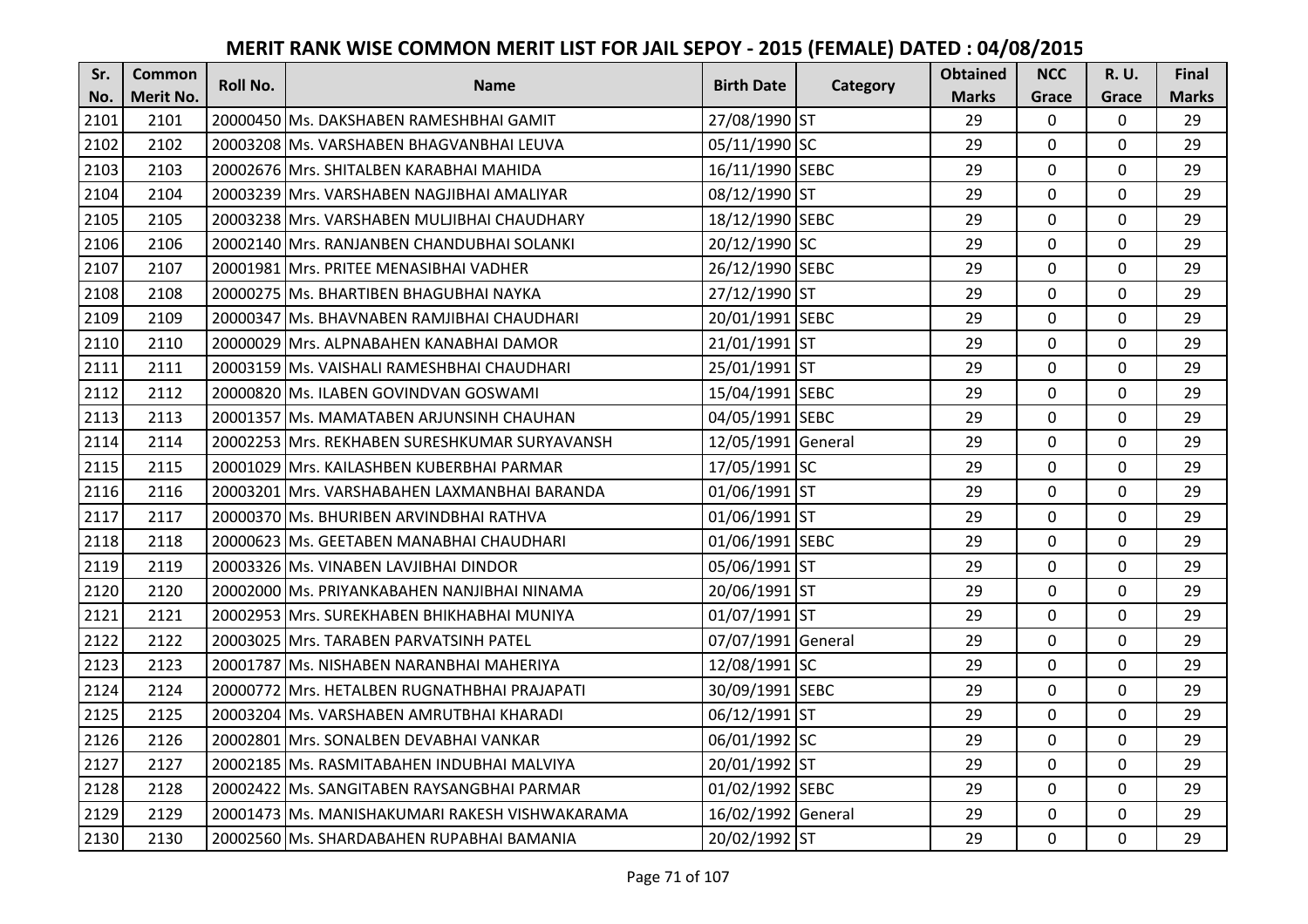| Sr.  | <b>Common</b>    | <b>Roll No.</b> | <b>Name</b>                                    | <b>Birth Date</b>  |          | <b>Obtained</b> | <b>NCC</b>   | <b>R.U.</b> | Final        |
|------|------------------|-----------------|------------------------------------------------|--------------------|----------|-----------------|--------------|-------------|--------------|
| No.  | <b>Merit No.</b> |                 |                                                |                    | Category | <b>Marks</b>    | Grace        | Grace       | <b>Marks</b> |
| 2131 | 2131             |                 | 20003325 Mrs. VINABEN KALUBHAI DAMOR           | 29/02/1992 SEBC    |          | 29              | 0            | 0           | 29           |
| 2132 | 2132             |                 | 20003146 IMrs. USHABEN RATANSINH PATEL         | 01/03/1992 SEBC    |          | 29              | $\mathbf{0}$ | $\Omega$    | 29           |
| 2133 | 2133             |                 | 20003151 lMrs. USHABEN SOMABHAI MANDOD         | 20/04/1992 ST      |          | 29              | $\mathbf 0$  | $\Omega$    | 29           |
| 2134 | 2134             |                 | 20001835 Ms. PARULBA HATHISINH RATHOD          | 22/04/1992 SEBC    |          | 29              | $\mathbf 0$  | 0           | 29           |
| 2135 | 2135             |                 | 20002956 Mrs. SUREKHABEN GANPATBHAI PARMAR     | 28/04/1992 SEBC    |          | 29              | $\mathbf{0}$ | $\mathbf 0$ | 29           |
| 2136 | 2136             |                 | 20002624 Mrs. SHILPABEN BHIKHABHAI RABARI      | 01/06/1992 SEBC    |          | 29              | $\mathbf 0$  | $\Omega$    | 29           |
| 2137 | 2137             |                 | 20001490 Ms. MANJULABEN DIPSINGBHAI TADVI      | 03/06/1992 ST      |          | 29              | $\mathbf 0$  | 0           | 29           |
| 2138 | 2138             |                 | 20000700 Ms. HARSHABEN JESHINGBHAI VAGHELA     | 05/06/1992 SC      |          | 29              | $\mathbf 0$  | $\mathbf 0$ | 29           |
| 2139 | 2139             |                 | 20000559 Mrs. DIPIKABEN INDULAL VASAVA         | 16/06/1992 ST      |          | 29              | $\mathbf 0$  | 0           | 29           |
| 2140 | 2140             |                 | 20001451 Ms. MANISHABEN RAMESHBHAI MAHERA      | 05/07/1992 SEBC    |          | 29              | $\mathbf{0}$ | 0           | 29           |
| 2141 | 2141             |                 | 20001989 Ms. PRIYANKA CHANDULAL DAFDA          | 03/08/1992 SC      |          | 29              | $\Omega$     | 0           | 29           |
| 2142 | 2142             |                 | 20000198 Ms. ASHABEN RAMJIBHAI BHATTI          | 30/09/1992 SEBC    |          | 29              | $\mathbf 0$  | 0           | 29           |
| 2143 | 2143             |                 | 20000449 Ms. DAKSHABEN LALJIBHAI PATEL         | 19/10/1992 General |          | 29              | 0            | $\mathbf 0$ | 29           |
| 2144 | 2144             |                 | 20002016 Mrs. PRIYANKABEN KESHAVLAL SARIKHALA  | 06/11/1992 SC      |          | 29              | $\mathbf 0$  | 0           | 29           |
| 2145 | 2145             |                 | 20001548 Mrs. MENKAEBN LAXMANSINH KOLI         | 21/12/1992 General |          | 29              | $\mathbf 0$  | 0           | 29           |
| 2146 | 2146             |                 | 20000342 Mrs. BHAVNABEN RAJANBHAI BARIA        | 23/01/1993 General |          | 29              | $\mathbf{0}$ | $\Omega$    | 29           |
| 2147 | 2147             |                 | 20000703 lMs. HARSHABEN SARDARSINH BARIA       | 05/02/1993 SEBC    |          | 29              | $\mathbf{0}$ | 0           | 29           |
| 2148 | 2148             |                 | 20003095 Mrs. URMILABEN KUBERBHAI DAMOR        | 17/02/1993 ST      |          | 29              | $\mathbf 0$  | $\Omega$    | 29           |
| 2149 | 2149             |                 | 20000327 IMrs. BHAVNABEN BHAGVANBHAI CHAUDHARI | 23/03/1993 SEBC    |          | 29              | $\mathbf 0$  | $\Omega$    | 29           |
| 2150 | 2150             |                 | 20002039 IMrs. PURIBEN KALABHAI MAHIDA         | 10/04/1993 SEBC    |          | 29              | $\mathbf 0$  | 0           | 29           |
| 2151 | 2151             |                 | 20002714 Mrs. SHUSHILABEN DHIRABHAI PARGI      | 15/04/1993 ST      |          | 29              | $\mathbf 0$  | $\Omega$    | 29           |
| 2152 | 2152             |                 | 20001647 Mrs. NAVINATABEN LAXMANBHAI BARIA     | 01/05/1993 General |          | 29              | $\Omega$     | $\Omega$    | 29           |
| 2153 | 2153             |                 | 20001766 Ms. NIRMABEN VIRSINGBHAI CHAREL       | 08/05/1993 ST      |          | 29              | $\mathbf 0$  | $\Omega$    | 29           |
| 2154 | 2154             |                 | 20001968 Ms. PREMILABEN ISHWARBHAI CHAUDHARY   | 01/06/1993 SEBC    |          | 29              | $\mathbf 0$  | $\mathbf 0$ | 29           |
| 2155 | 2155             |                 | 20002330 Mrs. RUPABEN HRDASBHAI AYAR           | 01/06/1993 SEBC    |          | 29              | $\mathbf 0$  | 0           | 29           |
| 2156 | 2156             |                 | 20002758 Mrs. SOLALKUMARI RAMESHBHAI BAMNIYA   | 01/06/1993 ST      |          | 29              | $\mathbf{0}$ | 0           | 29           |
| 2157 | 2157             |                 | 20002075 Ms. RADHABEN MANILAL RATHOD           | 01/06/1993 SEBC    |          | 29              | $\mathbf 0$  | 0           | 29           |
| 2158 | 2158             |                 | 20002215 Ms. REKHABEN DHANAKABHAI BARIYA       | 03/06/1993 General |          | 29              | $\Omega$     | 0           | 29           |
| 2159 | 2159             |                 | 20003191 Ms. VANITABEN RAMESHBHAI PANADA       | 03/06/1993 ST      |          | 29              | $\mathbf 0$  | 0           | 29           |
| 2160 | 2160             |                 | 20002741 Mrs. SMITABEN BABUBHAI GAMETI         | 09/06/1993 ST      |          | 29              | $\mathbf{0}$ | 0           | 29           |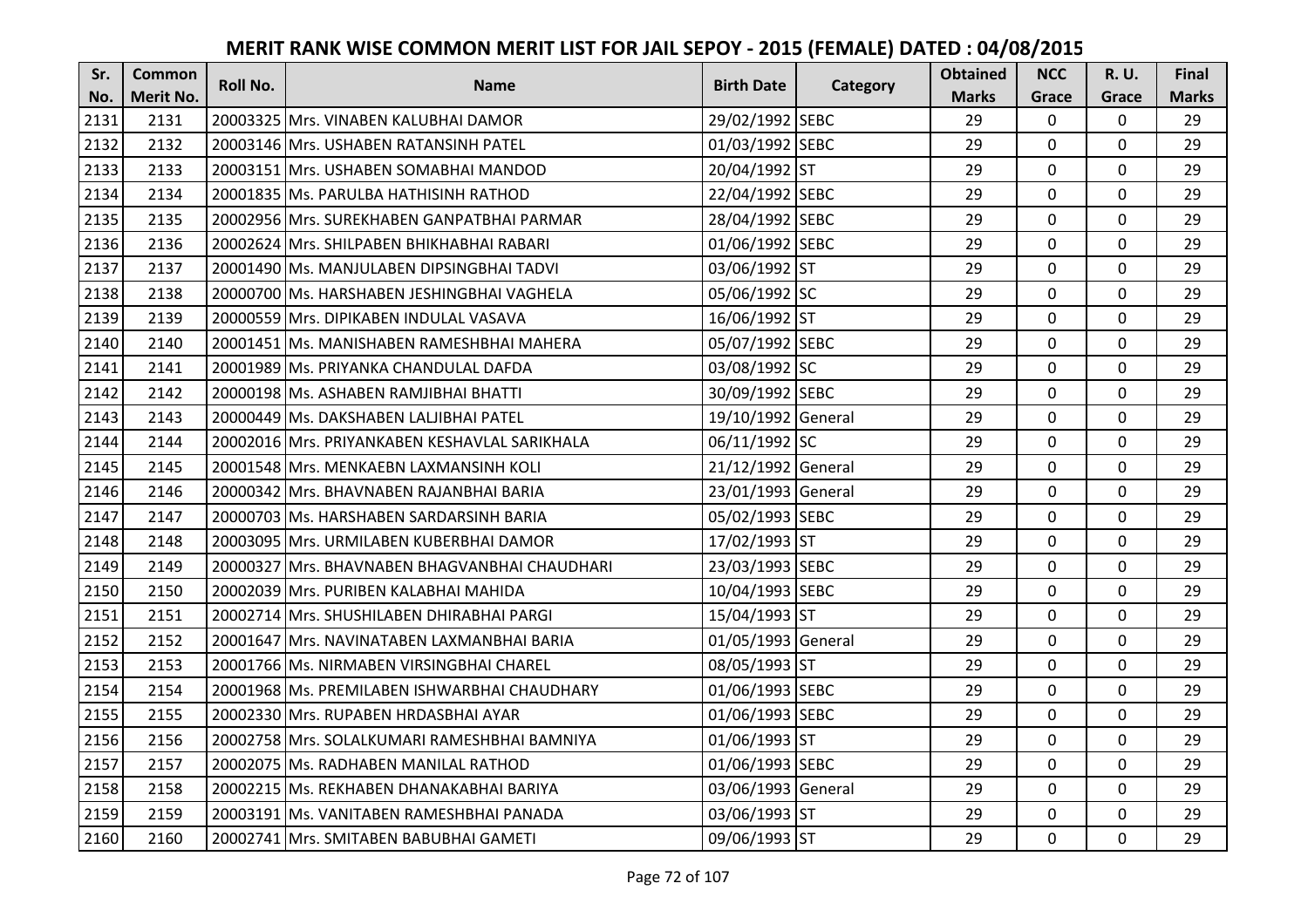| Sr.  | <b>Common</b>    | <b>Roll No.</b> | <b>Name</b>                                    | <b>Birth Date</b>  | Category | <b>Obtained</b> | <b>NCC</b>   | <b>R.U.</b> | Final        |
|------|------------------|-----------------|------------------------------------------------|--------------------|----------|-----------------|--------------|-------------|--------------|
| No.  | <b>Merit No.</b> |                 |                                                |                    |          | <b>Marks</b>    | Grace        | Grace       | <b>Marks</b> |
| 2161 | 2161             |                 | 20001589 Mrs. MITALBEN UKABHAI DODIYA          | 01/07/1993 SEBC    |          | 29              | 0            | 0           | 29           |
| 2162 | 2162             |                 | 20001716 Ms. NIKITABEN RAMESHBHAI CHAUDHARY    | 03/07/1993 SEBC    |          | 29              | $\mathbf 0$  | $\Omega$    | 29           |
| 2163 | 2163             |                 | 20000287 lMrs. BHAVANA BAHEN ARJUNBHAI DAMOR   | 25/07/1993 ST      |          | 29              | $\mathbf 0$  | $\Omega$    | 29           |
| 2164 | 2164             |                 | 20000689 Ms. HANSAEBN MAHENDRABHAI VASAVA      | 11/10/1993 ST      |          | 29              | $\mathbf 0$  | 0           | 29           |
| 2165 | 2165             |                 | 20001600 IMrs. MITTALBEN JAYANTILAL SOLANKI    | 12/10/1993 SC      |          | 29              | $\mathbf{0}$ | $\mathbf 0$ | 29           |
| 2166 | 2166             |                 | 20001857 Mrs. PARVATIBEN RUMALBHAI PANDOR      | 22/11/1993 ST      |          | 29              | $\mathbf 0$  | $\Omega$    | 29           |
| 2167 | 2167             |                 | 20002523 Ms. SEJALBEN PRATAPBHAI GOHIL         | 23/11/1993 SEBC    |          | 29              | $\mathbf 0$  | 0           | 29           |
| 2168 | 2168             |                 | 20002360 Mrs. SANDHIYABEN SHANTILALBHAI VASAVA | 02/12/1993 ST      |          | 29              | $\mathbf 0$  | $\mathbf 0$ | 29           |
| 2169 | 2169             |                 | 20000756 Mrs. HETALBEN ISHVARBHAI PARMAR       | 03/12/1993 SC      |          | 29              | 0            | 0           | 29           |
| 2170 | 2170             |                 | 20002846 Mrs. SONALBEN VIJAYBHAI GAMIT         | 17/01/1994 ST      |          | 29              | $\mathbf{0}$ | 0           | 29           |
| 2171 | 2171             |                 | 20000599 Ms. GAYATRIBEN KARSHANBHAI PARMAR     | 21/01/1994 SC      |          | 29              | $\Omega$     | 0           | 29           |
| 2172 | 2172             |                 | 20000232 Ms. ASMITABEN RAMESHBHAI BAMANIYA     | 20/02/1994 ST      |          | 29              | $\mathbf 0$  | 0           | 29           |
| 2173 | 2173             |                 | 20000112 Ms. ANKITABEN ISHVARBHAI BARAIYA      | 18/03/1994 General |          | 29              | 0            | $\mathbf 0$ | 29           |
| 2174 | 2174             |                 | 20000104 Mrs. ANJUBEN RATANBHAI BARIA          | 08/04/1994 ST      |          | 29              | $\mathbf 0$  | 0           | 29           |
| 2175 | 2175             |                 | 20001429 Ms. MANISHABEN KALAJI ASARI           | 19/05/1994 ST      |          | 29              | $\mathbf 0$  | 0           | 29           |
| 2176 | 2176             |                 | 20000038 IMs. AMITABAHEN MANUBHAI NINAMA       | 31/05/1994 ST      |          | 29              | $\mathbf{0}$ | $\Omega$    | 29           |
| 2177 | 2177             |                 | 20002269 Ms. RENUKABEN RAMSINH ZALA            | 01/06/1994 SEBC    |          | 29              | $\mathbf{0}$ | 0           | 29           |
| 2178 | 2178             |                 | 20000171 Mrs. ASHABEN CHANDANJI RATHOD         | 01/06/1994 General |          | 29              | $\mathbf 0$  | $\Omega$    | 29           |
| 2179 | 2179             |                 | 20001904 IMs. PINKABEN DINESHBHAI PATEL        | 02/06/1994 SEBC    |          | 29              | $\mathbf 0$  | $\Omega$    | 29           |
| 2180 | 2180             |                 | 20003257 Ms. VARSHABEN SUNDARBHAI RATHVA       | 02/06/1994 ST      |          | 29              | $\mathbf 0$  | 0           | 29           |
| 2181 | 2181             |                 | 20001504 Mrs. MANJULABEN SOMABHAI VAGHADIA     | 10/06/1994 ST      |          | 29              | $\mathbf 0$  | $\Omega$    | 29           |
| 2182 | 2182             |                 | 20003160 Ms. VAISHALI RAVJIBHAI RATHOD         | 01/07/1994 SEBC    |          | 29              | $\Omega$     | $\Omega$    | 29           |
| 2183 | 2183             |                 | 20001163 Ms. KINJALBEN BHAMARSINH CHAVADA      | 06/07/1994 General |          | 29              | $\mathbf 0$  | 0           | 29           |
| 2184 | 2184             |                 | 20001110 Mrs. KANCHANBEN BHIMSINH BHEDI        | 09/07/1994 ST      |          | 29              | $\mathbf 0$  | $\mathbf 0$ | 29           |
| 2185 | 2185             |                 | 20000794 Mrs. HIRABEN MANABHAI CHAVDA          | 21/07/1994 General |          | 29              | $\mathbf 0$  | 0           | 29           |
| 2186 | 2186             |                 | 20002006 Ms. PRIYANKABEN ABHESING THAKOR       | 21/07/1994 SEBC    |          | 29              | $\mathbf{0}$ | 0           | 29           |
| 2187 | 2187             |                 | 20001524 Mrs. MEENABAHEN BHARATBHAI BARIA      | 25/07/1994 SEBC    |          | 29              | $\mathbf 0$  | 0           | 29           |
| 2188 | 2188             |                 | 20002982 Ms. SUREKHABEN SAMARSINH BARIA        | 13/08/1994 SEBC    |          | 29              | $\Omega$     | 0           | 29           |
| 2189 | 2189             |                 | 20003320 Mrs. VINABEN BHANJIBHAI BAMANIYA      | 15/08/1994 ST      |          | 29              | $\mathbf 0$  | 0           | 29           |
| 2190 | 2190             |                 | 20001010 Mrs. KAILASBEN RAMESHBHAI BARIA       | 16/08/1994 SEBC    |          | 29              | $\mathbf{0}$ | 0           | 29           |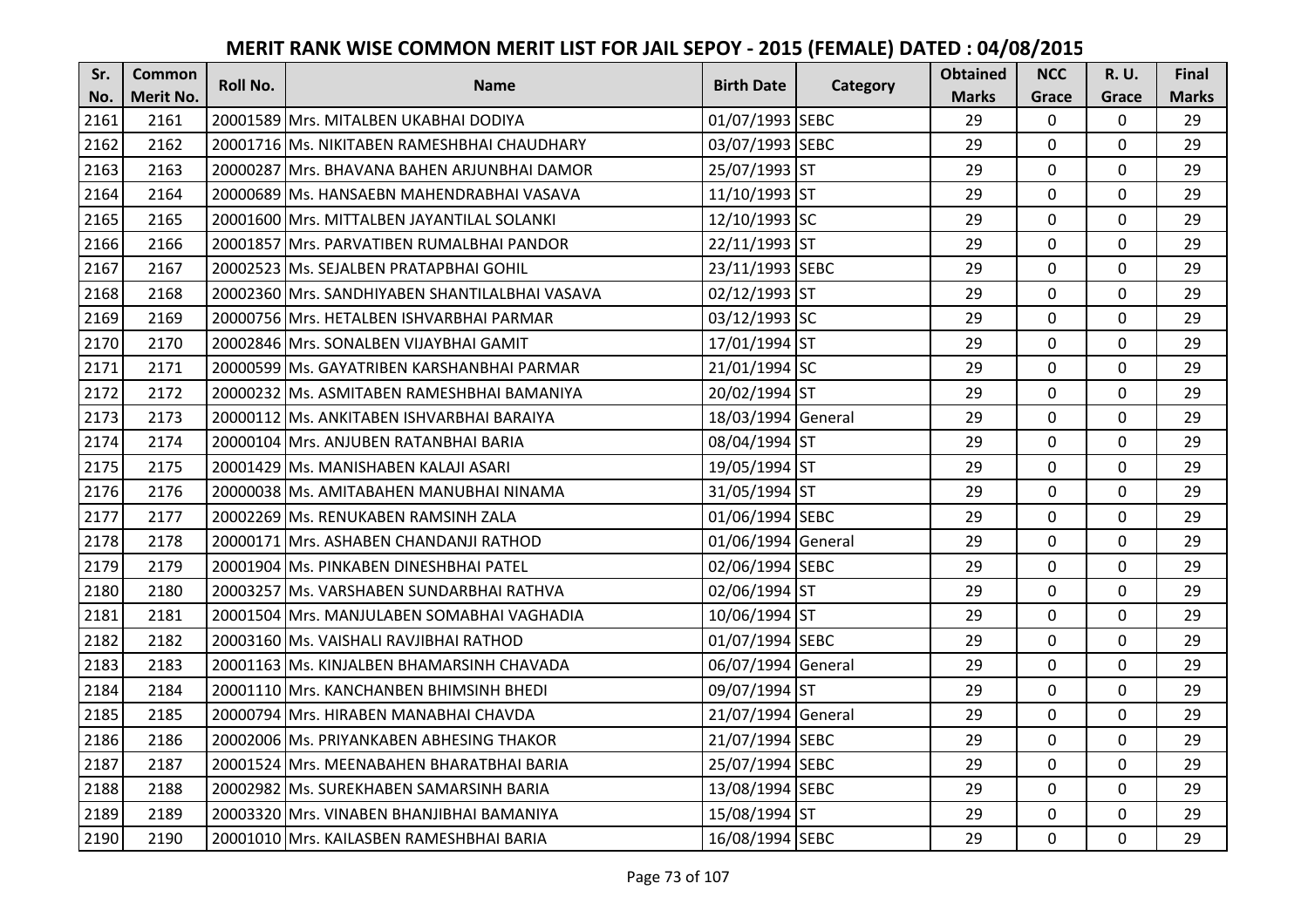| Sr.  | <b>Common</b>    | <b>Roll No.</b> | <b>Name</b>                                   | <b>Birth Date</b>  |          | <b>Obtained</b> | <b>NCC</b>   | <b>R.U.</b> | Final        |
|------|------------------|-----------------|-----------------------------------------------|--------------------|----------|-----------------|--------------|-------------|--------------|
| No.  | <b>Merit No.</b> |                 |                                               |                    | Category | <b>Marks</b>    | Grace        | Grace       | <b>Marks</b> |
| 2191 | 2191             |                 | 20003300 Mrs. VILASBEN MANILAL DHRANGI        | 23/08/1994 ST      |          | 29              | 0            | 0           | 29           |
| 2192 | 2192             |                 | 20002567 IMrs. SHARDABEN MALABHAI BARIA       | 15/10/1994 SEBC    |          | 29              | $\mathbf 0$  | $\Omega$    | 29           |
| 2193 | 2193             |                 | 20001890 lMs. PAYALBEN VITHTHALBHAI YOGI      | 05/11/1994 SEBC    |          | 29              | $\mathbf{0}$ | 0           | 29           |
| 2194 | 2194             |                 | 20000060 Ms. ANITABAHEN ASHOKBHAI MAKAWANA    | 29/12/1994 SEBC    |          | 29              | $\mathbf 0$  | 0           | 29           |
| 2195 | 2195             |                 | 20000598 Ms. GAURIBEN KIRITSINH CHAVDA        | 03/01/1995 General |          | 29              | $\mathbf{0}$ | $\mathbf 0$ | 29           |
| 2196 | 2196             |                 | 20002078 Mrs. RADHABEN MANUBHAI MALIVAD       | 04/01/1995 ST      |          | 29              | $\mathbf 0$  | $\Omega$    | 29           |
| 2197 | 2197             |                 | 20000679 Mrs. HANSABEN NARVATSINH PANDOR      | 10/01/1995 ST      |          | 29              | $\mathbf 0$  | 0           | 29           |
| 2198 | 2198             |                 | 20002508 Mrs. SEETABEN RUPSINGBHAI GARASIYA   | 10/01/1995 ST      |          | 29              | $\mathbf{0}$ | $\mathbf 0$ | 29           |
| 2199 | 2199             |                 | 20002775 Mrs. SONALBAHEN NARAYANBHAI PATEL    | 01/02/1995 General |          | 29              | $\mathbf 0$  | 0           | 29           |
| 2200 | 2200             |                 | 20002555 Ms. SHANTIBEN BAVABHAI SINDHAV       | 14/02/1995 SEBC    |          | 29              | $\mathbf{0}$ | 0           | 29           |
| 2201 | 2201             |                 | 20002159 Mrs. RANJANBEN SANJAYBHAI CHAURYA    | 15/03/1995 ST      |          | 29              | $\Omega$     | 0           | 29           |
| 2202 | 2202             |                 | 20000549 Mrs. DIPIKABAHEN NAVJIBHAI PADVALA   | 01/04/1995 ST      |          | 29              | $\mathbf 0$  | 0           | 29           |
| 2203 | 2203             |                 | 20002944 Ms. SURBHIBEN ALKHABHAI PARMAR       | 01/04/1995 SC      |          | 29              | 0            | $\mathbf 0$ | 29           |
| 2204 | 2204             |                 | 20000575 Ms. DIVYABEN DILIPBEN NINAMA         | 13/05/1995 ST      |          | 29              | $\mathbf 0$  | 0           | 29           |
| 2205 | 2205             |                 | 20000291 Ms. BHAVANABEN ANILBHAI BARIA        | 17/05/1995 SEBC    |          | 29              | $\mathbf 0$  | 0           | 29           |
| 2206 | 2206             |                 | 20002652 Ms. SHILPABEN SAGARBHAI RABARI       | 20/05/1995 SEBC    |          | 29              | $\mathbf{0}$ | $\Omega$    | 29           |
| 2207 | 2207             |                 | 20002879 Ms. SUMITRABAHEN BALVANTSINH PATEL   | 21/05/1995 General |          | 29              | $\mathbf{0}$ | 0           | 29           |
| 2208 | 2208             |                 | 20000004 Mrs. ALKABAHEN ARVINDSINH RATHOD     | 22/05/1995 General |          | 29              | $\mathbf 0$  | $\Omega$    | 29           |
| 2209 | 2209             |                 | 20000049 Mrs. AMUNABEN BABUBHAI TARAL         | 23/05/1995 ST      |          | 29              | $\mathbf 0$  | $\Omega$    | 29           |
| 2210 | 2210             |                 | 20000011 Mrs. ALKABEN JAVANJI THAKOR          | 01/06/1995 SEBC    |          | 29              | $\mathbf 0$  | 0           | 29           |
| 2211 | 2211             |                 | 20002427 Ms. SANGITABEN VINODBHAI GABU        | 01/06/1995 SEBC    |          | 29              | $\mathbf 0$  | $\Omega$    | 29           |
| 2212 | 2212             |                 | 20001638 Ms. NANKEEBEN DUNGARSINHBHAI RATHVA  | 01/06/1995 ST      |          | 29              | $\mathbf 0$  | $\Omega$    | 29           |
| 2213 | 2213             |                 | 20003220 Mrs. VARSHABEN HASMUKHABHAI VAGHELA  | 01/06/1995 SC      |          | 29              | $\mathbf 0$  | 0           | 29           |
| 2214 | 2214             |                 | 20001630 Ms. NANDABAHEN MANJIBHAI BHANAT      | 01/06/1995 ST      |          | 29              | $\mathbf 0$  | $\mathbf 0$ | 29           |
| 2215 | 2215             |                 | 20000135 Mrs. ARJIKABEN MOTIBHAI KATARA       | 15/06/1995 ST      |          | 29              | $\mathbf 0$  | 0           | 29           |
| 2216 | 2216             |                 | 20001041 Ms. KAJAL MESURBHAI SOLANKI          | 25/06/1995 SEBC    |          | 29              | $\mathbf 0$  | 0           | 29           |
| 2217 | 2217             |                 | 20001983   Ms. PRITEEBEN SARDARBHAI CHAUDHARY | 01/07/1995 SEBC    |          | 29              | $\mathbf 0$  | 0           | 29           |
| 2218 | 2218             |                 | 20002549 Mrs. SHANTABEN AMRABHAI KHANT        | 01/07/1995 SEBC    |          | 29              | $\Omega$     | 0           | 29           |
| 2219 | 2219             |                 | 20000214 Ms. ASMITABAHEN JAGABHAI KATARA      | 10/07/1995 ST      |          | 29              | $\mathbf 0$  | 0           | 29           |
| 2220 | 2220             |                 | 20003314 Ms. VIMLABEN MANSUKHBHAI BARIA       | 11/07/1995 ST      |          | 29              | $\mathbf{0}$ | 0           | 29           |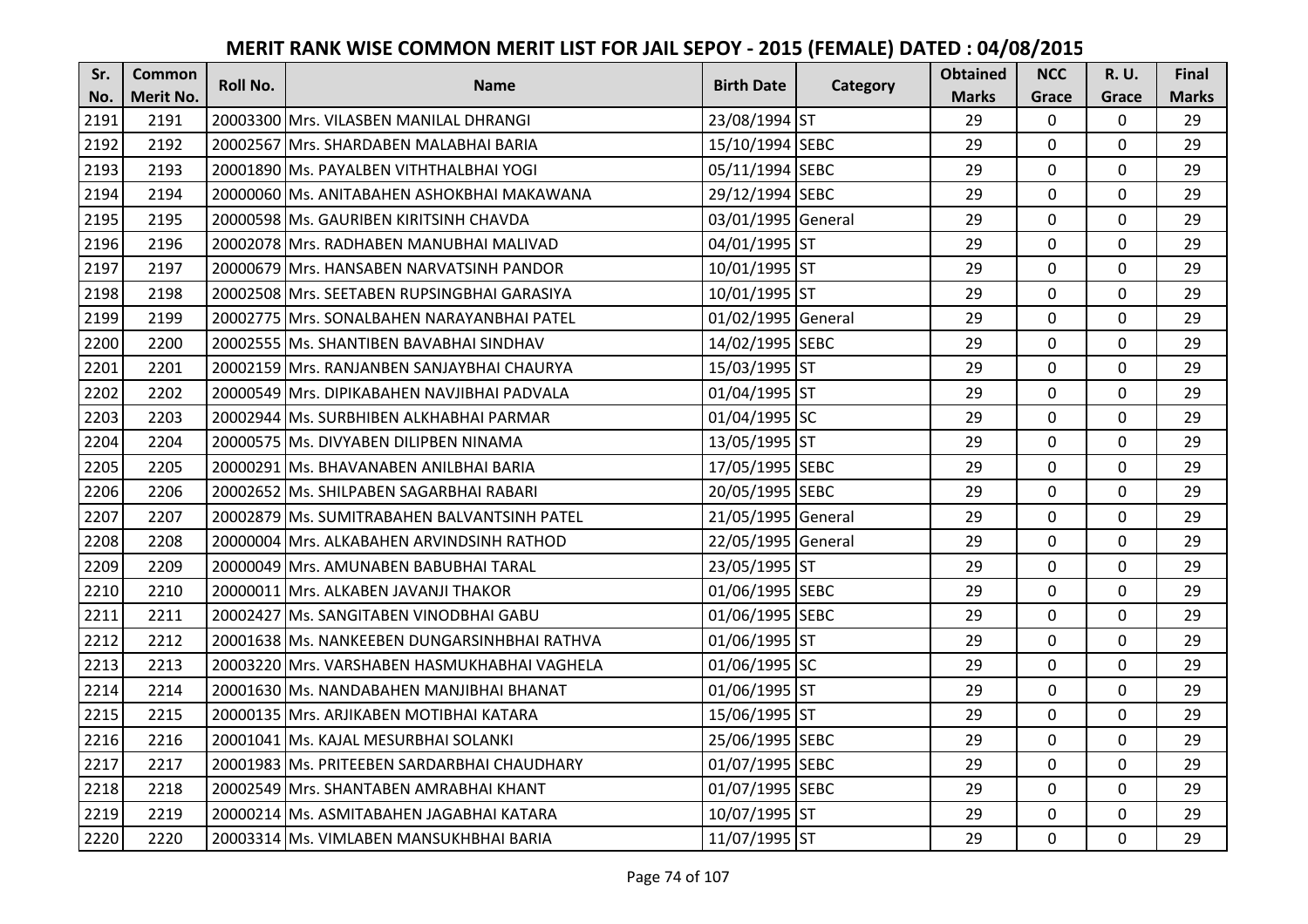| Sr.  | <b>Common</b>    | <b>Roll No.</b> | <b>Name</b>                                       | <b>Birth Date</b>  |          | <b>Obtained</b> | <b>NCC</b>   | <b>R.U.</b> | Final        |
|------|------------------|-----------------|---------------------------------------------------|--------------------|----------|-----------------|--------------|-------------|--------------|
| No.  | <b>Merit No.</b> |                 |                                                   |                    | Category | <b>Marks</b>    | Grace        | Grace       | <b>Marks</b> |
| 2221 | 2221             |                 | 20001746 Ms. NILIMA SURESHSINH CHAUHAN            | 12/07/1995 General |          | 29              | 0            | 0           | 29           |
| 2222 | 2222             |                 | 20002810 Ms. SONALBEN GIRISHBHAI DAMOR            | 15/07/1995 ST      |          | 29              | $\mathbf 0$  | 0           | 29           |
| 2223 | 2223             |                 | 20000708   Mrs. HARSHIDABEN PRAHLADBHAI CHAUDHARI | 02/08/1995 SEBC    |          | 29              | $\mathbf 0$  | $\Omega$    | 29           |
| 2224 | 2224             |                 | 20001847 Ms. PARULBEN SUKHABHAI CHAUHAN           | 09/08/1995 General |          | 29              | $\mathbf 0$  | 0           | 29           |
| 2225 | 2225             |                 | 20003042 Ms. TEJALBEN GOVABHAI RABARI             | 03/09/1995 SEBC    |          | 29              | $\mathbf{0}$ | $\mathbf 0$ | 29           |
| 2226 | 2226             |                 | 20001721 Ms. NILAKUMARI DILIPBHAI GAMIT           | 16/09/1995 ST      |          | 29              | $\mathbf 0$  | $\Omega$    | 29           |
| 2227 | 2227             |                 | 20000103 Ms. ANJUBEN JUJARSINH KHANT              | 24/09/1995 SEBC    |          | 29              | $\mathbf 0$  | 0           | 29           |
| 2228 | 2228             |                 | 20000560 Ms. DIPIKABEN KANJIBHAI CHAUDHARI        | 08/10/1995 SEBC    |          | 29              | $\mathbf{0}$ | $\mathbf 0$ | 29           |
| 2229 | 2229             |                 | 20001542 Ms. MEJBINBEN UMARBHAI LALIYA            | 21/10/1995 SEBC    |          | 29              | $\mathbf 0$  | 0           | 29           |
| 2230 | 2230             |                 | 20002514 Ms. SEJALBEN CHIINABHAI VAZA             | 05/11/1995 SC      |          | 29              | $\mathbf{0}$ | 0           | 29           |
| 2231 | 2231             |                 | 20002441 Mrs. SANTOSHIBEN MAHESHCHANDRA YADAV     | 05/11/1995 SEBC    |          | 29              | $\Omega$     | $\Omega$    | 29           |
| 2232 | 2232             |                 | 20003287 Mrs. VIDHYABEN NANSINGBHAI RATHAVA       | 05/11/1995 ST      |          | 29              | $\mathbf 0$  | 0           | 29           |
| 2233 | 2233             |                 | 20001046 Mrs. KAJALBAHEN LAKHABHAI CHAVADA        | 14/11/1995 ST      |          | 29              | 0            | $\mathbf 0$ | 29           |
| 2234 | 2234             |                 | 20002985 Ms. SUREKHABEN SOBANBHAI BHURIYA         | 01/12/1995 ST      |          | 29              | $\mathbf 0$  | 0           | 29           |
| 2235 | 2235             |                 | 20003212 Ms. VARSHABEN CHANDUBHAI CHAUDHARI       | 28/12/1995 ST      |          | 29              | $\mathbf 0$  | 0           | 29           |
| 2236 | 2236             |                 | 20002584 Ms. SHARMISTHA RAYSINH CHAUHAN           | 11/01/1996 General |          | 29              | $\mathbf{0}$ | $\Omega$    | 29           |
| 2237 | 2237             |                 | 20002923 lMs. SUNITABEN BHAGVANBHAI ZAPADEEYA     | 09/02/1996 SEBC    |          | 29              | $\mathbf{0}$ | 0           | 29           |
| 2238 | 2238             |                 | 20000417 Mrs. CHANDRIKABEN SURESHBHAI NINAMA      | 15/03/1996 ST      |          | 29              | $\mathbf 0$  | $\Omega$    | 29           |
| 2239 | 2239             |                 | 20001790 Mrs. NITABAHEN AJITBHAI SUVERA           | 25/03/1996 ST      |          | 29              | $\mathbf 0$  | $\Omega$    | 29           |
| 2240 | 2240             |                 | 20000613 Mrs. GEETABEN ANUPSINH BARIYA            | 03/04/1996 SEBC    |          | 29              | $\mathbf 0$  | 0           | 29           |
| 2241 | 2241             |                 | 20002463 Ms. SARLABEN DILIPSINH BARIA             | 06/04/1996 SEBC    |          | 29              | $\mathbf 0$  | $\Omega$    | 29           |
| 2242 | 2242             |                 | 20003058 Mrs. TINABEN NANSINGBHAI DAMOR           | 15/04/1996 ST      |          | 29              | $\mathbf 0$  | $\Omega$    | 29           |
| 2243 | 2243             |                 | 20000421 Ms. CHETANABEN BABUBHAI KHANT            | 17/05/1996 ST      |          | 29              | $\mathbf 0$  | $\Omega$    | 29           |
| 2244 | 2244             |                 | 20001443 Mrs. MANISHABEN PRABHUDAS CHAUDHARY      | 25/05/1996 SEBC    |          | 29              | $\mathbf 0$  | $\mathbf 0$ | 29           |
| 2245 | 2245             |                 | 20002957 Ms. SUREKHABEN GORABHAI KHANT            | 29/05/1996 SEBC    |          | 29              | $\mathbf 0$  | 0           | 29           |
| 2246 | 2246             |                 | 20002073 Ms. RADHABEN LAXMANBHAI PANDOR           | 01/06/1996 ST      |          | 29              | $\mathbf{0}$ | 0           | 29           |
| 2247 | 2247             |                 | 20001042 Ms. KAJAL RAMBHAI SINDHAV                | 01/06/1996 SEBC    |          | 29              | $\mathbf 0$  | 0           | 29           |
| 2248 | 2248             |                 | 20001546 Mrs. MENKABEN KANUBHAI NINAMA            | 01/06/1996 ST      |          | 29              | $\Omega$     | 0           | 29           |
| 2249 | 2249             |                 | 20000220 Mrs. ASMITABEN GOVINDBHAI RATHOD         | 01/06/1996 SEBC    |          | 29              | $\mathbf 0$  | 0           | 29           |
| 2250 | 2250             |                 | 20003084 Ms. URMILABEN CHHAGANBHAI BARIA          | 01/06/1996 ST      |          | 29              | $\mathbf{0}$ | 0           | 29           |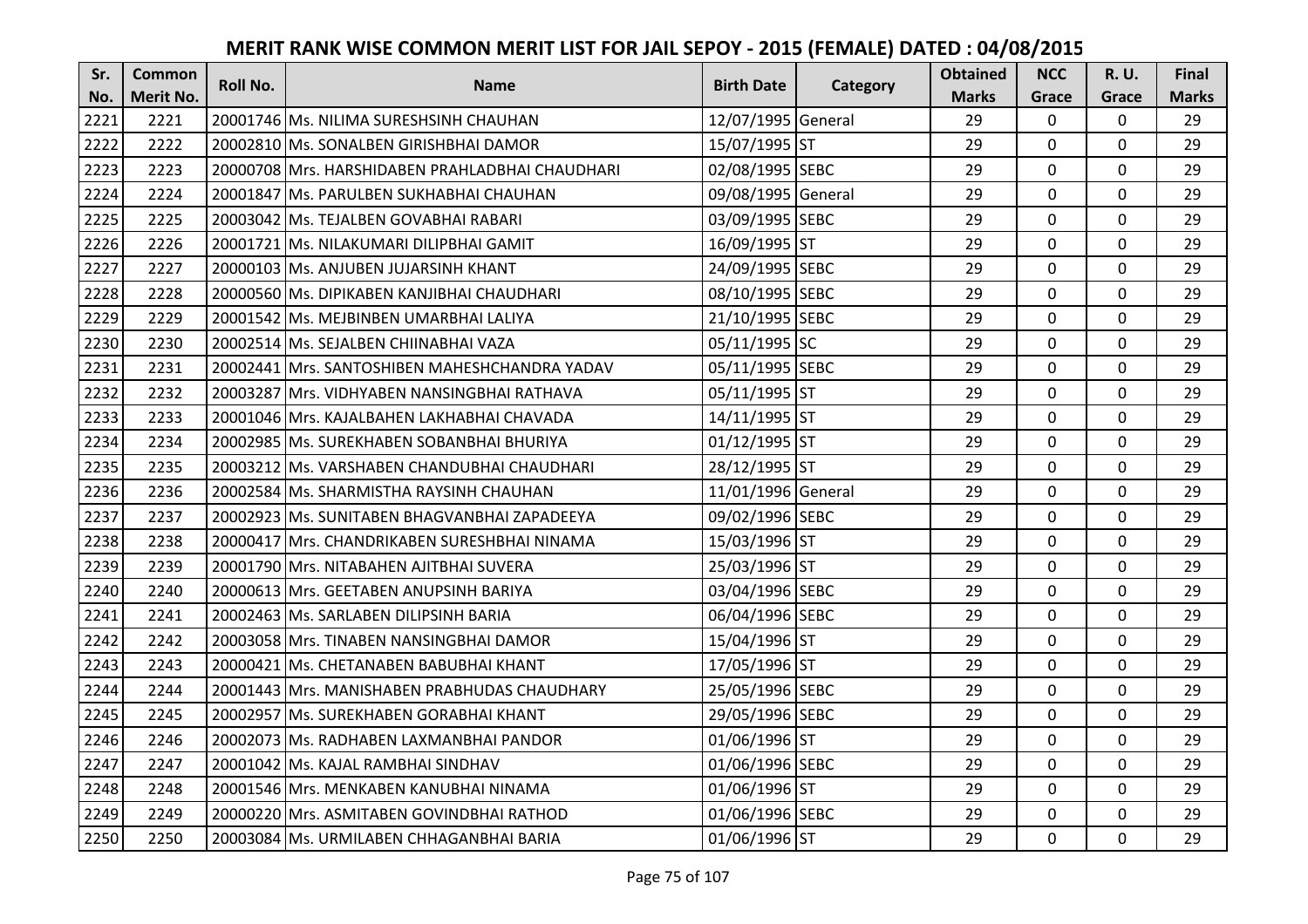| Sr.  | <b>Common</b>    | <b>Roll No.</b> | <b>Name</b>                                   | <b>Birth Date</b>  |          | <b>Obtained</b> | <b>NCC</b>   | <b>R.U.</b> | Final        |
|------|------------------|-----------------|-----------------------------------------------|--------------------|----------|-----------------|--------------|-------------|--------------|
| No.  | <b>Merit No.</b> |                 |                                               |                    | Category | <b>Marks</b>    | Grace        | Grace       | <b>Marks</b> |
| 2251 | 2251             |                 | 20000590 Mrs. GANGABEN MOTIJI KATARA          | 01/06/1996 SEBC    |          | 29              | $\mathbf 0$  | 0           | 29           |
| 2252 | 2252             |                 | 20000749 Ms. HETALBEN BABUBHAI HATHILA        | 02/06/1996 ST      |          | 29              | $\mathbf{0}$ | $\Omega$    | 29           |
| 2253 | 2253             |                 | 20000116 Ms. ANKITABEN SURESHBHAI PRAJAPATI   | 03/06/1996 SEBC    |          | 29              | $\mathbf 0$  | $\Omega$    | 29           |
| 2254 | 2254             |                 | 20002313 Mrs. RITABEN AKHAMABHAI PADARIA      | 10/06/1996 ST      |          | 29              | $\mathbf 0$  | 0           | 29           |
| 2255 | 2255             |                 | 20001017 Ms. KAILASHBAHEN DINESHBHAI PATEL    | 12/06/1996 SEBC    |          | 29              | $\mathbf{0}$ | 0           | 29           |
| 2256 | 2256             |                 | 20001207 Mrs. KISMATBEN MAGANSINH PARMAR      | 19/06/1996 SEBC    |          | 29              | $\mathbf 0$  | $\Omega$    | 29           |
| 2257 | 2257             |                 | 20001181 Ms. KINJALKUMARI KANTILAL CHAUDHARY  | 22/06/1996 ST      |          | 29              | $\mathbf 0$  | 0           | 29           |
| 2258 | 2258             |                 | 20002779 Mrs. SONALBAHEN VISHNUBHAI RATHOD    | 05/07/1996 SC      |          | 29              | $\mathbf 0$  | $\mathbf 0$ | 29           |
| 2259 | 2259             |                 | 20000571 Mrs. DIVYA NATHA VADHER              | 07/07/1996 SC      |          | 29              | 0            | 0           | 29           |
| 2260 | 2260             |                 | 20000527 Ms. DHOLIBEN LAKSHMANBHAI DAMOR      | 12/07/1996 ST      |          | 29              | $\mathbf{0}$ | 0           | 29           |
| 2261 | 2261             |                 | 20001654 Ms. NAYANABEN CHANDRAVADANBHAI BARIA | 13/07/1996 SEBC    |          | 29              | $\Omega$     | 0           | 29           |
| 2262 | 2262             |                 | 20002908 Mrs. SUMITRABEN RAMANBHAI PARMAR     | 15/07/1996 SEBC    |          | 29              | $\mathbf 0$  | 0           | 29           |
| 2263 | 2263             |                 | 20002600 Ms. SHETALBEN KANUBHAI TADVI         | 07/08/1996 ST      |          | 29              | $\mathbf{0}$ | $\mathbf 0$ | 29           |
| 2264 | 2264             |                 | 20001130 Mrs. KANTABEN SHANKARBHAI PATELIA    | 18/08/1996 General |          | 29              | $\mathbf 0$  | 0           | 29           |
| 2265 | 2265             |                 | 20000868 Ms. JALPABEN BOGHABHAI SINDHAV       | 23/08/1996 SEBC    |          | 29              | $\mathbf 0$  | 0           | 29           |
| 2266 | 2266             |                 | 20001292 Mrs. LATABEN PUNABHAI PARGI          | 01/07/1982 ST      |          | 28              | $\mathbf{0}$ | $\Omega$    | 28           |
| 2267 | 2267             |                 | 20000711  Mrs. HARSHITABAHEN RAMJIBHAI DESAI  | 27/07/1984 SEBC    |          | 28              | $\mathbf{0}$ | 0           | 28           |
| 2268 | 2268             |                 | 20000665 Mrs. HANSABAHEN JIVABHAI PAGI        | 02/06/1985 ST      |          | 28              | $\mathbf 0$  | $\Omega$    | 28           |
| 2269 | 2269             |                 | 20000281 IMrs. BHARTIBEN MANSUKHBHAI KHANT    | 20/06/1985 ST      |          | 28              | $\mathbf 0$  | $\Omega$    | 28           |
| 2270 | 2270             |                 | 20003260 Ms. VARSHABEN VALUBHAI RATHWA        | 06/10/1985 ST      |          | 28              | $\mathbf 0$  | 0           | 28           |
| 2271 | 2271             |                 | 20001296 Mrs. LAXMIBAHEN SAVJIBHAI BARANDA    | 01/06/1986 ST      |          | 28              | $\mathbf 0$  | $\Omega$    | 28           |
| 2272 | 2272             |                 | 20001264 Mrs. KUSUMBAHEN PUJABHAI PRAJAPATI   | 01/06/1986 SEBC    |          | 28              | $\mathbf 0$  | $\Omega$    | 28           |
| 2273 | 2273             |                 | 20003236 Mrs. VARSHABEN MANILAL PARMAR        | 01/06/1986 SC      |          | 28              | $\mathbf 0$  | $\mathbf 0$ | 28           |
| 2274 | 2274             |                 | 20000344 Ms. BHAVNABEN RAMANLAL PARMAR        | 25/06/1986 SC      |          | 28              | $\mathbf 0$  | $\mathbf 0$ | 28           |
| 2275 | 2275             |                 | 20000677 Ms. HANSABEN MANIBHAI PAGI           | 13/08/1986 SEBC    |          | 28              | $\mathbf 0$  | 0           | 28           |
| 2276 | 2276             |                 | 20001331 Mrs. MADHUBAHEN DANABHAI KHARADI     | 24/09/1986 ST      |          | 28              | $\mathbf{0}$ | 0           | 28           |
| 2277 | 2277             |                 | 20002580 Mrs. SHARMISHTHABAHEN PANAJI PANDOR  | 10/11/1986 ST      |          | 28              | $\mathbf 0$  | 0           | 28           |
| 2278 | 2278             |                 | 20002070 Mrs. RADHABEN HIRABHAI MALIVAD       | 01/05/1988 General |          | 28              | $\Omega$     | 0           | 28           |
| 2279 | 2279             |                 | 20000752 Ms. HETAL RANCHHODBHAI GAMETI        | 25/05/1988 ST      |          | 28              | $\mathbf 0$  | 0           | 28           |
| 2280 | 2280             |                 | 20000691 Ms. HANSHABEN RAMABHAI DAMOR         | 01/06/1988 SEBC    |          | 28              | $\mathbf{0}$ | 0           | 28           |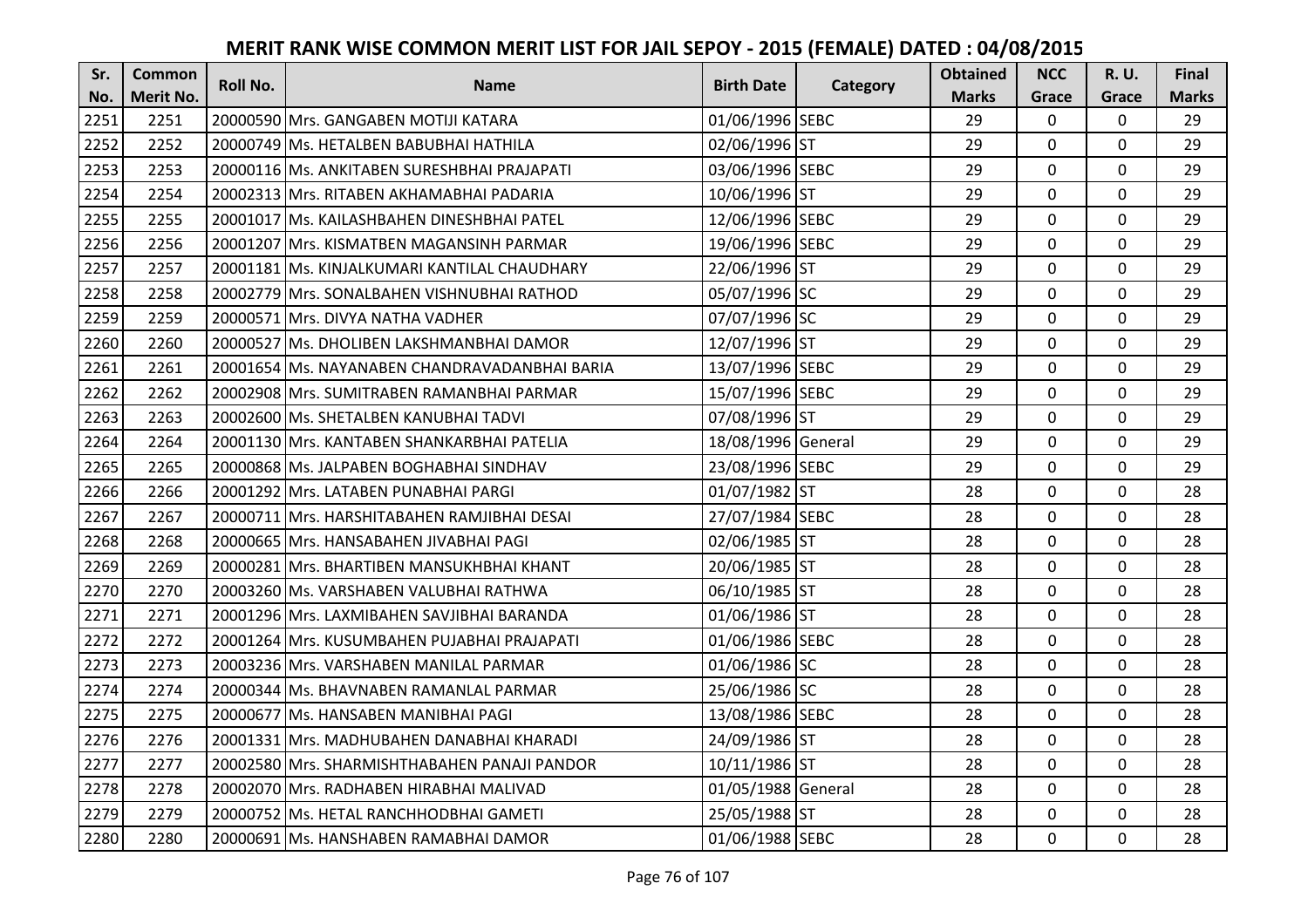| Sr.  | <b>Common</b>    | <b>Roll No.</b> | <b>Name</b>                                   | <b>Birth Date</b>  | Category | <b>Obtained</b> | <b>NCC</b>   | <b>R.U.</b> | Final        |
|------|------------------|-----------------|-----------------------------------------------|--------------------|----------|-----------------|--------------|-------------|--------------|
| No.  | <b>Merit No.</b> |                 |                                               |                    |          | <b>Marks</b>    | Grace        | Grace       | <b>Marks</b> |
| 2281 | 2281             |                 | 20003261 Mrs. VARSHABEN VECHATBHAI BARIA      | 20/08/1988 SEBC    |          | 28              | 0            | 0           | 28           |
| 2282 | 2282             |                 | 20000905 Mrs. JASIBEN BHEMABHAI RABARI        | 24/04/1989 SEBC    |          | 28              | $\mathbf 0$  | $\Omega$    | 28           |
| 2283 | 2283             |                 | 20000428 Ms. CHETNABEN KUSUMBHAI BARIA        | 28/05/1989 SEBC    |          | 28              | $\mathbf 0$  | 0           | 28           |
| 2284 | 2284             |                 | 20000435 Ms. CHHAYABEN FORAMBHAI PATEL        | 29/07/1989 ST      |          | 28              | $\mathbf 0$  | 0           | 28           |
| 2285 | 2285             |                 | 20001633 IMrs. NANDABEN MANHARBHAI GANASVA    | 02/08/1989 ST      |          | 28              | $\mathbf{0}$ | $\mathbf 0$ | 28           |
| 2286 | 2286             |                 | 20001266 Ms. KUSUMBEN MAGANBHAI PATEL         | 01/01/1990 SEBC    |          | 28              | $\mathbf 0$  | $\Omega$    | 28           |
| 2287 | 2287             |                 | 20001674 Mrs. NAYNABEN BABULAL DAMOR          | 01/06/1990 ST      |          | 28              | $\mathbf 0$  | 0           | 28           |
| 2288 | 2288             |                 | 20000345 Ms. BHAVNABEN RAMESHBHAI RATHAVAKOLI | 20/06/1990 SEBC    |          | 28              | $\mathbf{0}$ | $\mathbf 0$ | 28           |
| 2289 | 2289             |                 | 20001382 Ms. MANISHA BUDHHILAL SONDARAVA      | 25/11/1990 SC      |          | 28              | $\mathbf 0$  | 0           | 28           |
| 2290 | 2290             |                 | 20000573 Mrs. DIVYABEN DAHYABHAI VANKAR       | 15/02/1991 SC      |          | 28              | $\mathbf{0}$ | 0           | 28           |
| 2291 | 2291             |                 | 20001432 Mrs. MANISHABEN KANTILAL KATARA      | 24/03/1991 ST      |          | 28              | $\Omega$     | 0           | 28           |
| 2292 | 2292             |                 | 20002186 Ms. RASMITABEN VIRCHANDBHAI LEUVA    | 29/04/1991 SC      |          | 28              | $\mathbf 0$  | 0           | 28           |
| 2293 | 2293             |                 | 20001061   Ms. KAJALBEN RASIKBHAI SATASHIYA   | 12/05/1991 General |          | 28              | 0            | 0           | 28           |
| 2294 | 2294             |                 | 20001493 Mrs. MANJULABEN JAHURBHAI PATEL      | 17/05/1991 SEBC    |          | 28              | $\mathbf 0$  | 0           | 28           |
| 2295 | 2295             |                 | 20001465 Mrs. MANISHABEN SOMAJI BOHA          | 31/05/1991 ST      |          | 28              | $\mathbf 0$  | 0           | 28           |
| 2296 | 2296             |                 | 20000510 Mrs. DHAPUBEN GOKALBHAI PARMAR       | 01/06/1991 SC      |          | 28              | $\mathbf{0}$ | $\Omega$    | 28           |
| 2297 | 2297             |                 | 20000463 Mrs. DAXABAHEN BABUBHAI BARIA        | 02/06/1991 General |          | 28              | $\mathbf{0}$ | 0           | 28           |
| 2298 | 2298             |                 | 20000505 Ms. DEVIKABEN CHANDANJI SOLANKI      | 14/06/1991 SEBC    |          | 28              | $\mathbf 0$  | $\Omega$    | 28           |
| 2299 | 2299             |                 | 20000775 IMs. HETALKUMARI BABUBHAI BAMANIYA   | 20/06/1991 General |          | 28              | $\mathbf 0$  | $\Omega$    | 28           |
| 2300 | 2300             |                 | 20001706 Ms. NIDHI BHAGVATIBHAI PATEL         | 19/08/1991 SEBC    |          | 28              | $\mathbf 0$  | 0           | 28           |
| 2301 | 2301             |                 | 20001814 Ms. NITABEN MULUBHAI BADAVA          | 18/09/1991 SC      |          | 28              | $\mathbf 0$  | $\Omega$    | 28           |
| 2302 | 2302             |                 | 20001071 Ms. KALIBEN BHEEKHLABHAI RATHVA      | 21/11/1991 ST      |          | 28              | $\Omega$     | $\Omega$    | 28           |
| 2303 | 2303             |                 | 20003253 Ms. VARSHABEN SADIYABHAI BHABHOR     | 01/12/1991 ST      |          | 28              | $\mathbf{0}$ | 0           | 28           |
| 2304 | 2304             |                 | 20000483 Ms. DAXABEN MASURBHAI CHAUHAN        | 05/01/1992 SEBC    |          | 28              | $\mathbf 0$  | $\mathbf 0$ | 28           |
| 2305 | 2305             |                 | 20002205 Ms. REKHA RAMNARESH PAL              | 04/02/1992 General |          | 28              | $\mathbf 0$  | 0           | 28           |
| 2306 | 2306             |                 | 20002470 Mrs. SAROJBAHEN BHARATSINH PATEL     | 06/03/1992 SEBC    |          | 28              | $\mathbf{0}$ | 0           | 28           |
| 2307 | 2307             |                 | 20000558 Ms. DIPIKABEN HARISHBHAI RANA        | 30/04/1992 ST      |          | 28              | $\mathbf 0$  | 0           | 28           |
| 2308 | 2308             |                 | 20001947 Mrs. PRAGNABEN RUPABHAI BARIA        | 15/05/1992 ST      |          | 28              | $\Omega$     | 0           | 28           |
| 2309 | 2309             |                 | 20001712 Mrs. NIKITABEN BACHUBHAI PATEL       | 17/05/1992 ST      |          | 28              | $\mathbf 0$  | 0           | 28           |
| 2310 | 2310             |                 | 20003171 Mrs. VANDANABAHEN SOMABHAI KHARADI   | 21/05/1992 ST      |          | 28              | $\mathbf{0}$ | 0           | 28           |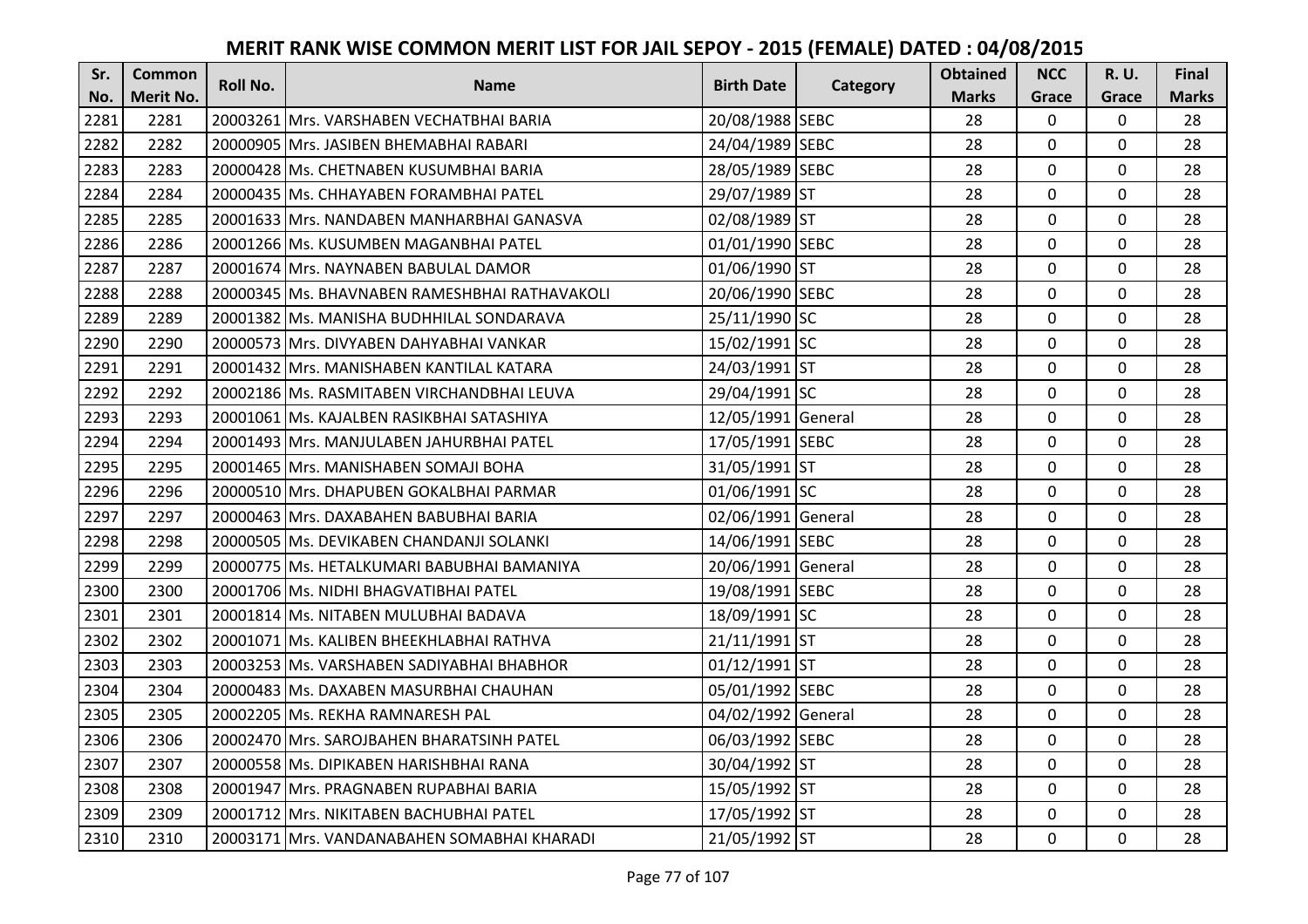| Sr.  | <b>Common</b>    | Roll No. | <b>Name</b>                                  | <b>Birth Date</b>  |          | <b>Obtained</b> | <b>NCC</b>   | R. U.       | Final        |
|------|------------------|----------|----------------------------------------------|--------------------|----------|-----------------|--------------|-------------|--------------|
| No.  | <b>Merit No.</b> |          |                                              |                    | Category | <b>Marks</b>    | Grace        | Grace       | <b>Marks</b> |
| 2311 | 2311             |          | 20000610 Ms. GEETABAHEN DHANJIBHAI PANDAVALA | 01/06/1992 ST      |          | 28              | 0            | 0           | 28           |
| 2312 | 2312             |          | 20000348 Ms. BHAVNABEN RATILAL GOHEL         | 06/06/1992 SC      |          | 28              | 0            | $\mathbf 0$ | 28           |
| 2313 | 2313             |          | 20000546 IMrs. DIPIKABAHEN BABUBHAI TABIYAD  | 30/06/1992 ST      |          | 28              | 0            | 0           | 28           |
| 2314 | 2314             |          | 20001619 Mrs. MUKTABEN MANGABHAI KATARIYA    | 01/07/1992 SEBC    |          | 28              | 0            | $\mathbf 0$ | 28           |
| 2315 | 2315             |          | 20000181 Mrs. ASHABEN HIRABHAI GAMI          | 15/07/1992 General |          | 28              | 0            | $\mathbf 0$ | 28           |
| 2316 | 2316             |          | 20002093 Mrs. RAGINIBEN JAYANTIBHAI PATEL    | 05/08/1992 General |          | 28              | 0            | 0           | 28           |
| 2317 | 2317             |          | 20002024 Mrs. PRIYANKABEN SHANKARBHAI VASAVA | 20/08/1992 ST      |          | 28              | 0            | $\mathbf 0$ | 28           |
| 2318 | 2318             |          | 20002622 Mrs. SHILPABEN AMRUTBHAI CHENVA     | 03/09/1992 SC      |          | 28              | 0            | $\mathbf 0$ | 28           |
| 2319 | 2319             |          | 20000852 Mrs. JAGRUTIBEN GOVINDBHAI BAMANIYA | 06/10/1992 ST      |          | 28              | 0            | 0           | 28           |
| 2320 | 2320             |          | 20000032 Ms. AMBIKABEN DAVABHAI VASAVA       | 10/12/1992 ST      |          | 28              | 0            | $\mathbf 0$ | 28           |
| 2321 | 2321             |          | 20001350 Ms. MALAKABEN AGMABHAI VASAVA       | 13/01/1993 ST      |          | 28              | $\Omega$     | $\mathbf 0$ | 28           |
| 2322 | 2322             |          | 20000205 Ms. ASHIKABEN MANSINGBHAI VASAVA    | 21/01/1993 ST      |          | 28              | 0            | $\mathbf 0$ | 28           |
| 2323 | 2323             |          | 20001325 Mrs. LILIBEN TRIKAMBHAI VADHEL      | 11/02/1993 SC      |          | 28              | 0            | $\mathbf 0$ | 28           |
| 2324 | 2324             |          | 20003059 Ms. TINABEN RAMSUBHAI BILWAL        | 12/02/1993 ST      |          | 28              | 0            | 0           | 28           |
| 2325 | 2325             |          | 20000972 Ms. JOSHNABEN ISHVARBHAI TADVI      | 12/02/1993 ST      |          | 28              | 0            | $\mathbf 0$ | 28           |
| 2326 | 2326             |          | 20002813 Ms. SONALBEN HURJIBHAI DAMOR        | 18/02/1993 ST      |          | 28              | 0            | 0           | 28           |
| 2327 | 2327             |          | 20002693 Ms. SHOBHANABEN HAMIRBHAI RAVAT     | 05/03/1993 ST      |          | 28              | 0            | 0           | 28           |
| 2328 | 2328             |          | 20002342 Mrs. SABITABEN PREMJIBHAI CHAUDHARI | 08/03/1993 SEBC    |          | 28              | $\mathbf 0$  | $\mathbf 0$ | 28           |
| 2329 | 2329             |          | 20002958 IMrs. SUREKHABEN HADYABHAI BHABHOR  | 15/03/1993 ST      |          | 28              | $\mathbf 0$  | $\Omega$    | 28           |
| 2330 | 2330             |          | 20003137 Mrs. USHABEN LALSINGBHAI CHAUDHARI  | 23/03/1993 ST      |          | 28              | 0            | 0           | 28           |
| 2331 | 2331             |          | 20001393 Mrs. MANISHABAHEN BHARATSINH PATEL  | 13/04/1993 SEBC    |          | 28              | $\mathbf 0$  | $\mathbf 0$ | 28           |
| 2332 | 2332             |          | 20002596 Ms. SHEETALBEN BAKUBHAI NISARTA     | 03/05/1993 ST      |          | 28              | $\mathbf{0}$ | $\Omega$    | 28           |
| 2333 | 2333             |          | 20000092 Mrs. ANJANABEN MAVAJIBAHI KHARADI   | 14/05/1993 ST      |          | 28              | 0            | $\mathbf 0$ | 28           |
| 2334 | 2334             | 20002077 | Ms. RADHABEN MANSINH PATELIYA                | 15/05/1993 SEBC    |          | 28              | 0            | $\mathbf 0$ | 28           |
| 2335 | 2335             |          | 20002129 Mrs. RAMILABEN PUNIABHAI RATHVA     | 01/06/1993 ST      |          | 28              | 0            | $\mathbf 0$ | 28           |
| 2336 | 2336             |          | 20001828 Ms. PARASBEN JASVANTSINH ZALA       | 01/06/1993 General |          | 28              | 0            | $\mathbf 0$ | 28           |
| 2337 | 2337             |          | 20000929 Ms. JAYOTSANABEN RAJABHAI RABARI    | 01/06/1993 General |          | 28              | 0            | $\mathbf 0$ | 28           |
| 2338 | 2338             |          | 20001396 Mrs. MANISHABAHEN GAPATSINH BARIA   | 01/06/1993 SEBC    |          | 28              | $\Omega$     | $\mathbf 0$ | 28           |
| 2339 | 2339             |          | 20001260 Ms. KUNDANBEN DINESHBHAI PATEL      | 02/06/1993 General |          | 28              | 0            | $\mathbf 0$ | 28           |
| 2340 | 2340             |          | 20001373 Ms. MANEESHABEN RAVAJI THAKOR       | 07/06/1993 SEBC    |          | 28              | 0            | $\mathbf 0$ | 28           |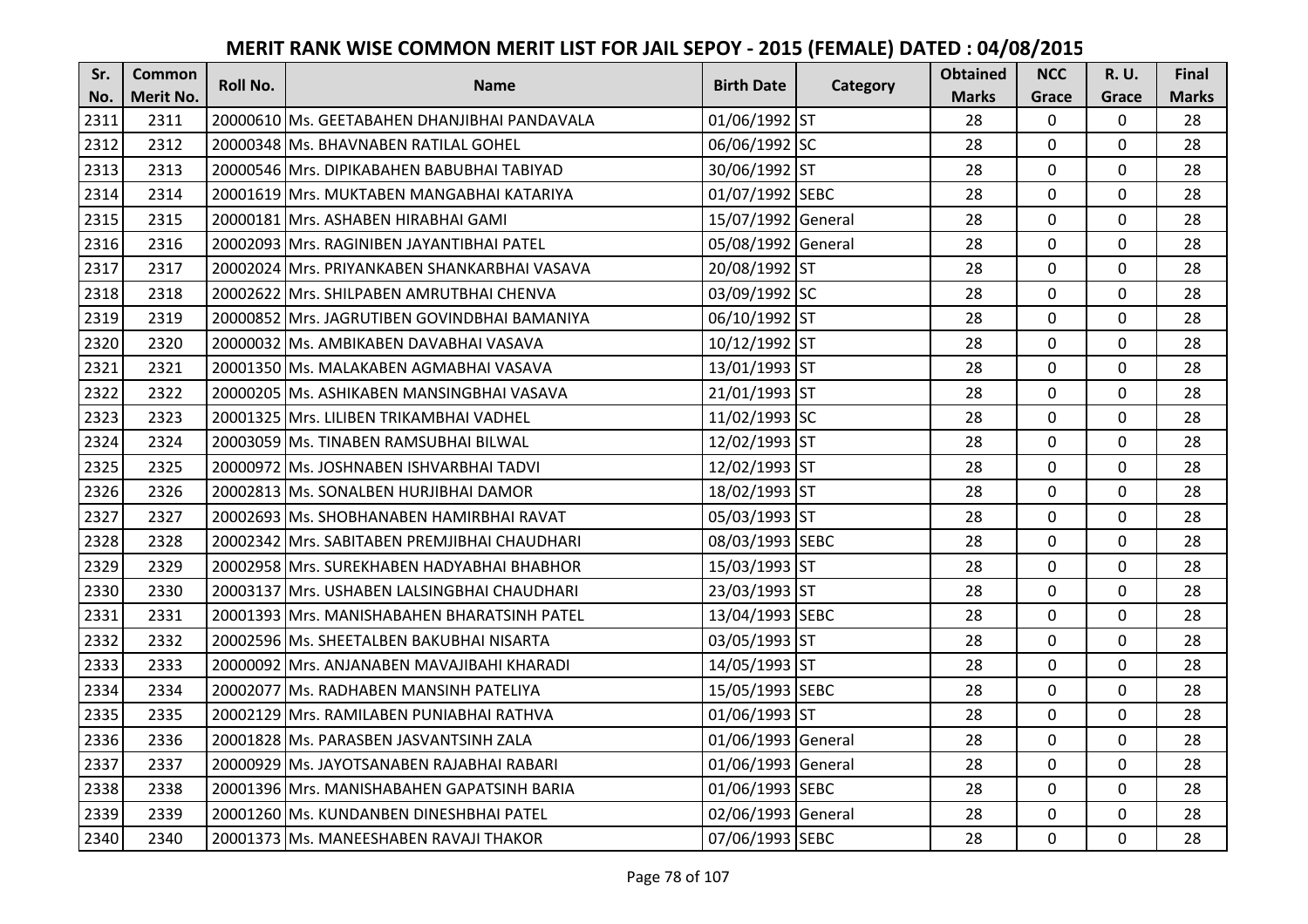| Sr.  | <b>Common</b>    | Roll No. | <b>Name</b>                                   | <b>Birth Date</b>  | <b>Category</b> | <b>Obtained</b> | <b>NCC</b>   | <b>R.U.</b> | <b>Final</b> |
|------|------------------|----------|-----------------------------------------------|--------------------|-----------------|-----------------|--------------|-------------|--------------|
| No.  | <b>Merit No.</b> |          |                                               |                    |                 | <b>Marks</b>    | Grace        | Grace       | <b>Marks</b> |
| 2341 | 2341             |          | 20003192 Mrs. VANITABEN RANSINH BARIA         | 08/06/1993 ST      |                 | 28              | $\mathbf 0$  | 0           | 28           |
| 2342 | 2342             |          | 20000582 Mrs. DURGA SUKHADEVPURI GOSWAMI      | 10/06/1993 General |                 | 28              | $\mathbf{0}$ | $\mathbf 0$ | 28           |
| 2343 | 2343             |          | 20003292 Mrs. VIJYABEN LAXMANJI THAKOR        | 11/06/1993 SEBC    |                 | 28              | $\Omega$     | $\Omega$    | 28           |
| 2344 | 2344             |          | 20003001 Ms. SUSHILA DAHYABHAI KATARA         | 15/06/1993 ST      |                 | 28              | $\mathbf 0$  | $\mathbf 0$ | 28           |
| 2345 | 2345             |          | 20002839 Ms. SONALBEN RAGHAJIBHAI CHAUDHARI   | 03/07/1993 SEBC    |                 | 28              | $\mathbf{0}$ | $\mathbf 0$ | 28           |
| 2346 | 2346             |          | 20001511 Mrs. MAYABEN AMARSINH PANDOR         | 07/07/1993 ST      |                 | 28              | $\mathbf 0$  | 0           | 28           |
| 2347 | 2347             |          | 20000490 Ms. DAXABEN SHAMALBHAI VANKAR        | 09/07/1993 SC      |                 | 28              | $\mathbf 0$  | 0           | 28           |
| 2348 | 2348             |          | 20001143 Mrs. KARUNABEN KANCHANBHAI RATHAVA   | 20/07/1993 ST      |                 | 28              | $\mathbf 0$  | 0           | 28           |
| 2349 | 2349             |          | 20001973 Mrs. PREMILABEN MAHENDRABHAI VAGHELA | 24/07/1993 SC      |                 | 28              | 0            | 0           | 28           |
| 2350 | 2350             |          | 20002797 Ms. SONALBEN CHHAGANSINH ZALA        | 10/08/1993 SEBC    |                 | 28              | $\mathbf{0}$ | 0           | 28           |
| 2351 | 2351             |          | 20000654 Ms. GITABEN VAJUBHAI VADHEL          | 24/08/1993 SC      |                 | 28              | $\mathbf 0$  | 0           | 28           |
| 2352 | 2352             |          | 20001146 Ms. KAUSHIKA RAMANBHAI LAKHANI       | 29/09/1993 SEBC    |                 | 28              | $\mathbf 0$  | 0           | 28           |
| 2353 | 2353             |          | 20001879 Mrs. PAYALBEN MUKESHBHAI PATEL       | 15/10/1993 General |                 | 28              | $\mathbf 0$  | $\Omega$    | 28           |
| 2354 | 2354             |          | 20000651 Ms. GITABEN RATILAL PARMAR           | 21/10/1993 SC      |                 | 28              | $\mathbf 0$  | $\Omega$    | 28           |
| 2355 | 2355             |          | 20000237 Mrs. BABIBEN RANAJI CHAUDHARY        | 09/12/1993 SEBC    |                 | 28              | $\mathbf 0$  | $\Omega$    | 28           |
| 2356 | 2356             |          | 20002192 Mrs. RAVINABEN VINODBHAI VASAVA      | 19/12/1993 ST      |                 | 28              | $\Omega$     | $\Omega$    | 28           |
| 2357 | 2357             |          | 20001178 Ms. KINJALBEN SOMABHAI BARIA         | 01/01/1994 ST      |                 | 28              | $\mathbf 0$  | 0           | 28           |
| 2358 | 2358             |          | 20000616 Mrs. GEETABEN DALESINH SUVAN         | 01/02/1994 SEBC    |                 | 28              | $\mathbf 0$  | 0           | 28           |
| 2359 | 2359             |          | 20002709 Ms. SHRADDHABEN LAVJIBHAI CHAUDHARI  | 26/03/1994 SEBC    |                 | 28              | $\mathbf 0$  | $\Omega$    | 28           |
| 2360 | 2360             |          | 20001784 lMrs. NISHABEN SHAILESHBHAI CHAUHAN  | 28/03/1994 SC      |                 | 28              | $\mathbf 0$  | 0           | 28           |
| 2361 | 2361             |          | 20000429 Ms. CHETNABEN LAXIBHAI PANDOR        | 28/04/1994 ST      |                 | 28              | $\mathbf 0$  | 0           | 28           |
| 2362 | 2362             |          | 20000455 Ms. DAMAYANTIBEN VIKARAMBHAI MACHHAR | 01/05/1994 ST      |                 | 28              | $\mathbf 0$  | $\Omega$    | 28           |
| 2363 | 2363             |          | 20002085 Ms. RADHABEN TAKHATSINH ZALA         | 05/05/1994 General |                 | 28              | $\mathbf 0$  | 0           | 28           |
| 2364 | 2364             |          | 20001855 Ms. PARVATIBEN MANSINGBHAI CHARPOT   | 10/05/1994 ST      |                 | 28              | $\mathbf 0$  | $\mathbf 0$ | 28           |
| 2365 | 2365             |          | 20000187 Ms. ASHABEN KANTIBHAI TABIYAD        | 30/05/1994 ST      |                 | 28              | $\mathbf 0$  | $\Omega$    | 28           |
| 2366 | 2366             |          | 20000831 Ms. INDUBEN RANCHHODSANG PARMAR      | 31/05/1994 SEBC    |                 | 28              | $\mathbf 0$  | 0           | 28           |
| 2367 | 2367             |          | 20000308 Mrs. BHAVANABEN SARDARJI CHAUDHARI   | 01/06/1994 SEBC    |                 | 28              | $\mathbf 0$  | 0           | 28           |
| 2368 | 2368             |          | 20002691 Mrs. SHOBHANABEN BABUBHAI PANDOR     | 01/06/1994 SEBC    |                 | 28              | $\mathbf 0$  | 0           | 28           |
| 2369 | 2369             |          | 20001778 Mrs. NIRUBEN RANGITSINH BARIA        | 05/06/1994 SEBC    |                 | 28              | 0            | 0           | 28           |
| 2370 | 2370             |          | 20003144 Ms. USHABEN RANCHHODBHAI CHAREL      | 11/06/1994 ST      |                 | 28              | $\mathbf{0}$ | 0           | 28           |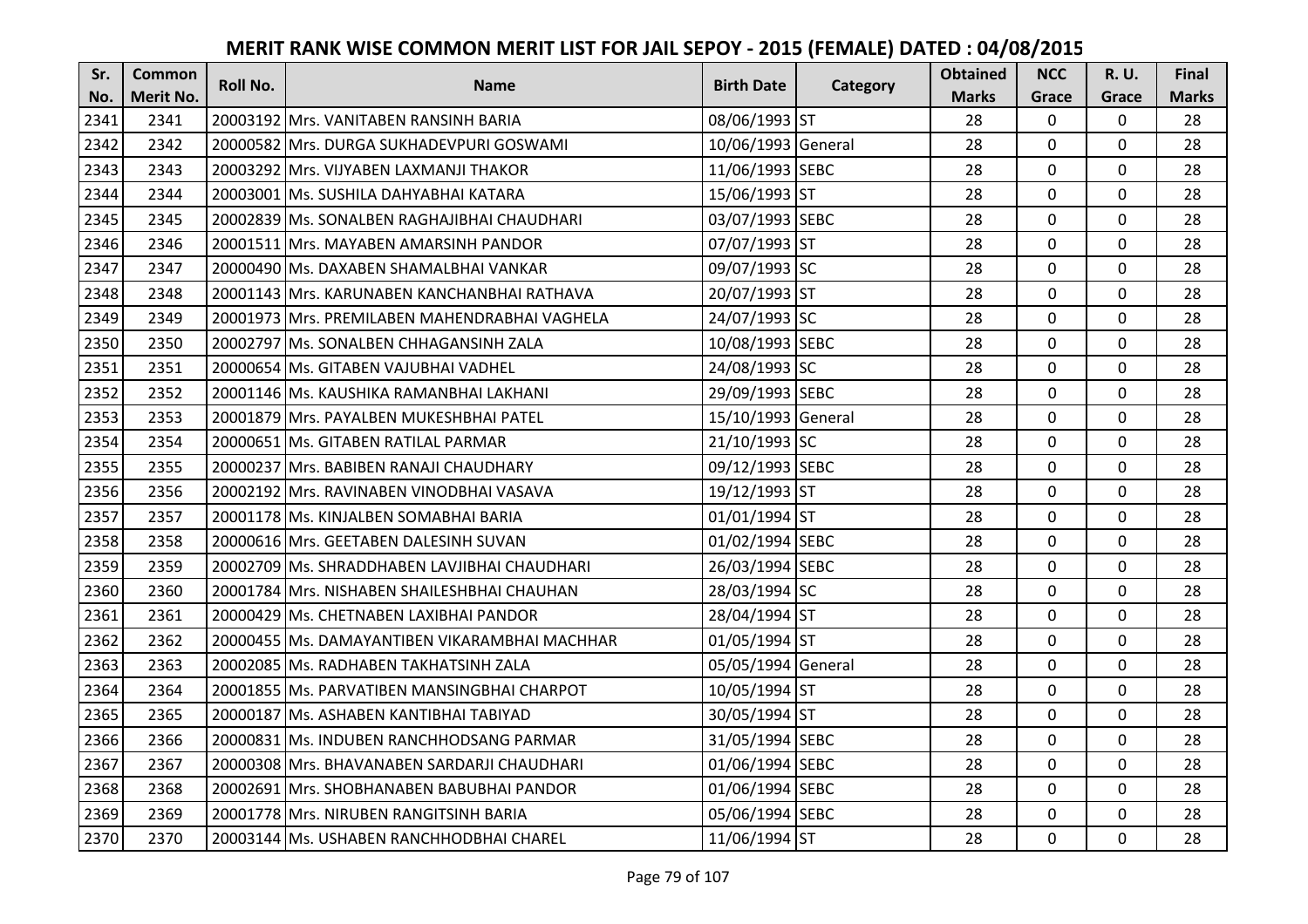| Sr.  | <b>Common</b>    | <b>Roll No.</b> | <b>Name</b>                                       | <b>Birth Date</b>  | Category | <b>Obtained</b> | <b>NCC</b>   | <b>R.U.</b> | Final        |
|------|------------------|-----------------|---------------------------------------------------|--------------------|----------|-----------------|--------------|-------------|--------------|
| No.  | <b>Merit No.</b> |                 |                                                   |                    |          | <b>Marks</b>    | Grace        | Grace       | <b>Marks</b> |
| 2371 | 2371             |                 | 20003346 Ms. ZANKHANABEN BHOGILAL SOLANKI         | 12/07/1994 SC      |          | 28              | 0            | 0           | 28           |
| 2372 | 2372             |                 | 20001773 Mrs. NIRUBEN BALVANTSINH THAKOR          | 19/07/1994 General |          | 28              | $\mathbf 0$  | $\Omega$    | 28           |
| 2373 | 2373             |                 | 20001713 lMs. NIKITABEN GHANSHYAMBHAI PRAJAPATI   | 20/07/1994 SEBC    |          | 28              | $\mathbf 0$  | $\Omega$    | 28           |
| 2374 | 2374             |                 | 20001272 Mrs. LAKHUBEN KALUBHAI KAMALIYA          | 09/08/1994 SEBC    |          | 28              | $\mathbf 0$  | 0           | 28           |
| 2375 | 2375             |                 | 20000357 Ms. BHOOMIKABEN BHARATBHAI PATEL         | 10/08/1994 General |          | 28              | $\mathbf{0}$ | $\mathbf 0$ | 28           |
| 2376 | 2376             |                 | 20001889 Ms. PAYALBEN VIRABHANBHAI CHAUDHARI      | 15/08/1994 SEBC    |          | 28              | $\mathbf 0$  | $\Omega$    | 28           |
| 2377 | 2377             |                 | 20000562 Ms. DIPIKABEN KIRITSINH BARAIYA          | 25/08/1994 SEBC    |          | 28              | $\mathbf 0$  | 0           | 28           |
| 2378 | 2378             |                 | 20002782 Ms. SONALBEN AMBUJI RANA                 | 12/09/1994 General |          | 28              | $\mathbf{0}$ | $\mathbf 0$ | 28           |
| 2379 | 2379             |                 | 20002610 Ms. SHILPA CHHAGANBHAI GOHIL             | 20/09/1994 SEBC    |          | 28              | 0            | 0           | 28           |
| 2380 | 2380             |                 | 20000176 Mrs. ASHABEN DEVANBHAI CHAUDHARI         | 11/10/1994 General |          | 28              | $\mathbf{0}$ | 0           | 28           |
| 2381 | 2381             |                 | 20002329 Mrs. RUKSHMANIBEN HAMIRSINH BARIA        | 01/12/1994 SEBC    |          | 28              | $\Omega$     | 0           | 28           |
| 2382 | 2382             |                 | 20002368 Ms. SANGEETABEN DILIPBHAI BARIA          | 12/12/1994 SEBC    |          | 28              | $\mathbf 0$  | 0           | 28           |
| 2383 | 2383             |                 | 20001112 Ms. KANCHANBEN HARISHCHANDRA BHARVAD     | 25/12/1994 SEBC    |          | 28              | 0            | 0           | 28           |
| 2384 | 2384             |                 | 20000602 Ms. GAYATRIBEN SHANKARBHAI MACHHI        | 06/01/1995 SEBC    |          | 28              | $\mathbf 0$  | 0           | 28           |
| 2385 | 2385             |                 | 20002181 Ms. RASILABEN NARSINGBHAI SINGADA        | 08/01/1995 ST      |          | 28              | $\mathbf 0$  | 0           | 28           |
| 2386 | 2386             |                 | 20003163 Mrs. VAISHALIBEN GIRISHBHAI VALMIKI      | 01/02/1995 SC      |          | 28              | $\mathbf{0}$ | $\Omega$    | 28           |
| 2387 | 2387             |                 | 20002135 Ms. RANJANABEN GALAJIBHAI KHARADI        | 03/02/1995 ST      |          | 28              | $\mathbf{0}$ | 0           | 28           |
| 2388 | 2388             |                 | 20002579 Ms. SHARMISHTHABAHEN MAHENDRABHAI SUVERA | 15/03/1995 ST      |          | 28              | $\mathbf{0}$ | $\Omega$    | 28           |
| 2389 | 2389             |                 | 20001123 IMs. KANKUBEN NAVAGHANBHAI BHARVAD       | 25/03/1995 General |          | 28              | $\mathbf 0$  | $\Omega$    | 28           |
| 2390 | 2390             |                 | 20000245 Ms. BENIBEN KESUBHAI DAMOR               | 03/04/1995 ST      |          | 28              | $\mathbf{0}$ | 0           | 28           |
| 2391 | 2391             |                 | 20002877 Ms. SUMITABEN SAVSINGBHAI BILVAL         | 05/04/1995 ST      |          | 28              | $\mathbf 0$  | $\Omega$    | 28           |
| 2392 | 2392             |                 | 20000755 Ms. HETALBEN GOVINDBHAI NANDANIYA        | 09/04/1995 SEBC    |          | 28              | $\Omega$     | $\Omega$    | 28           |
| 2393 | 2393             |                 | 20003264 Mrs. VARSHBEN PREMABHAI DABHI            | 20/04/1995 SC      |          | 28              | $\mathbf{0}$ | $\Omega$    | 28           |
| 2394 | 2394             |                 | 20001892 Ms. PINAL SOMAJI PARMAR                  | 23/04/1995 SEBC    |          | 28              | $\mathbf 0$  | $\mathbf 0$ | 28           |
| 2395 | 2395             |                 | 20000288 Mrs. BHAVANABAHEN NANJIBHAI BARJOD       | 09/05/1995 ST      |          | 28              | $\mathbf 0$  | 0           | 28           |
| 2396 | 2396             |                 | 20002639 Mrs. SHILPABEN KANTIBHAI BARA            | 27/05/1995 ST      |          | 28              | $\mathbf 0$  | 0           | 28           |
| 2397 | 2397             |                 | 20000754 Ms. HETALBEN GIRISHBHAI ZALA             | 27/05/1995 General |          | 28              | $\mathbf 0$  | 0           | 28           |
| 2398 | 2398             |                 | 20002447 Mrs. SARADABEN AJABHAI CHAUDHARY         | 01/06/1995 SEBC    |          | 28              | $\Omega$     | 0           | 28           |
| 2399 | 2399             |                 | 20001521 Ms. MEENABA MALUSINH ZALA                | 01/06/1995 SEBC    |          | 28              | $\mathbf 0$  | 0           | 28           |
| 2400 | 2400             |                 | 20002189 Ms. RAVINABEN HAKLABHAI BARIA            | 01/06/1995 ST      |          | 28              | $\mathbf{0}$ | 0           | 28           |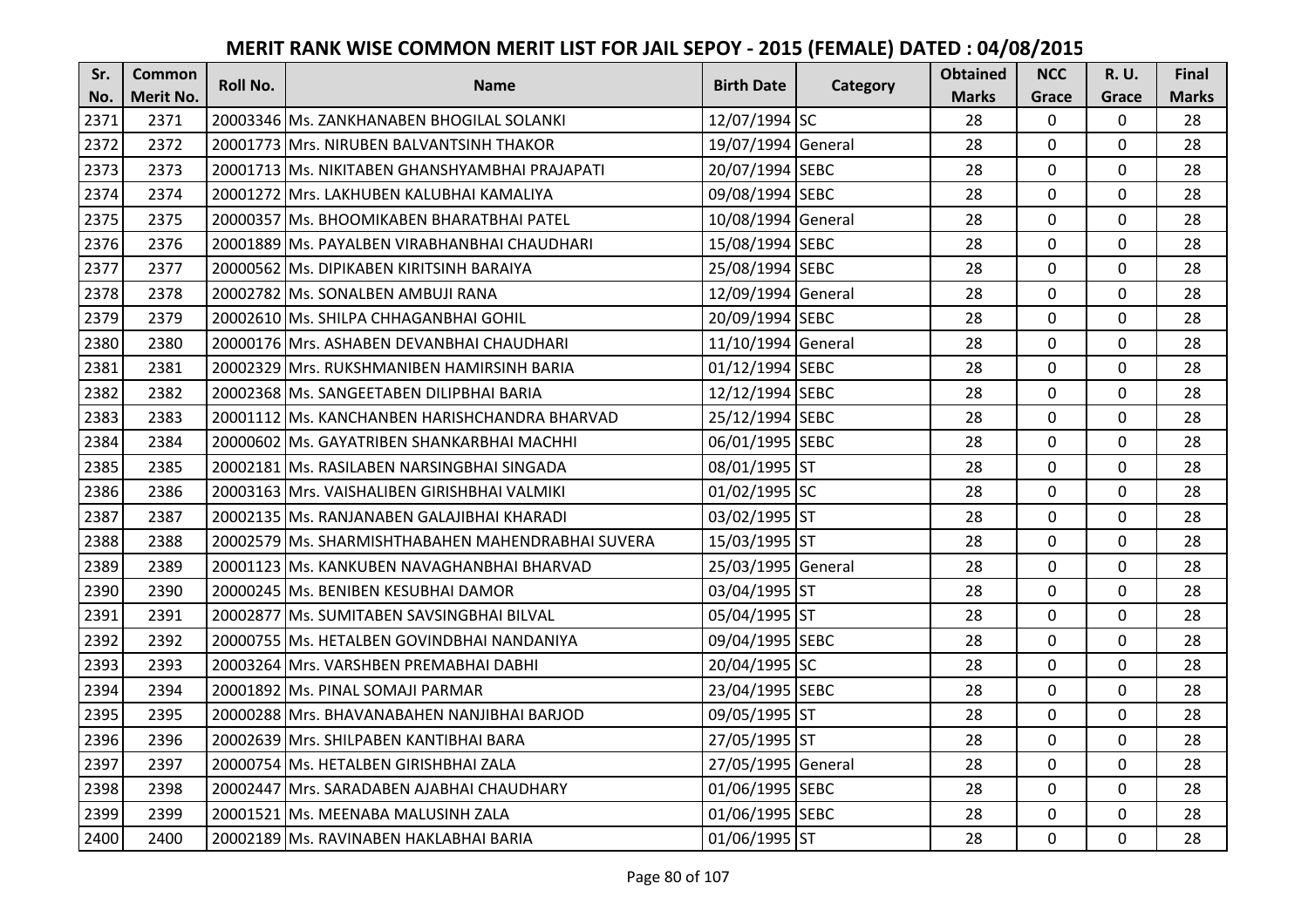| Sr.  | <b>Common</b>    | <b>Roll No.</b> | <b>Name</b>                                      | <b>Birth Date</b>  |          | <b>Obtained</b> | <b>NCC</b>   | <b>R.U.</b> | Final        |
|------|------------------|-----------------|--------------------------------------------------|--------------------|----------|-----------------|--------------|-------------|--------------|
| No.  | <b>Merit No.</b> |                 |                                                  |                    | Category | <b>Marks</b>    | Grace        | Grace       | <b>Marks</b> |
| 2401 | 2401             |                 | 20003179 Mrs. VANITABEN ABHESINHBHAI RATHWA      | 01/06/1995 ST      |          | 28              | 0            | 0           | 28           |
| 2402 | 2402             |                 | 20002302 IMrs. RINKUBEN ABHESINH PARMAR          | 01/06/1995 SEBC    |          | 28              | $\mathbf 0$  | $\Omega$    | 28           |
| 2403 | 2403             |                 | 20003338 Mrs. YOGESVARIBAHEN AKHAMSINH PATEL     | 17/06/1995 SEBC    |          | 28              | $\Omega$     | $\Omega$    | 28           |
| 2404 | 2404             |                 | 20002067 Ms. RADHABEN BHIKHABHAI RATHWA          | 26/06/1995 ST      |          | 28              | $\mathbf 0$  | 0           | 28           |
| 2405 | 2405             |                 | 20003266 Mrs. VASANTABEN BALVANTSINH TAVIYAD     | 30/06/1995 ST      |          | 28              | $\mathbf{0}$ | $\mathbf 0$ | 28           |
| 2406 | 2406             |                 | 20001577 Mrs. MIRABEN JIVABHAI ROT               | 01/07/1995 ST      |          | 28              | $\Omega$     | $\Omega$    | 28           |
| 2407 | 2407             |                 | 20000204 Ms. ASHABEN VALABHAI KOLI               | 01/07/1995 General |          | 28              | $\mathbf 0$  | 0           | 28           |
| 2408 | 2408             |                 | 20001050 Mrs. KAJALBEN BHIKHAJI MAKWANA          | 20/07/1995 SEBC    |          | 28              | $\mathbf 0$  | $\mathbf 0$ | 28           |
| 2409 | 2409             |                 | 20001346 Mrs. MAHESHVARIBEN KACHRABHAI PRAJAPATI | 11/10/1995 SEBC    |          | 28              | $\mathbf 0$  | 0           | 28           |
| 2410 | 2410             |                 | 20002291 Ms. RINABEN DAHYABHAI CHAUDHARY         | 14/10/1995 SEBC    |          | 28              | $\mathbf{0}$ | $\mathbf 0$ | 28           |
| 2411 | 2411             |                 | 20001988 Ms. PRIYABEN SHANKARLAL CHAUDHARI       | 06/11/1995 SEBC    |          | 28              | $\Omega$     | $\Omega$    | 28           |
| 2412 | 2412             |                 | 20002168 Mrs. RASHMIKABAHEN CHANDRASINH PATEL    | 20/11/1995 SEBC    |          | 28              | $\mathbf 0$  | 0           | 28           |
| 2413 | 2413             |                 | 20000982 Mrs. JYOTIBEN BABUBHAI MAKWANA          | 26/11/1995 SC      |          | 28              | 0            | $\mathbf 0$ | 28           |
| 2414 | 2414             |                 | 20002184 Mrs. RASMIKABEN SHAKARIYABHAI DANGI     | 09/12/1995 ST      |          | 28              | $\mathbf 0$  | 0           | 28           |
| 2415 | 2415             |                 | 20002326 Ms. ROSHNIBEN KANTILAL PANDAV           | 15/12/1995 ST      |          | 28              | $\mathbf 0$  | 0           | 28           |
| 2416 | 2416             |                 | 20002641 Mrs. SHILPABEN KASUBHAI KATARA          | 26/12/1995 ST      |          | 28              | $\mathbf{0}$ | $\Omega$    | 28           |
| 2417 | 2417             |                 | 20001458 lMs. MANISHABEN SAVJIBHAI CHAREL        | 30/12/1995 General |          | 28              | $\mathbf{0}$ | 0           | 28           |
| 2418 | 2418             |                 | 20000961 Ms. JINALBEN AMRUTBHAI NAYI             | 01/01/1996 SEBC    |          | 28              | $\mathbf 0$  | $\Omega$    | 28           |
| 2419 | 2419             |                 | 20000065 IMs. ANITABAHEN SURJIBHAI BHAGORA       | 31/01/1996 ST      |          | 28              | $\mathbf 0$  | $\Omega$    | 28           |
| 2420 | 2420             |                 | 20002546 Ms. SHANKUNTALABEN PANSINGBHAI BHABHOR  | 17/02/1996 ST      |          | 28              | $\mathbf 0$  | 0           | 28           |
| 2421 | 2421             |                 | 20001783 Mrs. NISHABAHEN BHIKHABHAI CHAMAR       | 27/02/1996 SC      |          | 28              | $\mathbf 0$  | $\Omega$    | 28           |
| 2422 | 2422             |                 | 20003026 Ms. TARLEEKABAHEN SHANABHAI GARASIYA    | 07/04/1996 ST      |          | 28              | $\Omega$     | $\Omega$    | 28           |
| 2423 | 2423             |                 | 20000669 Ms. HANSABEN ARJANBHAI KHUMAN           | 07/05/1996 SC      |          | 28              | $\mathbf 0$  | $\Omega$    | 28           |
| 2424 | 2424             |                 | 20000309 Mrs. BHAVANABEN VIKRAMBHAI RAVAT        | 26/05/1996 ST      |          | 28              | $\mathbf 0$  | $\mathbf 0$ | 28           |
| 2425 | 2425             |                 | 20002403 Mrs. SANGITABEN HIRABHAI MACHHAR        | 28/05/1996 General |          | 28              | $\mathbf 0$  | 0           | 28           |
| 2426 | 2426             |                 | 20002116 Mrs. RAMILABEN ANADABHAI CHAUDHARI      | 31/05/1996 SEBC    |          | 28              | $\mathbf 0$  | $\mathbf 0$ | 28           |
| 2427 | 2427             |                 | 20000127 Ms. ARATIBEN ARVINDBHAI PARMAR          | 01/06/1996 SC      |          | 28              | $\mathbf 0$  | 0           | 28           |
| 2428 | 2428             |                 | 20001827 Ms. PANKHIBEN PARBHATBHAI KHANT         | 01/06/1996 General |          | 28              | $\Omega$     | 0           | 28           |
| 2429 | 2429             |                 | 20001914 Mrs. PINTUBEN MOGHABHAI DAMOR           | 01/06/1996 ST      |          | 28              | 0            | 0           | 28           |
| 2430 | 2430             |                 | 20002303 Ms. RINKUBEN CHANDRABHAI RATHVA         | 01/06/1996 ST      |          | 28              | $\mathbf{0}$ | $\mathbf 0$ | 28           |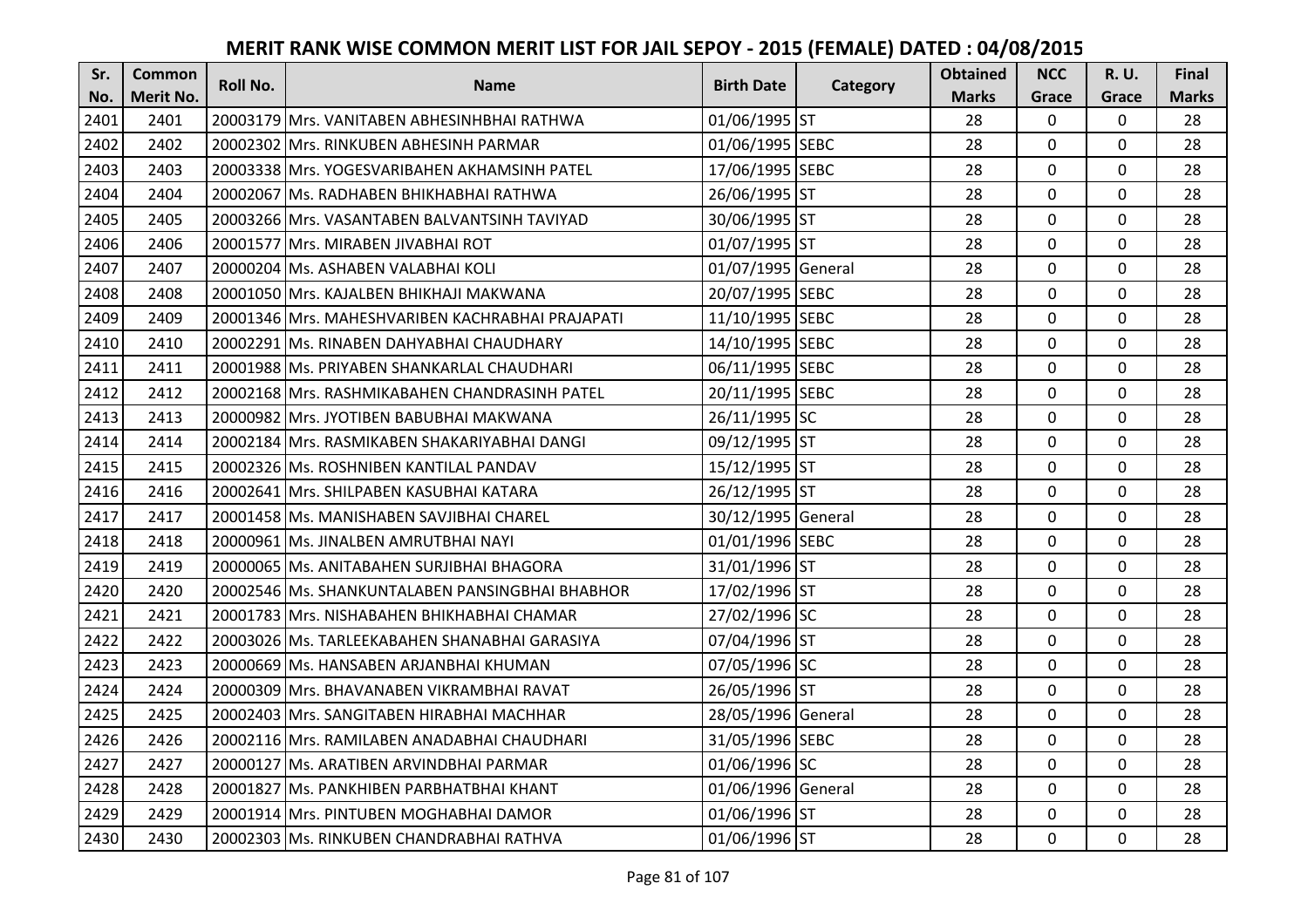| Sr.  | <b>Common</b>    | <b>Roll No.</b> | <b>Name</b>                                       | <b>Birth Date</b>  |          | <b>Obtained</b> | <b>NCC</b>   | <b>R.U.</b> | Final        |
|------|------------------|-----------------|---------------------------------------------------|--------------------|----------|-----------------|--------------|-------------|--------------|
| No.  | <b>Merit No.</b> |                 |                                                   |                    | Category | <b>Marks</b>    | Grace        | Grace       | <b>Marks</b> |
| 2431 | 2431             |                 | 20001669 Mrs. NAYANABEN TIDABHAI MER              | 01/06/1996 SEBC    |          | 28              | 0            | 0           | 28           |
| 2432 | 2432             |                 | 20003289 Ms. VIJAYABEN ARAJANBHAI DESAI           | 03/06/1996 SEBC    |          | 28              | $\mathbf 0$  | $\Omega$    | 28           |
| 2433 | 2433             |                 | 20000941 lMrs. JAYSHRIBEN VALCHANDBHAI PARMAR     | 12/06/1996 ST      |          | 28              | $\mathbf 0$  | $\Omega$    | 28           |
| 2434 | 2434             |                 | 20001375 Mrs. MANGLESHWARIBA GAJENDRASINH CHAUHAN | 23/06/1996 General |          | 28              | $\mathbf 0$  | 0           | 28           |
| 2435 | 2435             |                 | 20002343 IMrs. SADHANABEN KISHANSINH PATEL        | 30/06/1996 SEBC    |          | 28              | $\mathbf{0}$ | $\mathbf 0$ | 28           |
| 2436 | 2436             |                 | 20002395 Mrs. SANGITABEN CHAMANJI THAKOR          | 14/07/1996 SEBC    |          | 28              | $\mathbf 0$  | $\Omega$    | 28           |
| 2437 | 2437             |                 | 20002530 Ms. SELJABEN JAVSINGBHAI SANGADA         | 25/07/1996 ST      |          | 28              | $\mathbf 0$  | 0           | 28           |
| 2438 | 2438             |                 | 20000033 Ms. AMIBEN DILIPKUMAR VALAND             | 31/08/1996 SEBC    |          | 28              | $\mathbf{0}$ | $\mathbf 0$ | 28           |
| 2439 | 2439             |                 | 20002612 Ms. SHILPA MULJIBHAI RATHOD              | 07/11/1979 SC      |          | 27              | 0            | 0           | 27           |
| 2440 | 2440             |                 | 20001034 Ms. KAILASHBEN SURESHBHAI PATEL          | 15/06/1984 SEBC    |          | 27              | $\mathbf{0}$ | 0           | 27           |
| 2441 | 2441             |                 | 20000053 Mrs. ANILABAHEN PRAVINBHAI RATHAVA       | 22/05/1986 ST      |          | 27              | $\Omega$     | 0           | 27           |
| 2442 | 2442             |                 | 20002279 Ms. REVABEN KHAMANBHAI RATHVA            | 01/06/1986 ST      |          | 27              | $\mathbf 0$  | 0           | 27           |
| 2443 | 2443             |                 | 20000817 Mrs. HULAS BEN KHEMA BHAI SOLANKI        | 11/03/1987 SC      |          | 27              | 0            | $\mathbf 0$ | 27           |
| 2444 | 2444             |                 | 20003217 Ms. VARSHABEN GAMBHIRJI THAKOR           | 01/09/1987 SEBC    |          | 27              | $\mathbf 0$  | 0           | 27           |
| 2445 | 2445             |                 | 20001802 Mrs. NITABEN JENAJI THAKOR               | 01/05/1989 SEBC    |          | 27              | $\mathbf 0$  | 0           | 27           |
| 2446 | 2446             |                 | 20002552 Mrs. SHANTABEN HAMIRABHAI DABHI          | 01/06/1989 ST      |          | 27              | $\mathbf{0}$ | $\Omega$    | 27           |
| 2447 | 2447             |                 | 20000876   Mrs. JAMBUDIBEN FATIYABHAI PARMAR      | 07/06/1989 ST      |          | 27              | $\mathbf{0}$ | 0           | 27           |
| 2448 | 2448             |                 | 20001282 Mrs. LALITABEN BHURJIBHAI DAMOR          | 25/06/1989 ST      |          | 27              | $\mathbf 0$  | $\Omega$    | 27           |
| 2449 | 2449             |                 | 20000732 Mrs. HEMLATABEN JORSINH HATHILA          | 01/07/1989 ST      |          | 27              | $\mathbf 0$  | 0           | 27           |
| 2450 | 2450             |                 | 20001908 Ms. PINKIBEN RAMESHBHAI BARIA            | 17/11/1989 SEBC    |          | 27              | $\mathbf 0$  | 0           | 27           |
| 2451 | 2451             |                 | 20001368 Ms. MAMTABEN RAMANBHAI GUNDIYA           | 01/02/1990 ST      |          | 27              | $\mathbf 0$  | $\Omega$    | 27           |
| 2452 | 2452             |                 | 20003250 Ms. VARSHABEN RAVCHANDBHAI CHAMAR        | 04/03/1990 SC      |          | 27              | $\mathbf 0$  | $\Omega$    | 27           |
| 2453 | 2453             |                 | 20002464 Mrs. SARLABEN RANJANSINH BARIA           | 20/04/1990 SEBC    |          | 27              | $\mathbf 0$  | 0           | 27           |
| 2454 | 2454             |                 | 20002593 Mrs. SHEELABEN BHARATSINH KISHORI        | 01/06/1990 ST      |          | 27              | $\mathbf 0$  | 0           | 27           |
| 2455 | 2455             |                 | 20002899 Mrs. SUMITRABEN GENDALBHAI TAVIYAD       | 07/06/1990 ST      |          | 27              | $\mathbf 0$  | 0           | 27           |
| 2456 | 2456             |                 | 20000555 Mrs. DIPIKABEN DINESHBHAI PRANAMI        | 14/06/1990 SC      |          | 27              | $\mathbf{0}$ | 0           | 27           |
| 2457 | 2457             |                 | 20001911   Ms. PINKYBEN RAMJIBHAI CHAUDHARY       | 31/08/1990 SEBC    |          | 27              | $\mathbf 0$  | 0           | 27           |
| 2458 | 2458             |                 | 20003150 Mrs. USHABEN SOMABHAI CHAREL             | 22/03/1991 ST      |          | 27              | $\Omega$     | $\Omega$    | 27           |
| 2459 | 2459             |                 | 20000267 Ms. BHARGAVI BALUBHAI BUVAL              | 24/05/1991 ST      |          | 27              | $\mathbf 0$  | 0           | 27           |
| 2460 | 2460             |                 | 20000985 Mrs. JYOTIKABEN AMRUTLAL PARMAR          | 01/06/1991 SC      |          | 27              | $\mathbf{0}$ | 0           | 27           |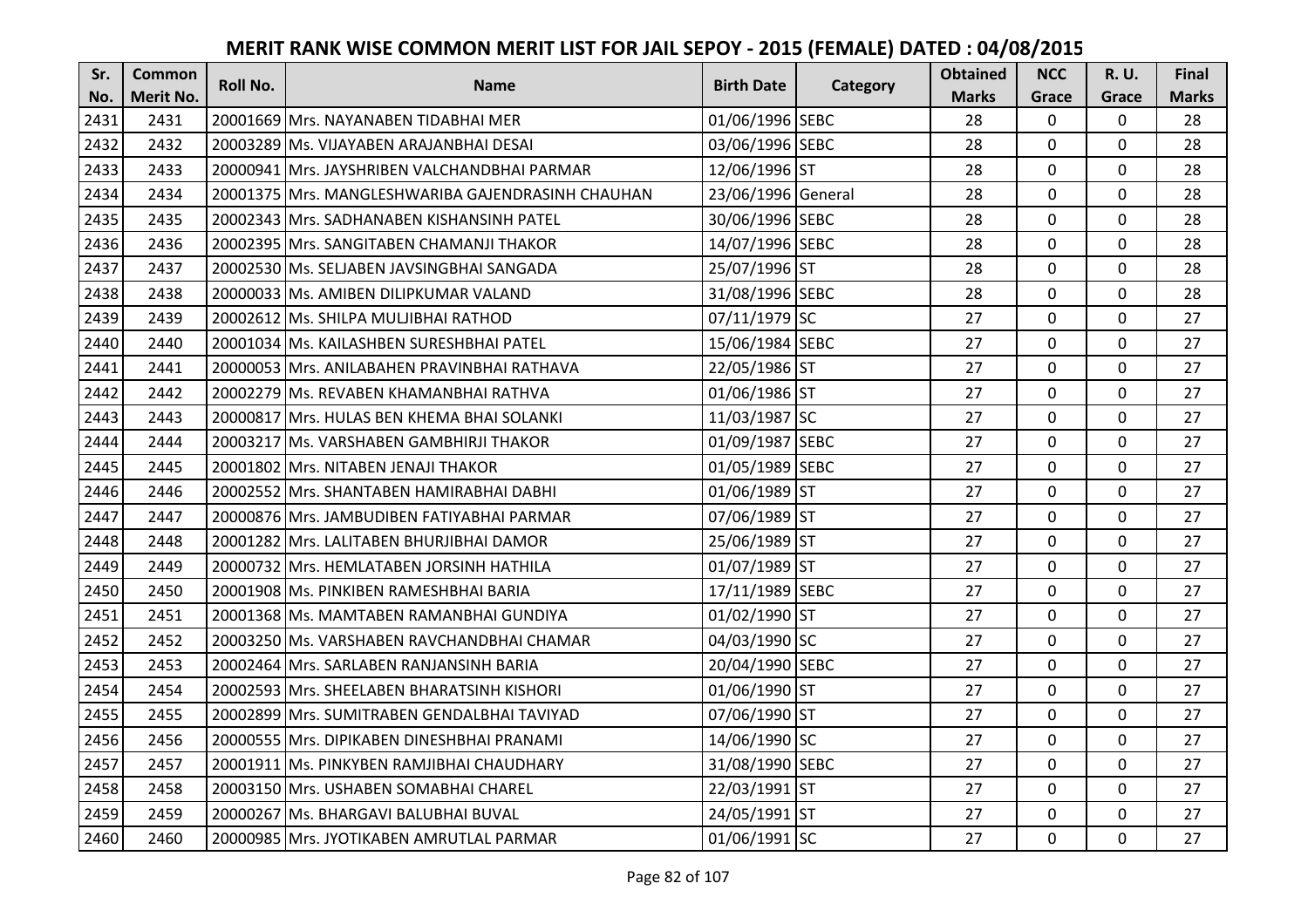| Sr.  | <b>Common</b>    | <b>Roll No.</b> | <b>Name</b>                                       | <b>Birth Date</b>  | Category | <b>Obtained</b> | <b>NCC</b>   | <b>R.U.</b> | Final        |
|------|------------------|-----------------|---------------------------------------------------|--------------------|----------|-----------------|--------------|-------------|--------------|
| No.  | <b>Merit No.</b> |                 |                                                   |                    |          | <b>Marks</b>    | Grace        | Grace       | <b>Marks</b> |
| 2461 | 2461             |                 | 20000242 Mrs. BALIBAHEN SHANKARBHAI RATHAVA       | 01/06/1991 ST      |          | 27              | 0            | 0           | 27           |
| 2462 | 2462             |                 | 20000403 lMs. CHANDRIKABAHEN CHHAGANBHAI PATEL    | 02/06/1991 SEBC    |          | 27              | $\mathbf 0$  | $\Omega$    | 27           |
| 2463 | 2463             |                 | 20002572 lMs. SHARMILABEN LAKHMABHAI MOKASHI      | 01/07/1991 ST      |          | 27              | $\mathbf 0$  | $\Omega$    | 27           |
| 2464 | 2464             |                 | 20002749 Ms. SNEHALATABEN SUBHASHBHAI GAMIT       | 19/10/1991 ST      |          | 27              | $\mathbf 0$  | 0           | 27           |
| 2465 | 2465             |                 | 20002715   Mrs. SHUSHILABEN PRABHATABHAI BAMANIYA | 15/11/1991 ST      |          | 27              | $\mathbf{0}$ | $\mathbf 0$ | 27           |
| 2466 | 2466             |                 | 20003317 Ms. VINABAHEN FATABHAI PAGI              | 10/12/1991 General |          | 27              | $\mathbf 0$  | $\Omega$    | 27           |
| 2467 | 2467             |                 | 20000663 Ms. HANSABAHEN GAMIRBHAI NINAMA          | 08/01/1992 General |          | 27              | $\mathbf 0$  | 0           | 27           |
| 2468 | 2468             |                 | 20002762 Ms. SONAL KANJI BHAI MAKWANA             | 23/01/1992 SC      |          | 27              | $\mathbf{0}$ | $\mathbf 0$ | 27           |
| 2469 | 2469             |                 | 20001681 Mrs. NEELAMBAHEN BHALABHAI BARIA         | 15/02/1992 General |          | 27              | $\mathbf 0$  | 0           | 27           |
| 2470 | 2470             |                 | 20000832 Mrs. INDUBEN SEVABHAI DANGI              | 07/03/1992 ST      |          | 27              | $\mathbf{0}$ | 0           | 27           |
| 2471 | 2471             |                 | 20002907 Mrs. SUMITRABEN RABHSINH SOLANKI         | 01/04/1992 SEBC    |          | 27              | $\Omega$     | 0           | 27           |
| 2472 | 2472             |                 | 20002317 Mrs. RITABEN MAHASHANKARBHAI BARAIYA     | 17/04/1992 General |          | 27              | $\mathbf 0$  | 0           | 27           |
| 2473 | 2473             |                 | 20001324 Mrs. LILAKIBEN SAMDUBHAI RATHVA          | 07/05/1992 ST      |          | 27              | $\mathbf{0}$ | $\mathbf 0$ | 27           |
| 2474 | 2474             |                 | 20002126   Mrs. RAMILABEN MAGANBHAI RABARI        | 01/06/1992 SEBC    |          | 27              | $\mathbf 0$  | 0           | 27           |
| 2475 | 2475             |                 | 20000003 Mrs. ALAKABEN SAKRAJI PATEL              | 13/06/1992 SEBC    |          | 27              | $\mathbf 0$  | 0           | 27           |
| 2476 | 2476             |                 | 20001153 Mrs. KHUSHALIBA SAHDEVSINH GOHIL         | 13/07/1992 General |          | 27              | $\mathbf{0}$ | $\Omega$    | 27           |
| 2477 | 2477             |                 | 20002415 Mrs. SANGITABEN NARANBHAI BHARADA        | 14/08/1992 ST      |          | 27              | $\mathbf{0}$ | 0           | 27           |
| 2478 | 2478             |                 | 20001735 Ms. NILAMBEN MAHESHBHBAI VASAIYA         | 07/10/1992 ST      |          | 27              | $\mathbf 0$  | $\Omega$    | 27           |
| 2479 | 2479             |                 | 20000534 IMrs. DIMPALBEN MAHESHBHAI TADVI         | 07/11/1992 ST      |          | 27              | $\mathbf 0$  | 0           | 27           |
| 2480 | 2480             |                 | 20003102 IMrs. URMILABEN SALAMBHAI PATEL          | 10/11/1992 SEBC    |          | 27              | $\mathbf 0$  | 0           | 27           |
| 2481 | 2481             |                 | 20001301 Ms. LAXMIBEN ASHOKBHAI PATEL             | 01/01/1993 SEBC    |          | 27              | $\mathbf 0$  | 0           | 27           |
| 2482 | 2482             |                 | 20000895 Mrs. JASHODABEN BHIMJI BHAGORA           | 03/02/1993 ST      |          | 27              | $\mathbf 0$  | $\Omega$    | 27           |
| 2483 | 2483             |                 | 20002568 Ms. SHARDABEN NANGAJI VANJARA            | 10/02/1993 SEBC    |          | 27              | $\mathbf 0$  | 0           | 27           |
| 2484 | 2484             |                 | 20000160 Mrs. ASHABAHEN JAGADISHBHAI LIMBAT       | 06/03/1993 ST      |          | 27              | $\mathbf 0$  | $\mathbf 0$ | 27           |
| 2485 | 2485             |                 | 20001446 Ms. MANISHABEN RAJUBHAI BHABHOR          | 07/03/1993 ST      |          | 27              | $\mathbf 0$  | 0           | 27           |
| 2486 | 2486             |                 | 20002965 Mrs. SUREKHABEN KAMJIHAI AMALIYAR        | 17/03/1993 ST      |          | 27              | $\mathbf{0}$ | 0           | 27           |
| 2487 | 2487             |                 | 20002871 Mrs. SUKHIBEN KAPURJI CHAUDHARY          | 04/04/1993 SEBC    |          | 27              | $\mathbf 0$  | 0           | 27           |
| 2488 | 2488             |                 | 20000606 Mrs. GEETA MOHANBHAI DABHI               | 10/05/1993 SEBC    |          | 27              | $\Omega$     | 0           | 27           |
| 2489 | 2489             |                 | 20002276 Mrs. RESHMABEN RAJABBHAI BHALIYA         | 23/05/1993 ST      |          | 27              | $\mathbf 0$  | 0           | 27           |
| 2490 | 2490             |                 | 20001903 Ms. PINALKUMARI SOMABHAI KATARA          | 01/06/1993 ST      |          | 27              | $\mathbf{0}$ | 0           | 27           |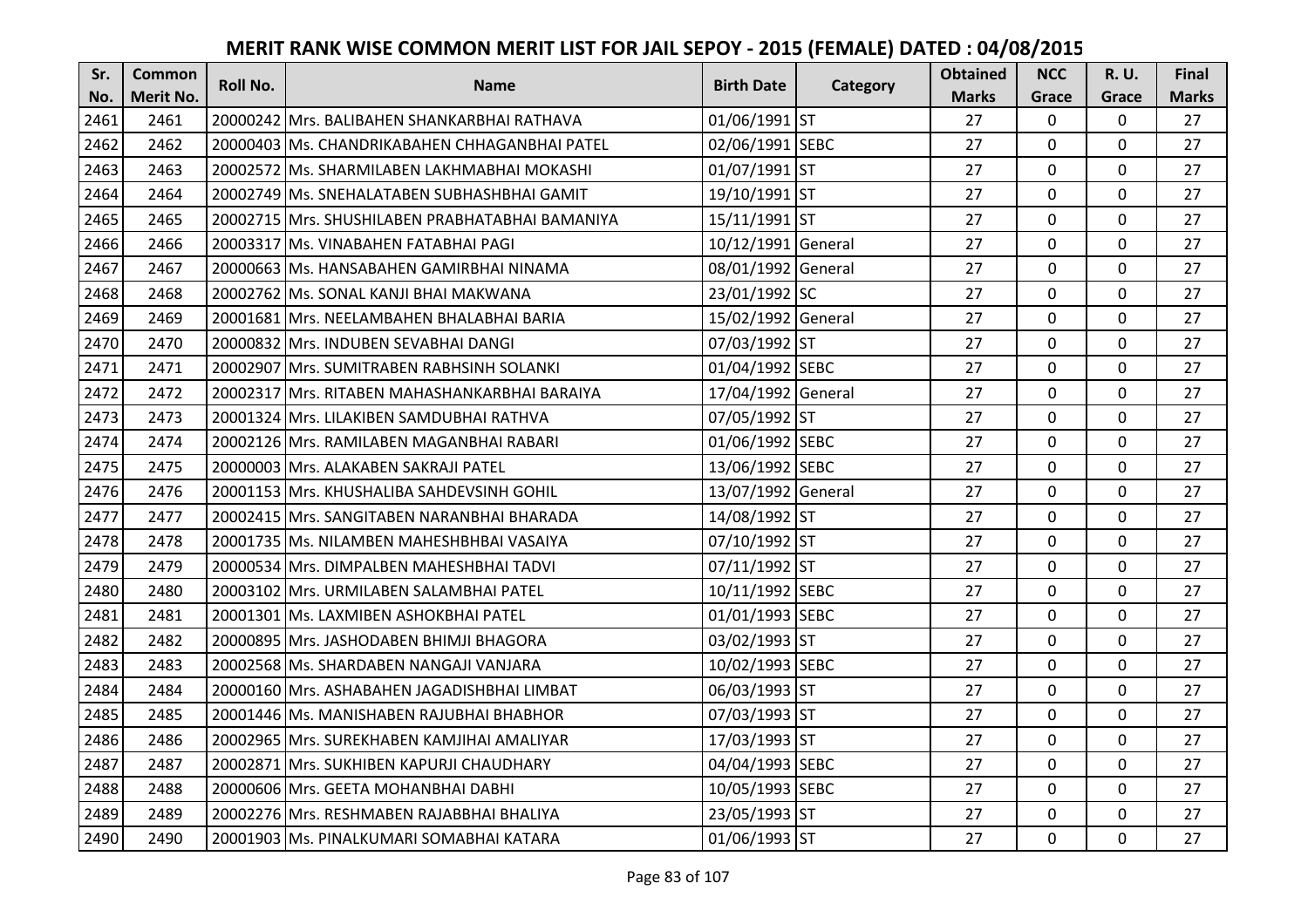| Sr.  | <b>Common</b>    | <b>Roll No.</b> | <b>Name</b>                                   | <b>Birth Date</b>  | Category | <b>Obtained</b> | <b>NCC</b>   | <b>R.U.</b> | Final        |
|------|------------------|-----------------|-----------------------------------------------|--------------------|----------|-----------------|--------------|-------------|--------------|
| No.  | <b>Merit No.</b> |                 |                                               |                    |          | <b>Marks</b>    | Grace        | Grace       | <b>Marks</b> |
| 2491 | 2491             |                 | 20001276 Mrs. LALIBEN SHIVAJI THAKOR          | 01/06/1993 SEBC    |          | 27              | 0            | 0           | 27           |
| 2492 | 2492             |                 | 20000391 IMs. CHAMPABEN DURSINGBHAI RATHVA    | 01/06/1993 ST      |          | 27              | $\mathbf 0$  | $\Omega$    | 27           |
| 2493 | 2493             |                 | 20003094 IMrs. URMILABEN KODARBHAI SOLANKI    | 01/06/1993 ST      |          | 27              | $\mathbf 0$  | $\Omega$    | 27           |
| 2494 | 2494             |                 | 20001656 Ms. NAYANABEN DINESHBHAI SONDARAVA   | 01/06/1993 SC      |          | 27              | $\mathbf 0$  | 0           | 27           |
| 2495 | 2495             |                 | 20001711   Mrs. NIKITABAHEN RAMESHBHAI MAHERA | 12/06/1993 SEBC    |          | 27              | $\mathbf{0}$ | $\mathbf 0$ | 27           |
| 2496 | 2496             |                 | 20000026 Mrs. ALPABEN SHANKARLAL KATARA       | 21/06/1993 ST      |          | 27              | $\mathbf 0$  | $\Omega$    | 27           |
| 2497 | 2497             |                 | 20001494 Mrs. MANJULABEN KUVARJI THAKOR       | 28/07/1993 SEBC    |          | 27              | $\mathbf 0$  | 0           | 27           |
| 2498 | 2498             |                 | 20001877 Mrs. PAYALBEN KALUBEN CHAUDHARY      | 18/09/1993 SEBC    |          | 27              | $\mathbf{0}$ | $\mathbf 0$ | 27           |
| 2499 | 2499             |                 | 20001021 Ms. KAILASHBEN BHUPATBHAI MENIYA     | 01/10/1993 SEBC    |          | 27              | $\mathbf 0$  | 0           | 27           |
| 2500 | 2500             |                 | 20000787 Ms. HINABEN BHARATBHAI PATEL         | 24/10/1993 SEBC    |          | 27              | $\mathbf{0}$ | $\mathbf 0$ | 27           |
| 2501 | 2501             |                 | 20000189 Mrs. ASHABEN LALJIBHAI DAMOR         | 18/12/1993 ST      |          | 27              | $\Omega$     | 0           | 27           |
| 2502 | 2502             |                 | 20003313 Mrs. VIMALBEN DHIRAJBHAI NAYI        | 27/12/1993 General |          | 27              | $\mathbf 0$  | 0           | 27           |
| 2503 | 2503             |                 | 20003064 Mrs. TRUPTI NAJKUBHAI DENGADA        | 01/03/1994 ST      |          | 27              | 0            | 0           | 27           |
| 2504 | 2504             |                 | 20001497 Ms. MANJULABEN MOTIBHAI GARASIYA     | 24/03/1994 ST      |          | 27              | $\mathbf 0$  | 0           | 27           |
| 2505 | 2505             |                 | 20001413 Mrs. MANISHABEN BABUBHAI CHAMAR      | 01/04/1994 SC      |          | 27              | $\mathbf 0$  | 0           | 27           |
| 2506 | 2506             |                 | 20001363 Ms. MAMTABEN DHARMENDRABHAI CHAUHAN  | 15/04/1994 SC      |          | 27              | $\mathbf{0}$ | $\Omega$    | 27           |
| 2507 | 2507             |                 | 20002151 lMs. RANJANBEN KESHABHAI CHAUHAN     | 15/05/1994 SEBC    |          | 27              | $\mathbf{0}$ | 0           | 27           |
| 2508 | 2508             |                 | 20001124 Ms. KANNABEN PITHABHAI MEDA          | 15/05/1994 ST      |          | 27              | $\mathbf 0$  | $\Omega$    | 27           |
| 2509 | 2509             |                 | 20003067 Mrs. TRUPTIBEN NANUBHAI GOHIL        | 22/05/1994 SEBC    |          | 27              | $\mathbf 0$  | $\Omega$    | 27           |
| 2510 | 2510             |                 | 20002570 Mrs. SHARDABEN THAVARABHAI KHARADI   | 01/06/1994 ST      |          | 27              | $\mathbf 0$  | 0           | 27           |
| 2511 | 2511             |                 | 20000975 Ms. JUMIBEN JITENDRABHAI KHANT       | 26/06/1994 SEBC    |          | 27              | $\mathbf 0$  | $\Omega$    | 27           |
| 2512 | 2512             |                 | 20001145 Ms. KASHMIRABAHEN MAGANBHAI BARANDA  | 01/07/1994 ST      |          | 27              | $\mathbf 0$  | $\Omega$    | 27           |
| 2513 | 2513             |                 | 20002859 Mrs. SUDHABAHEN BHARATSINH PATEL     | 05/07/1994 SEBC    |          | 27              | $\mathbf 0$  | 0           | 27           |
| 2514 | 2514             |                 | 20001984 Mrs. PRITI KESHUBHAI KHUNTI          | 14/07/1994 General |          | 27              | $\mathbf 0$  | $\mathbf 0$ | 27           |
| 2515 | 2515             |                 | 20003334 Ms. YAMINIBEN DHANABHAI PARMAR       | 25/07/1994 SC      |          | 27              | $\mathbf 0$  | 0           | 27           |
| 2516 | 2516             |                 | 20002204 Mrs. REEVALBEN BHOLABHAI ZAPADIYA    | 25/07/1994 SEBC    |          | 27              | $\mathbf 0$  | 0           | 27           |
| 2517 | 2517             |                 | 20001035 Mrs. KAILASHBEN VALLABHBHAI PARMAR   | 01/10/1994 SEBC    |          | 27              | $\mathbf 0$  | 0           | 27           |
| 2518 | 2518             |                 | 20001320 Mrs. LILABEN SHURAMABHAI DAMOR       | 11/11/1994 SEBC    |          | 27              | $\Omega$     | 0           | 27           |
| 2519 | 2519             |                 | 20000052 Mrs. ANILABAHEN FULABHAI PARGI       | 03/02/1995 ST      |          | 27              | $\mathbf 0$  | 0           | 27           |
| 2520 | 2520             |                 | 20000057 Mrs. ANISHABEN PRATHIBHAI CHAUDHARI  | 07/02/1995 SEBC    |          | 27              | $\mathbf{0}$ | 0           | 27           |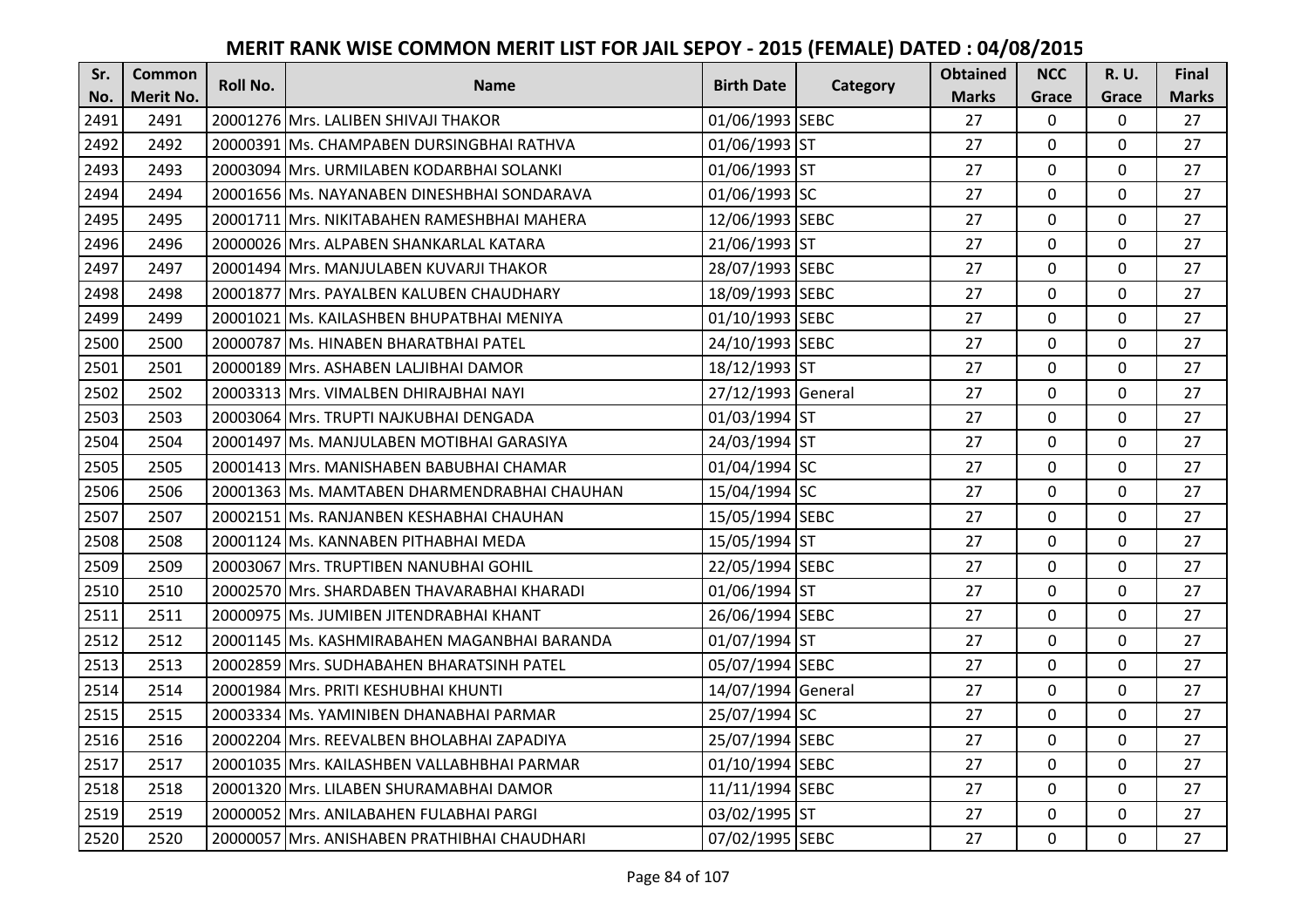| Sr.  | <b>Common</b>    | Roll No. | <b>Name</b>                                     | <b>Birth Date</b>  | Category | <b>Obtained</b> | <b>NCC</b>     | R.U.        | Final        |
|------|------------------|----------|-------------------------------------------------|--------------------|----------|-----------------|----------------|-------------|--------------|
| No.  | <b>Merit No.</b> |          |                                                 |                    |          | <b>Marks</b>    | Grace          | Grace       | <b>Marks</b> |
| 2521 | 2521             |          | 20003155 Ms. VAIBHAVIBEN NARESHBHAI NAYI        | 09/03/1995 SEBC    |          | 27              | 0              | 0           | 27           |
| 2522 | 2522             |          | 20001467 Mrs. MANISHABEN VAJESINH DAMOR         | 17/03/1995 ST      |          | 27              | $\mathbf 0$    | $\Omega$    | 27           |
| 2523 | 2523             |          | 20000285 IMrs. BHARTIBEN RAVTABHAI DHARANGI     | 01/04/1995 ST      |          | 27              | $\mathbf 0$    | 0           | 27           |
| 2524 | 2524             |          | 20000323 Ms. BHAVNABAHEN NARAYANBHAI DESAI      | 01/04/1995 General |          | 27              | $\mathbf 0$    | 0           | 27           |
| 2525 | 2525             |          | 20000897 Mrs. JASHODABEN GOVINDBHAI BARIA       | 03/04/1995 General |          | 27              | $\mathbf{0}$   | $\mathbf 0$ | 27           |
| 2526 | 2526             |          | 20001803 Ms. NITABEN KANSINGBHAI CHAREL         | 12/04/1995 ST      |          | 27              | $\mathbf 0$    | $\Omega$    | 27           |
| 2527 | 2527             |          | 20001742 Mrs. NILAMBEN RANJITSINH SOLANKI       | 24/05/1995 SEBC    |          | 27              | $\mathbf{0}$   | 0           | 27           |
| 2528 | 2528             |          | 20001317 Ms. LILABEN BANSINGBHAI RATHVA         | 01/06/1995 ST      |          | 27              | $\mathbf{0}$   | $\mathbf 0$ | 27           |
| 2529 | 2529             |          | 20003230 Ms. VARSHABEN LAKHAMANBHAI OTARADI     | 01/06/1995 SEBC    |          | 27              | $\mathbf 0$    | 0           | 27           |
| 2530 | 2530             |          | 20002272 Ms. RESHAMBEN KANTIBHAI RAVAL          | 01/06/1995 SEBC    |          | 27              | $\mathbf{0}$   | 0           | 27           |
| 2531 | 2531             |          | 20002485 Mrs. SARSWATIBEN JASHVANTSINH TAVIYAD  | 01/06/1995 ST      |          | 27              | $\Omega$       | 0           | 27           |
| 2532 | 2532             |          | 20000192 Mrs. ASHABEN MEGHABHAI CHAUDHARI       | 01/06/1995 SEBC    |          | 27              | $\mathbf 0$    | 0           | 27           |
| 2533 | 2533             |          | 20002542 Mrs. SHAKUNTALABAHEN PRABHATSINH PATEL | 05/06/1995 General |          | 27              | $\overline{0}$ | 0           | 27           |
| 2534 | 2534             |          | 20003312 Ms. VIMALABEN VALABHAI KATARA          | 08/06/1995 ST      |          | 27              | $\mathbf 0$    | 0           | 27           |
| 2535 | 2535             |          | 20000006 Ms. ALKABEN DALSUKHBHAI DAMOR          | 08/06/1995 ST      |          | 27              | $\mathbf 0$    | 0           | 27           |
| 2536 | 2536             |          | 20001758 Mrs. NIRALIBEN KANUSINH PARMAR         | 12/06/1995 General |          | 27              | $\mathbf{0}$   | $\Omega$    | 27           |
| 2537 | 2537             |          | 20002243 IMrs. REKHABEN PARVATBHAI PARMAR       | 15/06/1995 ST      |          | 27              | $\mathbf{0}$   | 0           | 27           |
| 2538 | 2538             |          | 20000720 Ms. HEENABEN CHAMANGIRI BAVA           | 23/07/1995 SEBC    |          | 27              | $\mathbf 0$    | $\Omega$    | 27           |
| 2539 | 2539             |          | 20000584 lMrs. FARJANA ABDULBHAI JETHAVA        | 29/07/1995 General |          | 27              | $\mathbf 0$    | $\Omega$    | 27           |
| 2540 | 2540             |          | 20002646 Mrs. SHILPABEN NAGJIJI THAKOR          | 12/08/1995 SEBC    |          | 27              | $\mathbf 0$    | 0           | 27           |
| 2541 | 2541             |          | 20002927 Mrs. SUNITABEN JAYANTILAL SOLANKI      | 13/08/1995 SC      |          | 27              | $\mathbf 0$    | $\mathbf 0$ | 27           |
| 2542 | 2542             |          | 20000773 Mrs. HETALBEN SHANKARJI GOHIL          | 10/09/1995 General |          | 27              | $\Omega$       | $\Omega$    | 27           |
| 2543 | 2543             |          | 20002583 Ms. SHARMISHTHABEN SHANKARBHAI BARIA   | 10/10/1995 SEBC    |          | 27              | $\mathbf{0}$   | 0           | 27           |
| 2544 | 2544             |          | 20001479 Mrs. MANJUBEN NAGJIBHAI GOHIL          | 24/10/1995 SEBC    |          | 27              | $\mathbf 0$    | $\mathbf 0$ | 27           |
| 2545 | 2545             |          | 20001427 Ms. MANISHABEN ISHVARBHAI DINDOR       | 17/01/1996 ST      |          | 27              | $\mathbf 0$    | 0           | 27           |
| 2546 | 2546             |          | 20002371 Ms. SANGEETABEN MOHANBHAI PARMAR       | 04/03/1996 SEBC    |          | 27              | $\mathbf{0}$   | 0           | 27           |
| 2547 | 2547             |          | 20000028 Mrs. ALPITABEN MADHEVBHAI CHAUDHARY    | 01/04/1996 SEBC    |          | 27              | $\mathbf 0$    | 0           | 27           |
| 2548 | 2548             |          | 20001503 Mrs. MANJULABEN SOMABHAI TADVI         | 11/04/1996 ST      |          | 27              | $\Omega$       | 0           | 27           |
| 2549 | 2549             |          | 20002079 Mrs. RADHABEN MAYAKATBHAI BARIA        | 12/04/1996 SEBC    |          | 27              | 0              | 0           | 27           |
| 2550 | 2550             |          | 20002439 Ms. SANTOSHBEN DILIPSINH ZALA          | 30/04/1996 SEBC    |          | 27              | $\mathbf{0}$   | 0           | 27           |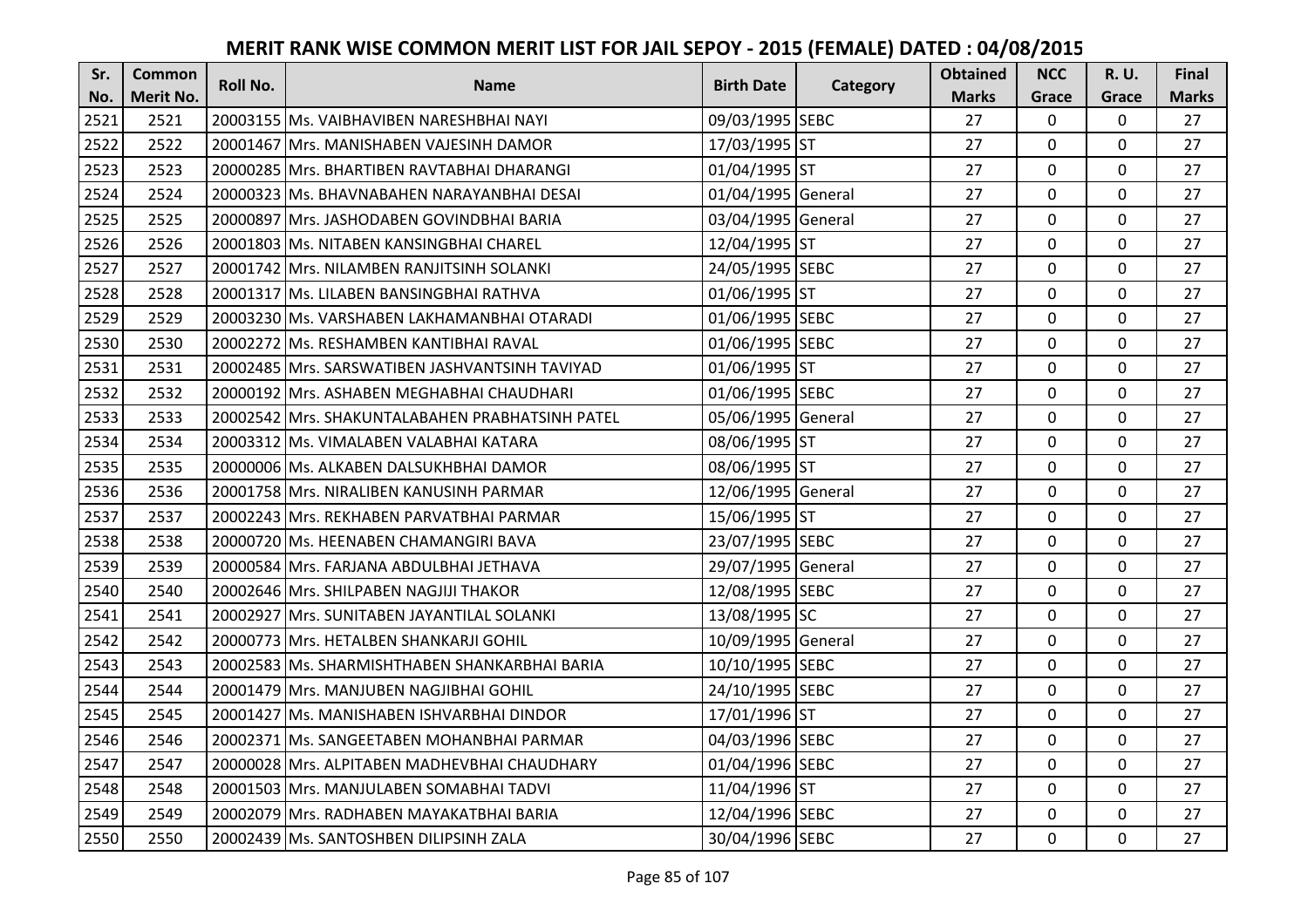| Sr.  | <b>Common</b>    | Roll No. | <b>Name</b>                                    | <b>Birth Date</b>  |          | <b>Obtained</b> | <b>NCC</b>   | <b>R.U.</b> | Final        |
|------|------------------|----------|------------------------------------------------|--------------------|----------|-----------------|--------------|-------------|--------------|
| No.  | <b>Merit No.</b> |          |                                                |                    | Category | <b>Marks</b>    | Grace        | Grace       | <b>Marks</b> |
| 2551 | 2551             |          | 20003276 Ms. VASNIBEN FATABHAI BAMNIYA         | 03/05/1996 ST      |          | 27              | $\mathbf 0$  | 0           | 27           |
| 2552 | 2552             |          | 20000433 IMrs. CHHAYABAHEN ARVINDBHAI KATARA   | 03/05/1996 ST      |          | 27              | $\mathbf 0$  | $\Omega$    | 27           |
| 2553 | 2553             |          | 20001242 Ms. KRISHNABEN BABUBHAI NINAMA        | 31/05/1996 ST      |          | 27              | $\mathbf 0$  | $\Omega$    | 27           |
| 2554 | 2554             |          | 20002564 Mrs. SHARDABEN HIRABHAI DAMOR         | 01/06/1996 ST      |          | 27              | $\mathbf 0$  | 0           | 27           |
| 2555 | 2555             |          | 20001419 Mrs. MANISHABEN DEVABHAI BARIA        | 01/06/1996 ST      |          | 27              | $\mathbf{0}$ | $\mathbf 0$ | 27           |
| 2556 | 2556             |          | 20001161 Ms. KINJALBAHEN JAGMALBHAI RABARI     | 01/06/1996 SEBC    |          | 27              | $\mathbf 0$  | $\Omega$    | 27           |
| 2557 | 2557             |          | 20002748 Ms. SMITABEN VELAJI THAKOR            | 03/06/1996 SEBC    |          | 27              | $\mathbf 0$  | $\mathbf 0$ | 27           |
| 2558 | 2558             |          | 20000039 Mrs. AMITABEN BHAGVANBHAI THAKOR      | 05/06/1996 SEBC    |          | 27              | $\mathbf{0}$ | $\mathbf 0$ | 27           |
| 2559 | 2559             |          | 20002020 Mrs. PRIYANKABEN NIRANJANBHAI DAMOR   | 09/06/1996 ST      |          | 27              | $\mathbf 0$  | 0           | 27           |
| 2560 | 2560             |          | 20000585 Ms. FATIBEN ARJUNBHAI DINDOR          | 30/06/1996 ST      |          | 27              | $\mathbf{0}$ | 0           | 27           |
| 2561 | 2561             |          | 20000704 Mrs. HARSHABEN SISKABHAI MAKVANA      | 01/07/1996 ST      |          | 27              | $\Omega$     | 0           | 27           |
| 2562 | 2562             |          | 20002662 Ms. SHITALBAHEN JAYESHBHAI KHOKHARIYA | 05/07/1996 SEBC    |          | 27              | $\mathbf 0$  | 0           | 27           |
| 2563 | 2563             |          | 20002295 Ms. RINABEN SURESHBHAI DAMOR          | 25/07/1996 ST      |          | 27              | $\mathbf{0}$ | $\mathbf 0$ | 27           |
| 2564 | 2564             |          | 20001701 Mrs. NEHAL JASHVANTSINH CHAUHAN       | 26/07/1996 General |          | 27              | $\mathbf 0$  | 0           | 27           |
| 2565 | 2565             |          | 20003000 Ms. SURYABEN RATUJI VIHOL             | 15/08/1996 General |          | 27              | $\mathbf 0$  | 0           | 27           |
| 2566 | 2566             |          | 20001338 Mrs. MADHUBEN JORJIBHAI PARGI         | 03/05/1980 ST      |          | 26              | $\mathbf{0}$ | $\Omega$    | 26           |
| 2567 | 2567             |          | 20001298 Mrs. LAXMIBEN AMBELAL CHAUDHARI       | 15/07/1983 ST      |          | 26              | $\mathbf{0}$ | 0           | 26           |
| 2568 | 2568             |          | 20002632 Ms. SHILPABEN GOVINDBHAI MAKWANA      | 11/10/1983 SEBC    |          | 26              | $\mathbf 0$  | $\Omega$    | 26           |
| 2569 | 2569             |          | 20002565 IMrs. SHARDABEN HIRABHAI DAMOR        | 21/11/1983 ST      |          | 26              | $\mathbf 0$  | $\Omega$    | 26           |
| 2570 | 2570             |          | 20002724 Mrs. SITABAHEN AMRABHAI KATARA        | 01/06/1984 ST      |          | 26              | $\mathbf 0$  | 0           | 26           |
| 2571 | 2571             |          | 20003005 Mrs. SUSHILABAHEN SHIVABHAI PARMAR    | 08/12/1984 SC      |          | 26              | $\mathbf 0$  | $\Omega$    | 26           |
| 2572 | 2572             |          | 20002044 Ms. PUSHPA BUCHCHAN JHA               | 16/04/1985 General |          | 26              | $\mathbf 0$  | $\Omega$    | 26           |
| 2573 | 2573             |          | 20002482 Ms. SAROJBEN REVABHAI JADAV           | 01/02/1986 SC      |          | 26              | $\mathbf 0$  | 0           | 26           |
| 2574 | 2574             |          | 20002451 Mrs. SARASVATIBEN AMBUBHAI CHAUDHARI  | 10/04/1986 ST      |          | 26              | $\mathbf 0$  | $\mathbf 0$ | 26           |
| 2575 | 2575             |          | 20002203 Ms. REETABEN PREMCHANDBHAI RATHOD     | 01/08/1986 ST      |          | 26              | $\mathbf 0$  | 0           | 26           |
| 2576 | 2576             |          | 20001339 Mrs. MADHUBEN MAHENDRABHAI RATHVA     | 12/05/1987 ST      |          | 26              | $\mathbf{0}$ | 0           | 26           |
| 2577 | 2577             |          | 20000980 Mrs. JYOTIBEN AMRABHAI DAMOR          | 05/04/1988 ST      |          | 26              | $\mathbf 0$  | 0           | 26           |
| 2578 | 2578             |          | 20001379 Mrs. MANIBEN DHIRABHAI KHANT          | 01/06/1988 ST      |          | 26              | $\Omega$     | 0           | 26           |
| 2579 | 2579             |          | 20002895 Mrs. SUMITRABEN CHHAGANBHAI BILWAL    | 14/07/1988 ST      |          | 26              | $\mathbf 0$  | 0           | 26           |
| 2580 | 2580             |          | 20003309 Ms. VIMALABEN MANSUKHBHAI PATELIYA    | 31/12/1988 SEBC    |          | 26              | $\mathbf{0}$ | 0           | 26           |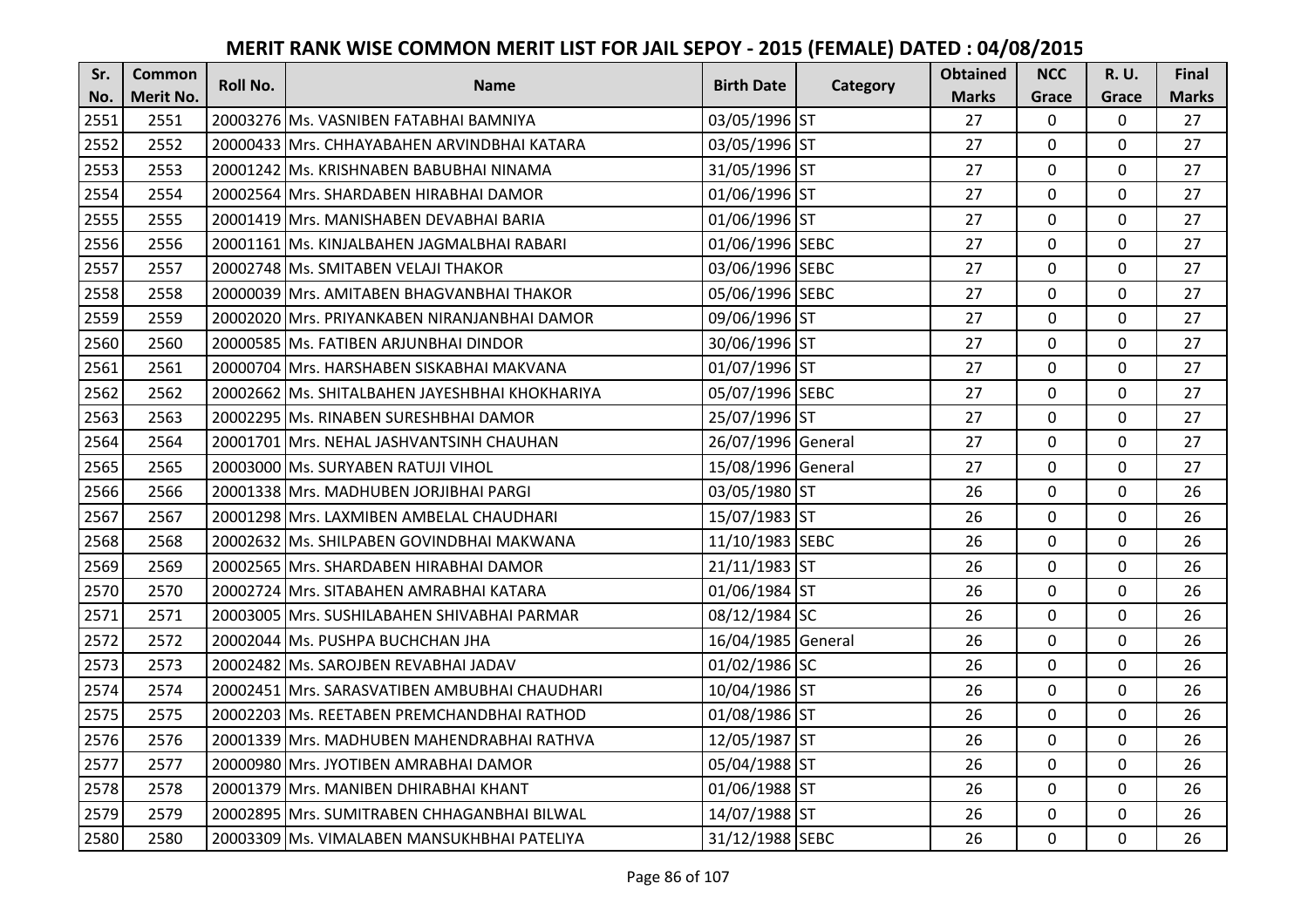| Sr.  | <b>Common</b>    | <b>Roll No.</b> | <b>Name</b>                                   | <b>Birth Date</b>  | Category | <b>Obtained</b> | <b>NCC</b>   | <b>R.U.</b> | Final        |
|------|------------------|-----------------|-----------------------------------------------|--------------------|----------|-----------------|--------------|-------------|--------------|
| No.  | <b>Merit No.</b> |                 |                                               |                    |          | <b>Marks</b>    | Grace        | Grace       | <b>Marks</b> |
| 2581 | 2581             |                 | 20000331 Ms. BHAVNABEN HIRABHAI RABARI        | 11/02/1989 SEBC    |          | 26              | 0            | 0           | 26           |
| 2582 | 2582             |                 | 20002649 IMrs. SHILPABEN PREMAJIBHAI NINAMA   | 19/03/1989 ST      |          | 26              | $\mathbf 0$  | $\Omega$    | 26           |
| 2583 | 2583             |                 | 20000465 lMrs. DAXABAHEN TERSINGBHAI AMALIYAR | 01/07/1989 ST      |          | 26              | $\mathbf 0$  | $\Omega$    | 26           |
| 2584 | 2584             |                 | 20001453 Ms. MANISHABEN RATILAL MUDETHIYA     | 22/11/1989 SC      |          | 26              | $\mathbf 0$  | 0           | 26           |
| 2585 | 2585             |                 | 20002319 IMs. RITABEN RAMANBHAI CHAUDHARI     | 25/11/1989 SEBC    |          | 26              | $\mathbf{0}$ | $\mathbf 0$ | 26           |
| 2586 | 2586             |                 | 20000687 Ms. HANSABEN SHANABHAI KHANT         | 01/02/1990 ST      |          | 26              | $\mathbf 0$  | $\Omega$    | 26           |
| 2587 | 2587             |                 | 20002650 Mrs. SHILPABEN RAJUJI THAKOR         | 01/06/1990 SEBC    |          | 26              | $\mathbf{0}$ | 0           | 26           |
| 2588 | 2588             |                 | 20000372 Ms. BHURIBEN HIRABHAI DABHI          | 01/06/1990 ST      |          | 26              | $\mathbf{0}$ | $\mathbf 0$ | 26           |
| 2589 | 2589             |                 | 20002069 Mrs. RADHABEN BUDHABHAI KOLI         | 15/07/1990 General |          | 26              | $\mathbf 0$  | 0           | 26           |
| 2590 | 2590             |                 | 20002244 Ms. REKHABEN RAMAJI THAKOR           | 16/07/1990 SEBC    |          | 26              | $\mathbf{0}$ | 0           | 26           |
| 2591 | 2591             |                 | 20001843 Mrs. PARULBEN MOHANBHAI PARMAR       | 18/08/1990 SC      |          | 26              | $\Omega$     | 0           | 26           |
| 2592 | 2592             |                 | 20001452 Mrs. MANISHABEN RANDHIRBHAI ZALA     | 03/12/1990 SEBC    |          | 26              | $\mathbf 0$  | 0           | 26           |
| 2593 | 2593             |                 | 20000790 Ms. HINABEN JAYNTILAL CHAMAR         | 25/12/1990 SC      |          | 26              | 0            | 0           | 26           |
| 2594 | 2594             |                 | 20001826 Ms. PANCHU CHETANNATH GOSWAMI        | 15/03/1991 SEBC    |          | 26              | $\mathbf 0$  | 0           | 26           |
| 2595 | 2595             |                 | 20003113 Ms. USHABAHEN BHATHIBHAI MALIVAD     | 01/05/1991 General |          | 26              | $\mathbf 0$  | 0           | 26           |
| 2596 | 2596             |                 | 20003122 Mrs. USHABEN AMARSINH SOLANKI        | 01/05/1991 General |          | 26              | $\mathbf{0}$ | $\Omega$    | 26           |
| 2597 | 2597             |                 | 20000290   Mrs. BHAVANABAHEN RUPABHAI ROHIT   | 01/06/1991 SC      |          | 26              | $\mathbf{0}$ | 0           | 26           |
| 2598 | 2598             |                 | 20003265 Mrs. VARSHHABEN PARSINGBHAI DINDOR   | 05/06/1991 ST      |          | 26              | $\mathbf 0$  | $\Omega$    | 26           |
| 2599 | 2599             |                 | 20002822 Mrs. SONALBEN KANUBHAI VASAVA        | 21/08/1991 ST      |          | 26              | $\mathbf 0$  | $\Omega$    | 26           |
| 2600 | 2600             |                 | 20000501 Mrs. DEEVYABA HAMANTSANG CHAVDA      | 31/08/1991 General |          | 26              | $\mathbf 0$  | 0           | 26           |
| 2601 | 2601             |                 | 20002148 Ms. RANJANBEN KANUBHAI PARMAR        | 01/09/1991 ST      |          | 26              | $\mathbf 0$  | $\Omega$    | 26           |
| 2602 | 2602             |                 | 20002433 Mrs. SANKUTLABEN VIRSINGBHAI KHANT   | 12/01/1992 ST      |          | 26              | $\mathbf 0$  | $\Omega$    | 26           |
| 2603 | 2603             |                 | 20002322 Mrs. RONAKBAHEN DINESHBHAI ASARI     | 02/02/1992 ST      |          | 26              | $\mathbf{0}$ | 0           | 26           |
| 2604 | 2604             |                 | 20001234 Mrs. KOMALBEN MANUBHAI RATHVA        | 01/06/1992 ST      |          | 26              | $\mathbf 0$  | $\mathbf 0$ | 26           |
| 2605 | 2605             |                 | 20002436 Mrs. SANTOKBEN DANABHAI RABARI       | 01/06/1992 SEBC    |          | 26              | $\mathbf 0$  | 0           | 26           |
| 2606 | 2606             |                 | 20003275 Ms. VASILABEN CHAKAMABHAI RATHVA     | 01/06/1992 ST      |          | 26              | $\mathbf{0}$ | 0           | 26           |
| 2607 | 2607             |                 | 20000031 Ms. AMARBEN GOBARJI THAKOR           | 03/06/1992 SEBC    |          | 26              | $\mathbf 0$  | 0           | 26           |
| 2608 | 2608             |                 | 20001456 Ms. MANISHABEN SANGRAMBHAI KHARADI   | 10/06/1992 ST      |          | 26              | $\Omega$     | 0           | 26           |
| 2609 | 2609             |                 | 20002988 Mrs. SUREKHAEBN CHANDRASINH PATEL    | 17/06/1992 General |          | 26              | $\mathbf 0$  | 0           | 26           |
| 2610 | 2610             |                 | 20002619 Mrs. SHILPABEN AJAJI THAKOR          | 05/07/1992 SEBC    |          | 26              | $\mathbf{0}$ | 0           | 26           |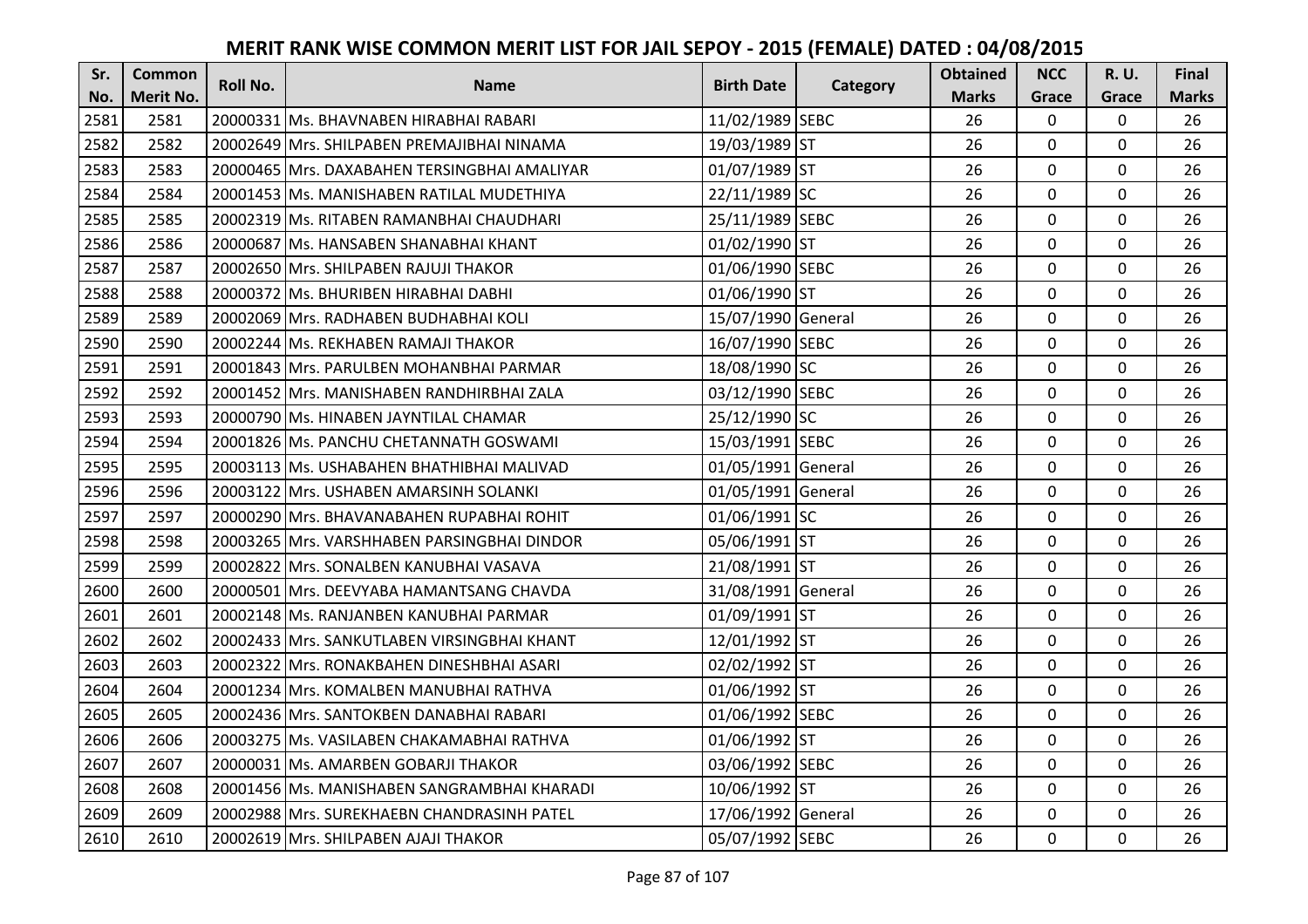| Sr.  | <b>Common</b>    | <b>Roll No.</b> | <b>Name</b>                                    | <b>Birth Date</b>  | Category | <b>Obtained</b> | <b>NCC</b>   | <b>R.U.</b> | Final        |
|------|------------------|-----------------|------------------------------------------------|--------------------|----------|-----------------|--------------|-------------|--------------|
| No.  | <b>Merit No.</b> |                 |                                                |                    |          | <b>Marks</b>    | Grace        | Grace       | <b>Marks</b> |
| 2611 | 2611             |                 | 20003180 Ms. VANITABEN AMBALAL PATEL           | 21/10/1992 General |          | 26              | $\mathbf 0$  | 0           | 26           |
| 2612 | 2612             |                 | 20001072 Ms. KALIBEN CHEHAJI MAKVANA           | 12/11/1992 SEBC    |          | 26              | $\mathbf 0$  | 0           | 26           |
| 2613 | 2613             |                 | 20000774 Mrs. HETALBEN VARJANGBHAI DODIYA      | 05/01/1993 SEBC    |          | 26              | $\mathbf 0$  | 0           | 26           |
| 2614 | 2614             |                 | 20000147 Ms. ARUNABEN JIVABHAI DAMOR           | 26/01/1993 ST      |          | 26              | $\mathbf 0$  | 0           | 26           |
| 2615 | 2615             |                 | 20000844 Ms. JAGRUTIBA KILUSINH ZALA           | 08/03/1993 SEBC    |          | 26              | $\mathbf{0}$ | $\mathbf 0$ | 26           |
| 2616 | 2616             |                 | 20000022 Ms. ALPABEN PRABHATBHAI PATELYA       | 12/03/1993 ST      |          | 26              | $\mathbf 0$  | $\Omega$    | 26           |
| 2617 | 2617             |                 | 20002299 Ms. RINKUBA MAHOBATSINH ZALA          | 15/03/1993 SEBC    |          | 26              | $\mathbf{0}$ | 0           | 26           |
| 2618 | 2618             |                 | 20003033 Mrs. TEENABEN GANPATSINH BARIA        | 05/04/1993 SEBC    |          | 26              | $\mathbf{0}$ | $\mathbf 0$ | 26           |
| 2619 | 2619             |                 | 20000894 Mrs. JASHODABAHEN ARATSINH BARIA      | 10/04/1993 General |          | 26              | $\mathbf 0$  | 0           | 26           |
| 2620 | 2620             |                 | 20003147 Ms. USHABEN SARTANBHAI PATEL          | 05/05/1993 SEBC    |          | 26              | $\mathbf{0}$ | 0           | 26           |
| 2621 | 2621             |                 | 20002954 Ms. SUREKHABEN DEVJIBHAI CHAUDHARY    | 05/05/1993 SEBC    |          | 26              | $\Omega$     | 0           | 26           |
| 2622 | 2622             |                 | 20003206 Ms. VARSHABEN ARJANBHAI RABARI        | 29/05/1993 SEBC    |          | 26              | $\mathbf 0$  | 0           | 26           |
| 2623 | 2623             |                 | 20001245 Mrs. KRISHNABEN LILABHAI DESAI        | 01/06/1993 SEBC    |          | 26              | 0            | 0           | 26           |
| 2624 | 2624             |                 | 20002616 Ms. SHILPABA GULABSINH ZALA           | 01/06/1993 SEBC    |          | 26              | $\mathbf 0$  | 0           | 26           |
| 2625 | 2625             |                 | 20001014 Mrs. KAILASBEN SOMABHAI PAGI          | 15/06/1993 SEBC    |          | 26              | $\mathbf 0$  | 0           | 26           |
| 2626 | 2626             |                 | 20003009 Ms. SUSHILABEN RUMALBHAI DAMOR        | 20/06/1993 ST      |          | 26              | $\mathbf{0}$ | 0           | 26           |
| 2627 | 2627             |                 | 20000328 Mrs. BHAVNABEN BHULABHAI BHOI         | 30/06/1993 SEBC    |          | 26              | $\mathbf{0}$ | 0           | 26           |
| 2628 | 2628             |                 | 20001162 Mrs. KINJALBAHEN RAMANLAL DAMOR       | 19/07/1993 ST      |          | 26              | $\mathbf 0$  | $\Omega$    | 26           |
| 2629 | 2629             |                 | 20001794 Ms. NITABEN BABUBHAI NAYAK            | 21/07/1993 ST      |          | 26              | $\mathbf 0$  | $\Omega$    | 26           |
| 2630 | 2630             |                 | 20000446 Ms. DAKSHABEN GOVINDBHAI VEGADA       | 30/07/1993 SC      |          | 26              | $\mathbf 0$  | 0           | 26           |
| 2631 | 2631             |                 | 20002845 Ms. SONALBEN VARUBHAI VASAIYA         | 17/08/1993 ST      |          | 26              | $\mathbf 0$  | $\Omega$    | 26           |
| 2632 | 2632             |                 | 20002091 Mrs. RADHIKABEN NARANBHAI SOCHA       | 23/08/1993 SEBC    |          | 26              | $\mathbf 0$  | $\Omega$    | 26           |
| 2633 | 2633             |                 | 20000557 Mrs. DIPIKABEN GULABBHAI VASAVA       | 29/08/1993 ST      |          | 26              | $\mathbf{0}$ | 0           | 26           |
| 2634 | 2634             |                 | 20003044 Ms. TEJALBEN JIVABHAI KAGDA           | 03/01/1994 SEBC    |          | 26              | $\mathbf 0$  | $\mathbf 0$ | 26           |
| 2635 | 2635             |                 | 20001995 Mrs. PRIYANKABAHEN ARVINDBHAI BHARADA | 08/01/1994 ST      |          | 26              | $\mathbf 0$  | 0           | 26           |
| 2636 | 2636             |                 | 20001205 Mrs. KIRTIBEN DHIRAJIBHAI GAMETI      | 14/01/1994 ST      |          | 26              | $\mathbf{0}$ | 0           | 26           |
| 2637 | 2637             |                 | 20002657 Ms. SHITABEN SAVSINGBHAI PARGI        | 02/03/1994 ST      |          | 26              | $\mathbf 0$  | 0           | 26           |
| 2638 | 2638             |                 | 20002518 Mrs. SEJALBEN KARASANBHAI RATHOD      | 05/04/1994 SC      |          | 26              | $\Omega$     | 0           | 26           |
| 2639 | 2639             |                 | 20001344 Mrs. MADINABEN CHANDUBHAI DAMOR       | 24/04/1994 ST      |          | 26              | 0            | 0           | 26           |
| 2640 | 2640             |                 | 20002027 Ms. PRIYANKABEN YASHVANTSINH BAMANIYA | 07/05/1994 ST      |          | 26              | $\mathbf{0}$ | 0           | 26           |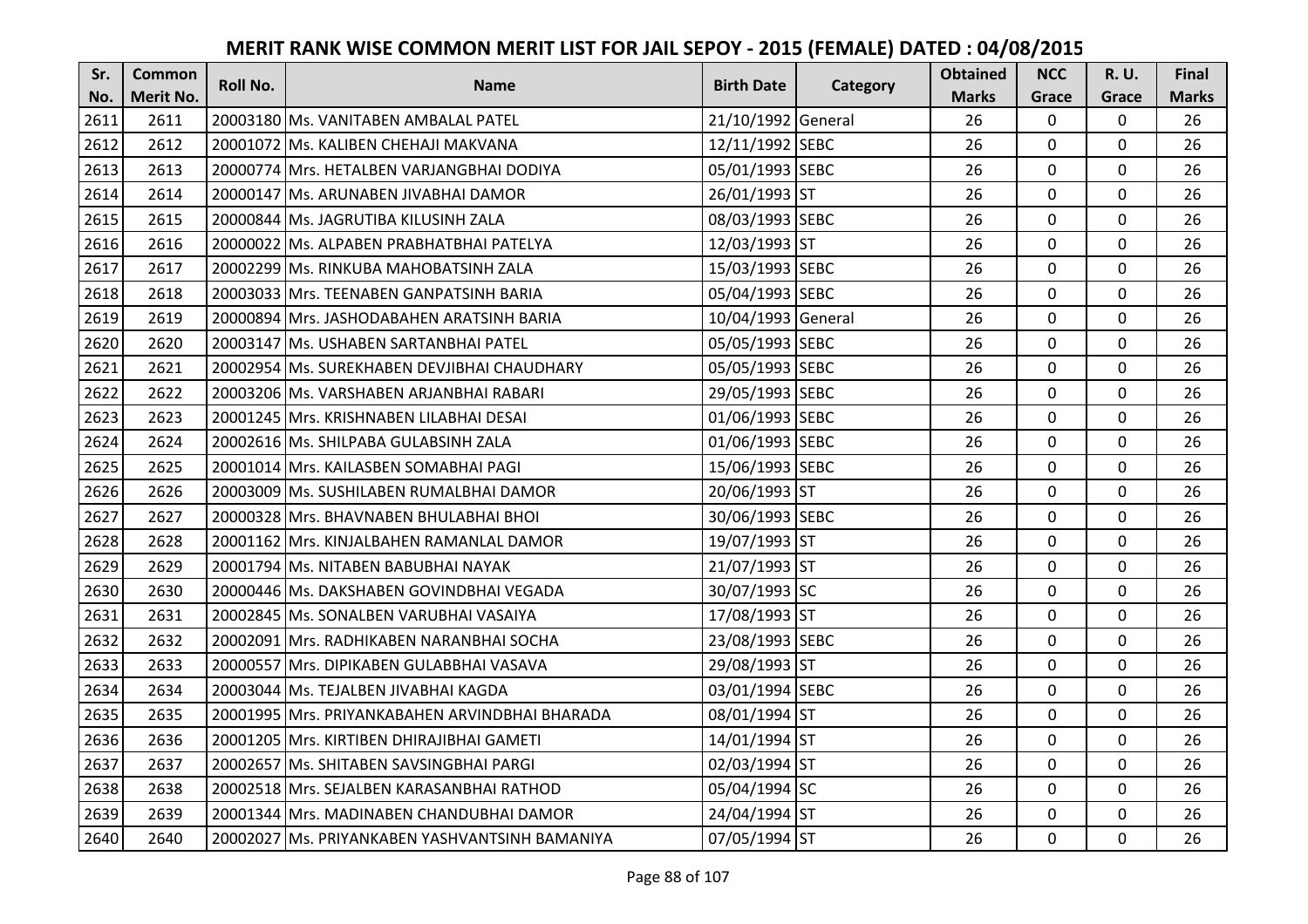| Sr.  | <b>Common</b>    | Roll No. | <b>Name</b>                                   | <b>Birth Date</b>  | Category | <b>Obtained</b> | <b>NCC</b>   | <b>R.U.</b> | Final        |
|------|------------------|----------|-----------------------------------------------|--------------------|----------|-----------------|--------------|-------------|--------------|
| No.  | <b>Merit No.</b> |          |                                               |                    |          | <b>Marks</b>    | Grace        | Grace       | <b>Marks</b> |
| 2641 | 2641             |          | 20000987 Ms. JYOTIKABEN KODARBHAI MAKWANA     | 07/05/1994 SC      |          | 26              | $\mathbf 0$  | 0           | 26           |
| 2642 | 2642             |          | 20000532 Ms. DIMPALBEN LALAJIBHAI PATEL       | 01/06/1994 General |          | 26              | $\mathbf 0$  | $\Omega$    | 26           |
| 2643 | 2643             |          | 20000130 Mrs. ARATIBEN RAMSUNGBHAI JOSHI      | 01/06/1994 General |          | 26              | $\mathbf 0$  | 0           | 26           |
| 2644 | 2644             |          | 20001355 Mrs. MALUBEN JAGABHAI GAMAR          | 01/06/1994 ST      |          | 26              | $\mathbf 0$  | 0           | 26           |
| 2645 | 2645             |          | 20002055 Ms. PUSHPABEN KUGHAJI KOTAWAL        | 01/06/1994 ST      |          | 26              | $\mathbf{0}$ | $\mathbf 0$ | 26           |
| 2646 | 2646             |          | 20000201 Mrs. ASHABEN SARDARBHAI BAMANIA      | 01/06/1994 ST      |          | 26              | $\mathbf 0$  | $\Omega$    | 26           |
| 2647 | 2647             |          | 20000236 Mrs. BABALIBEN NATHUBHAI BARIYA      | 01/06/1994 ST      |          | 26              | $\mathbf{0}$ | 0           | 26           |
| 2648 | 2648             |          | 20001150 Mrs. KAVITABEN SHANABHAI PATEL       | 01/06/1994 SEBC    |          | 26              | $\mathbf{0}$ | $\mathbf 0$ | 26           |
| 2649 | 2649             |          | 20001998 Ms. PRIYANKABAHEN LALJIBHAI PARGI    | 10/06/1994 ST      |          | 26              | $\mathbf 0$  | 0           | 26           |
| 2650 | 2650             |          | 20003073 Ms. UESHABEN PITHABHAI GARASIYA      | 14/06/1994 ST      |          | 26              | $\mathbf{0}$ | 0           | 26           |
| 2651 | 2651             |          | 20003086 Ms. URMILABEN DOLATSINH ZALA         | 27/06/1994 SEBC    |          | 26              | $\Omega$     | 0           | 26           |
| 2652 | 2652             |          | 20002722 Mrs. SIMABEN KALUBHAI MAL            | 01/07/1994 ST      |          | 26              | $\mathbf 0$  | 0           | 26           |
| 2653 | 2653             |          | 20002669 Mrs. SHITALBEN BABUBHAI RAVAL        | 04/08/1994 SEBC    |          | 26              | $\mathbf{0}$ | 0           | 26           |
| 2654 | 2654             |          | 20001788 Ms. NISHABEN NARESHBHAI PARMAR       | 07/08/1994 ST      |          | 26              | $\mathbf 0$  | 0           | 26           |
| 2655 | 2655             |          | 20001991 Mrs. PRIYANKA MANSINGH CHAUHAN       | 31/08/1994 General |          | 26              | $\mathbf 0$  | 0           | 26           |
| 2656 | 2656             |          | 20001040 Ms. KAJAL MENSIBHAI BORKHATARIYA     | 01/09/1994 SEBC    |          | 26              | $\mathbf{0}$ | 0           | 26           |
| 2657 | 2657             |          | 20003162 Ms. VAISHALIBEN DINANATH BHAGAT      | 26/09/1994 General |          | 26              | $\mathbf{0}$ | 0           | 26           |
| 2658 | 2658             |          | 20001131 Mrs. KANTABEN VALJIBHAI NISARTA      | 10/10/1994 ST      |          | 26              | $\mathbf 0$  | $\Omega$    | 26           |
| 2659 | 2659             |          | 20003268 Ms. VASANTBEN BALVANTAJI THAKOR      | 18/10/1994 SEBC    |          | 26              | $\mathbf 0$  | $\Omega$    | 26           |
| 2660 | 2660             |          | 20000454 Mrs. DAMAYANTIBEN BABUBHAI CHAREL    | 02/11/1994 ST      |          | 26              | $\mathbf 0$  | 0           | 26           |
| 2661 | 2661             |          | 20001121 Mrs. KANKUBEN ARSUBHAI RATHWA        | 24/11/1994 ST      |          | 26              | $\mathbf 0$  | $\Omega$    | 26           |
| 2662 | 2662             |          | 20000474 Mrs. DAXABEN DALSINGBHAI PARMAR      | 30/12/1994 ST      |          | 26              | $\mathbf 0$  | $\Omega$    | 26           |
| 2663 | 2663             |          | 20002099 Ms. RAJIBEN KARSHANBHAI KODIYATAR    | 24/01/1995 General |          | 26              | $\mathbf 0$  | 0           | 26           |
| 2664 | 2664             |          | 20000690 Ms. HANSHABEN PUNJABHAI KHARADI      | 25/01/1995 ST      |          | 26              | $\mathbf 0$  | $\mathbf 0$ | 26           |
| 2665 | 2665             |          | 20001809 Ms. NITABEN MADUBHAI TADVI           | 17/02/1995 ST      |          | 26              | $\mathbf 0$  | 0           | 26           |
| 2666 | 2666             |          | 20002275 Mrs. RESHMABEN RAMANBHARATHI GOSWAMI | 20/02/1995 General |          | 26              | $\mathbf{0}$ | 0           | 26           |
| 2667 | 2667             |          | 20000804 Mrs. HIRALBEN GANESHBHAI AYAR        | 10/03/1995 SEBC    |          | 26              | $\mathbf 0$  | 0           | 26           |
| 2668 | 2668             |          | 20000224 Mrs. ASMITABEN KANTIBHAI PATEL       | 17/04/1995 SEBC    |          | 26              | $\Omega$     | 0           | 26           |
| 2669 | 2669             |          | 20001424 Mrs. MANISHABEN DIPSINH BAMANIYA     | 01/05/1995 ST      |          | 26              | $\mathbf 0$  | 0           | 26           |
| 2670 | 2670             |          | 20001225 Ms. KOKILABEN SOMABHAI PARGI         | 07/05/1995 ST      |          | 26              | $\mathbf{0}$ | 0           | 26           |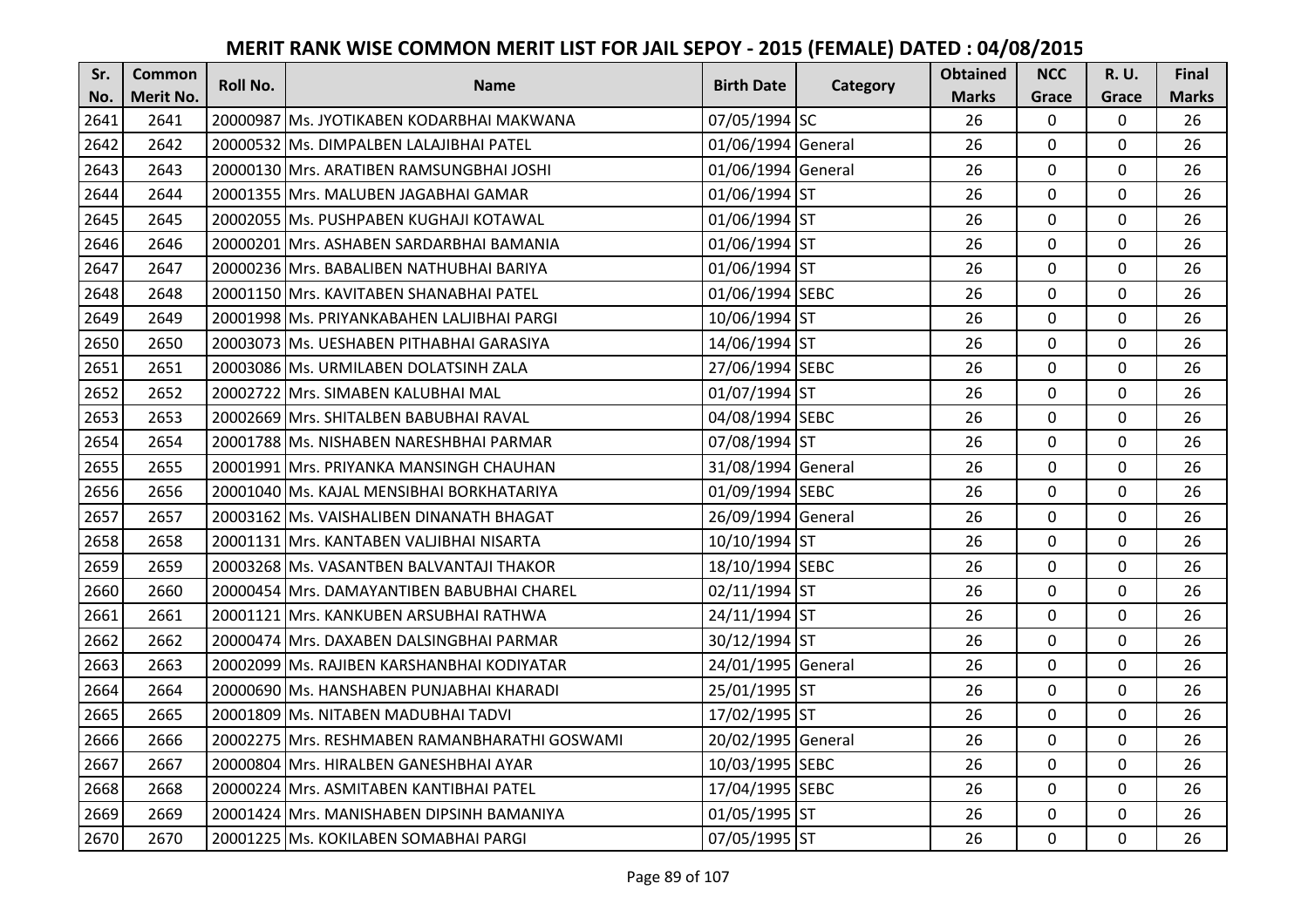| Sr.  | <b>Common</b>    | <b>Roll No.</b> | <b>Name</b>                                   | <b>Birth Date</b>  | Category | <b>Obtained</b> | <b>NCC</b>   | <b>R.U.</b> | Final        |
|------|------------------|-----------------|-----------------------------------------------|--------------------|----------|-----------------|--------------|-------------|--------------|
| No.  | <b>Merit No.</b> |                 |                                               |                    |          | <b>Marks</b>    | Grace        | Grace       | <b>Marks</b> |
| 2671 | 2671             |                 | 20000650 Ms. GITABEN RAMESHBHAI BHURIYA       | 08/05/1995 ST      |          | 26              | 0            | 0           | 26           |
| 2672 | 2672             |                 | 20001810 Ms. NITABEN MAGAJIBHAI VAGHAT        | 01/06/1995 ST      |          | 26              | $\mathbf 0$  | $\Omega$    | 26           |
| 2673 | 2673             |                 | 20000693 Mrs. HANSHABEN SHANKARBHAI TAVIYAD   | 01/06/1995 ST      |          | 26              | $\mathbf 0$  | 0           | 26           |
| 2674 | 2674             |                 | 20002037 Ms. PURABEN ISHVARBHAI DESAI         | 01/06/1995 SC      |          | 26              | $\mathbf{0}$ | 0           | 26           |
| 2675 | 2675             |                 | 20001608 Ms. MOGHEEBEN GOVINDBHAI RABARI      | 01/06/1995 SEBC    |          | 26              | $\mathbf{0}$ | $\mathbf 0$ | 26           |
| 2676 | 2676             |                 | 20002233 Mrs. REKHABEN KODARBHAI DAMOR        | 01/06/1995 ST      |          | 26              | $\mathbf 0$  | $\Omega$    | 26           |
| 2677 | 2677             |                 | 20000779 Ms. HINABA CHANDRASINH ZALA          | 01/06/1995 SEBC    |          | 26              | $\mathbf{0}$ | 0           | 26           |
| 2678 | 2678             |                 | 20000753 Ms. HETALBEN GANPATJI THAKOR         | 01/06/1995 SEBC    |          | 26              | $\mathbf{0}$ | $\mathbf 0$ | 26           |
| 2679 | 2679             |                 | 20002468 Mrs. SARMISTABAHEN MANGALBHAI DAMOR  | 20/06/1995 ST      |          | 26              | $\mathbf 0$  | 0           | 26           |
| 2680 | 2680             |                 | 20000094 Ms. ANJANABEN PUNABHAI DAMOR         | 05/07/1995 ST      |          | 26              | $\mathbf{0}$ | 0           | 26           |
| 2681 | 2681             |                 | 20002995 Ms. SURYABEN DALSUKHBHAI BARIA       | 12/07/1995 SEBC    |          | 26              | $\Omega$     | 0           | 26           |
| 2682 | 2682             |                 | 20000444 Ms. DAKSHABEN BALVANTBHAI BAMANIYA   | 02/08/1995 ST      |          | 26              | $\mathbf 0$  | 0           | 26           |
| 2683 | 2683             |                 | 20002450 Ms. SARANGNABEN PARSOTTAMBHAI VASAVA | 04/08/1995 ST      |          | 26              | 0            | 0           | 26           |
| 2684 | 2684             |                 | 20002491 Mrs. SAVITABEN BHURSINGBHAI RATHAVA  | 05/08/1995 ST      |          | 26              | $\mathbf 0$  | 0           | 26           |
| 2685 | 2685             |                 | 20001740 Mrs. NILAMBEN NAVINBHAI RATHVA       | 15/08/1995 ST      |          | 26              | $\mathbf 0$  | 0           | 26           |
| 2686 | 2686             |                 | 20001440 Mrs. MANISHABEN MUKESHBHAI BARANDA   | 18/08/1995 ST      |          | 26              | $\mathbf{0}$ | $\Omega$    | 26           |
| 2687 | 2687             |                 | 20000597 Ms. GAURIBEN KANUBHAI BHARVAD        | 27/08/1995 SEBC    |          | 26              | $\mathbf{0}$ | 0           | 26           |
| 2688 | 2688             |                 | 20002331 Ms. RUPABEN KANCHANBHAI RATHVA       | 05/10/1995 ST      |          | 26              | $\mathbf 0$  | $\Omega$    | 26           |
| 2689 | 2689             |                 | 20001683 IMrs. NEERUBEN ARJANBHAI THAKOR      | 02/11/1995 General |          | 26              | $\mathbf 0$  | $\Omega$    | 26           |
| 2690 | 2690             |                 | 20003290 Ms. VIJAYALAXMI INDRADEV YADAV       | 19/11/1995 General |          | 26              | $\mathbf 0$  | 0           | 26           |
| 2691 | 2691             |                 | 20000283 Mrs. BHARTIBEN NANJIBHAI LAKHANI     | 14/12/1995 SEBC    |          | 26              | $\mathbf 0$  | $\Omega$    | 26           |
| 2692 | 2692             |                 | 20002246 Mrs. REKHABEN RAMESHBHAI DAMOR       | 01/01/1996 SEBC    |          | 26              | $\mathbf 0$  | $\Omega$    | 26           |
| 2693 | 2693             |                 | 20003327 Mrs. VINABEN SHANABHAI KHANT         | 06/01/1996 General |          | 26              | $\mathbf 0$  | 0           | 26           |
| 2694 | 2694             |                 | 20000202 Mrs. ASHABEN SOMABHAI DESAI          | 08/01/1996 SEBC    |          | 26              | $\mathbf 0$  | $\mathbf 0$ | 26           |
| 2695 | 2695             |                 | 20002520 Mrs. SEJALBEN LIMSINGBHAI MAL        | 12/01/1996 ST      |          | 26              | $\mathbf 0$  | 0           | 26           |
| 2696 | 2696             |                 | 20002336 Ms. RUPALBEN HASMUKHBHAI RATHAVA     | 12/01/1996 ST      |          | 26              | $\mathbf{0}$ | 0           | 26           |
| 2697 | 2697             |                 | 20002264 Ms. RENUKABEN MALABHAI DAMOR         | 19/01/1996 ST      |          | 26              | $\mathbf 0$  | 0           | 26           |
| 2698 | 2698             |                 | 20002913 Ms. SUMITRABEN TEETABHAI DAMOR       | 20/01/1996 ST      |          | 26              | $\Omega$     | 0           | 26           |
| 2699 | 2699             |                 | 20000193 Mrs. ASHABEN NARANBHAI RABARI        | 10/02/1996 SEBC    |          | 26              | 0            | 0           | 26           |
| 2700 | 2700             |                 | 20000333 Mrs. BHAVNABEN JESABHAI AYAR         | 14/03/1996 SEBC    |          | 26              | $\mathbf{0}$ | 0           | 26           |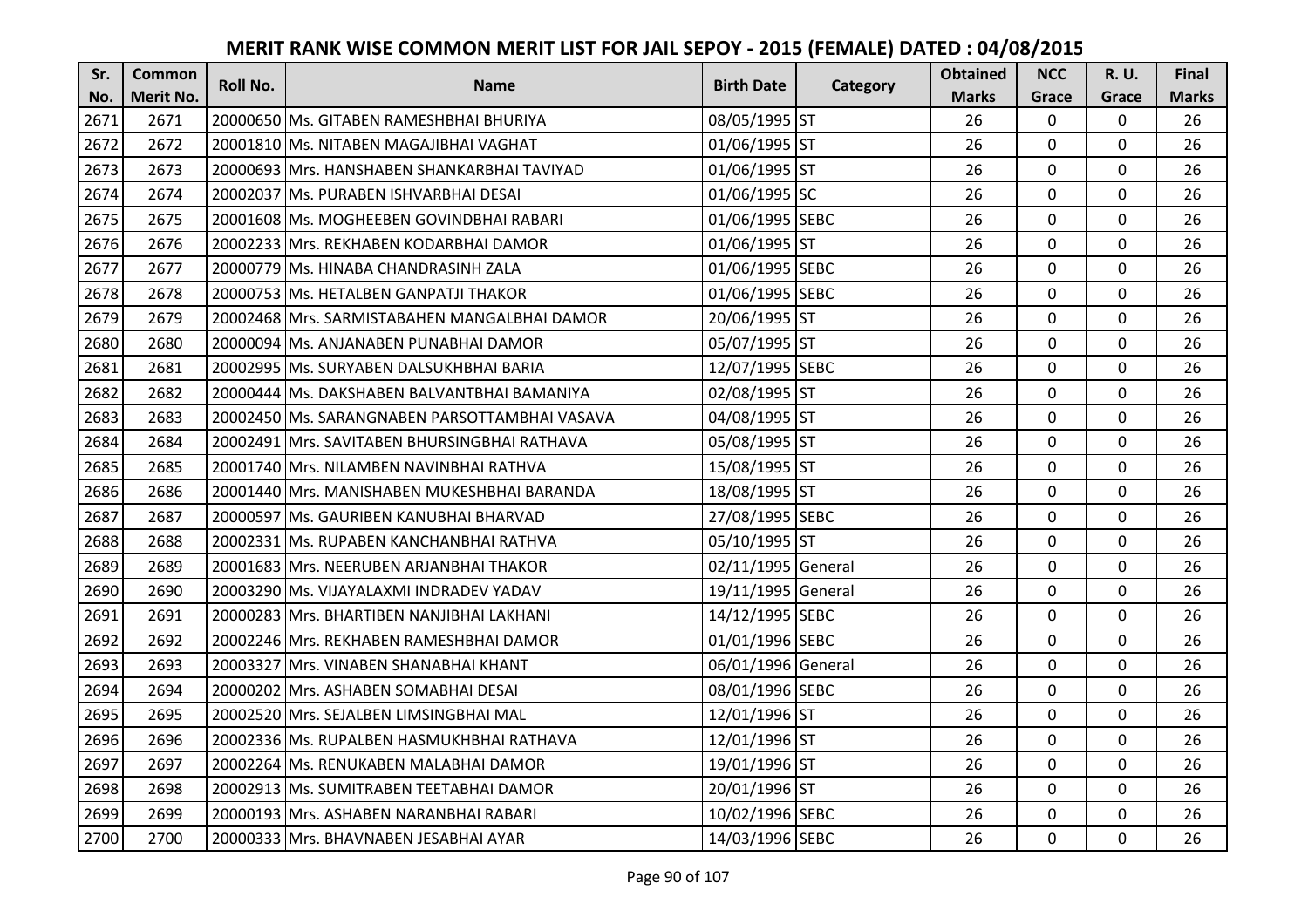| Sr.  | <b>Common</b>    | <b>Roll No.</b> | <b>Name</b>                                  | <b>Birth Date</b>  | Category | <b>Obtained</b> | <b>NCC</b>   | <b>R.U.</b> | Final        |
|------|------------------|-----------------|----------------------------------------------|--------------------|----------|-----------------|--------------|-------------|--------------|
| No.  | <b>Merit No.</b> |                 |                                              |                    |          | <b>Marks</b>    | Grace        | Grace       | <b>Marks</b> |
| 2701 | 2701             |                 | 20001011 Mrs. KAILASBEN RAMESHBHAI DINDOR    | 16/03/1996 ST      |          | 26              | 0            | 0           | 26           |
| 2702 | 2702             |                 | 20000541 Ms. DIPALIBEN BABUBHAI CHAUDHARI    | 20/03/1996 SEBC    |          | 26              | $\mathbf 0$  | $\Omega$    | 26           |
| 2703 | 2703             |                 | 20001900 lMrs. PINALBEN SURESHBHAI DAMOR     | 03/04/1996 ST      |          | 26              | $\mathbf 0$  | $\Omega$    | 26           |
| 2704 | 2704             |                 | 20000970 Mrs. JOSHANABEN VALSINGBHAI MACHHAR | 05/04/1996 ST      |          | 26              | $\mathbf 0$  | 0           | 26           |
| 2705 | 2705             |                 | 20000813 Ms. HIRALKUMARI GANPATBHAI PATEL    | 12/04/1996 ST      |          | 26              | $\mathbf{0}$ | $\mathbf 0$ | 26           |
| 2706 | 2706             |                 | 20001388 Ms. MANISHA NAVINCHANDRA MAKWANA    | 18/04/1996 SC      |          | 26              | $\mathbf 0$  | $\Omega$    | 26           |
| 2707 | 2707             |                 | 20000286 Mrs. BHARTIBEN VIRKABHAI DAMOR      | 20/04/1996 ST      |          | 26              | $\mathbf{0}$ | 0           | 26           |
| 2708 | 2708             |                 | 20000023 Ms. ALPABEN PRABHATSINH BARIA       | 21/05/1996 SEBC    |          | 26              | $\mathbf{0}$ | $\mathbf 0$ | 26           |
| 2709 | 2709             |                 | 20002967 Mrs. SUREKHABEN KHATUJI DAMOR       | 01/06/1996 ST      |          | 26              | $\mathbf 0$  | 0           | 26           |
| 2710 | 2710             |                 | 20002698 Ms. SHOBHANABEN RAMESHBHAI PATEL    | 01/06/1996 General |          | 26              | $\mathbf{0}$ | 0           | 26           |
| 2711 | 2711             |                 | 20000346 Mrs. BHAVNABEN RAMESHBHAI VADERA    | 01/06/1996 ST      |          | 26              | $\Omega$     | 0           | 26           |
| 2712 | 2712             |                 | 20003130 Ms. USHABEN GORDHANBHAI RATHVA      | 01/06/1996 ST      |          | 26              | $\mathbf 0$  | 0           | 26           |
| 2713 | 2713             |                 | 20002384 Mrs. SANGITABAHEN KANTIBHAI DAMOR   | 01/06/1996 General |          | 26              | 0            | 0           | 26           |
| 2714 | 2714             |                 | 20002841 Mrs. SONALBEN SHANKARJI THAKOR      | 01/06/1996 General |          | 26              | $\mathbf 0$  | 0           | 26           |
| 2715 | 2715             |                 | 20002412 Ms. SANGITABEN MANGALABHAI DINDOR   | 07/06/1996 ST      |          | 26              | $\mathbf 0$  | 0           | 26           |
| 2716 | 2716             |                 | 20002013 Ms. PRIYANKABEN JESINGBHAI PARMAR   | 14/07/1996 General |          | 26              | $\mathbf{0}$ | $\Omega$    | 26           |
| 2717 | 2717             |                 | 20000649 Ms. GITABEN KIRANSINH KHANT         | 14/07/1996 General |          | 26              | $\mathbf{0}$ | 0           | 26           |
| 2718 | 2718             |                 | 20002307 Mrs. RINKUBEN NARSINHBHAI SOLANKI   | 28/07/1996 SC      |          | 26              | $\mathbf 0$  | $\Omega$    | 26           |
| 2719 | 2719             |                 | 20000358 IMrs. BHOOMIKABEN PRAVINBHAI PARMAR | 05/08/1996 SEBC    |          | 26              | $\mathbf 0$  | $\Omega$    | 26           |
| 2720 | 2720             |                 | 20001058 Mrs. KAJALBEN NATUBHAI VALANI       | 30/08/1996 SEBC    |          | 26              | $\mathbf 0$  | 0           | 26           |
| 2721 | 2721             |                 | 20001278 Mrs. LALITABAHEN MANSINGBHAI DINDOR | 07/06/1980 ST      |          | 25              | $\mathbf 0$  | $\Omega$    | 25           |
| 2722 | 2722             |                 | 20001120 Ms. KANKUBAHEN GAMANABHAI MAL       | 01/06/1982 ST      |          | 25              | $\mathbf 0$  | $\Omega$    | 25           |
| 2723 | 2723             |                 | 20003321 Mrs. VINABEN CHHAGANBHAI PATEL      | 15/03/1983 SEBC    |          | 25              | $\mathbf 0$  | 0           | 25           |
| 2724 | 2724             |                 | 20000675 Ms. HANSABEN LIMBAJI GAMETI         | 01/06/1984 ST      |          | 25              | $\mathbf 0$  | $\mathbf 0$ | 25           |
| 2725 | 2725             |                 | 20001643 Mrs. NARMDABEN KALUBHAI AMALIYAR    | 01/06/1985 ST      |          | 25              | $\mathbf 0$  | 0           | 25           |
| 2726 | 2726             |                 | 20002794 Mrs. SONALBEN BHURABHAI BODAR       | 01/06/1986 SEBC    |          | 25              | $\mathbf{0}$ | 0           | 25           |
| 2727 | 2727             |                 | 20000338 Ms. BHAVNABEN LAKHAMANBHAI PARMAR   | 17/08/1986 SEBC    |          | 25              | $\mathbf 0$  | 0           | 25           |
| 2728 | 2728             |                 | 20001217 Mrs. KOKILABEN NARKHANJI THAKOR     | 01/06/1987 SEBC    |          | 25              | $\Omega$     | 0           | 25           |
| 2729 | 2729             |                 | 20001000 Mrs. JYOTSHNABEN DUTIYABHAI NAYKA   | 01/06/1987 ST      |          | 25              | $\mathbf 0$  | 0           | 25           |
| 2730 | 2730             |                 | 20002416 Mrs. SANGITABEN NARANBHAI RATHVA    | 15/03/1988 ST      |          | 25              | $\mathbf{0}$ | 0           | 25           |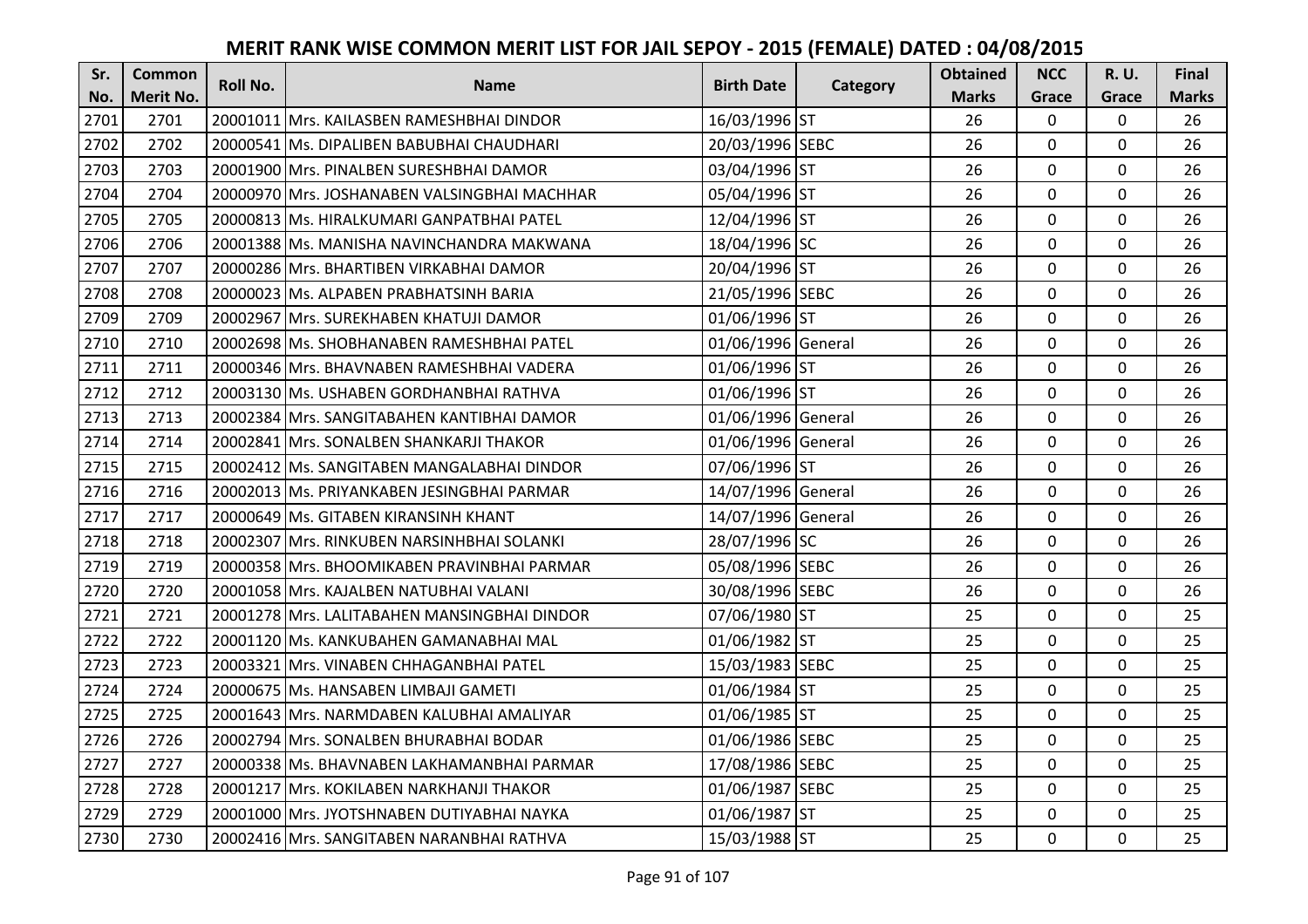| Sr.  | <b>Common</b>    | Roll No. | <b>Name</b>                                  | <b>Birth Date</b>  |          | <b>Obtained</b> | <b>NCC</b>   | <b>R.U.</b> | Final        |
|------|------------------|----------|----------------------------------------------|--------------------|----------|-----------------|--------------|-------------|--------------|
| No.  | <b>Merit No.</b> |          |                                              |                    | Category | <b>Marks</b>    | Grace        | Grace       | <b>Marks</b> |
| 2731 | 2731             |          | 20000387 Ms. BUDHANALATA VANSHRAJ YADAV      | 02/08/1988 General |          | 25              | 0            | 0           | 25           |
| 2732 | 2732             |          | 20003202 IMs. VARSHABAHEN LAXMANBHAI KHARADI | 01/07/1989 ST      |          | 25              | $\mathbf 0$  | $\Omega$    | 25           |
| 2733 | 2733             |          | 20000230 lMs. ASMITABEN RAMABHAI BAMANIYA    | 04/08/1989 ST      |          | 25              | $\mathbf 0$  | $\Omega$    | 25           |
| 2734 | 2734             |          | 20003259 Ms. VARSHABEN UKARSINH VAKHALA      | 26/12/1989 SEBC    |          | 25              | $\mathbf 0$  | 0           | 25           |
| 2735 | 2735             |          | 20000633 Mrs. GITABAHEN POPATLAL BODAT       | 24/04/1990 ST      |          | 25              | $\mathbf{0}$ | $\mathbf 0$ | 25           |
| 2736 | 2736             |          | 20001335 Mrs. MADHUBEN BABUBHAI BARIA        | 01/06/1990 SEBC    |          | 25              | $\mathbf 0$  | $\Omega$    | 25           |
| 2737 | 2737             |          | 20003216 Ms. VARSHABEN GAMBHIRJI RANA        | 17/06/1990 General |          | 25              | $\mathbf 0$  | 0           | 25           |
| 2738 | 2738             |          | 20002502 Ms. SAYNABEN SHAMBHUBHAI KOTWAL     | 09/08/1990 SEBC    |          | 25              | $\mathbf{0}$ | $\mathbf 0$ | 25           |
| 2739 | 2739             |          | 20002934 Mrs. SUNITABEN PARSINGBHAI BARIA    | 12/02/1991 ST      |          | 25              | $\mathbf 0$  | 0           | 25           |
| 2740 | 2740             |          | 20002385 Ms. SANGITABAHEN KANTIBHAI KATARA   | 27/04/1991 ST      |          | 25              | $\mathbf{0}$ | 0           | 25           |
| 2741 | 2741             |          | 20001545 Mrs. MENAKABAHEN NAVAJIBHAI NINAMA  | 01/06/1991 ST      |          | 25              | $\Omega$     | 0           | 25           |
| 2742 | 2742             |          | 20001012 Ms. KAILASBEN SABABHAI TALAR        | 21/06/1991 SEBC    |          | 25              | $\mathbf 0$  | 0           | 25           |
| 2743 | 2743             |          | 20001846 Mrs. PARULBEN SHANABHAI KHANT       | 14/04/1992 General |          | 25              | 0            | $\mathbf 0$ | 25           |
| 2744 | 2744             |          | 20002638 Ms. SHILPABEN JAYANTIBHAI PARMAR    | 25/05/1992 SEBC    |          | 25              | $\mathbf 0$  | 0           | 25           |
| 2745 | 2745             |          | 20003087 Ms. URMILABEN FATESINH BARIA        | 01/06/1992 SEBC    |          | 25              | $\mathbf 0$  | 0           | 25           |
| 2746 | 2746             |          | 20002230 Mrs. REKHABEN KANTIBHAI BHAGORA     | 01/06/1992 ST      |          | 25              | $\mathbf{0}$ | $\Omega$    | 25           |
| 2747 | 2747             |          | 20003315 Mrs. VIMUBEN NAGJIBHAI PARMAR       | 01/06/1992 SC      |          | 25              | $\mathbf{0}$ | 0           | 25           |
| 2748 | 2748             |          | 20001191 Ms. KIRANBAHEN KODARBHAI CHENVA     | 18/06/1992 SC      |          | 25              | $\mathbf 0$  | $\Omega$    | 25           |
| 2749 | 2749             |          | 20002120 Ms. RAMILABEN DEVRAJBHAI AYAR       | 16/07/1992 SEBC    |          | 25              | $\mathbf 0$  | $\Omega$    | 25           |
| 2750 | 2750             |          | 20001940 IMrs. PRABHABEN JESINGBHAI SOLANKI  | 04/08/1992 SC      |          | 25              | $\mathbf 0$  | 0           | 25           |
| 2751 | 2751             |          | 20001557 Ms. MINABEN CHHAGANBHAI PATEL       | 09/09/1992 General |          | 25              | $\mathbf 0$  | $\Omega$    | 25           |
| 2752 | 2752             |          | 20000117 Mrs. ANSIBEN NARNAJI CHAUDHARI      | 08/01/1993 General |          | 25              | $\mathbf 0$  | $\Omega$    | 25           |
| 2753 | 2753             |          | 20003174 Mrs. VANDNABEN MARKANDRAY ACHARYA   | 13/01/1993 SEBC    |          | 25              | $\mathbf 0$  | $\Omega$    | 25           |
| 2754 | 2754             |          | 20001086 Mrs. KALPANABEN MULSINHBHAI BARIYA  | 01/04/1993 ST      |          | 25              | $\mathbf 0$  | $\mathbf 0$ | 25           |
| 2755 | 2755             |          | 20000420 Ms. CHETANABAHEN GANPATSINH BARIA   | 25/04/1993 SEBC    |          | 25              | $\mathbf 0$  | 0           | 25           |
| 2756 | 2756             |          | 20001118 Mrs. KANCHANBEN PREMABHAI DABHI     | 30/05/1993 SC      |          | 25              | $\mathbf{0}$ | 0           | 25           |
| 2757 | 2757             |          | 20000990 Ms. JYOTSANABAHEN KANTIBHAI KOPSA   | 31/05/1993 ST      |          | 25              | $\mathbf 0$  | 0           | 25           |
| 2758 | 2758             |          | 20001496 Ms. MANJULABEN MISARABHAI RATHVA    | 01/06/1993 ST      |          | 25              | $\Omega$     | 0           | 25           |
| 2759 | 2759             |          | 20002064 Ms. RADHABAHEN MOOKESHSINH MAKAVANA | 01/06/1993 SEBC    |          | 25              | $\mathbf 0$  | 0           | 25           |
| 2760 | 2760             |          | 20002407 Ms. SANGITABEN KAMALSINH BARIA      | 01/06/1993 SEBC    |          | 25              | $\mathbf{0}$ | 0           | 25           |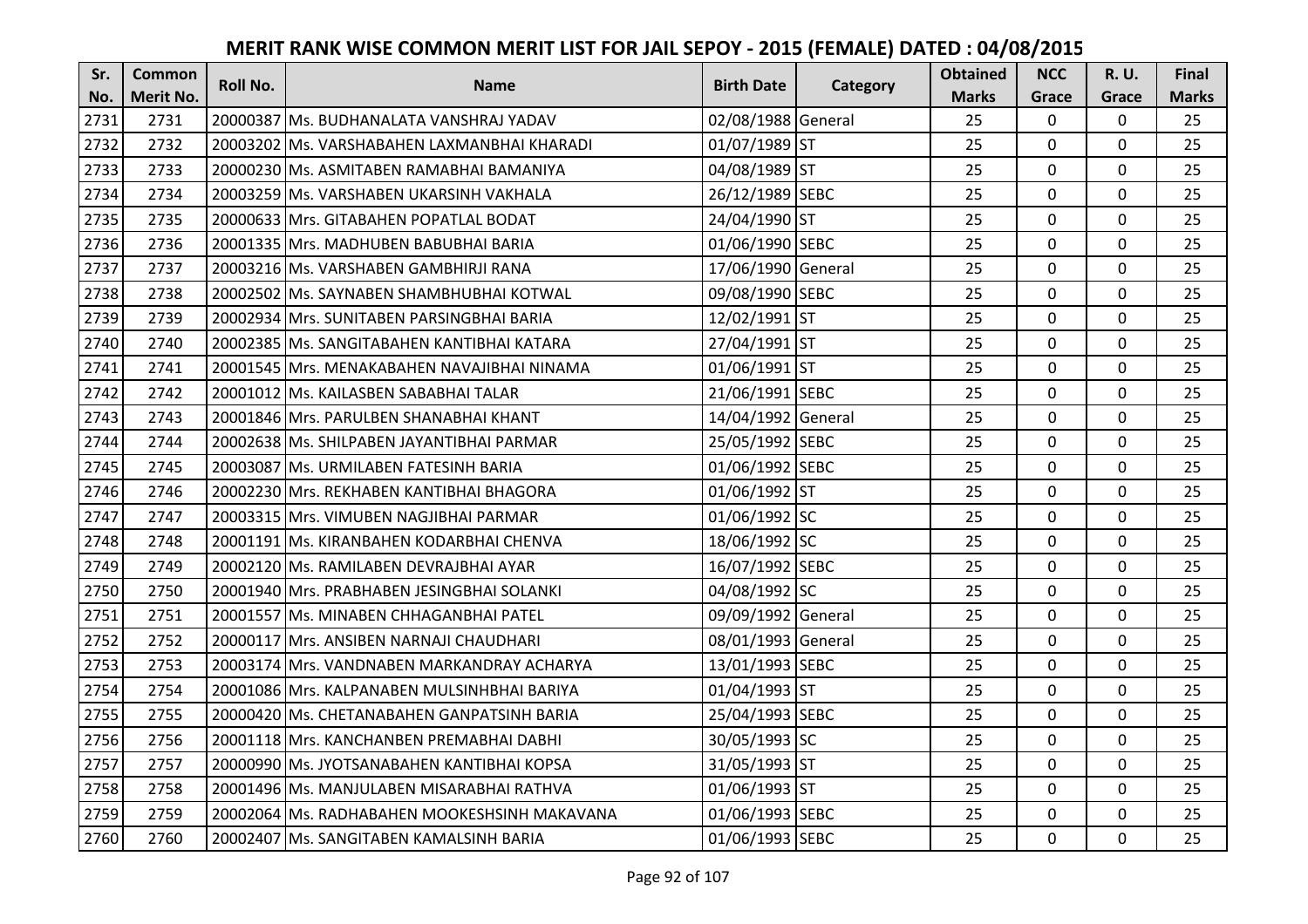| Sr.  | <b>Common</b>    | Roll No. | <b>Name</b>                                   | <b>Birth Date</b>  | Category | <b>Obtained</b> | <b>NCC</b>   | <b>R.U.</b> | Final        |
|------|------------------|----------|-----------------------------------------------|--------------------|----------|-----------------|--------------|-------------|--------------|
| No.  | <b>Merit No.</b> |          |                                               |                    |          | <b>Marks</b>    | Grace        | Grace       | <b>Marks</b> |
| 2761 | 2761             |          | 20001093 Mrs. KALUBA JITUJI ZALA              | 01/06/1993 General |          | 25              | $\mathbf 0$  | 0           | 25           |
| 2762 | 2762             |          | 20003241 Mrs. VARSHABEN NATHUBHAI SISODIYA    | 17/06/1993 SEBC    |          | 25              | $\mathbf 0$  | 0           | 25           |
| 2763 | 2763             |          | 20002999 lMrs. SURYABEN RAMANBHAI KATIJA      | 27/06/1993 ST      |          | 25              | $\mathbf 0$  | $\Omega$    | 25           |
| 2764 | 2764             |          | 20000188 Mrs. ASHABEN KARANBHAI BAMANIYA      | 05/07/1993 ST      |          | 25              | $\mathbf 0$  | 0           | 25           |
| 2765 | 2765             |          | 20003347 Mrs. ZINIBEN NEMAJI CHAUDHARY        | 15/07/1993 General |          | 25              | $\mathbf{0}$ | $\mathbf 0$ | 25           |
| 2766 | 2766             |          | 20002902 Mrs. SUMITRABEN ISHVARBHAI CHAUDHARI | 10/08/1993 SEBC    |          | 25              | $\Omega$     | $\Omega$    | 25           |
| 2767 | 2767             |          | 20003267 Mrs. VASANTABEN PRABHATSINH PATEL    | 02/09/1993 SEBC    |          | 25              | $\mathbf 0$  | 0           | 25           |
| 2768 | 2768             |          | 20001848 Ms. PARULBEN UDESINH CHAUHAN         | 15/10/1993 SEBC    |          | 25              | $\mathbf{0}$ | $\mathbf 0$ | 25           |
| 2769 | 2769             |          | 20001932 Ms. POOJABEN RAMESHBHAI PATEL        | 28/11/1993 General |          | 25              | $\mathbf 0$  | 0           | 25           |
| 2770 | 2770             |          | 20000862 Mrs. JAGRUTIBEN VIKRAMBHAI PARMAR    | 05/12/1993 SC      |          | 25              | $\mathbf{0}$ | 0           | 25           |
| 2771 | 2771             |          | 20003123 Mrs. USHABEN BABUBHAI BARIA          | 06/12/1993 SEBC    |          | 25              | $\Omega$     | 0           | 25           |
| 2772 | 2772             |          | 20000293 Mrs. BHAVANABEN DASHARATHJI THAKOR   | 06/01/1994 General |          | 25              | $\mathbf 0$  | 0           | 25           |
| 2773 | 2773             |          | 20000656 Mrs. GITABEN VITTHALBHAI VASAVA      | 14/01/1994 ST      |          | 25              | $\mathbf{0}$ | 0           | 25           |
| 2774 | 2774             |          | 20001882 Mrs. PAYALBEN RAMESHBHAI VASAIYA     | 22/01/1994 ST      |          | 25              | $\mathbf 0$  | 0           | 25           |
| 2775 | 2775             |          | 20000239 Ms. BAKABEN BHURABHAI AMALIYAR       | 24/02/1994 ST      |          | 25              | $\mathbf 0$  | 0           | 25           |
| 2776 | 2776             |          | 20001829 Ms. PARIBEN NARVATSINH PATEL         | 07/03/1994 General |          | 25              | $\mathbf{0}$ | $\Omega$    | 25           |
| 2777 | 2777             |          | 20001469 Ms. MANISHABHEN BHARATSINH MINAMA    | 11/03/1994 ST      |          | 25              | $\mathbf{0}$ | 0           | 25           |
| 2778 | 2778             |          | 20002898 Mrs. SUMITRABEN GENDALBHAI BHABHOR   | 05/04/1994 ST      |          | 25              | $\mathbf 0$  | $\Omega$    | 25           |
| 2779 | 2779             |          | 20002930 IMrs. SUNITABEN MANASUKHBHAI VASAVA  | 17/04/1994 ST      |          | 25              | $\mathbf 0$  | $\Omega$    | 25           |
| 2780 | 2780             |          | 20002090 Ms. RADHIKABEN MAKANSINH PARMAR      | 28/05/1994 ST      |          | 25              | $\mathbf 0$  | 0           | 25           |
| 2781 | 2781             |          | 20002964 Ms. SUREKHABEN KALSINGBHAI HATHILA   | 01/06/1994 ST      |          | 25              | $\mathbf 0$  | $\Omega$    | 25           |
| 2782 | 2782             |          | 20001060 Ms. KAJALBEN RAMESHBHAI MAKVANA      | 01/06/1994 SEBC    |          | 25              | $\mathbf 0$  | $\Omega$    | 25           |
| 2783 | 2783             |          | 20003214 Ms. VARSHABEN DHULABHAI SENMA        | 01/06/1994 SC      |          | 25              | $\mathbf 0$  | 0           | 25           |
| 2784 | 2784             |          | 20002735 Ms. SITABEN MITHABHAI GAMAR          | 01/06/1994 ST      |          | 25              | $\mathbf 0$  | $\mathbf 0$ | 25           |
| 2785 | 2785             |          | 20000622 Ms. GEETABEN MAGANBHAI TALSANIYA     | 01/06/1994 SEBC    |          | 25              | $\mathbf 0$  | 0           | 25           |
| 2786 | 2786             |          | 20001714 Ms. NIKITABEN RAGHAJIBHAI PANDYA     | 01/06/1994 SC      |          | 25              | $\mathbf{0}$ | 0           | 25           |
| 2787 | 2787             |          | 20002734 Mrs. SITABEN MANSINGBHAI MAKVANA     | 15/06/1994 ST      |          | 25              | $\mathbf 0$  | 0           | 25           |
| 2788 | 2788             |          | 20002423 Mrs. SANGITABEN SAMARSINH PATEL      | 02/07/1994 SEBC    |          | 25              | $\Omega$     | 0           | 25           |
| 2789 | 2789             |          | 20002194 Ms. RAXABEN CHHAGANBHAI BHABHOR      | 01/08/1994 ST      |          | 25              | $\mathbf 0$  | 0           | 25           |
| 2790 | 2790             |          | 20000849 Mrs. JAGRUTIBEN BHARAMBHAI RATHVA    | 21/08/1994 ST      |          | 25              | $\mathbf{0}$ | 0           | 25           |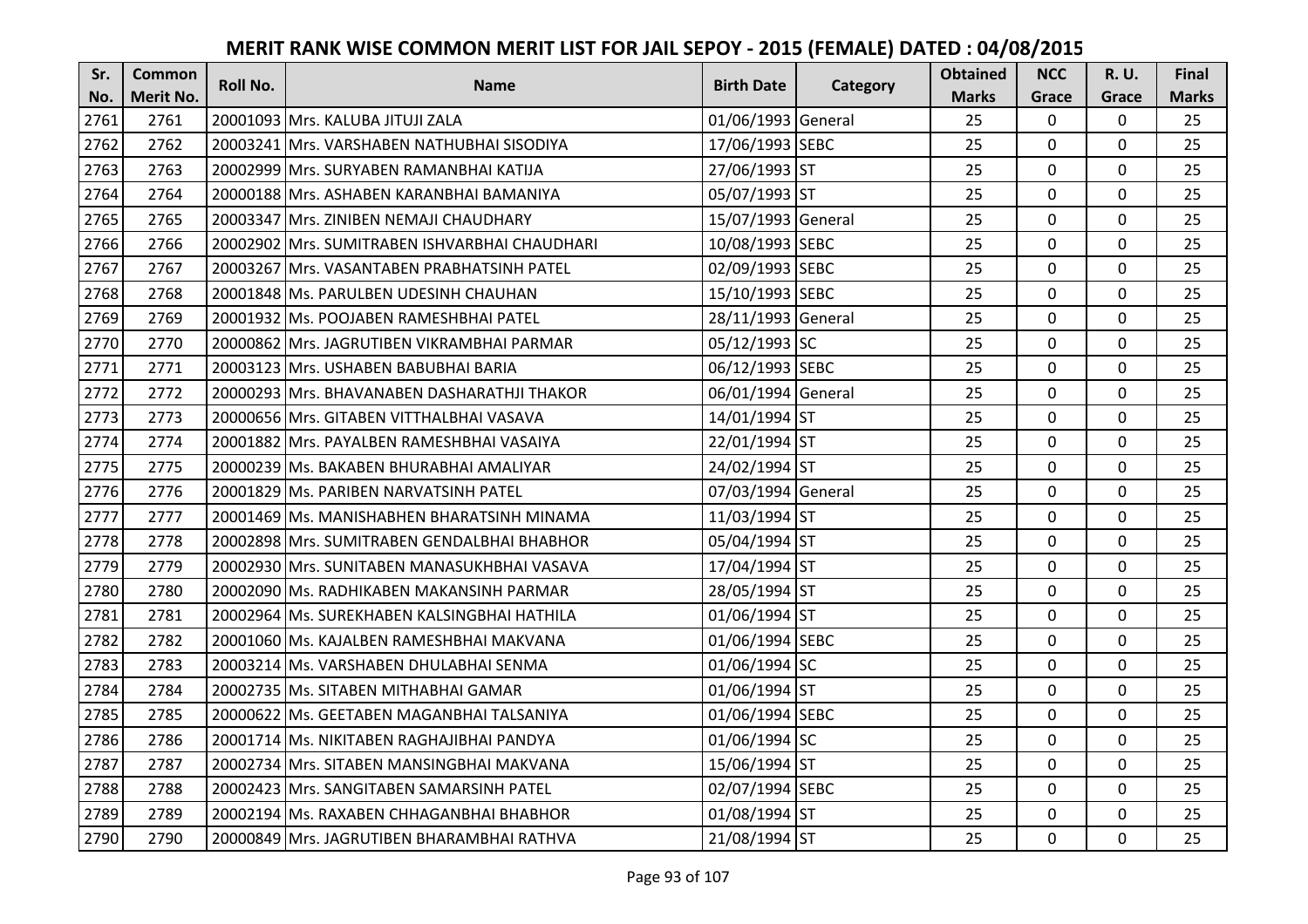| Sr.  | <b>Common</b>    | <b>Roll No.</b> | <b>Name</b>                                  | <b>Birth Date</b>  |          | <b>Obtained</b> | <b>NCC</b>     | R. U.    | Final        |
|------|------------------|-----------------|----------------------------------------------|--------------------|----------|-----------------|----------------|----------|--------------|
| No.  | <b>Merit No.</b> |                 |                                              |                    | Category | <b>Marks</b>    | Grace          | Grace    | <b>Marks</b> |
| 2791 | 2791             |                 | 20001923 Ms. POOJA SHYAMSINH TOMAR           | 22/09/1994 General |          | 25              | 0              | 0        | 25           |
| 2792 | 2792             |                 | 20001705 IMrs. NETALKUMARI KAMLESHBHAI DAMOR | 16/10/1994 ST      |          | 25              | $\mathbf 0$    | 0        | 25           |
| 2793 | 2793             |                 | 20000914 lMrs. JAYABEN BAKUBHAI BARIA        | 25/10/1994 SEBC    |          | 25              | $\mathbf{0}$   | 0        | 25           |
| 2794 | 2794             |                 | 20002990 Ms. SURPABEN KALUBHAI CHANDANA      | 11/12/1994 ST      |          | 25              | $\mathbf{0}$   | 0        | 25           |
| 2795 | 2795             |                 | 20001599 Ms. MITTALBEN FULABHAI DAMOR        | 13/01/1995 ST      |          | 25              | $\mathbf{0}$   | 0        | 25           |
| 2796 | 2796             |                 | 20001540 Ms. MEGHNABEN RAJANIKANTBHAI VASAVA | 23/01/1995 ST      |          | 25              | $\mathbf{0}$   | 0        | 25           |
| 2797 | 2797             |                 | 20001090 Mrs. KALPNABEN NANUSINH BARIA       | 23/02/1995 SEBC    |          | 25              | $\mathbf 0$    | 0        | 25           |
| 2798 | 2798             |                 | 20002432 Mrs. SANJYABEN MANILAL GAMAR        | 20/03/1995 ST      |          | 25              | $\mathbf 0$    | 0        | 25           |
| 2799 | 2799             |                 | 20001483 Ms. MANJULABAHEN LAXMANBHAI DAMOR   | 22/03/1995 SC      |          | 25              | $\mathbf 0$    | 0        | 25           |
| 2800 | 2800             |                 | 20002344 Mrs. SADHANABEN MATABHAI BARIYA     | 15/05/1995 ST      |          | 25              | $\mathbf 0$    | 0        | 25           |
| 2801 | 2801             |                 | 20000159 Mrs. ASHABAHEN ARVINDSINH PATEL     | 15/05/1995 SEBC    |          | 25              | $\Omega$       | 0        | 25           |
| 2802 | 2802             |                 | 20002238 Mrs. REKHABEN MARAKHIBHAI PATAT     | 18/05/1995 SEBC    |          | 25              | $\mathbf 0$    | $\Omega$ | 25           |
| 2803 | 2803             |                 | 20001852 Ms. PARVATIBEN DALSANGJI THAKOR     | 01/06/1995 SEBC    |          | 25              | $\mathbf{0}$   | 0        | 25           |
| 2804 | 2804             |                 | 20002697 Mrs. SHOBHANABEN PRADHANJI THAKOR   | 01/06/1995 SEBC    |          | 25              | $\mathbf 0$    | 0        | 25           |
| 2805 | 2805             |                 | 20002903 Mrs. SUMITRABEN KISHANSINH PATEL    | 01/06/1995 SEBC    |          | 25              | $\mathbf 0$    | 0        | 25           |
| 2806 | 2806             |                 | 20002896 Ms. SUMITRABEN CHHITIYABHAI RATHVA  | 01/06/1995 ST      |          | 25              | $\mathbf 0$    | 0        | 25           |
| 2807 | 2807             |                 | 20001306 lMs. LAXMIBEN NAYAKABHAI RATHVA     | 01/06/1995 ST      |          | 25              | $\mathbf{0}$   | 0        | 25           |
| 2808 | 2808             |                 | 20000472 Mrs. DAXABEN BHARATSINH BARIA       | 02/06/1995 SEBC    |          | 25              | $\mathbf{0}$   | 0        | 25           |
| 2809 | 2809             |                 | 20003088 Ms. URMILABEN FATESINH KHANT        | 18/06/1995 General |          | 25              | $\mathbf 0$    | 0        | 25           |
| 2810 | 2810             |                 | 20000742 Mrs. HETALBAHEN BALVANTSINH KHANT   | 25/06/1995 General |          | 25              | $\mathbf 0$    | 0        | 25           |
| 2811 | 2811             |                 | 20002597 Mrs. SHEETALBEN DHARUBHAI MAKVANA   | 15/07/1995 ST      |          | 25              | $\mathbf 0$    | 0        | 25           |
| 2812 | 2812             |                 | 20000212 Mrs. ASMITABAHEN BAKULBHAI PANDOR   | 18/07/1995 ST      |          | 25              | $\mathbf 0$    | 0        | 25           |
| 2813 | 2813             |                 | 20001690 Ms. NEETABEN JITENDRAKUMAR BAMANIYA | 21/08/1995 ST      |          | 25              | $\mathbf 0$    | 0        | 25           |
| 2814 | 2814             |                 | 20000778 Ms. HIMANIBEN DAHYABHAI CHAUDHARI   | 22/10/1995 SEBC    |          | 25              | $\mathbf 0$    | 0        | 25           |
| 2815 | 2815             |                 | 20000071 Ms. ANITABEN JADAVBHAI SONAGARA     | 06/11/1995 SEBC    |          | 25              | $\mathbf 0$    | 0        | 25           |
| 2816 | 2816             |                 | 20000882 Mrs. JAMNABEN SOMABHAI RATHVA       | 07/11/1995 ST      |          | 25              | $\mathbf 0$    | 0        | 25           |
| 2817 | 2817             |                 | 20003269 Ms. VASANTBEN DHANJIBHAI RATHOD     | 08/11/1995 SC      |          | 25              | $\mathbf 0$    | 0        | 25           |
| 2818 | 2818             |                 | 20001436 Ms. MANISHABEN LIMBABHAI SANGADA    | 22/12/1995 ST      |          | 25              | $\Omega$       | $\Omega$ | 25           |
| 2819 | 2819             |                 | 20001878 Mrs. PAYALBEN KISHORGIRI GAUSWAMI   | 25/12/1995 General |          | 25              | $\mathbf 0$    | 0        | 25           |
| 2820 | 2820             |                 | 20002338 Ms. RUXAMANABEN GANPATBHAI VASAVA   | 01/01/1996 ST      |          | 25              | $\overline{0}$ | 0        | 25           |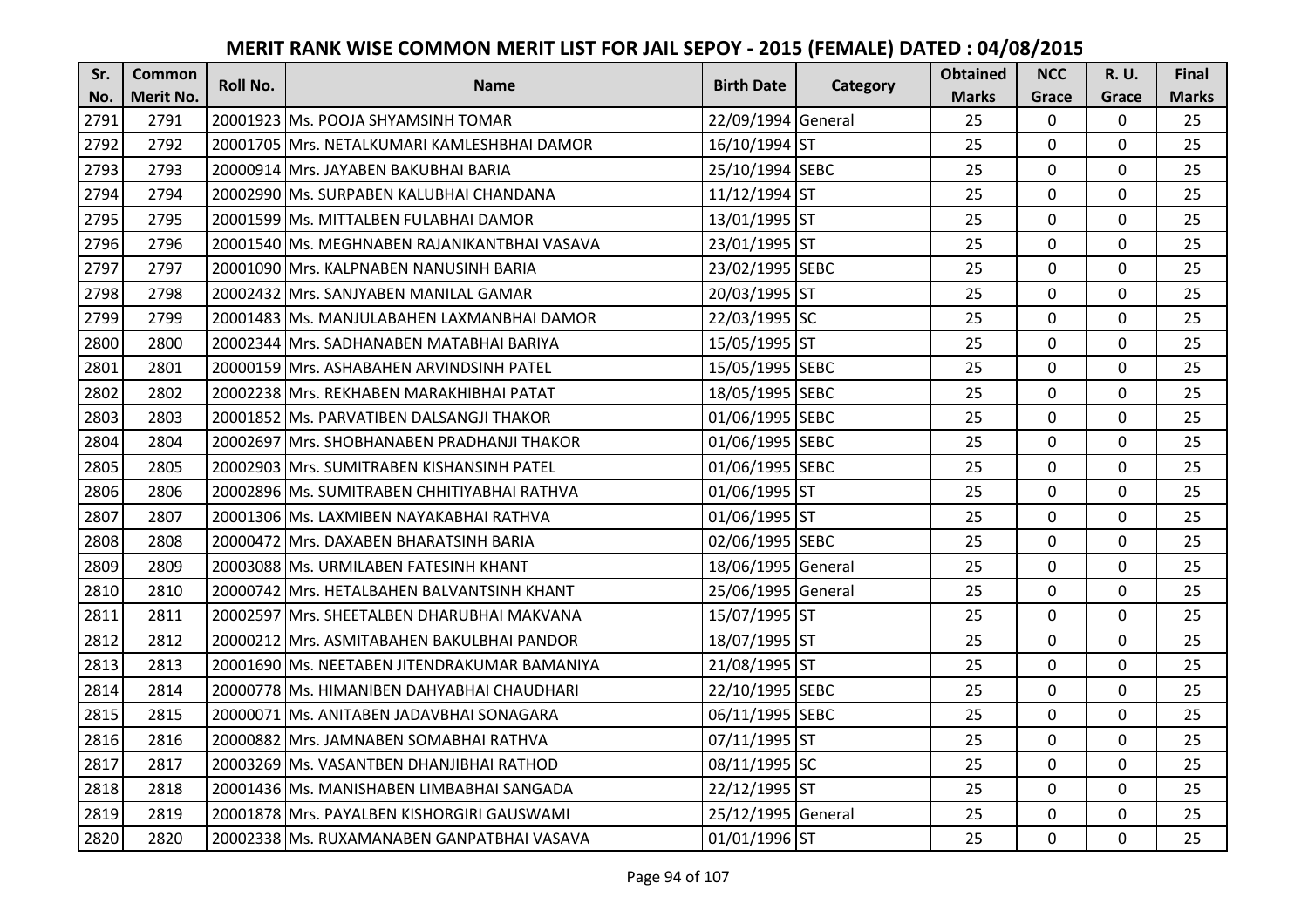| Sr.  | <b>Common</b>    | Roll No. | <b>Name</b>                                    | <b>Birth Date</b>  |          | <b>Obtained</b> | <b>NCC</b>   | <b>R.U.</b> | Final        |
|------|------------------|----------|------------------------------------------------|--------------------|----------|-----------------|--------------|-------------|--------------|
| No.  | <b>Merit No.</b> |          |                                                |                    | Category | <b>Marks</b>    | Grace        | Grace       | <b>Marks</b> |
| 2821 | 2821             |          | 20001244 Ms. KRISHNABEN BALUBHAI VAZA          | 05/01/1996 SC      |          | 25              | 0            | 0           | 25           |
| 2822 | 2822             |          | 20001564 Mrs. MINAKSHIBEN RANSINH BARIA        | 21/02/1996 ST      |          | 25              | $\mathbf 0$  | $\Omega$    | 25           |
| 2823 | 2823             |          | 20001444 Mrs. MANISHABEN PRATAPSINH BARIA      | 01/06/1996 General |          | 25              | $\mathbf 0$  | 0           | 25           |
| 2824 | 2824             |          | 20001359 Mrs. MAMTA BEN BHOPA BHAI GOHIL       | 01/06/1996 SEBC    |          | 25              | $\mathbf 0$  | 0           | 25           |
| 2825 | 2825             |          | 20001845 Mrs. PARULBEN SALUBHAI BAMANIYA       | 12/06/1996 ST      |          | 25              | $\mathbf{0}$ | $\mathbf 0$ | 25           |
| 2826 | 2826             |          | 20001171 Ms. KINJALBEN MAHESHBHAI KHANT        | 14/06/1996 SEBC    |          | 25              | $\mathbf 0$  | $\Omega$    | 25           |
| 2827 | 2827             |          | 20000056 Ms. ANILABEN NARUBHAI PARMAR          | 16/06/1996 ST      |          | 25              | $\mathbf 0$  | 0           | 25           |
| 2828 | 2828             |          | 20001174 Ms. KINJALBEN NAVJIBHAI PARMAR        | 26/06/1996 ST      |          | 25              | $\mathbf{0}$ | $\mathbf 0$ | 25           |
| 2829 | 2829             |          | 20003096 Mrs. URMILABEN PARSINGBHAI GARASIYA   | 04/07/1996 ST      |          | 25              | $\mathbf 0$  | 0           | 25           |
| 2830 | 2830             |          | 20001165 Mrs. KINJALBEN DASHRATHBHAI PRAJAPATI | 21/07/1996 SEBC    |          | 25              | $\mathbf{0}$ | 0           | 25           |
| 2831 | 2831             |          | 20000594 Ms. GAURI SONJIBHAI PATNI             | 30/07/1996 SEBC    |          | 25              | $\mathbf 0$  | 0           | 25           |
| 2832 | 2832             |          | 20001236 Mrs. KOMALBEN RAMESHBHAI BARIA        | 10/08/1996 SEBC    |          | 25              | $\mathbf 0$  | 0           | 25           |
| 2833 | 2833             |          | 20001257 Ms. KUMARI SAVITA SODAGAR YADAV       | 17/08/1996 General |          | 25              | 0            | 0           | 25           |
| 2834 | 2834             |          | 20000667 Mrs. HANSABAHEN RUPABHAI BHARWAD      | 01/06/1982 SEBC    |          | 24              | $\mathbf 0$  | 0           | 24           |
| 2835 | 2835             |          | 20001811 Mrs. NITABEN MAKANBHAI MUNIYA         | 01/09/1983 ST      |          | 24              | $\mathbf 0$  | 0           | 24           |
| 2836 | 2836             |          | 20000464 Ms. DAXABAHEN LAXMANBHAI DAMOR        | 13/05/1984 ST      |          | 24              | $\mathbf{0}$ | $\Omega$    | 24           |
| 2837 | 2837             |          | 20000662 Ms. HANNABEN KAHNDAS GAMIT            | 29/04/1985 ST      |          | 24              | $\mathbf{0}$ | 0           | 24           |
| 2838 | 2838             |          | 20002125 Mrs. RAMILABEN KHATUBHAI KHARADI      | 30/04/1986 ST      |          | 24              | $\mathbf 0$  | $\Omega$    | 24           |
| 2839 | 2839             |          | 20001125 Ms. KANTABAHEN GALYABHAI PARGI        | 21/05/1986 ST      |          | 24              | $\mathbf 0$  | $\Omega$    | 24           |
| 2840 | 2840             |          | 20002306 Mrs. RINKUBEN MULJIBHAI CHAMAR        | 30/05/1986 SC      |          | 24              | $\mathbf 0$  | 0           | 24           |
| 2841 | 2841             |          | 20002893 Mrs. SUMITRABEN BHAVSING RATHWA       | 17/02/1987 ST      |          | 24              | $\mathbf 0$  | $\Omega$    | 24           |
| 2842 | 2842             |          | 20002821 Mrs. SONALBEN KANTILAL PARMAR         | 25/04/1988 SC      |          | 24              | $\mathbf 0$  | $\Omega$    | 24           |
| 2843 | 2843             |          | 20002457 Mrs. SARIKABEN CHUNILAL BHAGORA       | 02/05/1988 ST      |          | 24              | $\mathbf 0$  | 0           | 24           |
| 2844 | 2844             |          | 20000389 Ms. CHAMPABEN BADARSANG CHAUHAN       | 01/06/1989 SEBC    |          | 24              | $\mathbf 0$  | $\mathbf 0$ | 24           |
| 2845 | 2845             |          | 20002792 Mrs. SONALBEN BHANABHAI RATHOD        | 20/07/1989 General |          | 24              | $\mathbf 0$  | 0           | 24           |
| 2846 | 2846             |          | 20001913 Mrs. PINTUBAHEN RANJITSINH THAKOR     | 01/01/1990 General |          | 24              | $\mathbf{0}$ | 0           | 24           |
| 2847 | 2847             |          | 20003010 Ms. SUSHILABEN SAYBABHAI PATELIYA     | 19/03/1990 SEBC    |          | 24              | $\mathbf 0$  | 0           | 24           |
| 2848 | 2848             |          | 20002216 Ms. REKHABEN DILIPKUMAR BARIA         | 12/12/1990 SEBC    |          | 24              | $\Omega$     | 0           | 24           |
| 2849 | 2849             |          | 20001348 Ms. MAHIBEN BALDEVBHAI CHAUDHARI      | 01/01/1991 SEBC    |          | 24              | $\mathbf 0$  | 0           | 24           |
| 2850 | 2850             |          | 20000473 Mrs. DAXABEN DAHYABHAI PARMAR         | 26/01/1991 SC      |          | 24              | $\mathbf{0}$ | 0           | 24           |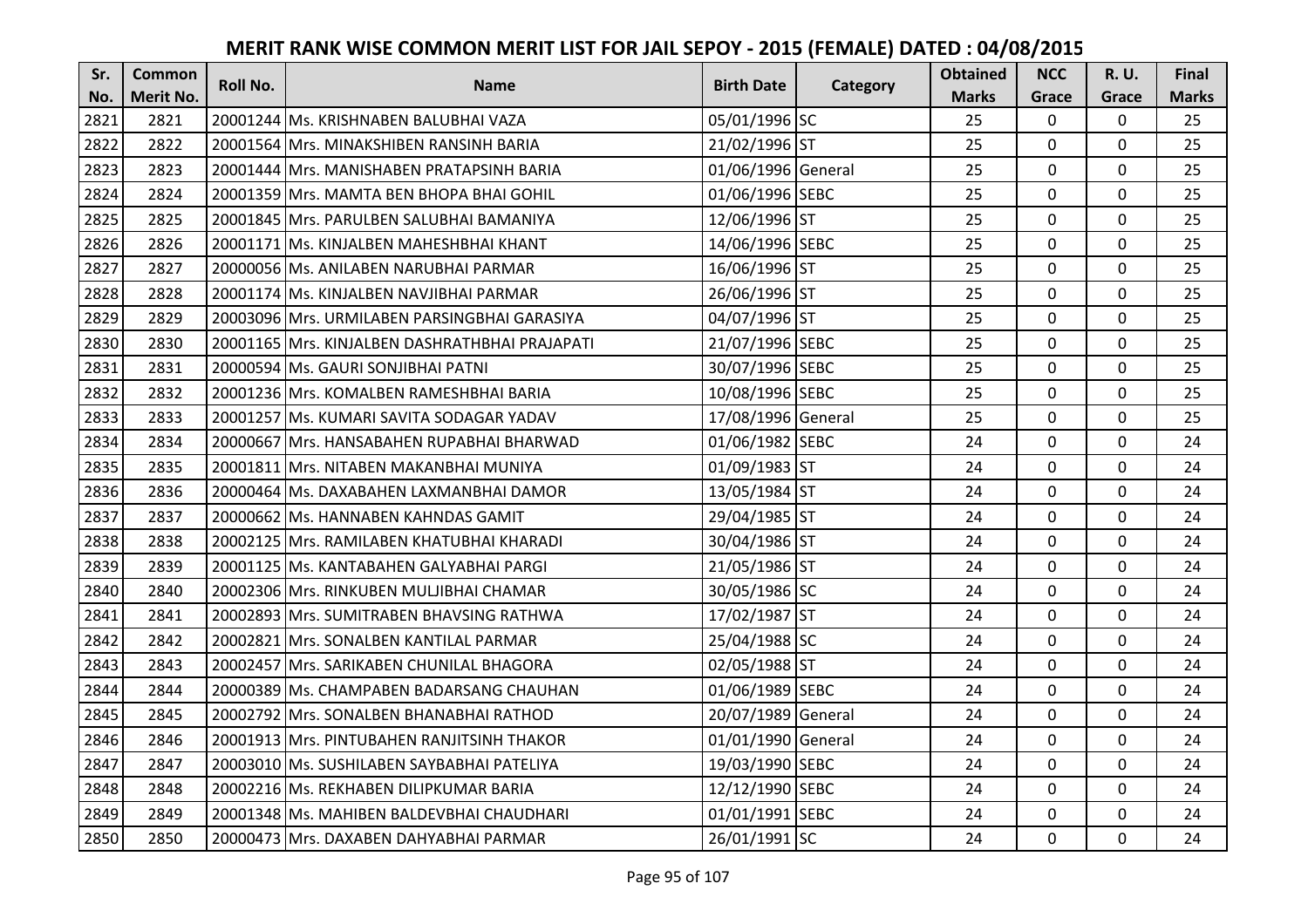| Sr.  | <b>Common</b>    | <b>Roll No.</b> | <b>Name</b>                                    | <b>Birth Date</b>  |          | <b>Obtained</b> | <b>NCC</b>   | <b>R.U.</b> | Final        |
|------|------------------|-----------------|------------------------------------------------|--------------------|----------|-----------------|--------------|-------------|--------------|
| No.  | <b>Merit No.</b> |                 |                                                |                    | Category | <b>Marks</b>    | Grace        | Grace       | <b>Marks</b> |
| 2851 | 2851             |                 | 20000519 Mrs. DHARMISHTHABEN KANTIBHAI KHARADI | 01/02/1991 ST      |          | 24              | $\mathbf 0$  | 0           | 24           |
| 2852 | 2852             |                 | 20000818 Mrs. ILA BHURKABHAI BHABHOR           | 20/05/1991 ST      |          | 24              | $\mathbf 0$  | $\Omega$    | 24           |
| 2853 | 2853             |                 | 20003279 Mrs. VEENABAHEN DEETABHAI KHARADI     | 01/06/1991 ST      |          | 24              | $\mathbf 0$  | $\Omega$    | 24           |
| 2854 | 2854             |                 | 20002489 Ms. SAVITABEN BHOJABHAI KALMI         | 10/05/1992 ST      |          | 24              | $\mathbf 0$  | 0           | 24           |
| 2855 | 2855             |                 | 20001243 Ms. KRISHNABEN BABUBHAI PATELIYA      | 11/05/1992 SEBC    |          | 24              | $\mathbf{0}$ | $\mathbf 0$ | 24           |
| 2856 | 2856             |                 | 20001310 Mrs. LAXMIBEN RANABHAI GHANGHOL       | 01/06/1992 SEBC    |          | 24              | $\mathbf 0$  | $\Omega$    | 24           |
| 2857 | 2857             |                 | 20001626 Mrs. NAGINABEN KAVJIBHAI KHARADI      | 21/06/1992 ST      |          | 24              | $\mathbf{0}$ | 0           | 24           |
| 2858 | 2858             |                 | 20001468 Ms. MANISHABHAI VIRAMBHAI BAVALIYA    | 02/10/1992 SEBC    |          | 24              | $\mathbf{0}$ | $\mathbf 0$ | 24           |
| 2859 | 2859             |                 | 20001665 Ms. NAYANABEN PRAHLADBHAI SENAVA      | 03/10/1992 SC      |          | 24              | $\mathbf 0$  | 0           | 24           |
| 2860 | 2860             |                 | 20001372 Mrs. MANDAKINIBEN PRADIPBHAI BARIA    | 23/10/1992 SEBC    |          | 24              | $\mathbf{0}$ | 0           | 24           |
| 2861 | 2861             |                 | 20002785 Mrs. SONALBEN BABUJI PARMAR           | 01/12/1992 SEBC    |          | 24              | $\Omega$     | 0           | 24           |
| 2862 | 2862             |                 | 20000152 Mrs. ARUNABEN PARMABHAI MIYASANIYA    | 07/12/1992 SC      |          | 24              | $\mathbf 0$  | 0           | 24           |
| 2863 | 2863             |                 | 20000576 Ms. DIVYABEN HARESHBHAI RATHVAKOLI    | 01/01/1993 SEBC    |          | 24              | $\mathbf{0}$ | $\mathbf 0$ | 24           |
| 2864 | 2864             |                 | 20002726 Mrs. SITABAHEN KALIDAS DAMOR          | 25/01/1993 ST      |          | 24              | $\mathbf{0}$ | 0           | 24           |
| 2865 | 2865             |                 | 20003293 Ms. VIJYABEN SOMABHAI RABARI          | 17/02/1993 SEBC    |          | 24              | $\mathbf 0$  | 0           | 24           |
| 2866 | 2866             |                 | 20000822 Ms. INDIRABEN BACHUBHAI VASAVA        | 08/03/1993 ST      |          | 24              | $\mathbf{0}$ | $\Omega$    | 24           |
| 2867 | 2867             |                 | 20003181 Ms. VANITABEN BADIYABHAI BILVAL       | 18/03/1993 ST      |          | 24              | $\mathbf{0}$ | 0           | 24           |
| 2868 | 2868             |                 | 20002946 Ms. SUREKHABAHEN BABUBHAI SANGADA     | 03/04/1993 ST      |          | 24              | $\mathbf 0$  | $\Omega$    | 24           |
| 2869 | 2869             |                 | 20002426 IMrs. SANGITABEN SOMABHAI DAMOR       | 12/04/1993 ST      |          | 24              | $\mathbf 0$  | $\Omega$    | 24           |
| 2870 | 2870             |                 | 20000207 Mrs. ASHVINABEN SHANABHAI PATEL       | 02/05/1993 SEBC    |          | 24              | $\mathbf 0$  | 0           | 24           |
| 2871 | 2871             |                 | 20001976 Ms. PREMILABEN RAMANBHAI PATEL        | 07/12/1993 SEBC    |          | 24              | $\mathbf 0$  | $\Omega$    | 24           |
| 2872 | 2872             |                 | 20000570 Ms. DISHABEN CHANDRAKANTBHAI PATEL    | 29/12/1993 General |          | 24              | $\mathbf 0$  | $\Omega$    | 24           |
| 2873 | 2873             |                 | 20000118 Mrs. ANSOYABEN ISHWARDAS SADHU        | 12/01/1994 SC      |          | 24              | $\mathbf 0$  | 0           | 24           |
| 2874 | 2874             |                 | 20001463 Ms. MANISHABEN SOMABHAI PARGI         | 24/02/1994 ST      |          | 24              | $\mathbf 0$  | $\mathbf 0$ | 24           |
| 2875 | 2875             |                 | 20002844 Ms. SONALBEN SURSINGBHAI BARIA        | 01/03/1994 ST      |          | 24              | $\mathbf 0$  | 0           | 24           |
| 2876 | 2876             |                 | 20000521 Mrs. DHARMISHTHABEN PRABHATSINH BARIA | 14/04/1994 SEBC    |          | 24              | $\mathbf{0}$ | 0           | 24           |
| 2877 | 2877             |                 | 20002072 Ms. RADHABEN KEVALSINH DABHI          | 16/05/1994 General |          | 24              | $\mathbf 0$  | 0           | 24           |
| 2878 | 2878             |                 | 20003256 Ms. VARSHABEN SUKABHAI BHAGORA        | 28/05/1994 ST      |          | 24              | $\Omega$     | 0           | 24           |
| 2879 | 2879             |                 | 20000896 Mrs. JASHODABEN BHURABHAI DAMOR       | 01/06/1994 General |          | 24              | $\mathbf 0$  | 0           | 24           |
| 2880 | 2880             |                 | 20003055 Mrs. TINABEN CHIMANBHAI KATARA        | 01/06/1994 ST      |          | 24              | $\mathbf{0}$ | 0           | 24           |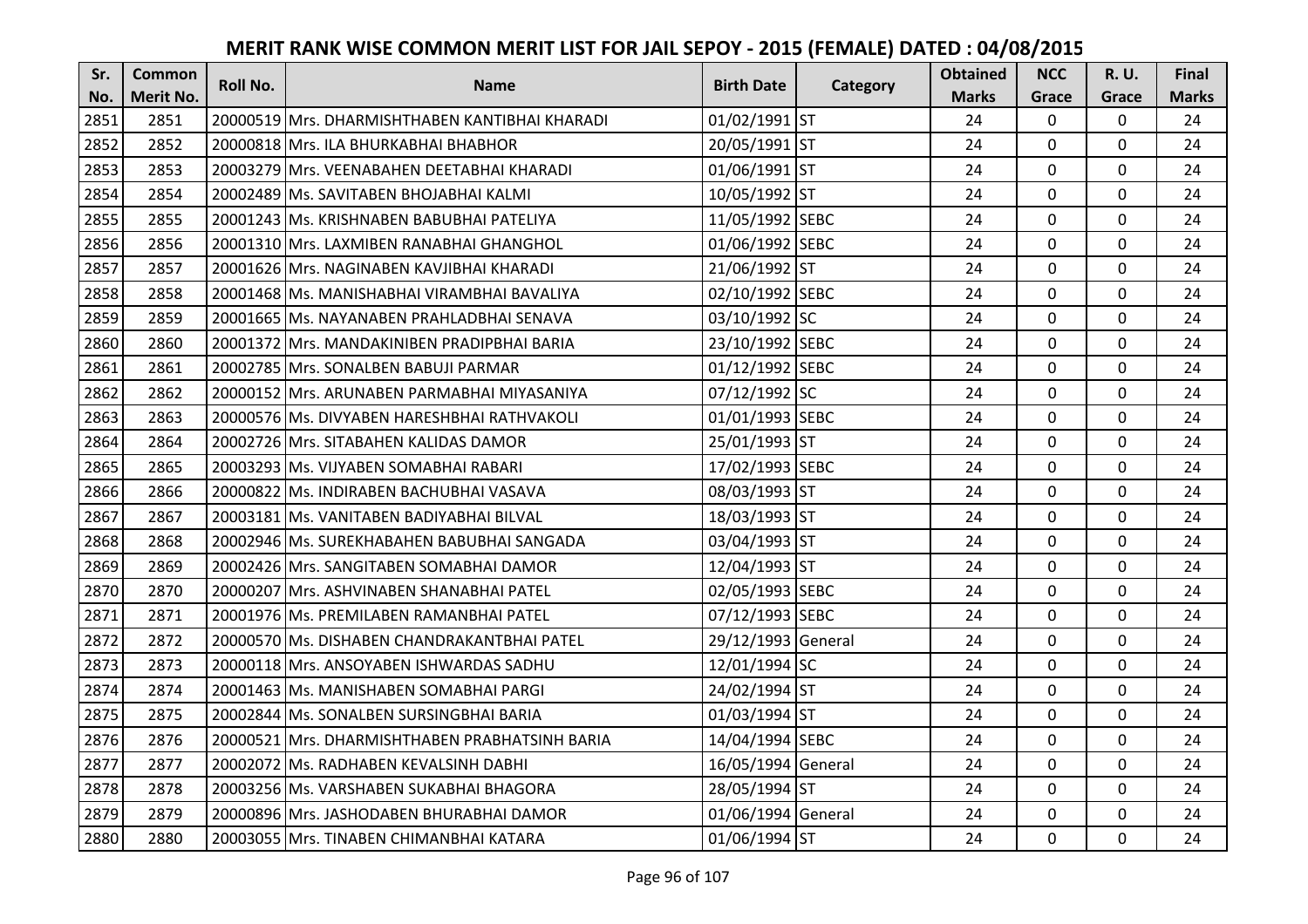| Sr.  | <b>Common</b>    | <b>Roll No.</b> | <b>Name</b>                                  | <b>Birth Date</b>  | Category | <b>Obtained</b> | <b>NCC</b>   | <b>R.U.</b> | Final        |
|------|------------------|-----------------|----------------------------------------------|--------------------|----------|-----------------|--------------|-------------|--------------|
| No.  | <b>Merit No.</b> |                 |                                              |                    |          | <b>Marks</b>    | Grace        | Grace       | <b>Marks</b> |
| 2881 | 2881             |                 | 20001412 Mrs. MANISHABEN BABARBHAI THAKOR    | 01/06/1994 General |          | 24              | $\mathbf 0$  | 0           | 24           |
| 2882 | 2882             |                 | 20002211 IMrs. REKHABEN BACHUBHAI BHURIYA    | 20/06/1994 ST      |          | 24              | $\mathbf 0$  | $\Omega$    | 24           |
| 2883 | 2883             |                 | 20000343 lMs. BHAVNABEN RAMABHAI VASAVA      | 21/06/1994 ST      |          | 24              | $\mathbf 0$  | $\Omega$    | 24           |
| 2884 | 2884             |                 | 20001668 Mrs. NAYANABEN SUKHABHAI PATELIYA   | 02/08/1994 General |          | 24              | $\mathbf 0$  | 0           | 24           |
| 2885 | 2885             |                 | 20002176 Mrs. RASIKABEN ARATSINH BARIA       | 03/08/1994 SEBC    |          | 24              | $\mathbf{0}$ | $\mathbf 0$ | 24           |
| 2886 | 2886             |                 | 20003039 Ms. TEJALBEN BHIMSHIBHAI MALIA      | 30/08/1994 SEBC    |          | 24              | $\Omega$     | $\Omega$    | 24           |
| 2887 | 2887             |                 | 20003258 Mrs. VARSHABEN TAKHATSINH BARIA     | 13/11/1994 General |          | 24              | $\mathbf 0$  | 0           | 24           |
| 2888 | 2888             |                 | 20002675 Ms. SHITALBEN ISHWARBHAI CHAUHAN    | 11/01/1995 SEBC    |          | 24              | $\mathbf 0$  | $\mathbf 0$ | 24           |
| 2889 | 2889             |                 | 20000289 Ms. BHAVANABAHEN RAMESHBHAI KATARA  | 12/01/1995 ST      |          | 24              | $\mathbf 0$  | 0           | 24           |
| 2890 | 2890             |                 | 20003046 Mrs. TEJALBEN VINODBHAI SOLANKI     | 10/02/1995 General |          | 24              | $\mathbf{0}$ | 0           | 24           |
| 2891 | 2891             |                 | 20001192 Ms. KIRANBAHEN LAKHMANBHAI MADHAR   | 23/02/1995 SEBC    |          | 24              | $\Omega$     | 0           | 24           |
| 2892 | 2892             |                 | 20000542 Mrs. DIPEEKABEN HIMMATSINH PATEL    | 08/04/1995 General |          | 24              | $\mathbf 0$  | 0           | 24           |
| 2893 | 2893             |                 | 20002989   Ms. SURMABEN LALABHAI BARIYA      | 10/04/1995 ST      |          | 24              | 0            | 0           | 24           |
| 2894 | 2894             |                 | 20003053 Ms. TINABEN ABRUBHAI RATHAVA        | 14/04/1995 ST      |          | 24              | $\mathbf 0$  | 0           | 24           |
| 2895 | 2895             |                 | 20001672 Ms. NAYNABAHEN JIVABHAI DAMOR       | 14/05/1995 ST      |          | 24              | $\mathbf 0$  | 0           | 24           |
| 2896 | 2896             |                 | 20000863 Mrs. JAIMIKABEN RAMABHAI KHANT      | 22/05/1995 ST      |          | 24              | $\mathbf{0}$ | $\Omega$    | 24           |
| 2897 | 2897             |                 | 20002699 Mrs. SHOBHANABEN RANCHHODBHAI PAGI  | 01/06/1995 General |          | 24              | $\mathbf{0}$ | 0           | 24           |
| 2898 | 2898             |                 | 20001759 Ms. NIRAMABEN CHATURAJI THAKOR      | 01/06/1995 SEBC    |          | 24              | $\mathbf 0$  | $\Omega$    | 24           |
| 2899 | 2899             |                 | 20002576 Ms. SHARMILABEN RAMALABHAI BHURIYA  | 01/06/1995 ST      |          | 24              | $\mathbf 0$  | $\Omega$    | 24           |
| 2900 | 2900             |                 | 20003132 Mrs. USHABEN GULABSINH TAVIYAD      | 01/06/1995 ST      |          | 24              | $\mathbf 0$  | 0           | 24           |
| 2901 | 2901             |                 | 20003112 Mrs. USHABAHEN AMRATBHAI KALAB      | 01/06/1995 ST      |          | 24              | $\mathbf 0$  | $\Omega$    | 24           |
| 2902 | 2902             |                 | 20001558 Mrs. MINABEN GANESHBHAI PARGI       | 14/06/1995 ST      |          | 24              | $\mathbf 0$  | $\Omega$    | 24           |
| 2903 | 2903             |                 | 20002732 Mrs. SITABEN JESHABHAI DAMOR        | 15/06/1995 SEBC    |          | 24              | $\mathbf 0$  | $\mathbf 0$ | 24           |
| 2904 | 2904             |                 | 20001854 Ms. PARVATIBEN KALUBHAI PARMAR      | 31/07/1995 SC      |          | 24              | $\mathbf 0$  | $\mathbf 0$ | 24           |
| 2905 | 2905             |                 | 20000468 Mrs. DAXABEN BABUBHAI PANDOR        | 30/08/1995 ST      |          | 24              | $\mathbf 0$  | 0           | 24           |
| 2906 | 2906             |                 | 20002388 Mrs. SANGITABAHEN RAMESHBHAI DAMOR  | 04/10/1995 SEBC    |          | 24              | $\mathbf{0}$ | 0           | 24           |
| 2907 | 2907             |                 | 20002890 Ms. SUMITRABEN BALVANTSINH BARIA    | 25/11/1995 SEBC    |          | 24              | $\mathbf 0$  | 0           | 24           |
| 2908 | 2908             |                 | 20001235 Ms. KOMALBEN POPATJI THAKOR         | 14/12/1995 SEBC    |          | 24              | $\Omega$     | 0           | 24           |
| 2909 | 2909             |                 | 20000265 Mrs. BHARATIBEN PACHANBHAI JAGANIYA | 23/12/1995 SC      |          | 24              | $\mathbf 0$  | 0           | 24           |
| 2910 | 2910             |                 | 20002966 Mrs. SUREKHABEN KEVALSINH BARIA     | 18/03/1996 SEBC    |          | 24              | $\mathbf{0}$ | 0           | 24           |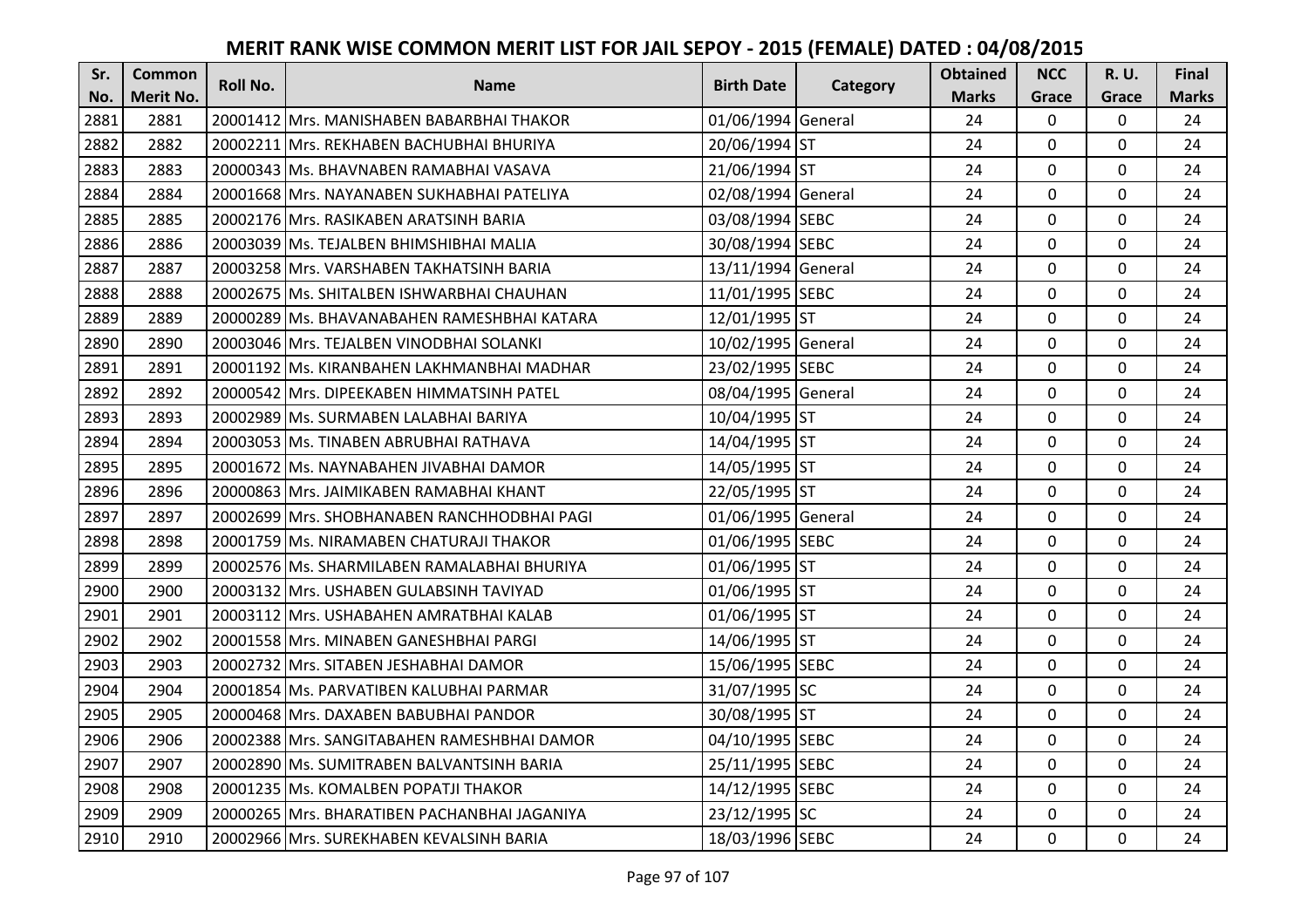| Sr.  | <b>Common</b>    | <b>Roll No.</b> | <b>Name</b>                                   | <b>Birth Date</b>  |          | <b>Obtained</b> | <b>NCC</b>   | <b>R.U.</b> | Final        |
|------|------------------|-----------------|-----------------------------------------------|--------------------|----------|-----------------|--------------|-------------|--------------|
| No.  | <b>Merit No.</b> |                 |                                               |                    | Category | <b>Marks</b>    | Grace        | Grace       | <b>Marks</b> |
| 2911 | 2911             |                 | 20003143 Mrs. USHABEN RAMESHBHAI DAMOR        | 04/04/1996 ST      |          | 24              | 0            | 0           | 24           |
| 2912 | 2912             |                 | 20000007 IMrs. ALKABEN FATABHAI CHANDANA      | 06/04/1996 ST      |          | 24              | $\mathbf 0$  | $\Omega$    | 24           |
| 2913 | 2913             |                 | 20003092 Ms. URMILABEN ISHVARBHAI DANGI       | 15/04/1996 ST      |          | 24              | $\mathbf 0$  | $\Omega$    | 24           |
| 2914 | 2914             |                 | 20001574 Mrs. MINAXIBEN VIRSINGBHAI ZALAIYA   | 01/05/1996 ST      |          | 24              | $\mathbf 0$  | 0           | 24           |
| 2915 | 2915             |                 | 20000182 Ms. ASHABEN JAVANJI THAKOR           | 21/05/1996 SEBC    |          | 24              | $\mathbf{0}$ | $\mathbf 0$ | 24           |
| 2916 | 2916             |                 | 20000440 Ms. CHHAYABEN VIRSINGBHAI CHAREL     | 26/05/1996 ST      |          | 24              | $\Omega$     | 0           | 24           |
| 2917 | 2917             |                 | 20002640 Mrs. SHILPABEN KARSHANJI JALERA      | 01/06/1996 SEBC    |          | 24              | $\mathbf 0$  | 0           | 24           |
| 2918 | 2918             |                 | 20002212 Ms. REKHABEN BHAGUBHAI VANARKA       | 01/06/1996 SEBC    |          | 24              | $\mathbf{0}$ | $\mathbf 0$ | 24           |
| 2919 | 2919             |                 | 20000846 Ms. JAGRUTIBEN AMARSANG THAKOR       | 01/06/1996 SEBC    |          | 24              | $\mathbf 0$  | 0           | 24           |
| 2920 | 2920             |                 | 20002417 Mrs. SANGITABEN NARSINH BAMANIYA     | 13/06/1996 ST      |          | 24              | $\mathbf{0}$ | 0           | 24           |
| 2921 | 2921             |                 | 20002122 Mrs. RAMILABEN KALUBHAI BARAIYA      | 13/06/1996 General |          | 24              | $\Omega$     | 0           | 24           |
| 2922 | 2922             |                 | 20002842 Ms. SONALBEN SIDDHARAJBHAI DAMOR     | 06/07/1996 ST      |          | 24              | $\mathbf 0$  | 0           | 24           |
| 2923 | 2923             |                 | 20003041 Mrs. TEJALBEN DALPATSINH CHAUHAN     | 14/07/1996 General |          | 24              | 0            | 0           | 24           |
| 2924 | 2924             |                 | 20000887 Ms. JANAVBAHEN NARAYANBHAI KHARADI   | 10/08/1996 ST      |          | 24              | $\mathbf 0$  | 0           | 24           |
| 2925 | 2925             |                 | 20002788 Mrs. SONALBEN BALVANTSINH CHAUHAN    | 16/08/1996 General |          | 24              | $\mathbf 0$  | 0           | 24           |
| 2926 | 2926             |                 | 20003301 Ms. VILASBEN NARAVATSINH BARIA       | 21/08/1996 SEBC    |          | 24              | $\mathbf{0}$ | $\Omega$    | 24           |
| 2927 | 2927             |                 | 20001538 Ms. MEERABAHEN RUPABHAI MANAT        | 30/05/1981 ST      |          | 23              | $\mathbf{0}$ | 0           | 23           |
| 2928 | 2928             |                 | 20001322 Mrs. LILABEN VIRSANBHAI ASARI        | 01/06/1981 ST      |          | 23              | $\mathbf{0}$ | $\Omega$    | 23           |
| 2929 | 2929             |                 | 20002947 Mrs. SUREKHABAHEN KANTILAL DAMOR     | 05/05/1982 ST      |          | 23              | $\mathbf 0$  | $\Omega$    | 23           |
| 2930 | 2930             |                 | 20001371 Mrs. MANDAKINIBAHEN NAVJIBHAI KOTWAL | 14/07/1982 ST      |          | 23              | $\mathbf 0$  | 0           | 23           |
| 2931 | 2931             |                 | 20000074 Mrs. ANITABEN MOTIBHAI RATHAVA       | 25/08/1982 ST      |          | 23              | $\mathbf 0$  | $\Omega$    | 23           |
| 2932 | 2932             |                 | 20002145 Mrs. RANJANBEN HANSJIBHAI PATEL      | 01/06/1983 ST      |          | 23              | $\mathbf 0$  | $\Omega$    | 23           |
| 2933 | 2933             |                 | 20002340 Ms. SABANABEN ALARAKHKHAN PATHAN     | 28/10/1983 SEBC    |          | 23              | $\mathbf 0$  | 0           | 23           |
| 2934 | 2934             |                 | 20002832 Mrs. SONALBEN PITTARBHAI NINAMA      | 01/05/1984 ST      |          | 23              | $\mathbf 0$  | $\mathbf 0$ | 23           |
| 2935 | 2935             |                 | 20002251 Mrs. REKHABEN SOMABHAI BHAGORA       | 15/01/1985 ST      |          | 23              | $\mathbf 0$  | 0           | 23           |
| 2936 | 2936             |                 | 20001499 Mrs. MANJULABEN RAJESHBHAI BARIA     | 20/07/1985 ST      |          | 23              | $\mathbf{0}$ | 0           | 23           |
| 2937 | 2937             |                 | 20003186   Ms. VANITABEN HARISINGBHAI VASAVA  | 01/08/1986 ST      |          | 23              | $\mathbf 0$  | 0           | 23           |
| 2938 | 2938             |                 | 20002105 Ms. RAKSABEN VAKHATSINH CHAUHAN      | 18/12/1987 General |          | 23              | $\Omega$     | 0           | 23           |
| 2939 | 2939             |                 | 20002222 Ms. REKHABEN HAVSINGBHAI DANGI       | 05/07/1988 ST      |          | 23              | $\mathbf 0$  | 0           | 23           |
| 2940 | 2940             |                 | 20000027 Mrs. ALPANABEN MANUBHAI RATHVA       | 29/09/1988 ST      |          | 23              | $\mathbf{0}$ | 0           | 23           |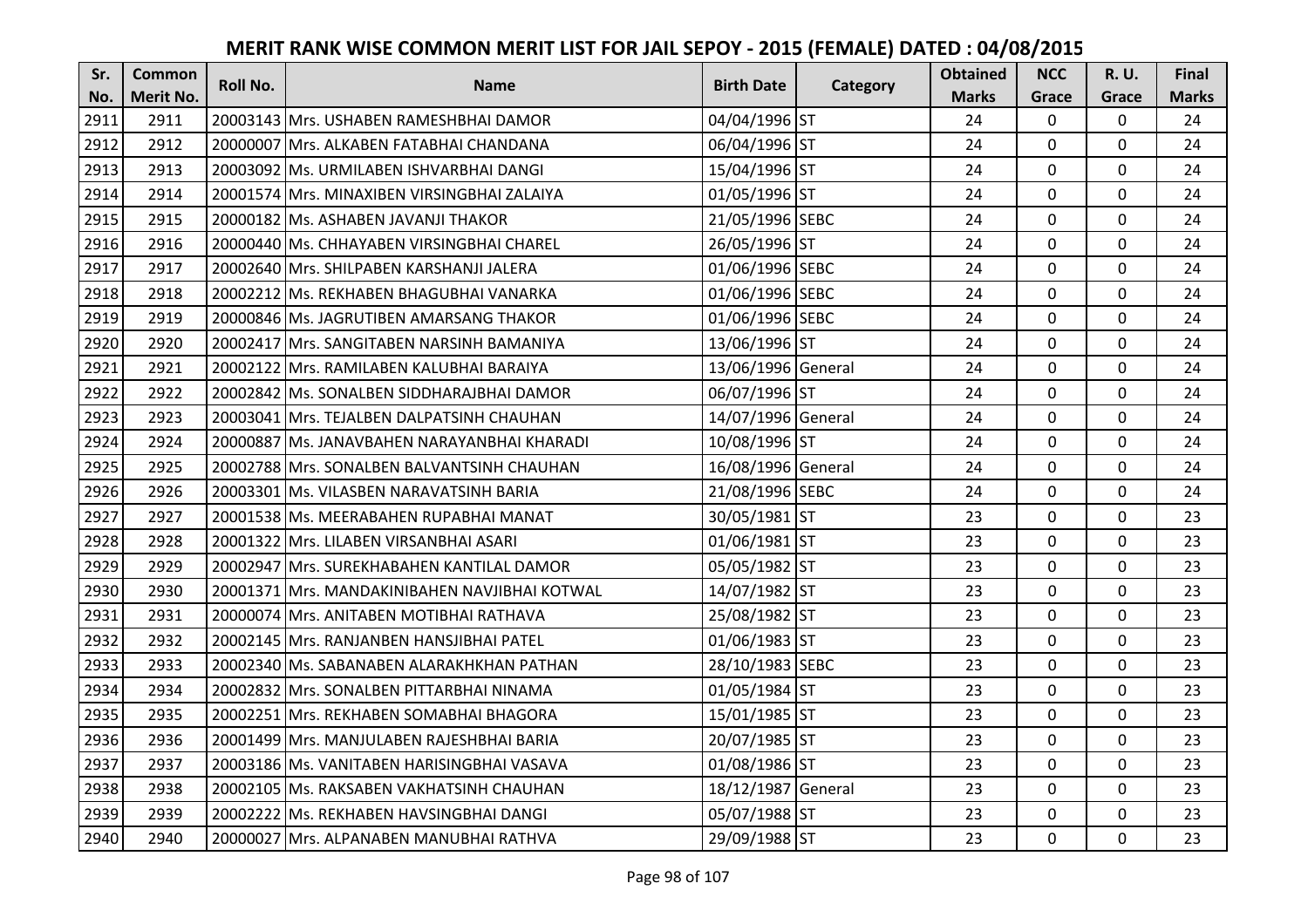| Sr.  | <b>Common</b><br><b>Roll No.</b> | <b>Name</b> | <b>Birth Date</b>                              |                    | <b>Obtained</b> | <b>NCC</b>   | <b>R.U.</b>  | Final       |              |
|------|----------------------------------|-------------|------------------------------------------------|--------------------|-----------------|--------------|--------------|-------------|--------------|
| No.  | <b>Merit No.</b>                 |             |                                                |                    | Category        | <b>Marks</b> | Grace        | Grace       | <b>Marks</b> |
| 2941 | 2941                             |             | 20003024 Mrs. TARABEN MULCHANDBHAI PARMAR      | 15/06/1989 SC      |                 | 23           | 0            | 0           | 23           |
| 2942 | 2942                             |             | 20001398 Mrs. MANISHABAHEN KANTILAL FERA       | 16/06/1989 ST      |                 | 23           | $\mathbf 0$  | $\Omega$    | 23           |
| 2943 | 2943                             |             | 20003166 lMrs. VAISHALIKUMARI ASHVINBHAI PATEL | 01/08/1989 ST      |                 | 23           | $\mathbf 0$  | $\Omega$    | 23           |
| 2944 | 2944                             |             | 20000900 Ms. JASHODABEN JESINGBHAI PARGI       | 07/03/1990 ST      |                 | 23           | $\mathbf 0$  | 0           | 23           |
| 2945 | 2945                             |             | 20002925 Mrs. SUNITABEN GALUBHAI KATARA        | 10/05/1990 ST      |                 | 23           | $\mathbf{0}$ | $\mathbf 0$ | 23           |
| 2946 | 2946                             |             | 20001563 Mrs. MINAKSHIBEN KANUBHAI RATHVA      | 22/06/1990 ST      |                 | 23           | $\mathbf 0$  | $\Omega$    | 23           |
| 2947 | 2947                             |             | 20001533 Mrs. MEENABEN MANSING CHAUHAN         | 15/11/1990 SEBC    |                 | 23           | $\mathbf 0$  | 0           | 23           |
| 2948 | 2948                             |             | 20001013   Mrs. KAILASBEN SHANABHAI BARIA      | 19/03/1991 SEBC    |                 | 23           | $\mathbf{0}$ | $\mathbf 0$ | 23           |
| 2949 | 2949                             |             | 20000234 Ms. ASMITABEN UKABHAI VALA            | 02/05/1991 SEBC    |                 | 23           | $\mathbf 0$  | 0           | 23           |
| 2950 | 2950                             |             | 20001224 Mrs. KOKILABEN SHANKARBHAI BHABHOR    | 20/07/1991 ST      |                 | 23           | $\mathbf{0}$ | 0           | 23           |
| 2951 | 2951                             |             | 20002083 Mrs. RADHABEN RAMESHBHAI BARIA        | 04/09/1991 SEBC    |                 | 23           | $\Omega$     | 0           | 23           |
| 2952 | 2952                             |             | 20002167 Ms. RASHILABEN MANGALBHAI SAVAYA      | 01/01/1992 SEBC    |                 | 23           | $\mathbf 0$  | 0           | 23           |
| 2953 | 2953                             |             | 20001381 Ms. MANISHA BALDEVBHAI SHRIMALI       | 18/02/1992 SC      |                 | 23           | $\mathbf{0}$ | 0           | 23           |
| 2954 | 2954                             |             | 20001537 Mrs. MEENABEN SABURBHAI KATARA        | 01/04/1992 ST      |                 | 23           | $\mathbf 0$  | 0           | 23           |
| 2955 | 2955                             |             | 20000203 Ms. ASHABEN SOMABHAI VASAVA           | 11/06/1992 ST      |                 | 23           | $\mathbf 0$  | 0           | 23           |
| 2956 | 2956                             |             | 20002727 Mrs. SITABEN BABUBHAI MALVIYA         | 18/06/1992 ST      |                 | 23           | $\mathbf{0}$ | $\Omega$    | 23           |
| 2957 | 2957                             |             | 20000219 Ms. ASMITABEN CHAMPAKBHAI RATHAVA     | 01/07/1992 ST      |                 | 23           | $\mathbf{0}$ | 0           | 23           |
| 2958 | 2958                             |             | 20002872 Ms. SULOCHANABEN JAYANTILAL GAMIT     | 06/07/1992 ST      |                 | 23           | $\mathbf 0$  | $\Omega$    | 23           |
| 2959 | 2959                             |             | 20001068 IMs. KALIBAHEN PARMABHAI CHAMAR       | 31/07/1992 SC      |                 | 23           | $\mathbf 0$  | $\Omega$    | 23           |
| 2960 | 2960                             |             | 20002525 Ms. SEJALBEN RAMSANGBHAI CHAUDHARY    | 25/09/1992 SEBC    |                 | 23           | $\mathbf 0$  | 0           | 23           |
| 2961 | 2961                             |             | 20002147 Mrs. RANJANBEN JAVSINGBHAI NALVAYA    | 20/02/1993 ST      |                 | 23           | $\mathbf 0$  | $\Omega$    | 23           |
| 2962 | 2962                             |             | 20001507 Ms. MARIYAMBEN SATISHBHAI KATARA      | 24/03/1993 ST      |                 | 23           | $\mathbf 0$  | $\Omega$    | 23           |
| 2963 | 2963                             |             | 20002339 Ms. RVINKALBEN JITENDRABHAI VASAVA    | 14/04/1993 ST      |                 | 23           | $\mathbf 0$  | 0           | 23           |
| 2964 | 2964                             |             | 20003140 Mrs. USHABEN MANGALABHAI KHANT        | 20/05/1993 SEBC    |                 | 23           | $\mathbf 0$  | $\mathbf 0$ | 23           |
| 2965 | 2965                             |             | 20002575 Ms. SHARMILABEN MAVJIBHAI MACHHAR     | 01/06/1993 ST      |                 | 23           | $\mathbf 0$  | 0           | 23           |
| 2966 | 2966                             |             | 20002362 Mrs. SANDHYABEN RAMANBHAI NISARTA     | 12/06/1993 ST      |                 | 23           | $\mathbf{0}$ | 0           | 23           |
| 2967 | 2967                             |             | 20001605 Mrs. MITTALBEN RAMANBHAI MAYAVANSHI   | 15/06/1993 SC      |                 | 23           | $\mathbf 0$  | 0           | 23           |
| 2968 | 2968                             |             | 20003101 Mrs. URMILABEN RATIGIRI MEGHNATHI     | 16/06/1993 SEBC    |                 | 23           | $\Omega$     | 0           | 23           |
| 2969 | 2969                             |             | 20001367 Ms. MAMTABEN RAJESHKUMAR MESARIYA     | 08/11/1993 SC      |                 | 23           | $\mathbf 0$  | 0           | 23           |
| 2970 | 2970                             |             | 20001449 Ms. MANISHABEN RAMABHAI RABARI        | 08/12/1993 General |                 | 23           | $\mathbf{0}$ | 0           | 23           |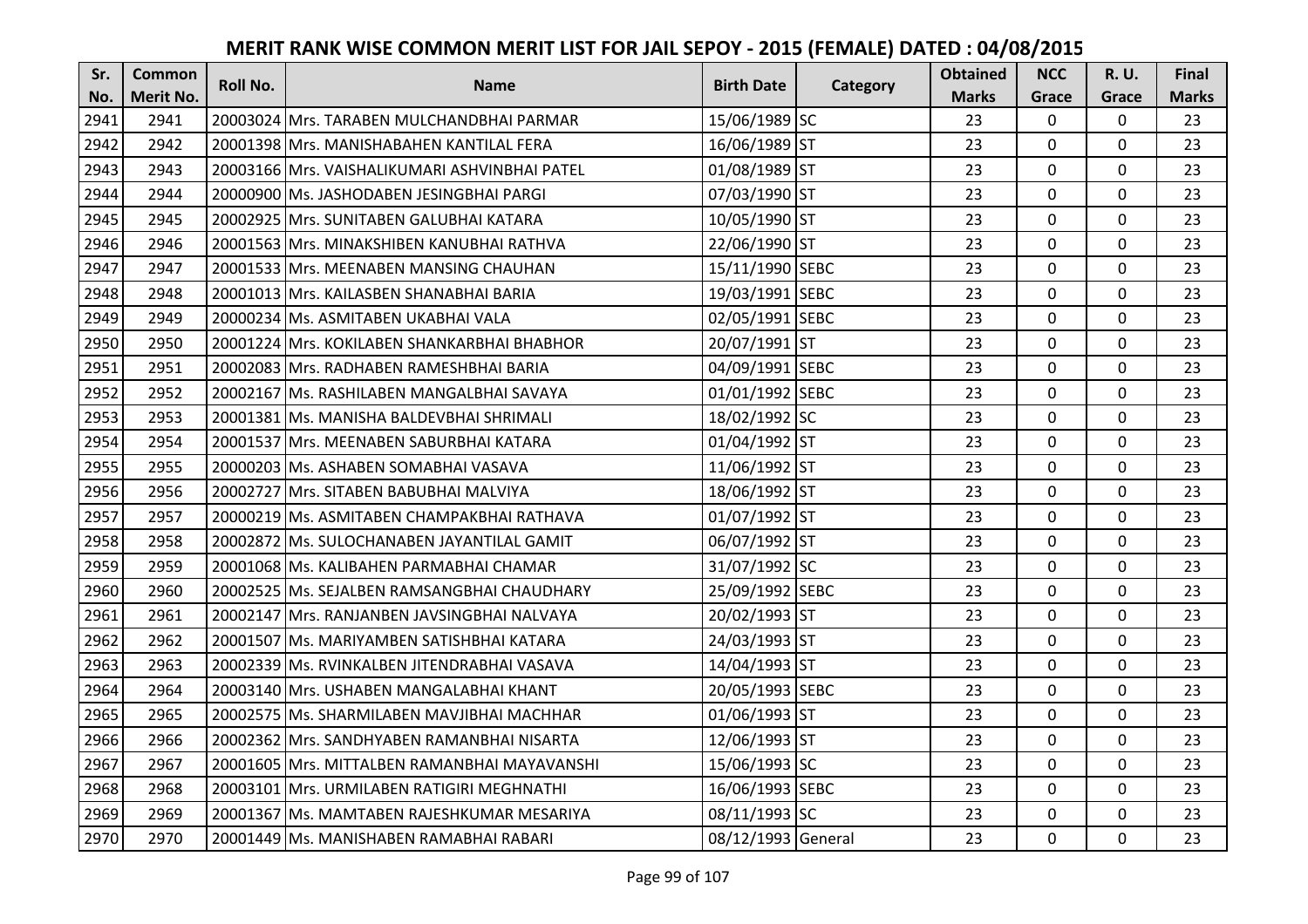| Sr.  | <b>Common</b>    | Roll No. | <b>Name</b>                                 | <b>Birth Date</b>  |          | <b>Obtained</b> | <b>NCC</b>   | <b>R.U.</b> | Final        |
|------|------------------|----------|---------------------------------------------|--------------------|----------|-----------------|--------------|-------------|--------------|
| No.  | <b>Merit No.</b> |          |                                             |                    | Category | <b>Marks</b>    | Grace        | Grace       | <b>Marks</b> |
| 2971 | 2971             |          | 20003066 Mrs. TRUPTIBEN KANUBHAI RATHOD     | 01/01/1994 ST      |          | 23              | $\mathbf 0$  | 0           | 23           |
| 2972 | 2972             |          | 20000805 Ms. HIRALBEN JAGDISHBHAI CHAMAR    | 04/02/1994 SC      |          | 23              | $\mathbf 0$  | 0           | 23           |
| 2973 | 2973             |          | 20000388   Mrs. CHAMPABEN AJAMELBHAI BARIA  | 10/02/1994 SEBC    |          | 23              | $\mathbf 0$  | 0           | 23           |
| 2974 | 2974             |          | 20001508 Ms. MATTUBEN MASABHAI BARAIYA      | 02/04/1994 General |          | 23              | $\mathbf 0$  | 0           | 23           |
| 2975 | 2975             |          | 20002601 Mrs. SHETALBEN MAHESHBHAI PATEL    | 02/04/1994 General |          | 23              | $\mathbf{0}$ | 0           | 23           |
| 2976 | 2976             |          | 20002787 Mrs. SONALBEN BALUBHAI THAKOR      | 15/04/1994 General |          | 23              | $\mathbf 0$  | $\Omega$    | 23           |
| 2977 | 2977             |          | 20000215 Mrs. ASMITABAHEN VINODBHAI VANKAR  | 19/04/1994 SC      |          | 23              | $\mathbf 0$  | 0           | 23           |
| 2978 | 2978             |          | 20002488 Mrs. SAVITABEN ABHESINGBHAI RATHVA | 21/04/1994 ST      |          | 23              | $\mathbf{0}$ | $\mathbf 0$ | 23           |
| 2979 | 2979             |          | 20002005 Ms. PRIYANKABAHEN THAVARAJI GAMETI | 24/04/1994 ST      |          | 23              | $\mathbf 0$  | 0           | 23           |
| 2980 | 2980             |          | 20001596 Mrs. MITTALBAHEN RAMESHBHAI LATA   | 01/06/1994 ST      |          | 23              | $\mathbf{0}$ | 0           | 23           |
| 2981 | 2981             |          | 20002333 Ms. RUPABEN RAMHIMACHALBHAI KEVAT  | 29/06/1994 General |          | 23              | $\mathbf 0$  | 0           | 23           |
| 2982 | 2982             |          | 20003114 Ms. USHABAHEN BHURSINH PARMAR      | 05/07/1994 SEBC    |          | 23              | $\mathbf 0$  | 0           | 23           |
| 2983 | 2983             |          | 20000272 Mrs. BHARTIBAHEN MAVJIBHAI FERA    | 16/07/1994 ST      |          | 23              | $\mathbf{0}$ | 0           | 23           |
| 2984 | 2984             |          | 20000688 Ms. HANSABEN SHIVSINH PARMAR       | 01/09/1994 SEBC    |          | 23              | $\mathbf 0$  | 0           | 23           |
| 2985 | 2985             |          | 20000034 Ms. AMIBEN NARANBHAI PATEL         | 15/12/1994 General |          | 23              | $\mathbf 0$  | 0           | 23           |
| 2986 | 2986             |          | 20001509 Ms. MAULIKABEN RAJENDRABHAI PATEL  | 23/12/1994 General |          | 23              | $\mathbf{0}$ | $\Omega$    | 23           |
| 2987 | 2987             |          | 20001247 Ms. KRISHNABEN PRAVINBHAI RANIGA   | 15/01/1995 General |          | 23              | $\mathbf{0}$ | 0           | 23           |
| 2988 | 2988             |          | 20001160 Ms. KINJALBA TENSINH THAKOR        | 20/02/1995 SEBC    |          | 23              | $\mathbf 0$  | $\Omega$    | 23           |
| 2989 | 2989             |          | 20000445 Ms. DAKSHABEN DIRAJI THAKOR        | 11/03/1995 General |          | 23              | $\mathbf 0$  | $\Omega$    | 23           |
| 2990 | 2990             |          | 20000200 Ms. ASHABEN SANABHAI CHAMAR        | 16/03/1995 SC      |          | 23              | $\mathbf 0$  | 0           | 23           |
| 2991 | 2991             |          | 20001682 Mrs. NEELAMBEN VIRRSINGBHAI CHAREL | 05/04/1995 ST      |          | 23              | $\mathbf 0$  | 0           | 23           |
| 2992 | 2992             |          | 20000799 Ms. HIRALBA KIRITSINH CHUDASAMA    | 09/04/1995 General |          | 23              | $\mathbf 0$  | $\Omega$    | 23           |
| 2993 | 2993             |          | 20003197 Ms. VARSHABA FAKUSINH ZALA         | 04/05/1995 SEBC    |          | 23              | $\mathbf{0}$ | 0           | 23           |
| 2994 | 2994             |          | 20000878 Mrs. JAMNABEN GANPATSINH DINDOR    | 08/05/1995 ST      |          | 23              | $\mathbf 0$  | $\mathbf 0$ | 23           |
| 2995 | 2995             |          | 20003305 Ms. VIMALABAHEN GAMIRBHAI NINAMA   | 28/05/1995 General |          | 23              | $\mathbf 0$  | 0           | 23           |
| 2996 | 2996             |          | 20002918 Ms. SUNITA BHAGVANBHAI PARMAR      | 07/06/1995 SEBC    |          | 23              | $\mathbf{0}$ | 0           | 23           |
| 2997 | 2997             |          | 20001028 Mrs. KAILASHBEN KOHYABHAI PARMAR   | 20/06/1995 SEBC    |          | 23              | $\mathbf 0$  | 0           | 23           |
| 2998 | 2998             |          | 20003332 Mrs. VISHNUBEN ADAJI THAKOR        | 08/07/1995 General |          | 23              | $\mathbf 0$  | 0           | 23           |
| 2999 | 2999             |          | 20001839 Mrs. PARULBEN HARISINH RATHOD      | 28/07/1995 General |          | 23              | $\mathbf 0$  | 0           | 23           |
| 3000 | 3000             |          | 20001906 Mrs. PINKIBAHEN LALABHAI PANCHAL   | 29/08/1995 General |          | 23              | $\mathbf{0}$ | 0           | 23           |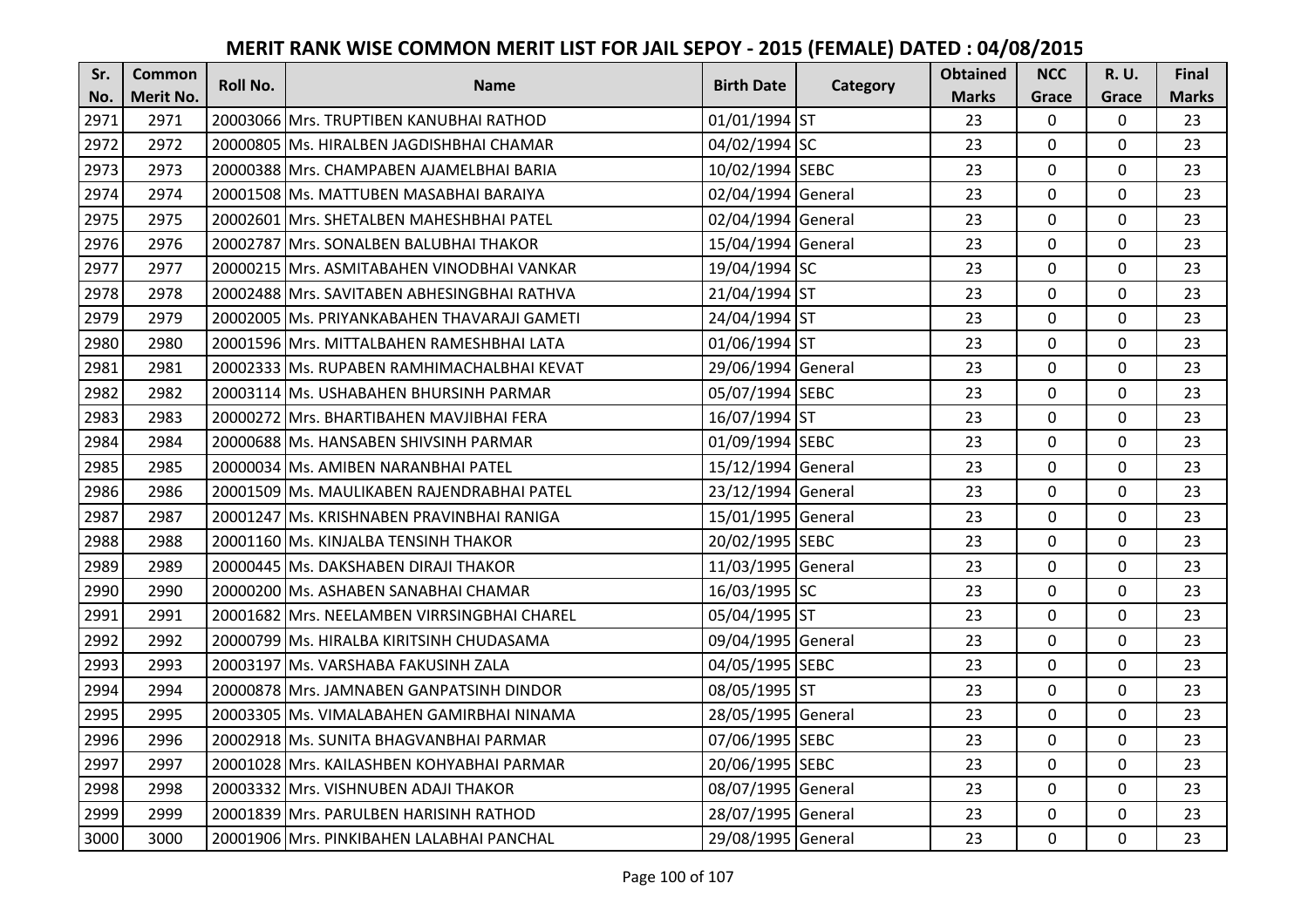| Sr.  | <b>Common</b> | <b>Roll No.</b> | <b>Name</b>                                 | <b>Birth Date</b>  |          | <b>Obtained</b> | <b>NCC</b>   | <b>R.U.</b> | Final        |
|------|---------------|-----------------|---------------------------------------------|--------------------|----------|-----------------|--------------|-------------|--------------|
| No.  | Merit No.     |                 |                                             |                    | Category | <b>Marks</b>    | Grace        | Grace       | <b>Marks</b> |
| 3001 | 3001          |                 | 20003225 Ms. VARSHABEN KADVABHAI DAMOR      | 15/09/1995 ST      |          | 23              | 0            | 0           | 23           |
| 3002 | 3002          |                 | 20000168 Ms. ASHABEN BALUBHAI THAKOR        | 02/12/1995 SEBC    |          | 23              | $\mathbf 0$  | $\Omega$    | 23           |
| 3003 | 3003          |                 | 20002082 Ms. RADHABEN RAMESHBHAI BARANDA    | 04/12/1995 ST      |          | 23              | $\mathbf 0$  | $\Omega$    | 23           |
| 3004 | 3004          |                 | 20001137 Ms. KAPILABEN RAMSINH PATEL        | 10/02/1996 SEBC    |          | 23              | $\mathbf 0$  | 0           | 23           |
| 3005 | 3005          |                 | 20001059 Ms. KAJALBEN PRAVINBHAI VASAVA     | 12/02/1996 ST      |          | 23              | $\mathbf{0}$ | $\mathbf 0$ | 23           |
| 3006 | 3006          |                 | 20001203 Ms. KIRTIBAHEN KESHAVBHAI PARMAR   | 03/03/1996 SC      |          | 23              | $\Omega$     | $\Omega$    | 23           |
| 3007 | 3007          |                 | 20002104 Ms. RAJUBEN DALABHAI PARMAR        | 01/06/1996 SC      |          | 23              | $\mathbf 0$  | 0           | 23           |
| 3008 | 3008          |                 | 20002998 Mrs. SURYABEN KALUBHAI PAGI        | 01/06/1996 SEBC    |          | 23              | $\mathbf{0}$ | $\mathbf 0$ | 23           |
| 3009 | 3009          |                 | 20003019 Ms. TAKHALIBEN NARSINGBHAI RATHAVA | 01/06/1996 ST      |          | 23              | 0            | 0           | 23           |
| 3010 | 3010          |                 | 20001813 Mrs. NITABEN MEGHJIBHAI RATHVA     | 01/06/1996 ST      |          | 23              | $\mathbf{0}$ | $\mathbf 0$ | 23           |
| 3011 | 3011          |                 | 20003182 Ms. VANITABEN BHAVSINGBHAI MUNIYA  | 09/06/1996 ST      |          | 23              | $\Omega$     | $\Omega$    | 23           |
| 3012 | 3012          |                 | 20002875 Mrs. SUMANBEN AJITBAHI PARMAR      | 17/06/1996 General |          | 23              | $\mathbf 0$  | 0           | 23           |
| 3013 | 3013          |                 | 20001888 Mrs. PAYALBEN VASANABHAI DHAKIYA   | 21/06/1996 ST      |          | 23              | $\mathbf{0}$ | $\mathbf 0$ | 23           |
| 3014 | 3014          |                 | 20000705 Mrs. HARSHABEN VAJSURBHAI SINDHAV  | 16/07/1996 SEBC    |          | 23              | $\mathbf 0$  | 0           | 23           |
| 3015 | 3015          |                 | 20002305 Mrs. RINKUBEN MANOJBHAI PRAJAPATI  | 27/08/1996 SEBC    |          | 23              | $\mathbf 0$  | 0           | 23           |
| 3016 | 3016          |                 | 20002554 Mrs. SHANTABEN SOMABHAI DAMOR      | 01/04/1981 ST      |          | 22              | $\mathbf{0}$ | $\Omega$    | 22           |
| 3017 | 3017          |                 | 20003339 Mrs. YOGINI BEN GIRISHWAN GOSWAMI  | 17/02/1982 SEBC    |          | 22              | $\mathbf{0}$ | $\Omega$    | 22           |
| 3018 | 3018          |                 | 20000636 Mrs. GITABEN AMRUTBHAI VANKAR      | 04/01/1985 SC      |          | 22              | $\mathbf 0$  | $\Omega$    | 22           |
| 3019 | 3019          |                 | 20002058 IMrs. PUSHPABEN SHANKARBHAI BARIYA | 18/07/1987 ST      |          | 22              | $\mathbf 0$  | $\Omega$    | 22           |
| 3020 | 3020          |                 | 20001390 Ms. MANISHA SHIVRAMBHAI PARMAR     | 22/11/1989 SC      |          | 22              | $\mathbf 0$  | 0           | 22           |
| 3021 | 3021          |                 | 20000986 Ms. JYOTIKABEN BABULAL BHAGORA     | 04/01/1990 ST      |          | 22              | $\mathbf 0$  | $\Omega$    | 22           |
| 3022 | 3022          |                 | 20000634 Ms. GITABAHEN VIKRAMBHAI ROT       | 18/03/1990 ST      |          | 22              | $\Omega$     | $\Omega$    | 22           |
| 3023 | 3023          |                 | 20001487 Ms. MANJULABEN BALVANTSINH CHAUHAN | 06/06/1990 SEBC    |          | 22              | $\mathbf 0$  | $\mathbf 0$ | 22           |
| 3024 | 3024          |                 | 20001263 Ms. KURAI BHAGABHAI BAMANIYA       | 31/01/1991 SEBC    |          | 22              | $\mathbf 0$  | $\mathbf 0$ | 22           |
| 3025 | 3025          |                 | 20001323 Ms. LILABEN VIRSINGBHAI BHABHOR    | 03/03/1991 ST      |          | 22              | $\mathbf 0$  | 0           | 22           |
| 3026 | 3026          |                 | 20002267 Ms. RENUKABEN NATAVARSINH CHAUHAN  | 05/03/1991 SEBC    |          | 22              | $\mathbf 0$  | $\mathbf 0$ | 22           |
| 3027 | 3027          |                 | 20002626 Mrs. SHILPABEN DAHYABHAI BHARVAD   | 31/05/1991 SEBC    |          | 22              | $\mathbf 0$  | 0           | 22           |
| 3028 | 3028          |                 | 20000169 Mrs. ASHABEN BHAGABHAI BHEDI       | 05/06/1991 ST      |          | 22              | $\Omega$     | 0           | 22           |
| 3029 | 3029          |                 | 20001184 Ms. KIRAN BHARATSINGH PATEL        | 05/07/1991 General |          | 22              | $\mathbf 0$  | 0           | 22           |
| 3030 | 3030          |                 | 20003235 Ms. VARSHABEN MAGANBHAI VASAVA     | 29/02/1992 ST      |          | 22              | $\mathbf{0}$ | 0           | 22           |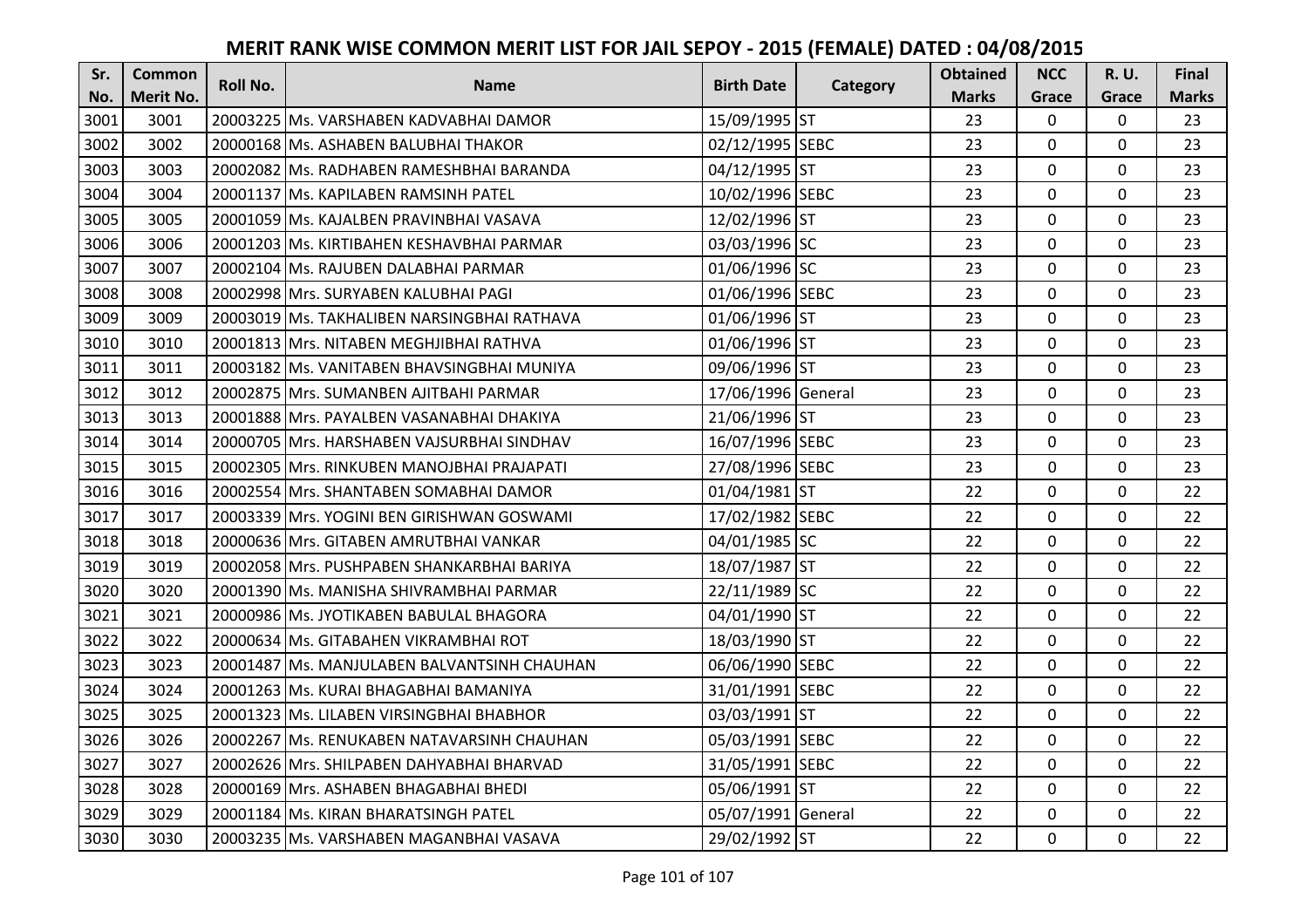| Sr.  | <b>Common</b>    | <b>Roll No.</b> | <b>Name</b>                                    | <b>Birth Date</b>  | Category | <b>Obtained</b> | <b>NCC</b>   | <b>R.U.</b> | Final        |
|------|------------------|-----------------|------------------------------------------------|--------------------|----------|-----------------|--------------|-------------|--------------|
| No.  | <b>Merit No.</b> |                 |                                                |                    |          | <b>Marks</b>    | Grace        | Grace       | <b>Marks</b> |
| 3031 | 3031             |                 | 20001081 Mrs. KALPANABEN HASMUKHSINH BARIA     | 24/05/1992 SEBC    |          | 22              | $\mathbf 0$  | 0           | 22           |
| 3032 | 3032             |                 | 20001084 IMrs. KALPANABEN KANJIBHAI SOLANKI    | 27/07/1992 SC      |          | 22              | $\mathbf 0$  | $\Omega$    | 22           |
| 3033 | 3033             |                 | 20001492  Mrs. MANJULABEN DOLAJI BARAD         | 25/08/1992 General |          | 22              | $\mathbf 0$  | $\Omega$    | 22           |
| 3034 | 3034             |                 | 20000124 Ms. ANURADHABEN RAMJIBHAI MODIYA      | 16/10/1992 ST      |          | 22              | $\mathbf 0$  | 0           | 22           |
| 3035 | 3035             |                 | 20001676 Mrs. NAYNABEN LAXMANSINH BAMANIYA     | 05/04/1993 ST      |          | 22              | $\mathbf{0}$ | $\mathbf 0$ | 22           |
| 3036 | 3036             |                 | 20002001 Ms. PRIYANKABAHEN NARSINHBHAI ODE     | 01/05/1993 SEBC    |          | 22              | $\mathbf 0$  | $\Omega$    | 22           |
| 3037 | 3037             |                 | 20000155 Ms. ARUNABEN RATANSINH KATARA         | 19/05/1993 ST      |          | 22              | $\mathbf 0$  | 0           | 22           |
| 3038 | 3038             |                 | 20000714 Mrs. HASLIBEN KANUDIYABHAI RATHVA     | 01/06/1993 ST      |          | 22              | $\mathbf{0}$ | $\mathbf 0$ | 22           |
| 3039 | 3039             |                 | 20001164 Ms. KINJALBEN BHUPENDRABHAI PARMAR    | 11/09/1993 SC      |          | 22              | $\mathbf 0$  | 0           | 22           |
| 3040 | 3040             |                 | 20001460 Mrs. MANISHABEN SHANABHAI KHANT       | 01/12/1993 General |          | 22              | $\mathbf{0}$ | 0           | 22           |
| 3041 | 3041             |                 | 20001334 Mrs. MADHUBEN ABHESINH TAVIYAD        | 06/03/1994 ST      |          | 22              | $\Omega$     | 0           | 22           |
| 3042 | 3042             |                 | 20000881 Mrs. JAMNABEN SHIVABHAI MAKVANA       | 10/06/1994 ST      |          | 22              | $\mathbf 0$  | 0           | 22           |
| 3043 | 3043             |                 | 20000173 Ms. ASHABEN CHHAGANBHAI BHAMBHI       | 03/10/1994 SC      |          | 22              | 0            | $\mathbf 0$ | 22           |
| 3044 | 3044             |                 | 20000969 Ms. JOSHANABEN SHANKARBHAI RATHAVA    | 24/10/1994 ST      |          | 22              | $\mathbf 0$  | 0           | 22           |
| 3045 | 3045             |                 | 20002012 Mrs. PRIYANKABEN JAYANTIBHAI PARMAR   | 28/12/1994 SC      |          | 22              | $\mathbf 0$  | 0           | 22           |
| 3046 | 3046             |                 | 20002993 Mrs. SURYABEN BAKABHAI NAYAKA         | 01/01/1995 ST      |          | 22              | $\mathbf{0}$ | $\Omega$    | 22           |
| 3047 | 3047             |                 | 20001201 Mrs. KIRTANBEN BHARATBHAI TADVI       | 02/01/1995 ST      |          | 22              | $\mathbf{0}$ | 0           | 22           |
| 3048 | 3048             |                 | 20000278 Mrs. BHARTIBEN DUDHMALJI TERAVADIYA   | 04/02/1995 General |          | 22              | $\mathbf 0$  | $\Omega$    | 22           |
| 3049 | 3049             |                 | 20000523 IMrs. DHARMISHTHABEN RAMESHBHAI BARIA | 18/05/1995 General |          | 22              | $\mathbf 0$  | $\Omega$    | 22           |
| 3050 | 3050             |                 | 20002730 Ms. SITABEN ISHVARSINH MAKVANA        | 01/06/1995 SEBC    |          | 22              | $\mathbf{0}$ | 0           | 22           |
| 3051 | 3051             |                 | 20000046 Mrs. AMITABEN RAMESHBHAI SENAMA       | 29/09/1995 SC      |          | 22              | $\mathbf 0$  | $\Omega$    | 22           |
| 3052 | 3052             |                 | 20002916 Mrs. SUNANDABEN DEVABHAI BHABHOR      | 10/12/1995 ST      |          | 22              | $\mathbf 0$  | $\Omega$    | 22           |
| 3053 | 3053             |                 | 20001045 Mrs. KAJALBA AJITSINH CHAVDA          | 06/03/1996 General |          | 22              | $\mathbf 0$  | $\mathbf 0$ | 22           |
| 3054 | 3054             |                 | 20002796 Ms. SONALBEN CHANDUBHAI MUNIYA        | 11/04/1996 ST      |          | 22              | $\mathbf 0$  | $\mathbf 0$ | 22           |
| 3055 | 3055             |                 | 20000398 Mrs. CHANDANBEN LAXMANBHAI BAMANIYA   | 05/05/1996 ST      |          | 22              | $\mathbf 0$  | 0           | 22           |
| 3056 | 3056             |                 | 20003063 Ms. TORALBEN SHANTILAL GANAVA         | 05/05/1996 ST      |          | 22              | $\mathbf{0}$ | 0           | 22           |
| 3057 | 3057             |                 | 20000771 Mrs. HETALBEN RAMANBHAI BARAIYA       | 01/06/1996 General |          | 22              | $\mathbf 0$  | 0           | 22           |
| 3058 | 3058             |                 | 20001435 Ms. MANISHABEN LAXMANBHAI GAMAR       | 01/06/1996 ST      |          | 22              | $\Omega$     | 0           | 22           |
| 3059 | 3059             |                 | 20002390 Mrs. SANGITABEN BABAJI THAKOR         | 01/06/1996 SEBC    |          | 22              | $\mathbf 0$  | 0           | 22           |
| 3060 | 3060             |                 | 20001851 Ms. PARVATIBEN BALVANTSINH THAKOR     | 01/06/1996 General |          | 22              | $\mathbf{0}$ | 0           | 22           |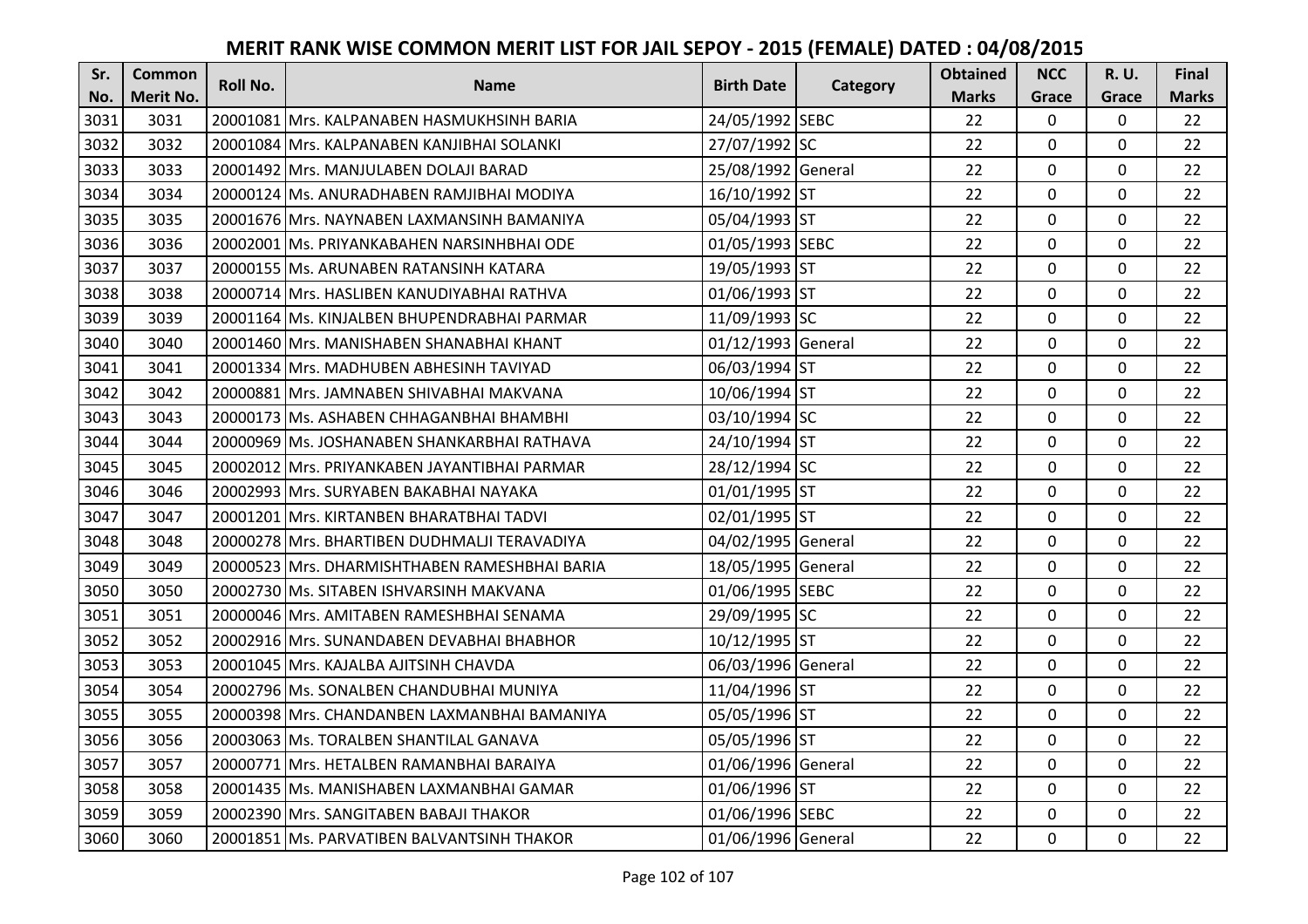| Sr.  | <b>Common</b><br>Roll No. | <b>Name</b> | <b>Birth Date</b>                              | Category           | <b>Obtained</b> | <b>NCC</b>   | <b>R.U.</b>  | Final       |              |
|------|---------------------------|-------------|------------------------------------------------|--------------------|-----------------|--------------|--------------|-------------|--------------|
| No.  | <b>Merit No.</b>          |             |                                                |                    |                 | <b>Marks</b> | Grace        | Grace       | <b>Marks</b> |
| 3061 | 3061                      |             | 20002933 Ms. SUNITABEN PARIYABHAI RATHVA       | 11/06/1996 ST      |                 | 22           | $\mathbf 0$  | 0           | 22           |
| 3062 | 3062                      |             | 20000615 Mrs. GEETABEN CHHATRABHAI PAGI        | 27/06/1996 SEBC    |                 | 22           | $\mathbf 0$  | $\Omega$    | 22           |
| 3063 | 3063                      |             | 20001730 Ms. NILAMBEN BHAGVANBHAI DESAI        | 02/07/1996 SEBC    |                 | 22           | $\mathbf 0$  | $\Omega$    | 22           |
| 3064 | 3064                      |             | 20003319 Mrs. VINABEN AMRUTBHAI CHENVA         | 13/08/1996 SC      |                 | 22           | $\mathbf 0$  | 0           | 22           |
| 3065 | 3065                      |             | 20001391 Ms. MANISHA BAHEN KALJIBHAI JOSHIYARA | 04/11/1983 ST      |                 | 21           | $\mathbf{0}$ | $\mathbf 0$ | 21           |
| 3066 | 3066                      |             | 20002880 Mrs. SUMITRABAHEN BHARATSINH ZALA     | 03/02/1984 SEBC    |                 | 21           | $\mathbf{0}$ | $\Omega$    | 21           |
| 3067 | 3067                      |             | 20003318 Mrs. VINABAHEN HARJIBHAI DAMOR        | 01/04/1984 ST      |                 | 21           | $\mathbf 0$  | 0           | 21           |
| 3068 | 3068                      |             | 20002664 Mrs. SHITALBAHEN NAVJIBHAI TABIYAD    | 20/05/1985 ST      |                 | 21           | $\mathbf{0}$ | $\mathbf 0$ | 21           |
| 3069 | 3069                      |             | 20000269 Mrs. BHARTI DEVJIBHAI BIDHOL          | 03/04/1987 SEBC    |                 | 21           | $\mathbf 0$  | 0           | 21           |
| 3070 | 3070                      |             | 20001823 Mrs. PADMABAHEN MAGANLAL CHAMAR       | 07/02/1988 SC      |                 | 21           | $\mathbf{0}$ | 0           | 21           |
| 3071 | 3071                      |             | 20002952 Ms. SUREKHABEN BHALSINGBHAI DAMOR     | 09/06/1988 ST      |                 | 21           | $\Omega$     | 0           | 21           |
| 3072 | 3072                      |             | 20000050 Mrs. ANANDIBEN CHHAGANBHAI BHOI       | 01/03/1989 SEBC    |                 | 21           | $\mathbf 0$  | 0           | 21           |
| 3073 | 3073                      |             | 20000400 Mrs. CHANDHRIKABEN KAVJIBHAI ASARI    | 29/03/1990 ST      |                 | 21           | 0            | 0           | 21           |
| 3074 | 3074                      |             | 20002057 Mrs. PUSHPABEN LAXMANBHAI TAVIYAD     | 01/01/1991 ST      |                 | 21           | $\mathbf 0$  | 0           | 21           |
| 3075 | 3075                      |             | 20000751 Ms. HETALBEN BARSINGBHAI BHABHOR      | 04/06/1991 ST      |                 | 21           | $\mathbf 0$  | 0           | 21           |
| 3076 | 3076                      |             | 20000536 Ms. DIMPALBEN SHAMALBHAI PATEL        | 18/11/1991 General |                 | 21           | $\mathbf{0}$ | $\Omega$    | 21           |
| 3077 | 3077                      |             | 20002544 Mrs. SHAKUNTLABEN BHARATBHAI SELOT    | 02/06/1992 ST      |                 | 21           | $\mathbf{0}$ | 0           | 21           |
| 3078 | 3078                      |             | 20002274 Ms. RESHMABEN ASHOKBHAI SOLANKI       | 04/04/1993 SC      |                 | 21           | $\mathbf 0$  | $\Omega$    | 21           |
| 3079 | 3079                      |             | 20000920 Mrs. JAYABEN MAHESHBHAI BARIA         | 15/04/1993 SEBC    |                 | 21           | $\mathbf 0$  | $\Omega$    | 21           |
| 3080 | 3080                      |             | 20000600 Ms. GAYATRIBEN KIRTIJI THAKOR         | 01/06/1993 SEBC    |                 | 21           | $\mathbf 0$  | 0           | 21           |
| 3081 | 3081                      |             | 20002874 Mrs. SUMALIBEN SURSINGBHAI RATHVA     | 01/06/1993 ST      |                 | 21           | $\mathbf 0$  | $\Omega$    | 21           |
| 3082 | 3082                      |             | 20000666 Ms. HANSABAHEN PUNABHAI ASARI         | 01/07/1993 ST      |                 | 21           | $\mathbf 0$  | $\Omega$    | 21           |
| 3083 | 3083                      |             | 20000016 Ms. ALPABAHEN VINUBHAI BAMBHROLIA     | 08/08/1993 General |                 | 21           | $\mathbf 0$  | 0           | 21           |
| 3084 | 3084                      |             | 20001770 Ms. NIRMALABEN TERSINGBHAI RATHVA     | 21/09/1993 ST      |                 | 21           | $\mathbf 0$  | $\mathbf 0$ | 21           |
| 3085 | 3085                      |             | 20003170 Ms. VANDANABA RAMESHSINH PARMAR       | 21/11/1993 SEBC    |                 | 21           | $\mathbf 0$  | 0           | 21           |
| 3086 | 3086                      |             | 20000781 Ms. HINABAHEN ARAVINDBHAI ASARI       | 03/12/1993 ST      |                 | 21           | $\mathbf{0}$ | 0           | 21           |
| 3087 | 3087                      |             | 20002296 Ms. RINKALBEN PRAVINBHAI BODAT        | 20/02/1994 ST      |                 | 21           | $\mathbf 0$  | 0           | 21           |
| 3088 | 3088                      |             | 20002865 Ms. SUGARIBEN NARIYABHAI RATHVA       | 07/06/1994 ST      |                 | 21           | $\Omega$     | 0           | 21           |
| 3089 | 3089                      |             | 20002755 Ms. SNEHLATABEN CHHIPABHAI VASAVA     | 17/09/1994 ST      |                 | 21           | 0            | 0           | 21           |
| 3090 | 3090                      |             | 20002224 Mrs. REKHABEN ISUBHAI SANGADA         | 12/02/1995 ST      |                 | 21           | $\mathbf{0}$ | 0           | 21           |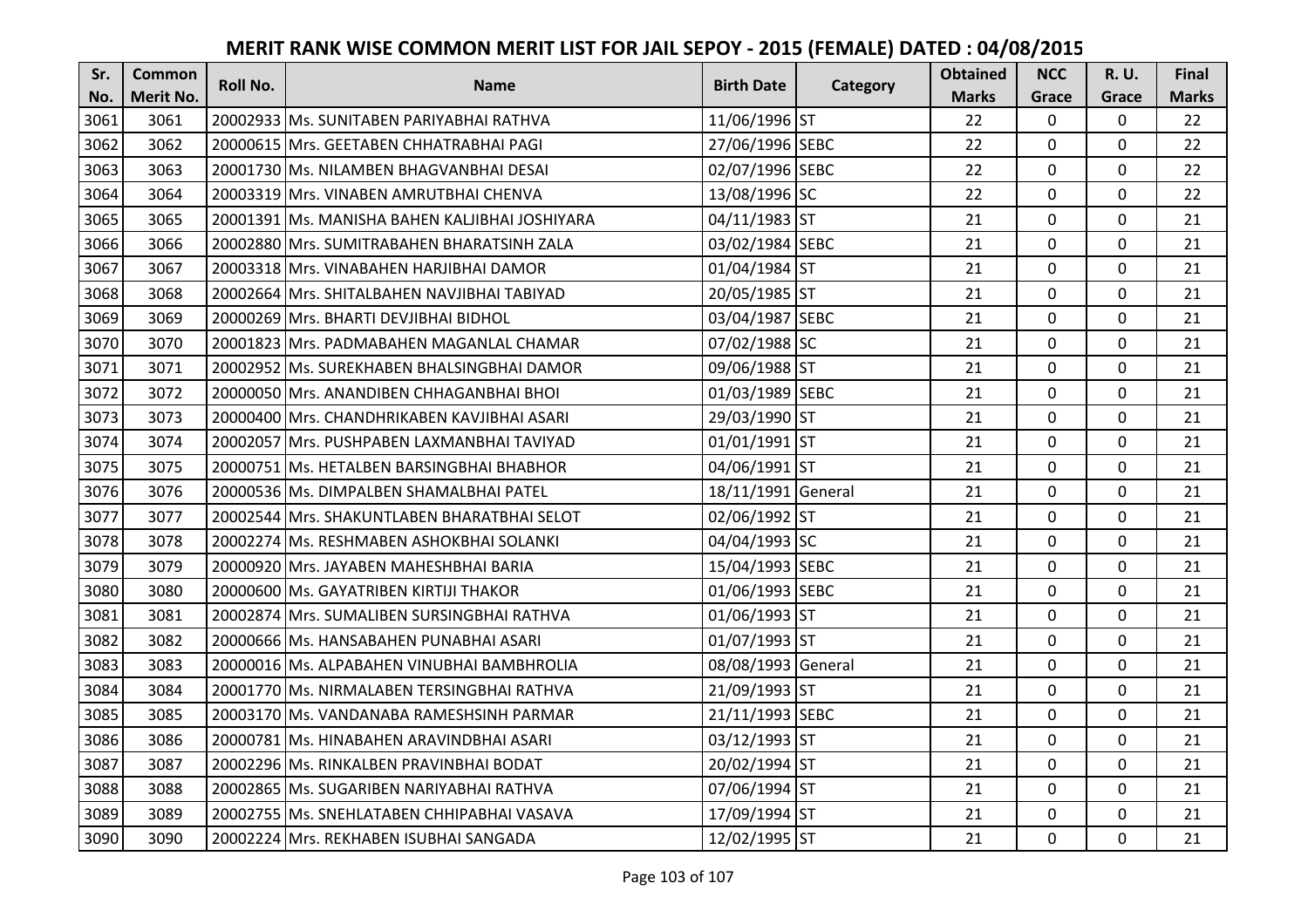| Sr.  | <b>Common</b>    | <b>Roll No.</b> | <b>Name</b>                                    | <b>Birth Date</b>  | Category | <b>Obtained</b> | <b>NCC</b>   | <b>R.U.</b> | Final        |
|------|------------------|-----------------|------------------------------------------------|--------------------|----------|-----------------|--------------|-------------|--------------|
| No.  | <b>Merit No.</b> |                 |                                                |                    |          | <b>Marks</b>    | Grace        | Grace       | <b>Marks</b> |
| 3091 | 3091             |                 | 20000257 Mrs. BHANUBEN MATHURBHAI BAMANIYA     | 11/04/1995 ST      |          | 21              | $\mathbf 0$  | 0           | 21           |
| 3092 | 3092             |                 | 20002179 Mrs. RASILABEN HAVLABHAI DAMA         | 15/05/1995 ST      |          | 21              | $\mathbf 0$  | $\Omega$    | 21           |
| 3093 | 3093             |                 | 20003131 Mrs. USHABEN GUJALABHAI RATHVA        | 03/06/1995 ST      |          | 21              | $\mathbf 0$  | $\Omega$    | 21           |
| 3094 | 3094             |                 | 20001491 Ms. MANJULABEN DITABHAI KHANT         | 02/07/1995 ST      |          | 21              | $\mathbf 0$  | 0           | 21           |
| 3095 | 3095             |                 | 20001319 Mrs. LILABEN MAGANBHAI DAMOR          | 09/09/1995 General |          | 21              | $\mathbf{0}$ | $\mathbf 0$ | 21           |
| 3096 | 3096             |                 | 20002015 Ms. PRIYANKABEN KARANSINH NALVAYA     | 17/05/1996 ST      |          | 21              | $\mathbf 0$  | $\Omega$    | 21           |
| 3097 | 3097             |                 | 20000102 Mrs. ANJUBEN DALSINGBHAI NISARTA      | 23/05/1996 ST      |          | 21              | $\mathbf 0$  | 0           | 21           |
| 3098 | 3098             |                 | 20002469 Ms. SAROJBA GULABSINH ZALA            | 01/06/1996 General |          | 21              | $\mathbf{0}$ | $\mathbf 0$ | 21           |
| 3099 | 3099             |                 | 20002010 Ms. PRIYANKABEN DHULAJI GHOGHARA      | 22/06/1996 ST      |          | 21              | $\mathbf 0$  | 0           | 21           |
| 3100 | 3100             |                 | 20003307 Ms. VIMALABEN BHARAMALBHAI CHAUDHARI  | 18/07/1996 SEBC    |          | 21              | $\mathbf{0}$ | 0           | 21           |
| 3101 | 3101             |                 | 20000653 Mrs. GITABEN SOMABHAI DAMOR           | 15/06/1983 SEBC    |          | 20              | $\Omega$     | 0           | 20           |
| 3102 | 3102             |                 | 20001287 Mrs. LALITABEN PUNAJI GAMETI          | 21/07/1984 ST      |          | 20              | $\mathbf 0$  | 0           | 20           |
| 3103 | 3103             |                 | 20002901 Mrs. SUMITRABEN HEMSINGHBHAI RATHVA   | 31/07/1989 ST      |          | 20              | $\mathbf{0}$ | $\mathbf 0$ | 20           |
| 3104 | 3104             |                 | 20002183 Mrs. RASIYABAHEN HANJABHAI MANAT      | 20/03/1990 ST      |          | 20              | $\mathbf 0$  | 0           | 20           |
| 3105 | 3105             |                 | 20002478 Mrs. SAROJBEN KALUSINH ZALA           | 11/11/1990 General |          | 20              | $\mathbf 0$  | 0           | 20           |
| 3106 | 3106             |                 | 20002106 Mrs. RAKSHABEN KAMJIBHAI KATARA       | 02/03/1991 ST      |          | 20              | $\mathbf{0}$ | $\Omega$    | 20           |
| 3107 | 3107             |                 | 20001286 Mrs. LALITABEN JOGIBHAI DABHI         | 06/04/1992 ST      |          | 20              | $\mathbf{0}$ | 0           | 20           |
| 3108 | 3108             |                 | 20001727 Ms. NILAMBAHEN RAMESHBHAI SUVERA      | 25/04/1992 ST      |          | 20              | $\mathbf 0$  | $\Omega$    | 20           |
| 3109 | 3109             |                 | 20002112 Ms. RAMIKABEN HIRALABHAI RATHVA       | 01/06/1992 ST      |          | 20              | $\mathbf 0$  | $\Omega$    | 20           |
| 3110 | 3110             |                 | 20000132 Mrs. ARCHANABEN ALPESHBHAI TADVI      | 18/08/1992 ST      |          | 20              | $\mathbf 0$  | 0           | 20           |
| 3111 | 3111             |                 | 20003324 Ms. VINABEN JANIYABHAI RATHVA         | 07/10/1992 ST      |          | 20              | $\mathbf 0$  | $\Omega$    | 20           |
| 3112 | 3112             |                 | 20003008 Ms. SUSHILABEN MADHAVLAL CHAUDHARY    | 08/10/1992 SEBC    |          | 20              | $\mathbf 0$  | $\Omega$    | 20           |
| 3113 | 3113             |                 | 20001640 Mrs. NARMADABAHEN KANTIBHAI HARIJAN   | 17/06/1993 SC      |          | 20              | $\mathbf{0}$ | $\mathbf 0$ | 20           |
| 3114 | 3114             |                 | 20002115 Ms. RAMILABAHEN THAVRAJI GAMETI       | 03/07/1993 ST      |          | 20              | $\mathbf{0}$ | $\mathbf 0$ | 20           |
| 3115 | 3115             |                 | 20001844 Ms. PARULBEN RAMANBHAI TADVI          | 20/04/1994 ST      |          | 20              | $\mathbf 0$  | 0           | 20           |
| 3116 | 3116             |                 | 20003226 Ms. VARSHABEN KANTIBHAI SANGADA       | 13/05/1994 ST      |          | 20              | $\mathbf{0}$ | 0           | 20           |
| 3117 | 3117             |                 | 20002096 Ms. RAJESHVARIBAHEN PRABHATSINH PATEL | 24/05/1994 SEBC    |          | 20              | $\mathbf 0$  | 0           | 20           |
| 3118 | 3118             |                 | 20000940 Ms. JAYSHRIBEN NAGINBHAI RATHVA       | 01/06/1994 ST      |          | 20              | $\Omega$     | 0           | 20           |
| 3119 | 3119             |                 | 20002382 Mrs. SANGITABAHEN HIRABHAI MACHHI     | 11/07/1994 General |          | 20              | $\mathbf 0$  | 0           | 20           |
| 3120 | 3120             |                 | 20003278 Mrs. VECHALIBEN JAMABHAI RATHVA       | 31/10/1994 ST      |          | 20              | $\mathbf{0}$ | 0           | 20           |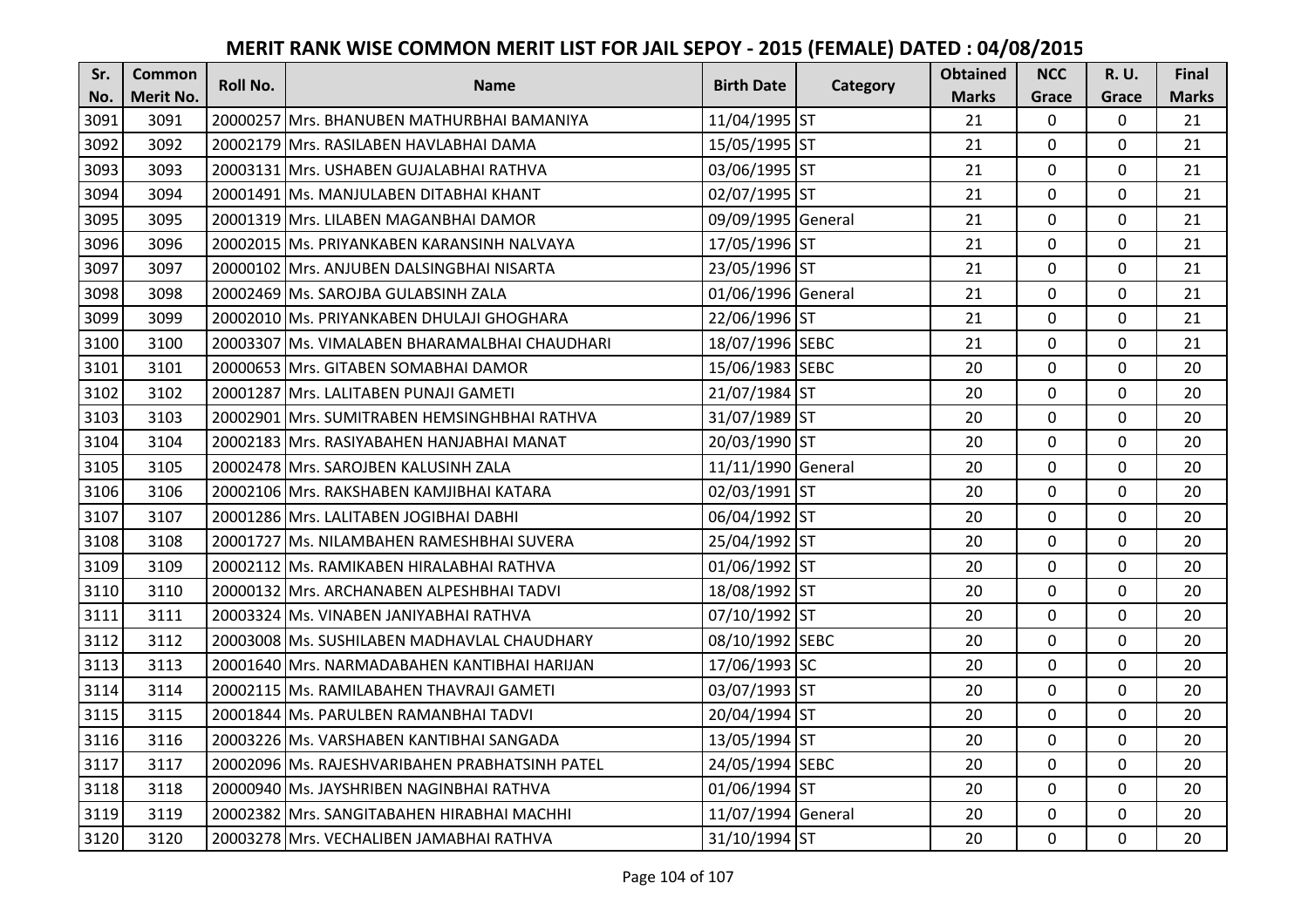| Sr.  | <b>Common</b>    | Roll No. | <b>Name</b>                                  | <b>Birth Date</b>  | Category | <b>Obtained</b> | <b>NCC</b>     | <b>R.U.</b> | Final        |
|------|------------------|----------|----------------------------------------------|--------------------|----------|-----------------|----------------|-------------|--------------|
| No.  | <b>Merit No.</b> |          |                                              |                    |          | <b>Marks</b>    | Grace          | Grace       | <b>Marks</b> |
| 3121 | 3121             |          | 20002671 Ms. SHITALBEN DALSINGBHAI BHABHOR   | 11/11/1994 ST      |          | 20              | 0              | 0           | 20           |
| 3122 | 3122             |          | 20003061 Mrs. TINKIBEN SARTANBHAI RATHAVA    | 11/12/1994 ST      |          | 20              | $\mathbf 0$    | $\Omega$    | 20           |
| 3123 | 3123             |          | 20003012 Ms. SWATIBEN BABUBHAI NAYAK         | 03/04/1995 ST      |          | 20              | 0              | 0           | 20           |
| 3124 | 3124             |          | 20001200 Mrs. KIRANBEN MANJIBHAI ZEZRIYA     | 06/05/1995 General |          | 20              | $\mathbf 0$    | 0           | 20           |
| 3125 | 3125             |          | 20000084 Ms. ANJANABEN ARJANBHAI PARGI       | 12/05/1995 ST      |          | 20              | $\mathbf{0}$   | $\mathbf 0$ | 20           |
| 3126 | 3126             |          | 20001337 Mrs. MADHUBEN JOGABHAI CHAUHAN      | 01/06/1995 ST      |          | 20              | $\mathbf 0$    | $\Omega$    | 20           |
| 3127 | 3127             |          | 20001859 Ms. PARVATIBEN VIRSINGBHAI VAGELA   | 15/06/1995 ST      |          | 20              | $\mathbf{0}$   | 0           | 20           |
| 3128 | 3128             |          | 20001464   Ms. MANISHABEN SOMABHAI VAGHARI   | 08/07/1995 General |          | 20              | $\mathbf{0}$   | $\mathbf 0$ | 20           |
| 3129 | 3129             |          | 20002802 Ms. SONALBEN DEVCHANDBHAI CHAMAR    | 27/05/1996 SC      |          | 20              | $\mathbf 0$    | 0           | 20           |
| 3130 | 3130             |          | 20002304 Mrs. RINKUBEN DINESHBHAI DAMOR      | 15/06/1996 ST      |          | 20              | $\mathbf{0}$   | 0           | 20           |
| 3131 | 3131             |          | 20002347 Ms. SAHINBAHEN SATTARBHAI SHEKH     | 04/08/1996 SEBC    |          | 20              | $\Omega$       | 0           | 20           |
| 3132 | 3132             |          | 20002914 Mrs. SUNABEN HIRJIBHAI VASAVA       | 01/06/1980 ST      |          | 19              | $\mathbf 0$    | 0           | 19           |
| 3133 | 3133             |          | 20002081 Mrs. RADHABEN PUNJABHAI DAMOR       | 13/05/1986 ST      |          | 19              | 0              | 0           | 19           |
| 3134 | 3134             |          | 20000452 Ms. DAKSHABEN PARSINH PARSINH BARIA | 09/11/1987 SEBC    |          | 19              | $\mathbf 0$    | 0           | 19           |
| 3135 | 3135             |          | 20000997 Ms. JYOTSANABEN DIPSINGBHAI PALAS   | 01/06/1989 ST      |          | 19              | $\mathbf 0$    | 0           | 19           |
| 3136 | 3136             |          | 20002051 Ms. PUSHPABEN DHULABHAI PARGI       | 28/03/1990 ST      |          | 19              | $\mathbf{0}$   | $\Omega$    | 19           |
| 3137 | 3137             |          | 20001622 Ms. MUMTABEN NURJIBHAI VASAVA       | 01/06/1990 ST      |          | 19              | $\mathbf 0$    | 0           | 19           |
| 3138 | 3138             |          | 20000179 Ms. ASHABEN GOKALBHAI DESAI         | 01/01/1991 SEBC    |          | 19              | $\mathbf 0$    | 0           | 19           |
| 3139 | 3139             |          | 20001387 Mrs. MANISHA KHEMSING SELOT         | 17/01/1991 ST      |          | 19              | $\mathbf 0$    | 0           | 19           |
| 3140 | 3140             |          | 20002506 Ms. SEEMABEN DALSINGBHAI BARIA      | 08/01/1992 ST      |          | 19              | $\mathbf 0$    | 0           | 19           |
| 3141 | 3141             |          | 20002263 Ms. RENUKABEN KEHJIBHAI PARMAR      | 10/06/1992 ST      |          | 19              | $\mathbf 0$    | $\mathbf 0$ | 19           |
| 3142 | 3142             |          | 20000280 Mrs. BHARTIBEN GANPATGIRI GAUSWAMI  | 21/06/1992 SEBC    |          | 19              | $\mathbf 0$    | $\Omega$    | 19           |
| 3143 | 3143             |          | 20002963 Mrs. SUREKHABEN KALABHAI BILVAL     | 15/10/1992 ST      |          | 19              | $\overline{0}$ | 0           | 19           |
| 3144 | 3144             |          | 20002692 Mrs. SHOBHANABEN GANAPATJI THAKOR   | 15/05/1993 General |          | 19              | $\mathbf 0$    | $\mathbf 0$ | 19           |
| 3145 | 3145             |          | 20002921 Ms. SUNITABA NARENDRASINH ZALA      | 31/05/1993 SEBC    |          | 19              | $\mathbf 0$    | 0           | 19           |
| 3146 | 3146             |          | 20002266 Mrs. RENUKABEN MULJIBHAI RATHVA     | 01/06/1993 ST      |          | 19              | $\overline{0}$ | 0           | 19           |
| 3147 | 3147             |          | 20002915 Ms. SUNANDABEN AMRUTBHAI DAMOR      | 09/07/1993 ST      |          | 19              | $\mathbf 0$    | 0           | 19           |
| 3148 | 3148             |          | 20001754 Ms. NIMUBEN KHODABHAI SOLANKI       | 17/12/1993 SC      |          | 19              | $\Omega$       | 0           | 19           |
| 3149 | 3149             |          | 20002793 Ms. SONALBEN BHUPATSINH SINDHAV     | 16/02/1994 SEBC    |          | 19              | 0              | 0           | 19           |
| 3150 | 3150             |          | 20000715 Ms. HASUBEN DHIRUBHAI MAKWANA       | 08/03/1994 SEBC    |          | 19              | $\mathbf{0}$   | 0           | 19           |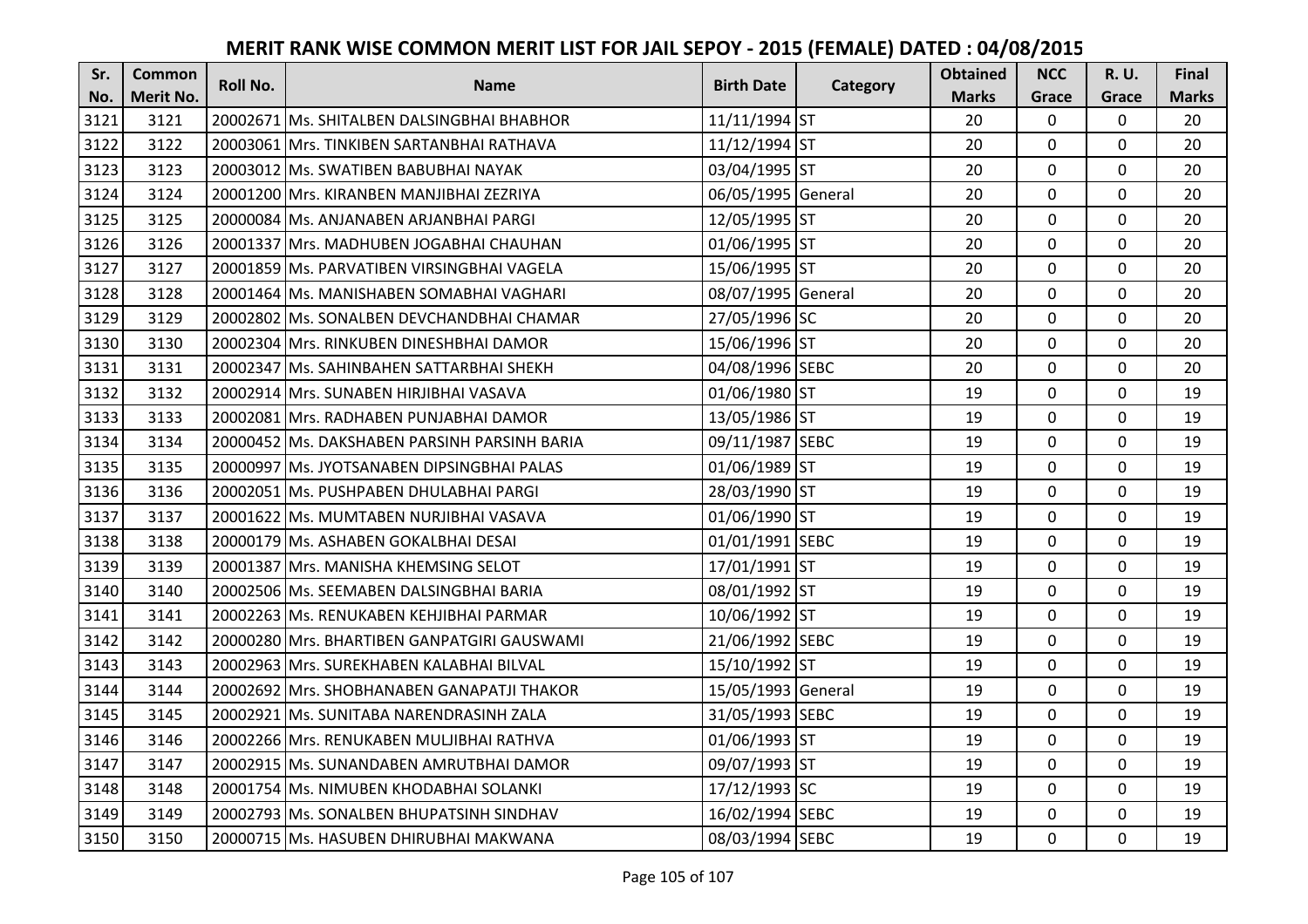| Sr.  | <b>Common</b><br>Roll No. | <b>Name</b> | <b>Birth Date</b>                                | Category           | <b>Obtained</b> | <b>NCC</b>   | R.U.           | Final       |              |
|------|---------------------------|-------------|--------------------------------------------------|--------------------|-----------------|--------------|----------------|-------------|--------------|
| No.  | <b>Merit No.</b>          |             |                                                  |                    |                 | <b>Marks</b> | Grace          | Grace       | <b>Marks</b> |
| 3151 | 3151                      |             | 20000617 Mrs. GEETABEN DHIRUBHAI KOLI            | 21/04/1994 SEBC    |                 | 19           | 0              | 0           | 19           |
| 3152 | 3152                      |             | 20002379 Mrs. SANGITABAHEN BABUBHAI KALAB        | 24/04/1994 ST      |                 | 19           | $\mathbf 0$    | $\Omega$    | 19           |
| 3153 | 3153                      |             | 20002883  Mrs. SUMITRABAHEN VARJIBHAI SANGADA    | 01/06/1994 ST      |                 | 19           | 0              | 0           | 19           |
| 3154 | 3154                      |             | 20001517 Mrs. MAYURIBEN BHAVSINH RATHAVA         | 14/08/1994 ST      |                 | 19           | $\mathbf 0$    | 0           | 19           |
| 3155 | 3155                      |             | 20000910 Mrs. JAYABAHEN BHAVANSINH PARMAR        | 26/10/1994 General |                 | 19           | $\mathbf{0}$   | $\mathbf 0$ | 19           |
| 3156 | 3156                      |             | 20001067 Ms. KALIBAHEN BHALABHAI KATARA          | 01/01/1995 SEBC    |                 | 19           | $\mathbf 0$    | $\Omega$    | 19           |
| 3157 | 3157                      |             | 20002760 Mrs. SONABEN HOMIRABHAI DABHI           | 01/06/1995 ST      |                 | 19           | $\mathbf{0}$   | 0           | 19           |
| 3158 | 3158                      |             | 20002220 Mrs. REKHABEN GANPATBHAI DAYRA          | 14/08/1995 SEBC    |                 | 19           | $\mathbf{0}$   | $\mathbf 0$ | 19           |
| 3159 | 3159                      |             | 20000075 Ms. ANITABEN NAJRUBHAI RATHAVA          | 22/05/1996 ST      |                 | 19           | $\mathbf 0$    | 0           | 19           |
| 3160 | 3160                      |             | 20001652 Mrs. NAYANABEN BHARATSINH BARIA         | 14/06/1996 SEBC    |                 | 19           | $\mathbf{0}$   | 0           | 19           |
| 3161 | 3161                      |             | 20000943 Mrs. JENTABEN DIPSINGBHAI BARIA         | 05/01/1984 ST      |                 | 18           | $\mathbf 0$    | 0           | 18           |
| 3162 | 3162                      |             | 20001772 Mrs. NIRUBAHEN VALJIBHAI BODAR          | 25/06/1984 ST      |                 | 18           | $\mathbf 0$    | 0           | 18           |
| 3163 | 3163                      |             | 20001959 Mrs. PRAVINABEN BHARATBHAI HATHILA      | 01/06/1988 ST      |                 | 18           | 0              | 0           | 18           |
| 3164 | 3164                      |             | 20001213 Ms. KOKILABAHEN SARTANBHAI BARIA        | 27/08/1988 SEBC    |                 | 18           | $\mathbf 0$    | 0           | 18           |
| 3165 | 3165                      |             | 20002214 Mrs. REKHABEN DEVENDRASINH VIRPURA      | 03/11/1990 General |                 | 18           | $\mathbf 0$    | 0           | 18           |
| 3166 | 3166                      |             | 20001066 Ms. KALAVATIBEN KOYABHAI KHANT          | 04/04/1991 ST      |                 | 18           | $\mathbf{0}$   | $\Omega$    | 18           |
| 3167 | 3167                      |             | 20002449   Mrs. SARALABEN RAMESHBHAI MUNIYA      | 02/01/1992 ST      |                 | 18           | $\mathbf{0}$   | 0           | 18           |
| 3168 | 3168                      |             | 20000044 Ms. AMITABEN NAVALABHAI BARIA           | 01/05/1992 SEBC    |                 | 18           | $\mathbf 0$    | 0           | 18           |
| 3169 | 3169                      |             | 20003036 Ms. TEENABEN SOMABHAI RATHVA            | 01/06/1992 ST      |                 | 18           | $\mathbf 0$    | $\Omega$    | 18           |
| 3170 | 3170                      |             | 20002941 Mrs. SURAJBEN BABUBHAI KATARA           | 16/08/1992 SEBC    |                 | 18           | $\mathbf 0$    | 0           | 18           |
| 3171 | 3171                      |             | 20001127 Ms. KANTABEN GANUBHAI JADAV             | 26/11/1992 SEBC    |                 | 18           | $\mathbf 0$    | $\mathbf 0$ | 18           |
| 3172 | 3172                      |             | 20002101 Ms. RAJITABEN RAMSINGBHAI VASAVA        | 02/12/1993 ST      |                 | 18           | $\Omega$       | $\Omega$    | 18           |
| 3173 | 3173                      |             | 20000010 Mrs. ALKABEN JASHUGIRI GOSWAMI          | 02/06/1994 General |                 | 18           | $\overline{0}$ | 0           | 18           |
| 3174 | 3174                      |             | 20001241 Mrs. KRISHNABAHEN LAXMAN DAMOR          | 15/08/1994 ST      |                 | 18           | $\mathbf 0$    | $\mathbf 0$ | 18           |
| 3175 | 3175                      |             | 20000079 Ms. ANJALIBAHEN ASHVINBHAI DAMOR        | 16/08/1994 ST      |                 | 18           | $\mathbf 0$    | 0           | 18           |
| 3176 | 3176                      |             | 20000467 Mrs. DAXABEN BABUBHAI CHAUDHARI         | 20/11/1994 SEBC    |                 | 18           | $\overline{0}$ | 0           | 18           |
| 3177 | 3177                      |             | 20001250 Mrs. KRISHNABEN RATILAL DALSANIYA       | 31/05/1995 General |                 | 18           | $\mathbf 0$    | 0           | 18           |
| 3178 | 3178                      |             | 20001189 Mrs. KIRAN KUMARI ANIL KUMAR BHAGAT PAL | 09/03/1985 General |                 | 17           | $\Omega$       | 0           | 17           |
| 3179 | 3179                      |             | 20001762 Ms. NIRMABEN GURJIBHAI NINAMA           | 15/05/1992 ST      |                 | 17           | 0              | 0           | 17           |
| 3180 | 3180                      |             | 20000826 Ms. INDUBEN BADHARSINH BARIA            | 05/06/1992 SEBC    |                 | 17           | $\mathbf{0}$   | 0           | 17           |